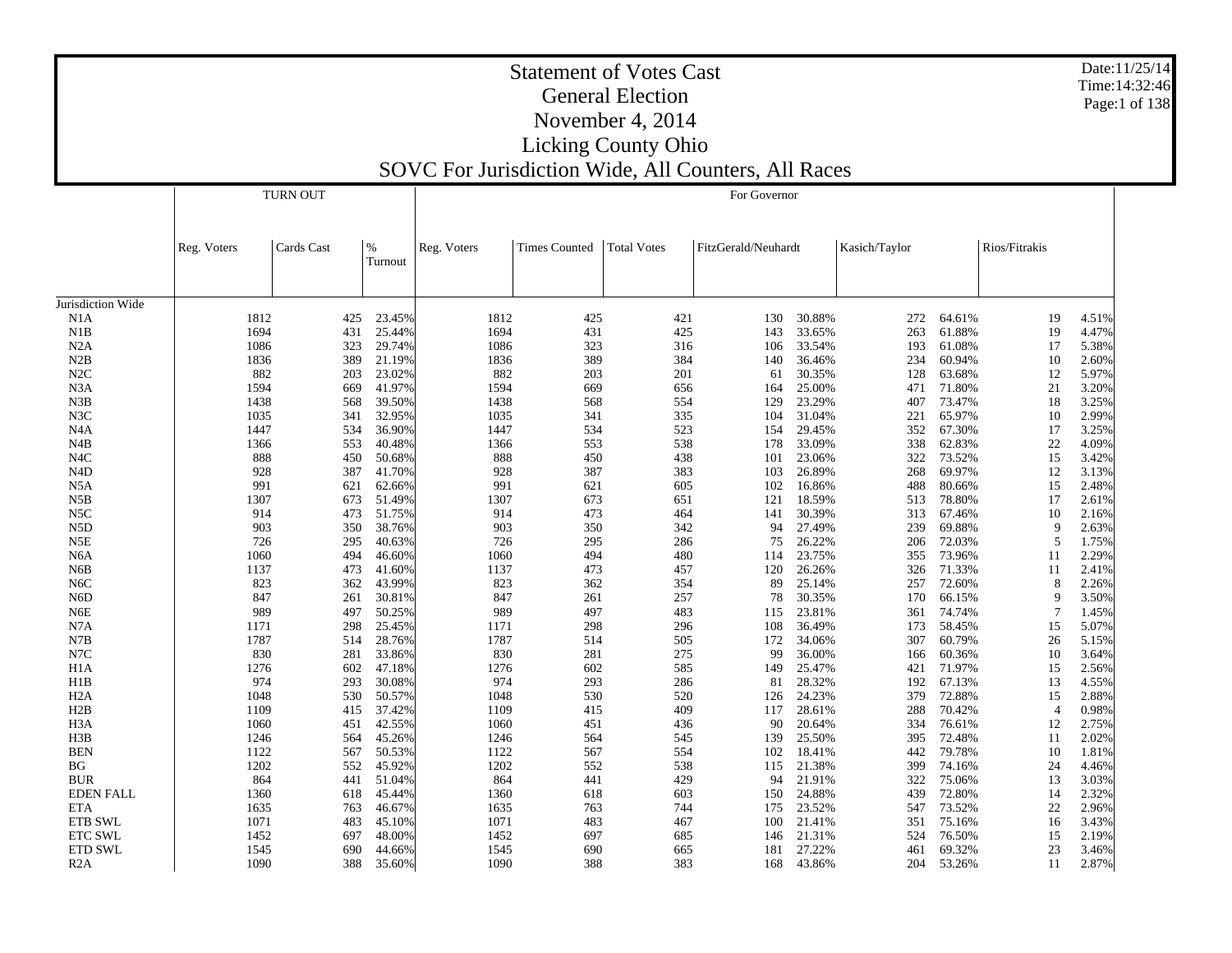Date:11/25/14 Time:14:32:47 Page:2 of 138

|                     |             | TURN OUT   |      |         | For Governor |                      |                    |                     |        |               |        |                 |        |  |
|---------------------|-------------|------------|------|---------|--------------|----------------------|--------------------|---------------------|--------|---------------|--------|-----------------|--------|--|
|                     | Reg. Voters | Cards Cast | $\%$ | Turnout | Reg. Voters  | <b>Times Counted</b> | <b>Total Votes</b> | FitzGerald/Neuhardt |        | Kasich/Taylor |        | Rios/Fitrakis   |        |  |
|                     |             |            |      |         |              |                      |                    |                     |        |               |        |                 |        |  |
| <b>R3A RCS</b>      | 1384        |            | 592  | 42.77%  | 1384         | 592                  | 578                | 205                 | 35.47% | 353           | 61.07% | 20              | 3.46%  |  |
| R3B                 | 956         |            | 358  | 37.45%  | 956          | 358                  | 353                | 126                 | 35.69% | 213           | 60.34% | 14              | 3.97%  |  |
| R3C                 | 1331        |            | 584  | 43.88%  | 1331         | 584                  | 574                | 306                 | 53.31% | 255           | 44.43% | 13              | 2.26%  |  |
| <b>R3D RCS</b>      | 1369        |            | 592  | 43.24%  | 1369         | 592                  | 586                | 302                 | 51.54% | 270           | 46.08% | 14              | 2.39%  |  |
| <b>FRANKLIN TWP</b> | 1512        |            | 648  | 42.86%  | 1512         | 648                  | 632                | 127                 | 20.09% | 491           | 77.69% | 14              | 2.22%  |  |
| <b>GTA</b>          | 990         |            | 506  | 51.11%  | 990          | 506                  | 492                | 134                 | 27.24% | 336           | 68.29% | 22              | 4.47%  |  |
| <b>GTB</b>          | 937         |            | 541  | 57.74%  | 937          | 541                  | 518                | 131                 | 25.29% | 358           | 69.11% | 29              | 5.60%  |  |
| <b>GTC</b>          | 1389        |            | 782  | 56.30%  | 1389         | 782                  | 755                | 193                 | 25.56% | 531           | 70.33% | 31              | 4.11%  |  |
| <b>GVA</b>          | 1333        |            | 721  | 54.09%  | 1333         | 721                  | 701                | 250                 | 35.66% | 398           | 56.78% | 53              | 7.56%  |  |
| <b>GVB</b>          | 1248        |            | 655  | 52.48%  | 1248         | 655                  | 644                | 121                 | 18.79% | 496           | 77.02% | 27              | 4.19%  |  |
| <b>GVC</b>          | 2017        |            | 284  | 14.08%  | 2017         | 284                  | 272                | 123                 | 45.22% | 109           | 40.07% | 40              | 14.71% |  |
| <b>HAN TWP</b>      | 1155        |            | 497  | 43.03%  | 1155         | 497                  | 490                | 125                 | 25.51% | 354           | 72.24% | 11              | 2.24%  |  |
| <b>HANV</b>         | 727         |            | 290  | 39.89%  | 727          | 290                  | 284                | 70                  | 24.65% | 209           | 73.59% | 5               | 1.76%  |  |
| HR A                | 1007        |            | 530  | 52.63%  | 1007         | 530                  | 515                | 115                 | 22.33% | 391           | 75.92% | 9               | 1.75%  |  |
| <b>HR B KIRK</b>    | 1314        |            | 693  | 52.74%  | 1314         | 693                  | 674                | 159                 | 23.59% | 497           | 73.74% | 18              | 2.67%  |  |
| HR C                | 910         |            | 498  | 54.73%  | 910          | 498                  | 482                | 100                 | 20.75% | 368           | 76.35% | 14              | 2.90%  |  |
| HR D                | 1402        |            | 703  | 50.14%  | 1402         | 703                  | 677                | 141                 | 20.83% | 516           | 76.22% | 20              | 2.95%  |  |
| HR E                | 1125        |            | 580  | 51.56%  | 1125         | 580                  | 562                | 110                 | 19.57% | 437           | 77.76% | 15              | 2.67%  |  |
| <b>HFT</b>          | 919         |            | 475  | 51.69%  | 919          | 475                  | 462                | 58                  | 12.55% | 382           | 82.68% | 22              | 4.76%  |  |
| <b>HWG</b>          | 884         |            | 419  | 47.40%  | 884          | 419                  | 411                | 106                 | 25.79% | 294           | 71.53% | 11              | 2.68%  |  |
| <b>JRA</b>          | 1202        |            | 638  | 53.08%  | 1202         | 638                  | 627                | 103                 | 16.43% | 506           | 80.70% | 18              | 2.87%  |  |
| <b>JRB</b>          | 814         |            | 446  | 54.79%  | 814          | 446                  | 433                | 86                  | 19.86% | 339           | 78.29% | 8               | 1.85%  |  |
| LBA                 | 832         |            | 411  | 49.40%  | 832          | 411                  | 402                | 76                  | 18.91% | 309           | 76.87% | 17              | 4.23%  |  |
| LBB                 | 942         |            | 438  | 46.50%  | 942          | 438                  | 433                | 61                  | 14.09% | 360           | 83.14% | 12              | 2.77%  |  |
| <b>LKA</b>          | 1426        |            | 639  | 44.81%  | 1426         | 639                  | 621                | 124                 | 19.97% | 479           | 77.13% | 18              | 2.90%  |  |
| <b>LKB</b>          | 839         |            | 432  | 51.49%  | 839          | 432                  | 423                | 81                  | 19.15% | 335           | 79.20% | $7\phantom{.0}$ | 1.65%  |  |
| <b>LKC</b>          | 1008        |            | 426  | 42.26%  | 1008         | 426                  | 412                | 90                  | 21.84% | 309           | 75.00% | 13              | 3.16%  |  |
| <b>MADA</b>         | 1310        |            | 628  | 47.94%  | 1310         | 628                  | 609                | 129                 | 21.18% | 465           | 76.35% | 15              | 2.46%  |  |
| <b>MADB</b>         | 835         |            | 397  | 47.54%  | 835          | 397                  | 387                | 105                 | 27.13% | 269           | 69.51% | 13              | 3.36%  |  |
| <b>MARY TWP</b>     | 1334        |            | 547  | 41.00%  | 1334         | 547                  | 538                | 109                 | 20.26% | 414           | 76.95% | 15              | 2.79%  |  |
| МK                  | 1098        |            | 586  | 53.37%  | 1098         | 586                  | 573                | 126                 | 21.99% | 424           | 74.00% | 23              | 4.01%  |  |
| <b>MONA</b>         | 809         |            | 382  | 47.22%  | 809          | 382                  | 371                | 76                  | 20.49% | 277           | 74.66% | 18              | 4.85%  |  |
| <b>MONB</b>         | 904         |            | 459  | 50.77%  | 904          | 459                  | 453                | 84                  | 18.54% | 359           | 79.25% | 10              | 2.21%  |  |
| <b>JOHNA</b>        | 1464        |            | 697  | 47.61%  | 1464         | 697                  | 678                | 159                 | 23.45% | 504           | 74.34% | 15              | 2.21%  |  |
| <b>JOHNB</b>        | 1643        |            | 635  | 38.65%  | 1643         | 635                  | 623                | 138                 | 22.15% | 474           | 76.08% | 11              | 1.77%  |  |
| <b>NK TWP</b>       | 1516        |            | 808  | 53.30%  | 1516         | 808                  | 795                | 171                 | 21.51% | 599           | 75.35% | 25              | 3.14%  |  |
| <b>NNTA</b>         | 1305        |            | 645  | 49.43%  | 1305         | 645                  | 632                | 186                 | 29.43% | 425           | 67.25% | 21              | 3.32%  |  |
| <b>NNTB STLOU</b>   | 866         |            | 429  | 49.54%  | 866          | 429                  | 422                | 110                 | 26.07% | 297           | 70.38% | 15              | 3.55%  |  |
| P <sub>1</sub> A    | 1309        |            | 544  | 41.56%  | 1309         | 544                  | 534                | 146                 | 27.34% | 374           | 70.04% | 14              | 2.62%  |  |
| P <sub>1</sub> B    | 1341        |            | 514  | 38.33%  | 1341         | 514                  | 502                | 161                 | 32.07% | 324           | 64.54% | 17              | 3.39%  |  |
| P <sub>2</sub> A    | 1272        |            | 500  | 39.31%  | 1272         | 500                  | 494                | 135                 | 27.33% | 340           | 68.83% | 19              | 3.85%  |  |
|                     |             |            |      |         |              |                      |                    |                     |        |               |        |                 |        |  |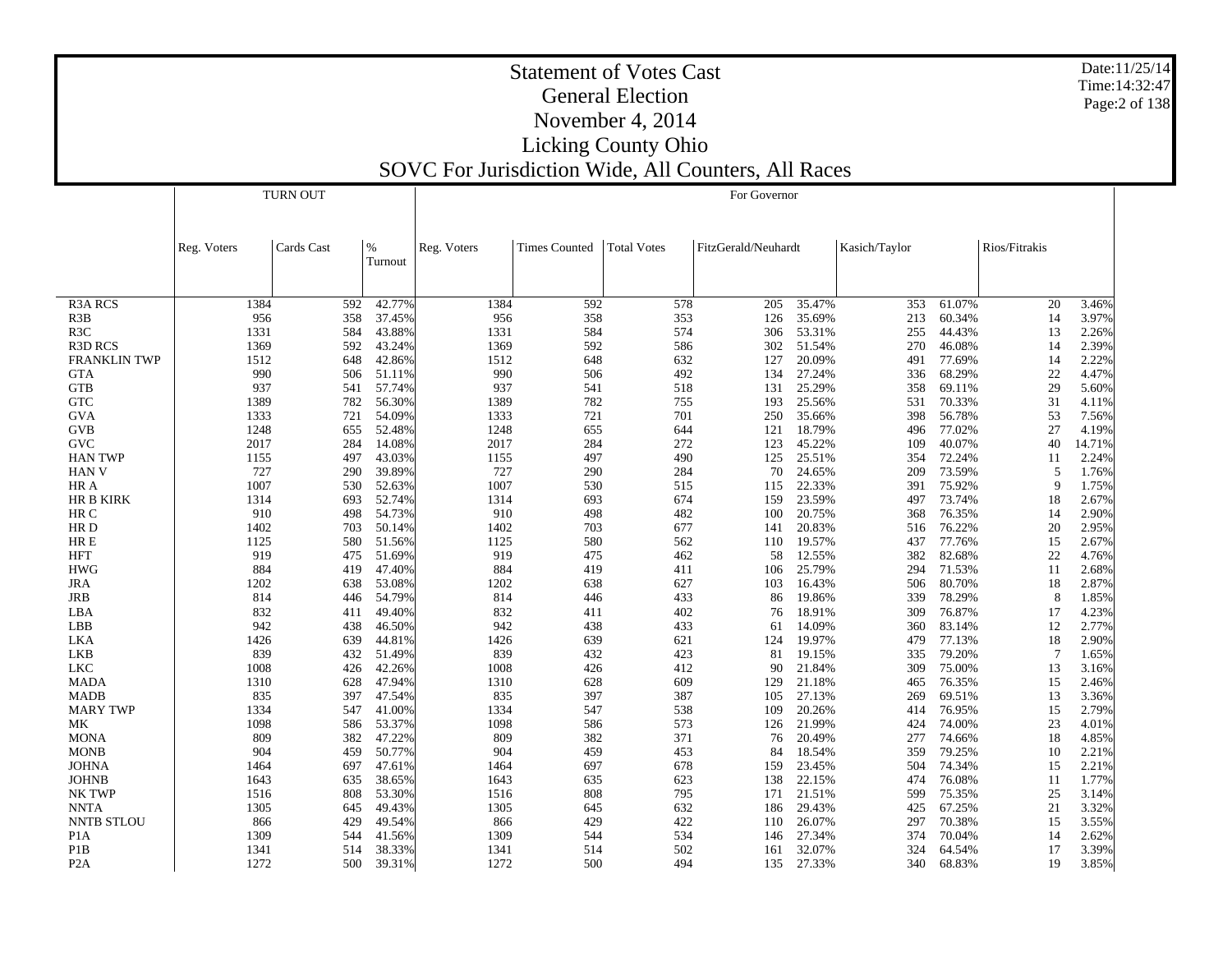P2B P3A P3B P4A P4B PERRY STAA STAB ALEX UTA UTB BL VLG HEB VLG WASH UTICA Total Reg. Voters  $\qquad$  Cards Cast  $\qquad$  % Turnout TURN OUTReg. Voters Times Counted Total Votes FitzGerald/Neuhardt Kasich/Taylor Rios/Fitrakis For Governor1148 426 37.11% 1148 426 411 133 32.36% 265 64.48% 13 3.16% 1441 610 42.33% 1441 610 599 149 24.87% 428 71.45% 22 3.67% 1305 699 53.56% 1305 699 673 174 25.85% 480 71.32% 19 2.82% 1062 389 36.63% 1062 389 376 76 20.21% 280 74.47% 20 5.32% 1347 521 38.68% 1347 521 509 124 24.36% 366 71.91% 19 3.73% 982 429 43.69% 982 429 421 89 21.14% 321 76.25% 11 2.61% 834 454 54.44% 834 454 442 73 16.52% 353 79.86% 16 3.62% 990 523 52.83% 990 523 513 96 18.71% 402 78.36% 15 2.92% 1407 662 47.05% 1407 662 640 139 21.72% 484 75.63% 17 2.66% 1383 693 50.11% 1383 693 674 146 21.66% 512 75.96% 16 2.37% 1565 465 29.71% 1565 465 456 121 26.54% 321 70.39% 14 3.07% 1483 507 34.19% 1483 507 495 135 27.27% 344 69.49% 16 3.23% 660 348 52.73% 660 348 343 88 25.66% 243 70.85% 12 3.50% 1230 494 40.16% 1230 494 481 124 25.78% 340 70.69% 17 3.53% 112360 48288 42.98%112360 48288 47135 11999 25.46% 33620 71.33% 1516 3.22%

Date:11/25/14Time:14:32:49Page:3 of 138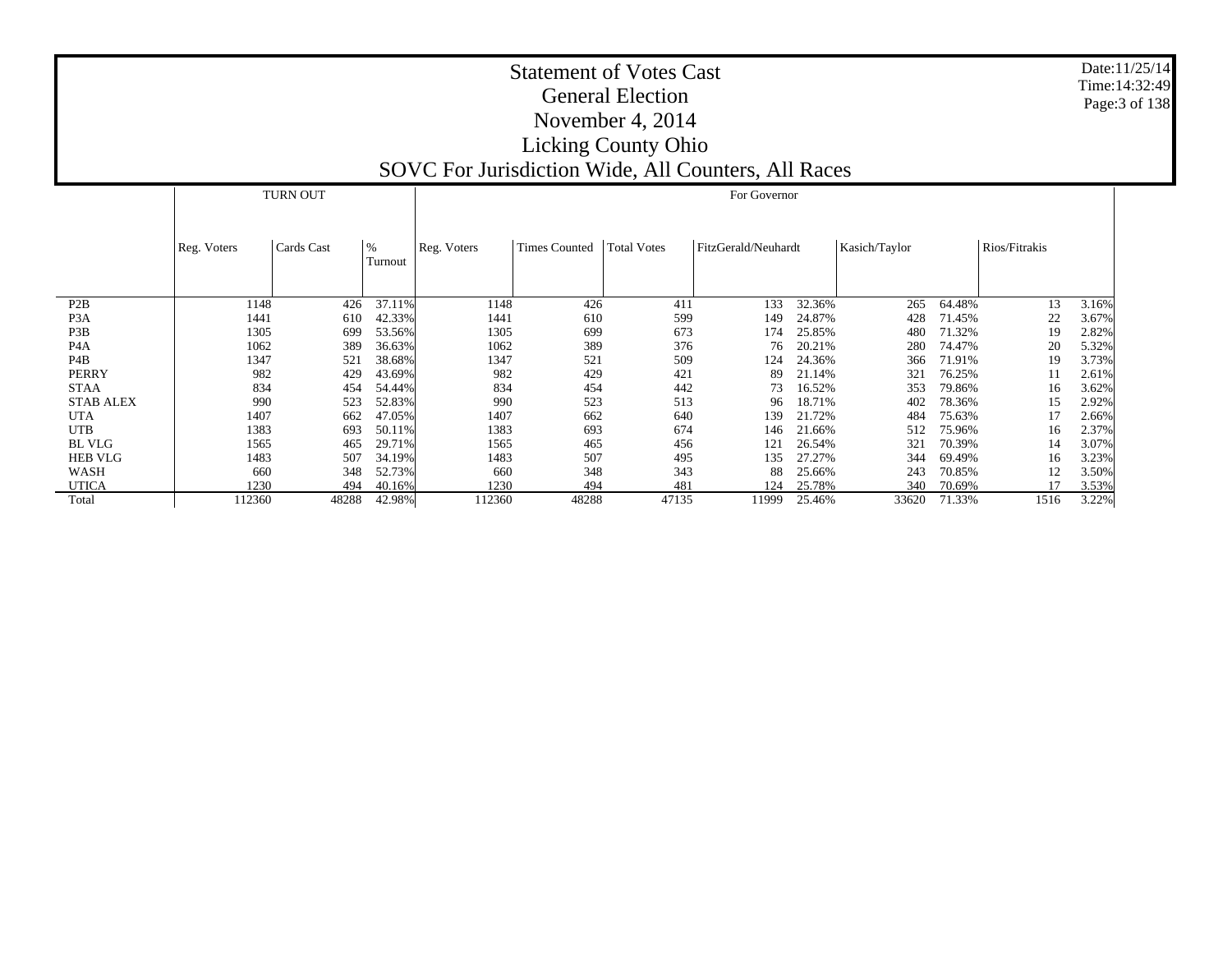|                   |             |                      |                    | Attorney General |        |              |        |
|-------------------|-------------|----------------------|--------------------|------------------|--------|--------------|--------|
|                   | Reg. Voters | <b>Times Counted</b> | <b>Total Votes</b> | Mike DeWine      |        | David Pepper |        |
|                   |             |                      |                    |                  |        |              |        |
| Jurisdiction Wide |             |                      |                    |                  |        |              |        |
| N1A               | 1812        | 425                  | 415                | 249              | 60.00% | 166          | 40.00% |
| N1B               | 1694        | 431                  | 427                | 253              | 59.25% | 174          | 40.75% |
| N2A               | 1086        | 323                  | 318                | 183              | 57.55% | 135          | 42.45% |
| N2B               | 1836        | 389                  | 380                | 211              | 55.53% | 169          | 44.47% |
| N2C               | 882         | 203                  | 199                | 124              | 62.31% | 75           | 37.69% |
| N <sub>3</sub> A  | 1594        | 669                  | 650                | 446              | 68.62% | 204          | 31.38% |
| N3B               | 1438        | 568                  | 552                | 387              | 70.11% | 165          | 29.89% |
| N3C               | 1035        | 341                  | 332                | 214              | 64.46% | 118          | 35.54% |
| N <sub>4</sub> A  | 1447        | 534                  | 526                | 350              | 66.54% | 176          | 33.46% |
| N4B               | 1366        | 553                  | 540                | 330              | 61.11% | 210          | 38.89% |
| N <sub>4</sub> C  | 888         | 450                  | 444                | 324              | 72.97% | 120          |        |
|                   | 928         |                      | 376                |                  |        |              | 27.03% |
| N <sub>4</sub> D  |             | 387                  |                    | 260              | 69.15% | 116          | 30.85% |
| N <sub>5</sub> A  | 991         | 621                  | 608                | 469              | 77.14% | 139          | 22.86% |
| N5B               | 1307        | 673                  | 660                | 497              | 75.30% | 163          | 24.70% |
| N <sub>5</sub> C  | 914         | 473                  | 465                | 309              | 66.45% | 156          | 33.55% |
| N <sub>5</sub> D  | 903         | 350                  | 344                | 238              | 69.19% | 106          | 30.81% |
| N5E               | 726         | 295                  | 290                | 204              | 70.34% | 86           | 29.66% |
| N <sub>6</sub> A  | 1060        | 494                  | 482                | 341              | 70.75% | 141          | 29.25% |
| N <sub>6</sub> B  | 1137        | 473                  | 463                | 325              | 70.19% | 138          | 29.81% |
| N <sub>6</sub> C  | 823         | 362                  | 356                | 247              | 69.38% | 109          | 30.62% |
| N <sub>6</sub> D  | 847         | 261                  | 258                | 170              | 65.89% | 88           | 34.11% |
| N <sub>6</sub> E  | 989         | 497                  | 485                | 344              | 70.93% | 141          | 29.07% |
| N7A               | 1171        | 298                  | 293                | 165              | 56.31% | 128          | 43.69% |
| N7B               | 1787        | 514                  | 500                | 289              | 57.80% | 211          | 42.20% |
| N7C               | 830         | 281                  | 277                | 162              | 58.48% | 115          | 41.52% |
| H <sub>1</sub> A  | 1276        | 602                  | 588                | 400              | 68.03% | 188          | 31.97% |
| H1B               | 974         | 293                  | 286                | 194              | 67.83% | 92           | 32.17% |
| H <sub>2</sub> A  | 1048        | 530                  | 523                | 356              | 68.07% | 167          | 31.93% |
| H2B               | 1109        | 415                  | 409                | 285              | 69.68% | 124          | 30.32% |
| H <sub>3</sub> A  | 1060        | 451                  | 439                | 311              | 70.84% | 128          | 29.16% |
| H3B               | 1246        | 564                  | 550                | 386              | 70.18% | 164          | 29.82% |
| <b>BEN</b>        | 1122        | 567                  | 552                | 435              | 78.80% | 117          | 21.20% |
| BG                | 1202        | 552                  | 537                | 394              | 73.37% | 143          | 26.63% |
| <b>BUR</b>        |             | 441                  |                    |                  |        | 122          |        |
|                   | 864         |                      | 427                | 305              | 71.43% |              | 28.57% |
| <b>EDEN FALL</b>  | 1360        | 618                  | 608                | 423              | 69.57% | 185          | 30.43% |
| <b>ETA</b>        | 1635        | 763                  | 748                | 539              | 72.06% | 209          | 27.94% |
| ETB SWL           | 1071        | 483                  | 469                | 361              | 76.97% | 108          | 23.03% |
| <b>ETC SWL</b>    | 1452        | 697                  | 680                | 502              | 73.82% | 178          | 26.18% |
| ETD SWL           | 1545        | 690                  | 665                | 453              | 68.12% | 212          | 31.88% |
| R2A               | 1090        | 388                  | 382                | 213              | 55.76% | 169          | 44.24% |

Date:11/25/14 Time:14:32:49Page:4 of 138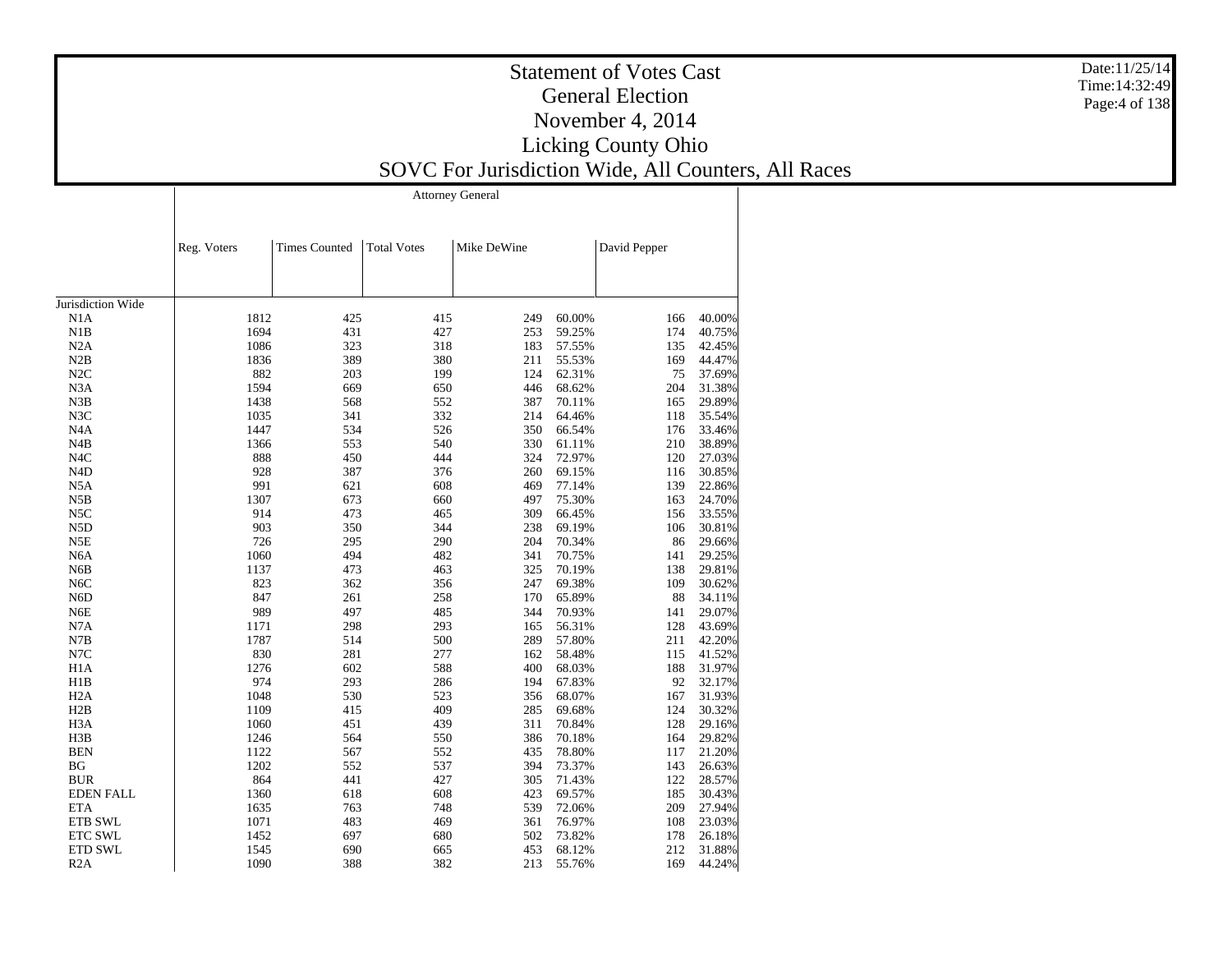|                     |             | <b>Attorney General</b> |                    |             |        |              |        |  |  |  |  |  |  |
|---------------------|-------------|-------------------------|--------------------|-------------|--------|--------------|--------|--|--|--|--|--|--|
|                     | Reg. Voters | <b>Times Counted</b>    | <b>Total Votes</b> | Mike DeWine |        | David Pepper |        |  |  |  |  |  |  |
|                     |             |                         |                    |             |        |              |        |  |  |  |  |  |  |
|                     |             |                         |                    |             |        |              |        |  |  |  |  |  |  |
| <b>R3A RCS</b>      | 1384        | 592                     | 583                | 354         | 60.72% | 229          | 39.28% |  |  |  |  |  |  |
| R3B                 | 956         | 358                     | 355                | 213         | 60.00% | 142          | 40.00% |  |  |  |  |  |  |
| R <sub>3</sub> C    | 1331        | 584                     | 574                | 255         | 44.43% | 319          | 55.57% |  |  |  |  |  |  |
| <b>R3D RCS</b>      | 1369        | 592                     | 589                | 251         | 42.61% | 338          | 57.39% |  |  |  |  |  |  |
| <b>FRANKLIN TWP</b> | 1512        | 648                     | 641                | 481         | 75.04% | 160          | 24.96% |  |  |  |  |  |  |
| <b>GTA</b>          | 990         | 506                     | 490                | 328         | 66.94% | 162          | 33.06% |  |  |  |  |  |  |
| <b>GTB</b>          | 937         | 541                     | 524                | 346         | 66.03% | 178          | 33.97% |  |  |  |  |  |  |
| <b>GTC</b>          | 1389        | 782                     | 753                | 525         | 69.72% | 228          | 30.28% |  |  |  |  |  |  |
| <b>GVA</b>          | 1333        | 721                     | 706                | 387         | 54.82% | 319          | 45.18% |  |  |  |  |  |  |
| <b>GVB</b>          | 1248        | 655                     | 641                | 476         | 74.26% | 165          | 25.74% |  |  |  |  |  |  |
| <b>GVC</b>          | 2017        | 284                     | 279                | 106         | 37.99% | 173          | 62.01% |  |  |  |  |  |  |
| <b>HAN TWP</b>      | 1155        | 497                     | 488                | 337         | 69.06% | 151          | 30.94% |  |  |  |  |  |  |
| <b>HAN V</b>        | 727         | 290                     | 281                | 206         | 73.31% | 75           | 26.69% |  |  |  |  |  |  |
| HR A                | 1007        | 530                     | 522                | 384         | 73.56% | 138          | 26.44% |  |  |  |  |  |  |
|                     | 1314        | 693                     | 671                |             |        |              |        |  |  |  |  |  |  |
| <b>HR B KIRK</b>    |             |                         |                    | 496         | 73.92% | 175          | 26.08% |  |  |  |  |  |  |
| HR C                | 910         | 498                     | 488                | 362         | 74.18% | 126          | 25.82% |  |  |  |  |  |  |
| HR <sub>D</sub>     | 1402        | 703                     | 679                | 516         | 75.99% | 163          | 24.01% |  |  |  |  |  |  |
| HR E                | 1125        | 580                     | 561                | 433         | 77.18% | 128          | 22.82% |  |  |  |  |  |  |
| <b>HFT</b>          | 919         | 475                     | 462                | 384         | 83.12% | 78           | 16.88% |  |  |  |  |  |  |
| <b>HWG</b>          | 884         | 419                     | 410                | 275         | 67.07% | 135          | 32.93% |  |  |  |  |  |  |
| <b>JRA</b>          | 1202        | 638                     | 628                | 487         | 77.55% | 141          | 22.45% |  |  |  |  |  |  |
| JRB                 | 814         | 446                     | 436                | 347         | 79.59% | 89           | 20.41% |  |  |  |  |  |  |
| LBA                 | 832         | 411                     | 398                | 299         | 75.13% | 99           | 24.87% |  |  |  |  |  |  |
| LBB                 | 942         | 438                     | 427                | 355         | 83.14% | 72           | 16.86% |  |  |  |  |  |  |
| <b>LKA</b>          | 1426        | 639                     | 619                | 452         | 73.02% | 167          | 26.98% |  |  |  |  |  |  |
| LKB                 | 839         | 432                     | 423                | 326         | 77.07% | 97           | 22.93% |  |  |  |  |  |  |
| <b>LKC</b>          | 1008        | 426                     | 418                | 294         | 70.33% | 124          | 29.67% |  |  |  |  |  |  |
| <b>MADA</b>         | 1310        | 628                     | 609                | 437         | 71.76% | 172          | 28.24% |  |  |  |  |  |  |
| <b>MADB</b>         | 835         | 397                     | 391                | 268         | 68.54% | 123          | 31.46% |  |  |  |  |  |  |
| <b>MARY TWP</b>     | 1334        | 547                     | 538                | 403         | 74.91% | 135          | 25.09% |  |  |  |  |  |  |
| МK                  | 1098        | 586                     | 570                | 412         | 72.28% | 158          | 27.72% |  |  |  |  |  |  |
| <b>MONA</b>         | 809         | 382                     | 365                | 274         | 75.07% | 91           | 24.93% |  |  |  |  |  |  |
| <b>MONB</b>         | 904         | 459                     | 450                | 345         | 76.67% | 105          | 23.33% |  |  |  |  |  |  |
| <b>JOHNA</b>        | 1464        | 697                     | 668                | 500         | 74.85% | 168          | 25.15% |  |  |  |  |  |  |
| <b>JOHNB</b>        | 1643        | 635                     | 618                | 471         | 76.21% | 147          | 23.79% |  |  |  |  |  |  |
|                     |             |                         |                    |             |        |              |        |  |  |  |  |  |  |
| NK TWP              | 1516        | 808                     | 796                | 569         | 71.48% | 227          | 28.52% |  |  |  |  |  |  |
| <b>NNTA</b>         | 1305        | 645                     | 632                | 400         | 63.29% | 232          | 36.71% |  |  |  |  |  |  |
| <b>NNTB STLOU</b>   | 866         | 429                     | 418                | 275         | 65.79% | 143          | 34.21% |  |  |  |  |  |  |
| P <sub>1</sub> A    | 1309        | 544                     | 537                | 376         | 70.02% | 161          | 29.98% |  |  |  |  |  |  |
| P <sub>1</sub> B    | 1341        | 514                     | 502                | 324         | 64.54% | 178          | 35.46% |  |  |  |  |  |  |
| P <sub>2</sub> A    | 1272        | 500                     | 494                | 334         | 67.61% | 160          | 32.39% |  |  |  |  |  |  |

Date:11/25/14 Time:14:32:49Page:5 of 138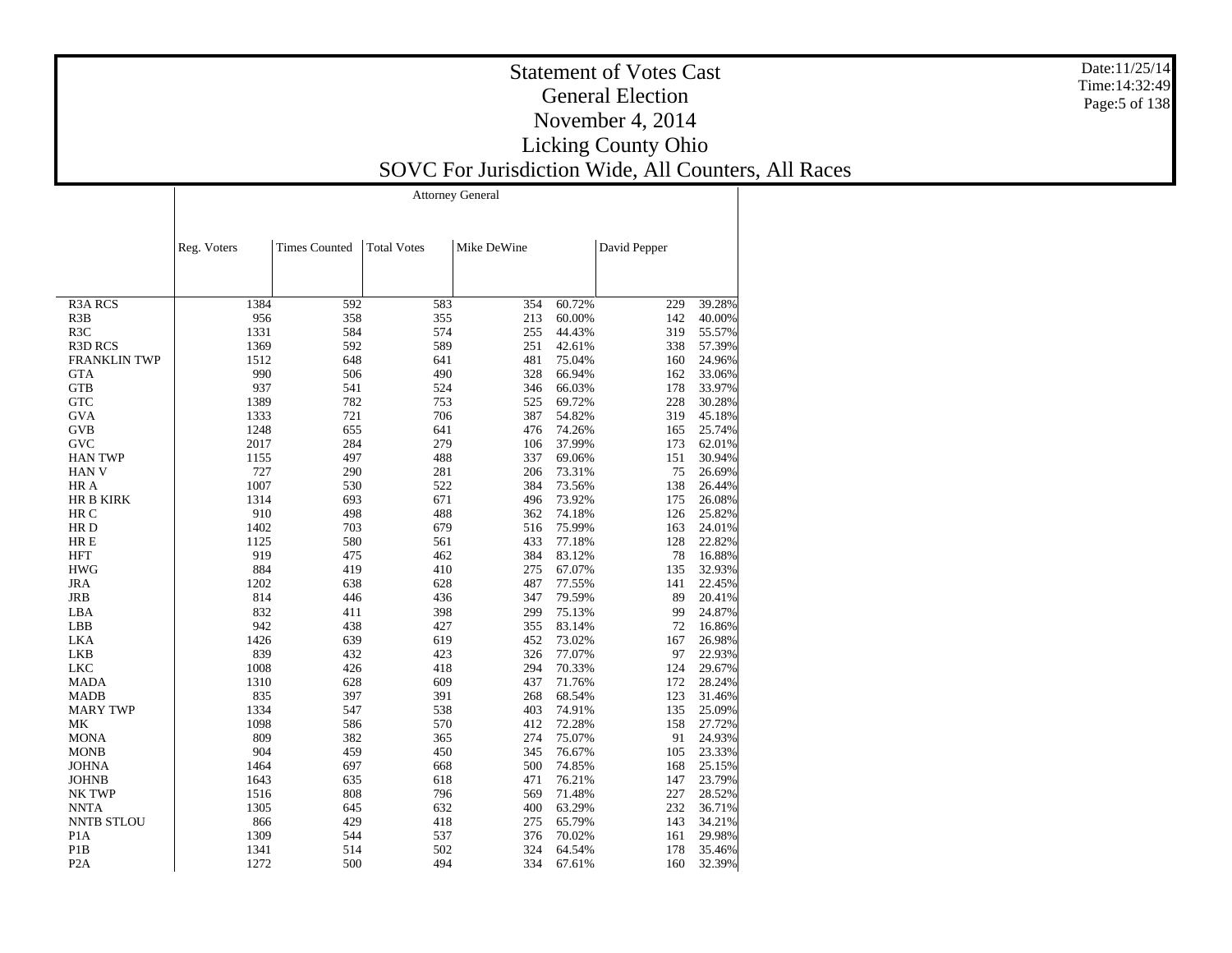|                  |             |                      |                    | <b>Attorney General</b> |        |              |        |
|------------------|-------------|----------------------|--------------------|-------------------------|--------|--------------|--------|
|                  |             | <b>Times Counted</b> |                    |                         |        |              |        |
|                  | Reg. Voters |                      | <b>Total Votes</b> | Mike DeWine             |        | David Pepper |        |
|                  |             |                      |                    |                         |        |              |        |
| P2B              | 1148        | 426                  | 411                | 251                     | 61.07% | 160          | 38.93% |
| P <sub>3</sub> A | 1441        | 610                  | 598                | 421                     | 70.40% | 177          | 29.60% |
| P <sub>3</sub> B | 1305        | 699                  | 671                | 481                     | 71.68% | 190          | 28.32% |
| P <sub>4</sub> A | 1062        | 389                  | 378                | 281                     | 74.34% | 97           | 25.66% |
| P <sub>4</sub> B | 1347        | 521                  | 507                | 365                     | 71.99% | 142          | 28.01% |
| <b>PERRY</b>     | 982         | 429                  | 416                | 320                     | 76.92% | 96           | 23.08% |
| <b>STAA</b>      | 834         | 454                  | 444                | 352                     | 79.28% | 92           | 20.72% |
| <b>STAB ALEX</b> | 990         | 523                  | 518                | 401                     | 77.41% | 117          | 22.59% |
| <b>UTA</b>       | 1407        | 662                  | 648                | 485                     | 74.85% | 163          | 25.15% |
| <b>UTB</b>       | 1383        | 693                  | 684                | 503                     | 73.54% | 181          | 26.46% |
| <b>BL VLG</b>    | 1565        | 465                  | 454                | 310                     | 68.28% | 144          | 31.72% |
| <b>HEB VLG</b>   | 1483        | 507                  | 493                | 334                     | 67.75% | 159          | 32.25% |
| WASH             | 660         | 348                  | 339                | 251                     | 74.04% | 88           | 25.96% |
| <b>UTICA</b>     | 1230        | 494                  | 482                | 326                     | 67.63% | 156          | 32.37% |
| Total            | 112360      | 48288                | 47180              | 32792                   | 69.50% | 14388        | 30.50% |

Date:11/25/14 Time:14:32:49Page:6 of 138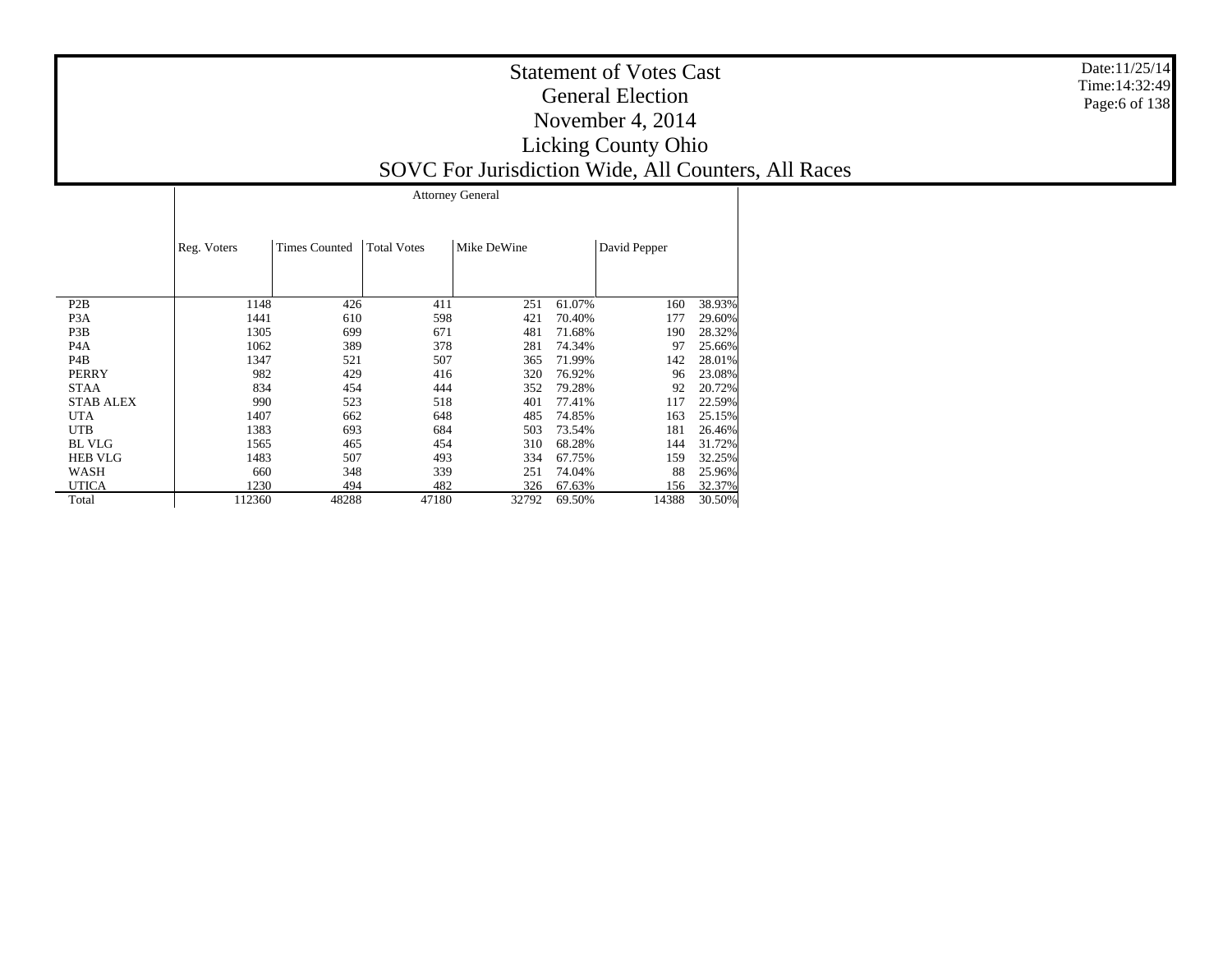|                   |             | <b>Auditor of State</b> |                    |                    |        |                     |        |           |        |  |  |  |
|-------------------|-------------|-------------------------|--------------------|--------------------|--------|---------------------|--------|-----------|--------|--|--|--|
|                   | Reg. Voters | <b>Times Counted</b>    | <b>Total Votes</b> | <b>Bob Bridges</b> |        | John Patrick Carney |        | Dave Yost |        |  |  |  |
|                   |             |                         |                    |                    |        |                     |        |           |        |  |  |  |
| Jurisdiction Wide |             |                         |                    |                    |        |                     |        |           |        |  |  |  |
| N1A               | 1812        | 425                     | 410                | 31                 | 7.56%  | 153                 | 37.32% | 226       | 55.12% |  |  |  |
| N1B               | 1694        | 431                     | 420                | 26                 | 6.19%  | 166                 | 39.52% | 228       | 54.29% |  |  |  |
| N2A               | 1086        | 323                     | 314                | 22                 | 7.01%  | 119                 | 37.90% | 173       | 55.10% |  |  |  |
| N2B               | 1836        | 389                     | 381                | 25                 | 6.56%  | 159                 | 41.73% | 197       | 51.71% |  |  |  |
| N2C               | 882         | 203                     | 197                | 10                 | 5.08%  | 77                  | 39.09% | 110       | 55.84% |  |  |  |
| N <sub>3</sub> A  | 1594        | 669                     | 647                | 35                 | 5.41%  | 202                 | 31.22% | 410       | 63.37% |  |  |  |
| N3B               | 1438        | 568                     | 547                | 29                 | 5.30%  | 138                 | 25.23% | 380       | 69.47% |  |  |  |
| N3C               | 1035        | 341                     | 328                | 19                 | 5.79%  | 109                 | 33.23% | 200       | 60.98% |  |  |  |
| N <sub>4</sub> A  | 1447        | 534                     | 517                | 25                 | 4.84%  | 166                 | 32.11% | 326       | 63.06% |  |  |  |
| N4B               | 1366        | 553                     | 534                | 26                 | 4.87%  | 193                 | 36.14% | 315       | 58.99% |  |  |  |
| N <sub>4</sub> C  | 888         | 450                     | 437                | 17                 | 3.89%  | 131                 | 29.98% | 289       | 66.13% |  |  |  |
| N <sub>4</sub> D  | 928         | 387                     | 375                | 20                 | 5.33%  | 112                 | 29.87% | 243       | 64.80% |  |  |  |
| N5A               | 991         | 621                     | 591                | 14                 | 2.37%  | 120                 | 20.30% | 457       | 77.33% |  |  |  |
| N5B               | 1307        | 673                     | 650                | 27                 | 4.15%  | 134                 | 20.62% | 489       | 75.23% |  |  |  |
|                   |             |                         |                    |                    | 4.19%  |                     | 31.50% | 292       | 64.32% |  |  |  |
| N5C               | 914         | 473                     | 454                | 19                 |        | 143                 |        |           |        |  |  |  |
| N <sub>5</sub> D  | 903         | 350                     | 338                | 12                 | 3.55%  | 101                 | 29.88% | 225       | 66.57% |  |  |  |
| N5E               | 726         | 295                     | 285                | 16                 | 5.61%  | 93                  | 32.63% | 176       | 61.75% |  |  |  |
| N <sub>6</sub> A  | 1060        | 494                     | 479                | 31                 | 6.47%  | 137                 | 28.60% | 311       | 64.93% |  |  |  |
| N6B               | 1137        | 473                     | 455                | 15                 | 3.30%  | 151                 | 33.19% | 289       | 63.52% |  |  |  |
| N <sub>6</sub> C  | 823         | 362                     | 353                | 16                 | 4.53%  | 105                 | 29.75% | 232       | 65.72% |  |  |  |
| N <sub>6</sub> D  | 847         | 261                     | 252                | 20                 | 7.94%  | 82                  | 32.54% | 150       | 59.52% |  |  |  |
| N <sub>6</sub> E  | 989         | 497                     | 478                | 14                 | 2.93%  | 133                 | 27.82% | 331       | 69.25% |  |  |  |
| N7A               | 1171        | 298                     | 292                | 30                 | 10.27% | 116                 | 39.73% | 146       | 50.00% |  |  |  |
| N7B               | 1787        | 514                     | 499                | 44                 | 8.82%  | 183                 | 36.67% | 272       | 54.51% |  |  |  |
| N7C               | 830         | 281                     | 273                | 16                 | 5.86%  | 110                 | 40.29% | 147       | 53.85% |  |  |  |
| H <sub>1</sub> A  | 1276        | 602                     | 580                | 21                 | 3.62%  | 176                 | 30.34% | 383       | 66.03% |  |  |  |
| H1B               | 974         | 293                     | 286                | 13                 | 4.55%  | 90                  | 31.47% | 183       | 63.99% |  |  |  |
| H <sub>2</sub> A  | 1048        | 530                     | 518                | 24                 | 4.63%  | 174                 | 33.59% | 320       | 61.78% |  |  |  |
| H2B               | 1109        | 415                     | 405                | 13                 | 3.21%  | 123                 | 30.37% | 269       | 66.42% |  |  |  |
| H <sub>3</sub> A  | 1060        | 451                     | 435                | 17                 | 3.91%  | 111                 | 25.52% | 307       | 70.57% |  |  |  |
| H3B               | 1246        | 564                     | 547                | 14                 | 2.56%  | 151                 | 27.61% | 382       | 69.84% |  |  |  |
| <b>BEN</b>        | 1122        | 567                     | 549                | 30                 | 5.46%  | 104                 | 18.94% | 415       | 75.59% |  |  |  |
| ΒG                | 1202        | 552                     | 524                | 34                 | 6.49%  | 120                 | 22.90% | 370       | 70.61% |  |  |  |
| <b>BUR</b>        | 864         | 441                     | 421                | 25                 | 5.94%  | 101                 | 23.99% | 295       | 70.07% |  |  |  |
| <b>EDEN FALL</b>  | 1360        | 618                     | 597                | 38                 | 6.37%  | 181                 | 30.32% | 378       | 63.32% |  |  |  |
| <b>ETA</b>        | 1635        | 763                     | 744                | 36                 | 4.84%  | 182                 | 24.46% | 526       | 70.70% |  |  |  |
| <b>ETB SWL</b>    | 1071        | 483                     | 466                | 18                 | 3.86%  | 93                  | 19.96% | 355       | 76.18% |  |  |  |
| <b>ETC SWL</b>    | 1452        | 697                     | 675                | 26                 | 3.85%  | 156                 | 23.11% | 493       | 73.04% |  |  |  |
| <b>ETD SWL</b>    | 1545        | 690                     | 656                | 37                 | 5.64%  | 200                 | 30.49% | 419       | 63.87% |  |  |  |
| R2A               | 1090        | 388                     | 380                | 13                 | 3.42%  | 162                 | 42.63% | 205       | 53.95% |  |  |  |
|                   |             |                         |                    |                    |        |                     |        |           |        |  |  |  |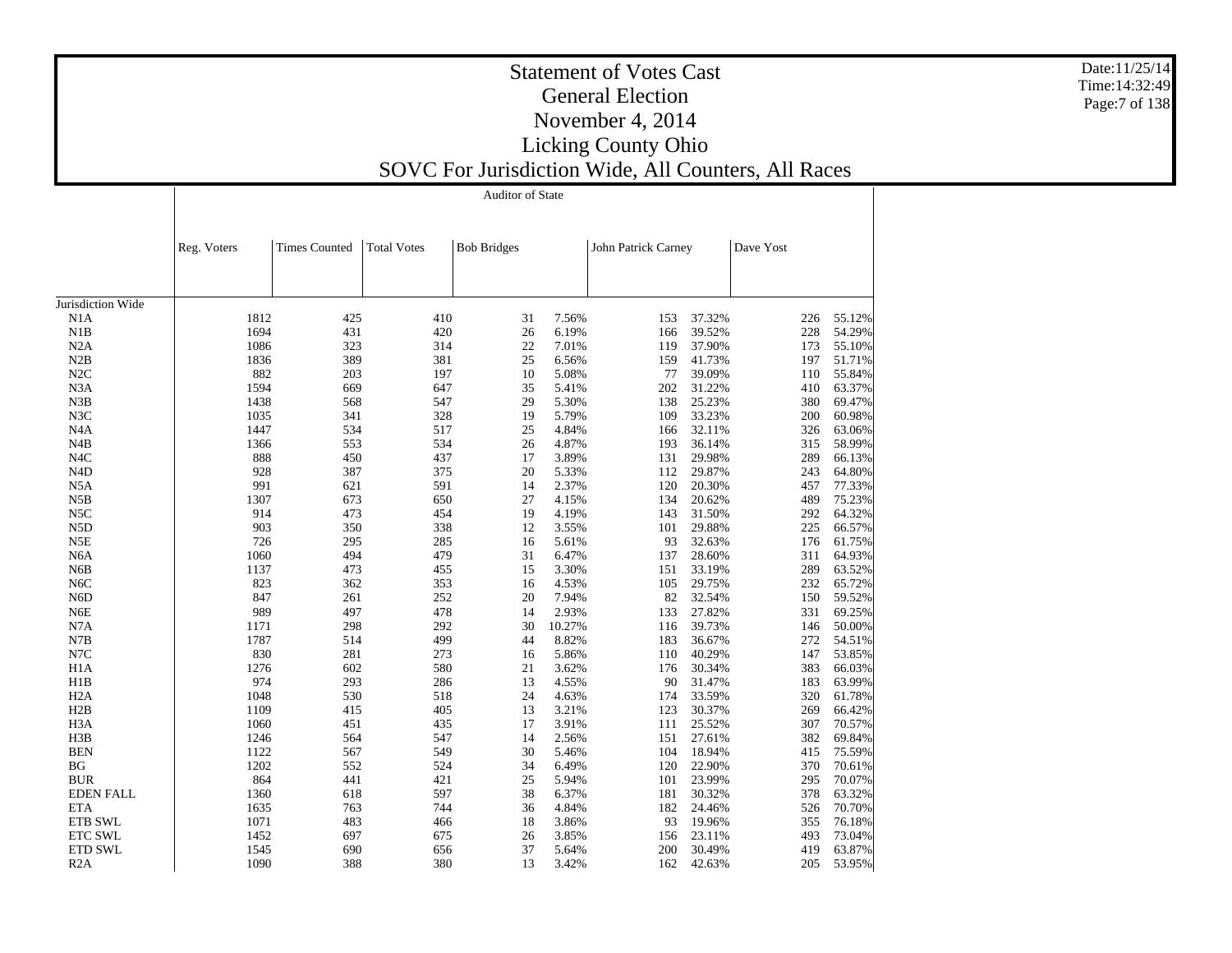|                     | Auditor of State |                      |                    |                    |       |                     |           |        |  |  |  |  |  |
|---------------------|------------------|----------------------|--------------------|--------------------|-------|---------------------|-----------|--------|--|--|--|--|--|
|                     |                  |                      |                    |                    |       |                     |           |        |  |  |  |  |  |
|                     |                  |                      |                    |                    |       |                     |           |        |  |  |  |  |  |
|                     | Reg. Voters      | <b>Times Counted</b> | <b>Total Votes</b> | <b>Bob Bridges</b> |       | John Patrick Carney | Dave Yost |        |  |  |  |  |  |
|                     |                  |                      |                    |                    |       |                     |           |        |  |  |  |  |  |
|                     |                  |                      |                    |                    |       |                     |           |        |  |  |  |  |  |
|                     |                  |                      |                    |                    |       |                     |           |        |  |  |  |  |  |
| <b>R3A RCS</b>      | 1384             | 592                  | 573                | 16                 | 2.79% | 218<br>38.05%       | 339       | 59.16% |  |  |  |  |  |
| R3B                 | 956              | 358                  | 353                | 10                 | 2.83% | 137<br>38.81%       | 206       | 58.36% |  |  |  |  |  |
| R <sub>3</sub> C    | 1331             | 584                  | 569                | 18                 | 3.16% | 306<br>53.78%       | 245       | 43.06% |  |  |  |  |  |
| R3D RCS             | 1369             | 592                  | 583                | 21                 | 3.60% | 322<br>55.23%       | 240       | 41.17% |  |  |  |  |  |
| <b>FRANKLIN TWP</b> | 1512             | 648                  | 633                | 26                 | 4.11% | 22.91%<br>145       | 462       | 72.99% |  |  |  |  |  |
| <b>GTA</b>          | 990              | 506                  | 492                | 27                 | 5.49% | 30.28%<br>149       | 316       | 64.23% |  |  |  |  |  |
| <b>GTB</b>          | 937              | 541                  | 522                | 21                 | 4.02% | 184<br>35.25%       | 317       | 60.73% |  |  |  |  |  |
| <b>GTC</b>          | 1389             | 782                  | 743                | 36                 | 4.85% | 31.76%<br>236       | 471       | 63.39% |  |  |  |  |  |
| <b>GVA</b>          | 1333             | 721                  | 691                | 31                 | 4.49% | 313<br>45.30%       | 347       | 50.22% |  |  |  |  |  |
| <b>GVB</b>          | 1248             | 655                  | 636                | 20                 | 3.14% | 23.74%<br>151       | 465       | 73.11% |  |  |  |  |  |
| GVC                 | 2017             | 284                  | 273                | 18                 | 6.59% | 155<br>56.78%       | 100       | 36.63% |  |  |  |  |  |
| <b>HAN TWP</b>      | 1155             | 497                  | 473                | 21                 | 4.44% | 129<br>27.27%       | 323       | 68.29% |  |  |  |  |  |
| <b>HAN V</b>        | 727              | 290                  | 276                | 13                 | 4.71% | 73<br>26.45%        | 190       | 68.84% |  |  |  |  |  |
| HR A                | 1007             | 530                  | 512                | 27                 | 5.27% | 123<br>24.02%       | 362       | 70.70% |  |  |  |  |  |
| <b>HR B KIRK</b>    | 1314             | 693                  | 662                | 40                 | 6.04% | 163<br>24.62%       | 459       | 69.34% |  |  |  |  |  |
| HR C                | 910              | 498                  | 484                | 20                 | 4.13% | 111<br>22.93%       | 353       | 72.93% |  |  |  |  |  |
| HR <sub>D</sub>     | 1402             | 703                  | 672                | 22                 | 3.27% | 21.43%<br>144       | 506       | 75.30% |  |  |  |  |  |
| $\rm HR \ E$        | 1125             | 580                  | 548                | 30                 | 5.47% | 21.17%<br>116       | 402       | 73.36% |  |  |  |  |  |
| <b>HFT</b>          | 919              | 475                  | 455                | 21                 | 4.62% | 13.63%<br>62        | 372       | 81.76% |  |  |  |  |  |
| <b>HWG</b>          | 884              | 419                  | 410                | 21                 | 5.12% | 27.80%<br>114       | 275       | 67.07% |  |  |  |  |  |
| <b>JRA</b>          | 1202             | 638                  | 624                | 42                 | 6.73% | 17.63%<br>110       | 472       | 75.64% |  |  |  |  |  |
| <b>JRB</b>          | 814              | 446                  | 434                | 21                 | 4.84% | 92<br>21.20%        | 321       | 73.96% |  |  |  |  |  |
| LBA                 | 832              | 411                  | 399                | 20                 | 5.01% | 19.30%<br>77        | 302       | 75.69% |  |  |  |  |  |
| LBB                 | 942              | 438                  | 421                | 27                 | 6.41% | 64<br>15.20%        | 330       | 78.38% |  |  |  |  |  |
| <b>LKA</b>          | 1426             | 639                  | 604                | 27                 | 4.47% | 24.17%<br>146       | 431       | 71.36% |  |  |  |  |  |
| <b>LKB</b>          | 839              | 432                  | 422                | 12                 | 2.84% | 22.27%<br>94        | 316       | 74.88% |  |  |  |  |  |
| <b>LKC</b>          | 1008             | 426                  | 406                | 22                 | 5.42% | 26.11%<br>106       | 278       | 68.47% |  |  |  |  |  |
| <b>MADA</b>         | 1310             | 628                  | 598                | 31                 | 5.18% | 24.92%<br>149       | 418       | 69.90% |  |  |  |  |  |
| <b>MADB</b>         | 835              | 397                  | 382                | 22                 | 5.76% | 28.27%<br>108       | 252       | 65.97% |  |  |  |  |  |
| <b>MARY TWP</b>     | 1334             | 547                  | 528                | 30                 | 5.68% | 23.86%<br>126       | 372       | 70.45% |  |  |  |  |  |
| МK                  | 1098             | 586                  | 563                | 33                 | 5.86% | 25.40%<br>143       | 387       | 68.74% |  |  |  |  |  |
| <b>MONA</b>         | 809              | 382                  | 370                | 17                 | 4.59% | 88<br>23.78%        | 265       | 71.62% |  |  |  |  |  |
| <b>MONB</b>         | 904              | 459                  | 446                | 22                 | 4.93% | 17.94%<br>80        | 344       | 77.13% |  |  |  |  |  |
| <b>JOHNA</b>        | 1464             | 697                  | 661                | 31                 | 4.69% | 22.84%<br>151       | 479       | 72.47% |  |  |  |  |  |
| <b>JOHNB</b>        | 1643             | 635                  | 614                | 33                 | 5.37% | 132<br>21.50%       | 449       | 73.13% |  |  |  |  |  |
| NK TWP              | 1516             | 808                  | 785                | 49                 | 6.24% | 217<br>27.64%       | 519       | 66.11% |  |  |  |  |  |
| <b>NNTA</b>         | 1305             | 645                  | 619                | 30                 | 4.85% | 203<br>32.79%       | 386       | 62.36% |  |  |  |  |  |
| <b>NNTB STLOU</b>   | 866              | 429                  | 410                | 27                 | 6.59% | 109<br>26.59%       | 274       | 66.83% |  |  |  |  |  |
| P <sub>1</sub> A    | 1309             | 544                  | 530                | 23                 | 4.34% | 29.43%<br>156       | 351       | 66.23% |  |  |  |  |  |
| P <sub>1</sub> B    | 1341             | 514                  | 502                | 22                 | 4.38% | 35.46%<br>178       | 302       | 60.16% |  |  |  |  |  |
| P <sub>2</sub> A    | 1272             | 500                  | 484                | 30                 | 6.20% | 147<br>30.37%       | 307       | 63.43% |  |  |  |  |  |

Date:11/25/14 Time:14:32:49Page:8 of 138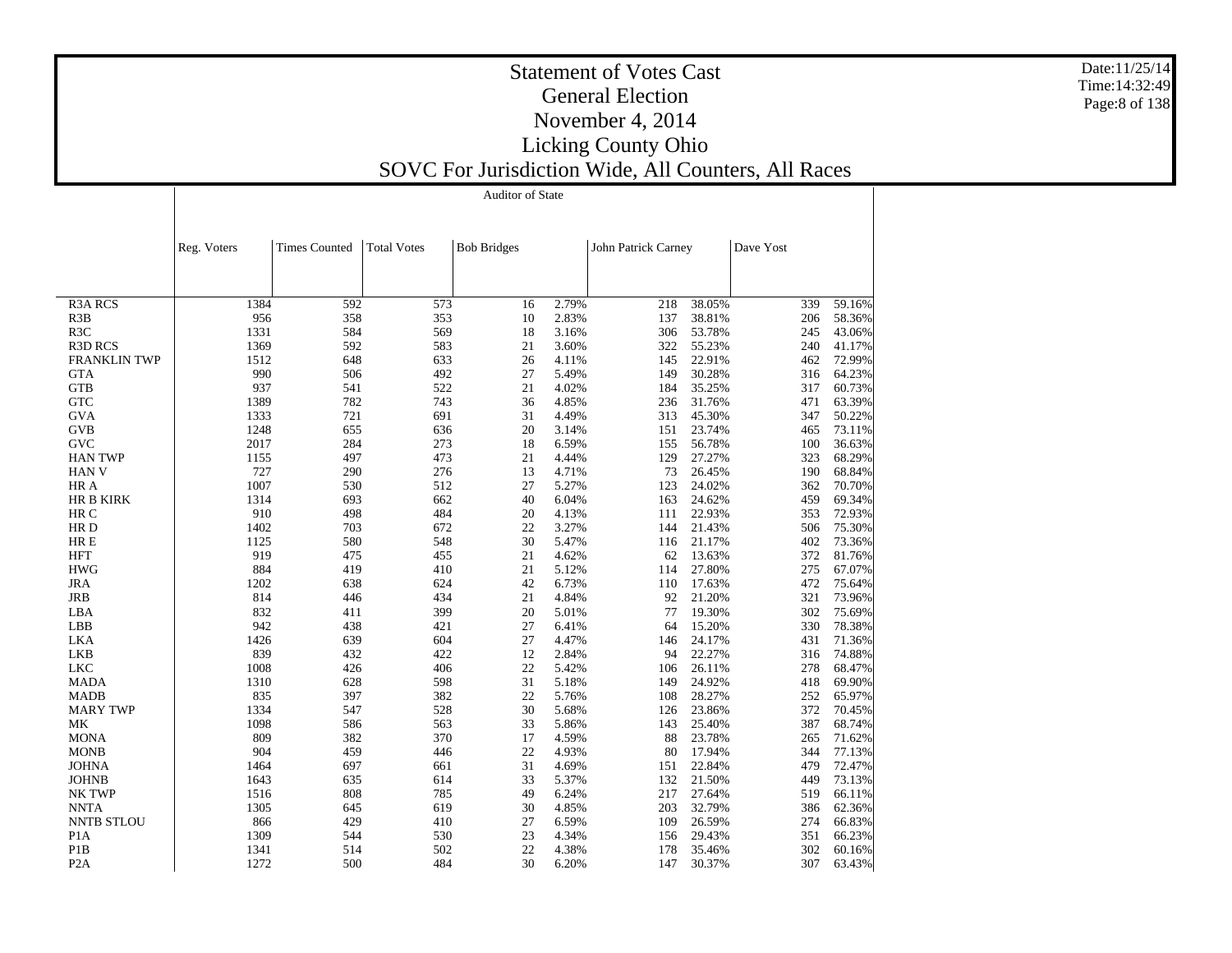|                  |             |                      |                    | <b>Auditor of State</b> |       |                     |        |           |        |
|------------------|-------------|----------------------|--------------------|-------------------------|-------|---------------------|--------|-----------|--------|
|                  |             |                      |                    |                         |       |                     |        |           |        |
|                  |             |                      |                    |                         |       |                     |        |           |        |
|                  | Reg. Voters | <b>Times Counted</b> | <b>Total Votes</b> | <b>Bob Bridges</b>      |       | John Patrick Carney |        | Dave Yost |        |
|                  |             |                      |                    |                         |       |                     |        |           |        |
|                  |             |                      |                    |                         |       |                     |        |           |        |
| P <sub>2</sub> B | 1148        | 426                  | 404                | 28                      | 6.93% | 142                 | 35.15% | 234       | 57.92% |
| P3A              | 1441        | 610                  | 597                | 31                      | 5.19% | 179                 | 29.98% | 387       | 64.82% |
| P3B              | 1305        | 699                  | 659                | 25                      | 3.79% | 174                 | 26.40% | 460       | 69.80% |
| P4A              | 1062        | 389                  | 375                | 28                      | 7.47% | 84                  | 22.40% | 263       | 70.13% |
| P <sub>4</sub> B | 1347        | 521                  | 502                | 32                      | 6.37% | 130                 | 25.90% | 340       | 67.73% |
| <b>PERRY</b>     | 982         | 429                  | 403                | 31                      | 7.69% | 100                 | 24.81% | 272       | 67.49% |
| <b>STAA</b>      | 834         | 454                  | 440                | 20                      | 4.55% | 90                  | 20.45% | 330       | 75.00% |
| <b>STAB ALEX</b> | 990         | 523                  | 512                | 26                      | 5.08% | 96                  | 18.75% | 390       | 76.17% |
| <b>UTA</b>       | 1407        | 662                  | 631                | 25                      | 3.96% | 155                 | 24.56% | 451       | 71.47% |
| <b>UTB</b>       | 1383        | 693                  | 664                | 31                      | 4.67% | 162                 | 24.40% | 471       | 70.93% |
| <b>BL VLG</b>    | 1565        | 465                  | 443                | 16                      | 3.61% | 155                 | 34.99% | 272       | 61.40% |
| <b>HEB VLG</b>   | 1483        | 507                  | 486                | 22                      | 4.53% | 144                 | 29.63% | 320       | 65.84% |
| WASH             | 660         | 348                  | 336                | 18                      | 5.36% | 78                  | 23.21% | 240       | 71.43% |
| <b>UTICA</b>     | 1230        | 494                  | 475                | 29                      | 6.11% | 156                 | 32.84% | 290       | 61.05% |
| Total            | 112360      | 48288                | 46578              | 2310                    | 4.96% | 13329               | 28.62% | 30939     | 66.42% |

Date:11/25/14 Time:14:32:49Page:9 of 138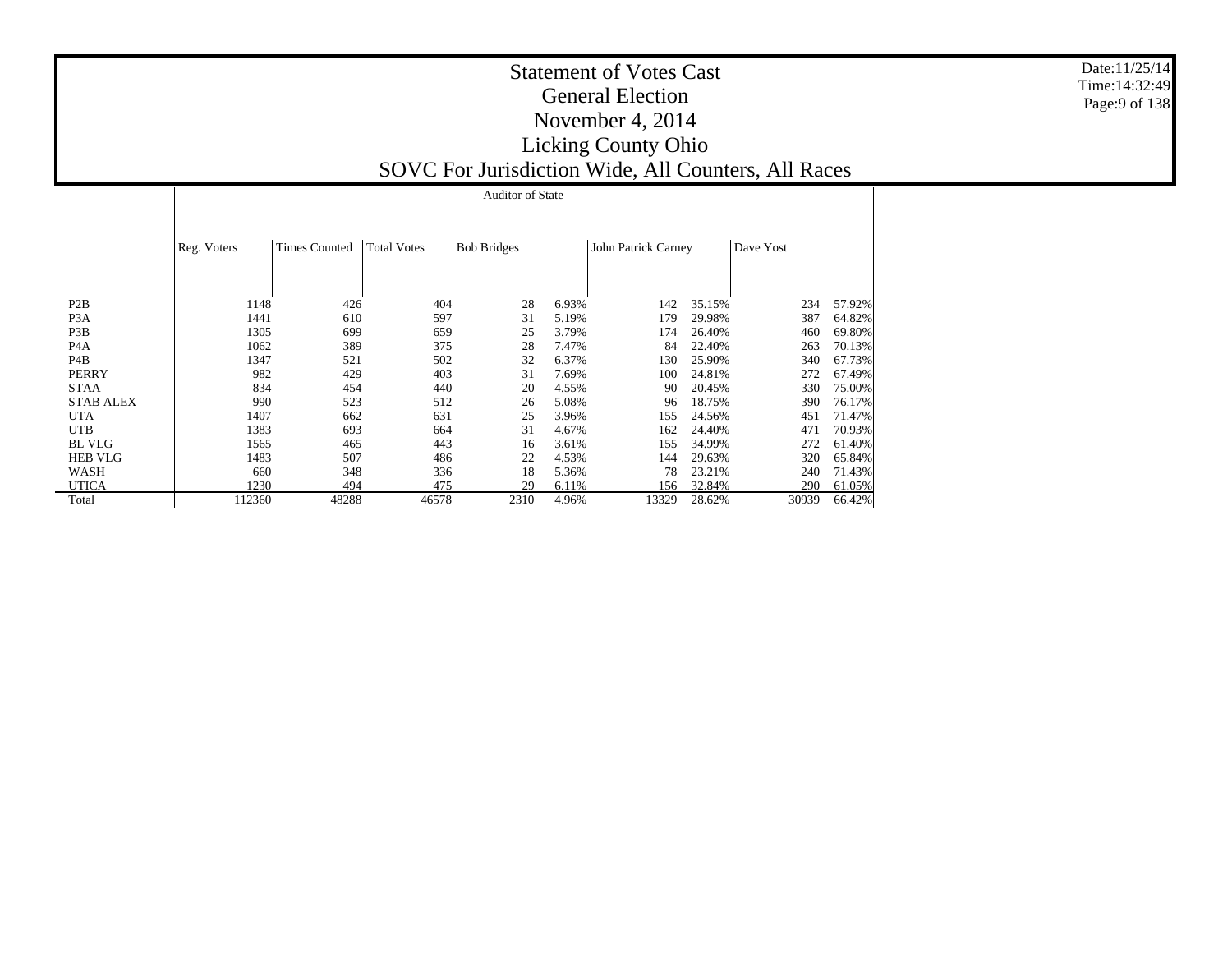|                   | For Secretary of State |                      |                    |            |                  |                            |             |        |
|-------------------|------------------------|----------------------|--------------------|------------|------------------|----------------------------|-------------|--------|
|                   |                        |                      |                    |            |                  |                            |             |        |
|                   | Reg. Voters            | <b>Times Counted</b> | <b>Total Votes</b> | Jon Husted |                  | Kevin Knedler              | Nina Turner |        |
|                   |                        |                      |                    |            |                  |                            |             |        |
| Jurisdiction Wide |                        |                      |                    |            |                  |                            |             |        |
|                   | 1812                   |                      | 410                |            |                  |                            |             | 33.90% |
| N1A<br>N1B        | 1694                   | 425<br>431           | 419                | 236<br>227 | 57.56%<br>54.18% | 35<br>8.54%<br>23          | 139<br>169  | 40.33% |
| N2A               | 1086                   | 323                  |                    |            | 57.28%           | 5.49%                      |             | 36.08% |
| N2B               | 1836                   | 389                  | 316<br>378         | 181<br>208 | 55.03%           | 21<br>6.65%<br>18<br>4.76% | 114<br>152  | 40.21% |
| N2C               | 882                    | 203                  | 200                | 109        | 54.50%           | 8.50%<br>17                | 74          | 37.00% |
| N <sub>3</sub> A  | 1594                   | 669                  | 645                | 436        | 67.60%           | 27<br>4.19%                | 182         | 28.22% |
| N3B               | 1438                   | 568                  | 550                | 394        | 71.64%           | 30<br>5.45%                | 126         | 22.91% |
| N3C               | 1035                   | 341                  | 329                | 208        | 63.22%           | 22<br>6.69%                | 99          | 30.09% |
| N4A               | 1447                   | 534                  | 519                | 331        | 63.78%           | 3.47%<br>18                | 170         | 32.76% |
| N <sub>4</sub> B  | 1366                   | 553                  | 527                | 321        | 60.91%           | 5.12%<br>27                | 179         | 33.97% |
| N <sub>4</sub> C  | 888                    | 450                  | 442                | 304        | 68.78%           | 3.62%<br>16                | 122         | 27.60% |
| N <sub>4</sub> D  | 928                    | 387                  | 375                | 267        | 71.20%           | 13<br>3.47%                | 95          | 25.33% |
| N5A               | 991                    | 621                  | 596                | 475        | 79.70%           | 2.35%<br>14                | 107         | 17.95% |
| N5B               | 1307                   | 673                  | 649                | 495        | 76.27%           | 28<br>4.31%                | 126         | 19.41% |
| N5C               | 914                    | 473                  | 462                | 311        | 67.32%           | 4.33%<br>20                | 131         | 28.35% |
| N <sub>5</sub> D  | 903                    | 350                  | 340                | 240        | 70.59%           | 2.94%<br>10                | 90          | 26.47% |
| N5E               | 726                    | 295                  | 289                | 189        | 65.40%           | 5.54%<br>16                | 84          | 29.07% |
| N <sub>6</sub> A  | 1060                   | 494                  | 479                | 332        | 69.31%           | 32<br>6.68%                | 115         | 24.01% |
| N <sub>6</sub> B  | 1137                   | 473                  | 456                | 307        | 67.32%           | 21<br>4.61%                | 128         | 28.07% |
| N <sub>6</sub> C  | 823                    | 362                  | 349                | 240        | 68.77%           | $7\phantom{.0}$<br>2.01%   | 102         | 29.23% |
| N <sub>6</sub> D  | 847                    | 261                  | 249                | 153        | 61.45%           | 17<br>6.83%                | 79          | 31.73% |
| N <sub>6</sub> E  | 989                    | 497                  | 475                |            | 74.95%           | 3.58%                      | 102         | 21.47% |
|                   |                        |                      | 291                | 356        | 50.52%           | 17                         |             | 38.83% |
| N7A               | 1171                   | 298                  |                    | 147<br>270 |                  | 31<br>10.65%<br>39         | 113<br>192  |        |
| N7B<br>N7C        | 1787<br>830            | 514                  | 501                |            | 53.89%           | 7.78%                      |             | 38.32% |
|                   |                        | 281                  | 274                | 154        | 56.20%           | 6.20%<br>17                | 103         | 37.59% |
| H1A               | 1276                   | 602                  | 579                | 403        | 69.60%           | 3.97%<br>23                | 153         | 26.42% |
| H1B               | 974                    | 293                  | 289                | 186        | 64.36%           | 12<br>4.15%                | 91<br>148   | 31.49% |
| H2A               | 1048                   | 530<br>415           | 516<br>404         | 345        | 66.86%           | 23<br>4.46%<br>19          | 105         | 28.68% |
| H2B               | 1109                   |                      |                    | 280        | 69.31%           | 4.70%                      | 101         | 25.99% |
| H <sub>3</sub> A  | 1060                   | 451                  | 435                | 323        | 74.25%           | 2.53%<br>11                |             | 23.22% |
| H3B               | 1246                   | 564                  | 542                | 375        | 69.19%           | 21<br>3.87%                | 146         | 26.94% |
| <b>BEN</b>        | 1122<br>1202           | 567                  | 553                | 431        | 77.94%           | 28<br>5.06%                | 94          | 17.00% |
| <b>BG</b>         |                        | 552                  | 533                | 393        | 73.73%           | 26<br>4.88%                | 114         | 21.39% |
| <b>BUR</b>        | 864                    | 441                  | 421                | 307        | 72.92%           | 20<br>4.75%                | 94          | 22.33% |
| <b>EDEN FALL</b>  | 1360                   | 618                  | 598                | 405        | 67.73%           | 37<br>6.19%                | 156         | 26.09% |
| <b>ETA</b>        | 1635                   | 763                  | 742                | 538        | 72.51%           | 4.72%<br>35                | 169         | 22.78% |
| <b>ETB SWL</b>    | 1071                   | 483                  | 463                | 370        | 79.91%           | 3.02%<br>14                | 79          | 17.06% |
| <b>ETC SWL</b>    | 1452                   | 697                  | 669                | 502        | 75.04%           | 4.33%<br>29                | 138         | 20.63% |
| <b>ETD SWL</b>    | 1545                   | 690                  | 650                | 435        | 66.92%           | 41<br>6.31%                | 174         | 26.77% |
| R2A               | 1090                   | 388                  | 377                | 210        | 55.70%           | 3.71%<br>14                | 153         | 40.58% |

Date:11/25/14 Time:14:32:49 Page:10 of 138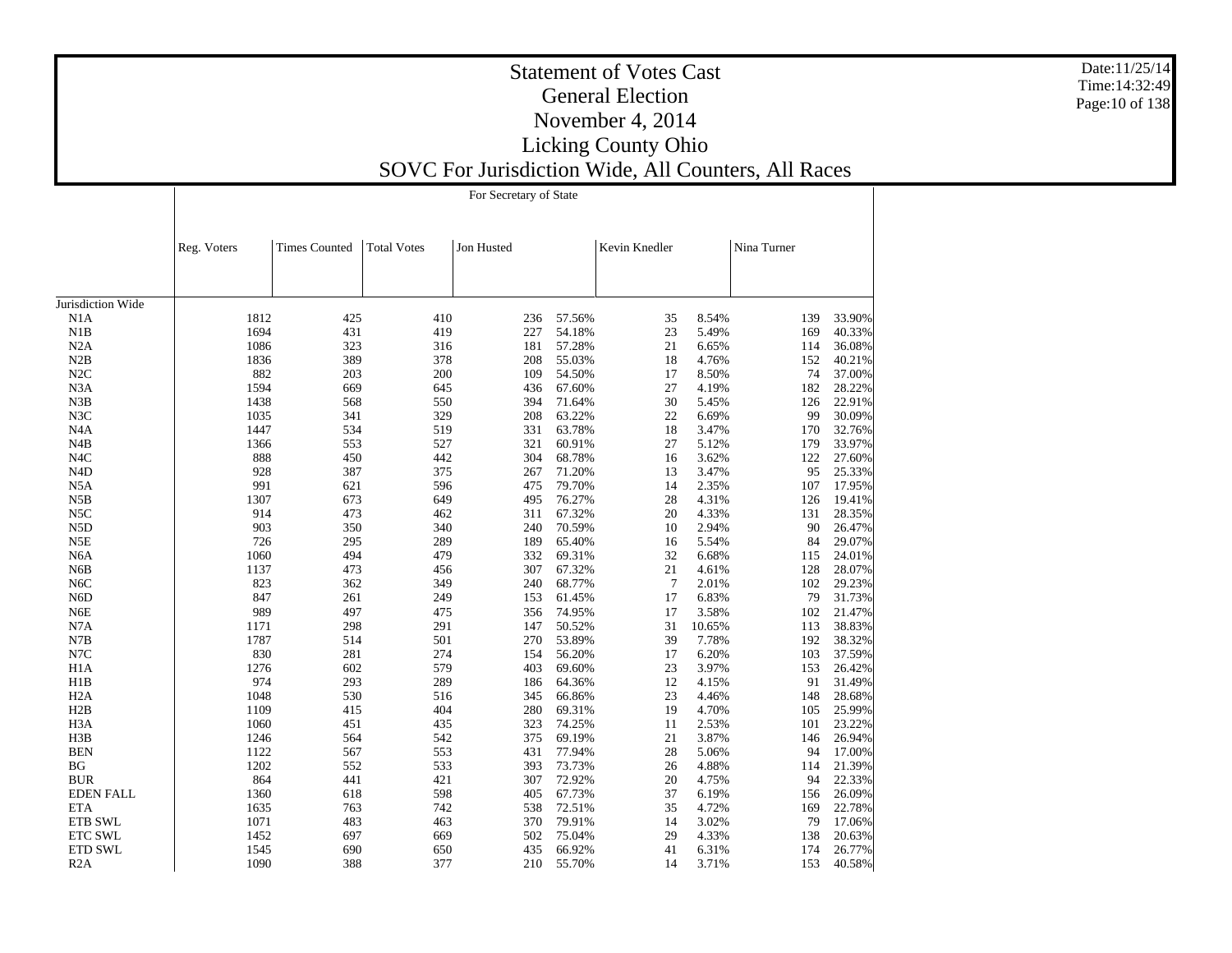|                     | For Secretary of State |                      |                    |            |        |               |             |        |  |
|---------------------|------------------------|----------------------|--------------------|------------|--------|---------------|-------------|--------|--|
|                     |                        |                      |                    |            |        |               |             |        |  |
|                     |                        |                      |                    |            |        |               |             |        |  |
|                     | Reg. Voters            | <b>Times Counted</b> | <b>Total Votes</b> | Jon Husted |        | Kevin Knedler | Nina Turner |        |  |
|                     |                        |                      |                    |            |        |               |             |        |  |
|                     |                        |                      |                    |            |        |               |             |        |  |
|                     |                        |                      |                    |            |        |               |             |        |  |
| <b>R3A RCS</b>      | 1384                   | 592                  | 579                | 346        | 59.76% | 27<br>4.66%   | 206         | 35.58% |  |
| R3B                 | 956                    | 358                  | 353                | 207        | 58.64% | 2.83%<br>10   | 136         | 38.53% |  |
| R <sub>3</sub> C    | 1331                   | 584                  | 572                | 246        | 43.01% | 23<br>4.02%   | 303         | 52.97% |  |
| <b>R3D RCS</b>      | 1369                   | 592                  | 580                | 246        | 42.41% | 23<br>3.97%   | 311         | 53.62% |  |
| <b>FRANKLIN TWP</b> | 1512                   | 648                  | 626                | 458        | 73.16% | 4.95%<br>31   | 137         | 21.88% |  |
| <b>GTA</b>          | 990                    | 506                  | 493                | 322        | 65.31% | 26<br>5.27%   | 145         | 29.41% |  |
| <b>GTB</b>          | 937                    | 541                  | 517                | 328        | 63.44% | 21<br>4.06%   | 168         | 32.50% |  |
| <b>GTC</b>          | 1389                   | 782                  | 758                | 507        | 66.89% | 33<br>4.35%   | 218         | 28.76% |  |
| <b>GVA</b>          | 1333                   | 721                  | 699                | 364        | 52.07% | 35<br>5.01%   | 300         | 42.92% |  |
| <b>GVB</b>          | 1248                   | 655                  | 628                | 461        | 73.41% | 21<br>3.34%   | 146         | 23.25% |  |
| GVC                 | 2017                   | 284                  | 275                | 91         | 33.09% | 18<br>6.55%   | 166         | 60.36% |  |
| <b>HAN TWP</b>      | 1155                   | 497                  | 475                | 340        | 71.58% | 21<br>4.42%   | 114         | 24.00% |  |
| <b>HAN V</b>        | 727                    | 290                  | 279                | 194        | 69.53% | 5.02%<br>14   | 71          | 25.45% |  |
| HR A                | 1007                   | 530                  | 513                | 368        | 71.73% | 27<br>5.26%   | 118         | 23.00% |  |
| <b>HR B KIRK</b>    | 1314                   | 693                  | 667                | 496        | 74.36% | 37<br>5.55%   | 134         | 20.09% |  |
| HR C                | 910                    | 498                  | 483                | 368        | 76.19% | 24<br>4.97%   | 91          | 18.84% |  |
| HR <sub>D</sub>     | 1402                   | 703                  | 662                | 485        | 73.26% | 27<br>4.08%   | 150         | 22.66% |  |
| HR E                | 1125                   | 580                  | 548                | 419        | 76.46% | 23<br>4.20%   | 106         | 19.34% |  |
| <b>HFT</b>          | 919                    | 475                  | 456                | 366        | 80.26% | 24<br>5.26%   | 66          | 14.47% |  |
| <b>HWG</b>          | 884                    | 419                  | 406                | 284        | 69.95% | 3.69%<br>15   | 107         | 26.35% |  |
| <b>JRA</b>          | 1202                   | 638                  | 622                | 472        | 75.88% | 7.07%<br>44   | 106         | 17.04% |  |
| <b>JRB</b>          | 814                    | 446                  | 434                | 337        | 77.65% | 23<br>5.30%   | 74          | 17.05% |  |
| LBA                 | 832                    | 411                  | 399                | 312        | 78.20% | 22<br>5.51%   | 65          | 16.29% |  |
| LBB                 | 942                    | 438                  | 425                | 346        | 81.41% | 24<br>5.65%   | 55          | 12.94% |  |
| LKA                 | 1426                   | 639                  | 611                | 435        | 71.19% | 40<br>6.55%   | 136         | 22.26% |  |
| <b>LKB</b>          | 839                    | 432                  | 417                | 315        | 75.54% | 14<br>3.36%   | 88          | 21.10% |  |
| <b>LKC</b>          | 1008                   | 426                  | 409                | 283        | 69.19% | 27<br>6.60%   | 99          | 24.21% |  |
| <b>MADA</b>         | 1310                   | 628                  | 598                | 438        | 73.24% | 33<br>5.52%   | 127         | 21.24% |  |
| <b>MADB</b>         | 835                    | 397                  | 388                | 264        | 68.04% | 20<br>5.15%   | 104         | 26.80% |  |
| <b>MARY TWP</b>     | 1334                   | 547                  | 528                | 386        | 73.11% | 24<br>4.55%   | 118         | 22.35% |  |
| <b>MK</b>           | 1098                   | 586                  | 561                | 406        | 72.37% | 31<br>5.53%   | 124         | 22.10% |  |
| <b>MONA</b>         | 809                    | 382                  | 371                | 270        | 72.78% | 22<br>5.93%   | 79          | 21.29% |  |
| <b>MONB</b>         | 904                    | 459                  | 444                | 348        | 78.38% | 21<br>4.73%   | 75          | 16.89% |  |
| <b>JOHNA</b>        | 1464                   | 697                  | 655                | 490        | 74.81% | 26<br>3.97%   | 139         | 21.22% |  |
| <b>JOHNB</b>        | 1643                   | 635                  | 612                | 448        | 73.20% | 4.08%<br>25   | 139         | 22.71% |  |
| NK TWP              | 1516                   | 808                  | 786                | 541        | 68.83% | 45<br>5.73%   | 200         | 25.45% |  |
| <b>NNTA</b>         | 1305                   | 645                  | 622                | 401        | 64.47% | 38<br>6.11%   | 183         | 29.42% |  |
| <b>NNTB STLOU</b>   | 866                    | 429                  | 418                | 302        | 72.25% | 20<br>4.78%   | 96          | 22.97% |  |
| P <sub>1</sub> A    | 1309                   | 544                  | 533                | 373        | 69.98% | 4.88%<br>26   | 134         | 25.14% |  |
| P1B                 | 1341                   | 514                  | 499                | 317        | 63.53% | 29<br>5.81%   | 153         | 30.66% |  |
| P <sub>2</sub> A    | 1272                   | 500                  | 485                | 324        | 66.80% | 31<br>6.39%   | 130         | 26.80% |  |

Date:11/25/14 Time:14:32:49Page:11 of 138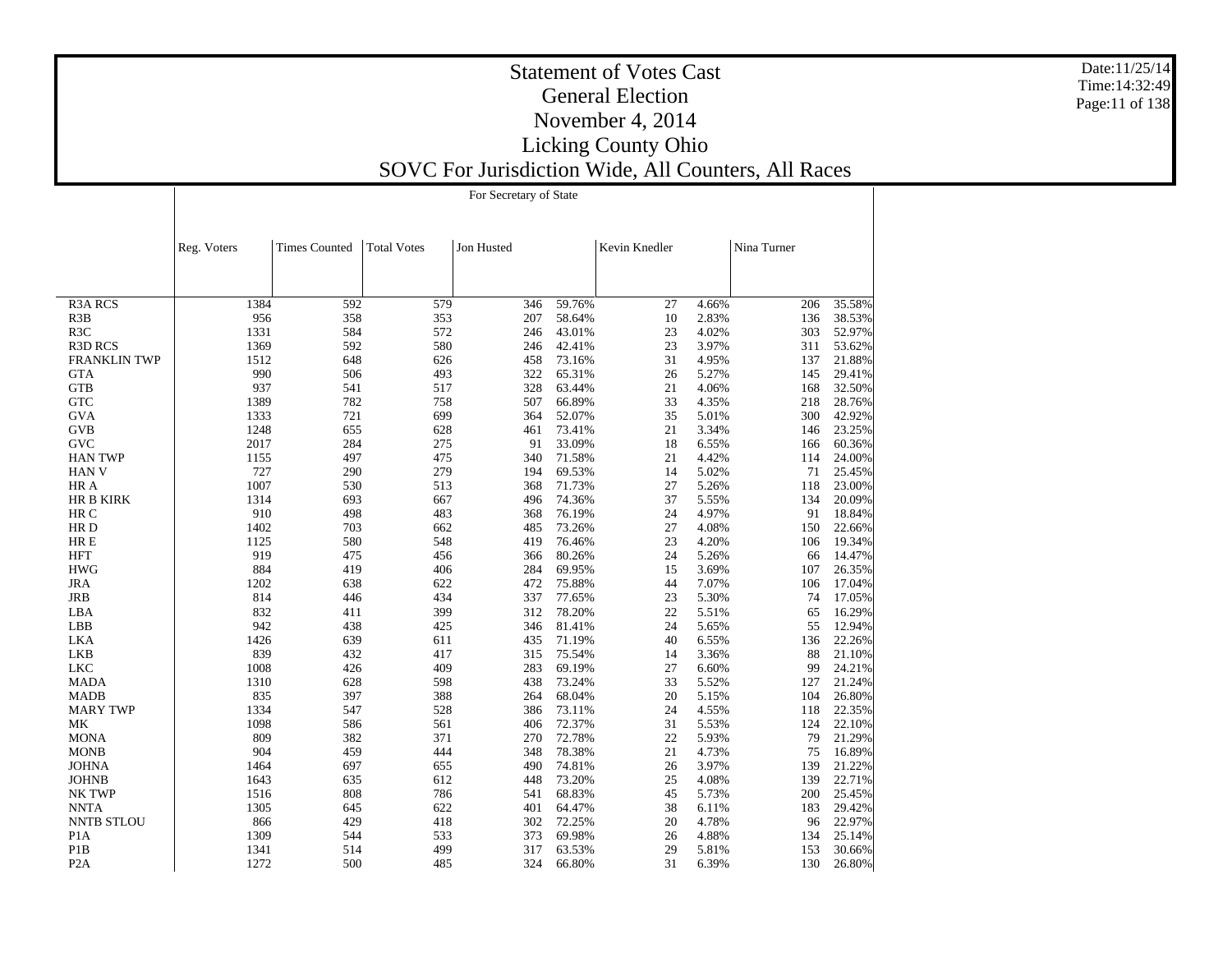|                  |             |                      |                    | For Secretary of State |        |               |       |             |        |
|------------------|-------------|----------------------|--------------------|------------------------|--------|---------------|-------|-------------|--------|
|                  | Reg. Voters | <b>Times Counted</b> | <b>Total Votes</b> | Jon Husted             |        | Kevin Knedler |       | Nina Turner |        |
| P <sub>2</sub> B | 1148        | 426                  | 406                | 254                    | 62.56% | 22            | 5.42% | 130         | 32.02% |
| P <sub>3</sub> A | 1441        | 610                  | 592                | 404                    | 68.24% | 34            | 5.74% | 154         | 26.01% |
| P3B              | 1305        | 699                  | 661                | 475                    | 71.86% | 24            | 3.63% | 162         | 24.51% |
| P4A              | 1062        | 389                  | 374                | 266                    | 71.12% | 27            | 7.22% | 81          | 21.66% |
| P <sub>4</sub> B | 1347        | 521                  | 500                | 341                    | 68.20% | 40            | 8.00% | 119         | 23.80% |
| PERRY            | 982         | 429                  | 405                | 298                    | 73.58% | 30            | 7.41% | 77          | 19.01% |
| <b>STAA</b>      | 834         | 454                  | 435                | 343                    | 78.85% | 15            | 3.45% | 77          | 17.70% |
| <b>STAB ALEX</b> | 990         | 523                  | 516                | 393                    | 76.16% | 29            | 5.62% | 94          | 18.22% |
| <b>UTA</b>       | 1407        | 662                  | 632                | 474                    | 75.00% | 19            | 3.01% | 139         | 21.99% |
| <b>UTB</b>       | 1383        | 693                  | 664                | 490                    | 73.80% | 28            | 4.22% | 146         | 21.99% |
| <b>BL VLG</b>    | 1565        | 465                  | 446                | 289                    | 64.80% | 28            | 6.28% | 129         | 28.92% |
| <b>HEB VLG</b>   | 1483        | 507                  | 485                | 313                    | 64.54% | 36            | 7.42% | 136         | 28.04% |
| WASH             | 660         | 348                  | 338                | 248                    | 73.37% | 13            | 3.85% | 77          | 22.78% |
| <b>UTICA</b>     | 1230        | 494                  | 474                | 302                    | 63.71% | 28            | 5.91% | 144         | 30.38% |
| Total            | 112360      | 48288                | 46605              | 31988                  | 68.64% | 2327          | 4.99% | 12290       | 26.37% |

Date:11/25/14 Time:14:32:49 Page:12 of 138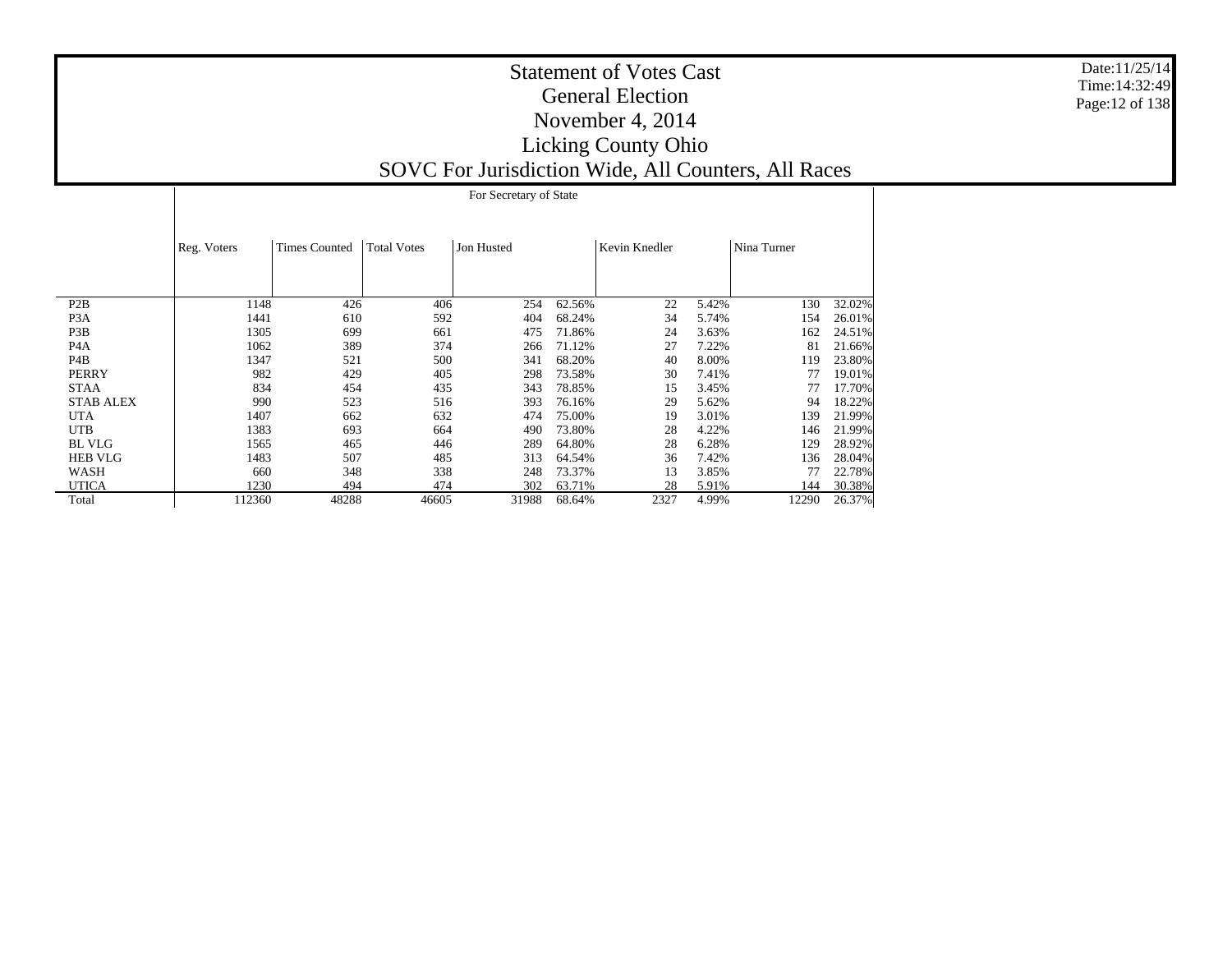|                   |             |                      |                    | For Treasurer of State |        |                |                  |
|-------------------|-------------|----------------------|--------------------|------------------------|--------|----------------|------------------|
|                   | Reg. Voters | <b>Times Counted</b> | <b>Total Votes</b> | <b>Josh Mandel</b>     |        | Connie Pillich |                  |
|                   |             |                      |                    |                        |        |                |                  |
| Jurisdiction Wide |             |                      |                    |                        |        |                |                  |
| N1A               | 1812        | 425                  | 416                | 230                    | 55.29% | 186            | 44.71%           |
| N1B               | 1694        | 431                  | 419                | 225                    | 53.70% | 194            | 46.30%           |
| N2A               | 1086        | 323                  | 314                | 174                    | 55.41% | 140            |                  |
| N2B               | 1836        | 389                  | 378                |                        | 52.38% |                | 44.59%<br>47.62% |
|                   |             |                      |                    | 198                    |        | 180            |                  |
| N2C               | 882         | 203                  | 197                | 104                    | 52.79% | 93             | 47.21%           |
| N3A               | 1594        | 669                  | 651                | 371                    | 56.99% | 280            | 43.01%           |
| N3B               | 1438        | 568                  | 546                | 340                    | 62.27% | 206            | 37.73%           |
| N3C               | 1035        | 341                  | 325                | 180                    | 55.38% | 145            | 44.62%           |
| N4A               | 1447        | 534                  | 521                | 284                    | 54.51% | 237            | 45.49%           |
| N4B               | 1366        | 553                  | 538                | 296                    | 55.02% | 242            | 44.98%           |
| N <sub>4</sub> C  | 888         | 450                  | 443                | 256                    | 57.79% | 187            | 42.21%           |
| N <sub>4</sub> D  | 928         | 387                  | 374                | 218                    | 58.29% | 156            | 41.71%           |
| N5A               | 991         | 621                  | 600                | 378                    | 63.00% | 222            | 37.00%           |
| N5B               | 1307        | 673                  | 651                | 429                    | 65.90% | 222            | 34.10%           |
| N <sub>5</sub> C  | 914         | 473                  | 464                | 258                    | 55.60% | 206            | 44.40%           |
| N <sub>5</sub> D  | 903         | 350                  | 337                | 206                    | 61.13% | 131            | 38.87%           |
| N5E               | 726         | 295                  | 288                | 162                    | 56.25% | 126            | 43.75%           |
| N <sub>6</sub> A  | 1060        | 494                  | 471                | 292                    | 62.00% | 179            | 38.00%           |
| N <sub>6</sub> B  | 1137        | 473                  | 461                | 263                    | 57.05% | 198            | 42.95%           |
| N <sub>6</sub> C  | 823         | 362                  | 349                | 193                    | 55.30% | 156            | 44.70%           |
| N <sub>6</sub> D  | 847         | 261                  | 254                | 140                    | 55.12% | 114            | 44.88%           |
| N <sub>6</sub> E  | 989         | 497                  | 480                | 295                    | 61.46% | 185            | 38.54%           |
|                   |             | 298                  | 290                |                        |        |                |                  |
| N7A               | 1171        |                      |                    | 153                    | 52.76% | 137            | 47.24%           |
| N7B               | 1787        | 514                  | 499                | 249                    | 49.90% | 250            | 50.10%           |
| N7C               | 830         | 281                  | 278                | 142                    | 51.08% | 136            | 48.92%           |
| H1A               | 1276        | 602                  | 581                | 332                    | 57.14% | 249            | 42.86%           |
| H1B               | 974         | 293                  | 284                | 165                    | 58.10% | 119            | 41.90%           |
| H2A               | 1048        | 530                  | 522                | 311                    | 59.58% | 211            | 40.42%           |
| H2B               | 1109        | 415                  | 405                | 254                    | 62.72% | 151            | 37.28%           |
| H <sub>3</sub> A  | 1060        | 451                  | 436                | 290                    | 66.51% | 146            | 33.49%           |
| H3B               | 1246        | 564                  | 548                | 305                    | 55.66% | 243            | 44.34%           |
| <b>BEN</b>        | 1122        | 567                  | 546                | 390                    | 71.43% | 156            | 28.57%           |
| $_{\rm BG}$       | 1202        | 552                  | 530                | 360                    | 67.92% | 170            | 32.08%           |
| <b>BUR</b>        | 864         | 441                  | 417                | 260                    | 62.35% | 157            | 37.65%           |
| <b>EDEN FALL</b>  | 1360        | 618                  | 593                | 385                    | 64.92% | 208            | 35.08%           |
| <b>ETA</b>        | 1635        | 763                  | 740                | 494                    | 66.76% | 246            | 33.24%           |
| ETB SWL           | 1071        | 483                  | 463                | 304                    | 65.66% | 159            | 34.34%           |
| ETC SWL           | 1452        | 697                  | 681                | 464                    | 68.14% | 217            | 31.86%           |
| ETD SWL           | 1545        | 690                  | 659                | 400                    | 60.70% | 259            | 39.30%           |
| R2A               | 1090        | 388                  | 379                |                        | 48.28% |                | 51.72%           |
|                   |             |                      |                    | 183                    |        | 196            |                  |

Date:11/25/14 Time:14:32:49Page:13 of 138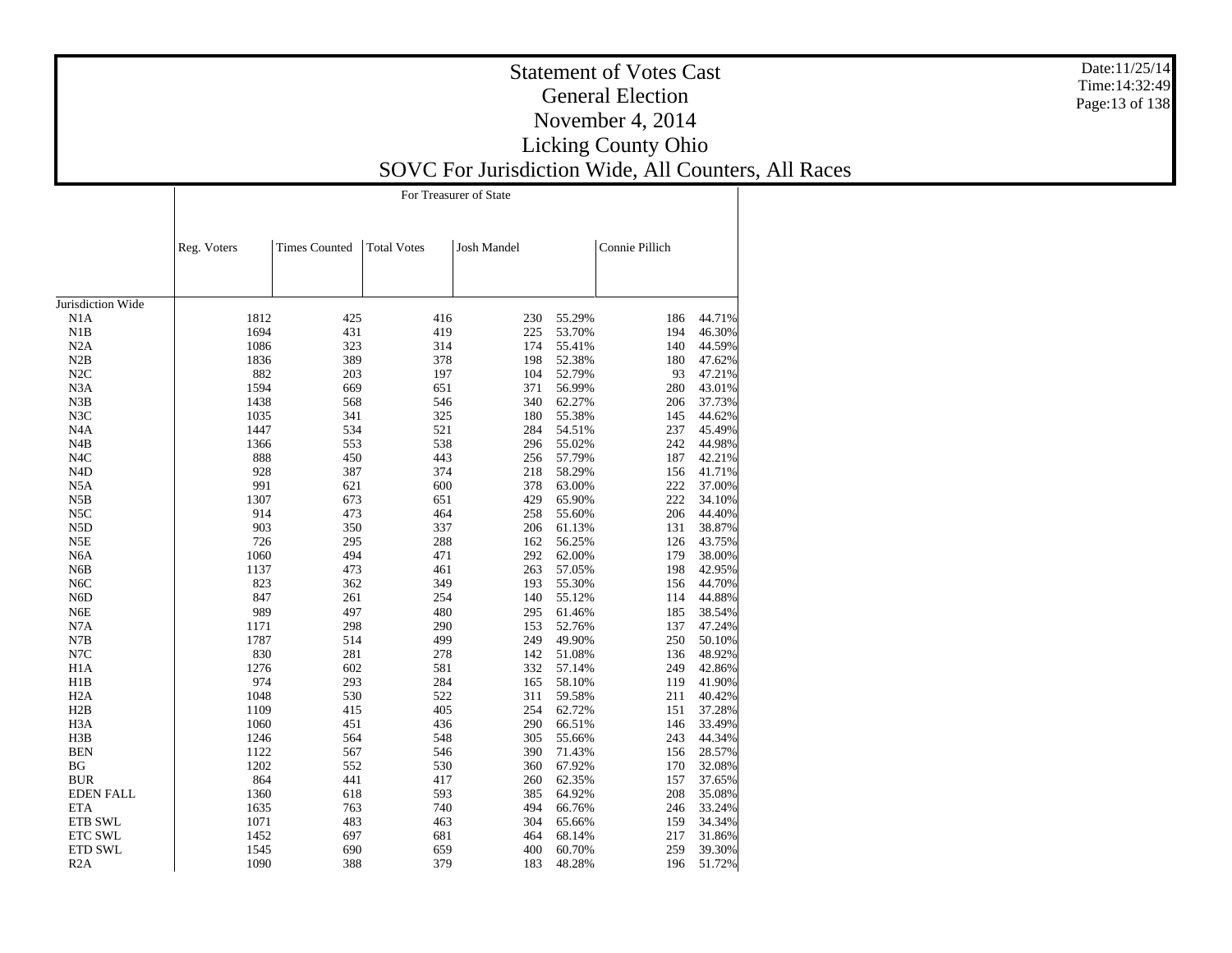|                     |             | For Treasurer of State |                    |                    |        |                |        |  |  |  |
|---------------------|-------------|------------------------|--------------------|--------------------|--------|----------------|--------|--|--|--|
|                     | Reg. Voters | <b>Times Counted</b>   | <b>Total Votes</b> | <b>Josh Mandel</b> |        | Connie Pillich |        |  |  |  |
|                     |             |                        |                    |                    |        |                |        |  |  |  |
| <b>R3A RCS</b>      | 1384        | 592                    | 580                | 309                | 53.28% | 271            | 46.72% |  |  |  |
| R3B                 | 956         | 358                    | 353                | 167                | 47.31% | 186            | 52.69% |  |  |  |
| R <sub>3</sub> C    | 1331        | 584                    | 570                | 223                | 39.12% | 347            | 60.88% |  |  |  |
| <b>R3D RCS</b>      | 1369        | 592                    | 586                | 226                | 38.57% | 360            | 61.43% |  |  |  |
| <b>FRANKLIN TWP</b> | 1512        | 648                    | 635                | 427                | 67.24% | 208            | 32.76% |  |  |  |
| <b>GTA</b>          | 990         | 506                    | 485                | 288                | 59.38% | 197            | 40.62% |  |  |  |
| <b>GTB</b>          | 937         | 541                    | 518                | 278                | 53.67% | 240            | 46.33% |  |  |  |
| <b>GTC</b>          | 1389        | 782                    | 758                | 431                | 56.86% | 327            | 43.14% |  |  |  |
| <b>GVA</b>          | 1333        | 721                    | 699                | 309                | 44.21% | 390            | 55.79% |  |  |  |
| <b>GVB</b>          | 1248        | 655                    | 637                | 415                | 65.15% | 222            | 34.85% |  |  |  |
| <b>GVC</b>          | 2017        | 284                    | 275                | 93                 | 33.82% | 182            | 66.18% |  |  |  |
| <b>HAN TWP</b>      | 1155        | 497                    | 484                | 314                | 64.88% | 170            | 35.12% |  |  |  |
| HAN V               | 727         | 290                    | 284                | 180                | 63.38% | 104            | 36.62% |  |  |  |
| HR A                | 1007        | 530                    | 517                | 343                | 66.34% | 174            | 33.66% |  |  |  |
| <b>HR B KIRK</b>    | 1314        | 693                    | 660                | 423                | 64.09% | 237            | 35.91% |  |  |  |
| HR C                | 910         | 498                    | 475                | 314                | 66.11% | 161            | 33.89% |  |  |  |
| HR D                | 1402        | 703                    | 672                | 456                | 67.86% | 216            | 32.14% |  |  |  |
| HR E                | 1125        | 580                    | 550                | 365                | 66.36% | 185            | 33.64% |  |  |  |
| <b>HFT</b>          | 919         | 475                    | 458                | 346                | 75.55% | 112            | 24.45% |  |  |  |
| <b>HWG</b>          | 884         | 419                    | 407                | 252                | 61.92% | 155            | 38.08% |  |  |  |
| <b>JRA</b>          | 1202        | 638                    | 620                | 437                | 70.48% | 183            | 29.52% |  |  |  |
| <b>JRB</b>          | 814         |                        |                    |                    |        |                |        |  |  |  |
|                     |             | 446                    | 431                | 290                | 67.29% | 141            | 32.71% |  |  |  |
| LBA                 | 832         | 411                    | 395                | 286                | 72.41% | 109            | 27.59% |  |  |  |
| LBB                 | 942         | 438                    | 429                | 328                | 76.46% | 101            | 23.54% |  |  |  |
| <b>LKA</b>          | 1426        | 639                    | 617                | 401                | 64.99% | 216            | 35.01% |  |  |  |
| <b>LKB</b>          | 839         | 432                    | 423                | 285                | 67.38% | 138            | 32.62% |  |  |  |
| <b>LKC</b>          | 1008        | 426                    | 416                | 265                | 63.70% | 151            | 36.30% |  |  |  |
| MADA                | 1310        | 628                    | 602                | 403                | 66.94% | 199            | 33.06% |  |  |  |
| <b>MADB</b>         | 835         | 397                    | 386                | 232                | 60.10% | 154            | 39.90% |  |  |  |
| <b>MARY TWP</b>     | 1334        | 547                    | 527                | 368                | 69.83% | 159            | 30.17% |  |  |  |
| MK                  | 1098        | 586                    | 566                | 355                | 62.72% | 211            | 37.28% |  |  |  |
| <b>MONA</b>         | 809         | 382                    | 364                | 247                | 67.86% | 117            | 32.14% |  |  |  |
| <b>MONB</b>         | 904         | 459                    | 434                | 314                | 72.35% | 120            | 27.65% |  |  |  |
| <b>JOHNA</b>        | 1464        | 697                    | 660                | 424                | 64.24% | 236            | 35.76% |  |  |  |
| <b>JOHNB</b>        | 1643        | 635                    | 613                | 419                | 68.35% | 194            | 31.65% |  |  |  |
| NK TWP              | 1516        | 808                    | 787                | 493                | 62.64% | 294            | 37.36% |  |  |  |
| <b>NNTA</b>         | 1305        | 645                    | 628                | 349                | 55.57% | 279            | 44.43% |  |  |  |
| NNTB STLOU          | 866         | 429                    | 417                | 262                | 62.83% | 155            | 37.17% |  |  |  |
| P <sub>1</sub> A    | 1309        | 544                    | 526                | 325                | 61.79% | 201            | 38.21% |  |  |  |
| P <sub>1</sub> B    | 1341        | 514                    | 501                | 272                | 54.29% | 229            | 45.71% |  |  |  |
| P <sub>2</sub> A    | 1272        | 500                    | 488                | 291                | 59.63% | 197            | 40.37% |  |  |  |

Date:11/25/14 Time:14:32:49Page:14 of 138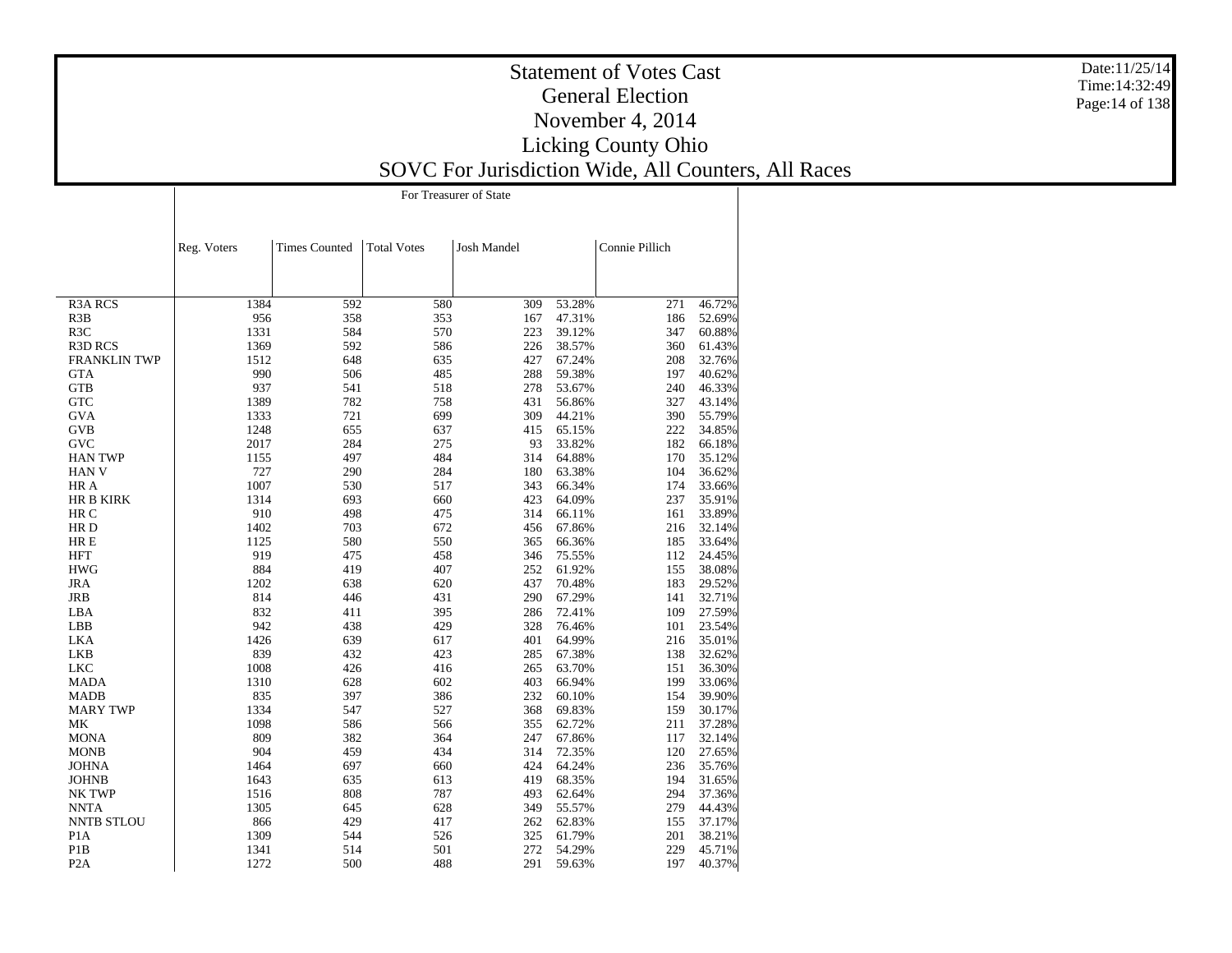|                  |             | For Treasurer of State |                    |                    |        |                |        |  |  |  |  |
|------------------|-------------|------------------------|--------------------|--------------------|--------|----------------|--------|--|--|--|--|
|                  | Reg. Voters | <b>Times Counted</b>   | <b>Total Votes</b> | <b>Josh Mandel</b> |        | Connie Pillich |        |  |  |  |  |
| P <sub>2</sub> B | 1148        | 426                    | 410                | 223                | 54.39% | 187            | 45.61% |  |  |  |  |
| P <sub>3</sub> A | 1441        | 610                    | 595                | 380                | 63.87% | 215            | 36.13% |  |  |  |  |
| P <sub>3</sub> B | 1305        | 699                    | 665                | 424                | 63.76% | 241            | 36.24% |  |  |  |  |
| P <sub>4</sub> A | 1062        | 389                    | 372                | 246                | 66.13% | 126            | 33.87% |  |  |  |  |
| P <sub>4</sub> B | 1347        | 521                    | 504                | 332                | 65.87% | 172            | 34.13% |  |  |  |  |
| <b>PERRY</b>     | 982         | 429                    | 412                | 287                | 69.66% | 125            | 30.34% |  |  |  |  |
| <b>STAA</b>      | 834         | 454                    | 442                | 318                | 71.95% | 124            | 28.05% |  |  |  |  |
| <b>STAB ALEX</b> | 990         | 523                    | 514                | 363                | 70.62% | 151            | 29.38% |  |  |  |  |
| <b>UTA</b>       | 1407        | 662                    | 633                | 420                | 66.35% | 213            | 33.65% |  |  |  |  |
| <b>UTB</b>       | 1383        | 693                    | 668                | 434                | 64.97% | 234            | 35.03% |  |  |  |  |
| <b>BL VLG</b>    | 1565        | 465                    | 444                | 241                | 54.28% | 203            | 45.72% |  |  |  |  |
| <b>HEB VLG</b>   | 1483        | 507                    | 495                | 290                | 58.59% | 205            | 41.41% |  |  |  |  |
| WASH             | 660         | 348                    | 337                | 218                | 64.69% | 119            | 35.31% |  |  |  |  |
| <b>UTICA</b>     | 1230        | 494                    | 478                | 291                | 60.88% | 187            | 39.12% |  |  |  |  |
| Total            | 112360      | 48288                  | 46730              | 28605              | 61.21% | 18125          | 38.79% |  |  |  |  |

Date:11/25/14 Time:14:32:49Page:15 of 138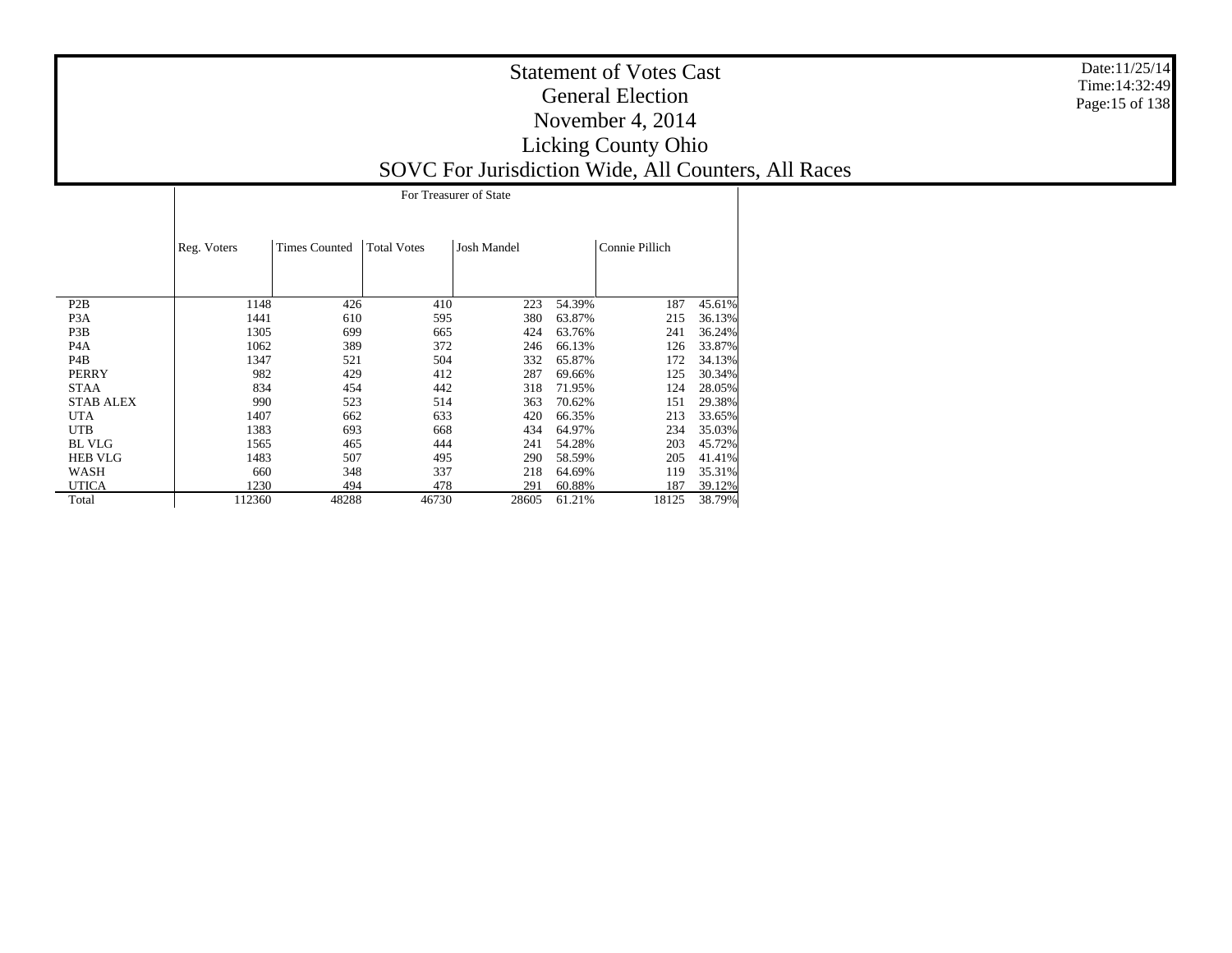|                   |             | Representative 12th Cong District |                    |                 |       |                    |            |               |  |  |
|-------------------|-------------|-----------------------------------|--------------------|-----------------|-------|--------------------|------------|---------------|--|--|
|                   |             |                                   |                    |                 |       |                    |            |               |  |  |
|                   | Reg. Voters | <b>Times Counted</b>              | <b>Total Votes</b> | <b>Bob Hart</b> |       | David Arthur Tibbs | Pat Tiberi |               |  |  |
|                   |             |                                   |                    |                 |       |                    |            |               |  |  |
|                   |             |                                   |                    |                 |       |                    |            |               |  |  |
| Jurisdiction Wide |             |                                   |                    |                 |       |                    |            |               |  |  |
| N1A               | 1812        | 425                               | 419                | 22              | 5.25% | 34.61%<br>145      |            | 252<br>60.14% |  |  |
| N1B               | 1694        | 431                               | 422                | 22              | 5.21% | 150<br>35.55%      |            | 250<br>59.24% |  |  |
| N2A               | 1086        | 323                               | 316                | 17              | 5.38% | 108<br>34.18%      |            | 191<br>60.44% |  |  |
| N2B               | 1836        | 389                               | 384                | 17              | 4.43% | 40.36%<br>155      |            | 212<br>55.21% |  |  |
| N2C               | 882         | 203                               | 197                | 11              | 5.58% | 67<br>34.01%       |            | 119<br>60.41% |  |  |
| N <sub>3</sub> A  | 1594        | 669                               | 654                | 31              | 4.74% | 172<br>26.30%      |            | 451<br>68.96% |  |  |
| N3B               | 1438        | 568                               | 557                | 27              | 4.85% | 120<br>21.54%      |            | 410<br>73.61% |  |  |
| N3C               | 1035        | 341                               | 329                | 15              | 4.56% | 32.22%<br>106      |            | 208<br>63.22% |  |  |
| N4A               | 1447        | 534                               | 522                | 17              | 3.26% | 32.57%<br>170      |            | 335<br>64.18% |  |  |
| N <sub>4</sub> B  | 1366        | 553                               | 534                | 31              | 5.81% | 33.71%<br>180      |            | 323<br>60.49% |  |  |
| N4C               | 888         | 450                               | 444                | 15              | 3.38% | 25.90%<br>115      |            | 314<br>70.72% |  |  |
| N <sub>4</sub> D  | 928         | 387                               | 375                | 17              | 4.53% | 27.73%<br>104      |            | 254<br>67.73% |  |  |
| N5A               | 991         | 621                               | 603                | 14              | 2.32% | 19.57%<br>118      |            | 471<br>78.11% |  |  |
| N5B               | 1307        | 673                               | 661                | 15              | 2.27% | 20.73%<br>137      |            | 509<br>77.00% |  |  |
| N <sub>5</sub> C  | 914         | 473                               | 464                | 21              | 4.53% | 132<br>28.45%      |            | 311<br>67.03% |  |  |
| N <sub>5</sub> D  | 903         | 350                               | 342                | 13              | 3.80% | 94<br>27.49%       |            | 235<br>68.71% |  |  |
| N5E               | 726         | 295                               | 289                | 3               | 1.04% | 28.37%<br>82       |            | 204<br>70.59% |  |  |
| N <sub>6</sub> A  | 1060        | 494                               | 478                | 14              | 2.93% | 26.99%<br>129      |            | 335<br>70.08% |  |  |
| N <sub>6</sub> B  | 1137        | 473                               | 461                | 12              | 2.60% | 140<br>30.37%      |            | 309<br>67.03% |  |  |
| N <sub>6</sub> C  | 823         | 362                               | 356                | 6               | 1.69% | 29.21%<br>104      |            | 246<br>69.10% |  |  |
| N <sub>6</sub> D  | 847         | 261                               | 257                | 13              | 5.06% | 78<br>30.35%       |            | 166<br>64.59% |  |  |
| N <sub>6</sub> E  | 989         | 497                               | 486                | 10              | 2.06% | 120<br>24.69%      |            | 356<br>73.25% |  |  |
| N7A               | 1171        | 298                               | 291                | 16              | 5.50% | 38.83%<br>113      |            | 162<br>55.67% |  |  |
| N7B               | 1787        | 514                               | 503                | 24              | 4.77% | 178<br>35.39%      |            | 301<br>59.84% |  |  |
| N7C               | 830         | 281                               | 276                | 12              | 4.35% | 100<br>36.23%      |            | 164<br>59.42% |  |  |
| H1A               | 1276        | 602                               | 585                | 25              | 4.27% | 156<br>26.67%      |            | 404<br>69.06% |  |  |
| H1B               | 974         | 293                               | 286                | 9               | 3.15% | 82<br>28.67%       |            | 195<br>68.18% |  |  |
| H <sub>2</sub> A  | 1048        | 530                               | 522                | 23              | 4.41% | 27.20%<br>142      |            | 357<br>68.39% |  |  |
| H2B               | 1109        | 415                               | 407                | 14              | 3.44% | 26.04%<br>106      |            | 287<br>70.52% |  |  |
| H <sub>3</sub> A  | 1060        | 451                               | 439                | 8               | 1.82% | 95<br>21.64%       |            | 336<br>76.54% |  |  |
| H3B               | 1246        | 564                               | 548                | 17              | 3.10% | 26.28%<br>144      |            | 387<br>70.62% |  |  |
| <b>BEN</b>        | 1122        | 567                               | 555                | 15              | 2.70% | 16.94%<br>94       |            | 80.36%<br>446 |  |  |
| <b>BG</b>         | 1202        | 552                               | 535                | 38              | 7.10% | 19.25%<br>103      |            | 394<br>73.64% |  |  |
| <b>BUR</b>        | 864         | 441                               | 426                | 25              | 5.87% | 23.94%<br>102      |            | 299<br>70.19% |  |  |
| <b>EDEN FALL</b>  | 1360        | 618                               | 601                | 31              | 5.16% | 26.79%<br>161      |            | 409<br>68.05% |  |  |
| <b>ETA</b>        | 1635        | 763                               | 747                | 27              | 3.61% | 170<br>22.76%      |            | 550<br>73.63% |  |  |
| ETB SWL           | 1071        | 483                               | 474                | 8               | 1.69% | 21.10%<br>100      |            | 77.22%<br>366 |  |  |
| <b>ETC SWL</b>    | 1452        | 697                               | 683                | 16              | 2.34% | 148<br>21.67%      |            | 75.99%<br>519 |  |  |
| <b>ETD SWL</b>    | 1545        | 690                               | 659                | 27              | 4.10% | 25.95%<br>171      |            | 461<br>69.95% |  |  |
| R2A               | 1090        | 388                               | 375                | 9               | 2.40% | 146<br>38.93%      |            | 220<br>58.67% |  |  |

Date:11/25/14 Time:14:32:49Page:16 of 138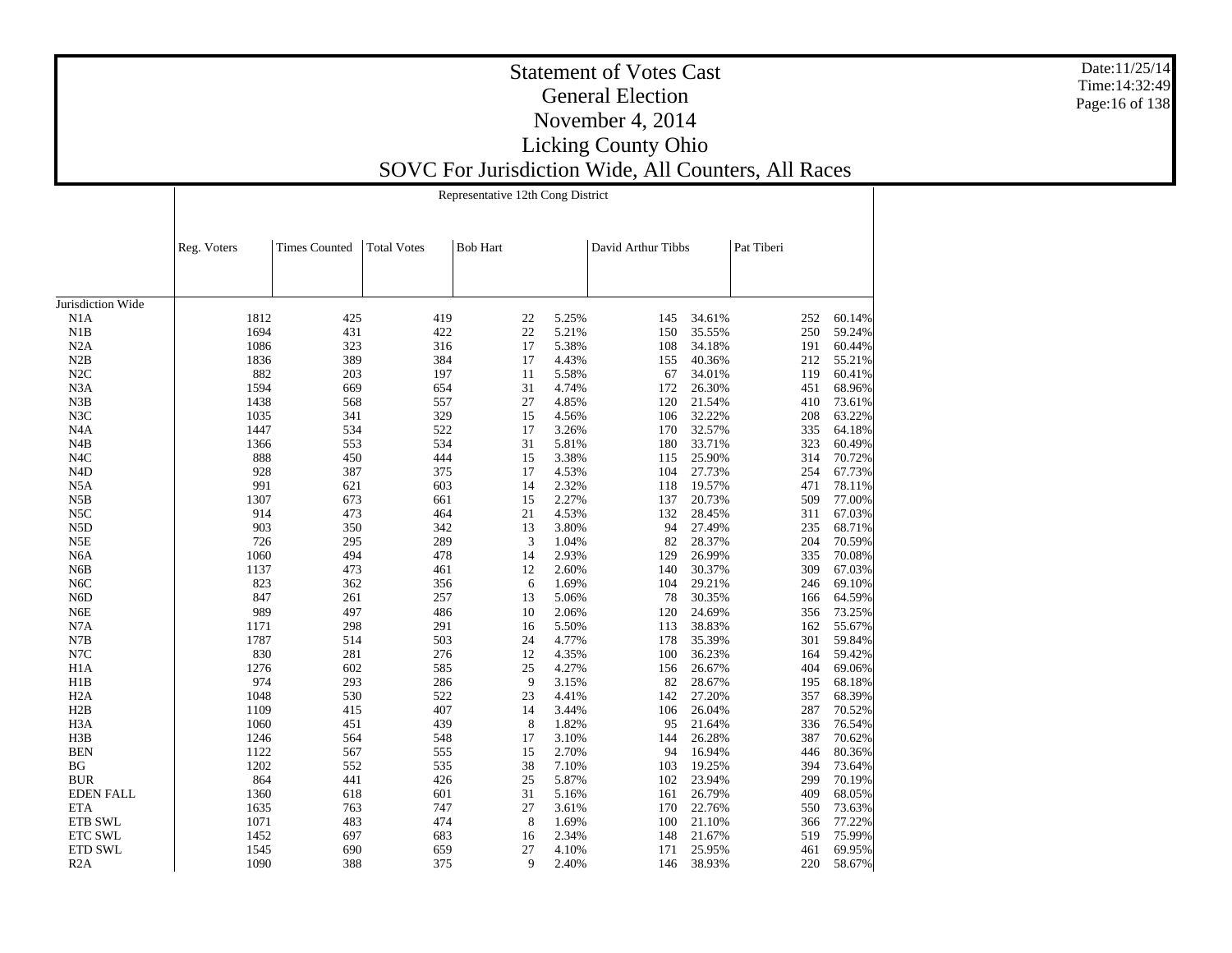|                     |             | Representative 12th Cong District |                    |                 |        |                    |            |        |  |  |
|---------------------|-------------|-----------------------------------|--------------------|-----------------|--------|--------------------|------------|--------|--|--|
|                     |             |                                   |                    |                 |        |                    |            |        |  |  |
|                     |             |                                   |                    |                 |        |                    |            |        |  |  |
|                     | Reg. Voters | <b>Times Counted</b>              | <b>Total Votes</b> | <b>Bob Hart</b> |        | David Arthur Tibbs | Pat Tiberi |        |  |  |
|                     |             |                                   |                    |                 |        |                    |            |        |  |  |
|                     |             |                                   |                    |                 |        |                    |            |        |  |  |
| <b>R3A RCS</b>      | 1384        | 592                               | 586                | 20              | 3.41%  | 34.30%<br>201      | 365        | 62.29% |  |  |
| R3B                 | 956         | 358                               | 357                | 14              | 3.92%  | 36.69%<br>131      | 212        | 59.38% |  |  |
| R <sub>3</sub> C    | 1331        | 584                               | 572                | 23              | 4.02%  | 285<br>49.83%      | 264        | 46.15% |  |  |
| <b>R3D RCS</b>      | 1369        | 592                               | 583                | 11              | 1.89%  | 317<br>54.37%      | 255        | 43.74% |  |  |
| <b>FRANKLIN TWP</b> | 1512        | 648                               | 638                | 29              | 4.55%  | 131<br>20.53%      | 478        | 74.92% |  |  |
| <b>GTA</b>          | 990         | 506                               | 494                | 19              | 3.85%  | 151<br>30.57%      | 324        | 65.59% |  |  |
| <b>GTB</b>          | 937         | 541                               | 526                | 28              | 5.32%  | 29.85%<br>157      | 341        | 64.83% |  |  |
| <b>GTC</b>          | 1389        | 782                               | 762                | 31              | 4.07%  | 218<br>28.61%      | 513        | 67.32% |  |  |
| <b>GVA</b>          | 1333        | 721                               | 699                | 40              | 5.72%  | 41.06%<br>287      | 372        | 53.22% |  |  |
| <b>GVB</b>          | 1248        | 655                               | 642                | 23              | 3.58%  | 151<br>23.52%      | 468        | 72.90% |  |  |
| GVC                 | 2017        | 284                               | 277                | 33              | 11.91% | 134<br>48.38%      | 110        | 39.71% |  |  |
| <b>HAN TWP</b>      | 1155        | 497                               | 487                | 12              | 2.46%  | 123<br>25.26%      | 352        | 72.28% |  |  |
| <b>HANV</b>         | 727         | 290                               | 284                | 8               | 2.82%  | 24.30%<br>69       | 207        | 72.89% |  |  |
| HR A                | 1007        | 530                               | 522                | 15              | 2.87%  | 22.03%<br>115      | 392        | 75.10% |  |  |
| <b>HR B KIRK</b>    | 1314        | 693                               | 672                | 37              | 5.51%  | 19.49%<br>131      | 504        | 75.00% |  |  |
| HR C                | 910         | 498                               | 485                | 21              | 4.33%  | 18.76%<br>91       | 373        | 76.91% |  |  |
| HR D                | 1402        | 703                               | 675                | 25              | 3.70%  | 18.07%<br>122      | 528        | 78.22% |  |  |
| HR E                | 1125        | 580                               | 553                | 16              | 2.89%  | 94<br>17.00%       | 443        | 80.11% |  |  |
| <b>HFT</b>          | 919         | 475                               | 461                | 14              | 3.04%  | 54<br>11.71%       | 393        | 85.25% |  |  |
| <b>HWG</b>          | 884         | 419                               | 410                | 17              | 4.15%  | 100<br>24.39%      | 293        | 71.46% |  |  |
| <b>JRA</b>          | 1202        | 638                               | 625                | 26              | 4.16%  | 16.00%<br>100      | 499        | 79.84% |  |  |
| JRB                 | 814         | 446                               | 437                | 6               | 1.37%  | 85<br>19.45%       | 346        | 79.18% |  |  |
| LBA                 | 832         | 411                               | 400                | 18              | 4.50%  | 16.50%<br>66       | 316        | 79.00% |  |  |
| LBB                 | 942         | 438                               | 430                | 13              | 3.02%  | 13.02%<br>56       | 361        | 83.95% |  |  |
| <b>LKA</b>          | 1426        | 639                               | 617                | 23              | 3.73%  | 22.37%<br>138      | 456        | 73.91% |  |  |
| <b>LKB</b>          | 839         | 432                               | 419                | 15              | 3.58%  | 17.90%<br>75       | 329        | 78.52% |  |  |
| <b>LKC</b>          | 1008        | 426                               | 411                | 19              | 4.62%  | 24.09%<br>99       | 293        | 71.29% |  |  |
| <b>MADA</b>         | 1310        | 628                               | 600                | 22              | 3.67%  | 21.67%<br>130      | 448        | 74.67% |  |  |
| <b>MADB</b>         | 835         | 397                               | 387                | 14              | 3.62%  | 25.84%<br>100      | 273        | 70.54% |  |  |
| <b>MARY TWP</b>     | 1334        | 547                               | 543                | 22              | 4.05%  | 20.99%<br>114      | 407        | 74.95% |  |  |
| MK                  | 1098        | 586                               | 566                | 31              | 5.48%  | 131<br>23.14%      | 404        | 71.38% |  |  |
| <b>MONA</b>         | 809         | 382                               | 371                | 9               | 2.43%  | 21.56%<br>80       | 282        | 76.01% |  |  |
| <b>MONB</b>         | 904         | 459                               | 451                | 16              | 3.55%  | 16.85%<br>76       | 359        | 79.60% |  |  |
| <b>JOHNA</b>        | 1464        | 697                               | 678                | 24              | 3.54%  | 19.32%<br>131      | 523        | 77.14% |  |  |
| <b>JOHNB</b>        | 1643        | 635                               | 622                | 19              | 3.05%  | 129<br>20.74%      | 474        | 76.21% |  |  |
| NK TWP              | 1516        | 808                               | 791                | 35              | 4.42%  | 24.15%<br>191      | 565        | 71.43% |  |  |
| <b>NNTA</b>         | 1305        | 645                               | 632                | 26              | 4.11%  | 29.75%<br>188      | 418        | 66.14% |  |  |
| <b>NNTB STLOU</b>   | 866         | 429                               | 417                | 31              | 7.43%  | 23.50%<br>98       | 288        | 69.06% |  |  |
| P <sub>1</sub> A    | 1309        | 544                               | 535                | 15              | 2.80%  | 144<br>26.92%      | 376        | 70.28% |  |  |
| P <sub>1</sub> B    | 1341        | 514                               | 500                | 20              | 4.00%  | 153<br>30.60%      | 327        | 65.40% |  |  |
| P <sub>2</sub> A    | 1272        | 500                               | 489                | 15              | 3.07%  | 131<br>26.79%      | 343        | 70.14% |  |  |

Date:11/25/14 Time:14:32:49Page:17 of 138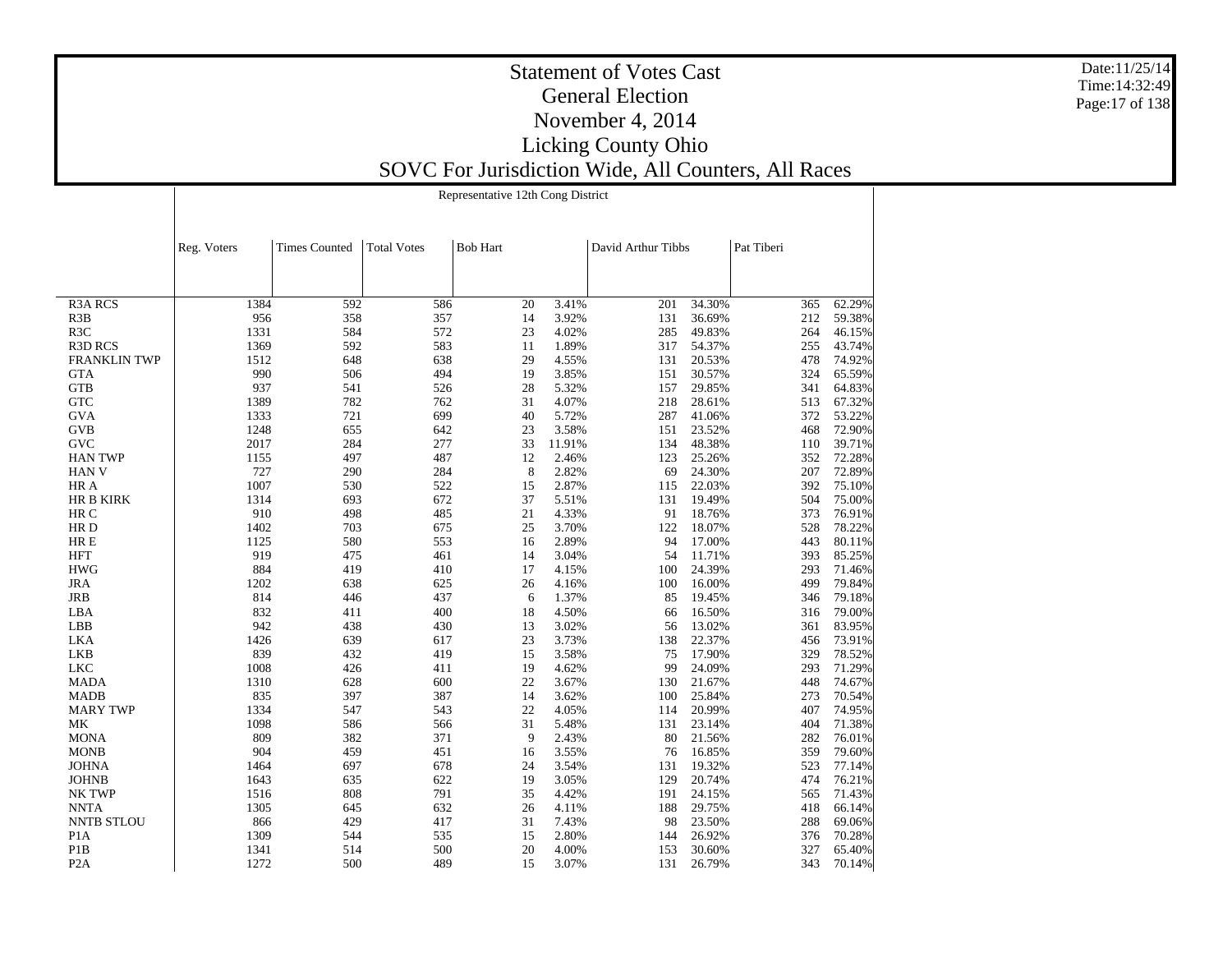|                  |             |                      |                    | Representative 12th Cong District |       |                    |        |            |        |
|------------------|-------------|----------------------|--------------------|-----------------------------------|-------|--------------------|--------|------------|--------|
|                  | Reg. Voters | <b>Times Counted</b> | <b>Total Votes</b> | <b>Bob Hart</b>                   |       | David Arthur Tibbs |        | Pat Tiberi |        |
| P <sub>2</sub> B | 1148        | 426                  | 405                | 22                                | 5.43% | 121                | 29.88% | 262        | 64.69% |
| P3A              | 1441        | 610                  | 597                | 26                                | 4.36% | 144                | 24.12% | 427        | 71.52% |
| P3B              | 1305        | 699                  | 663                | 14                                | 2.11% | 160                | 24.13% | 489        | 73.76% |
| P4A              | 1062        | 389                  | 379                | 17                                | 4.49% | 74                 | 19.53% | 288        | 75.99% |
| P4B              | 1347        | 521                  | 513                | 22                                | 4.29% | 122                | 23.78% | 369        | 71.93% |
| PERRY            | 982         | 429                  | 420                | 18                                | 4.29% | 88                 | 20.95% | 314        | 74.76% |
| STAA             | 834         | 454                  | 447                | 14                                | 3.13% | 76                 | 17.00% | 357        | 79.87% |
| <b>STAB ALEX</b> | 990         | 523                  | 510                | 15                                | 2.94% | 90                 | 17.65% | 405        | 79.41% |
| UTA              | 1407        | 662                  | 646                | 25                                | 3.87% | 133                | 20.59% | 488        | 75.54% |
| <b>UTB</b>       | 1383        | 693                  | 676                | 29                                | 4.29% | 155                | 22.93% | 492        | 72.78% |
| <b>BL VLG</b>    | 1565        | 465                  | 453                | 21                                | 4.64% | 135                | 29.80% | 297        | 65.56% |
| <b>HEB VLG</b>   | 1483        | 507                  | 488                | 29                                | 5.94% | 127                | 26.02% | 332        | 68.03% |
| WASH             | 660         | 348                  | 341                | 16                                | 4.69% | 75                 | 21.99% | 250        | 73.31% |
| <b>UTICA</b>     | 1230        | 494                  | 484                | 22                                | 4.55% | 129                | 26.65% | 333        | 68.80% |
| Total            | 112360      | 48288                | 47090              | 1852                              | 3.93% | 12143              | 25.79% | 33095      | 70.28% |

Date:11/25/14 Time:14:32:49Page:18 of 138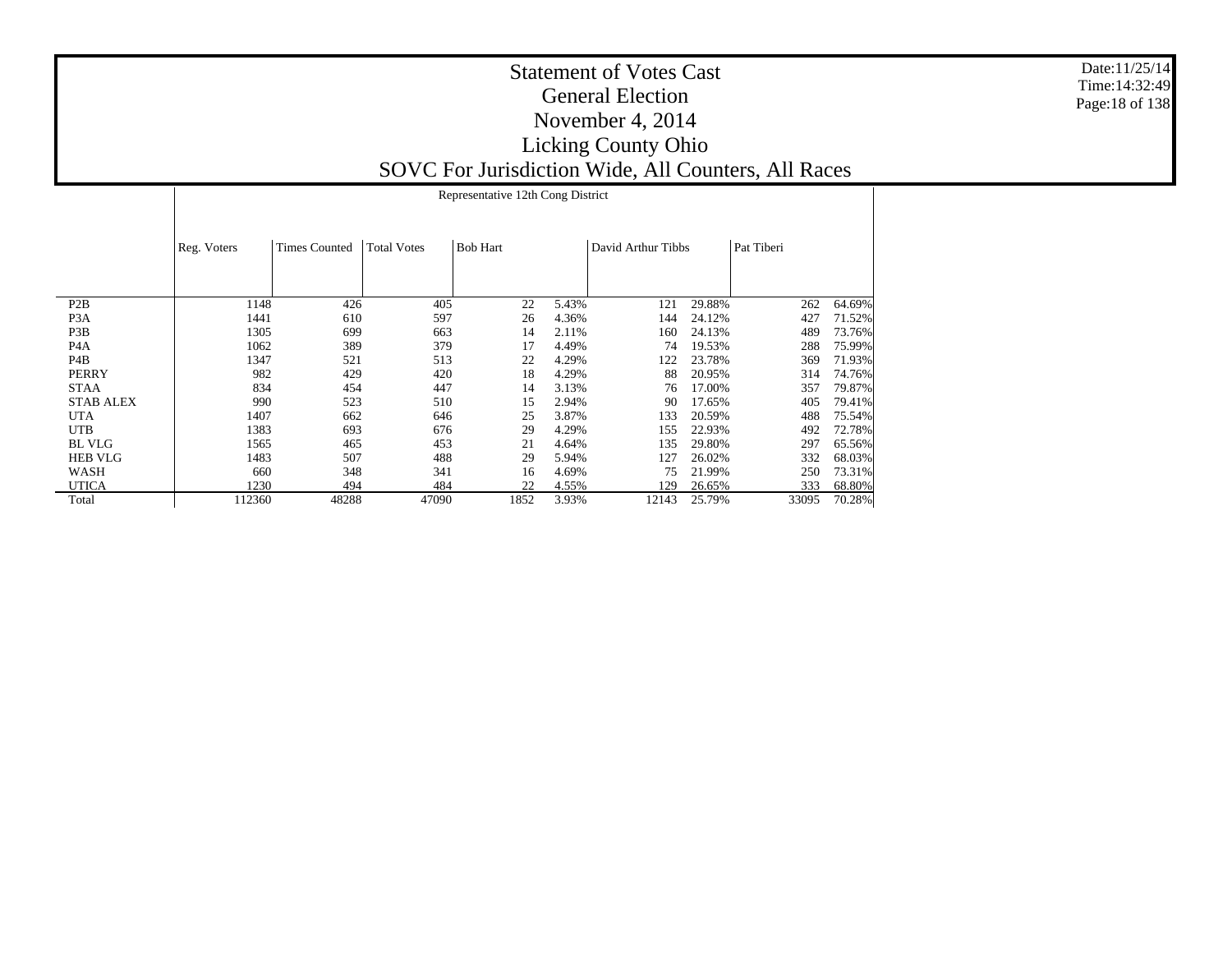|                   |             | For State Senator 31st |                    |               |        |               |        |  |  |  |  |
|-------------------|-------------|------------------------|--------------------|---------------|--------|---------------|--------|--|--|--|--|
|                   |             |                        |                    |               |        |               |        |  |  |  |  |
|                   | Reg. Voters | <b>Times Counted</b>   | <b>Total Votes</b> | John Carlisle |        | Jay Hottinger |        |  |  |  |  |
|                   |             |                        |                    |               |        |               |        |  |  |  |  |
| Jurisdiction Wide |             |                        |                    |               |        |               |        |  |  |  |  |
| N1A               | 1812        | 425                    | 418                | 138           | 33.01% | 280           | 66.99% |  |  |  |  |
| N1B               | 1694        | 431                    | 427                | 163           | 38.17% | 264           | 61.83% |  |  |  |  |
| N2A               | 1086        | 323                    | 317                | 119           | 37.54% | 198           | 62.46% |  |  |  |  |
| N2B               | 1836        | 389                    | 382                | 163           | 42.67% | 219           | 57.33% |  |  |  |  |
| N2C               | 882         | 203                    | 197                | 71            | 36.04% | 126           | 63.96% |  |  |  |  |
| N <sub>3</sub> A  | 1594        | 669                    | 658                | 205           | 31.16% | 453           | 68.84% |  |  |  |  |
| N3B               | 1438        | 568                    | 548                | 151           | 27.55% | 397           | 72.45% |  |  |  |  |
| N3C               | 1035        | 341                    | 327                | 118           | 36.09% | 209           | 63.91% |  |  |  |  |
| N <sub>4</sub> A  | 1447        | 534                    | 520                | 177           | 34.04% | 343           | 65.96% |  |  |  |  |
| N4B               | 1366        | 553                    | 536                | 196           | 36.57% | 340           | 63.43% |  |  |  |  |
| N <sub>4</sub> C  | 888         | 450                    | 441                | 129           | 29.25% | 312           | 70.75% |  |  |  |  |
| N <sub>4</sub> D  | 928         | 387                    | 376                | 123           | 32.71% | 253           | 67.29% |  |  |  |  |
| N <sub>5</sub> A  | 991         | 621                    | 606                | 148           | 24.42% | 458           | 75.58% |  |  |  |  |
| N5B               | 1307        | 673                    | 658                | 138           | 20.97% | 520           | 79.03% |  |  |  |  |
| N5C               | 914         | 473                    | 461                | 152           | 32.97% | 309           | 67.03% |  |  |  |  |
| N <sub>5</sub> D  | 903         | 350                    | 340                | 102           | 30.00% | 238           | 70.00% |  |  |  |  |
| N5E               | 726         | 295                    | 291                | 100           | 34.36% | 191           | 65.64% |  |  |  |  |
| N <sub>6</sub> A  | 1060        | 494                    | 475                | 135           | 28.42% | 340           | 71.58% |  |  |  |  |
| N <sub>6</sub> B  | 1137        | 473                    | 467                | 146           | 31.26% | 321           | 68.74% |  |  |  |  |
| N <sub>6</sub> C  | 823         | 362                    | 357                | 114           | 31.93% | 243           | 68.07% |  |  |  |  |
|                   | 847         | 261                    | 260                | 89            | 34.23% | 171           |        |  |  |  |  |
| N <sub>6</sub> D  | 989         |                        | 487                |               |        |               | 65.77% |  |  |  |  |
| N <sub>6</sub> E  |             | 497                    |                    | 140           | 28.75% | 347           | 71.25% |  |  |  |  |
| N7A               | 1171        | 298                    | 292                | 126           | 43.15% | 166           | 56.85% |  |  |  |  |
| N7B               | 1787        | 514                    | 505                | 191           | 37.82% | 314           | 62.18% |  |  |  |  |
| N7C               | 830         | 281                    | 278                | 102           | 36.69% | 176           | 63.31% |  |  |  |  |
| H <sub>1</sub> A  | 1276        | 602                    | 587                | 164           | 27.94% | 423           | 72.06% |  |  |  |  |
| H1B               | 974         | 293                    | 288                | 93            | 32.29% | 195           | 67.71% |  |  |  |  |
| H2A               | 1048        | 530                    | 524                | 167           | 31.87% | 357           | 68.13% |  |  |  |  |
| H2B               | 1109        | 415                    | 406                | 126           | 31.03% | 280           | 68.97% |  |  |  |  |
| H <sub>3</sub> A  | 1060        | 451                    | 442                | 106           | 23.98% | 336           | 76.02% |  |  |  |  |
| H3B               | 1246        | 564                    | 550                | 162           | 29.45% | 388           | 70.55% |  |  |  |  |
| <b>BEN</b>        | 1122        | 567                    | 551                | 121           | 21.96% | 430           | 78.04% |  |  |  |  |
| $_{\rm BG}$       | 1202        | 552                    | 541                | 140           | 25.88% | 401           | 74.12% |  |  |  |  |
| <b>BUR</b>        | 864         | 441                    | 421                | 108           | 25.65% | 313           | 74.35% |  |  |  |  |
| <b>EDEN FALL</b>  | 1360        | 618                    | 598                | 171           | 28.60% | 427           | 71.40% |  |  |  |  |
| <b>ETA</b>        | 1635        | 763                    | 738                | 240           | 32.52% | 498           | 67.48% |  |  |  |  |
| <b>ETB SWL</b>    | 1071        | 483                    | 465                | 130           | 27.96% | 335           | 72.04% |  |  |  |  |
| ETC SWL           | 1452        | 697                    | 672                | 194           | 28.87% | 478           | 71.13% |  |  |  |  |
| ETD SWL           | 1545        | 690                    | 647                | 227           | 35.09% | 420           | 64.91% |  |  |  |  |
| R <sub>2</sub> A  | 1090        | 388                    | 372                | 176           | 47.31% | 196           | 52.69% |  |  |  |  |
|                   |             |                        |                    |               |        |               |        |  |  |  |  |

Date:11/25/14 Time:14:32:49Page:19 of 138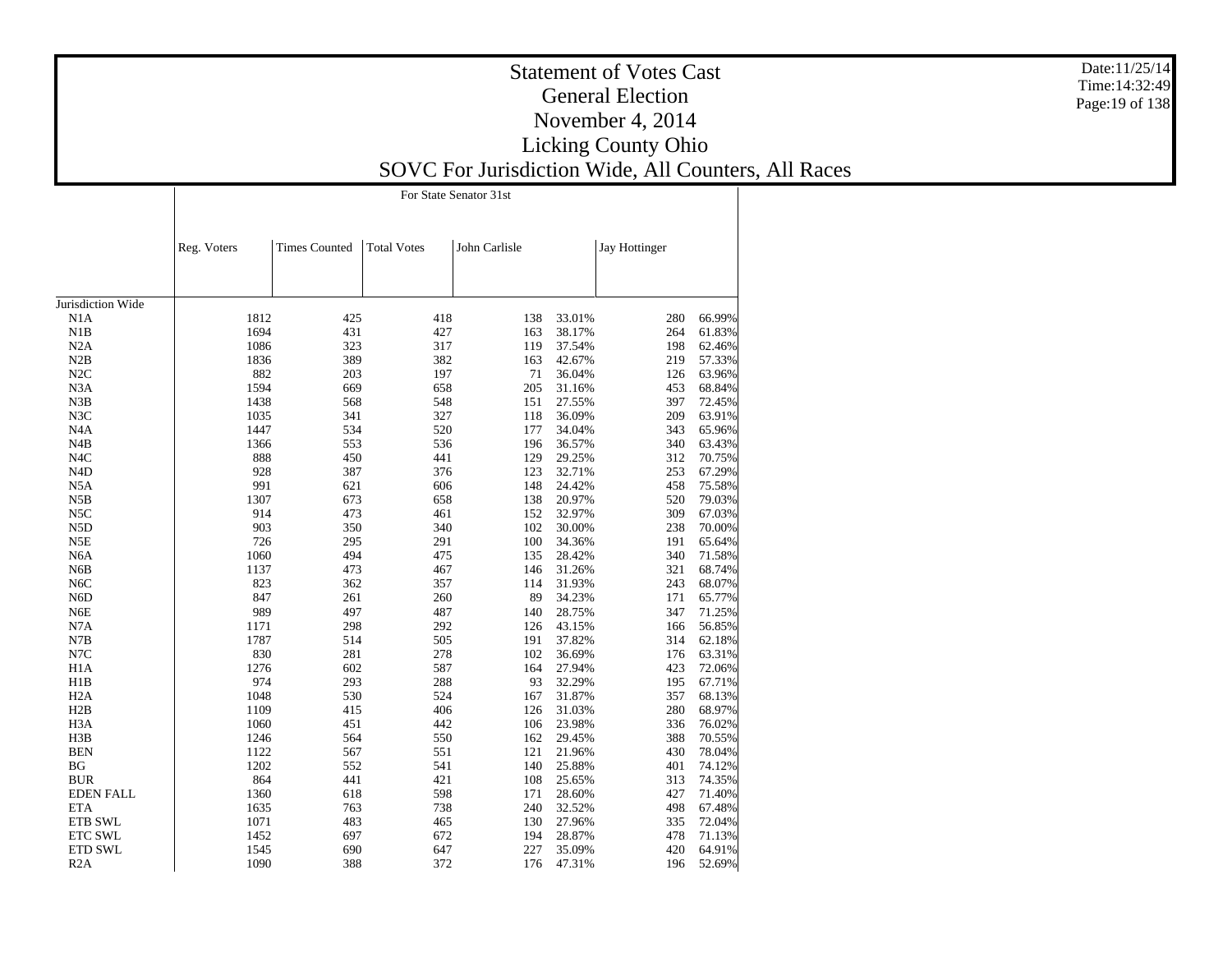|                     |             | For State Senator 31st |                    |               |        |               |        |  |  |  |
|---------------------|-------------|------------------------|--------------------|---------------|--------|---------------|--------|--|--|--|
|                     | Reg. Voters | <b>Times Counted</b>   | <b>Total Votes</b> | John Carlisle |        | Jay Hottinger |        |  |  |  |
|                     |             |                        |                    |               |        |               |        |  |  |  |
| <b>R3A RCS</b>      | 1384        | 592                    | 574                | 259           | 45.12% | 315           | 54.88% |  |  |  |
| R3B                 | 956         | 358                    | 350                | 160           | 45.71% | 190           | 54.29% |  |  |  |
| R <sub>3</sub> C    | 1331        | 584                    | 562                | 322           | 57.30% | 240           | 42.70% |  |  |  |
| <b>R3D RCS</b>      | 1369        | 592                    | 580                | 343           | 59.14% | 237           | 40.86% |  |  |  |
| <b>FRANKLIN TWP</b> | 1512        | 648                    | 634                | 152           | 23.97% | 482           | 76.03% |  |  |  |
| <b>GTA</b>          | 990         | 506                    | 490                | 160           | 32.65% | 330           | 67.35% |  |  |  |
| <b>GTB</b>          | 937         | 541                    | 525                | 193           | 36.76% | 332           | 63.24% |  |  |  |
| <b>GTC</b>          | 1389        | 782                    | 754                | 257           | 34.08% | 497           | 65.92% |  |  |  |
| <b>GVA</b>          | 1333        | 721                    | 697                | 329           | 47.20% | 368           | 52.80% |  |  |  |
| <b>GVB</b>          | 1248        | 655                    | 639                | 161           | 25.20% | 478           | 74.80% |  |  |  |
| <b>GVC</b>          | 2017        | 284                    | 272                | 171           | 62.87% | 101           | 37.13% |  |  |  |
| <b>HAN TWP</b>      | 1155        | 497                    | 490                | 127           | 25.92% | 363           | 74.08% |  |  |  |
| <b>HAN V</b>        | 727         | 290                    | 284                | 81            | 28.52% | 203           | 71.48% |  |  |  |
| HR A                | 1007        | 530                    | 504                | 141           | 27.98% | 363           | 72.02% |  |  |  |
| <b>HR B KIRK</b>    | 1314        | 693                    | 665                | 184           | 27.67% | 481           | 72.33% |  |  |  |
| HR C                | 910         | 498                    | 481                | 112           | 23.28% | 369           | 76.72% |  |  |  |
| HR D                | 1402        | 703                    | 665                | 170           | 25.56% | 495           | 74.44% |  |  |  |
| HR E                | 1125        | 580                    | 537                | 125           | 23.28% | 412           | 76.72% |  |  |  |
| <b>HFT</b>          | 919         | 475                    | 458                | 73            | 15.94% | 385           | 84.06% |  |  |  |
| <b>HWG</b>          | 884         | 419                    | 408                | 127           | 31.13% | 281           | 68.87% |  |  |  |
| <b>JRA</b>          | 1202        | 638                    | 623                | 146           | 23.43% | 477           | 76.57% |  |  |  |
| <b>JRB</b>          | 814         | 446                    | 433                | 104           | 24.02% | 329           | 75.98% |  |  |  |
| LBA                 | 832         | 411                    | 396                | 82            | 20.71% | 314           | 79.29% |  |  |  |
| LBB                 | 942         | 438                    | 428                | 68            | 15.89% | 360           | 84.11% |  |  |  |
| <b>LKA</b>          | 1426        | 639                    | 617                | 163           | 26.42% | 454           | 73.58% |  |  |  |
| <b>LKB</b>          | 839         | 432                    | 415                | 87            | 20.96% | 328           | 79.04% |  |  |  |
| <b>LKC</b>          | 1008        | 426                    | 415                |               | 27.95% | 299           | 72.05% |  |  |  |
|                     | 1310        |                        | 606                | 116           |        |               |        |  |  |  |
| MADA                |             | 628                    |                    | 153           | 25.25% | 453           | 74.75% |  |  |  |
| <b>MADB</b>         | 835         | 397                    | 391                | 113           | 28.90% | 278           | 71.10% |  |  |  |
| <b>MARY TWP</b>     | 1334        | 547                    | 539                | 128           | 23.75% | 411           | 76.25% |  |  |  |
| MK                  | 1098        | 586                    | 566                | 151           | 26.68% | 415           | 73.32% |  |  |  |
| <b>MONA</b>         | 809         | 382                    | 368                | 94            | 25.54% | 274           | 74.46% |  |  |  |
| <b>MONB</b>         | 904         | 459                    | 444                | 89            | 20.05% | 355           | 79.95% |  |  |  |
| <b>JOHNA</b>        | 1464        | 697                    | 661                | 173           | 26.17% | 488           | 73.83% |  |  |  |
| <b>JOHNB</b>        | 1643        | 635                    | 616                | 150           | 24.35% | 466           | 75.65% |  |  |  |
| NK TWP              | 1516        | 808                    | 789                | 216           | 27.38% | 573           | 72.62% |  |  |  |
| <b>NNTA</b>         | 1305        | 645                    | 635                | 214           | 33.70% | 421           | 66.30% |  |  |  |
| <b>NNTB STLOU</b>   | 866         | 429                    | 417                | 118           | 28.30% | 299           | 71.70% |  |  |  |
| P <sub>1</sub> A    | 1309        | 544                    | 523                | 169           | 32.31% | 354           | 67.69% |  |  |  |
| P <sub>1</sub> B    | 1341        | 514                    | 488                | 189           | 38.73% | 299           | 61.27% |  |  |  |
| P <sub>2</sub> A    | 1272        | 500                    | 480                | 163           | 33.96% | 317           | 66.04% |  |  |  |

Date:11/25/14 Time:14:32:49 Page:20 of 138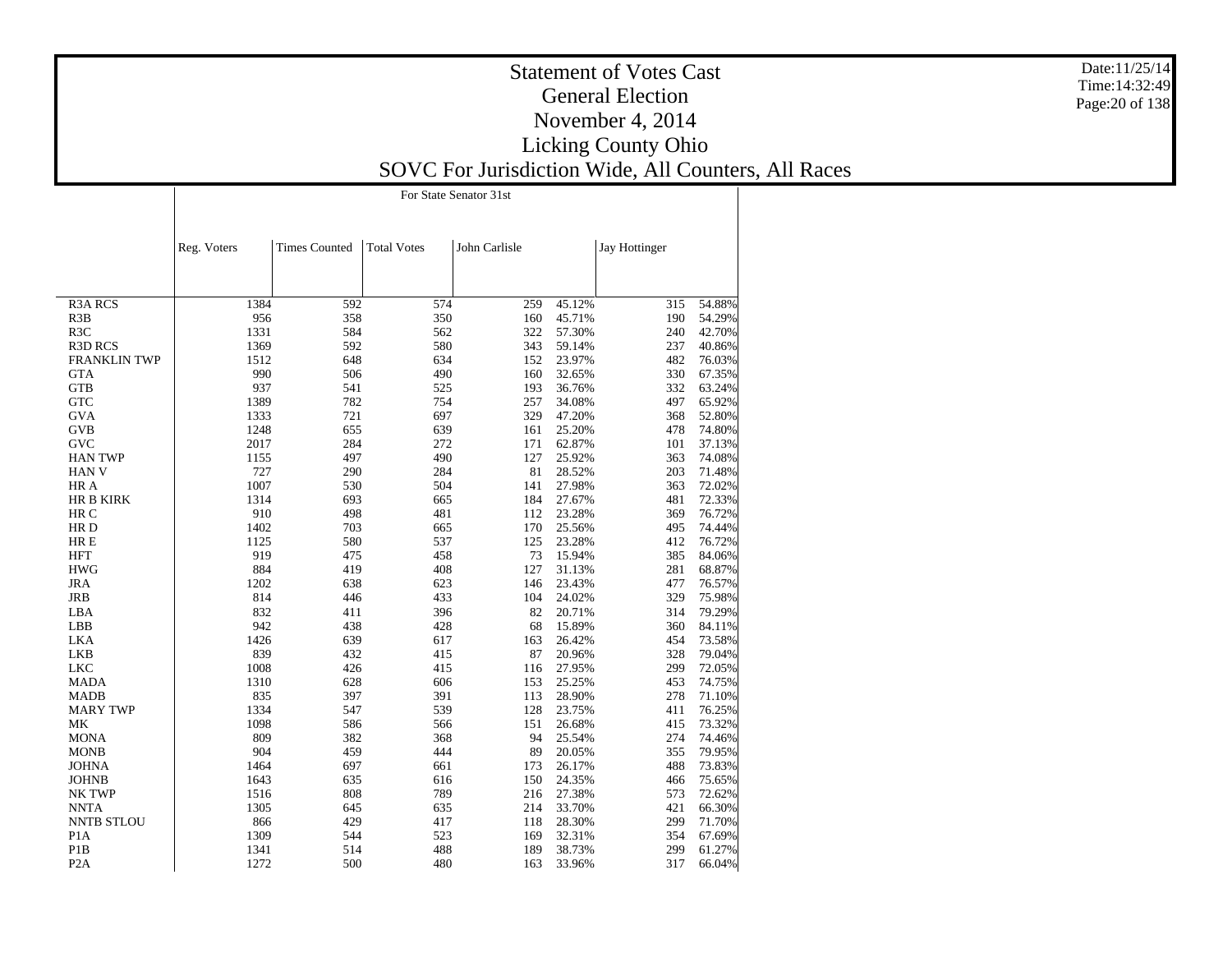|                  |             |                      |                    | For State Senator 31st |        |               |        |
|------------------|-------------|----------------------|--------------------|------------------------|--------|---------------|--------|
|                  | Reg. Voters | <b>Times Counted</b> | <b>Total Votes</b> | John Carlisle          |        | Jay Hottinger |        |
|                  |             |                      |                    |                        |        |               |        |
| P <sub>2</sub> B | 1148        | 426                  | 394                | 147                    | 37.31% | 247           | 62.69% |
| P <sub>3</sub> A | 1441        | 610                  | 593                | 179                    | 30.19% | 414           | 69.81% |
| P3B              | 1305        | 699                  | 653                | 196                    | 30.02% | 457           | 69.98% |
| P <sub>4</sub> A | 1062        | 389                  | 377                | 102                    | 27.06% | 275           | 72.94% |
| P <sub>4</sub> B | 1347        | 521                  | 504                | 140                    | 27.78% | 364           | 72.22% |
| <b>PERRY</b>     | 982         | 429                  | 410                | 93                     | 22.68% | 317           | 77.32% |
| <b>STAA</b>      | 834         | 454                  | 443                | 98                     | 22.12% | 345           | 77.88% |
| <b>STAB ALEX</b> | 990         | 523                  | 512                | 115                    | 22.46% | 397           | 77.54% |
| <b>UTA</b>       | 1407        | 662                  | 639                | 162                    | 25.35% | 477           | 74.65% |
| <b>UTB</b>       | 1383        | 693                  | 669                | 181                    | 27.06% | 488           | 72.94% |
| <b>BL VLG</b>    | 1565        | 465                  | 450                | 165                    | 36.67% | 285           | 63.33% |
| <b>HEB VLG</b>   | 1483        | 507                  | 491                | 167                    | 34.01% | 324           | 65.99% |
| WASH             | 660         | 348                  | 338                | 99                     | 29.29% | 239           | 70.71% |
| <b>UTICA</b>     | 1230        | 494                  | 479                | 152                    | 31.73% | 327           | 68.27% |
| Total            | 112360      | 48288                | 46797              | 14290                  | 30.54% | 32507         | 69.46% |

Date:11/25/14 Time:14:32:49Page:21 of 138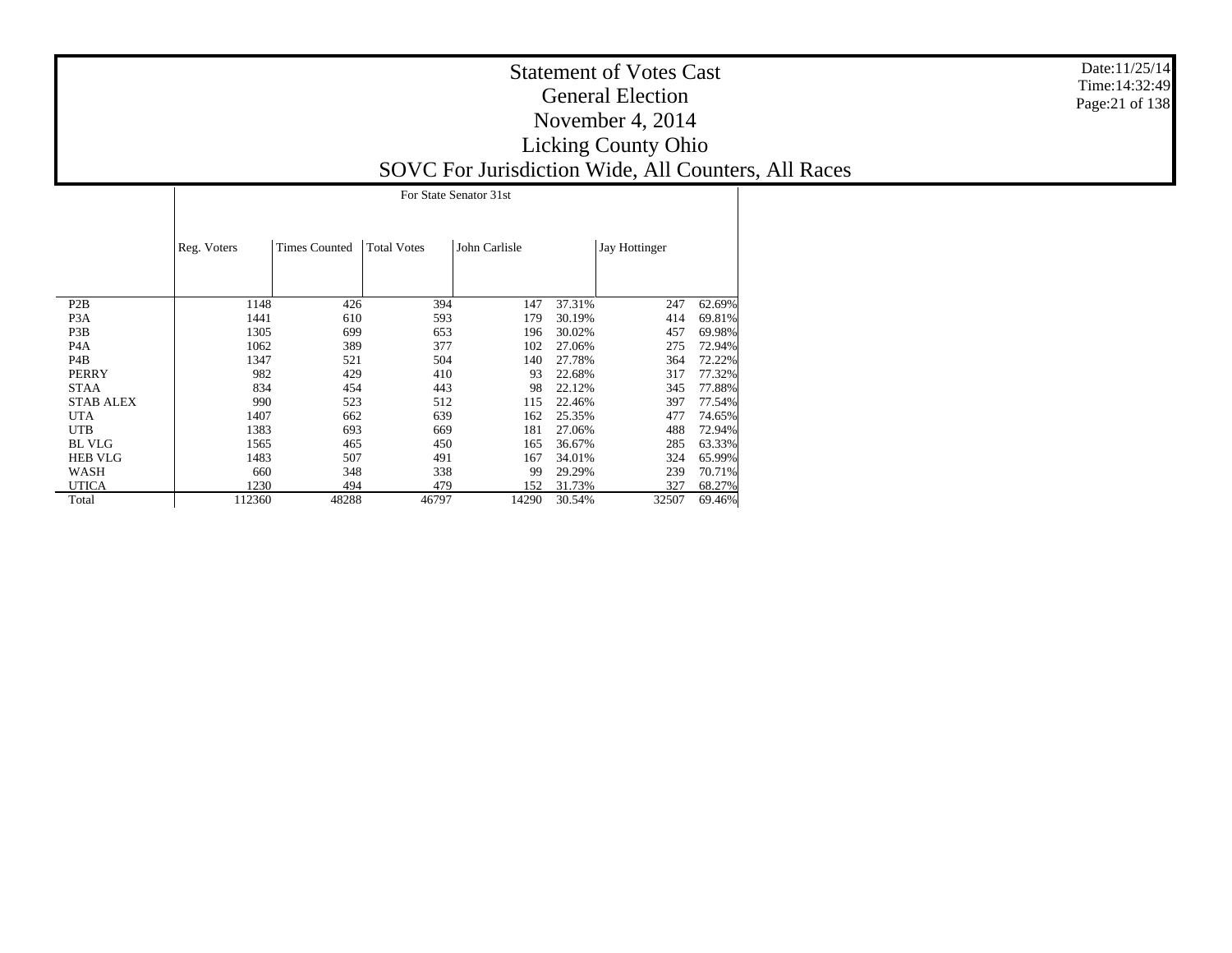|                   |                |                      |                    | For State Representative 71st |        |              |        |
|-------------------|----------------|----------------------|--------------------|-------------------------------|--------|--------------|--------|
|                   |                |                      |                    |                               |        |              |        |
|                   | Reg. Voters    | <b>Times Counted</b> | <b>Total Votes</b> | Ann Rader                     |        | Scott K Ryan |        |
|                   |                |                      |                    |                               |        |              |        |
| Jurisdiction Wide |                |                      |                    |                               |        |              |        |
| N <sub>1</sub> A  | 1812           | 425                  | 411                | 164                           | 39.90% | 247          | 60.10% |
| N1B               | 1694           | 431                  | 422                | 187                           | 44.31% | 235          | 55.69% |
| N2A               | 1086           | 323                  | 309                | 137                           | 44.34% | 172          | 55.66% |
| N2B               | 1836           | 389                  | 379                | 179                           | 47.23% | 200          | 52.77% |
| N2C               | 882            | 203                  | 194                | 88                            | 45.36% | 106          | 54.64% |
| N3A               | 1594           | 669                  | 648                | 201                           | 31.02% | 447          | 68.98% |
| N3B               | 1438           | 568                  | 550                | 144                           | 26.18% | 406          | 73.82% |
| N3C               | 1035           | 341                  | 326                | 125                           | 38.34% | 201          | 61.66% |
| N <sub>4</sub> A  | 1447           | 534                  | 515                | 201                           | 39.03% | 314          | 60.97% |
| N4B               | 1366           | 553                  | 523                | 205                           | 39.20% | 318          | 60.80% |
| N <sub>4</sub> C  | 888            | 450                  | 435                | 132                           | 30.34% | 303          | 69.66% |
| N <sub>4</sub> D  | 928            | 387                  | 368                | 120                           | 32.61% | 248          | 67.39% |
| N <sub>5</sub> A  | 991            | 621                  | 603                | 135                           | 22.39% | 468          | 77.61% |
| N5B               | 1307           | 673                  | 650                | 149                           | 22.92% | 501          | 77.08% |
|                   |                |                      |                    |                               |        | 295          |        |
| N <sub>5</sub> C  | 914            | 473                  | 464                | 169                           | 36.42% |              | 63.58% |
| N <sub>5</sub> D  | 903            | 350                  | 333                | 115                           | 34.53% | 218          | 65.47% |
| N5E               | 726            | 295                  | 284                | 102                           | 35.92% | 182          | 64.08% |
| N <sub>6</sub> A  | 1060           | 494                  | 473                | 144                           | 30.44% | 329          | 69.56% |
| N <sub>6</sub> B  | 1137           | 473                  | 459                | 156                           | 33.99% | 303          | 66.01% |
| N <sub>6</sub> C  | 823            | 362                  | 348                | 112                           | 32.18% | 236          | 67.82% |
| N <sub>6</sub> D  | 847            | 261                  | 253                | 96                            | 37.94% | 157          | 62.06% |
| N <sub>6</sub> E  | 989            | 497                  | 481                | 131                           | 27.23% | 350          | 72.77% |
| N7A               | 1171           | 298                  | 286                | 130                           | 45.45% | 156          | 54.55% |
| N7B               | 1787           | 514                  | 498                | 230                           | 46.18% | 268          | 53.82% |
| N7C               | 830            | 281                  | 274                | 102                           | 37.23% | 172          | 62.77% |
| H1A               | 1276           | 602                  | 575                | 178                           | 30.96% | 397          | 69.04% |
| H1B               | 974            | 293                  | 285                | 100                           | 35.09% | 185          | 64.91% |
| H <sub>2</sub> A  | 1048           | 530                  | 519                | 176                           | 33.91% | 343          | 66.09% |
| H2B               | 1109           | 415                  | 400                | 131                           | 32.75% | 269          | 67.25% |
| H <sub>3</sub> A  | 1060           | 451                  | 436                | 108                           | 24.77% | 328          | 75.23% |
| H3B               | 1246           | 564                  | 545                | 166                           | 30.46% | 379          | 69.54% |
| <b>BEN</b>        | 1122           | 567                  | 538                | 113                           | 21.00% | 425          | 79.00% |
| BG                | $\overline{a}$ |                      |                    | $\overline{a}$                |        |              |        |
| <b>BUR</b>        | 864            | 441                  | 410                | 111                           | 27.07% | 299          | 72.93% |
| <b>EDEN FALL</b>  | 742            | 366                  | 353                | 122                           | 34.56% | 231          | 65.44% |
| <b>ETA</b>        | L,             |                      |                    | L.                            |        |              |        |
| <b>ETB SWL</b>    |                |                      |                    |                               |        |              |        |
| <b>ETC SWL</b>    |                |                      |                    |                               |        |              |        |
| <b>ETD SWL</b>    |                |                      |                    |                               |        |              |        |
|                   | 1090           |                      |                    |                               |        |              |        |
| R2A               |                | 388                  | 352                | 165                           | 46.88% | 187          | 53.13% |

Date:11/25/14 Time:14:32:49Page:22 of 138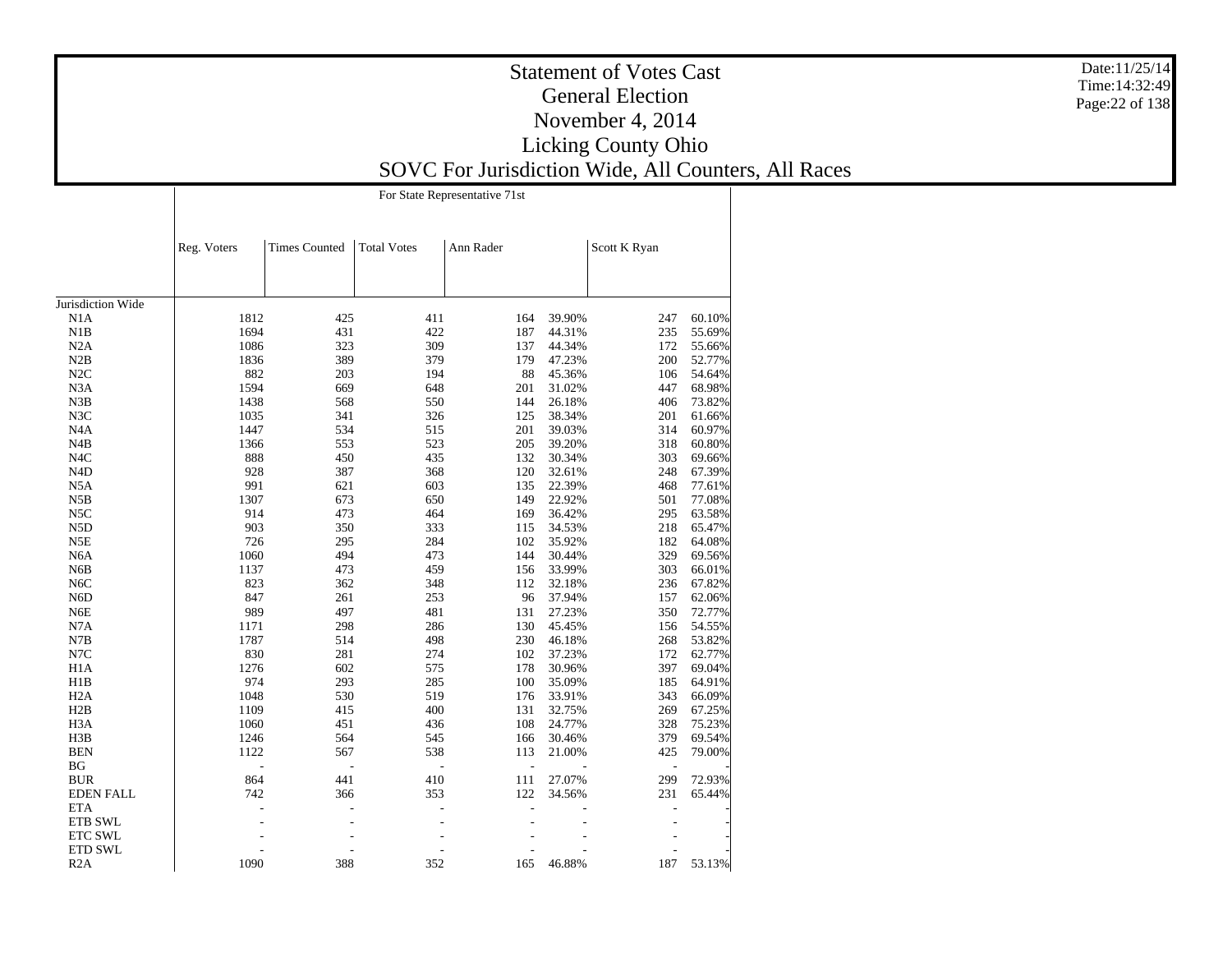|                     |             | For State Representative 71st |                    |           |        |              |        |  |  |
|---------------------|-------------|-------------------------------|--------------------|-----------|--------|--------------|--------|--|--|
|                     |             |                               |                    |           |        |              |        |  |  |
|                     | Reg. Voters | <b>Times Counted</b>          | <b>Total Votes</b> | Ann Rader |        | Scott K Ryan |        |  |  |
|                     |             |                               |                    |           |        |              |        |  |  |
|                     |             |                               |                    |           |        |              |        |  |  |
| <b>R3A RCS</b>      | 1384        | 592                           | 562                | 245       | 43.59% | 317          | 56.41% |  |  |
| R3B                 | 956         | 358                           | 343                | 156       | 45.48% | 187          | 54.52% |  |  |
| R <sub>3</sub> C    | 1331        | 584                           | 559                | 322       | 57.60% | 237          | 42.40% |  |  |
| R3D RCS             | 1369        | 592                           | 568                | 338       | 59.51% | 230          | 40.49% |  |  |
| <b>FRANKLIN TWP</b> |             | ÷,                            |                    | L,        |        |              |        |  |  |
| <b>GTA</b>          | 990         | 506                           | 492                | 159       | 32.32% | 333          | 67.68% |  |  |
| <b>GTB</b>          | 937         | 541                           | 519                | 192       | 36.99% | 327          | 63.01% |  |  |
| <b>GTC</b>          | 1389        | 782                           | 747                | 233       | 31.19% | 514          | 68.81% |  |  |
| <b>GVA</b>          | 1333        | 721                           | 696                | 317       | 45.55% | 379          | 54.45% |  |  |
| <b>GVB</b>          | 1248        | 655                           | 638                | 148       | 23.20% | 490          | 76.80% |  |  |
| <b>GVC</b>          | 2017        | 284                           | 272                | 162       | 59.56% | 110          | 40.44% |  |  |
| <b>HAN TWP</b>      |             |                               |                    | L,        |        | L,           |        |  |  |
| <b>HAN V</b>        |             |                               |                    |           |        |              |        |  |  |
| HR A                |             |                               |                    |           |        |              |        |  |  |
| <b>HR B KIRK</b>    |             |                               |                    |           |        |              |        |  |  |
|                     |             |                               |                    |           |        |              |        |  |  |
| HR C                |             |                               |                    |           |        |              |        |  |  |
| HR D                |             |                               |                    |           |        |              |        |  |  |
| HR E                |             |                               |                    | ÷,        |        |              |        |  |  |
| <b>HFT</b>          | 919         | 475                           | 445                | 76        | 17.08% | 369          | 82.92% |  |  |
| <b>HWG</b>          |             | J.                            | ÷.                 | L.        |        | ÷            |        |  |  |
| <b>JRA</b>          | 1202        | 638                           | 615                | 136       | 22.11% | 479          | 77.89% |  |  |
| <b>JRB</b>          | 814         | 446                           | 426                | 111       | 26.06% | 315          | 73.94% |  |  |
| LBA                 | 832         | 411                           | 384                | 80        | 20.83% | 304          | 79.17% |  |  |
| LBB                 | 942         | 438                           | 417                | 71        | 17.03% | 346          | 82.97% |  |  |
| <b>LKA</b>          |             |                               |                    |           |        | L,           |        |  |  |
| <b>LKB</b>          |             | J.                            |                    |           |        |              |        |  |  |
| <b>LKC</b>          |             |                               |                    |           |        |              |        |  |  |
| <b>MADA</b>         |             |                               |                    |           |        |              |        |  |  |
| <b>MADB</b>         |             |                               |                    |           |        |              |        |  |  |
| <b>MARY TWP</b>     |             |                               |                    |           |        |              |        |  |  |
| MK                  | 1098        | 586                           | 543                | 145       | 26.70% | 398          | 73.30% |  |  |
| <b>MONA</b>         | 809         | 382                           | 362                | 93        | 25.69% | 269          | 74.31% |  |  |
| <b>MONB</b>         | 904         | 459                           | 437                | 95        | 21.74% | 342          | 78.26% |  |  |
| <b>JOHNA</b>        | 1464        | 697                           | 642                | 161       | 25.08% | 481          | 74.92% |  |  |
| <b>JOHNB</b>        | 1643        | 635                           | 604                | 167       | 27.65% | 437          | 72.35% |  |  |
| NK TWP              | 1516        | 808                           | 772                | 222       | 28.76% | 550          | 71.24% |  |  |
| <b>NNTA</b>         | 1305        | 645                           | 617                | 213       | 34.52% | 404          | 65.48% |  |  |
| <b>NNTB STLOU</b>   | 866         | 429                           | 403                | 115       | 28.54% | 288          | 71.46% |  |  |
| P <sub>1</sub> A    | 1309        | 544                           | 522                | 172       | 32.95% | 350          | 67.05% |  |  |
| P <sub>1</sub> B    | 1341        | 514                           | 490                | 189       | 38.57% | 301          | 61.43% |  |  |
|                     |             |                               |                    |           |        |              |        |  |  |
| P <sub>2</sub> A    | 1272        | 500                           | 471                | 163       | 34.61% | 308          | 65.39% |  |  |

Date:11/25/14 Time:14:32:49Page:23 of 138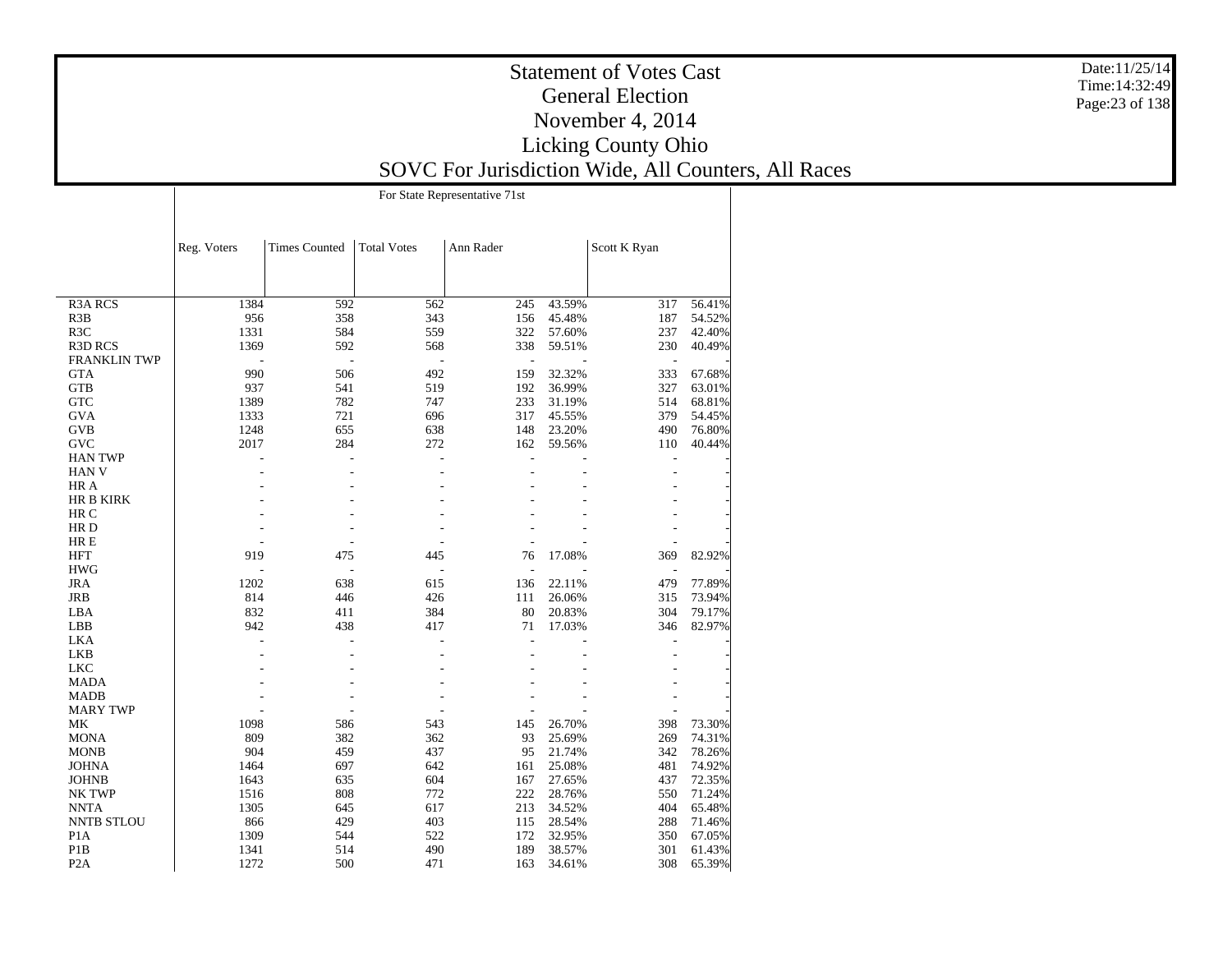|                                      |              |                      |                    | For State Representative 71st |        |              |        |
|--------------------------------------|--------------|----------------------|--------------------|-------------------------------|--------|--------------|--------|
|                                      | Reg. Voters  | <b>Times Counted</b> | <b>Total Votes</b> | Ann Rader                     |        | Scott K Ryan |        |
|                                      |              |                      |                    |                               |        |              |        |
| P <sub>2</sub> B<br>P <sub>3</sub> A | 1148<br>1441 | 426                  | 389                | 149                           | 38.30% | 240          | 61.70% |
|                                      |              | 610                  | 581                | 189                           | 32.53% | 392          | 67.47% |
| P3B                                  | 1305         | 699                  | 643                | 202                           | 31.42% | 441          | 68.58% |
| P <sub>4</sub> A                     | 1062         | 389                  | 371                | 92                            | 24.80% | 279          | 75.20% |
| P <sub>4</sub> B                     | 1347         | 521                  | 490                | 145                           | 29.59% | 345          | 70.41% |
| <b>PERRY</b>                         |              |                      |                    |                               |        |              |        |
| <b>STAA</b>                          |              |                      |                    |                               |        |              |        |
| <b>STAB ALEX</b>                     |              |                      |                    |                               |        |              |        |
| <b>UTA</b>                           |              |                      |                    |                               |        |              |        |
| <b>UTB</b>                           |              |                      |                    |                               |        |              |        |
| <b>BL VLG</b>                        |              |                      |                    |                               |        |              |        |
| <b>HEB VLG</b>                       |              |                      |                    |                               |        |              |        |
| WASH                                 | 660          | 348                  | 338                | 95                            | 28.11% | 243          | 71.89% |
| <b>UTICA</b>                         | 1230         | 494                  | 477                | 169                           | 35.43% | 308          | 64.57% |
| Total                                | 79405        | 33191                | 31734              | 10546                         | 33.23% | 21188        | 66.77% |

Date:11/25/14 Time:14:32:50 Page:24 of 138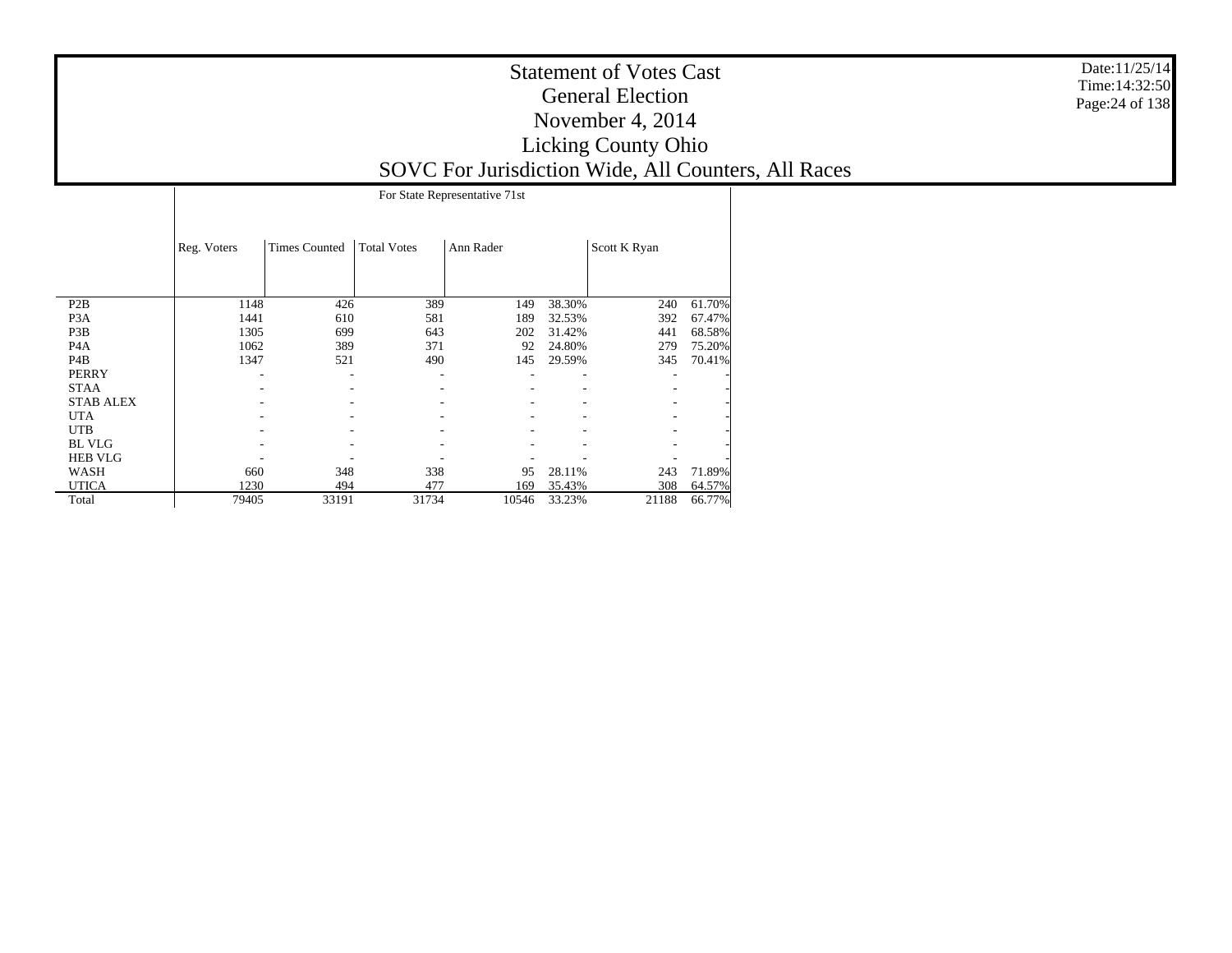|                     |                | For State Representative 72nd |                    |                 |        |                   |        |  |  |  |
|---------------------|----------------|-------------------------------|--------------------|-----------------|--------|-------------------|--------|--|--|--|
|                     |                |                               |                    |                 |        |                   |        |  |  |  |
|                     | Reg. Voters    | <b>Times Counted</b>          | <b>Total Votes</b> | Janee L. Bowman |        | <b>Bill Hayes</b> |        |  |  |  |
|                     |                |                               |                    |                 |        |                   |        |  |  |  |
|                     |                |                               |                    |                 |        |                   |        |  |  |  |
|                     |                |                               |                    |                 |        |                   |        |  |  |  |
| Jurisdiction Wide   |                |                               |                    |                 |        |                   |        |  |  |  |
| N1A                 |                |                               |                    |                 |        |                   |        |  |  |  |
| N1B                 |                |                               |                    |                 |        |                   |        |  |  |  |
| N2A                 |                |                               |                    |                 |        |                   |        |  |  |  |
| N2B                 |                |                               |                    |                 |        |                   |        |  |  |  |
| N2C                 |                |                               |                    |                 |        |                   |        |  |  |  |
| N3A                 |                |                               |                    |                 |        |                   |        |  |  |  |
| N3B                 |                |                               |                    |                 |        |                   |        |  |  |  |
| N3C                 |                |                               |                    |                 |        |                   |        |  |  |  |
| N4A                 |                |                               |                    |                 |        |                   |        |  |  |  |
| N4B                 |                |                               |                    |                 |        |                   |        |  |  |  |
| N <sub>4</sub> C    |                |                               |                    |                 |        |                   |        |  |  |  |
| $\rm N4D$           |                |                               |                    |                 |        |                   |        |  |  |  |
| N <sub>5</sub> A    |                |                               |                    |                 |        |                   |        |  |  |  |
| N5B                 |                |                               |                    |                 |        |                   |        |  |  |  |
| N <sub>5</sub> C    |                |                               |                    |                 |        |                   |        |  |  |  |
| N <sub>5</sub> D    |                |                               |                    |                 |        |                   |        |  |  |  |
| N5E                 |                |                               |                    |                 |        |                   |        |  |  |  |
| N <sub>6</sub> A    |                |                               |                    |                 |        |                   |        |  |  |  |
| N <sub>6</sub> B    |                |                               |                    |                 |        |                   |        |  |  |  |
| N <sub>6</sub> C    |                |                               |                    |                 |        |                   |        |  |  |  |
| N <sub>6</sub> D    |                |                               |                    |                 |        |                   |        |  |  |  |
| N <sub>6</sub> E    |                |                               |                    |                 |        |                   |        |  |  |  |
| N7A                 |                |                               |                    |                 |        |                   |        |  |  |  |
| $_{\rm N7B}$<br>N7C |                |                               |                    |                 |        |                   |        |  |  |  |
| H <sub>1</sub> A    |                |                               |                    |                 |        |                   |        |  |  |  |
| H1B                 |                |                               |                    |                 |        |                   |        |  |  |  |
| H <sub>2</sub> A    |                |                               |                    |                 |        |                   |        |  |  |  |
| H2B                 |                |                               |                    |                 |        |                   |        |  |  |  |
| H <sub>3</sub> A    |                |                               |                    |                 |        |                   |        |  |  |  |
| H3B                 |                |                               |                    |                 |        |                   |        |  |  |  |
| <b>BEN</b>          |                |                               |                    |                 |        |                   |        |  |  |  |
| BG                  | 1202           | 552                           | 529                | 153             | 28.92% | 376               | 71.08% |  |  |  |
| <b>BUR</b>          |                |                               | ÷,                 | ÷,              |        |                   |        |  |  |  |
| <b>EDEN FALL</b>    | 618            | 252                           | 236                | 70              | 29.66% | 166               | 70.34% |  |  |  |
| <b>ETA</b>          | 1635           | 763                           | 727                | 204             | 28.06% | 523               | 71.94% |  |  |  |
| ETB SWL             | 1071           | 483                           | 459                | 109             | 23.75% | 350               | 76.25% |  |  |  |
| ETC SWL             | 1452           | 697                           | 673                | 169             | 25.11% | 504               | 74.89% |  |  |  |
| ETD SWL             | 1545           | 690                           | 650                | 205             | 31.54% | 445               | 68.46% |  |  |  |
| R2A                 | $\overline{a}$ | ÷                             |                    | ÷.<br>÷         | ÷      | $\overline{a}$    |        |  |  |  |

Date:11/25/14 Time:14:32:50 Page:25 of 138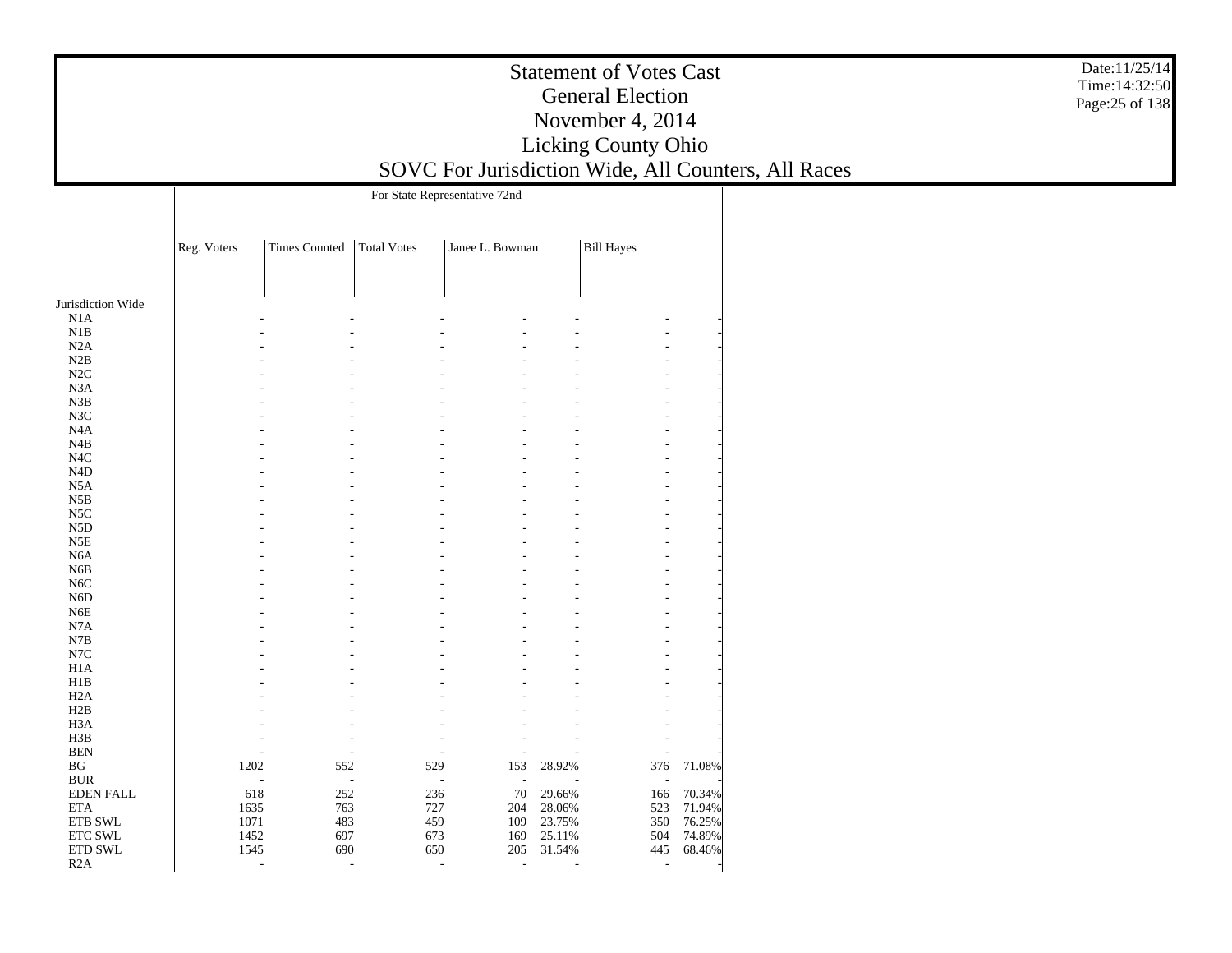|                     |             | For State Representative 72nd |                          |                          |        |                   |        |  |  |  |
|---------------------|-------------|-------------------------------|--------------------------|--------------------------|--------|-------------------|--------|--|--|--|
|                     |             |                               |                          |                          |        |                   |        |  |  |  |
|                     |             |                               |                          |                          |        |                   |        |  |  |  |
|                     | Reg. Voters | <b>Times Counted</b>          | <b>Total Votes</b>       | Janee L. Bowman          |        | <b>Bill Hayes</b> |        |  |  |  |
|                     |             |                               |                          |                          |        |                   |        |  |  |  |
|                     |             |                               |                          |                          |        |                   |        |  |  |  |
| <b>R3A RCS</b>      |             | ÷.                            |                          |                          | ÷.     |                   |        |  |  |  |
| R3B                 |             |                               |                          |                          |        |                   |        |  |  |  |
| R <sub>3</sub> C    |             |                               |                          |                          |        |                   |        |  |  |  |
| R3D RCS             |             |                               |                          | $\overline{a}$           |        |                   |        |  |  |  |
| <b>FRANKLIN TWP</b> | 1512        | 648                           | 613                      | 175                      | 28.55% | 438               | 71.45% |  |  |  |
| <b>GTA</b>          |             |                               |                          | $\overline{a}$           |        |                   |        |  |  |  |
| <b>GTB</b>          |             |                               |                          |                          |        |                   |        |  |  |  |
| <b>GTC</b>          |             |                               |                          |                          |        |                   |        |  |  |  |
| <b>GVA</b>          |             |                               |                          |                          |        |                   |        |  |  |  |
| <b>GVB</b>          |             |                               |                          |                          |        |                   |        |  |  |  |
| <b>GVC</b>          |             |                               |                          |                          |        |                   |        |  |  |  |
| <b>HAN TWP</b>      | 1155        | 497                           | 468                      | 143                      | 30.56% | 325               | 69.44% |  |  |  |
| <b>HAN V</b>        | 727         | 290                           | 277                      | 86                       | 31.05% | 191               | 68.95% |  |  |  |
| HR A                | 1007        | 530                           | 511                      | 137                      | 26.81% | 374               | 73.19% |  |  |  |
| <b>HR B KIRK</b>    | 1314        | 693                           | 665                      | 176                      | 26.47% | 489               | 73.53% |  |  |  |
| HR C                | 910         | 498                           | 481                      | 107                      | 22.25% | 374               | 77.75% |  |  |  |
| HR D                | 1402        | 703                           | 664                      | 161                      | 24.25% | 503               | 75.75% |  |  |  |
| HR E                | 1125        | 580                           | 551                      | 114                      | 20.69% | 437               | 79.31% |  |  |  |
| <b>HFT</b>          | $\sim$      | $\overline{\phantom{a}}$      | $\overline{\phantom{a}}$ | $\overline{\phantom{a}}$ |        | ÷,                |        |  |  |  |
| <b>HWG</b>          | 884         | 419                           | 403                      | 124                      | 30.77% | 279               | 69.23% |  |  |  |
| <b>JRA</b>          |             | L,                            | L,                       | Ĭ.                       |        |                   |        |  |  |  |
| <b>JRB</b>          |             |                               |                          |                          |        |                   |        |  |  |  |
| LBA                 |             |                               |                          |                          |        |                   |        |  |  |  |
| LBB                 |             |                               |                          |                          |        |                   |        |  |  |  |
| <b>LKA</b>          |             | 639                           | 596                      |                          |        |                   |        |  |  |  |
|                     | 1426        |                               |                          | 169                      | 28.36% | 427               | 71.64% |  |  |  |
| <b>LKB</b>          | 839         | 432                           | 411                      | 100                      | 24.33% | 311               | 75.67% |  |  |  |
| <b>LKC</b>          | 1008        | 426                           | 402                      | 128                      | 31.84% | 274               | 68.16% |  |  |  |
| <b>MADA</b>         | 1310        | 628                           | 588                      | 160                      | 27.21% | 428               | 72.79% |  |  |  |
| <b>MADB</b>         | 835         | 397                           | 376                      | 120                      | 31.91% | 256               | 68.09% |  |  |  |
| <b>MARY TWP</b>     | 1334        | 547                           | 519                      | 146                      | 28.13% | 373               | 71.87% |  |  |  |
| <b>MK</b>           |             |                               |                          | ÷,                       |        | $\overline{a}$    |        |  |  |  |
| <b>MONA</b>         |             |                               |                          |                          |        |                   |        |  |  |  |
| <b>MONB</b>         |             |                               |                          |                          |        |                   |        |  |  |  |
| <b>JOHNA</b>        |             |                               |                          |                          |        |                   |        |  |  |  |
| <b>JOHNB</b>        |             |                               |                          |                          |        |                   |        |  |  |  |
| NK TWP              |             |                               |                          |                          |        |                   |        |  |  |  |
| <b>NNTA</b>         |             |                               |                          |                          |        |                   |        |  |  |  |
| <b>NNTB STLOU</b>   |             |                               |                          |                          |        |                   |        |  |  |  |
| P <sub>1</sub> A    |             |                               |                          |                          |        |                   |        |  |  |  |
| P1B                 |             |                               |                          |                          |        |                   |        |  |  |  |
| P <sub>2</sub> A    |             |                               |                          |                          |        |                   |        |  |  |  |

Date:11/25/14 Time:14:32:50Page:26 of 138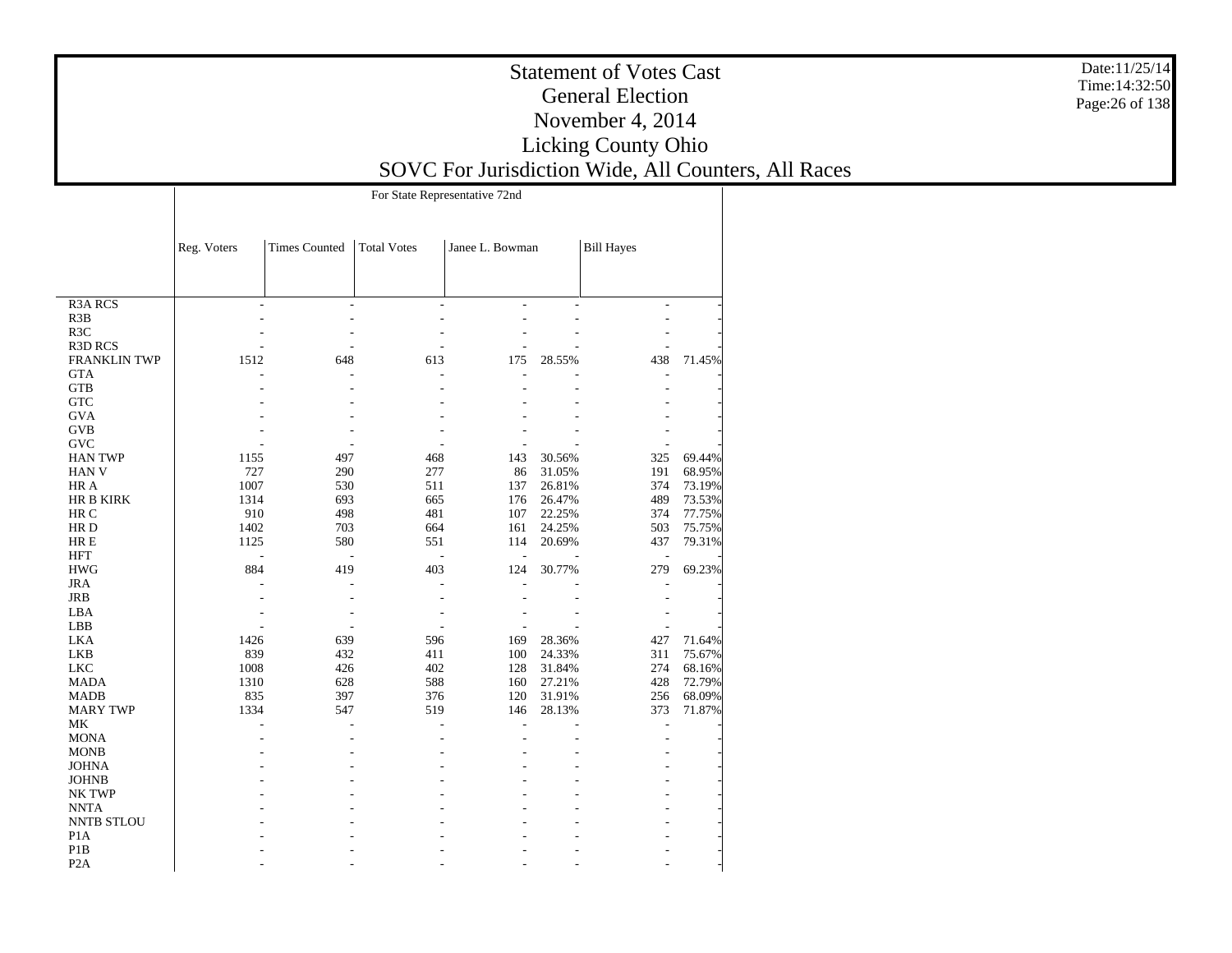|                  |             | For State Representative 72nd |                    |                 |        |                   |        |  |  |
|------------------|-------------|-------------------------------|--------------------|-----------------|--------|-------------------|--------|--|--|
|                  | Reg. Voters | <b>Times Counted</b>          | <b>Total Votes</b> | Janee L. Bowman |        | <b>Bill Hayes</b> |        |  |  |
| P <sub>2</sub> B |             |                               |                    |                 |        |                   |        |  |  |
| P <sub>3</sub> A |             |                               |                    |                 |        |                   |        |  |  |
| P3B              |             |                               |                    |                 |        |                   |        |  |  |
| P <sub>4</sub> A |             |                               |                    |                 |        |                   |        |  |  |
| P <sub>4</sub> B |             |                               |                    |                 |        |                   |        |  |  |
| <b>PERRY</b>     | 982         | 429                           | 395                | 101             | 25.57% | 294               | 74.43% |  |  |
| <b>STAA</b>      | 834         | 454                           | 429                | 98              | 22.84% | 331               | 77.16% |  |  |
| <b>STAB ALEX</b> | 990         | 523                           | 504                | 108             | 21.43% | 396               | 78.57% |  |  |
| <b>UTA</b>       | 1407        | 662                           | 628                | 180             | 28.66% | 448               | 71.34% |  |  |
| <b>UTB</b>       | 1383        | 693                           | 654                | 192             | 29.36% | 462               | 70.64% |  |  |
| <b>BL VLG</b>    | 1565        | 465                           | 438                | 185             | 42.24% | 253               | 57.76% |  |  |
| <b>HEB VLG</b>   | 1483        | 507                           | 473                | 177             | 37.42% | 296               | 62.58% |  |  |
| WASH             |             |                               |                    |                 |        |                   |        |  |  |
| <b>UTICA</b>     |             |                               |                    |                 |        |                   |        |  |  |
| Total            | 32955       | 15097                         | 14320              | 3997            | 27.91% | 10323             | 72.09% |  |  |

Date:11/25/14 Time:14:32:50 Page:27 of 138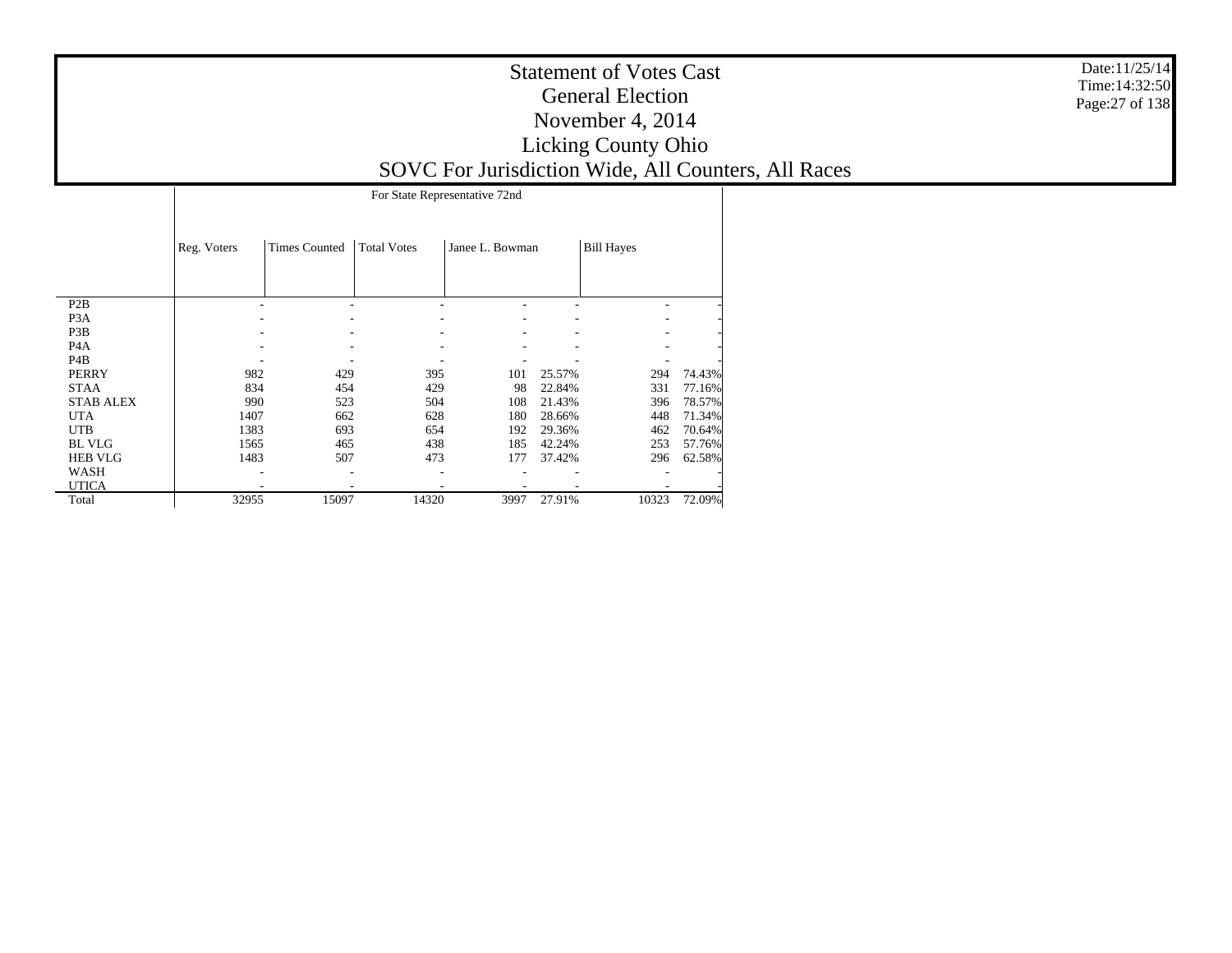|                   |             |                      |                    | For County Commissioner |        |                    |                   |        |
|-------------------|-------------|----------------------|--------------------|-------------------------|--------|--------------------|-------------------|--------|
|                   | Reg. Voters | <b>Times Counted</b> | <b>Total Votes</b> | <b>Rick Black</b>       |        | James Snedden, Jr. | Mark A. Van Buren |        |
|                   |             |                      |                    |                         |        |                    |                   |        |
| Jurisdiction Wide |             |                      |                    |                         |        |                    |                   |        |
| N1A               | 1812        | 425                  | 415                | 183                     | 44.10% | 7.47%<br>31        | 201               | 48.43% |
| N1B               | 1694        | 431                  | 422                | 169                     | 40.05% | 33<br>7.82%        | 220               | 52.13% |
| N2A               | 1086        | 323                  | 317                | 134                     | 42.27% | 5.68%<br>18        | 165               | 52.05% |
| N2B               | 1836        | 389                  | 384                | 167                     | 43.49% | 6.77%<br>26        | 191               | 49.74% |
| N2C               | 882         | 203                  | 198                | 90                      | 45.45% | 8.59%<br>17        | 91                | 45.96% |
| N <sub>3</sub> A  | 1594        | 669                  | 645                | 345                     | 53.49% | 38<br>5.89%        | 262               | 40.62% |
| N3B               | 1438        | 568                  | 546                | 346                     | 63.37% | 24<br>4.40%        | 176               | 32.23% |
| N3C               | 1035        | 341                  | 325                | 153                     | 47.08% | 30<br>9.23%        | 142               | 43.69% |
| N <sub>4</sub> A  | 1447        | 534                  | 515                | 263                     | 51.07% | 22<br>4.27%        | 230               | 44.66% |
|                   |             |                      |                    |                         |        |                    |                   |        |
| N4B               | 1366        | 553                  | 534                | 248                     | 46.44% | 6.74%<br>36        | 250               | 46.82% |
| N <sub>4</sub> C  | 888         | 450                  | 437                | 250                     | 57.21% | 5.03%<br>22        | 165               | 37.76% |
| N <sub>4</sub> D  | 928         | 387                  | 376                | 196                     | 52.13% | 5.59%<br>21        | 159               | 42.29% |
| N <sub>5</sub> A  | 991         | 621                  | 593                | 408                     | 68.80% | 21<br>3.54%        | 164               | 27.66% |
| N5B               | 1307        | 673                  | 640                | 443                     | 69.22% | 2.81%<br>18        | 179               | 27.97% |
| N5C               | 914         | 473                  | 461                | 254                     | 55.10% | 3.90%<br>18        | 189               | 41.00% |
| N <sub>5</sub> D  | 903         | 350                  | 334                | 196                     | 58.68% | 4.49%<br>15        | 123               | 36.83% |
| N5E               | 726         | 295                  | 288                | 159                     | 55.21% | 4.51%<br>13        | 116               | 40.28% |
| N <sub>6</sub> A  | 1060        | 494                  | 475                | 261                     | 54.95% | 28<br>5.89%        | 186               | 39.16% |
| N <sub>6</sub> B  | 1137        | 473                  | 461                | 242                     | 52.49% | 3.04%<br>14        | 205               | 44.47% |
| N <sub>6</sub> C  | 823         | 362                  | 350                | 195                     | 55.71% | 3.71%<br>13        | 142               | 40.57% |
| N <sub>6</sub> D  | 847         | 261                  | 251                | 128                     | 51.00% | 8.37%<br>21        | 102               | 40.64% |
| N <sub>6</sub> E  | 989         | 497                  | 482                | 300                     | 62.24% | 4.98%<br>24        | 158               | 32.78% |
| N7A               | 1171        | 298                  | 293                | 126                     | 43.00% | 8.87%<br>26        | 141               | 48.12% |
| N7B               | 1787        | 514                  | 504                | 204                     | 40.48% | 7.94%              | 260               | 51.59% |
|                   |             |                      |                    |                         |        | 40                 |                   |        |
| $_{\mathrm{N7C}}$ | 830         | 281                  | 272                | 137                     | 50.37% | 5.88%<br>16        | 119               | 43.75% |
| H1A               | 1276        | 602                  | 580                | 299                     | 51.55% | 29<br>5.00%        | 252               | 43.45% |
| H1B               | 974         | 293                  | 285                | 152                     | 53.33% | 16<br>5.61%        | 117               | 41.05% |
| H2A               | 1048        | 530                  | 519                | 279                     | 53.76% | 5.59%<br>29        | 211               | 40.66% |
| H2B               | 1109        | 415                  | 408                | 228                     | 55.88% | 3.92%<br>16        | 164               | 40.20% |
| H <sub>3</sub> A  | 1060        | 451                  | 429                | 264                     | 61.54% | 3.96%<br>17        | 148               | 34.50% |
| H3B               | 1246        | 564                  | 543                | 301                     | 55.43% | 26<br>4.79%        | 216               | 39.78% |
| <b>BEN</b>        | 1122        | 567                  | 542                | 353                     | 65.13% | 28<br>5.17%        | 161               | 29.70% |
| BG                | 1202        | 552                  | 536                | 307                     | 57.28% | 8.02%<br>43        | 186               | 34.70% |
| <b>BUR</b>        | 864         | 441                  | 415                | 246                     | 59.28% | 7.23%<br>30        | 139               | 33.49% |
| <b>EDEN FALL</b>  | 1360        | 618                  | 596                | 321                     | 53.86% | 9.23%<br>55        | 220               | 36.91% |
| <b>ETA</b>        | 1635        | 763                  | 728                | 431                     | 59.20% | 37<br>5.08%        | 260               | 35.71% |
| ETB SWL           | 1071        | 483                  | 462                | 282                     | 61.04% | 19<br>4.11%        | 161               | 34.85% |
| <b>ETC SWL</b>    | 1452        | 697                  | 665                | 400                     | 60.15% | 38<br>5.71%        | 227               | 34.14% |
| <b>ETD SWL</b>    | 1545        | 690                  | 641                | 342                     | 53.35% | 35<br>5.46%        | 264               | 41.19% |
|                   |             |                      |                    |                         |        |                    |                   |        |
| R2A               | 1090        | 388                  | 359                | 169                     | 47.08% | 18<br>5.01%        | 172               | 47.91% |

Date:11/25/14 Time:14:32:50Page:28 of 138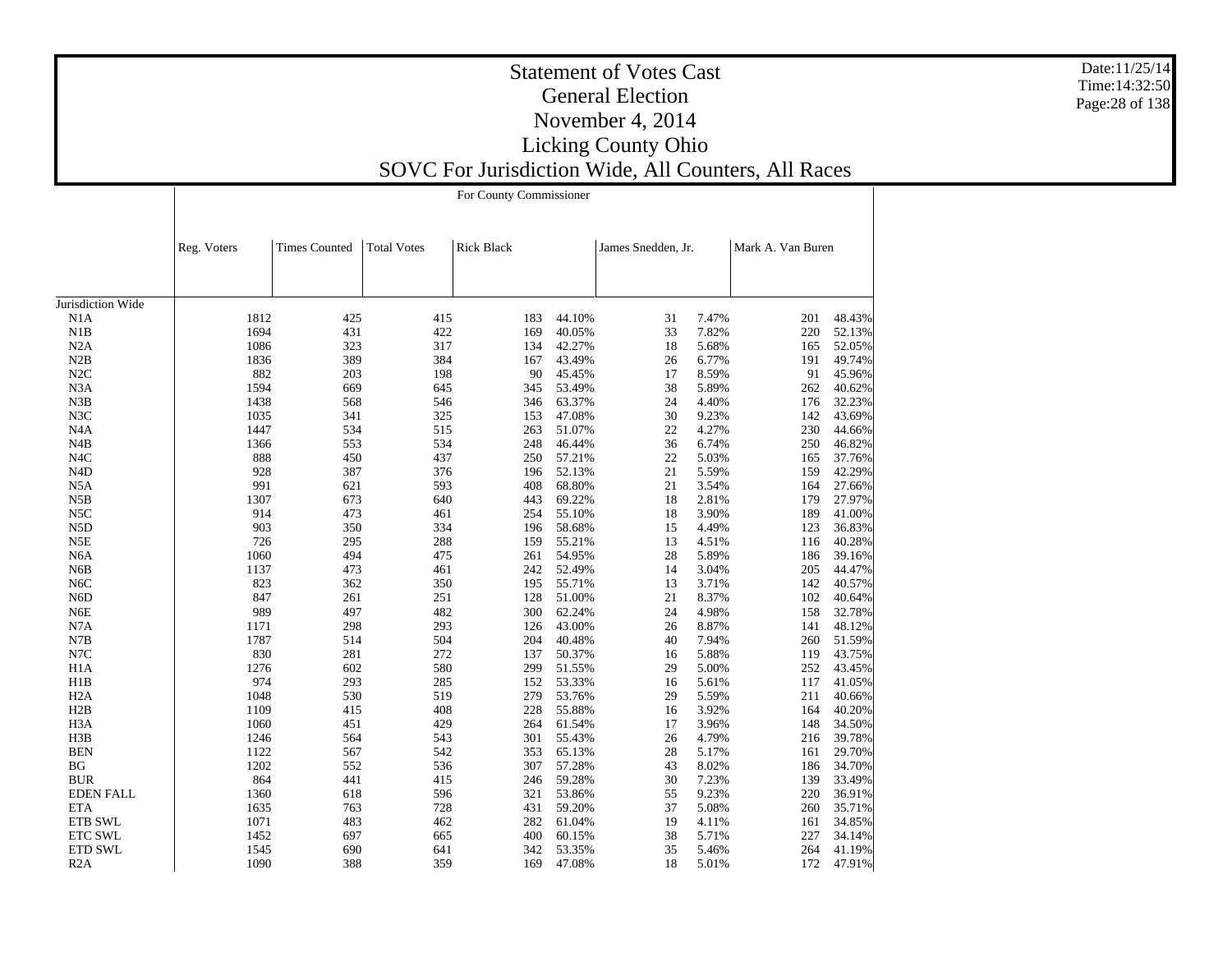|                     |             | For County Commissioner |                    |                   |        |                         |                   |        |  |  |  |  |
|---------------------|-------------|-------------------------|--------------------|-------------------|--------|-------------------------|-------------------|--------|--|--|--|--|
|                     |             |                         |                    |                   |        |                         |                   |        |  |  |  |  |
|                     | Reg. Voters | <b>Times Counted</b>    | <b>Total Votes</b> | <b>Rick Black</b> |        | James Snedden, Jr.      | Mark A. Van Buren |        |  |  |  |  |
|                     |             |                         |                    |                   |        |                         |                   |        |  |  |  |  |
| R3A RCS             | 1384        | 592                     | 559                | 275               | 49.19% | 24<br>4.29%             | 260               | 46.51% |  |  |  |  |
| R3B                 | 956         | 358                     | 344                | 167               | 48.55% | $\overline{7}$<br>2.03% | 170               | 49.42% |  |  |  |  |
| R <sub>3</sub> C    | 1331        | 584                     | 560                | 213               | 38.04% | 13<br>2.32%             | 334               | 59.64% |  |  |  |  |
| R3D RCS             | 1369        | 592                     | 567                | 196               | 34.57% | 22<br>3.88%             | 349               | 61.55% |  |  |  |  |
| <b>FRANKLIN TWP</b> | 1512        | 648                     | 625                | 391               | 62.56% | 35<br>5.60%             | 199               | 31.84% |  |  |  |  |
| <b>GTA</b>          | 990         | 506                     | 488                | 277               | 56.76% | 28<br>5.74%             | 183               | 37.50% |  |  |  |  |
| <b>GTB</b>          | 937         | 541                     | 517                | 280               | 54.16% | 25<br>4.84%             | 212               | 41.01% |  |  |  |  |
| <b>GTC</b>          | 1389        | 782                     | 739                | 412               | 55.75% | 38<br>5.14%             | 289               | 39.11% |  |  |  |  |
| <b>GVA</b>          | 1333        | 721                     | 693                | 314               | 45.31% | 5.34%<br>37             | 342               | 49.35% |  |  |  |  |
| <b>GVB</b>          | 1248        | 655                     | 623                | 407               | 65.33% | 20<br>3.21%             | 196               | 31.46% |  |  |  |  |
| <b>GVC</b>          | 2017        | 284                     | 267                | 83                | 31.09% | 5.24%<br>14             | 170               | 63.67% |  |  |  |  |
| <b>HAN TWP</b>      | 1155        | 497                     | 481                | 270               | 56.13% | 31<br>6.44%             | 180               | 37.42% |  |  |  |  |
| <b>HAN V</b>        | 727         | 290                     | 280                | 147               | 52.50% | 15<br>5.36%             | 118               | 42.14% |  |  |  |  |
| HR A                | 1007        | 530                     | 506                | 273               | 53.95% | 20<br>3.95%             | 213               | 42.09% |  |  |  |  |
| <b>HR B KIRK</b>    | 1314        | 693                     | 667                | 336               | 50.37% | 41<br>6.15%             | 290               | 43.48% |  |  |  |  |
| HR C                | 910         | 498                     | 483                | 275               | 56.94% | 28<br>5.80%             | 180               | 37.27% |  |  |  |  |
| HR <sub>D</sub>     | 1402        | 703                     | 656                | 381               | 58.08% | 31<br>4.73%             | 244               | 37.20% |  |  |  |  |
| HR E                | 1125        | 580                     | 544                | 289               | 53.13% | 25<br>4.60%             | 230               | 42.28% |  |  |  |  |
| <b>HFT</b>          | 919         | 475                     | 445                | 293               | 65.84% | 22<br>4.94%             | 130               | 29.21% |  |  |  |  |
| <b>HWG</b>          | 884         | 419                     | 411                | 238               | 57.91% | 31<br>7.54%             | 142               | 34.55% |  |  |  |  |
|                     | 1202        |                         |                    |                   | 66.07% |                         |                   | 27.08% |  |  |  |  |
| <b>JRA</b>          |             | 638                     | 613                | 405               |        | 42<br>6.85%             | 166               |        |  |  |  |  |
| JRB                 | 814         | 446                     | 429                | 248               | 57.81% | 24<br>5.59%             | 157               | 36.60% |  |  |  |  |
| LBA                 | 832         | 411                     | 386                | 252               | 65.28% | 27<br>6.99%             | 107               | 27.72% |  |  |  |  |
| LBB                 | 942         | 438                     | 424                | 292               | 68.87% | 24<br>5.66%             | 108               | 25.47% |  |  |  |  |
| <b>LKA</b>          | 1426        | 639                     | 620                | 370               | 59.68% | 7.42%<br>46             | 204               | 32.90% |  |  |  |  |
| <b>LKB</b>          | 839         | 432                     | 420                | 282               | 67.14% | 4.29%<br>18             | 120               | 28.57% |  |  |  |  |
| <b>LKC</b>          | 1008        | 426                     | 414                | 238               | 57.49% | 29<br>7.00%             | 147               | 35.51% |  |  |  |  |
| <b>MADA</b>         | 1310        | 628                     | 599                | 353               | 58.93% | 7.68%<br>46             | 200               | 33.39% |  |  |  |  |
| <b>MADB</b>         | 835         | 397                     | 387                | 198               | 51.16% | 28<br>7.24%             | 161               | 41.60% |  |  |  |  |
| <b>MARY TWP</b>     | 1334        | 547                     | 532                | 293               | 55.08% | 35<br>6.58%             | 204               | 38.35% |  |  |  |  |
| MK                  | 1098        | 586                     | 562                | 316               | 56.23% | 27<br>4.80%             | 219               | 38.97% |  |  |  |  |
| <b>MONA</b>         | 809         | 382                     | 359                | 222               | 61.84% | 18<br>5.01%             | 119               | 33.15% |  |  |  |  |
| <b>MONB</b>         | 904         | 459                     | 437                | 284               | 64.99% | 32<br>7.32%             | 121               | 27.69% |  |  |  |  |
| <b>JOHNA</b>        | 1464        | 697                     | 643                | 386               | 60.03% | 31<br>4.82%             | 226               | 35.15% |  |  |  |  |
| <b>JOHNB</b>        | 1643        | 635                     | 609                | 365               | 59.93% | 29<br>4.76%             | 215               | 35.30% |  |  |  |  |
| NK TWP              | 1516        | 808                     | 778                | 465               | 59.77% | 41<br>5.27%             | 272               | 34.96% |  |  |  |  |
| <b>NNTA</b>         | 1305        | 645                     | 632                | 302               | 47.78% | 5.22%<br>33             | 297               | 46.99% |  |  |  |  |
| <b>NNTB STLOU</b>   | 866         | 429                     | 413                | 217               | 52.54% | 24<br>5.81%             | 172               | 41.65% |  |  |  |  |
| P <sub>1</sub> A    | 1309        | 544                     | 524                | 287               | 54.77% | 4.39%<br>23             | 214               | 40.84% |  |  |  |  |
| P <sub>1</sub> B    | 1341        | 514                     | 492                | 243               | 49.39% | 25<br>5.08%             | 224               | 45.53% |  |  |  |  |
| P <sub>2</sub> A    | 1272        | 500                     | 479                | 266               | 55.53% | 32<br>6.68%             | 181               | 37.79% |  |  |  |  |

Date:11/25/14 Time:14:32:50Page:29 of 138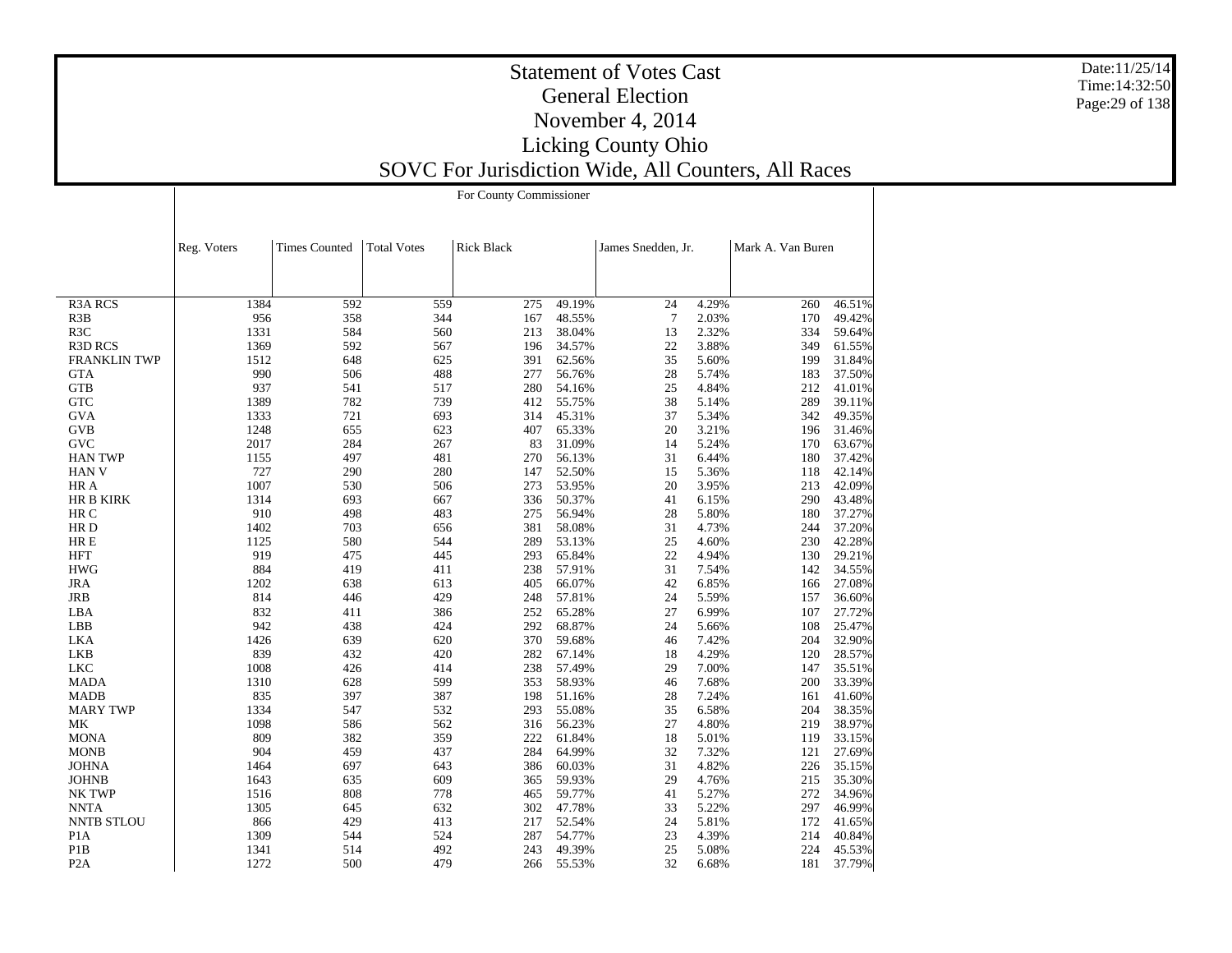|                  |             | For County Commissioner |                    |                   |        |                    |                   |        |  |  |  |  |  |
|------------------|-------------|-------------------------|--------------------|-------------------|--------|--------------------|-------------------|--------|--|--|--|--|--|
|                  | Reg. Voters | <b>Times Counted</b>    | <b>Total Votes</b> | <b>Rick Black</b> |        | James Snedden, Jr. | Mark A. Van Buren |        |  |  |  |  |  |
| P2B              | 1148        | 426                     | 391                | 197               | 50.38% | 32<br>8.18%        | 162               | 41.43% |  |  |  |  |  |
| P <sub>3</sub> A | 1441        | 610                     | 585                | 311               | 53.16% | 33<br>5.64%        | 241               | 41.20% |  |  |  |  |  |
| P3B              | 1305        | 699                     | 648                | 378               | 58.33% | 29<br>4.48%        | 241               | 37.19% |  |  |  |  |  |
| P <sub>4</sub> A | 1062        | 389                     | 373                | 197               | 52.82% | 8.04%<br>30        | 146               | 39.14% |  |  |  |  |  |
| P4B              | 1347        | 521                     | 499                | 281               | 56.31% | 7.01%<br>35        | 183               | 36.67% |  |  |  |  |  |
| PERRY            | 982         | 429                     | 408                | 220               | 53.92% | 39<br>9.56%        | 149               | 36.52% |  |  |  |  |  |
| <b>STAA</b>      | 834         | 454                     | 442                | 273               | 61.76% | 22<br>4.98%        | 147               | 33.26% |  |  |  |  |  |
| <b>STAB ALEX</b> | 990         | 523                     | 507                | 307               | 60.55% | 5.72%<br>29        | 171               | 33.73% |  |  |  |  |  |
| <b>UTA</b>       | 1407        | 662                     | 632                | 417               | 65.98% | 29<br>4.59%        | 186               | 29.43% |  |  |  |  |  |
| UTB              | 1383        | 693                     | 679                | 443               | 65.24% | 37<br>5.45%        | 199               | 29.31% |  |  |  |  |  |
| <b>BL VLG</b>    | 1565        | 465                     | 447                | 214               | 47.87% | 34<br>7.61%        | 199               | 44.52% |  |  |  |  |  |
| <b>HEB VLG</b>   | 1483        | 507                     | 492                | 248               | 50.41% | 33<br>6.71%        | 211               | 42.89% |  |  |  |  |  |
| WASH             | 660         | 348                     | 339                | 205               | 60.47% | 19<br>5.60%        | 115               | 33.92% |  |  |  |  |  |
| <b>UTICA</b>     | 1230        | 494                     | 475                | 223               | 46.95% | 30<br>6.32%        | 222               | 46.74% |  |  |  |  |  |
| Total            | 112360      | 48288                   | 46350              | 25686             | 55.42% | 2593<br>5.59%      | 18071             | 38.99% |  |  |  |  |  |

Date:11/25/14 Time:14:32:50 Page:30 of 138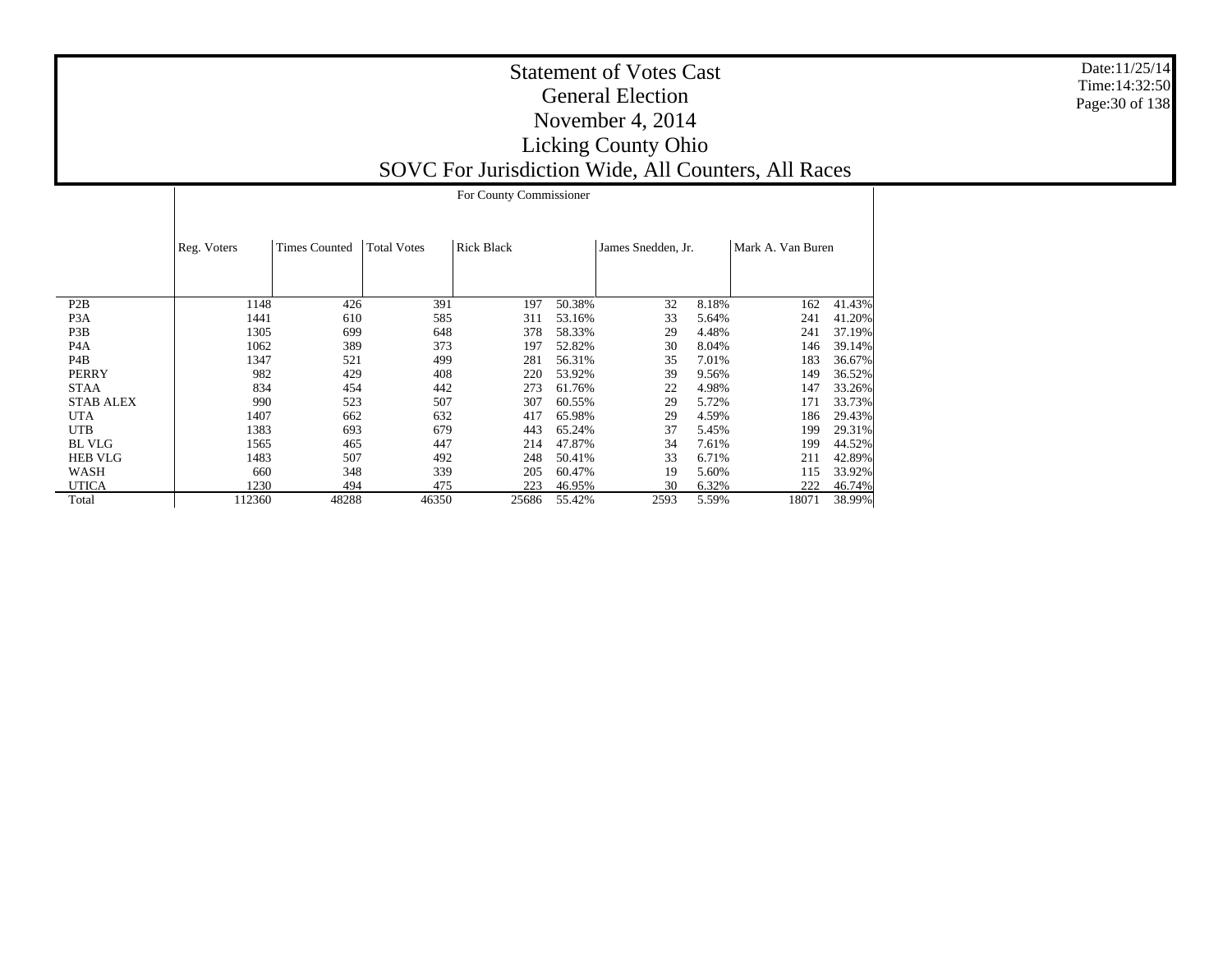|                   |             | For County Auditor   |                    |               |        |                  |        |  |  |  |  |  |
|-------------------|-------------|----------------------|--------------------|---------------|--------|------------------|--------|--|--|--|--|--|
|                   | Reg. Voters | <b>Times Counted</b> | <b>Total Votes</b> | Matthew Clark |        | Michael L. Smith |        |  |  |  |  |  |
|                   |             |                      |                    |               |        |                  |        |  |  |  |  |  |
| Jurisdiction Wide |             |                      |                    |               |        |                  |        |  |  |  |  |  |
| N1A               | 1812        | 425                  | 409                | 165           | 40.34% | 244              | 59.66% |  |  |  |  |  |
| N1B               | 1694        | 431                  | 420                | 173           | 41.19% | 247              | 58.81% |  |  |  |  |  |
| N2A               | 1086        | 323                  | 315                | 137           | 43.49% | 178              | 56.51% |  |  |  |  |  |
| N2B               | 1836        | 389                  | 383                | 163           | 42.56% | 220              | 57.44% |  |  |  |  |  |
| N2C               | 882         | 203                  | 193                | 80            | 41.45% | 113              | 58.55% |  |  |  |  |  |
| N <sub>3</sub> A  | 1594        | 669                  | 646                | 196           | 30.34% | 450              | 69.66% |  |  |  |  |  |
| N3B               | 1438        | 568                  | 536                | 145           | 27.05% | 391              | 72.95% |  |  |  |  |  |
| N3C               | 1035        | 341                  | 325                | 113           | 34.77% | 212              | 65.23% |  |  |  |  |  |
| N <sub>4</sub> A  | 1447        | 534                  | 517                | 179           | 34.62% | 338              | 65.38% |  |  |  |  |  |
| N4B               | 1366        | 553                  | 524                | 205           | 39.12% | 319              | 60.88% |  |  |  |  |  |
| N <sub>4</sub> C  | 888         | 450                  | 435                | 131           | 30.11% | 304              | 69.89% |  |  |  |  |  |
| N <sub>4</sub> D  | 928         | 387                  | 365                | 107           | 29.32% | 258              | 70.68% |  |  |  |  |  |
| N5A               | 991         | 621                  | 586                | 117           | 19.97% | 469              | 80.03% |  |  |  |  |  |
| N5B               | 1307        | 673                  | 643                | 124           | 19.28% | 519              | 80.72% |  |  |  |  |  |
| N5C               | 914         | 473                  | 452                | 149           | 32.96% | 303              | 67.04% |  |  |  |  |  |
| N <sub>5</sub> D  | 903         | 350                  | 330                | 106           | 32.12% | 224              | 67.88% |  |  |  |  |  |
| N5E               | 726         | 295                  | 283                | 94            | 33.22% | 189              | 66.78% |  |  |  |  |  |
| N <sub>6</sub> A  | 1060        | 494                  | 471                | 145           | 30.79% | 326              | 69.21% |  |  |  |  |  |
| N6B               | 1137        | 473                  | 456                | 147           | 32.24% | 309              | 67.76% |  |  |  |  |  |
| N <sub>6</sub> C  | 823         | 362                  | 350                | 110           | 31.43% | 240              | 68.57% |  |  |  |  |  |
| N <sub>6</sub> D  | 847         | 261                  | 252                | 85            | 33.73% | 167              | 66.27% |  |  |  |  |  |
| N <sub>6</sub> E  | 989         | 497                  | 476                | 118           | 24.79% | 358              | 75.21% |  |  |  |  |  |
| N7A               | 1171        | 298                  | 288                | 120           | 41.67% | 168              | 58.33% |  |  |  |  |  |
| N7B               | 1787        | 514                  | 502                | 212           | 42.23% | 290              | 57.77% |  |  |  |  |  |
|                   |             |                      |                    |               |        |                  |        |  |  |  |  |  |
| N7C               | 830         | 281                  | 274                | 108           | 39.42% | 166              | 60.58% |  |  |  |  |  |
| H1A               | 1276        | 602                  | 574                | 172           | 29.97% | 402              | 70.03% |  |  |  |  |  |
| H1B               | 974         | 293                  | 285                | 94            | 32.98% | 191              | 67.02% |  |  |  |  |  |
| H <sub>2</sub> A  | 1048        | 530                  | 516                | 168           | 32.56% | 348              | 67.44% |  |  |  |  |  |
| H2B               | 1109        | 415                  | 400                | 126           | 31.50% | 274              | 68.50% |  |  |  |  |  |
| H <sub>3</sub> A  | 1060        | 451                  | 431                | 109           | 25.29% | 322              | 74.71% |  |  |  |  |  |
| H3B               | 1246        | 564                  | 539                | 162           | 30.06% | 377              | 69.94% |  |  |  |  |  |
| <b>BEN</b>        | 1122        | 567                  | 544                | 117           | 21.51% | 427              | 78.49% |  |  |  |  |  |
| BG                | 1202        | 552                  | 528                | 131           | 24.81% | 397              | 75.19% |  |  |  |  |  |
| <b>BUR</b>        | 864         | 441                  | 409                | 98            | 23.96% | 311              | 76.04% |  |  |  |  |  |
| <b>EDEN FALL</b>  | 1360        | 618                  | 598                | 183           | 30.60% | 415              | 69.40% |  |  |  |  |  |
| <b>ETA</b>        | 1635        | 763                  | 720                | 194           | 26.94% | 526              | 73.06% |  |  |  |  |  |
| ETB SWL           | 1071        | 483                  | 453                | 109           | 24.06% | 344              | 75.94% |  |  |  |  |  |
| ETC SWL           | 1452        | 697                  | 665                | 159           | 23.91% | 506              | 76.09% |  |  |  |  |  |
| <b>ETD SWL</b>    | 1545        | 690                  | 632                | 191           | 30.22% | 441              | 69.78% |  |  |  |  |  |
| R2A               | 1090        | 388                  | 360                | 161           | 44.72% | 199              | 55.28% |  |  |  |  |  |

Date:11/25/14 Time:14:32:50Page:31 of 138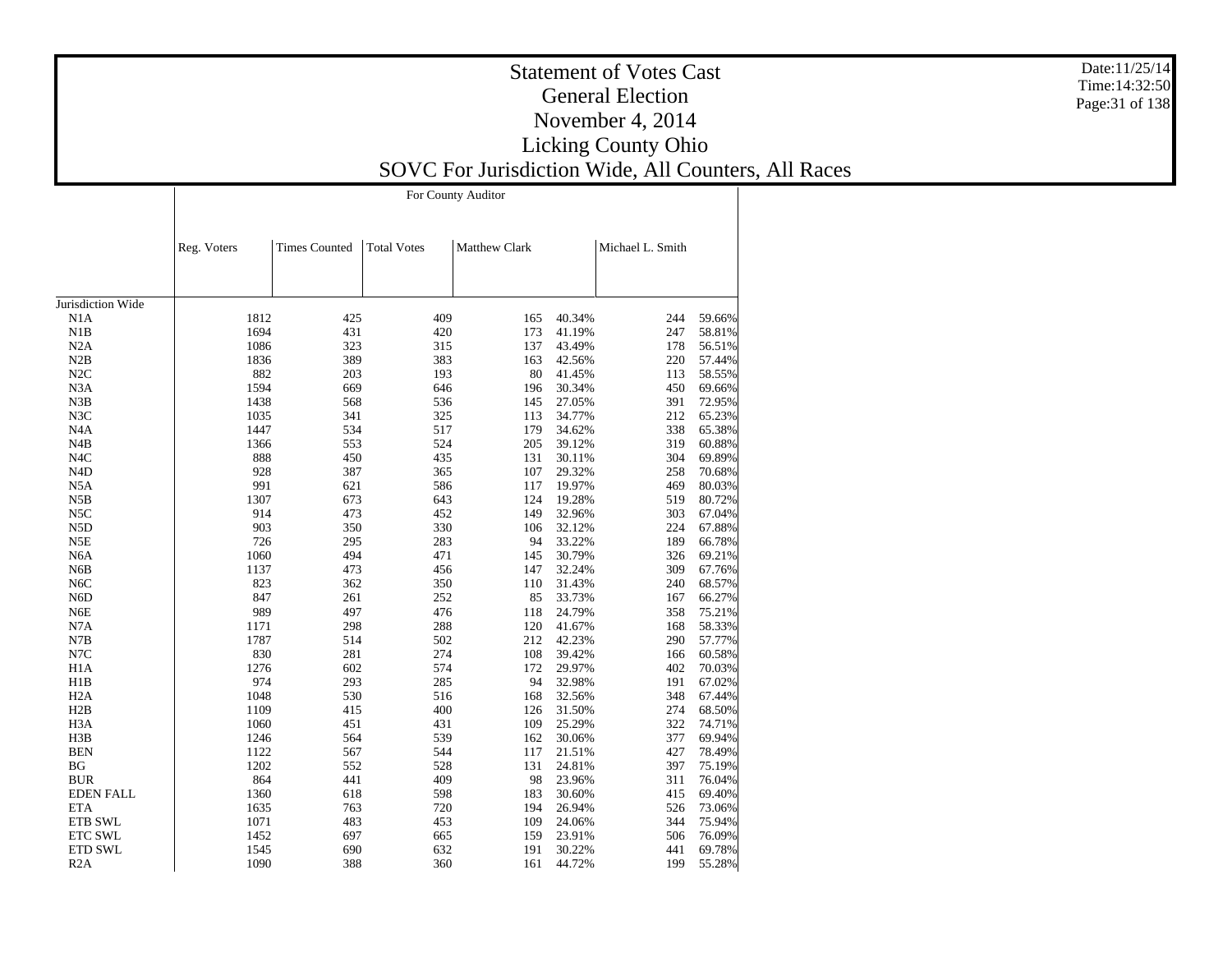|                     |             | For County Auditor   |                    |                      |        |                  |        |  |  |
|---------------------|-------------|----------------------|--------------------|----------------------|--------|------------------|--------|--|--|
|                     |             |                      |                    |                      |        |                  |        |  |  |
|                     |             |                      |                    |                      |        |                  |        |  |  |
|                     | Reg. Voters | <b>Times Counted</b> | <b>Total Votes</b> | <b>Matthew Clark</b> |        | Michael L. Smith |        |  |  |
|                     |             |                      |                    |                      |        |                  |        |  |  |
|                     |             |                      |                    |                      |        |                  |        |  |  |
|                     |             |                      |                    |                      |        |                  |        |  |  |
| <b>R3A RCS</b>      | 1384        | 592                  | 553                | 237                  | 42.86% | 316              | 57.14% |  |  |
| R <sub>3</sub> B    | 956         | 358                  | 347                | 157                  | 45.24% | 190              | 54.76% |  |  |
| R <sub>3</sub> C    | 1331        | 584                  | 553                | 311                  | 56.24% | 242              | 43.76% |  |  |
| <b>R3D RCS</b>      | 1369        | 592                  | 566                | 324                  | 57.24% | 242              | 42.76% |  |  |
| <b>FRANKLIN TWP</b> | 1512        | 648                  | 620                | 164                  | 26.45% | 456              | 73.55% |  |  |
| <b>GTA</b>          | 990         | 506                  | 485                | 149                  | 30.72% | 336              | 69.28% |  |  |
| <b>GTB</b>          | 937         | 541                  | 508                | 178                  | 35.04% | 330              | 64.96% |  |  |
| <b>GTC</b>          | 1389        | 782                  | 738                | 215                  | 29.13% | 523              | 70.87% |  |  |
| <b>GVA</b>          | 1333        | 721                  | 685                | 297                  | 43.36% | 388              | 56.64% |  |  |
| <b>GVB</b>          | 1248        | 655                  | 622                | 156                  | 25.08% | 466              | 74.92% |  |  |
| <b>GVC</b>          | 2017        | 284                  | 262                | 154                  | 58.78% | 108              | 41.22% |  |  |
| <b>HAN TWP</b>      | 1155        | 497                  | 481                | 124                  | 25.78% | 357              | 74.22% |  |  |
| <b>HAN V</b>        | 727         | 290                  | 278                | 78                   | 28.06% | 200              | 71.94% |  |  |
| HR A                | 1007        | 530                  | 502                | 122                  | 24.30% | 380              | 75.70% |  |  |
| <b>HR B KIRK</b>    | 1314        | 693                  | 640                | 165                  | 25.78% | 475              | 74.22% |  |  |
| HR C                | 910         | 498                  | 473                | 109                  | 23.04% | 364              | 76.96% |  |  |
| HR D                | 1402        | 703                  | 650                | 160                  | 24.62% | 490              | 75.38% |  |  |
| HR E                | 1125        | 580                  | 529                | 111                  | 20.98% | 418              | 79.02% |  |  |
| <b>HFT</b>          | 919         | 475                  | 442                | 67                   | 15.16% | 375              | 84.84% |  |  |
| <b>HWG</b>          | 884         | 419                  | 407                | 114                  | 28.01% | 293              | 71.99% |  |  |
| <b>JRA</b>          | 1202        | 638                  | 608                | 129                  | 21.22% | 479              | 78.78% |  |  |
| JRB                 | 814         | 446                  | 425                | 97                   | 22.82% | 328              | 77.18% |  |  |
| LBA                 | 832         | 411                  | 388                | 80                   | 20.62% | 308              | 79.38% |  |  |
| LBB                 | 942         | 438                  | 418                | 66                   | 15.79% | 352              | 84.21% |  |  |
| <b>LKA</b>          | 1426        | 639                  | 612                | 148                  | 24.18% | 464              | 75.82% |  |  |
| <b>LKB</b>          | 839         | 432                  | 413                | 93                   | 22.52% | 320              | 77.48% |  |  |
| LKC                 | 1008        | 426                  | 408                | 107                  | 26.23% | 301              | 73.77% |  |  |
| <b>MADA</b>         | 1310        | 628                  | 602                | 151                  | 25.08% | 451              | 74.92% |  |  |
| <b>MADB</b>         | 835         | 397                  | 384                | 108                  | 28.13% | 276              | 71.88% |  |  |
| <b>MARY TWP</b>     | 1334        | 547                  | 530                | 133                  | 25.09% | 397              | 74.91% |  |  |
| MK                  | 1098        | 586                  | 549                | 142                  | 25.87% | 407              | 74.13% |  |  |
| <b>MONA</b>         | 809         | 382                  | 358                | 95                   | 26.54% | 263              | 73.46% |  |  |
| <b>MONB</b>         | 904         | 459                  | 433                | 85                   | 19.63% | 348              | 80.37% |  |  |
| <b>JOHNA</b>        | 1464        | 697                  | 631                | 154                  | 24.41% | 477              | 75.59% |  |  |
| <b>JOHNB</b>        | 1643        | 635                  | 603                | 158                  | 26.20% | 445              | 73.80% |  |  |
| NK TWP              | 1516        | 808                  | 767                | 205                  | 26.73% | 562              | 73.27% |  |  |
| <b>NNTA</b>         | 1305        | 645                  | 629                | 201                  | 31.96% | 428              | 68.04% |  |  |
| NNTB STLOU          | 866         | 429                  | 410                | 107                  | 26.10% | 303              | 73.90% |  |  |
| P <sub>1</sub> A    | 1309        | 544                  | 522                | 166                  | 31.80% | 356              | 68.20% |  |  |
| P1B                 | 1341        | 514                  | 487                | 173                  | 35.52% | 314              | 64.48% |  |  |
| P <sub>2</sub> A    | 1272        | 500                  | 479                | 148                  | 30.90% | 331              | 69.10% |  |  |

Date:11/25/14 Time:14:32:50 Page:32 of 138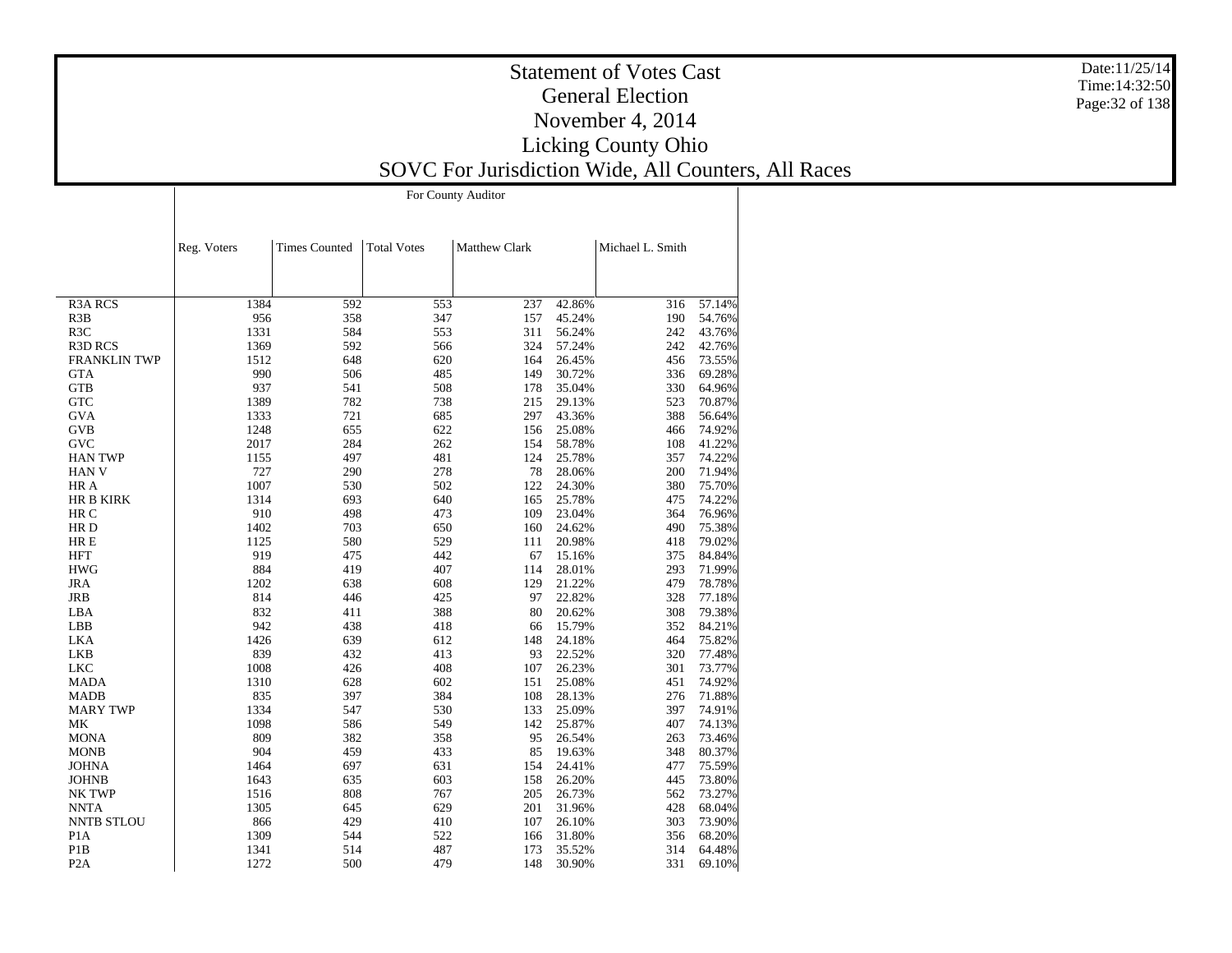|                  |             |                      |                    | For County Auditor   |        |                  |        |
|------------------|-------------|----------------------|--------------------|----------------------|--------|------------------|--------|
|                  | Reg. Voters | <b>Times Counted</b> | <b>Total Votes</b> | <b>Matthew Clark</b> |        | Michael L. Smith |        |
| P <sub>2</sub> B | 1148        | 426                  | 387                | 144                  | 37.21% | 243              | 62.79% |
| P <sub>3</sub> A | 1441        | 610                  | 578                | 170                  | 29.41% | 408              | 70.59% |
| P <sub>3</sub> B | 1305        | 699                  | 641                | 172                  | 26.83% | 469              | 73.17% |
| P <sub>4</sub> A | 1062        | 389                  | 371                | 97                   | 26.15% | 274              | 73.85% |
| P <sub>4</sub> B | 1347        | 521                  | 496                | 129                  | 26.01% | 367              | 73.99% |
| <b>PERRY</b>     | 982         | 429                  | 404                | 97                   | 24.01% | 307              | 75.99% |
| <b>STAA</b>      | 834         | 454                  | 434                | 86                   | 19.82% | 348              | 80.18% |
| <b>STAB ALEX</b> | 990         | 523                  | 499                | 98                   | 19.64% | 401              | 80.36% |
| <b>UTA</b>       | 1407        | 662                  | 625                | 142                  | 22.72% | 483              | 77.28% |
| <b>UTB</b>       | 1383        | 693                  | 661                | 163                  | 24.66% | 498              | 75.34% |
| <b>BL VLG</b>    | 1565        | 465                  | 444                | 157                  | 35.36% | 287              | 64.64% |
| <b>HEB VLG</b>   | 1483        | 507                  | 474                | 160                  | 33.76% | 314              | 66.24% |
| WASH             | 660         | 348                  | 338                | 83                   | 24.56% | 255              | 75.44% |
| <b>UTICA</b>     | 1230        | 494                  | 473                | 154                  | 32.56% | 319              | 67.44% |
| Total            | 112360      | 48288                | 45907              | 13593                | 29.61% | 32314            | 70.39% |

Date:11/25/14 Time:14:32:50 Page:33 of 138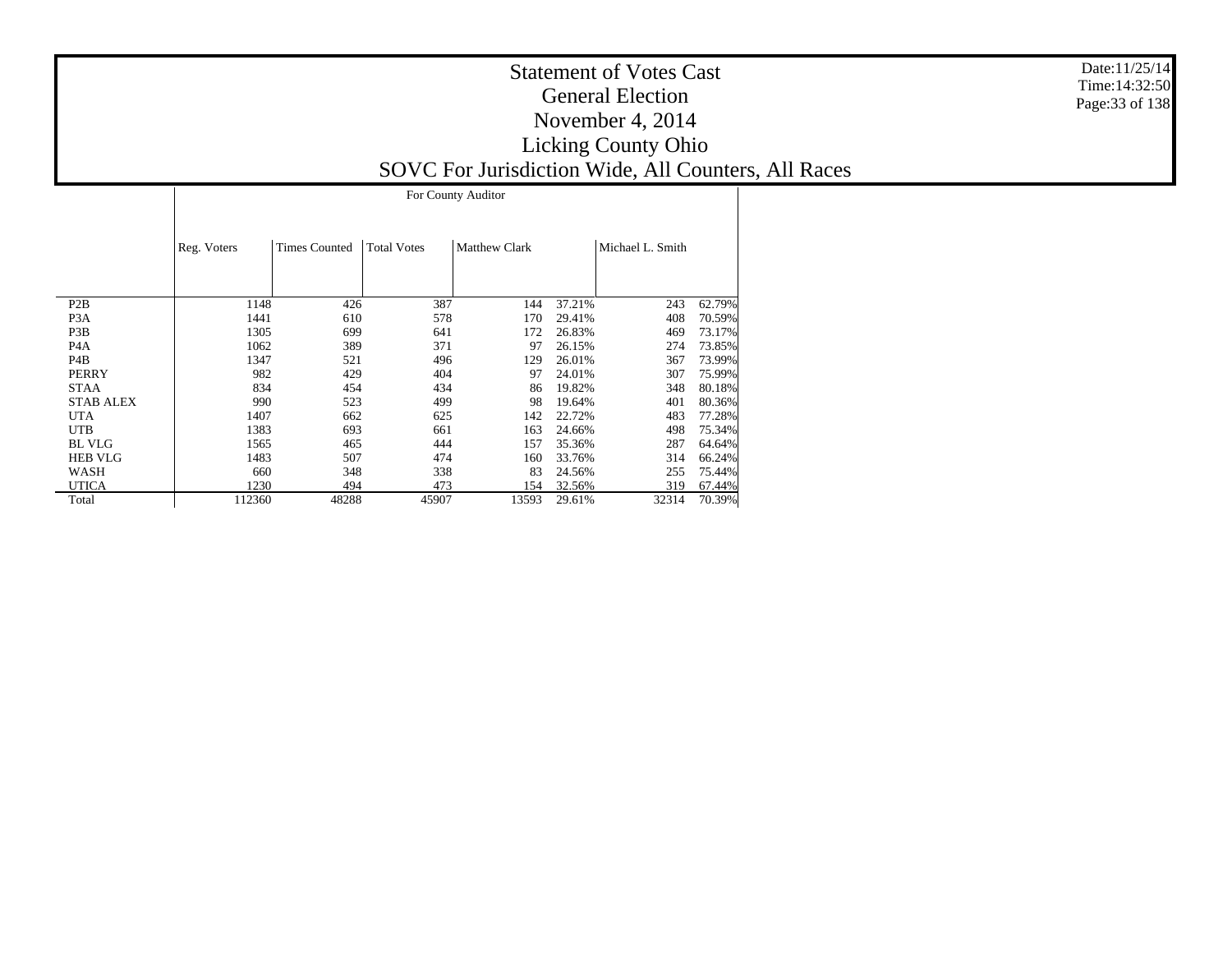|                   |              |                      | For Justice of the Sup Ct 1/1/15 |                |        |            |        |
|-------------------|--------------|----------------------|----------------------------------|----------------|--------|------------|--------|
|                   |              |                      |                                  |                |        |            |        |
|                   | Reg. Voters  | <b>Times Counted</b> | <b>Total Votes</b>               | Sharon Kennedy |        | Tom Letson |        |
| Jurisdiction Wide |              |                      |                                  |                |        |            |        |
|                   |              |                      |                                  |                |        |            |        |
| N1A               | 1812<br>1694 | 425                  | 381                              | 282            | 74.02% | 99         | 25.98% |
| N1B               |              | 431                  | 386                              | 269            | 69.69% | 117        | 30.31% |
| N2A               | 1086         | 323                  | 286                              | 202            | 70.63% | 84         | 29.37% |
| N2B               | 1836         | 389                  | 349                              | 247            | 70.77% | 102        | 29.23% |
| N2C               | 882          | 203                  | 168                              | 125            | 74.40% | 43         | 25.60% |
| N3A               | 1594         | 669                  | 579                              | 441            | 76.17% | 138        | 23.83% |
| N3B               | 1438         | 568                  | 471                              | 392            | 83.23% | 79         | 16.77% |
| N3C               | 1035         | 341                  | 300                              | 234            | 78.00% | 66         | 22.00% |
| N <sub>4</sub> A  | 1447         | 534                  | 450                              | 344            | 76.44% | 106        | 23.56% |
| N4B               | 1366         | 553                  | 473                              | 338            | 71.46% | 135        | 28.54% |
| N <sub>4</sub> C  | 888          | 450                  | 383                              | 309            | 80.68% | 74         | 19.32% |
| N <sub>4</sub> D  | 928          | 387                  | 335                              | 242            | 72.24% | 93         | 27.76% |
| N <sub>5</sub> A  | 991          | 621                  | 507                              | 411            | 81.07% | 96         | 18.93% |
| N5B               | 1307         | 673                  | 556                              | 433            | 77.88% | 123        | 22.12% |
| N5C               | 914          | 473                  | 390                              | 306            | 78.46% | 84         | 21.54% |
| N <sub>5</sub> D  | 903          | 350                  | 288                              | 220            | 76.39% | 68         | 23.61% |
| N5E               | 726          | 295                  | 254                              | 198            | 77.95% | 56         | 22.05% |
| N <sub>6</sub> A  | 1060         | 494                  | 413                              | 310            | 75.06% | 103        | 24.94% |
| N <sub>6</sub> B  | 1137         | 473                  | 403                              | 306            | 75.93% | 97         | 24.07% |
| N <sub>6</sub> C  | 823          | 362                  | 308                              | 236            | 76.62% | 72         | 23.38% |
| N <sub>6</sub> D  | 847          | 261                  | 210                              | 151            | 71.90% | 59         | 28.10% |
| N6E               | 989          | 497                  | 415                              | 326            | 78.55% | 89         | 21.45% |
| N7A               | 1171         | 298                  | 258                              | 180            | 69.77% | 78         | 30.23% |
| N7B               | 1787         | 514                  | 457                              | 333            | 72.87% | 124        | 27.13% |
| N7C               | 830          | 281                  | 241                              | 184            | 76.35% | 57         | 23.65% |
| H1A               | 1276         | 602                  | 509                              | 397            | 78.00% | 112        | 22.00% |
| H1B               | 974          | 293                  | 245                              | 182            | 74.29% | 63         | 25.71% |
| H <sub>2</sub> A  | 1048         | 530                  | 471                              | 332            | 70.49% | 139        | 29.51% |
| H2B               | 1109         | 415                  | 358                              | 277            | 77.37% | 81         | 22.63% |
| H <sub>3</sub> A  | 1060         | 451                  | 375                              | 281            | 74.93% | 94         | 25.07% |
| H3B               | 1246         | 564                  | 475                              | 361            | 76.00% | 114        | 24.00% |
| <b>BEN</b>        | 1122         | 567                  | 448                              | 315            | 70.31% | 133        | 29.69% |
| BG                | 1202         | 552                  | 463                              | 360            | 77.75% | 103        | 22.25% |
| <b>BUR</b>        | 864          | 441                  | 342                              | 247            | 72.22% | 95         | 27.78% |
| <b>EDEN FALL</b>  | 1360         | 618                  | 492                              | 372            | 75.61% | 120        | 24.39% |
|                   |              |                      |                                  |                |        |            |        |
| <b>ETA</b>        | 1635         | 763                  | 632                              | 480            | 75.95% | 152        | 24.05% |
| ETB SWL           | 1071         | 483                  | 389                              | 295            | 75.84% | 94         | 24.16% |
| ETC SWL           | 1452         | 697                  | 574                              | 421            | 73.34% | 153        | 26.66% |
| <b>ETD SWL</b>    | 1545         | 690                  | 520                              | 379            | 72.88% | 141        | 27.12% |
| R2A               | 1090         | 388                  | 313                              | 225            | 71.88% | 88         | 28.12% |

Date:11/25/14 Time:14:32:50Page:34 of 138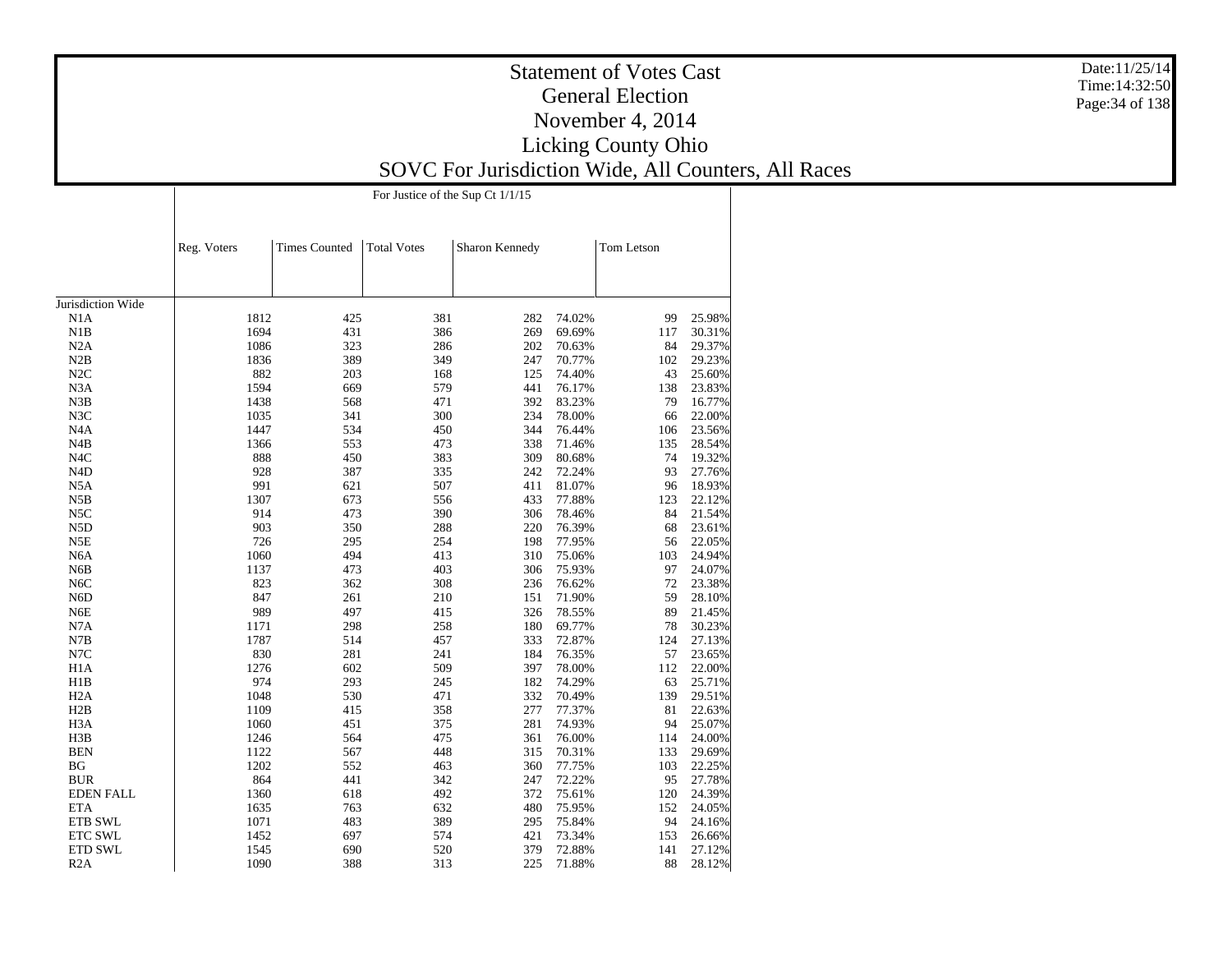|                     |             |                      | For Justice of the Sup Ct $1/1/15$ |                |        |            |        |
|---------------------|-------------|----------------------|------------------------------------|----------------|--------|------------|--------|
|                     | Reg. Voters | <b>Times Counted</b> | <b>Total Votes</b>                 | Sharon Kennedy |        | Tom Letson |        |
|                     |             |                      |                                    |                |        |            |        |
|                     |             |                      |                                    |                |        |            |        |
| <b>R3A RCS</b>      | 1384        | 592                  | 484                                | 365            | 75.41% | 119        | 24.59% |
| R3B                 | 956         | 358                  | 308                                | 230            | 74.68% | 78         | 25.32% |
| R <sub>3</sub> C    | 1331        | 584                  | 487                                | 347            | 71.25% | 140        | 28.75% |
| <b>R3D RCS</b>      | 1369        | 592                  | 496                                | 344            | 69.35% | 152        | 30.65% |
| <b>FRANKLIN TWP</b> | 1512        | 648                  | 553                                | 428            | 77.40% | 125        | 22.60% |
| <b>GTA</b>          | 990         | 506                  | 416                                | 301            | 72.36% | 115        | 27.64% |
| <b>GTB</b>          | 937         | 541                  | 430                                | 311            | 72.33% | 119        | 27.67% |
| <b>GTC</b>          | 1389        | 782                  | 635                                | 457            | 71.97% | 178        | 28.03% |
| <b>GVA</b>          | 1333        | 721                  | 575                                | 404            | 70.26% | 171        | 29.74% |
| <b>GVB</b>          | 1248        | 655                  | 526                                | 414            | 78.71% | 112        | 21.29% |
| <b>GVC</b>          | 2017        | 284                  | 205                                | 147            | 71.71% | 58         | 28.29% |
| <b>HAN TWP</b>      | 1155        | 497                  | 409                                | 289            | 70.66% | 120        | 29.34% |
| <b>HAN V</b>        | 727         | 290                  | 230                                | 184            | 80.00% | 46         | 20.00% |
| HR A                | 1007        | 530                  | 423                                | 311            | 73.52% | 112        | 26.48% |
| <b>HR B KIRK</b>    | 1314        | 693                  | 559                                | 446            | 79.79% | 113        | 20.21% |
| HR C                | 910         | 498                  | 389                                | 296            | 76.09% | 93         | 23.91% |
| HR D                | 1402        | 703                  | 554                                | 436            | 78.70% | 118        | 21.30% |
| HR E                | 1125        | 580                  | 449                                | 342            | 76.17% | 107        | 23.83% |
| <b>HFT</b>          | 919         | 475                  | 348                                | 280            | 80.46% | 68         | 19.54% |
| <b>HWG</b>          | 884         | 419                  | 348                                | 250            | 71.84% | 98         | 28.16% |
| <b>JRA</b>          | 1202        | 638                  | 514                                | 395            | 76.85% | 119        | 23.15% |
| <b>JRB</b>          | 814         | 446                  | 340                                | 259            | 76.18% | 81         | 23.82% |
| LBA                 | 832         | 411                  | 330                                | 255            | 77.27% | 75         | 22.73% |
| LBB                 | 942         | 438                  | 371                                | 285            | 76.82% | 86         | 23.18% |
| LKA                 | 1426        | 639                  | 542                                | 426            | 78.60% | 116        | 21.40% |
| <b>LKB</b>          | 839         | 432                  | 343                                | 251            | 73.18% | 92         | 26.82% |
| <b>LKC</b>          | 1008        | 426                  | 358                                | 266            | 74.30% | 92         | 25.70% |
| <b>MADA</b>         | 1310        | 628                  | 507                                | 362            | 71.40% | 145        | 28.60% |
| <b>MADB</b>         | 835         | 397                  | 325                                | 241            | 74.15% | 84         | 25.85% |
| <b>MARY TWP</b>     | 1334        | 547                  | 467                                | 340            | 72.81% | 127        | 27.19% |
| MK                  | 1098        | 586                  | 469                                | 352            | 75.05% | 117        | 24.95% |
| <b>MONA</b>         | 809         | 382                  | 310                                | 225            | 72.58% | 85         | 27.42% |
| <b>MONB</b>         | 904         | 459                  | 363                                | 300            | 82.64% | 63         | 17.36% |
| <b>JOHNA</b>        | 1464        | 697                  | 546                                | 420            | 76.92% | 126        | 23.08% |
|                     | 1643        |                      | 539                                | 422            | 78.29% |            |        |
| <b>JOHNB</b>        |             | 635                  |                                    |                |        | 117        | 21.71% |
| NK TWP              | 1516        | 808                  | 665                                | 494            | 74.29% | 171        | 25.71% |
| <b>NNTA</b>         | 1305        | 645                  | 552                                | 395            | 71.56% | 157        | 28.44% |
| <b>NNTB STLOU</b>   | 866         | 429                  | 357                                | 270            | 75.63% | 87         | 24.37% |
| P <sub>1</sub> A    | 1309        | 544                  | 464                                | 359            | 77.37% | 105        | 22.63% |
| P <sub>1</sub> B    | 1341        | 514                  | 430                                | 319            | 74.19% | 111        | 25.81% |
| P <sub>2</sub> A    | 1272        | 500                  | 392                                | 288            | 73.47% | 104        | 26.53% |

Date:11/25/14 Time:14:32:50 Page:35 of 138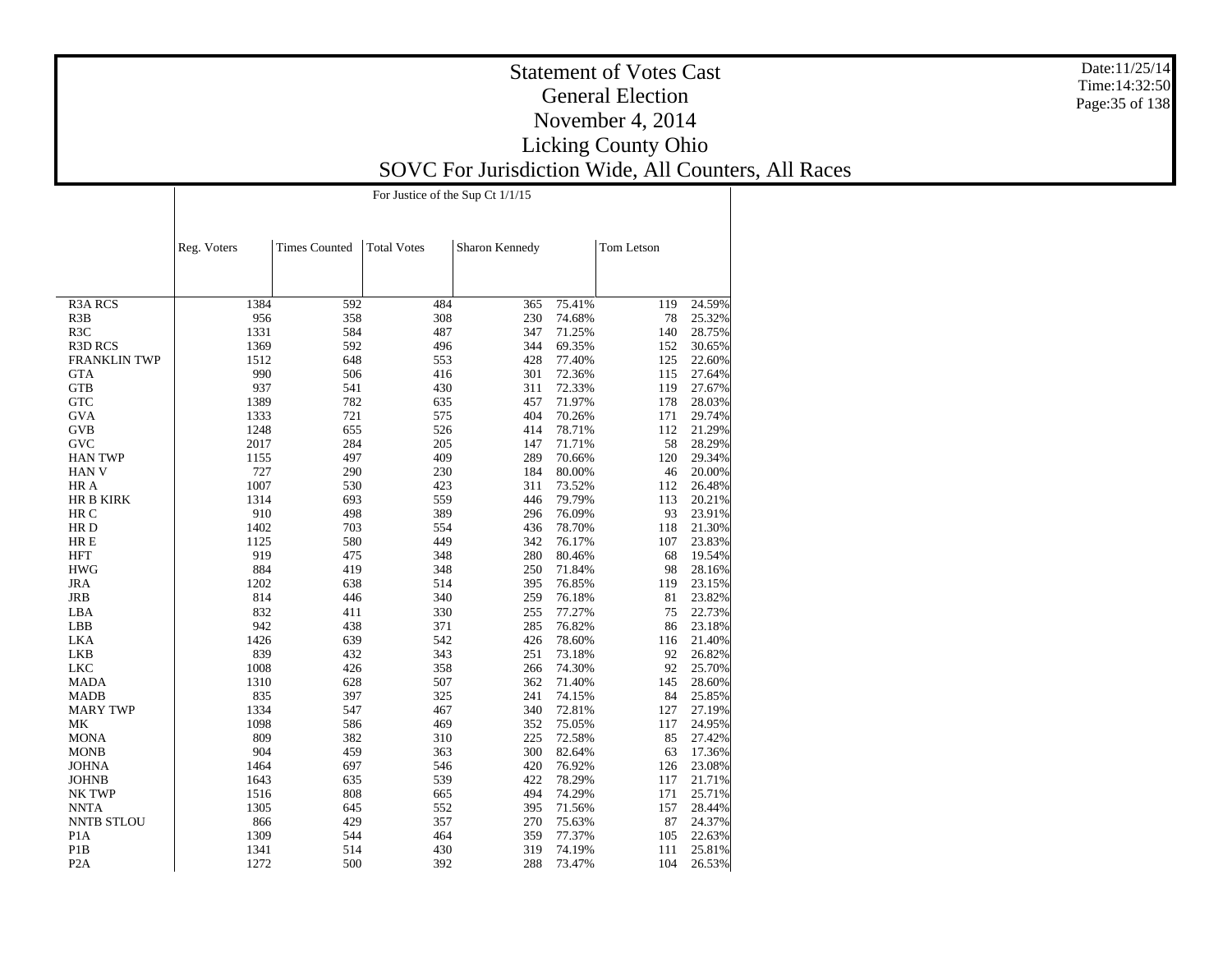|                                      |             | For Justice of the Sup Ct 1/1/15 |                    |                |                  |            |                  |  |  |  |  |
|--------------------------------------|-------------|----------------------------------|--------------------|----------------|------------------|------------|------------------|--|--|--|--|
|                                      | Reg. Voters | <b>Times Counted</b>             | <b>Total Votes</b> | Sharon Kennedy |                  | Tom Letson |                  |  |  |  |  |
|                                      | 1148        |                                  |                    | 237            |                  | 91         |                  |  |  |  |  |
| P <sub>2</sub> B<br>P <sub>3</sub> A | 1441        | 426<br>610                       | 328<br>504         | 363            | 72.26%<br>72.02% | 141        | 27.74%<br>27.98% |  |  |  |  |
| P <sub>3</sub> B                     | 1305        | 699                              | 539                | 394            | 73.10%           | 145        | 26.90%           |  |  |  |  |
| P <sub>4</sub> A                     | 1062        | 389                              | 305                | 224            | 73.44%           | 81         | 26.56%           |  |  |  |  |
| P <sub>4</sub> B                     | 1347        | 521                              | 416                | 299            | 71.88%           | 117        | 28.13%           |  |  |  |  |
| <b>PERRY</b>                         | 982         | 429                              | 340                | 262            | 77.06%           | 78         | 22.94%           |  |  |  |  |
| <b>STAA</b>                          | 834         | 454                              | 360                | 277            | 76.94%           | 83         | 23.06%           |  |  |  |  |
| <b>STAB ALEX</b>                     | 990         | 523                              | 428                | 327            | 76.40%           | 101        | 23.60%           |  |  |  |  |
| <b>UTA</b>                           | 1407        | 662                              | 519                | 396            | 76.30%           | 123        | 23.70%           |  |  |  |  |
| <b>UTB</b>                           | 1383        | 693                              | 586                | 452            | 77.13%           | 134        | 22.87%           |  |  |  |  |
| <b>BL VLG</b>                        | 1565        | 465                              | 402                | 294            | 73.13%           | 108        | 26.87%           |  |  |  |  |
| <b>HEB VLG</b>                       | 1483        | 507                              | 421                | 306            | 72.68%           | 115        | 27.32%           |  |  |  |  |
| WASH                                 | 660         | 348                              | 285                | 195            | 68.42%           | 90         | 31.58%           |  |  |  |  |
| <b>UTICA</b>                         | 1230        | 494                              | 425                | 323            | 76.00%           | 102        | 24.00%           |  |  |  |  |
| Total                                | 112360      | 48288                            | 39733              | 29798          | 75.00%           | 9935       | 25.00%           |  |  |  |  |

Date:11/25/14 Time:14:32:50 Page:36 of 138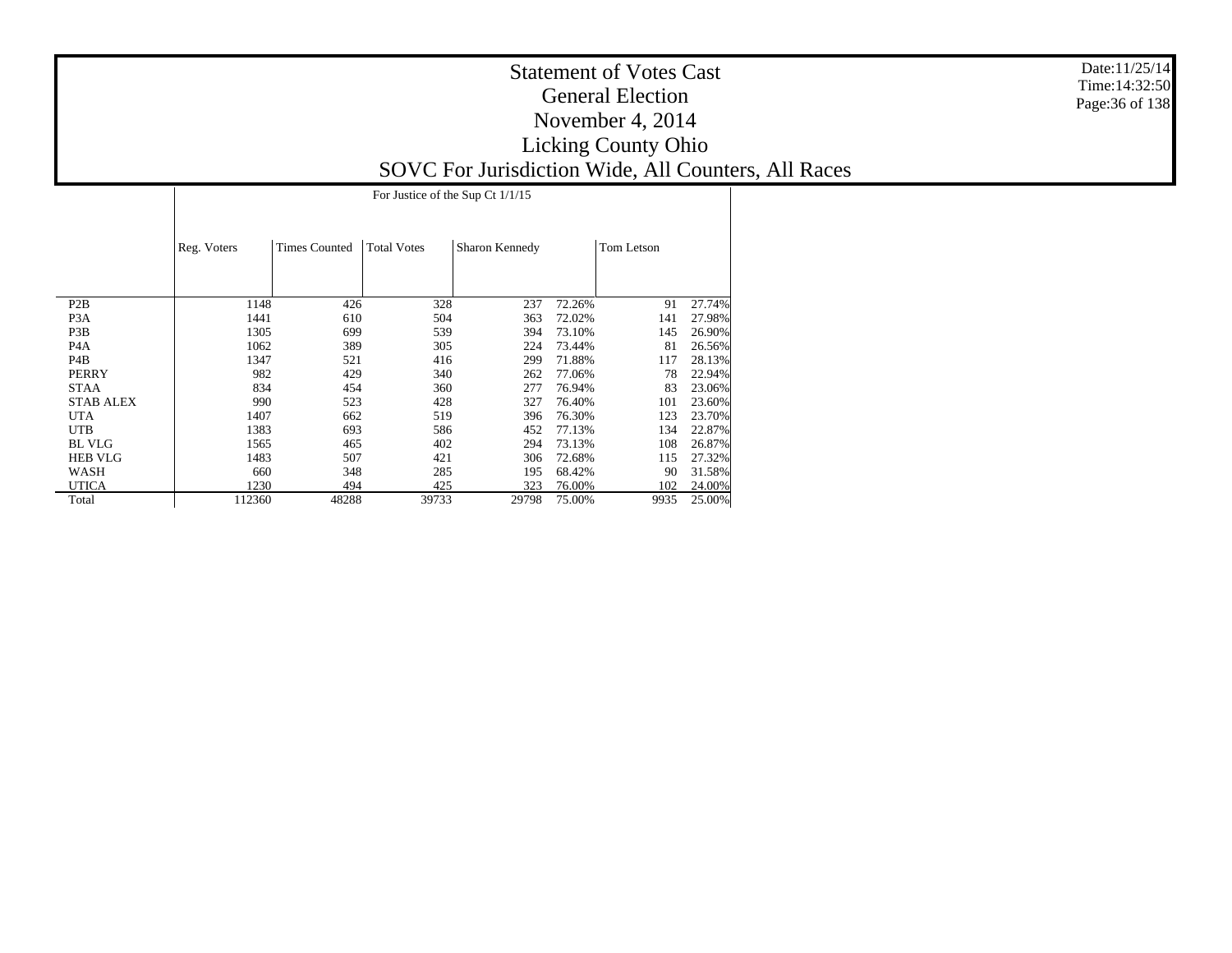|                   |             | For Justice of the Supreme Court |                    |             |        |                   |        |             | For Judge of the Ct of App 5th |                    |                    |  |  |
|-------------------|-------------|----------------------------------|--------------------|-------------|--------|-------------------|--------|-------------|--------------------------------|--------------------|--------------------|--|--|
|                   |             |                                  |                    |             |        |                   |        |             |                                |                    |                    |  |  |
|                   | Reg. Voters | <b>Times Counted</b>             | <b>Total Votes</b> | Judi French |        | John P. O'Donnell |        | Reg. Voters | <b>Times Counted</b>           | <b>Total Votes</b> | William B. Hoffman |  |  |
|                   |             |                                  |                    |             |        |                   |        |             |                                |                    |                    |  |  |
|                   |             |                                  |                    |             |        |                   |        |             |                                |                    |                    |  |  |
| Jurisdiction Wide |             |                                  |                    |             |        |                   |        |             |                                |                    |                    |  |  |
| N1A               | 1812        | 425                              | 377                | 213         | 56.50% | 164               | 43.50% | 1812        | 425                            | 305                | 305 100.00%        |  |  |
| N1B               | 1694        | 431                              | 393                | 205         | 52.16% | 188               | 47.84% | 1694        | 431                            | 319                | 319 100.00%        |  |  |
| N2A               | 1086        | 323                              | 284                | 155         | 54.58% | 129               | 45.42% | 1086        | 323                            | 231                | 231<br>100.00%     |  |  |
| N2B               | 1836        | 389                              | 350                | 180         | 51.43% | 170               | 48.57% | 1836        | 389                            | 284                | 284 100.00%        |  |  |
| N2C               | 882         | 203                              | 169                | 86          | 50.89% | 83                | 49.11% | 882         | 203                            | 129                | 129<br>100.00%     |  |  |
| N3A               | 1594        | 669                              | 579                | 330         | 56.99% | 249               | 43.01% | 1594        | 669                            | 448                | 448 100.00%        |  |  |
| N3B               | 1438        | 568                              | 469                | 302         | 64.39% | 167               | 35.61% | 1438        | 568                            | 382                | 382<br>100.00%     |  |  |
| N3C               | 1035        | 341                              | 304                | 176         | 57.89% | 128               | 42.11% | 1035        | 341                            | 243                | 243 100.00%        |  |  |
| N <sub>4</sub> A  | 1447        | 534                              | 459                | 273         | 59.48% | 186               | 40.52% | 1447        | 534                            | 361                | 100.00%<br>361     |  |  |
| N <sub>4</sub> B  | 1366        | 553                              | 479                | 264         | 55.11% | 215               | 44.89% | 1366        | 553                            | 383                | 383 100.00%        |  |  |
| N <sub>4</sub> C  | 888         | 450                              | 385                | 230         | 59.74% | 155               | 40.26% | 888         | 450                            | 288                | 288<br>100.00%     |  |  |
| N4D               | 928         | 387                              | 340                | 182         | 53.53% | 158               | 46.47% | 928         | 387                            | 270                | 270 100.00%        |  |  |
| N5A               | 991         | 621                              | 514                | 333         | 64.79% | 181               | 35.21% | 991         | 621                            | 403                | 100.00%<br>403     |  |  |
| N5B               | 1307        | 673                              | 559                | 345         | 61.72% | 214               | 38.28% | 1307        | 673                            | 419                | 419 100.00%        |  |  |
| N5C               | 914         | 473                              | 391                | 237         | 60.61% | 154               | 39.39% | 914         | 473                            | 296                | 296 100.00%        |  |  |
| N <sub>5</sub> D  | 903         | 350                              | 291                | 170         | 58.42% | 121               | 41.58% | 903         | 350                            | 232                | 232 100.00%        |  |  |
| N5E               | 726         | 295                              | 262                | 166         | 63.36% | 96                | 36.64% | 726         | 295                            | 208                | 208 100.00%        |  |  |
| N <sub>6</sub> A  | 1060        | 494                              | 418                | 238         | 56.94% | 180               | 43.06% | 1060        | 494                            | 336                | 336 100.00%        |  |  |
| N <sub>6</sub> B  | 1137        | 473                              | 404                | 254         | 62.87% | 150               | 37.13% | 1137        | 473                            | 322                | 322<br>100.00%     |  |  |
| N <sub>6</sub> C  | 823         | 362                              | 305                | 171         | 56.07% | 134               | 43.93% | 823         | 362                            | 234                | 234 100.00%        |  |  |
| N <sub>6</sub> D  | 847         | 261                              | 216                | 119         | 55.09% | 97                | 44.91% | 847         | 261                            | 153                | 153 100.00%        |  |  |
| N <sub>6</sub> E  | 989         | 497                              | 412                | 248         | 60.19% | 164               | 39.81% | 989         | 497                            | 329                | 329 100.00%        |  |  |
| N7A               | 1171        | 298                              | 264                | 143         | 54.17% | 121               | 45.83% | 1171        | 298                            | 204                | 204 100.00%        |  |  |
| N7B               | 1787        | 514                              | 458                | 240         | 52.40% | 218               | 47.60% | 1787        | 514                            | 373                | 373 100.00%        |  |  |
| N7C               | 830         | 281                              | 232                | 127         | 54.74% | 105               | 45.26% | 830         | 281                            | 200                | 100.00%<br>200     |  |  |
| H1A               | 1276        | 602                              | 513                | 273         | 53.22% | 240               | 46.78% | 1276        | 602                            | 421                | 421<br>100.00%     |  |  |
| H1B               | 974         | 293                              | 253                | 143         | 56.52% | 110               | 43.48% | 974         | 293                            | 206                | 206 100.00%        |  |  |
| H2A               | 1048        | 530                              | 469                | 247         | 52.67% | 222               | 47.33% | 1048        | 530                            | 378                | 378<br>100.00%     |  |  |
| H2B               | 1109        | 415                              | 362                | 211         | 58.29% | 151               | 41.71% | 1109        | 415                            | 298                | 298 100.00%        |  |  |
| H <sub>3</sub> A  | 1060        | 451                              | 375                | 223         | 59.47% | 152               | 40.53% | 1060        | 451                            | 302                | 302<br>100.00%     |  |  |
| H3B               | 1246        | 564                              | 477                | 278         | 58.28% | 199               | 41.72% | 1246        | 564                            | 376                | 376 100.00%        |  |  |
| <b>BEN</b>        | 1122        | 567                              | 464                | 272         | 58.62% | 192               | 41.38% | 1122        | 567                            | 335                | 335<br>100.00%     |  |  |
| ΒG                | 1202        | 552                              | 463                | 284         | 61.34% | 179               | 38.66% | 1202        | 552                            | 357                | 357 100.00%        |  |  |
| <b>BUR</b>        | 864         | 441                              | 346                | 202         | 58.38% | 144               | 41.62% | 864         | 441                            | 253                | 253<br>100.00%     |  |  |
| <b>EDEN FALL</b>  | 1360        | 618                              | 509                | 286         | 56.19% | 223               | 43.81% | 1360        | 618                            | 390                | 390 100.00%        |  |  |
| <b>ETA</b>        | 1635        | 763                              | 649                | 412         | 63.48% | 237               | 36.52% | 1635        | 763                            | 481                | 100.00%<br>481     |  |  |
| <b>ETB SWL</b>    | 1071        | 483                              | 409                | 258         | 63.08% | 151               | 36.92% | 1071        | 483                            | 303                | 303 100.00%        |  |  |
| <b>ETC SWL</b>    | 1452        | 697                              | 585                | 348         | 59.49% | 237               | 40.51% | 1452        | 697                            | 442                | 442<br>100.00%     |  |  |
| <b>ETD SWL</b>    | 1545        | 690                              | 543                | 317         | 58.38% | 226               | 41.62% | 1545        | 690                            | 410                | 410 100.00%        |  |  |
| R2A               | 1090        | 388                              | 330                | 189         | 57.27% | 141               | 42.73% | 1090        | 388                            | 240                | 240 100.00%        |  |  |

Date:11/25/14 Time:14:32:50 Page:37 of 138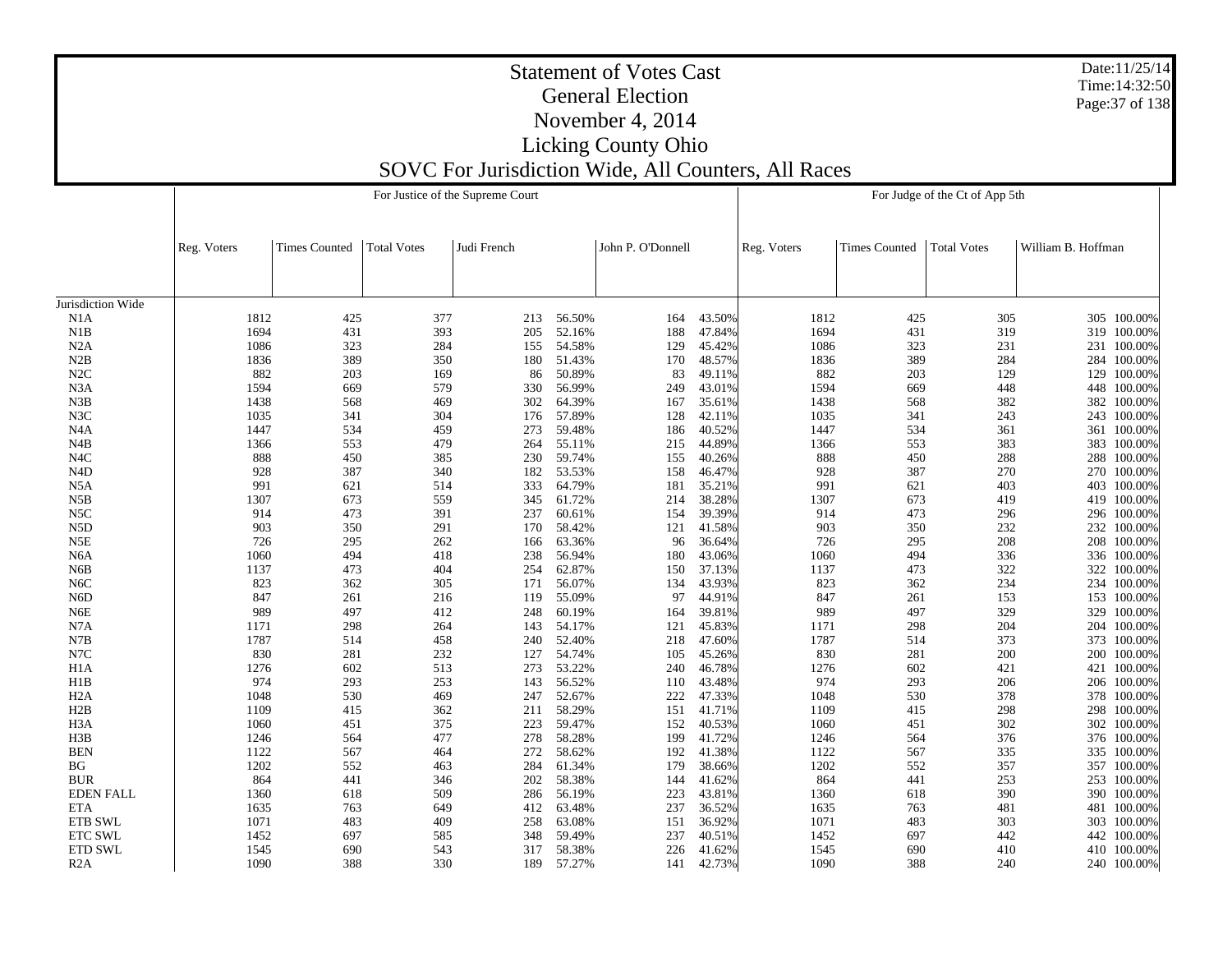Date:11/25/14Time:14:32:50Page:38 of 138

 R3A RCS R3B R3C R3D RCS FRANKLIN TWP GTA GTB GTC GVA GVB GVC HAN TWP HAN V HR A HR B KIRK HR C HR D HR E HFT HWG JRA JRB LBA LBB LKA LKB LKC MADA MADB MARY TWP MK MONA MONB JOHNA JOHNB NK TWP NNTA NNTB STLOU P1A P1B P2AReg. Voters Times Counted Total Votes Judi French John P. O'Donnell For Justice of the Supreme Court Reg. Voters Times Counted Total Votes William B. Hoffman For Judge of the Ct of App 5th 1384 $\overline{592}$   $\overline{511}$   $\overline{331}$   $\overline{64.77\%}$  180 35.23% 1384 592 375 375 100.00% 956 358 317 210 66.25% 107 33.75% 956 358 235 235 100.00% 1331 584 502 269 53.59% 233 46.41% 1331 584 378 378 100.00% 1369 592 511 284 55.58% 227 44.42% 1369 592 380 380 100.00% 1512 648 556 332 59.71% 224 40.29% 1512 648 391 391 100.00% 990 506 418 250 59.81% 168 40.19% 990 506 296 296 100.00% 937 541 447 269 60.18% 178 39.82% 937 541 350 350 100.00% 1389 782 643 390 60.65% 253 39.35% 1389 782 515 515 100.00% 1333 721 589 357 60.61% 232 39.39% 1333 721 447 447 100.00% 1248 655 541 350 64.70% 191 35.30% 1248 655 405 405 100.00% 2017 284 210 128 60.95% 82 39.05% 2017 284 158 158 100.00% 1155 497 424 226 53.30% 198 46.70% 1155 497 336 336 100.00% 727 290 232 139 59.91% 93 40.09% 727 290 189 189 100.00% 1007 530 436 254 58.26%182 41.74% 1007 530 329 329 329 100.00% 1314 693 575 357 62.09%218 37.91% 1314 693 428 428 100.00% 910 498 404 260 64.36%144 35.64% 910 910 498 315 315 100.00% 1402 703 559 364 65.12% 195 34.88% 1402 703 428 428 100.00% 1125 580 458 285 62.23% 173 37.77% 1125 580 346 346 100.00% 919 475 360 238 66.11% 122 33.89% 919 475 286 286 100.00% 884 419 359 185 51.53% 174 48.47% 884 419 282 282 100.00% 1202 638 532 349 65.60% 183 34.40% 1202 638 362 362 100.00% 814 446 357 216 60.50%141 39.50% 814 446 270 270 100.00% 832 411 331 218 65.86%113 34.14% 832 411 248 248 100.00% 942 438 383 230 60.05% 153 39.95% 942 438 266 266 100.00% 1426 639 539 347 64.38% 192 35.62% 1426 639 400 400 100.00% 839 432 357 212 59.38% 145 40.62% 839 432 254 254 100.00% 1008 426 366 213 58.20%153 41.80% 1008 426 264 264 100.00% 1310 628 515 278 53.98% 237 46.02% 1310 628 390 390 100.00% 835 397 343 183 53.35% 160 46.65% 835 397 271 271 100.00% 1334 547 460 249 54.13%% 211 45.87% 1334 547 351 351 100.00% 1098 586 489 295 60.33% 194 39.67% 1098 586 345 345 100.00% 809 382 321 193 60.12% 128 39.88% 809 382 234 234 100.00% 904 459 373 243 65.15% 130 34.85% 904 459 270 270 100.00% 1464 697 572 363 63.46% 209 36.54% 1464 697 417 417 100.00% 1643 635 550 327 59.45% 223 40.55% 1643 635 438 438 100.00% 1516 808 689 378 54.86% 311 45.14% 1516 808 537 537 100.00% 1305 645 561 318 56.68% 243 43.32% 1305 645 439 439 100.00% 866 429 362 206 56.91% 156 43.09% 866 429 283 283 100.00% 1309 544 468 307 65.60% 161 34.40% 1309 544 341 341 100.00% 1341 514 438 271 61.87%% 167 38.13% 1341 514 325 325 100.00% 1272 500 399 242 60.65%157 39.35% 1272 500 326 326 100.00%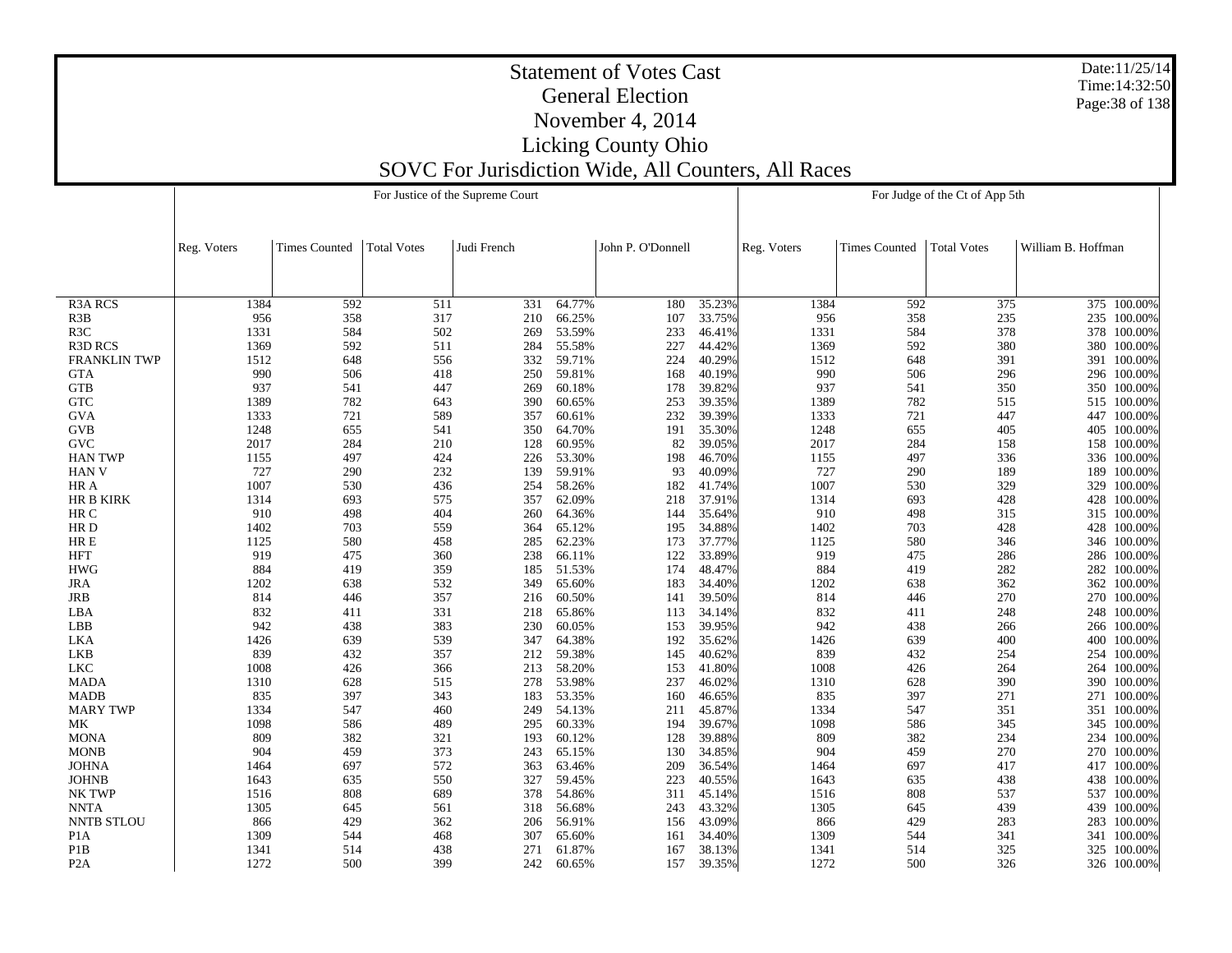|                  |             |                      |                    | For Justice of the Supreme Court |        |                   |        | For Judge of the Ct of App 5th |                      |                    |                    |  |
|------------------|-------------|----------------------|--------------------|----------------------------------|--------|-------------------|--------|--------------------------------|----------------------|--------------------|--------------------|--|
|                  | Reg. Voters | <b>Times Counted</b> | <b>Total Votes</b> | Judi French                      |        | John P. O'Donnell |        | Reg. Voters                    | <b>Times Counted</b> | <b>Total Votes</b> | William B. Hoffman |  |
|                  |             |                      |                    |                                  |        |                   |        |                                |                      |                    |                    |  |
| P <sub>2</sub> B | 1148        | 426                  | 344                | 210                              | 61.05% | 134               | 38.95% | 1148                           | 426                  | 254                | 254<br>100.00%     |  |
| P <sub>3</sub> A | 1441        | 610                  | 510                | 327                              | 64.12% | 183               | 35.88% | 1441                           | 610                  | 387                | 387<br>100.00%     |  |
| P3B              | 1305        | 699                  | 558                | 341                              | 61.11% | 217               | 38.89% | 1305                           | 699                  | 435                | 435<br>100.00%     |  |
| P <sub>4</sub> A | 1062        | 389                  | 320                | 195                              | 60.94% | 125               | 39.06% | 1062                           | 389                  | 249                | 100.00%<br>249     |  |
| P <sub>4</sub> B | 1347        | 521                  | 438                | 269                              | 61.42% | 169               | 38.58% | 1347                           | 521                  | 316                | 316 100.00%        |  |
| <b>PERRY</b>     | 982         | 429                  | 344                | 201                              | 58.43% | 143               | 41.57% | 982                            | 429                  | 270                | 270<br>100.00%     |  |
| <b>STAA</b>      | 834         | 454                  | 378                | 245                              | 64.81% | 133               | 35.19% | 834                            | 454                  | 284                | 284<br>100.00%     |  |
| <b>STAB ALEX</b> | 990         | 523                  | 443                | 291                              | 65.69% | 152               | 34.31% | 990                            | 523                  | 339                | 339<br>100.00%     |  |
| <b>UTA</b>       | 1407        | 662                  | 533                | 327                              | 61.35% | 206               | 38.65% | 1407                           | 662                  | 407                | 407<br>100.00%     |  |
| <b>UTB</b>       | 1383        | 693                  | 589                | 381                              | 64.69% | 208               | 35.31% | 1383                           | 693                  | 446                | 100.00%<br>446     |  |
| <b>BL VLG</b>    | 1565        | 465                  | 408                | 235                              | 57.60% | 173               | 42.40% | 1565                           | 465                  | 322                | 322<br>100.00%     |  |
| <b>HEB VLG</b>   | 1483        | 507                  | 433                | 247                              | 57.04% | 186               | 42.96% | 1483                           | 507                  | 351                | 100.00%<br>351     |  |
| WASH             | 660         | 348                  | 294                | 157                              | 53.40% | 137               | 46.60% | 660                            | 348                  | 226                | 226 100.00%        |  |
| <b>UTICA</b>     | 1230        | 494                  | 433                | 236                              | 54.50% | 197               | 45.50% | 1230                           | 494                  | 350                | 350<br>100.00%     |  |
| Total            | 112360      | 48288                | 40543              | 24108                            | 59.46% | 16435             | 40.54% | 112360                         | 48288                | 31080              | 31080<br>100.00%   |  |

Date:11/25/14Time:14:32:50 Page:39 of 138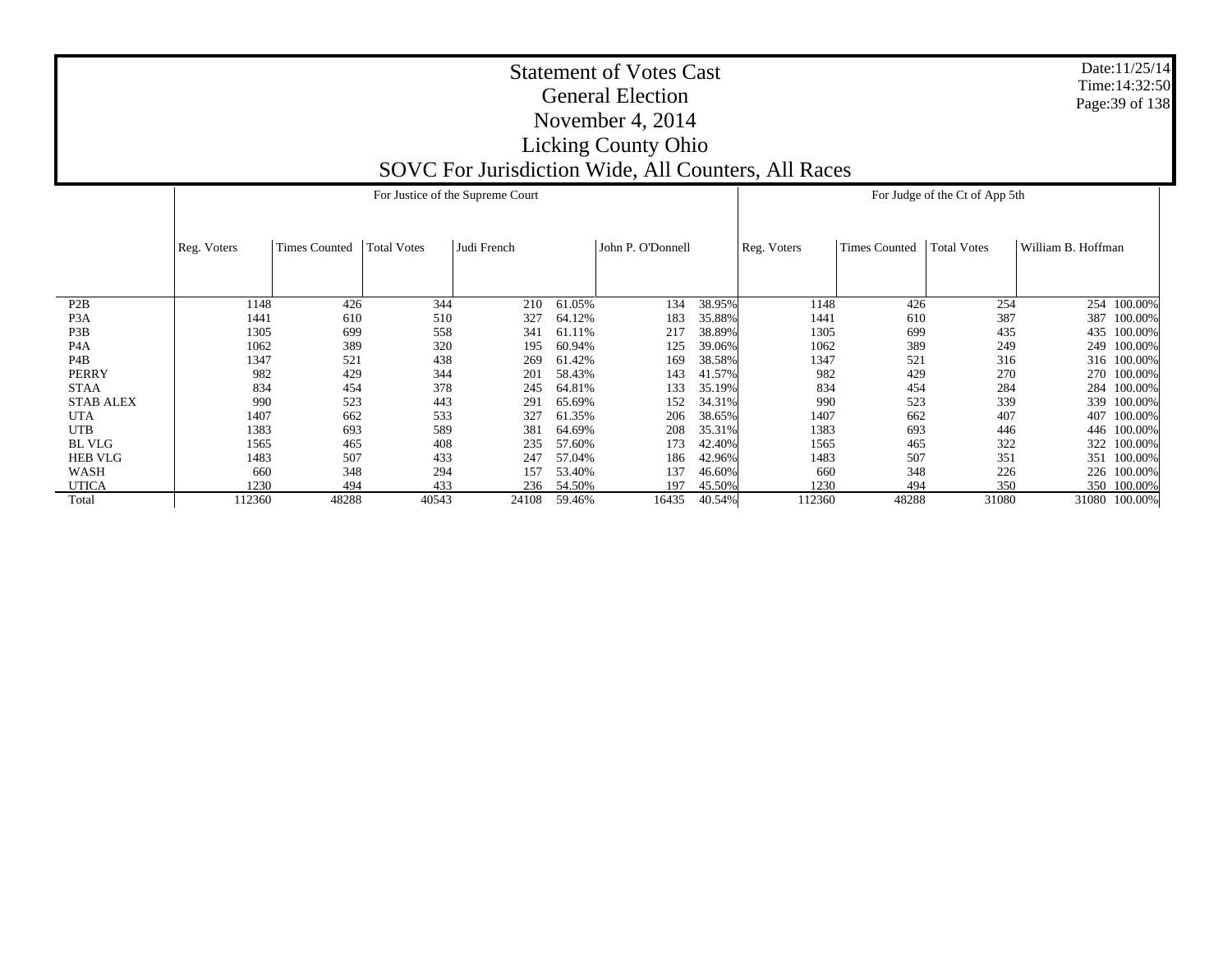|                                      |              | For Jusdge of the Ctf App Unex 2/9/17 |                    |                  |                  |                  |                  |              | For Judge of the Ct Com Pleas General |                    |                               |  |  |
|--------------------------------------|--------------|---------------------------------------|--------------------|------------------|------------------|------------------|------------------|--------------|---------------------------------------|--------------------|-------------------------------|--|--|
|                                      |              |                                       |                    |                  |                  |                  |                  |              |                                       |                    |                               |  |  |
|                                      |              |                                       |                    |                  |                  |                  |                  |              |                                       |                    |                               |  |  |
|                                      | Reg. Voters  | <b>Times Counted</b>                  | <b>Total Votes</b> | Craig R. Baldwin |                  | Natalie R. Haupt |                  | Reg. Voters  | <b>Times Counted</b>                  | <b>Total Votes</b> | Thomas M. Marcelain           |  |  |
|                                      |              |                                       |                    |                  |                  |                  |                  |              |                                       |                    |                               |  |  |
|                                      |              |                                       |                    |                  |                  |                  |                  |              |                                       |                    |                               |  |  |
| Jurisdiction Wide                    |              |                                       |                    |                  |                  |                  |                  |              |                                       |                    |                               |  |  |
| N1A                                  | 1812         | 425                                   | 371                | 237              | 63.88%           | 134              | 36.12%           | 1812         | 425                                   | 328                | 328 100.00%                   |  |  |
| N1B                                  | 1694         | 431                                   | 386                | 248              | 64.25%           | 138              | 35.75%           | 1694         | 431                                   | 340                | 340 100.00%                   |  |  |
| N2A                                  | 1086         | 323                                   | 287                | 198              | 68.99%           | 89               | 31.01%           | 1086         | 323                                   | 249                | 249 100.00%                   |  |  |
| N2B                                  | 1836         | 389                                   | 333                | 215              | 64.56%           | 118              | 35.44%           | 1836         | 389                                   | 307                | 307 100.00%                   |  |  |
| N2C                                  | 882          | 203                                   | 178                | 124              | 69.66%           | 54               | 30.34%           | 882          | 203                                   | 154                | 154 100.00%                   |  |  |
| N3A                                  | 1594         | 669                                   | 597                | 438              | 73.37%           | 159              | 26.63%           | 1594         | 669                                   | 529                | 529 100.00%                   |  |  |
| N3B                                  | 1438         | 568                                   | 464                | 326              | 70.26%           | 138              | 29.74%           | 1438         | 568                                   | 426                | 426 100.00%                   |  |  |
| N3C                                  | 1035         | 341                                   | 301                | 191              | 63.46%           | 110              | 36.54%           | 1035         | 341                                   | 274                | 274 100.00%                   |  |  |
| N <sub>4</sub> A                     | 1447         | 534                                   | 464                | 348              | 75.00%           | 116              | 25.00%           | 1447         | 534                                   | 430                | 430 100.00%                   |  |  |
| N4B                                  | 1366         | 553                                   | 481                | 316              | 65.70%           | 165              | 34.30%           | 1366         | 553                                   | 437                | 437 100.00%                   |  |  |
| N <sub>4</sub> C                     | 888          | 450                                   | 385                | 287              | 74.55%           | 98               | 25.45%           | 888          | 450                                   | 334                | 334 100.00%                   |  |  |
| N <sub>4</sub> D                     | 928          | 387                                   | 344                | 237              | 68.90%           | 107              | 31.10%           | 928          | 387                                   | 309                | 309 100.00%                   |  |  |
| N5A                                  | 991          | 621<br>673                            | 546                | 442              | 80.95%           | 104              | 19.05%           | 991          | 621                                   | 502                | 502 100.00%                   |  |  |
| N5B                                  | 1307         |                                       | 588                | 462              | 78.57%           | 126              | 21.43%           | 1307         | 673                                   | 525                | 525 100.00%                   |  |  |
| N <sub>5</sub> C                     | 914          | 473                                   | 402                | 304              | 75.62%<br>65.28% | 98               | 24.38%           | 914<br>903   | 473                                   | 369                | 369<br>100.00%                |  |  |
| N5D                                  | 903          | 350                                   | 288                | 188              |                  | 100              | 34.72%           |              | 350                                   | 269                | 269 100.00%                   |  |  |
| N5E                                  | 726          | 295                                   | 253                | 170              | 67.19%           | 83               | 32.81%           | 726          | 295                                   | 234                | 234 100.00%                   |  |  |
| N <sub>6</sub> A<br>N <sub>6</sub> B | 1060<br>1137 | 494<br>473                            | 416<br>400         | 300<br>274       | 72.12%<br>68.50% | 116<br>126       | 27.88%<br>31.50% | 1060<br>1137 | 494<br>473                            | 395<br>373         | 395<br>100.00%<br>373 100.00% |  |  |
| N <sub>6</sub> C                     | 823          | 362                                   | 319                | 245              | 76.80%           | 74               | 23.20%           | 823          | 362                                   | 286                | 286<br>100.00%                |  |  |
| N <sub>6</sub> D                     | 847          | 261                                   | 213                | 148              | 69.48%           | 65               | 30.52%           | 847          | 261                                   | 189                | 189 100.00%                   |  |  |
| N6E                                  | 989          | 497                                   | 428                | 327              | 76.40%           | 101              | 23.60%           | 989          | 497                                   | 395                | 395 100.00%                   |  |  |
| N7A                                  | 1171         | 298                                   | 255                | 163              | 63.92%           | 92               | 36.08%           | 1171         | 298                                   | 219                |                               |  |  |
| N7B                                  | 1787         | 514                                   | 461                | 293              | 63.56%           | 168              | 36.44%           | 1787         | 514                                   | 402                | 219 100.00%<br>402<br>100.00% |  |  |
| N7C                                  | 830          | 281                                   | 248                | 174              | 70.16%           | 74               | 29.84%           | 830          | 281                                   | 222                | 222 100.00%                   |  |  |
| H1A                                  | 1276         | 602                                   | 518                | 364              | 70.27%           | 154              | 29.73%           | 1276         | 602                                   | 462                | 462 100.00%                   |  |  |
| H1B                                  | 974          | 293                                   | 249                | 161              | 64.66%           | 88               | 35.34%           | 974          | 293                                   | 227                | 227 100.00%                   |  |  |
| H2A                                  | 1048         | 530                                   | 460                | 336              | 73.04%           | 124              | 26.96%           | 1048         | 530                                   | 425                | 425<br>100.00%                |  |  |
| H2B                                  | 1109         | 415                                   | 364                | 278              | 76.37%           | 86               | 23.63%           | 1109         | 415                                   | 338                | 338 100.00%                   |  |  |
| H <sub>3</sub> A                     | 1060         | 451                                   | 380                | 284              | 74.74%           | 96               | 25.26%           | 1060         | 451                                   | 347                | 100.00%<br>347                |  |  |
| $_{\rm H3B}$                         | 1246         | 564                                   | 485                | 336              | 69.28%           | 149              | 30.72%           | 1246         | 564                                   | 444                | 444 100.00%                   |  |  |
| <b>BEN</b>                           | 1122         | 567                                   | 420                | 285              | 67.86%           | 135              | 32.14%           | 1122         | 567                                   | 388                | 100.00%<br>388                |  |  |
| <b>BG</b>                            | 1202         | 552                                   | 433                | 319              | 73.67%           | 114              | 26.33%           | 1202         | 552                                   | 389                | 389 100.00%                   |  |  |
| <b>BUR</b>                           | 864          | 441                                   | 331                | 230              | 69.49%           | 101              | 30.51%           | 864          | 441                                   | 290                | 290<br>100.00%                |  |  |
| <b>EDEN FALL</b>                     | 1360         | 618                                   | 489                | 340              | 69.53%           | 149              | 30.47%           | 1360         | 618                                   | 454                | 454 100.00%                   |  |  |
| <b>ETA</b>                           | 1635         | 763                                   | 575                | 340              | 59.13%           | 235              | 40.87%           | 1635         | 763                                   | 505                | 100.00%<br>505                |  |  |
| <b>ETB SWL</b>                       | 1071         | 483                                   | 366                | 247              | 67.49%           | 119              | 32.51%           | 1071         | 483                                   | 327                | 327<br>100.00%                |  |  |
| <b>ETC SWL</b>                       | 1452         | 697                                   | 518                | 310              | 59.85%           | 208              | 40.15%           | 1452         | 697                                   | 455                | 455 100.00%                   |  |  |
| <b>ETD SWL</b>                       | 1545         | 690                                   | 487                | 287              | 58.93%           | 200              | 41.07%           | 1545         | 690                                   | 418                | 418 100.00%                   |  |  |
| R2A                                  | 1090         | 388                                   | 284                | 119              | 41.90%           | 165              | 58.10%           | 1090         | 388                                   | 226                | 226 100.00%                   |  |  |
|                                      |              |                                       |                    |                  |                  |                  |                  |              |                                       |                    |                               |  |  |

Date:11/25/14 Time:14:32:50Page:40 of 138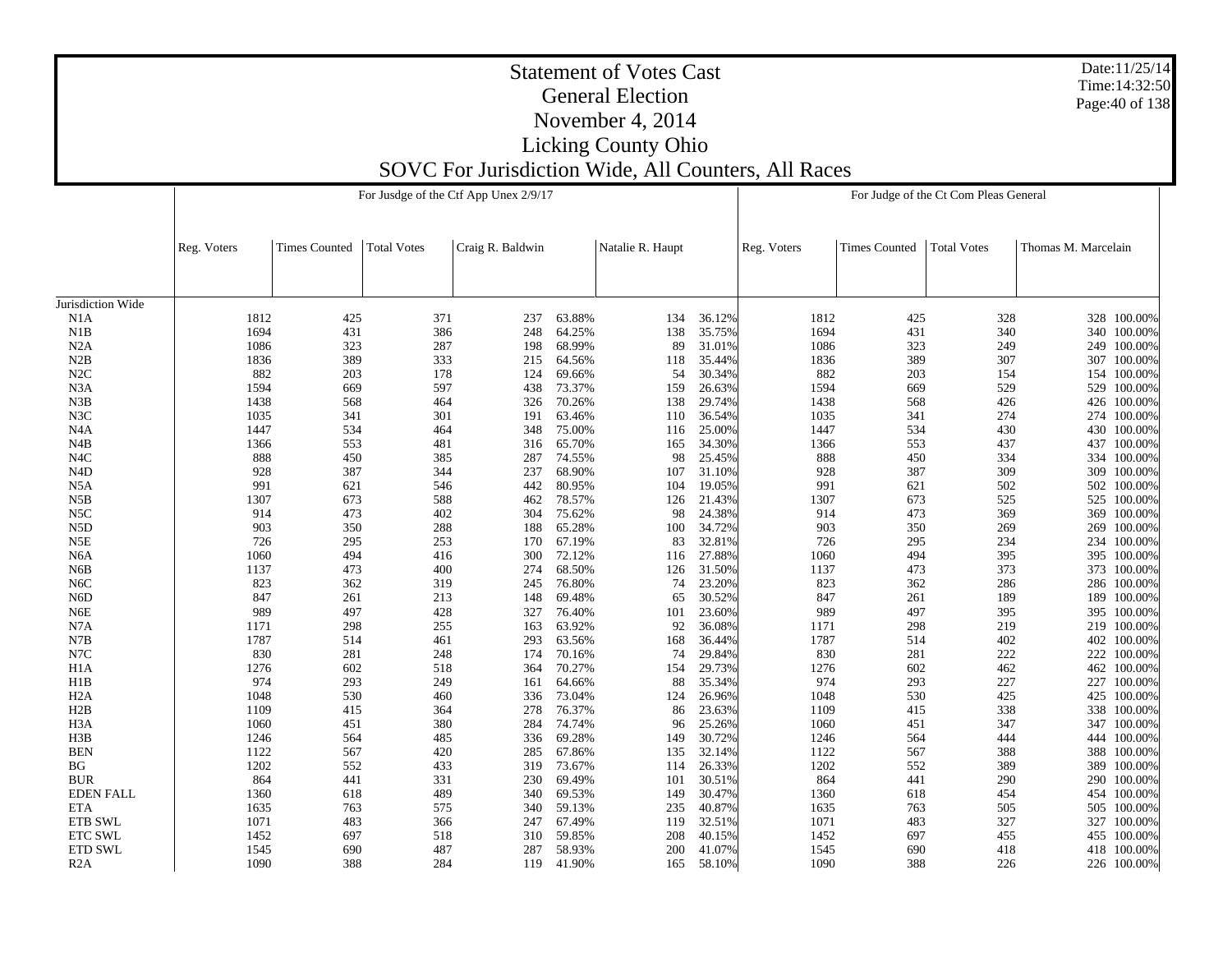R3A RCS R3B R3C R3D RCS FRANKLIN TWP GTA GTB GTC GVA GVB GVC HAN TWP HAN V HR A HR B KIRK HR C HR D HR E HFT HWG JRA JRB LBA LBB LKA LKB LKC MADA MADB MARY TWP MK MONA MONB JOHNA JOHNB NK TWP NNTA NNTB STLOU P1A P1B P2AReg. Voters Times Counted | Total Votes | Craig R. Baldwin | Natalie R. Haupt For Jusdge of the Ctf App Unex  $2/9/17$ Reg. Voters Times Counted Total Votes Thomas M. Marcelain For Judge of the Ct Com Pleas General 1384 592 449 252 56.12%197 43.88% 1384 592 383 383 100.00% 956 358 277 157 56.68% 120 43.32% 956 358 234 234 100.00% 1331 584 453 205 45.25%248 54.75% 1331 584 352 352 100.00% 1369 592 455 204 44.84% 251 55.16% 1369 592 360 360 100.00% 1512 648 528 379 71.78% 149 28.22% 1512 648 458 458 100.00% 990 506 407 261 64.13%146 35.87% 990 506 340 340 100.00% 937 541 432 280 64.81% 152 35.19% 937 541 376 376 100.00% 1389 782 634 430 67.82% 204 32.18% 1389 782 549 549 100.00% 1333 721 594 321 54.04% 273 45.96% 1333 721 478 478 100.00% 1248 655 550 403 73.27% 147 26.73% 1248 655 457 457 100.00% 2017 284 203 92 45.32% 111 54.68% 2017 284 168 168 100.00% 1155 497 419 305 72.79%114 27.21% 1155 497 386 386 100.00% 727 290 232 172 74.14% 60 25.86% 727 290 230 230 100.00% 1007 530 392 239 60.97% 153 39.03% 1007 530 355 355 100.00% 1314 693 517 347 67.12%170 32.88% 1314 693 463 463 100.00% 910 498 375 245 65.33%130 34.67% 910 910 498 341 341 100.00% 1402 703 498 326 65.46% 172 34.54% 1402 703 472 472 100.00% 1125 580 420 270 64.29%150 35.71% 1125 580 365 365 100.00% 919 475 329 240 72.95% 89 27.05% 919 475 331 331 100.00% 884 419 352 254 72.16% 98 27.84% 884 419 306 306 100.00% 1202 638 486 314 64.61% 172 35.39% 1202 638 427 427 100.00% 814 446 314 216 68.79%98 31.21% 814 446 301 301 100.00% 832 411 296 210 70.95%86 29.05% 832 411 267 267 100.00% 942 438 353 245 69.41% 108 30.59% 942 438 297 297 100.00% 1426 639 520 382 73.46% 138 26.54% 1426 639 464 464 100.00% 839 432 326 244 74.85% 82 25.15% 839 432 292 292 100.00% 1008 426 341 252 73.90%89 26.10% 1008 426 320 320 320 100.00% 1310 628 510 381 74.71% 129 25.29% 1310 628 463 463 100.00% 835 397 335 264 78.81% 71 21.19% 835 397 325 325 100.00% 1334 547 457 333 72.87% 124 27.13% 1334 547 416 416 100.00% 1098 586 448 309 68.97% 139 31.03% 1098 586 413 413 100.00% 809 382 293 190 64.85% 103 35.15% 809 382 254 254 100.00% 904 459 336 231 68.75%105 31.25% 904 459 303 303 100.00% 1464 697 498 328 65.86% 170 34.14% 1464 697 469 469 100.00% 1643 635 515 337 65.44%178 34.56% 1643 635 461 461 100.00% 1516 808 678 498 73.45%180 26.55% 1516 808 646 646 100.00% 1305 645 550 402 73.09% 148 26.91% 1305 645 502 502 100.00% 866 429 354 266 75.14% 88 24.86% 866 429 341 341 100.00% 1309 544 421 248 58.91%173 41.09% 1309 1309 544 355 355 100.00% 1341 514 398 236 59.30%% 162 40.70% 1341 514 514 341 341 100.00% 1272 500 370 190 51.35%180 48.65% 1272 500 306 306 100.00%

Date:11/25/14Time:14:32:50Page:41 of 138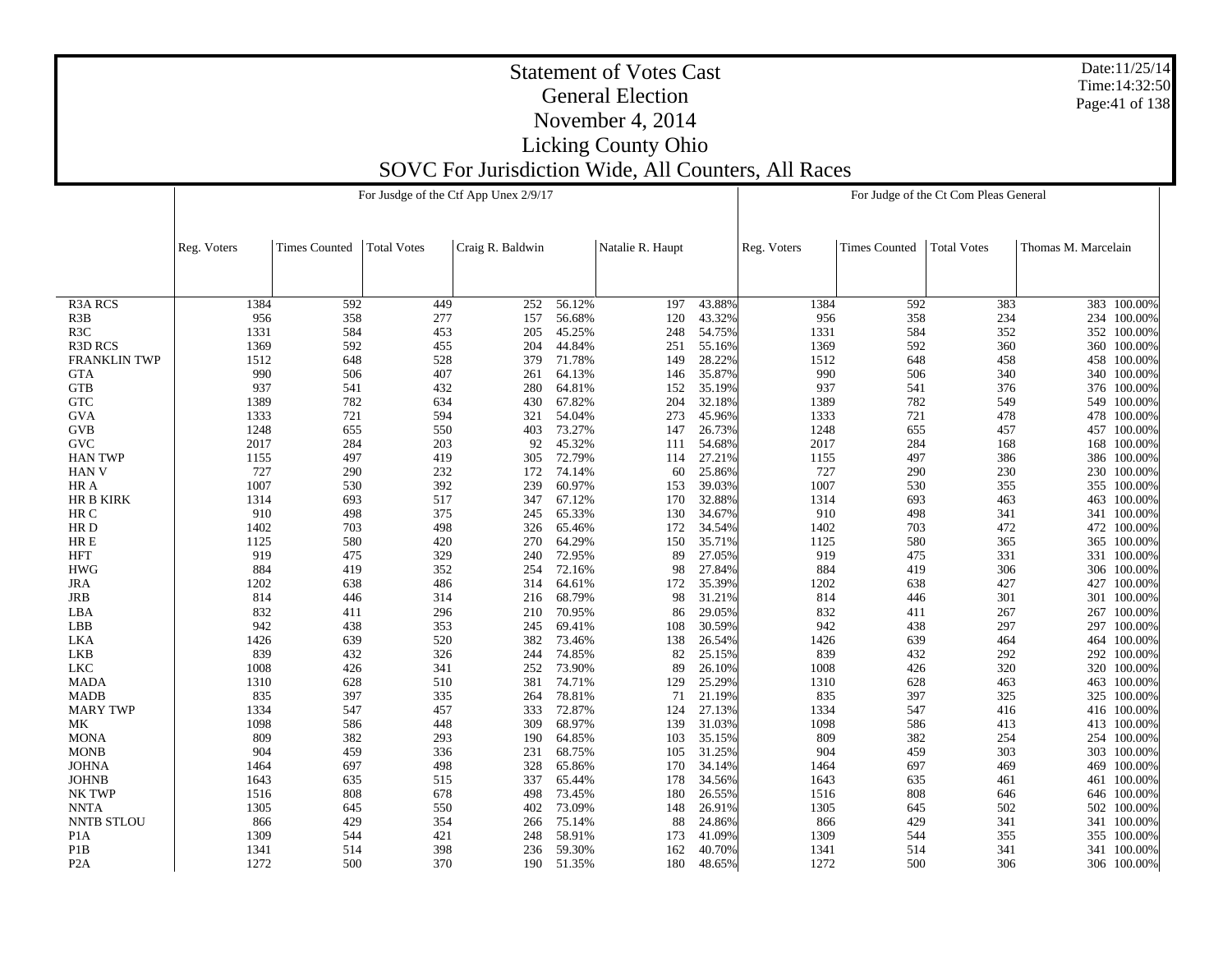|                  |             |                      |                    | For Jusdge of the Ctf App Unex 2/9/17 |        |                  |        |             |                      | For Judge of the Ct Com Pleas General |                     |               |
|------------------|-------------|----------------------|--------------------|---------------------------------------|--------|------------------|--------|-------------|----------------------|---------------------------------------|---------------------|---------------|
|                  |             |                      |                    |                                       |        |                  |        |             |                      |                                       |                     |               |
|                  |             |                      |                    |                                       |        |                  |        |             |                      |                                       |                     |               |
|                  | Reg. Voters | <b>Times Counted</b> | <b>Total Votes</b> | Craig R. Baldwin                      |        | Natalie R. Haupt |        | Reg. Voters | <b>Times Counted</b> | <b>Total Votes</b>                    | Thomas M. Marcelain |               |
|                  |             |                      |                    |                                       |        |                  |        |             |                      |                                       |                     |               |
|                  |             |                      |                    |                                       |        |                  |        |             |                      |                                       |                     |               |
|                  |             |                      |                    |                                       |        |                  |        |             |                      |                                       |                     |               |
| P2B              | 1148        | 426                  | 305                | 156                                   | 51.15% | 149              | 48.85% | 1148        | 426                  | 253                                   |                     | 253 100.00%   |
| P <sub>3</sub> A | 1441        | 610                  | 465                | 294                                   | 63.23% | 171              | 36.77% | 1441        | 610                  | 399                                   | 399                 | 100.00%       |
| P3B              | 1305        | 699                  | 502                | 286                                   | 56.97% | 216              | 43.03% | 1305        | 699                  | 458                                   | 458                 | 100.00%       |
| P <sub>4</sub> A | 1062        | 389                  | 299                | 172                                   | 57.53% | 127              | 42.47% | 1062        | 389                  | 275                                   | 275                 | 100.00%       |
| P <sub>4</sub> B | 1347        | 521                  | 387                | 237                                   | 61.24% | 150              | 38.76% | 1347        | 521                  | 339                                   | 339                 | 100.00%       |
| <b>PERRY</b>     | 982         | 429                  | 349                | 263                                   | 75.36% | 86               | 24.64% | 982         | 429                  | 328                                   | 328                 | 100.00%       |
| <b>STAA</b>      | 834         | 454                  | 341                | 241                                   | 70.67% | 100              | 29.33% | 834         | 454                  | 317                                   | 317                 | 100.00%       |
| <b>STAB ALEX</b> | 990         | 523                  | 414                | 296                                   | 71.50% | 118              | 28.50% | 990         | 523                  | 380                                   | 380                 | 100.00%       |
| <b>UTA</b>       | 1407        | 662                  | 540                | 376                                   | 69.63% | 164              | 30.37% | 1407        | 662                  | 455                                   | 455                 | 100.00%       |
| <b>UTB</b>       | 1383        | 693                  | 563                | 391                                   | 69.45% | 172              | 30.55% | 1383        | 693                  | 504                                   |                     | 504 100.00%   |
| BL VLG           | 1565        | 465                  | 389                | 245                                   | 62.98% | 144              | 37.02% | 1565        | 465                  | 340                                   | 340                 | 100.00%       |
| <b>HEB VLG</b>   | 1483        | 507                  | 399                | 279                                   | 69.92% | 120              | 30.08% | 1483        | 507                  | 383                                   | 383                 | 100.00%       |
| WASH             | 660         | 348                  | 284                | 197                                   | 69.37% | 87               | 30.63% | 660         | 348                  | 263                                   | 263                 | 100.00%       |
| <b>UTICA</b>     | 1230        | 494                  | 431                | 294                                   | 68.21% | 137              | 31.79% | 1230        | 494                  | 384                                   |                     | 384 100.00%   |
| Total            | 112360      | 48288                | 38750              | 26076                                 | 67.29% | 12674            | 32.71% | 112360      | 48288                | 34637                                 |                     | 34637 100.00% |

# Date:11/25/14Time:14:32:50 Page:42 of 138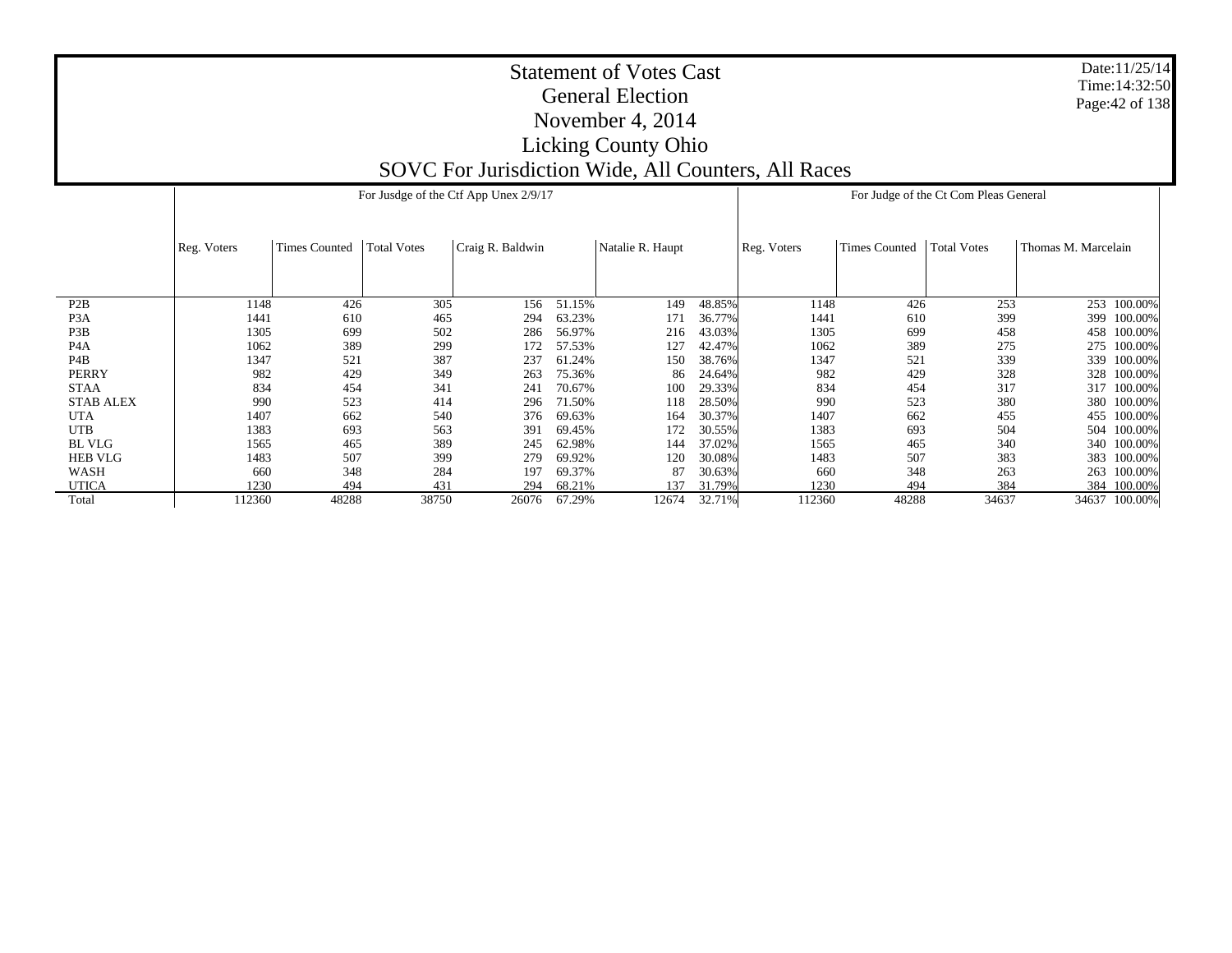| <b>Statement of Votes Cast</b><br><b>General Election</b><br>November 4, 2014<br><b>Licking County Ohio</b> |                                                     |                                                                                                                                                  |                                   |                  |                            |             |                      |                                   |                   |                            | Date:11/25/14<br>Time: 14:32:50<br>Page: 43 of 138 |  |  |
|-------------------------------------------------------------------------------------------------------------|-----------------------------------------------------|--------------------------------------------------------------------------------------------------------------------------------------------------|-----------------------------------|------------------|----------------------------|-------------|----------------------|-----------------------------------|-------------------|----------------------------|----------------------------------------------------|--|--|
|                                                                                                             | SOVC For Jurisdiction Wide, All Counters, All Races |                                                                                                                                                  |                                   |                  |                            |             |                      |                                   |                   |                            |                                                    |  |  |
|                                                                                                             |                                                     |                                                                                                                                                  | For Judge of the Ct Com Pleas P/J |                  |                            |             |                      | For Judge of the Ct Com Pleas Dom |                   |                            |                                                    |  |  |
|                                                                                                             |                                                     |                                                                                                                                                  |                                   |                  |                            |             |                      |                                   |                   |                            |                                                    |  |  |
|                                                                                                             |                                                     |                                                                                                                                                  |                                   |                  |                            |             |                      |                                   |                   |                            |                                                    |  |  |
|                                                                                                             | Reg. Voters                                         | <b>Times Counted</b>                                                                                                                             | <b>Total Votes</b>                | Robert H. Hoover |                            | Reg. Voters | <b>Times Counted</b> | <b>Total Votes</b>                | Richard P. Wright |                            |                                                    |  |  |
|                                                                                                             |                                                     |                                                                                                                                                  |                                   |                  |                            |             |                      |                                   |                   |                            |                                                    |  |  |
|                                                                                                             |                                                     |                                                                                                                                                  |                                   |                  |                            |             |                      |                                   |                   |                            |                                                    |  |  |
| Jurisdiction Wide                                                                                           |                                                     |                                                                                                                                                  |                                   |                  |                            |             |                      |                                   |                   |                            |                                                    |  |  |
| N1A                                                                                                         | 1812                                                | 425                                                                                                                                              | 330                               |                  | 330 100.00%                | 1812        | 425                  | 315                               |                   | 315 100.00%                |                                                    |  |  |
| N1B                                                                                                         | 1694                                                | 431                                                                                                                                              | 336                               |                  | 336 100.00%                | 1694        | 431                  | 314                               |                   | 314 100.00%                |                                                    |  |  |
| N2A                                                                                                         | 1086                                                | 323<br>389                                                                                                                                       | 249<br>301                        |                  | 249 100.00%                | 1086        | 323                  | 243                               |                   | 243 100.00%                |                                                    |  |  |
| N2B<br>N2C                                                                                                  | 1836<br>882                                         | 203                                                                                                                                              | 158                               |                  | 301 100.00%<br>158 100.00% | 1836<br>882 | 389<br>203           | 291<br>148                        |                   | 291 100.00%<br>148 100.00% |                                                    |  |  |
| N3A                                                                                                         | 1594                                                | 669                                                                                                                                              | 515                               |                  | 515 100.00%                | 1594        | 669                  | 486                               |                   | 486 100.00%                |                                                    |  |  |
| N3B                                                                                                         | 1438                                                | 568                                                                                                                                              | 422                               |                  | 422 100.00%                | 1438        | 568                  | 403                               |                   | 403 100.00%                |                                                    |  |  |
| N3C                                                                                                         | 1035                                                | 341                                                                                                                                              | 269                               |                  | 269 100.00%                | 1035        | 341                  | 258                               |                   | 258 100.00%                |                                                    |  |  |
| N4A                                                                                                         | 1447                                                | 534                                                                                                                                              | 431                               |                  | 431 100.00%                | 1447        | 534                  | 390                               |                   | 390 100.00%                |                                                    |  |  |
| N4B                                                                                                         | 1366                                                | 553                                                                                                                                              | 437                               |                  | 437 100.00%                | 1366        | 553                  | 406                               |                   | 406 100.00%                |                                                    |  |  |
| N <sub>4</sub> C                                                                                            | 888                                                 | 450                                                                                                                                              | 340                               |                  | 340 100.00%                | 888         | 450                  | 319                               |                   | 319 100.00%                |                                                    |  |  |
| N <sub>4</sub> D                                                                                            | 928                                                 | 387                                                                                                                                              | 303                               |                  | 303 100.00%                | 928         | 387                  | 286                               |                   | 286 100.00%                |                                                    |  |  |
| N5A                                                                                                         | 991                                                 | 621                                                                                                                                              | 494                               |                  | 494 100.00%                | 991         | 621                  | 463                               |                   | 463 100.00%                |                                                    |  |  |
| N5B<br>N <sub>5</sub> C                                                                                     | 1307<br>914                                         | 673<br>473                                                                                                                                       | 521<br>368                        |                  | 521 100.00%<br>368 100.00% | 1307<br>914 | 673<br>473           | 484<br>337                        |                   | 484 100.00%<br>337 100.00% |                                                    |  |  |
| N <sub>5</sub> D                                                                                            | 903                                                 | 350                                                                                                                                              | 269                               |                  | 269 100.00%                | 903         | 350                  | 251                               |                   | 251 100.00%                |                                                    |  |  |
| N5E                                                                                                         | 726                                                 | 295                                                                                                                                              | 227                               |                  | 227 100.00%                | 726         | 295                  | 217                               |                   | 217 100.00%                |                                                    |  |  |
| N6A                                                                                                         | 1060                                                | 494                                                                                                                                              | 386                               |                  | 386 100.00%                | 1060        | 494                  | 353                               |                   | 353 100.00%                |                                                    |  |  |
| N6B                                                                                                         | 1137                                                | 473                                                                                                                                              | 375                               |                  | 375 100.00%                | 1137        | 473                  | 346                               |                   | 346 100.00%                |                                                    |  |  |
| N6C                                                                                                         | 823                                                 | 362                                                                                                                                              | 286                               |                  | 286 100.00%                | 823         | 362                  | 256                               |                   | 256 100.00%                |                                                    |  |  |
| N6D                                                                                                         | 847                                                 | 261                                                                                                                                              | 192                               |                  | 192 100.00%                | 847         | 261                  | 174                               |                   | 174 100.00%                |                                                    |  |  |
| N6E                                                                                                         | 989                                                 | 497                                                                                                                                              | 395                               |                  | 395 100.00%                | 989         | 497                  | 368                               |                   | 368 100.00%                |                                                    |  |  |
| N7A                                                                                                         | 1171                                                | 298                                                                                                                                              | 228                               |                  | 228 100.00%                | 1171        | 298                  | 216                               |                   | 216 100.00%                |                                                    |  |  |
| N7B<br>N7C                                                                                                  | 1787<br>830                                         | 514<br>281                                                                                                                                       | 410<br>222                        |                  | 410 100.00%                | 1787<br>830 | 514<br>281           | 377<br>206                        |                   | 377 100.00%                |                                                    |  |  |
| H1A                                                                                                         | 1276                                                | 602                                                                                                                                              | 458                               |                  | 222 100.00%<br>458 100.00% | 1276        | 602                  | 434                               |                   | 206 100.00%<br>434 100.00% |                                                    |  |  |
| H1B                                                                                                         | 974                                                 | 293                                                                                                                                              | 229                               |                  | 229 100.00%                | 974         | 293                  | 217                               |                   | 217 100.00%                |                                                    |  |  |
| H <sub>2</sub> A                                                                                            | 1048                                                | 530                                                                                                                                              | 428                               |                  | 428 100.00%                | 1048        | 530                  | 405                               |                   | 405 100.00%                |                                                    |  |  |
| H2B                                                                                                         | 1109                                                | 415                                                                                                                                              | 331                               |                  | 331 100.00%                | 1109        | 415                  | 311                               |                   | 311 100.00%                |                                                    |  |  |
| H3A                                                                                                         | 1060                                                | 451                                                                                                                                              | 355                               |                  | 355 100.00%                | 1060        | 451                  | 324                               |                   | 324 100.00%                |                                                    |  |  |
| H3B                                                                                                         | 1246                                                | 564                                                                                                                                              | 454                               |                  | 454 100.00%                | 1246        | 564                  | 410                               |                   | 410 100.00%                |                                                    |  |  |
| <b>BEN</b>                                                                                                  | 1122                                                | 567                                                                                                                                              | 396                               |                  | 396 100.00%                | 1122        | 567                  | 375                               |                   | 375 100.00%                |                                                    |  |  |
| BG                                                                                                          | 1202                                                | 552                                                                                                                                              | 392                               |                  | 392 100.00%                | 1202        | 552                  | 402                               |                   | 402 100.00%                |                                                    |  |  |
| <b>BUR</b>                                                                                                  |                                                     | 290<br>290 100.00%<br>276<br>864<br>441<br>864<br>441<br>276 100.00%                                                                             |                                   |                  |                            |             |                      |                                   |                   |                            |                                                    |  |  |
| <b>EDEN FALL</b>                                                                                            |                                                     | 465 100.00%<br>1360<br>618<br>465<br>1360<br>618<br>432<br>432 100.00%<br>763<br>1635<br>511<br>511 100.00%<br>1635<br>763<br>497<br>497 100.00% |                                   |                  |                            |             |                      |                                   |                   |                            |                                                    |  |  |
| ETA<br><b>ETB SWL</b>                                                                                       |                                                     | 323<br>323 100.00%<br>315<br>1071<br>483<br>1071<br>483<br>315 100.00%                                                                           |                                   |                  |                            |             |                      |                                   |                   |                            |                                                    |  |  |
| <b>ETC SWL</b>                                                                                              | 1452                                                | 697                                                                                                                                              | 465                               |                  | 465 100.00%                | 1452        | 697                  | 438                               |                   | 438 100.00%                |                                                    |  |  |
| ETD SWL                                                                                                     | 1545                                                | 690                                                                                                                                              | 432                               |                  | 432 100.00%                | 1545        | 690                  | 419                               |                   | 419 100.00%                |                                                    |  |  |
| R2A                                                                                                         | 1090                                                | 388                                                                                                                                              | 234                               |                  | 234 100.00%                | 1090        | 388                  | 234                               |                   | 234 100.00%                |                                                    |  |  |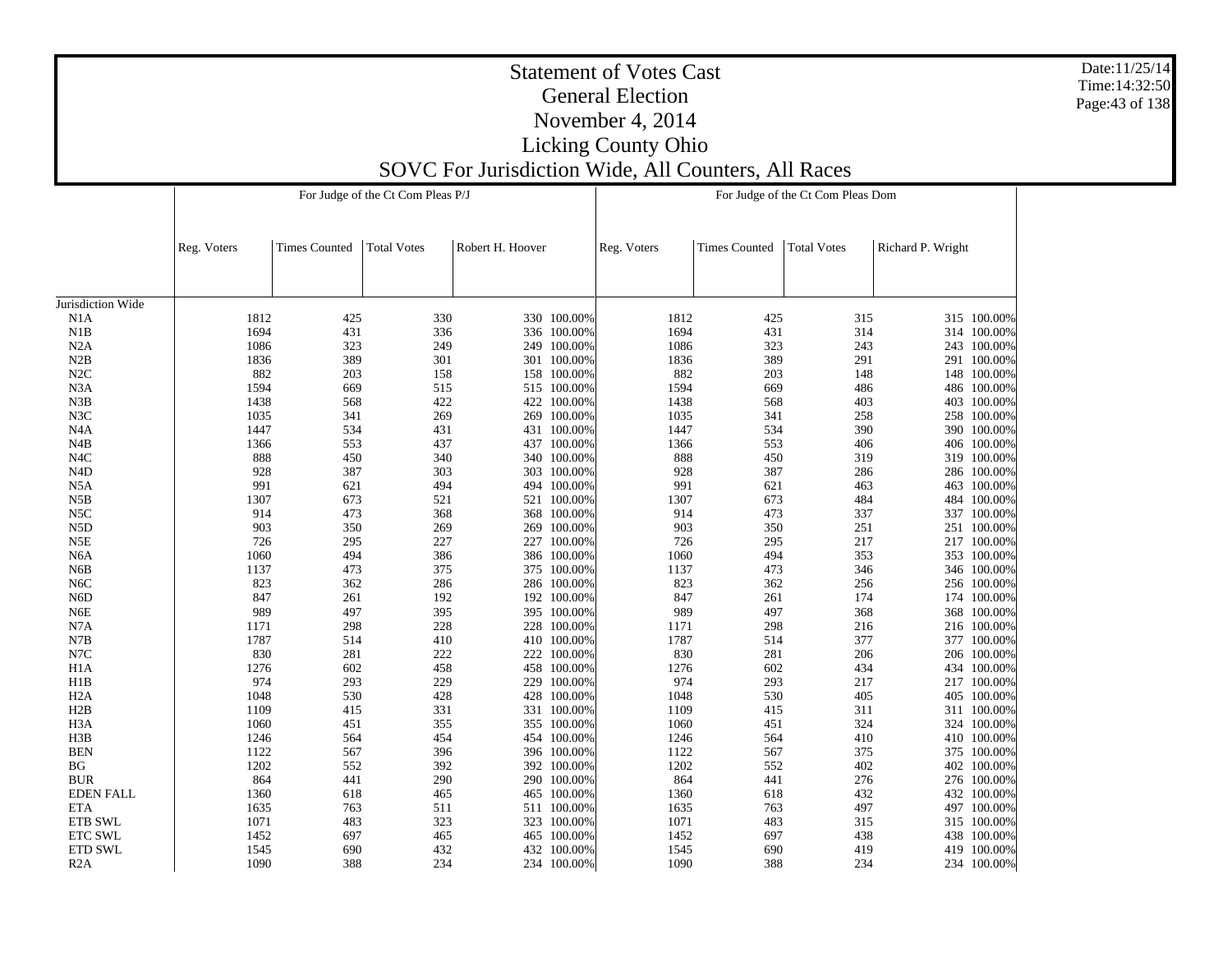R3A RCS R3B R3C R3D RCS FRANKLIN TWP GTA GTB GTC GVA GVB GVC HAN TWP HAN V HR A HR B KIRK HR C HR D HR E HFT HWG JRA JRB LBA LBB LKA LKB LKC MADA MADB MARY TWP MK MONA MONB JOHNA JOHNB NK TWP NNTA NNTB STLOU P1A P1B P2AReg. Voters Times Counted Total Votes Robert H. Hoover For Judge of the Ct Com Pleas P/J Reg. Voters Times Counted Total Votes Richard P. Wright For Judge of the Ct Com Pleas Dom 1384 592 389 389 100.00% 1384 592 376 376 100.00% 956 358 230 230 100.00% 956 358 231 231 100.00% 1331 584 357 357 100.00% 1331 584 346 346 100.00% 1369 592 365 365 100.00%1369 592 368 368 100.00% 1512 648 459 459 100.00%1512 648 419 419 100.00% 990 506 342 342 100.00% 990 506 316 316 100.00% 937 541 376 376 100.00%937 541 353 353 100.00% 1389 782 561 561 100.00%1389 782 524 524 100.00% 1333 721 480 480 100.00% 1333 721 455 455 100.00% 1248 655 459 459 100.00% 1248 655 425 425 100.00% 2017 284 161 161 100.00%2017 284 147 100.00% 1155 497 389 389 100.00%1155 497 363 363 100.00% 727 290 232 232 100.00% 727 290 212 212 100.00% 1007 530 365 365 100.00% 1007 530 349 349 100.00% 1314 693 474 474 100.00%1314 693 444 444 100.00% 910 498 343 343 100.00% 910 498 336 336 100.00% 1402 703 486 486 100.00%1402 703 460 460 100.00% 1125 580 378 378 100.00% 1125 580 354 354 100.00% 919 475 332 332 100.00%919 475 314 314 100.00% 884 419 309 309 100.00% 884 419 302 302 100.00% 1202 638 427 427 100.00% 1202 638 412 412 100.00% 814 446 306 306 100.00% 814 446 279 279 100.00% 832 411 275 275 100.00% 832 411 265 265 100.00% 942 438 301 301 100.00% 942 438 279 279 100.00% 1426 639 465 465 100.00%1426 639 441 441 100.00% 839 432 300 300 100.00% 839 432 290 290 100.00% 1008 426 326 326 100.00% 1008 426 300 300 100.00% 1310 628 477 477 100.00%1310 628 432 432 100.00% 835 397 317 317 100.00% 835 397 292 292 100.00% 1334 547 418 418 100.00% 1334 547 388 388 100.00% 1098 586 419 419 100.00% 1098 586 383 383 100.00% 809 382 256 256 100.00% 809 382 248 248 100.00% 904 459 309 309 100.00% 904 459 298 298 100.00% 1464 697 468 468 100.00%1464 697 446 446 100.00% 1643 635 488 488 100.00% 1643 635 448 448 100.00% 1516 808 630 630 100.00% 1516 808 581 581 100.00% 1305 645 497 497 100.00% 1305 645 468 468 100.00% 866 429 341 341 100.00%866 429 311 311 100.00% 1309 544 364 364 100.00% 1309 544 346 346 100.00% 1341 514 351 351 100.00%1341 514 346 346 100.00% 1272 500 307 307 100.00%1272 500 306 306 100.00%

Date:11/25/14Time:14:32:50Page:44 of 138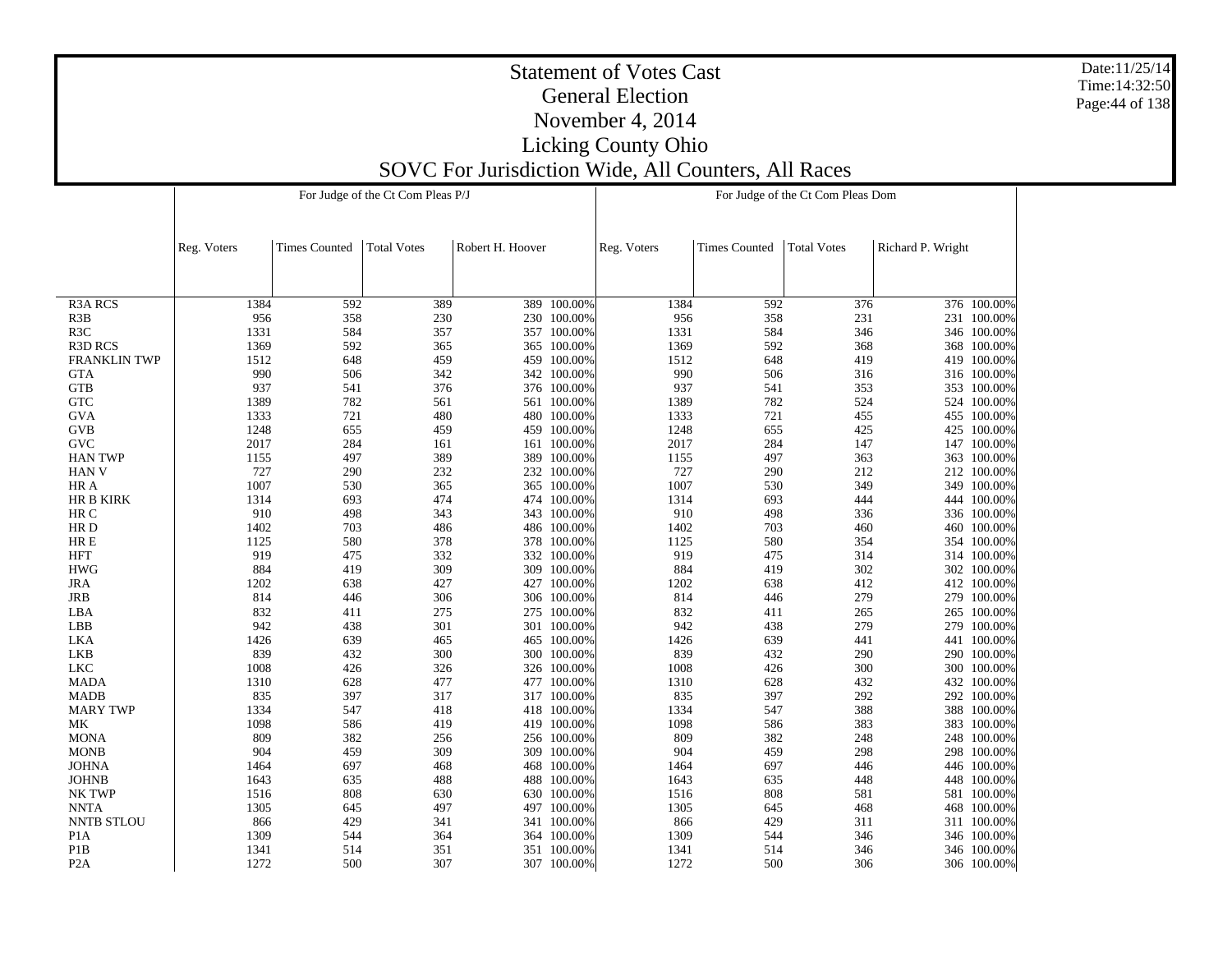|                  |             |                      | For Judge of the Ct Com Pleas P/J |                  |               | For Judge of the Ct Com Pleas Dom |                      |                    |                   |               |  |  |
|------------------|-------------|----------------------|-----------------------------------|------------------|---------------|-----------------------------------|----------------------|--------------------|-------------------|---------------|--|--|
|                  |             | <b>Times Counted</b> | <b>Total Votes</b>                | Robert H. Hoover |               |                                   | <b>Times Counted</b> | <b>Total Votes</b> | Richard P. Wright |               |  |  |
|                  | Reg. Voters |                      |                                   |                  |               | Reg. Voters                       |                      |                    |                   |               |  |  |
|                  |             |                      |                                   |                  |               |                                   |                      |                    |                   |               |  |  |
| P <sub>2</sub> B | 1148        | 426                  | 265                               | 265              | 100.00%       | 1148                              | 426                  | 258                | 258               | 100.00%       |  |  |
| P <sub>3</sub> A | 1441        | 610                  | 404                               | 404              | 100.00%       | 1441                              | 610                  | 388                | 388               | 100.00%       |  |  |
| P <sub>3</sub> B | 1305        | 699                  | 457                               | 457              | 100.00%       | 1305                              | 699                  | 437                | 437               | 100.00%       |  |  |
| P <sub>4</sub> A | 1062        | 389                  | 274                               | 274              | 100.00%       | 1062                              | 389                  | 256                | 256               | 100.00%       |  |  |
| P <sub>4</sub> B | 1347        | 521                  | 353                               | 353              | 100.00%       | 1347                              | 521                  | 344                | 344               | 100.00%       |  |  |
| <b>PERRY</b>     | 982         | 429                  | 340                               | 340              | 100.00%       | 982                               | 429                  | 305                | 305               | 100.00%       |  |  |
| <b>STAA</b>      | 834         | 454                  | 314                               |                  | 314 100.00%   | 834                               | 454                  | 302                | 302               | 100.00%       |  |  |
| <b>STAB ALEX</b> | 990         | 523                  | 382                               | 382              | 100.00%       | 990                               | 523                  | 357                | 357               | 100.00%       |  |  |
| <b>UTA</b>       | 1407        | 662                  | 457                               | 457              | 100.00%       | 1407                              | 662                  | 436                | 436               | 100.00%       |  |  |
| <b>UTB</b>       | 1383        | 693                  | 504                               | 504              | 100.00%       | 1383                              | 693                  | 475                | 475               | 100.00%       |  |  |
| <b>BL VLG</b>    | 1565        | 465                  | 337                               | 337              | 100.00%       | 1565                              | 465                  | 332                | 332               | 100.00%       |  |  |
| <b>HEB VLG</b>   | 1483        | 507                  | 379                               | 379              | 100.00%       | 1483                              | 507                  | 359                | 359               | 100.00%       |  |  |
| WASH             | 660         | 348                  | 254                               | 254              | 100.00%       | 660                               | 348                  | 244                | 244               | 100.00%       |  |  |
| <b>UTICA</b>     | 1230        | 494                  | 378                               | 378              | 100.00%       | 1230                              | 494                  | 364                | 364               | 100.00%       |  |  |
| Total            | 112360      | 48288                | 34854                             |                  | 34854 100.00% | 112360                            | 48288                | 32906              |                   | 32906 100.00% |  |  |

Date:11/25/14 Time:14:32:50Page:45 of 138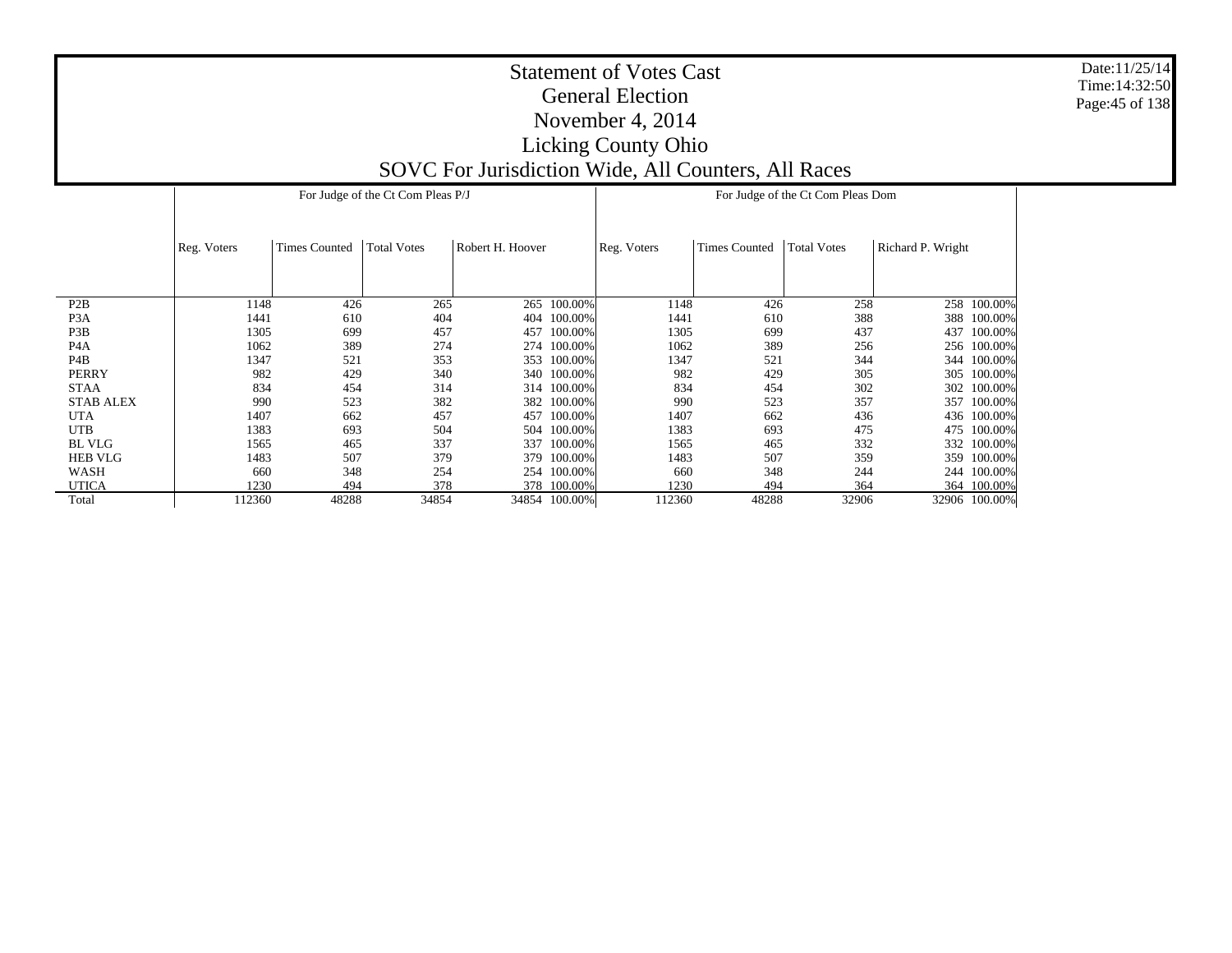|                   | Judge of the Ct Com Pleas Unex |                      |                    |            |        |                   |        |  |  |
|-------------------|--------------------------------|----------------------|--------------------|------------|--------|-------------------|--------|--|--|
|                   |                                |                      |                    |            |        |                   |        |  |  |
|                   | Reg. Voters                    | <b>Times Counted</b> | <b>Total Votes</b> | Duke Frost |        | Philip L. Proctor |        |  |  |
|                   |                                |                      |                    |            |        |                   |        |  |  |
| Jurisdiction Wide |                                |                      |                    |            |        |                   |        |  |  |
| N1A               | 1812                           | 425                  | 370                | 237        | 64.05% | 133               | 35.95% |  |  |
| N1B               | 1694                           | 431                  | 383                | 228        | 59.53% | 155               | 40.47% |  |  |
| N2A               | 1086                           | 323                  | 282                | 185        | 65.60% | 97                | 34.40% |  |  |
| N2B               | 1836                           | 389                  | 330                | 194        | 58.79% | 136               | 41.21% |  |  |
| N2C               | 882                            | 203                  | 175                | 124        | 70.86% | 51                | 29.14% |  |  |
| N <sub>3</sub> A  | 1594                           | 669                  | 575                | 392        | 68.17% | 183               | 31.83% |  |  |
| N3B               | 1438                           | 568                  | 444                | 311        | 70.05% | 133               | 29.95% |  |  |
| N3C               | 1035                           | 341                  | 287                | 196        | 68.29% | 91                | 31.71% |  |  |
| N <sub>4</sub> A  | 1447                           | 534                  | 463                | 326        | 70.41% | 137               | 29.59% |  |  |
| N4B               | 1366                           | 553                  | 479                | 308        | 64.30% | 171               | 35.70% |  |  |
| N <sub>4</sub> C  | 888                            | 450                  | 390                | 281        | 72.05% | 109               | 27.95% |  |  |
| N <sub>4</sub> D  | 928                            | 387                  | 334                | 227        | 67.96% | 107               | 32.04% |  |  |
| N <sub>5</sub> A  | 991                            | 621                  | 510                | 386        | 75.69% | 124               | 24.31% |  |  |
| N5B               | 1307                           | 673                  | 561                | 427        | 76.11% | 134               | 23.89% |  |  |
| N5C               | 914                            | 473                  | 409                | 304        | 74.33% | 105               | 25.67% |  |  |
| N <sub>5</sub> D  | 903                            | 350                  | 273                | 181        | 66.30% | 92                | 33.70% |  |  |
| N5E               | 726                            | 295                  | 254                | 173        | 68.11% | 81                | 31.89% |  |  |
| N <sub>6</sub> A  | 1060                           | 494                  | 407                | 284        | 69.78% | 123               | 30.22% |  |  |
| N <sub>6</sub> B  | 1137                           | 473                  | 403                | 289        | 71.71% | 114               | 28.29% |  |  |
| N <sub>6</sub> C  | 823                            | 362                  | 319                | 228        | 71.47% | 91                | 28.53% |  |  |
| N <sub>6</sub> D  | 847                            | 261                  | 214                | 140        | 65.42% | 74                | 34.58% |  |  |
| N6E               | 989                            | 497                  | 409                | 292        | 71.39% | 117               | 28.61% |  |  |
| N7A               | 1171                           | 298                  | 268                | 172        | 64.18% | 96                | 35.82% |  |  |
| N7B               | 1787                           | 514                  | 462                | 274        | 59.31% | 188               | 40.69% |  |  |
| N7C               | 830                            | 281                  | 236                | 158        | 66.95% | 78                | 33.05% |  |  |
| H1A               | 1276                           | 602                  | 513                | 315        | 61.40% | 198               | 38.60% |  |  |
| H1B               | 974                            | 293                  | 248                | 165        | 66.53% | 83                | 33.47% |  |  |
| H <sub>2</sub> A  | 1048                           | 530                  | 457                | 293        | 64.11% | 164               | 35.89% |  |  |
|                   | 1109                           |                      |                    |            |        |                   |        |  |  |
| H2B               |                                | 415                  | 355                | 249        | 70.14% | 106               | 29.86% |  |  |
| H <sub>3</sub> A  | 1060                           | 451                  | 370                | 254        | 68.65% | 116               | 31.35% |  |  |
| H3B               | 1246                           | 564                  | 473                | 336        | 71.04% | 137               | 28.96% |  |  |
| <b>BEN</b>        | 1122                           | 567                  | 418                | 274        | 65.55% | 144               | 34.45% |  |  |
| BG                | 1202                           | 552                  | 405                | 275        | 67.90% | 130               | 32.10% |  |  |
| <b>BUR</b>        | 864                            | 441                  | 332                | 213        | 64.16% | 119               | 35.84% |  |  |
| <b>EDEN FALL</b>  | 1360                           | 618                  | 512                | 366        | 71.48% | 146               | 28.52% |  |  |
| <b>ETA</b>        | 1635                           | 763                  | 575                | 335        | 58.26% | 240               | 41.74% |  |  |
| ETB SWL           | 1071                           | 483                  | 359                | 225        | 62.67% | 134               | 37.33% |  |  |
| ETC SWL           | 1452                           | 697                  | 508                | 279        | 54.92% | 229               | 45.08% |  |  |
| <b>ETD SWL</b>    | 1545                           | 690                  | 464                | 298        | 64.22% | 166               | 35.78% |  |  |
| R2A               | 1090                           | 388                  | 269                | 121        | 44.98% | 148               | 55.02% |  |  |

Date:11/25/14 Time:14:32:50Page:46 of 138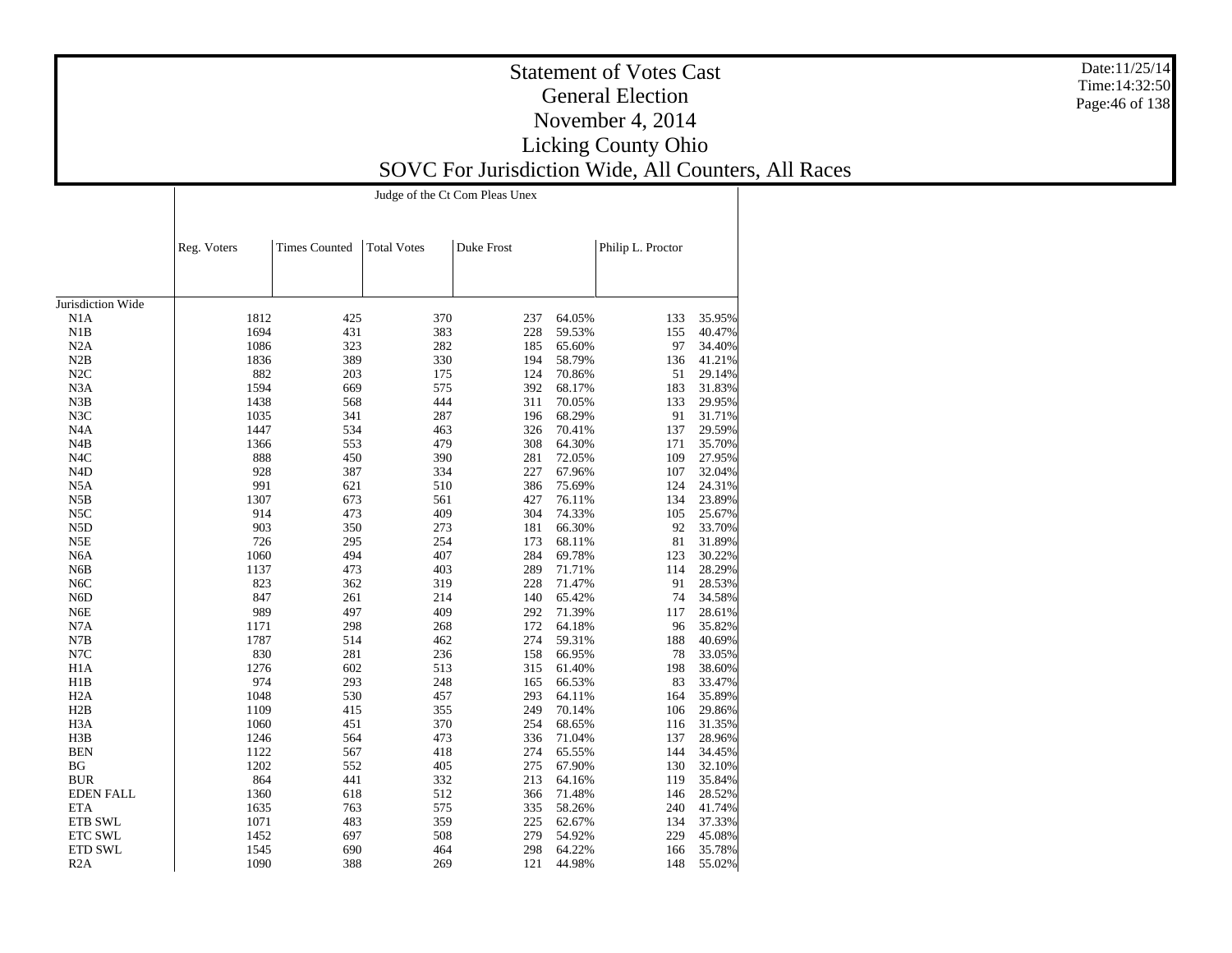|                     | Judge of the Ct Com Pleas Unex |                      |                    |            |        |                   |        |  |  |  |
|---------------------|--------------------------------|----------------------|--------------------|------------|--------|-------------------|--------|--|--|--|
|                     | Reg. Voters                    | <b>Times Counted</b> | <b>Total Votes</b> | Duke Frost |        | Philip L. Proctor |        |  |  |  |
|                     |                                |                      |                    |            |        |                   |        |  |  |  |
| <b>R3A RCS</b>      | 1384                           | 592                  | 429                | 253        | 58.97% | 176               | 41.03% |  |  |  |
| R <sub>3</sub> B    | 956                            | 358                  | 268                | 131        | 48.88% | 137               | 51.12% |  |  |  |
| R <sub>3</sub> C    | 1331                           | 584                  | 434                | 209        | 48.16% | 225               | 51.84% |  |  |  |
| <b>R3D RCS</b>      | 1369                           | 592                  | 430                | 171        | 39.77% | 259               | 60.23% |  |  |  |
| <b>FRANKLIN TWP</b> | 1512                           | 648                  | 534                | 375        | 70.22% | 159               | 29.78% |  |  |  |
| <b>GTA</b>          | 990                            | 506                  | 356                | 222        | 62.36% | 134               | 37.64% |  |  |  |
| <b>GTB</b>          | 937                            | 541                  | 397                | 255        | 64.23% | 142               | 35.77% |  |  |  |
| <b>GTC</b>          | 1389                           | 782                  | 606                | 386        | 63.70% | 220               | 36.30% |  |  |  |
| <b>GVA</b>          | 1333                           | 721                  | 540                | 299        | 55.37% | 241               | 44.63% |  |  |  |
| <b>GVB</b>          | 1248                           | 655                  | 476                | 324        | 68.07% | 152               | 31.93% |  |  |  |
| <b>GVC</b>          | 2017                           | 284                  | 190                | 109        | 57.37% | 81                | 42.63% |  |  |  |
| <b>HAN TWP</b>      | 1155                           | 497                  | 423                | 290        | 68.56% | 133               | 31.44% |  |  |  |
| <b>HAN V</b>        | 727                            | 290                  | 235                | 174        | 74.04% | 61                | 25.96% |  |  |  |
| HR A                | 1007                           | 530                  | 374                | 214        | 57.22% | 160               | 42.78% |  |  |  |
| <b>HR B KIRK</b>    | 1314                           | 693                  | 511                | 347        | 67.91% | 164               | 32.09% |  |  |  |
| HR C                | 910                            | 498                  | 364                | 240        | 65.93% | 124               | 34.07% |  |  |  |
| HR D                | 1402                           | 703                  | 505                | 330        | 65.35% | 175               | 34.65% |  |  |  |
| HR E                | 1125                           | 580                  | 406                | 245        | 60.34% | 161               | 39.66% |  |  |  |
| <b>HFT</b>          | 919                            | 475                  | 339                | 244        | 71.98% | 95                | 28.02% |  |  |  |
| <b>HWG</b>          | 884                            | 419                  | 342                | 212        | 61.99% | 130               | 38.01% |  |  |  |
| <b>JRA</b>          | 1202                           | 638                  | 469                | 324        | 69.08% | 145               | 30.92% |  |  |  |
| <b>JRB</b>          | 814                            |                      |                    |            |        |                   |        |  |  |  |
|                     |                                | 446                  | 313                | 189        | 60.38% | 124               | 39.62% |  |  |  |
| LBA                 | 832                            | 411                  | 292                | 223        | 76.37% | 69                | 23.63% |  |  |  |
| LBB                 | 942                            | 438                  | 334                | 238        | 71.26% | 96                | 28.74% |  |  |  |
| <b>LKA</b>          | 1426                           | 639                  | 506                | 353        | 69.76% | 153               | 30.24% |  |  |  |
| <b>LKB</b>          | 839                            | 432                  | 327                | 218        | 66.67% | 109               | 33.33% |  |  |  |
| <b>LKC</b>          | 1008                           | 426                  | 349                | 243        | 69.63% | 106               | 30.37% |  |  |  |
| MADA                | 1310                           | 628                  | 510                | 356        | 69.80% | 154               | 30.20% |  |  |  |
| <b>MADB</b>         | 835                            | 397                  | 335                | 255        | 76.12% | 80                | 23.88% |  |  |  |
| <b>MARY TWP</b>     | 1334                           | 547                  | 453                | 311        | 68.65% | 142               | 31.35% |  |  |  |
| MK                  | 1098                           | 586                  | 458                | 332        | 72.49% | 126               | 27.51% |  |  |  |
| <b>MONA</b>         | 809                            | 382                  | 285                | 178        | 62.46% | 107               | 37.54% |  |  |  |
| <b>MONB</b>         | 904                            | 459                  | 329                | 231        | 70.21% | 98                | 29.79% |  |  |  |
| <b>JOHNA</b>        | 1464                           | 697                  | 507                | 328        | 64.69% | 179               | 35.31% |  |  |  |
| <b>JOHNB</b>        | 1643                           | 635                  | 507                | 343        | 67.65% | 164               | 32.35% |  |  |  |
| NK TWP              | 1516                           | 808                  | 691                | 454        | 65.70% | 237               | 34.30% |  |  |  |
| <b>NNTA</b>         | 1305                           | 645                  | 564                | 398        | 70.57% | 166               | 29.43% |  |  |  |
| <b>NNTB STLOU</b>   | 866                            | 429                  | 370                | 250        | 67.57% | 120               | 32.43% |  |  |  |
| P <sub>1</sub> A    | 1309                           | 544                  | 407                | 242        | 59.46% | 165               | 40.54% |  |  |  |
| P <sub>1</sub> B    | 1341                           | 514                  | 392                | 224        | 57.14% | 168               | 42.86% |  |  |  |
| P <sub>2</sub> A    | 1272                           | 500                  | 349                | 215        | 61.60% | 134               | 38.40% |  |  |  |

Date:11/25/14 Time:14:32:50 Page:47 of 138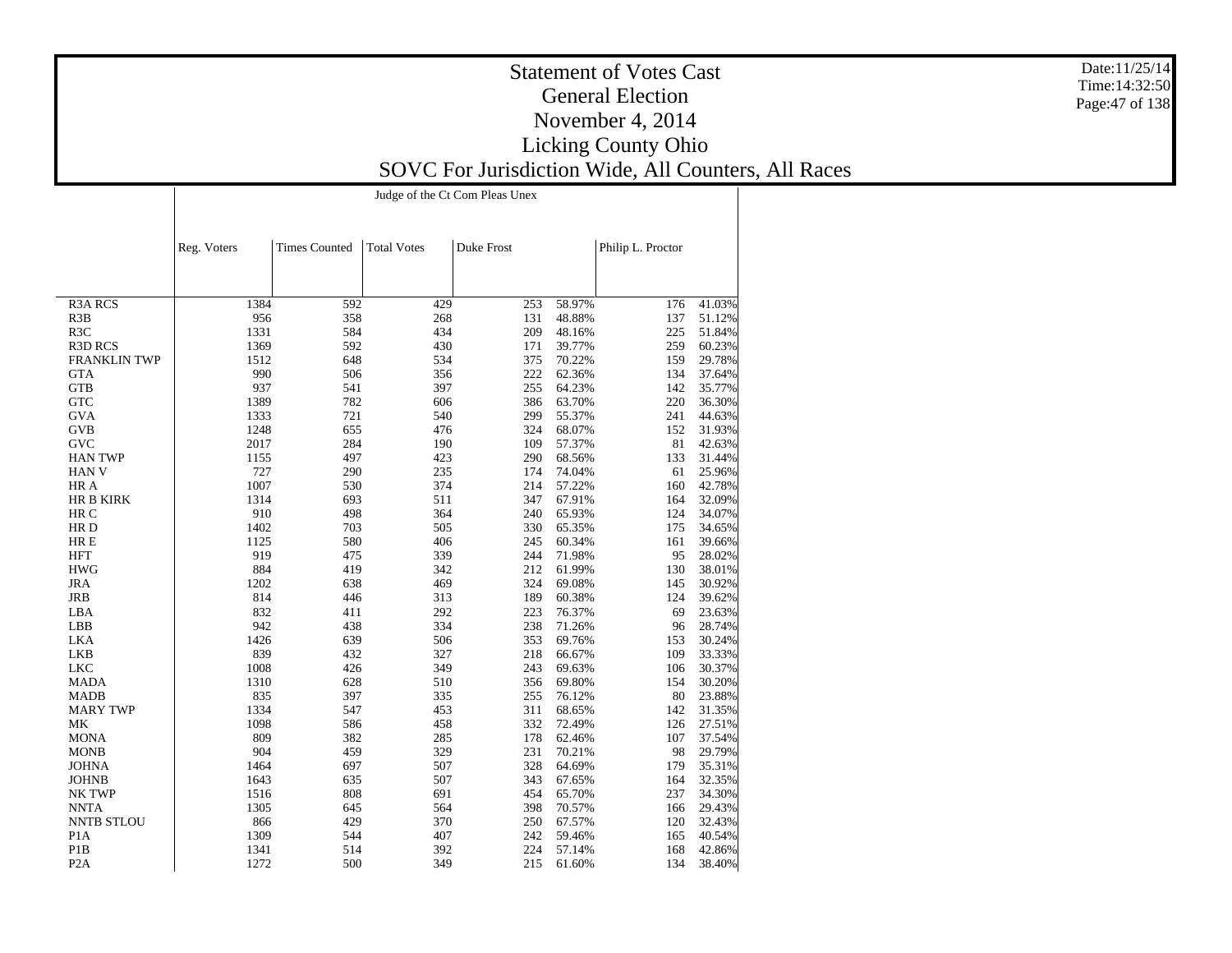|                                      |              | Judge of the Ct Com Pleas Unex |                    |            |                  |                   |                  |  |  |  |  |  |
|--------------------------------------|--------------|--------------------------------|--------------------|------------|------------------|-------------------|------------------|--|--|--|--|--|
|                                      | Reg. Voters  | <b>Times Counted</b>           | <b>Total Votes</b> | Duke Frost |                  | Philip L. Proctor |                  |  |  |  |  |  |
|                                      |              |                                |                    |            |                  |                   |                  |  |  |  |  |  |
| P <sub>2</sub> B<br>P <sub>3</sub> A | 1148<br>1441 | 426<br>610                     | 292<br>449         | 152        | 52.05%           | 140<br>180        | 47.95%<br>40.09% |  |  |  |  |  |
| P <sub>3</sub> B                     | 1305         | 699                            | 493                | 269<br>283 | 59.91%<br>57.40% | 210               | 42.60%           |  |  |  |  |  |
| P <sub>4</sub> A                     | 1062         | 389                            | 294                | 193        | 65.65%           | 101               | 34.35%           |  |  |  |  |  |
| P4B                                  | 1347         | 521                            | 379                | 227        | 59.89%           | 152               | 40.11%           |  |  |  |  |  |
| <b>PERRY</b>                         | 982          | 429                            | 360                | 284        | 78.89%           | 76                | 21.11%           |  |  |  |  |  |
| <b>STAA</b>                          | 834          | 454                            | 341                | 230        | 67.45%           | 111               | 32.55%           |  |  |  |  |  |
| <b>STAB ALEX</b>                     | 990          | 523                            | 405                | 296        | 73.09%           | 109               | 26.91%           |  |  |  |  |  |
| <b>UTA</b>                           | 1407         | 662                            | 495                | 312        | 63.03%           | 183               | 36.97%           |  |  |  |  |  |
| <b>UTB</b>                           | 1383         | 693                            | 561                | 405        | 72.19%           | 156               | 27.81%           |  |  |  |  |  |
| <b>BL VLG</b>                        | 1565         | 465                            | 370                | 220        | 59.46%           | 150               | 40.54%           |  |  |  |  |  |
| <b>HEB VLG</b>                       | 1483         | 507                            | 399                | 271        | 67.92%           | 128               | 32.08%           |  |  |  |  |  |
| WASH                                 | 660          | 348                            | 285                | 198        | 69.47%           | 87                | 30.53%           |  |  |  |  |  |
| <b>UTICA</b>                         | 1230         | 494                            | 424                | 298        | 70.28%           | 126               | 29.72%           |  |  |  |  |  |
| Total                                | 112360       | 48288                          | 37948              | 24888      | 65.58%           | 13060             | 34.42%           |  |  |  |  |  |

Date:11/25/14 Time:14:32:50 Page:48 of 138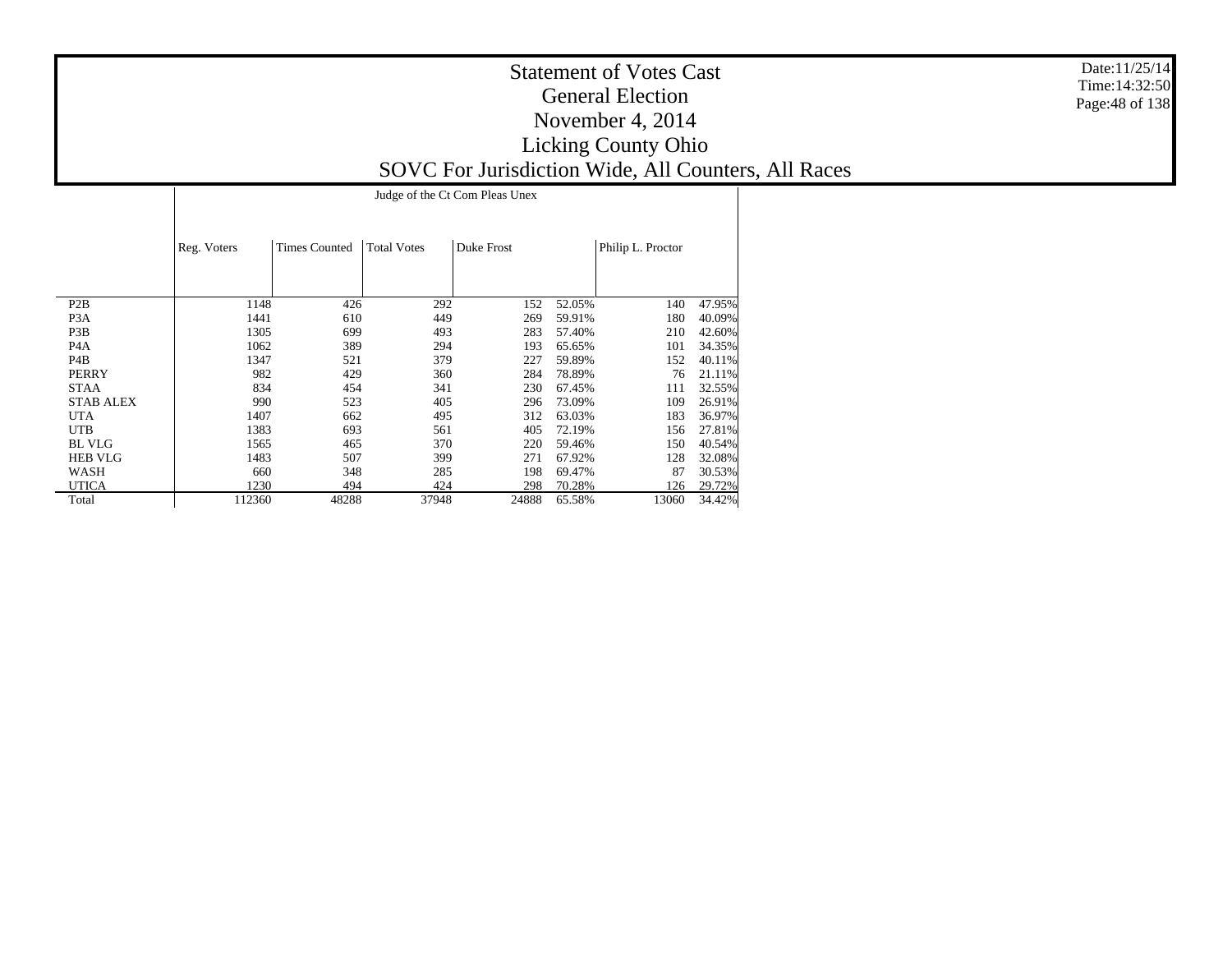|                   |                | Granville Pub Lib Renew 1M Current |                    |                          |        |                         |        |  |  |  |  |
|-------------------|----------------|------------------------------------|--------------------|--------------------------|--------|-------------------------|--------|--|--|--|--|
|                   |                |                                    |                    |                          |        |                         |        |  |  |  |  |
|                   | Reg. Voters    | <b>Times</b><br>Counted            | <b>Total Votes</b> | FOR THE TAX LEVY         |        | AGAINST THE TAX<br>LEVY |        |  |  |  |  |
|                   |                |                                    |                    |                          |        |                         |        |  |  |  |  |
| Jurisdiction Wide |                |                                    |                    |                          |        |                         |        |  |  |  |  |
| N1A               |                |                                    |                    |                          |        |                         |        |  |  |  |  |
| N1B               |                |                                    |                    |                          |        |                         |        |  |  |  |  |
| N2A               |                |                                    |                    |                          |        |                         |        |  |  |  |  |
| N2B               |                |                                    |                    |                          |        |                         |        |  |  |  |  |
| N2C               |                |                                    |                    |                          |        |                         |        |  |  |  |  |
| N <sub>3</sub> A  | $\overline{a}$ |                                    |                    | ÷,                       |        |                         |        |  |  |  |  |
| N3B               | 745            | 312                                | 305                | 221                      | 72.46% | 84                      | 27.54% |  |  |  |  |
| N3C               | L,             | L,                                 |                    | L,                       |        | L,                      |        |  |  |  |  |
| N <sub>4</sub> A  |                |                                    |                    | L,                       |        | L,                      |        |  |  |  |  |
| N4B               |                |                                    |                    |                          |        |                         |        |  |  |  |  |
| N <sub>4</sub> C  |                |                                    |                    |                          |        |                         |        |  |  |  |  |
| ${\rm N4D}$       | ÷,             | L,                                 |                    | $\overline{\phantom{a}}$ |        | Ē,                      |        |  |  |  |  |
| N <sub>5</sub> A  | 119            | 60                                 | 59                 | 38                       | 64.41% | 21                      | 35.59% |  |  |  |  |
| N5B               | L,             | L,                                 |                    | $\overline{\phantom{a}}$ |        | L,                      |        |  |  |  |  |
| N <sub>5</sub> C  |                |                                    |                    | L,                       |        | L.                      |        |  |  |  |  |
| N5D               |                |                                    |                    | ۰                        | ÷      |                         |        |  |  |  |  |
| N5E               |                |                                    |                    |                          |        |                         |        |  |  |  |  |
| N <sub>6</sub> A  |                |                                    |                    |                          |        |                         |        |  |  |  |  |
| N6B               |                |                                    |                    |                          |        |                         |        |  |  |  |  |
| N <sub>6</sub> C  |                |                                    |                    |                          |        |                         |        |  |  |  |  |
| N <sub>6</sub> D  |                |                                    |                    |                          |        |                         |        |  |  |  |  |
| N <sub>6</sub> E  |                |                                    |                    |                          |        |                         |        |  |  |  |  |
| N7A               |                |                                    |                    |                          |        |                         |        |  |  |  |  |
| $_{\rm N7B}$      |                |                                    |                    |                          |        |                         |        |  |  |  |  |
| N7C               |                |                                    |                    |                          |        |                         |        |  |  |  |  |
| H1A               |                |                                    |                    |                          |        |                         |        |  |  |  |  |
| H1B               |                |                                    |                    | $\sim$                   |        | ÷.                      |        |  |  |  |  |
| H <sub>2</sub> A  | 10             | 5                                  | 5                  | $\mathbf{1}$             | 20.00% | $\overline{4}$          | 80.00% |  |  |  |  |
| H2B               |                |                                    |                    | ÷                        |        | ÷                       |        |  |  |  |  |
| H <sub>3</sub> A  |                |                                    |                    | ä,                       |        | L.                      |        |  |  |  |  |
| H3B               |                |                                    |                    |                          |        |                         |        |  |  |  |  |
| <b>BEN</b>        |                |                                    |                    |                          |        |                         |        |  |  |  |  |
| BG                |                |                                    |                    |                          |        |                         |        |  |  |  |  |
| <b>BUR</b>        |                |                                    |                    |                          |        |                         |        |  |  |  |  |
| <b>EDEN FALL</b>  |                |                                    |                    |                          |        |                         |        |  |  |  |  |
| <b>ETA</b>        |                |                                    |                    |                          |        |                         |        |  |  |  |  |
| ETB SWL           |                |                                    |                    |                          |        |                         |        |  |  |  |  |
| ETC SWL           |                |                                    |                    |                          |        |                         |        |  |  |  |  |
| ETD SWL           |                |                                    |                    |                          |        |                         |        |  |  |  |  |
| R2A               |                |                                    |                    |                          |        |                         |        |  |  |  |  |
|                   |                |                                    |                    |                          |        |                         |        |  |  |  |  |

Date:11/25/14 Time:14:32:50 Page:49 of 138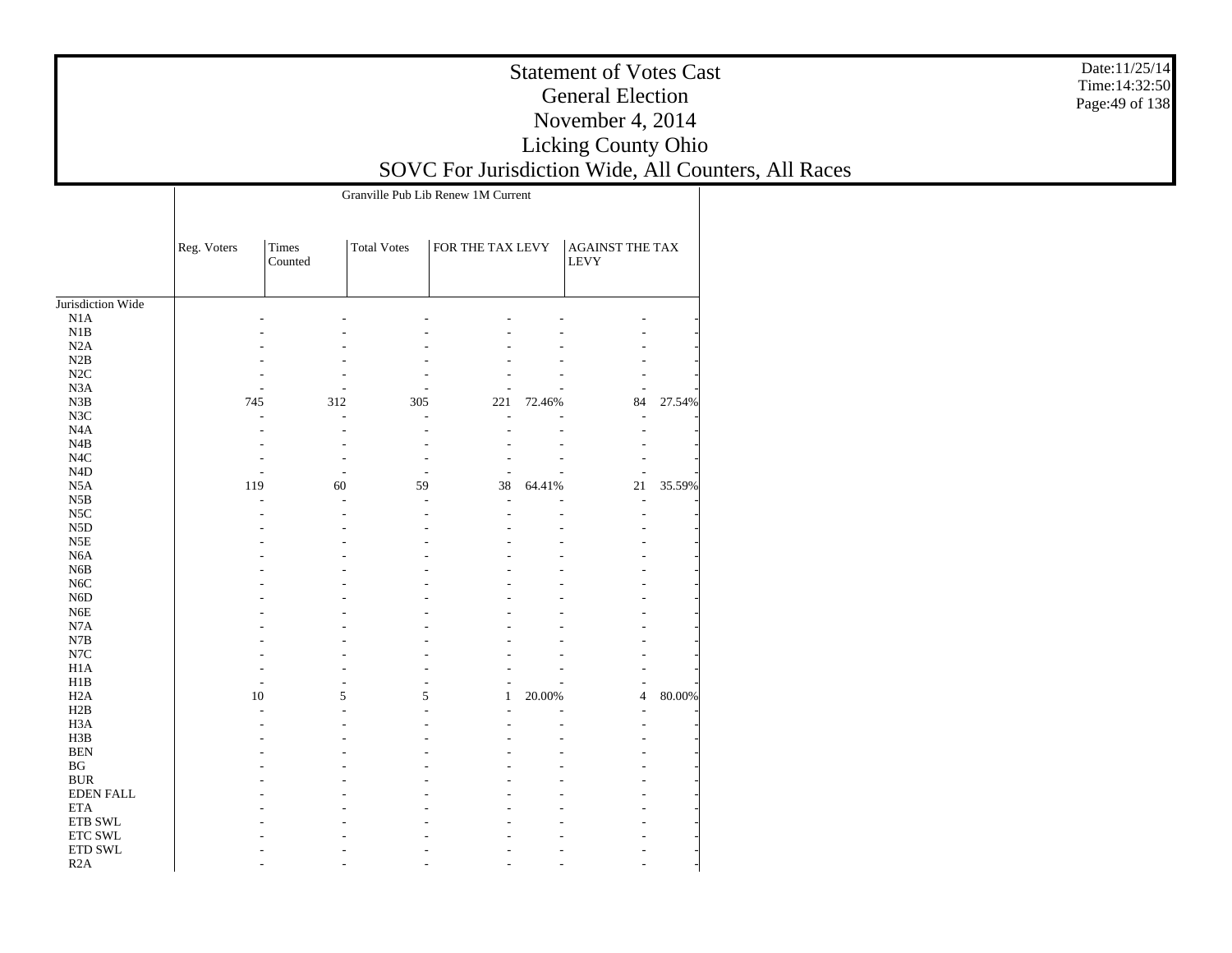|                                    | Granville Pub Lib Renew 1M Current |                  |                    |                  |         |                                       |        |  |  |  |  |
|------------------------------------|------------------------------------|------------------|--------------------|------------------|---------|---------------------------------------|--------|--|--|--|--|
|                                    | Reg. Voters                        | Times<br>Counted | <b>Total Votes</b> | FOR THE TAX LEVY |         | <b>AGAINST THE TAX</b><br><b>LEVY</b> |        |  |  |  |  |
|                                    |                                    |                  |                    |                  |         |                                       |        |  |  |  |  |
|                                    |                                    |                  |                    |                  |         |                                       |        |  |  |  |  |
| <b>R3A RCS</b><br>R <sub>3</sub> B |                                    |                  |                    | ÷.               | ÷       |                                       |        |  |  |  |  |
| R <sub>3</sub> C                   |                                    |                  |                    |                  |         |                                       |        |  |  |  |  |
| <b>R3D RCS</b>                     |                                    |                  |                    |                  |         |                                       |        |  |  |  |  |
| <b>FRANKLIN TWP</b>                |                                    |                  |                    | $\overline{a}$   |         |                                       |        |  |  |  |  |
| <b>GTA</b>                         | 990                                | 506              | 501                | 325              | 64.87%  | 176                                   | 35.13% |  |  |  |  |
| <b>GTB</b>                         | 937                                | 541              | 534                | 418              | 78.28%  | 116                                   | 21.72% |  |  |  |  |
| <b>GTC</b>                         | 1371                               | 768              | 754                | 548              | 72.68%  | 206                                   | 27.32% |  |  |  |  |
| <b>GVA</b>                         | 1333                               | 721              | 715                | 578              | 80.84%  | 137                                   | 19.16% |  |  |  |  |
| <b>GVB</b>                         | 1248                               | 655              | 646                | 462              | 71.52%  | 184                                   | 28.48% |  |  |  |  |
| $\operatorname{GVC}$               | 2017                               | 284              | 268                | 228              | 85.07%  | 40                                    | 14.93% |  |  |  |  |
| <b>HAN TWP</b>                     | L,                                 |                  |                    | L.               |         | ٠                                     |        |  |  |  |  |
| <b>HAN V</b>                       |                                    |                  |                    | L,               |         | ٠                                     |        |  |  |  |  |
| HR A                               |                                    |                  |                    |                  |         |                                       |        |  |  |  |  |
| <b>HR B KIRK</b>                   |                                    |                  |                    |                  |         |                                       |        |  |  |  |  |
| HR C                               |                                    |                  |                    |                  |         |                                       |        |  |  |  |  |
| HR D                               |                                    |                  |                    |                  |         |                                       |        |  |  |  |  |
| HR E                               |                                    |                  |                    |                  |         |                                       |        |  |  |  |  |
|                                    |                                    |                  |                    |                  |         |                                       |        |  |  |  |  |
| <b>HFT</b><br><b>HWG</b>           |                                    |                  |                    |                  |         |                                       |        |  |  |  |  |
| <b>JRA</b>                         |                                    |                  |                    |                  |         |                                       |        |  |  |  |  |
| <b>JRB</b>                         |                                    |                  |                    |                  |         |                                       |        |  |  |  |  |
|                                    |                                    |                  |                    |                  |         |                                       |        |  |  |  |  |
| LBA                                |                                    |                  |                    |                  |         |                                       |        |  |  |  |  |
| LBB                                |                                    |                  |                    |                  |         |                                       |        |  |  |  |  |
| <b>LKA</b>                         |                                    |                  |                    |                  |         |                                       |        |  |  |  |  |
| <b>LKB</b>                         |                                    |                  |                    |                  |         |                                       |        |  |  |  |  |
| <b>LKC</b>                         |                                    |                  |                    |                  |         |                                       |        |  |  |  |  |
| <b>MADA</b>                        |                                    |                  |                    |                  |         |                                       |        |  |  |  |  |
| <b>MADB</b>                        |                                    |                  |                    |                  |         |                                       |        |  |  |  |  |
| <b>MARY TWP</b>                    | ٠                                  |                  |                    | $\overline{a}$   |         |                                       |        |  |  |  |  |
| MK                                 | 53                                 | 23               | 23                 | 15               | 65.22%  | 8                                     | 34.78% |  |  |  |  |
| <b>MONA</b>                        | J.                                 |                  |                    | $\overline{a}$   |         |                                       |        |  |  |  |  |
| <b>MONB</b>                        |                                    |                  |                    |                  |         |                                       |        |  |  |  |  |
| <b>JOHNA</b>                       |                                    |                  |                    |                  |         |                                       |        |  |  |  |  |
| <b>JOHNB</b>                       | $\overline{a}$                     |                  |                    |                  |         |                                       |        |  |  |  |  |
| NK TWP                             | 62                                 | 30               | 28                 | 16               | 57.14%  | 12                                    | 42.86% |  |  |  |  |
| <b>NNTA</b>                        | 12                                 | $\mathbf{1}$     | 1                  | $\mathbf{1}$     | 100.00% | $\boldsymbol{0}$                      | 0.00%  |  |  |  |  |
| <b>NNTB STLOU</b>                  | J.                                 |                  |                    | L,               |         |                                       |        |  |  |  |  |
| P <sub>1</sub> A                   |                                    |                  |                    |                  |         |                                       |        |  |  |  |  |
| P <sub>1</sub> B                   |                                    |                  |                    |                  |         |                                       |        |  |  |  |  |
| P <sub>2</sub> A                   |                                    |                  |                    |                  |         |                                       |        |  |  |  |  |

Date:11/25/14 Time:14:32:50 Page:50 of 138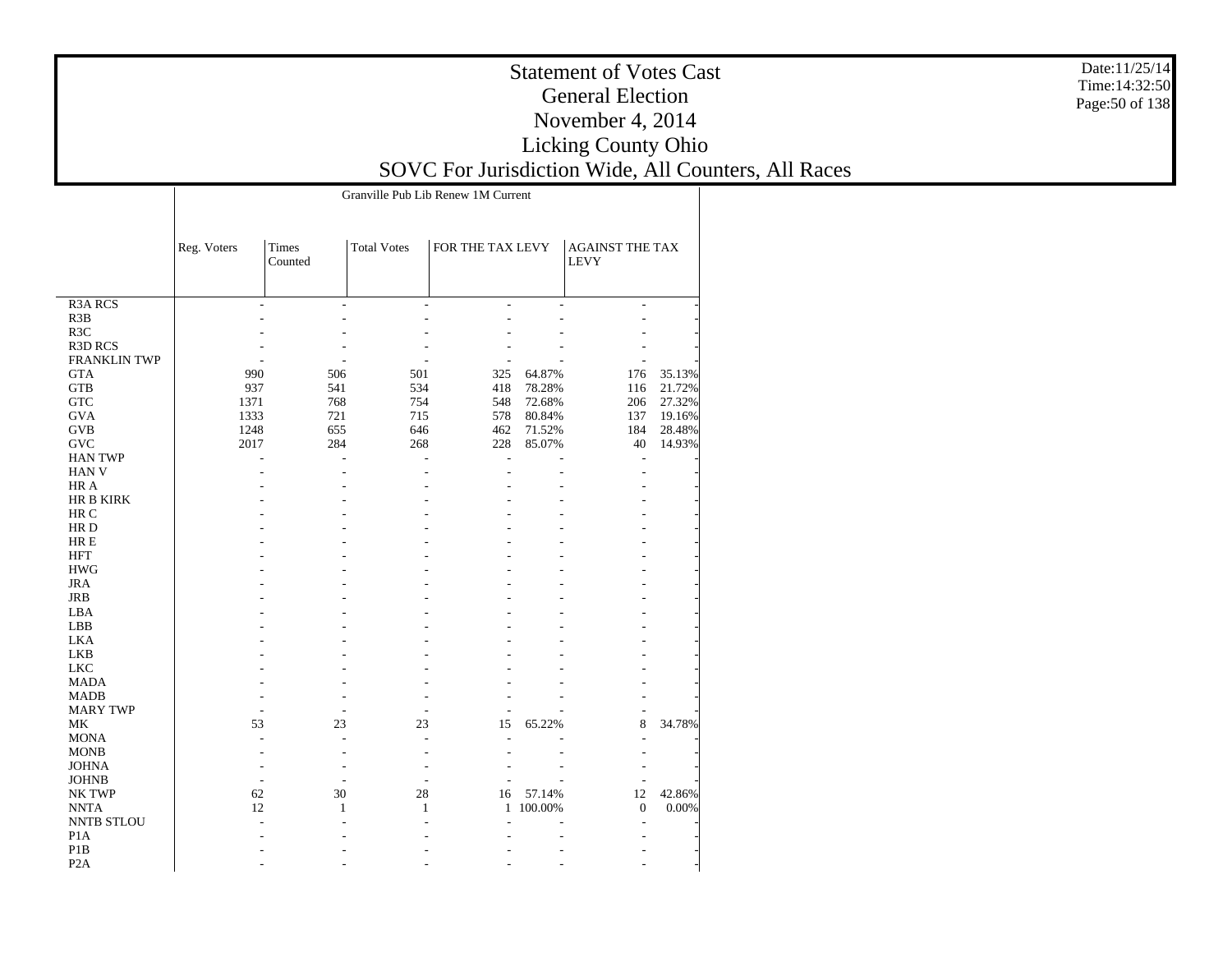|                  | Granville Pub Lib Renew 1M Current |                             |                    |                  |           |                                       |        |  |  |  |
|------------------|------------------------------------|-----------------------------|--------------------|------------------|-----------|---------------------------------------|--------|--|--|--|
|                  | Reg. Voters                        | <b>Times</b><br>Counted     | <b>Total Votes</b> | FOR THE TAX LEVY |           | <b>AGAINST THE TAX</b><br><b>LEVY</b> |        |  |  |  |
| P2B              |                                    |                             |                    |                  |           |                                       |        |  |  |  |
| P <sub>3</sub> A |                                    |                             |                    |                  |           |                                       |        |  |  |  |
| P3B              |                                    |                             |                    |                  |           |                                       |        |  |  |  |
| P <sub>4</sub> A |                                    |                             |                    |                  |           |                                       |        |  |  |  |
| P <sub>4</sub> B |                                    |                             |                    |                  |           |                                       |        |  |  |  |
| <b>PERRY</b>     |                                    |                             |                    |                  |           |                                       |        |  |  |  |
| <b>STAA</b>      |                                    |                             |                    |                  |           |                                       |        |  |  |  |
| <b>STAB ALEX</b> | 3                                  | $\mathcal{D}_{\mathcal{L}}$ | $\mathfrak{D}$     |                  | 2 100.00% | $\Omega$                              | 0.00%  |  |  |  |
| <b>UTA</b>       | 955                                | 412                         | 406                | 275              | 67.73%    | 131                                   | 32.27% |  |  |  |
| <b>UTB</b>       | 273                                | 124                         | 123                | 73               | 59.35%    | 50                                    | 40.65% |  |  |  |
| <b>BL VLG</b>    |                                    |                             |                    |                  |           |                                       |        |  |  |  |
| <b>HEB VLG</b>   |                                    |                             |                    |                  |           |                                       |        |  |  |  |
| <b>WASH</b>      |                                    |                             |                    |                  |           |                                       |        |  |  |  |
| <b>UTICA</b>     |                                    |                             |                    |                  |           |                                       |        |  |  |  |
| Total            | 10128                              | 4444                        | 4370               | 3201             | 73.25%    | 1169                                  | 26.75% |  |  |  |

Date:11/25/14 Time:14:32:50 Page:51 of 138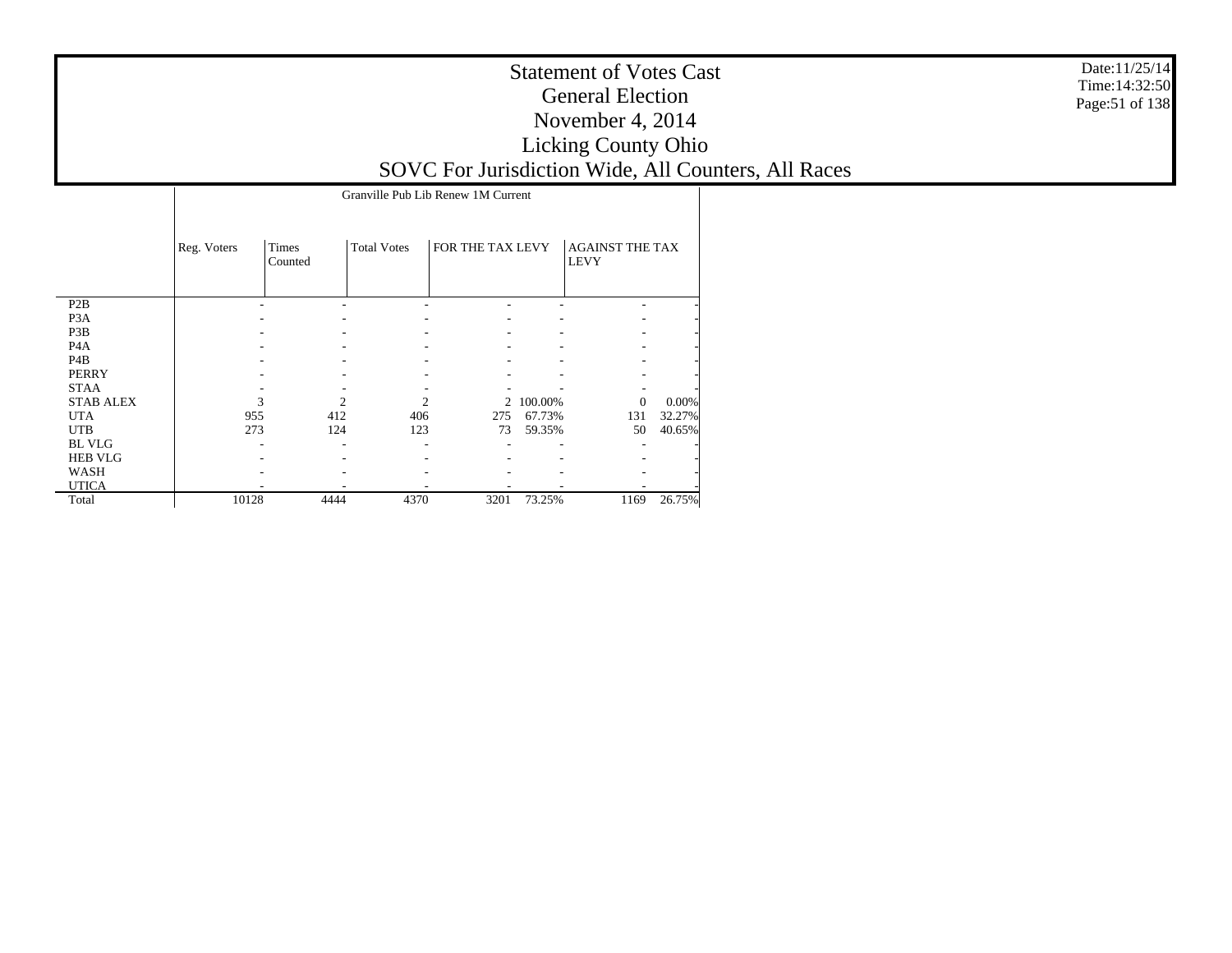Date:11/25/14 Time:14:32:50 Page:52 of 138

|                         |              |                          |                    | SWL Substitite 7.9M Nec Require |                  |                                       |                  |                          |                  |                    | East Knox Inc 0.5% Prop 3.9M |        |                                      |           |
|-------------------------|--------------|--------------------------|--------------------|---------------------------------|------------------|---------------------------------------|------------------|--------------------------|------------------|--------------------|------------------------------|--------|--------------------------------------|-----------|
|                         |              |                          |                    |                                 |                  |                                       |                  |                          |                  |                    |                              |        |                                      |           |
|                         | Reg. Voters  | Times<br>Counted         | <b>Total Votes</b> | FOR THE TAX LEVY                |                  | <b>AGAINST THE TAX</b><br><b>LEVY</b> |                  | Reg. Voters              | Times<br>Counted | <b>Total Votes</b> | FOR THE INCOME<br>AND P      |        | <b>AGAINST THE</b><br>$\sf INCODE$ A |           |
|                         |              |                          |                    |                                 |                  |                                       |                  |                          |                  |                    |                              |        |                                      |           |
| Jurisdiction Wide       |              |                          |                    |                                 |                  |                                       |                  |                          |                  |                    |                              |        |                                      |           |
| N1A<br>N1B              |              |                          |                    |                                 |                  |                                       |                  |                          |                  |                    |                              |        |                                      |           |
| N2A                     |              |                          |                    |                                 |                  |                                       |                  |                          |                  |                    |                              |        |                                      |           |
| N2B                     |              |                          |                    |                                 |                  |                                       |                  |                          |                  |                    |                              |        |                                      |           |
| N2C                     |              |                          |                    |                                 |                  |                                       |                  |                          |                  |                    |                              |        |                                      |           |
| N3A                     |              |                          |                    |                                 |                  |                                       |                  |                          |                  |                    |                              |        |                                      |           |
| ${\bf N3B}$             |              |                          |                    |                                 |                  |                                       |                  |                          |                  |                    |                              |        |                                      |           |
| N <sub>3</sub> C        |              |                          |                    |                                 |                  |                                       |                  |                          |                  |                    |                              |        |                                      |           |
| N4A                     |              |                          |                    |                                 |                  |                                       |                  |                          |                  |                    |                              |        |                                      |           |
| $\rm N4B$               |              |                          |                    |                                 |                  |                                       |                  |                          |                  |                    |                              |        |                                      |           |
| N <sub>4</sub> C        |              |                          |                    |                                 |                  |                                       |                  |                          |                  |                    |                              |        |                                      |           |
| $\rm N4D$               |              |                          |                    |                                 |                  |                                       |                  |                          |                  |                    |                              |        |                                      |           |
| N5A                     |              |                          |                    |                                 |                  |                                       |                  |                          |                  |                    |                              |        |                                      |           |
| $_{\rm N5B}$            |              |                          |                    |                                 |                  |                                       |                  |                          |                  |                    |                              |        |                                      |           |
| N5C                     |              |                          |                    |                                 |                  |                                       |                  |                          |                  |                    |                              |        |                                      |           |
| N <sub>5</sub> D        |              |                          |                    |                                 |                  |                                       |                  |                          |                  |                    |                              |        |                                      |           |
| N5E                     |              |                          |                    |                                 |                  |                                       |                  |                          |                  |                    |                              |        |                                      |           |
| N <sub>6</sub> A        |              |                          |                    |                                 |                  |                                       |                  |                          |                  |                    |                              |        |                                      |           |
| N6B<br>N <sub>6</sub> C |              |                          |                    |                                 |                  |                                       |                  |                          |                  |                    |                              |        |                                      |           |
| N <sub>6</sub> D        |              |                          |                    |                                 |                  |                                       |                  |                          |                  |                    |                              |        |                                      |           |
| N6E                     |              |                          |                    |                                 |                  |                                       |                  |                          |                  |                    |                              |        |                                      |           |
| N7A                     |              |                          |                    |                                 |                  |                                       |                  |                          |                  |                    |                              |        |                                      |           |
| ${\bf N7B}$             |              |                          |                    |                                 |                  |                                       |                  |                          |                  |                    |                              |        |                                      |           |
| $_{\mathrm{N7C}}$       |              |                          |                    |                                 |                  |                                       |                  |                          |                  |                    |                              |        |                                      |           |
| H <sub>1</sub> A        |              |                          |                    |                                 |                  |                                       |                  |                          |                  |                    |                              |        |                                      |           |
| $_{\rm H1B}$            |              |                          |                    |                                 |                  |                                       |                  |                          |                  |                    |                              |        |                                      |           |
| H <sub>2</sub> A        |              |                          |                    |                                 |                  |                                       |                  |                          |                  |                    |                              |        |                                      |           |
| H2B                     |              |                          |                    |                                 |                  |                                       |                  |                          |                  |                    |                              |        |                                      |           |
| H3A                     |              |                          |                    |                                 |                  |                                       |                  |                          |                  |                    |                              |        |                                      |           |
| $_{\rm H3B}$            |              |                          |                    |                                 |                  |                                       |                  |                          |                  |                    |                              |        |                                      |           |
| <b>BEN</b>              |              |                          |                    |                                 |                  |                                       |                  |                          |                  |                    |                              |        |                                      |           |
| $\mathbf{B}\mathbf{G}$  |              |                          |                    |                                 |                  |                                       |                  |                          |                  |                    |                              |        | $\overline{\phantom{a}}$             |           |
| <b>BUR</b>              |              |                          |                    |                                 |                  | $\overline{\phantom{a}}$              |                  | $\overline{\phantom{a}}$ |                  |                    |                              |        | $\overline{\phantom{a}}$             |           |
| <b>EDEN FALL</b>        |              |                          |                    |                                 |                  |                                       |                  | 209                      | 103              | $100\,$            | 40                           | 40.00% | 60                                   | $60.00\%$ |
| <b>ETA</b>              | 1279         | 625                      | 616                | 237                             | 38.47%           | 379                                   | 61.53%           |                          |                  |                    |                              |        |                                      |           |
| ${\rm ETB}$ SWL         | 1071         | 483                      | 475                | 205                             | 43.16%           | 270                                   | 56.84%           |                          |                  |                    |                              |        |                                      |           |
| ETC SWL<br>ETD SWL      | 1452<br>1545 | 697<br>690               | 680<br>684         | 249<br>322                      | 36.62%<br>47.08% | 431<br>362                            | 63.38%<br>52.92% |                          |                  |                    |                              |        |                                      |           |
| R2A                     |              | $\overline{\phantom{a}}$ |                    | $\overline{\phantom{a}}$        |                  | $\overline{\phantom{a}}$              |                  |                          |                  |                    |                              |        |                                      |           |
|                         |              |                          |                    |                                 |                  |                                       |                  |                          |                  |                    |                              |        |                                      |           |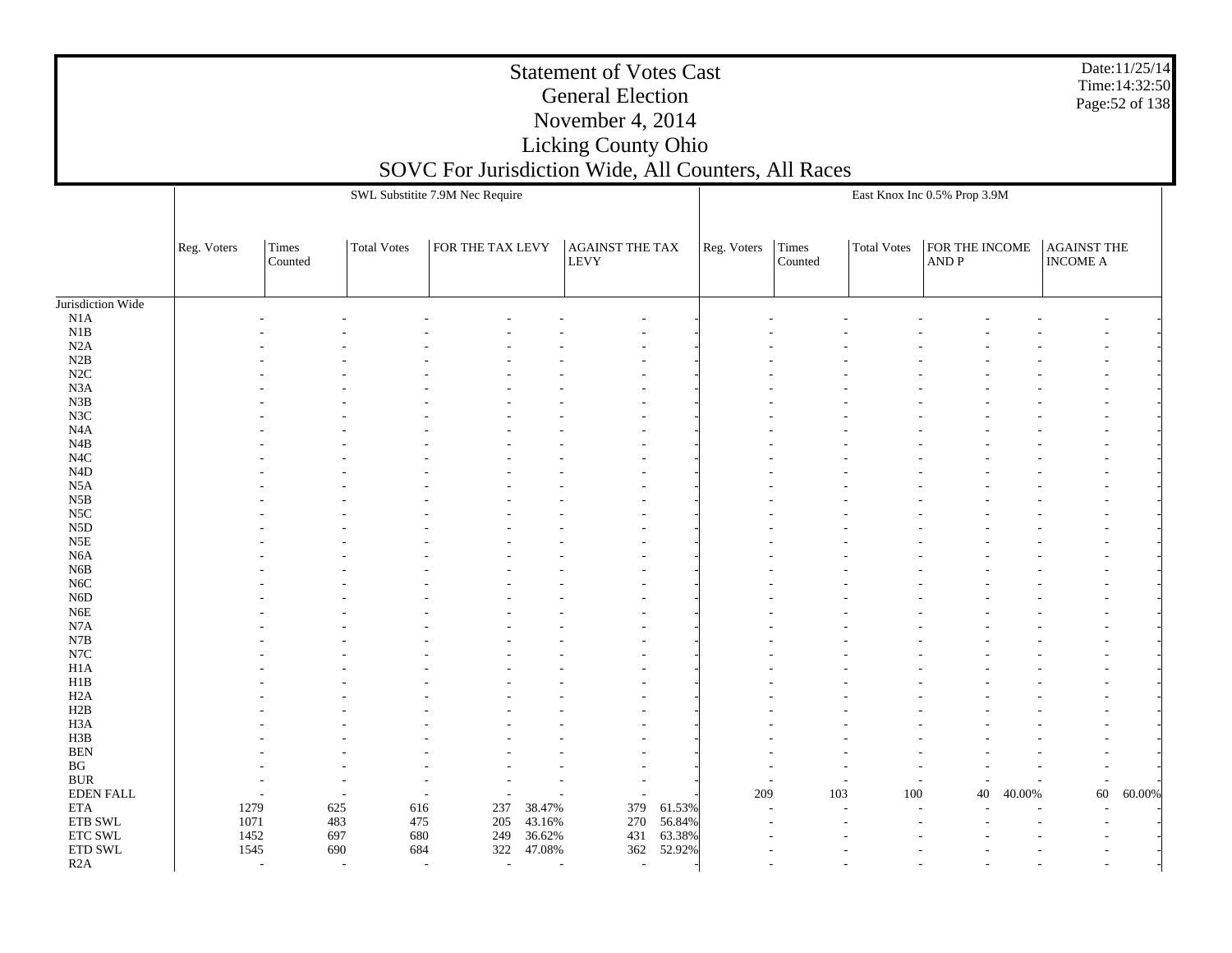|                                 |             |                  |                          | SWL Substitite 7.9M Nec Require |                  |                                |                  |             |                  |                    | East Knox Inc 0.5% Prop 3.9M |                                       |  |
|---------------------------------|-------------|------------------|--------------------------|---------------------------------|------------------|--------------------------------|------------------|-------------|------------------|--------------------|------------------------------|---------------------------------------|--|
|                                 |             |                  |                          |                                 |                  |                                |                  |             |                  |                    |                              |                                       |  |
|                                 | Reg. Voters | Times<br>Counted | <b>Total Votes</b>       | FOR THE TAX LEVY                |                  | AGAINST THE TAX<br><b>LEVY</b> |                  | Reg. Voters | Times<br>Counted | <b>Total Votes</b> | FOR THE INCOME<br>AND P      | <b>AGAINST THE</b><br><b>INCOME A</b> |  |
| R <sub>3</sub> A <sub>RCS</sub> |             |                  |                          |                                 |                  |                                |                  |             |                  |                    |                              |                                       |  |
| R3B                             | $\sim$      | $\sim$           | $\overline{\phantom{a}}$ | $\overline{\phantom{a}}$        | $\mathbf{r}$     | $\sim$                         |                  |             | $\overline{a}$   | $\sim$             | $\overline{\phantom{a}}$     | $\sim$                                |  |
| R3C                             |             |                  |                          |                                 |                  |                                |                  |             |                  |                    |                              |                                       |  |
| R3D RCS                         |             |                  |                          |                                 |                  |                                |                  |             |                  |                    |                              |                                       |  |
| <b>FRANKLIN TWP</b>             |             |                  |                          |                                 |                  |                                |                  |             |                  |                    |                              |                                       |  |
| $\operatorname{GTA}$            |             |                  |                          |                                 |                  |                                |                  |             |                  |                    |                              |                                       |  |
| <b>GTB</b>                      |             |                  |                          |                                 |                  |                                |                  |             |                  |                    |                              |                                       |  |
| ${\rm GTC}$                     |             |                  |                          |                                 |                  |                                |                  |             |                  |                    |                              |                                       |  |
| <b>GVA</b>                      |             |                  |                          |                                 |                  |                                |                  |             |                  |                    |                              |                                       |  |
| $\rm GVB$                       |             |                  |                          |                                 |                  |                                |                  |             |                  |                    |                              |                                       |  |
| $\operatorname{GVC}$            |             |                  |                          |                                 |                  |                                |                  |             |                  |                    |                              |                                       |  |
| <b>HAN TWP</b>                  |             |                  |                          |                                 |                  |                                |                  |             |                  |                    |                              |                                       |  |
| <b>HAN V</b>                    |             |                  |                          |                                 |                  |                                |                  |             |                  |                    |                              |                                       |  |
| HR A<br>HR B KIRK               | 1007        | 530<br>693       | 520<br>685               | 228<br>251                      | 43.85%           | 292<br>434                     | 56.15%<br>63.36% |             |                  |                    |                              |                                       |  |
| $\rm{HR}$ C                     | 1314<br>895 | 489              | 484                      | 191                             | 36.64%<br>39.46% | 293                            | 60.54%           |             |                  |                    |                              |                                       |  |
| HR D                            | 1402        | 703              | 696                      | 255                             | 36.64%           | 441                            | 63.36%           |             |                  |                    |                              |                                       |  |
| ${\rm HR} \to$                  | 1091        | 562              | 554                      | 228                             | 41.16%           | 326                            | 58.84%           |             |                  |                    |                              |                                       |  |
| <b>HFT</b>                      |             | ÷                |                          |                                 |                  | ÷,                             |                  |             |                  |                    |                              |                                       |  |
| <b>HWG</b>                      |             |                  |                          |                                 |                  | ٠                              |                  |             |                  |                    |                              |                                       |  |
| <b>JRA</b>                      |             |                  |                          |                                 |                  |                                |                  |             |                  |                    |                              |                                       |  |
| JRB                             |             |                  |                          |                                 |                  |                                |                  |             |                  |                    |                              |                                       |  |
| LBA                             |             |                  |                          |                                 |                  |                                |                  |             |                  |                    |                              |                                       |  |
| ${\rm LBB}$                     |             |                  |                          |                                 |                  |                                |                  |             |                  |                    |                              |                                       |  |
| <b>LKA</b>                      |             |                  |                          |                                 |                  |                                |                  |             |                  |                    |                              |                                       |  |
| LKB                             |             |                  |                          |                                 |                  |                                |                  |             |                  |                    |                              |                                       |  |
| ${\rm LKC}$                     |             |                  |                          |                                 |                  |                                |                  |             |                  |                    |                              |                                       |  |
| <b>MADA</b>                     |             |                  |                          |                                 |                  |                                |                  |             |                  |                    |                              |                                       |  |
| MADB                            |             |                  |                          |                                 |                  |                                |                  |             |                  |                    |                              |                                       |  |
| <b>MARY TWP</b>                 |             |                  |                          |                                 |                  |                                |                  |             |                  |                    |                              |                                       |  |
| MK                              |             |                  |                          |                                 |                  |                                |                  |             |                  |                    |                              |                                       |  |
| <b>MONA</b>                     |             |                  |                          |                                 |                  |                                |                  |             |                  |                    |                              |                                       |  |
| <b>MONB</b>                     |             |                  |                          |                                 |                  |                                |                  |             |                  |                    |                              |                                       |  |
| <b>JOHNA</b>                    |             |                  |                          |                                 |                  |                                |                  |             |                  |                    |                              |                                       |  |
| $_{\rm JOHNB}$<br>NK TWP        |             |                  |                          |                                 |                  |                                |                  |             |                  |                    |                              |                                       |  |
| <b>NNTA</b>                     |             |                  |                          |                                 |                  |                                |                  |             |                  |                    |                              |                                       |  |
| <b>NNTB STLOU</b>               |             |                  |                          |                                 |                  |                                |                  |             |                  |                    |                              |                                       |  |
| P <sub>1</sub> A                |             |                  |                          |                                 |                  |                                |                  |             |                  |                    |                              |                                       |  |
| P1B                             | 461         | 208              | 203                      | 89                              | 43.84%           | 114                            | 56.16%           |             |                  |                    |                              |                                       |  |
| P <sub>2</sub> A                |             |                  |                          | $\overline{a}$                  |                  |                                |                  |             |                  |                    |                              |                                       |  |

Date:11/25/14 Time:14:32:50 Page:53 of 138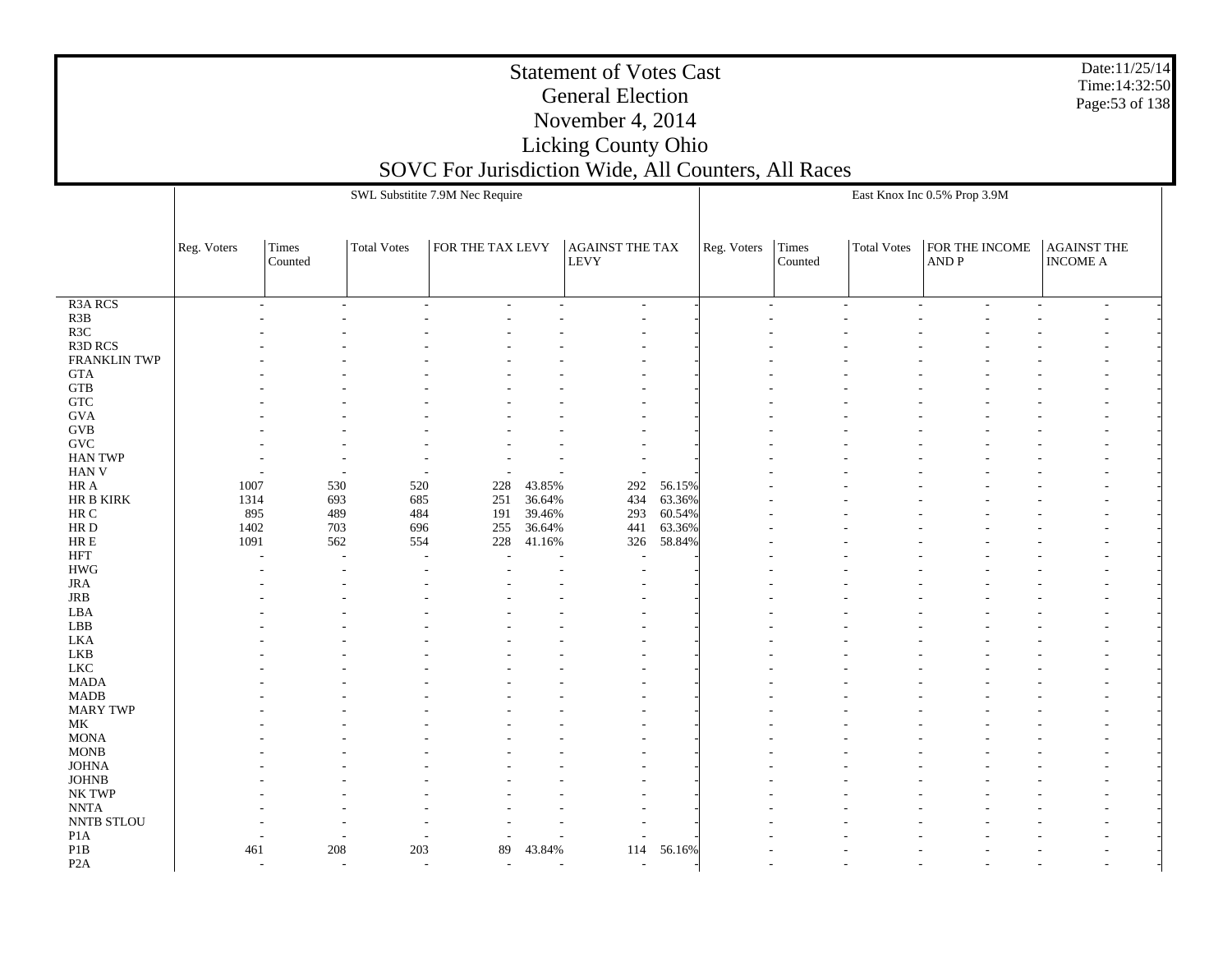Date:11/25/14 Time:14:32:50 Page:54 of 138

|                  |             |                          |                          | SWL Substitute 7.9M Nec Require |                          |                                       |        |             |                          |                          | East Knox Inc 0.5% Prop 3.9M |                          |                                       |        |
|------------------|-------------|--------------------------|--------------------------|---------------------------------|--------------------------|---------------------------------------|--------|-------------|--------------------------|--------------------------|------------------------------|--------------------------|---------------------------------------|--------|
|                  | Reg. Voters | Times<br>Counted         | <b>Total Votes</b>       | FOR THE TAX LEVY                |                          | <b>AGAINST THE TAX</b><br><b>LEVY</b> |        | Reg. Voters | Times<br>Counted         | <b>Total Votes</b>       | FOR THE INCOME<br>AND P      |                          | <b>AGAINST THE</b><br><b>INCOME A</b> |        |
| P <sub>2</sub> B | ۰.          |                          |                          |                                 |                          |                                       |        |             |                          |                          |                              |                          |                                       |        |
| P <sub>3</sub> A | 793         | 322                      | 319                      | 159                             | 49.84%                   | 160                                   | 50.16% |             |                          |                          |                              |                          |                                       |        |
| P3B              | 1181        | 629                      | 619                      | 320                             | 51.70%                   | 299                                   | 48.30% |             |                          |                          |                              |                          | $\overline{\phantom{a}}$              |        |
| P <sub>4</sub> A | 998         | 369                      | 360                      | 147                             | 40.83%                   | 213                                   | 59.17% |             | $\overline{\phantom{0}}$ | $\overline{\phantom{a}}$ |                              | $\overline{\phantom{a}}$ | $\overline{\phantom{a}}$              |        |
| P <sub>4</sub> B | 1347        | 521                      | 512                      | 232                             | 45.31%                   | 280                                   | 54.69% |             | $\overline{\phantom{0}}$ | $\overline{\phantom{a}}$ |                              |                          | $\overline{\phantom{a}}$              |        |
| PERRY            |             | $\overline{\phantom{a}}$ | $\overline{\phantom{0}}$ |                                 | $\overline{\phantom{a}}$ | $\overline{\phantom{a}}$              |        |             | $\overline{\phantom{0}}$ | $\overline{\phantom{a}}$ |                              | $\overline{\phantom{a}}$ | $\overline{\phantom{a}}$              |        |
| <b>STAA</b>      |             |                          |                          |                                 |                          |                                       |        |             |                          |                          |                              |                          | $\overline{\phantom{a}}$              |        |
| <b>STAB ALEX</b> | 20          | 15                       | 15                       |                                 | 46.67%                   | 8                                     | 53.33% |             | $\overline{\phantom{a}}$ |                          |                              | ٠                        | $\overline{\phantom{a}}$              |        |
| <b>UTA</b>       | 134         | 77                       | 76                       | 30                              | 39.47%                   | 46                                    | 60.53% |             | $\overline{\phantom{0}}$ | $\overline{\phantom{a}}$ | $\overline{\phantom{a}}$     | $\overline{\phantom{a}}$ | $\overline{\phantom{a}}$              |        |
| <b>UTB</b>       | 70          | 41                       | 41                       | 11                              | 26.83%                   | 30                                    | 73.17% |             |                          |                          |                              |                          |                                       |        |
| BL VLG           |             |                          |                          |                                 |                          | $\overline{\phantom{a}}$              |        |             |                          |                          |                              |                          |                                       |        |
| <b>HEB VLG</b>   |             |                          |                          |                                 |                          | $\overline{\phantom{a}}$              |        |             |                          |                          |                              |                          |                                       |        |
| WASH             |             |                          |                          |                                 |                          | $\overline{\phantom{a}}$              |        |             |                          |                          |                              |                          |                                       |        |
| <b>UTICA</b>     |             |                          |                          |                                 |                          |                                       |        |             |                          |                          |                              |                          |                                       |        |
| Total            | 16060       | 7654                     | 7539                     | 3161                            | 41.93%                   | 4378                                  | 58.07% | 209         | 103                      | 100                      | 40                           | 40.00%                   | 60                                    | 60.00% |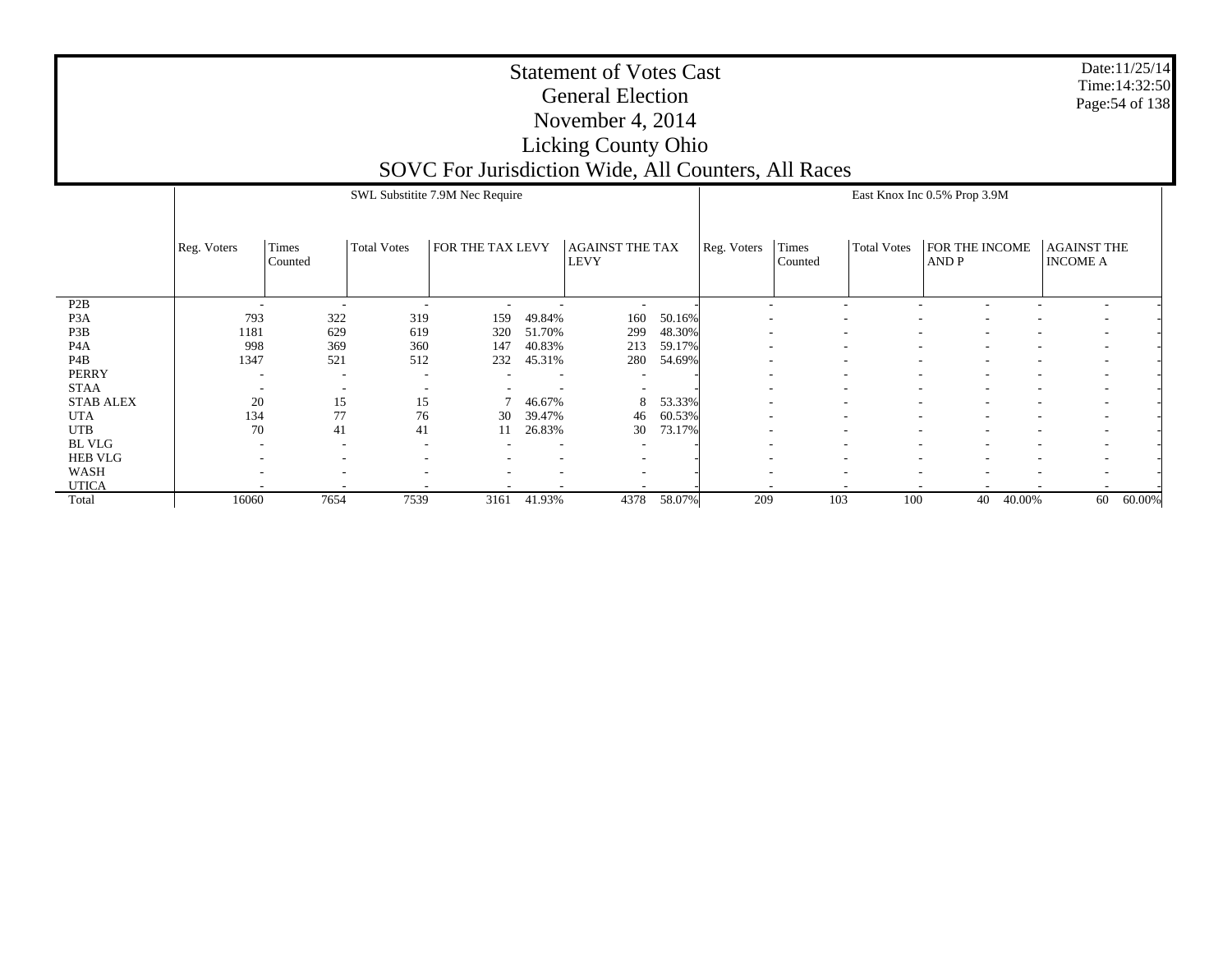|                                      |                |                  |                | New Albany/Plain Local 6.9M Add |                                       | <b>General Election</b><br>November 4, 2014<br>Licking County Ohio | <b>Statement of Votes Cast</b><br>SOVC For Jurisdiction Wide, All Counters, All Races |             | West Lick Fire Dist Renew 1M |                  |                                       | Date:11/25/14<br>Time: 14:32:50<br>Page: 55 of 138 |  |
|--------------------------------------|----------------|------------------|----------------|---------------------------------|---------------------------------------|--------------------------------------------------------------------|---------------------------------------------------------------------------------------|-------------|------------------------------|------------------|---------------------------------------|----------------------------------------------------|--|
|                                      | Reg.<br>Voters | Times<br>Counted | Total<br>Votes | FOR THE TAX<br><b>LEVY</b>      | <b>AGAINST THE</b><br><b>TAX LEVY</b> | Reg. Voters                                                        | Times Counted                                                                         | Total Votes | FOR THE TAX LEVY             |                  | <b>AGAINST THE TAX</b><br><b>LEVY</b> |                                                    |  |
|                                      |                |                  |                |                                 |                                       |                                                                    |                                                                                       |             |                              |                  |                                       |                                                    |  |
| Jurisdiction Wide                    |                |                  |                |                                 |                                       |                                                                    |                                                                                       |             |                              |                  |                                       |                                                    |  |
| N1A<br>N1B                           |                |                  |                |                                 |                                       |                                                                    |                                                                                       |             |                              |                  |                                       |                                                    |  |
| N2A                                  |                |                  |                |                                 |                                       |                                                                    |                                                                                       |             |                              |                  |                                       |                                                    |  |
| N2B                                  |                |                  |                |                                 |                                       |                                                                    |                                                                                       |             |                              |                  |                                       |                                                    |  |
| N2C                                  |                |                  |                |                                 |                                       |                                                                    |                                                                                       |             |                              |                  |                                       |                                                    |  |
| N <sub>3</sub> A                     |                |                  |                |                                 |                                       |                                                                    |                                                                                       |             |                              |                  |                                       |                                                    |  |
| N3B                                  |                |                  |                |                                 |                                       |                                                                    |                                                                                       |             |                              |                  |                                       |                                                    |  |
| N3C                                  |                |                  |                |                                 |                                       |                                                                    |                                                                                       |             |                              |                  |                                       |                                                    |  |
| N4A<br>N4B                           |                |                  |                |                                 |                                       |                                                                    |                                                                                       |             |                              |                  |                                       |                                                    |  |
| $_{\mathrm{N4C}}$                    |                |                  |                |                                 |                                       |                                                                    |                                                                                       |             |                              |                  |                                       |                                                    |  |
| N4D                                  |                |                  |                |                                 |                                       |                                                                    |                                                                                       |             |                              |                  |                                       |                                                    |  |
| N5A                                  |                |                  |                |                                 |                                       |                                                                    |                                                                                       |             |                              |                  |                                       |                                                    |  |
| N5B                                  |                |                  |                |                                 |                                       |                                                                    |                                                                                       |             |                              |                  |                                       |                                                    |  |
| N5C                                  |                |                  |                |                                 |                                       |                                                                    |                                                                                       |             |                              |                  |                                       |                                                    |  |
| N5D                                  |                |                  |                |                                 |                                       |                                                                    |                                                                                       |             |                              |                  |                                       |                                                    |  |
| N5E                                  |                |                  |                |                                 |                                       |                                                                    |                                                                                       |             |                              |                  |                                       |                                                    |  |
| N <sub>6</sub> A<br>N <sub>6</sub> B |                |                  |                |                                 |                                       |                                                                    |                                                                                       |             |                              |                  |                                       |                                                    |  |
| N6C                                  |                |                  |                |                                 |                                       |                                                                    |                                                                                       |             |                              |                  |                                       |                                                    |  |
| N6D                                  |                |                  |                |                                 |                                       |                                                                    |                                                                                       |             |                              |                  |                                       |                                                    |  |
| N <sub>6</sub> E                     |                |                  |                |                                 |                                       |                                                                    |                                                                                       |             |                              |                  |                                       |                                                    |  |
| N7A                                  |                |                  |                |                                 |                                       |                                                                    |                                                                                       |             |                              |                  |                                       |                                                    |  |
| N7B                                  |                |                  |                |                                 |                                       |                                                                    |                                                                                       |             |                              |                  |                                       |                                                    |  |
| $_{\rm N7C}$                         |                |                  |                |                                 |                                       |                                                                    |                                                                                       |             |                              |                  |                                       |                                                    |  |
| H1A                                  |                |                  |                |                                 |                                       |                                                                    |                                                                                       |             |                              |                  |                                       |                                                    |  |
| H1B<br>H2A                           |                |                  |                |                                 |                                       |                                                                    |                                                                                       |             |                              |                  |                                       |                                                    |  |
| H2B                                  |                |                  |                |                                 |                                       |                                                                    |                                                                                       |             |                              |                  |                                       |                                                    |  |
| H <sub>3</sub> A                     |                |                  |                |                                 |                                       |                                                                    |                                                                                       |             |                              |                  |                                       |                                                    |  |
| H3B                                  |                |                  |                |                                 |                                       |                                                                    |                                                                                       |             |                              |                  |                                       |                                                    |  |
| <b>BEN</b>                           |                |                  |                |                                 |                                       |                                                                    | $\overline{\phantom{a}}$                                                              |             |                              |                  | $\overline{\phantom{a}}$              |                                                    |  |
| $\mathbf{B}\mathbf{G}$               |                |                  |                |                                 |                                       |                                                                    |                                                                                       |             |                              |                  | $\overline{\phantom{a}}$              |                                                    |  |
| <b>BUR</b>                           |                |                  |                |                                 |                                       |                                                                    | $\overline{\phantom{a}}$                                                              |             |                              |                  | $\overline{\phantom{a}}$              |                                                    |  |
| <b>EDEN FALL</b>                     |                |                  |                |                                 |                                       |                                                                    | $\overline{\phantom{a}}$                                                              |             |                              |                  | $\overline{\phantom{a}}$              |                                                    |  |
| <b>ETA</b>                           |                |                  |                |                                 |                                       | 1635                                                               | 763                                                                                   | 751         | 499                          | 66.44%           | 252                                   | 33.56%                                             |  |
| ${\rm ETB}$ SWL<br><b>ETC SWL</b>    |                |                  |                |                                 |                                       | 1071                                                               | 483                                                                                   | 473<br>686  | 317<br>409                   | 67.02%           | 156<br>277                            | 32.98%                                             |  |
| $\rm ETD$ SWL                        |                |                  |                |                                 |                                       | 1452<br>1545                                                       | 697<br>690                                                                            | 682         | 466                          | 59.62%<br>68.33% | 216                                   | 40.38%<br>31.67%                                   |  |
| R2A                                  |                |                  |                |                                 |                                       | 1090                                                               | 388                                                                                   | 379         | 251                          | 66.23%           |                                       | 128 33.77%                                         |  |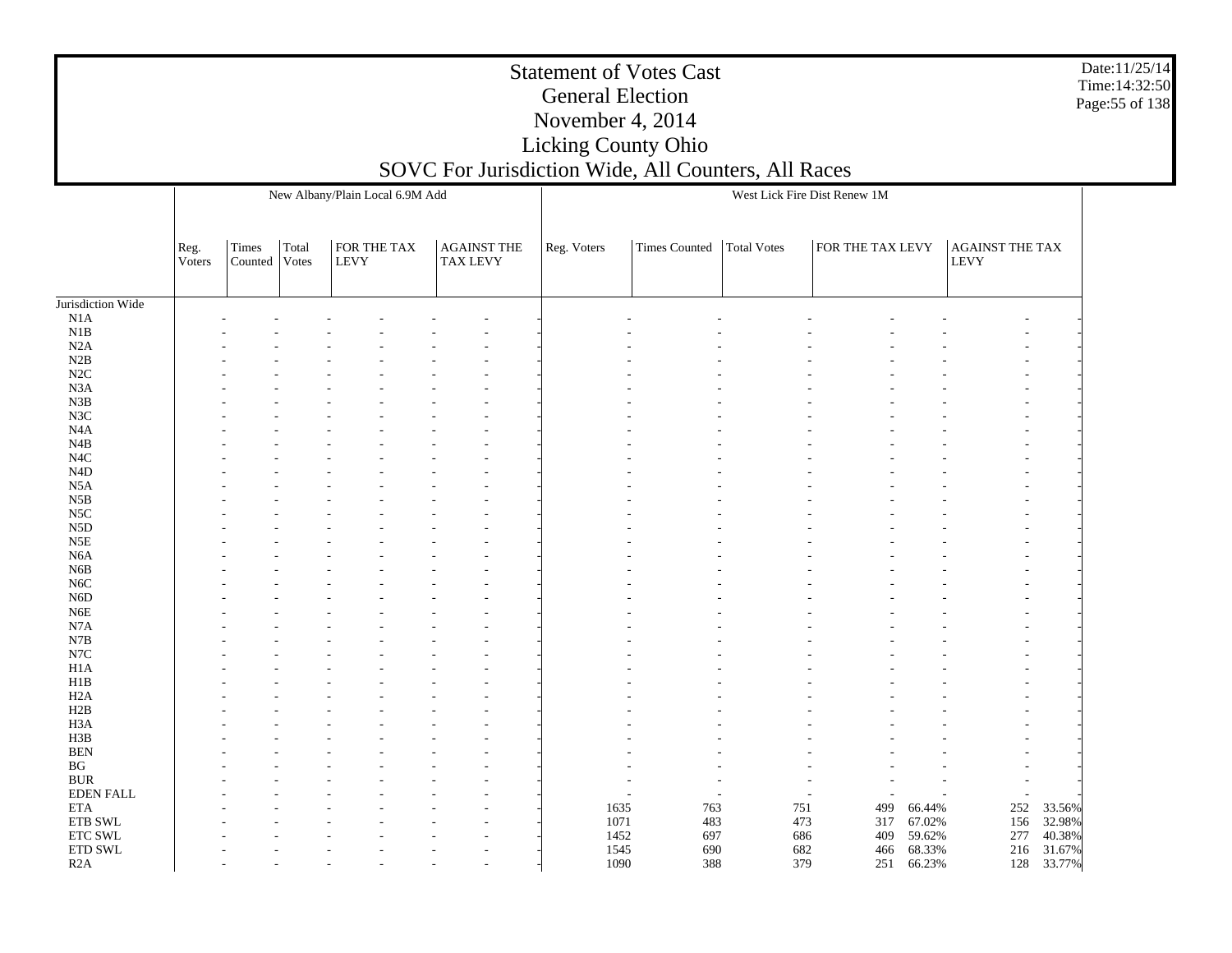|                             |                |                          |       |                                 |       |                                                     | <b>Statement of Votes Cast</b><br><b>General Election</b> |               |                              |                  |                  |                                       |                  | Date:11/25/14<br>Time: 14:32:50<br>Page: 56 of 138 |
|-----------------------------|----------------|--------------------------|-------|---------------------------------|-------|-----------------------------------------------------|-----------------------------------------------------------|---------------|------------------------------|------------------|------------------|---------------------------------------|------------------|----------------------------------------------------|
|                             |                |                          |       |                                 |       |                                                     | November 4, 2014                                          |               |                              |                  |                  |                                       |                  |                                                    |
|                             |                |                          |       |                                 |       |                                                     | Licking County Ohio                                       |               |                              |                  |                  |                                       |                  |                                                    |
|                             |                |                          |       |                                 |       |                                                     |                                                           |               |                              |                  |                  |                                       |                  |                                                    |
|                             |                |                          |       |                                 |       | SOVC For Jurisdiction Wide, All Counters, All Races |                                                           |               |                              |                  |                  |                                       |                  |                                                    |
|                             |                |                          |       | New Albany/Plain Local 6.9M Add |       |                                                     |                                                           |               | West Lick Fire Dist Renew 1M |                  |                  |                                       |                  |                                                    |
|                             | Reg.<br>Voters | Times<br>Counted   Votes | Total | FOR THE TAX<br><b>LEVY</b>      |       | <b>AGAINST THE</b><br><b>TAX LEVY</b>               | Reg. Voters                                               | Times Counted | Total Votes                  | FOR THE TAX LEVY |                  | <b>AGAINST THE TAX</b><br><b>LEVY</b> |                  |                                                    |
|                             |                |                          |       |                                 |       |                                                     |                                                           |               |                              |                  |                  |                                       |                  |                                                    |
| R <sub>3</sub> A RCS        |                |                          |       |                                 |       |                                                     | 1384                                                      | 592           | 569                          | 367              | 64.50%           | 202                                   | 35.50%           |                                                    |
| R3B                         |                |                          |       |                                 |       |                                                     | 956                                                       | 358           | 348                          | 212              | 60.92%           | 136                                   | 39.08%           |                                                    |
| R3C                         |                |                          |       |                                 |       |                                                     | 1331                                                      | 584           | 579                          | 374              | 64.59%           | 205                                   | 35.41%           |                                                    |
| R3D RCS                     |                |                          |       |                                 |       |                                                     | 1369                                                      | 592           | 577                          | 369              | 63.95%           | 208                                   | 36.05%           |                                                    |
| FRANKLIN TWP                |                |                          |       |                                 |       |                                                     |                                                           |               |                              |                  |                  |                                       |                  |                                                    |
| <b>GTA</b>                  |                |                          |       |                                 |       |                                                     |                                                           |               |                              |                  |                  |                                       |                  |                                                    |
| GTB<br>${\rm GTC}$          |                |                          |       |                                 |       |                                                     |                                                           |               |                              |                  |                  |                                       |                  |                                                    |
| <b>GVA</b>                  |                |                          |       |                                 |       |                                                     |                                                           |               |                              |                  |                  |                                       |                  |                                                    |
| $\rm GVB$                   |                |                          |       |                                 |       |                                                     |                                                           |               |                              |                  |                  |                                       |                  |                                                    |
| GVC                         |                |                          |       |                                 |       |                                                     |                                                           |               |                              |                  |                  |                                       |                  |                                                    |
| <b>HAN TWP</b>              |                |                          |       |                                 |       |                                                     |                                                           |               |                              |                  |                  |                                       |                  |                                                    |
| <b>HAN V</b>                |                |                          |       |                                 |       |                                                     |                                                           |               |                              |                  |                  |                                       |                  |                                                    |
| HR A                        |                |                          |       |                                 |       |                                                     | 1007                                                      | 530           | 526                          | 381              | 72.43%           | 145                                   | 27.57%           |                                                    |
| HR B KIRK                   |                |                          |       |                                 |       |                                                     | 1314                                                      | 693           | 684                          | 443              | 64.77%           | 241                                   | 35.23%           |                                                    |
| HR C<br>HR D                |                |                          |       |                                 |       |                                                     | 910<br>1402                                               | 498<br>703    | 493<br>692                   | 334<br>435       | 67.75%<br>62.86% | 159<br>257                            | 32.25%<br>37.14% |                                                    |
| HR E                        |                |                          |       |                                 |       |                                                     | 1125                                                      | 580           | 568                          | 371              | 65.32%           | 197                                   | 34.68%           |                                                    |
| <b>HFT</b>                  |                |                          |       |                                 |       |                                                     |                                                           |               |                              |                  |                  |                                       |                  |                                                    |
| <b>HWG</b>                  |                |                          |       |                                 |       |                                                     |                                                           |               |                              |                  |                  |                                       |                  |                                                    |
| JRA                         |                |                          |       | $\mathbf{0}$                    | 0.00% | 1 100.00%                                           |                                                           |               |                              |                  |                  |                                       |                  |                                                    |
| JRB                         |                |                          |       |                                 |       |                                                     | 814                                                       | 446           | 438                          | 234              | 53.42%           | 204                                   | 46.58%           |                                                    |
| LBA                         |                |                          |       |                                 |       |                                                     |                                                           |               |                              |                  |                  |                                       |                  |                                                    |
| LBB                         |                |                          |       |                                 |       |                                                     |                                                           |               |                              |                  |                  |                                       |                  |                                                    |
| LKA<br>LKB                  |                |                          |       |                                 |       |                                                     |                                                           |               |                              |                  |                  |                                       |                  |                                                    |
| LKC                         |                |                          |       |                                 |       |                                                     |                                                           |               |                              |                  |                  |                                       |                  |                                                    |
| <b>MADA</b>                 |                |                          |       |                                 |       |                                                     |                                                           |               |                              |                  |                  |                                       |                  |                                                    |
| <b>MADB</b>                 |                |                          |       |                                 |       |                                                     |                                                           |               |                              |                  |                  |                                       |                  |                                                    |
| <b>MARY TWP</b>             |                |                          |       |                                 |       |                                                     |                                                           |               |                              |                  |                  |                                       |                  |                                                    |
| MK                          |                |                          |       |                                 |       |                                                     |                                                           |               |                              |                  |                  |                                       |                  |                                                    |
| <b>MONA</b>                 |                |                          |       |                                 |       |                                                     |                                                           |               |                              |                  |                  |                                       |                  |                                                    |
| $\rm{MONB}$<br><b>JOHNA</b> |                |                          |       |                                 |       |                                                     |                                                           |               |                              |                  |                  |                                       |                  |                                                    |
| $_{\mathrm{JOHNB}}$         |                |                          |       |                                 |       |                                                     |                                                           |               |                              |                  |                  |                                       |                  |                                                    |
| NK TWP                      |                |                          |       |                                 |       |                                                     |                                                           |               |                              |                  |                  |                                       |                  |                                                    |
| <b>NNTA</b>                 |                |                          |       |                                 |       |                                                     |                                                           |               |                              |                  |                  |                                       |                  |                                                    |
| NNTB STLOU                  |                |                          |       |                                 |       |                                                     |                                                           |               |                              |                  |                  |                                       |                  |                                                    |
| P <sub>1</sub> A            |                |                          |       |                                 |       |                                                     | 1309                                                      | 544           | 536                          | 319              | 59.51%           | 217                                   | 40.49%           |                                                    |
| $\mathbf{P}1\mathbf{B}$     |                |                          |       |                                 |       |                                                     | 1341                                                      | 514           | 507                          |                  | 302 59.57%       | 205                                   | 40.43%           |                                                    |
| P <sub>2</sub> A            |                |                          |       |                                 |       |                                                     | 1272                                                      | 500           | 495                          |                  | 276 55.76%       |                                       | 219 44.24%       |                                                    |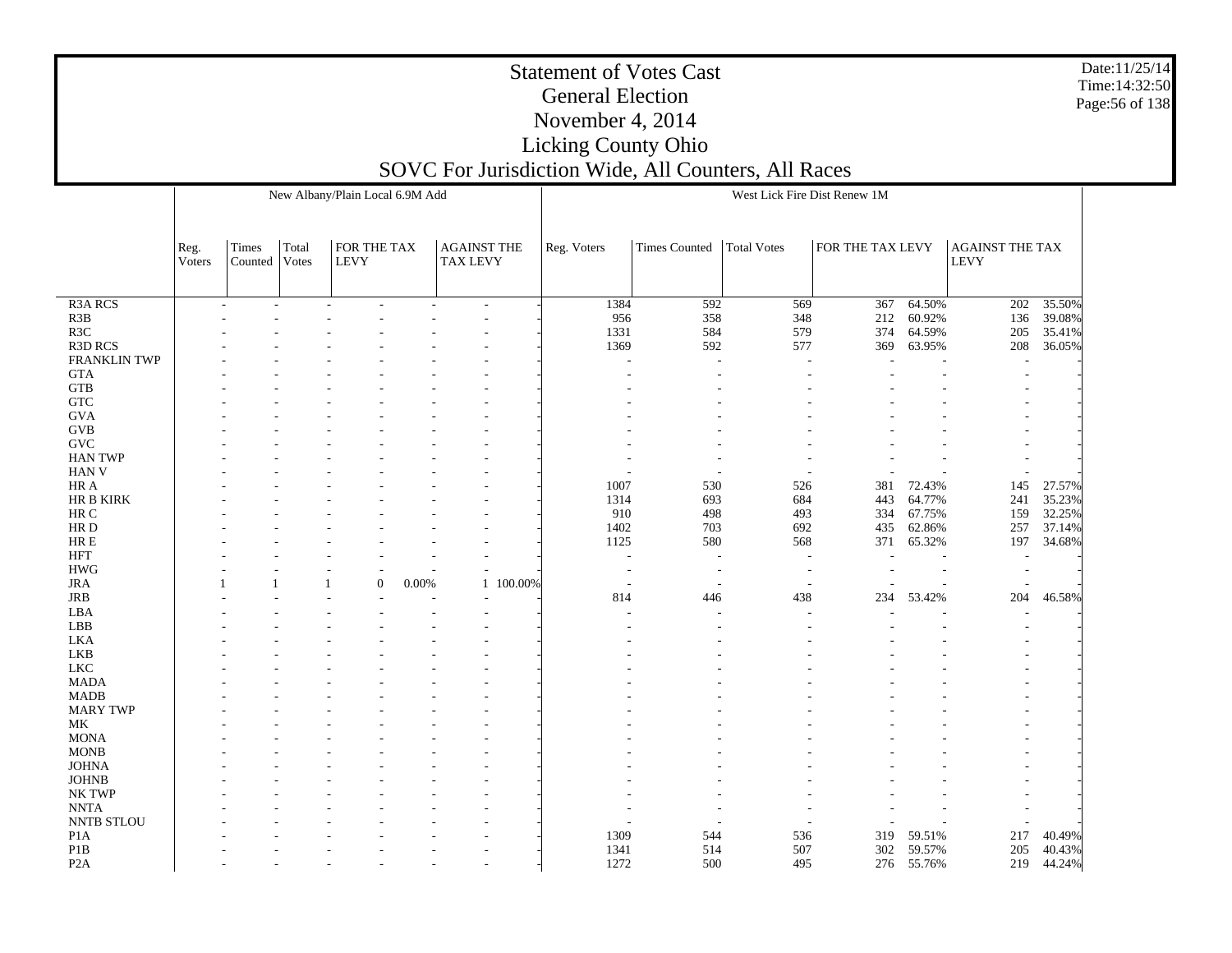|                             |                                                                                                                                                                                                                                                              |  |  |                                 |       | SOVC For Jurisdiction Wide, All Counters, All Races | <b>Statement of Votes Cast</b><br><b>General Election</b><br>November 4, 2014<br><b>Licking County Ohio</b> |       |                              |      |        |      | Date:11/25/14<br>Time: 14:32:50<br>Page: 57 of 138 |  |
|-----------------------------|--------------------------------------------------------------------------------------------------------------------------------------------------------------------------------------------------------------------------------------------------------------|--|--|---------------------------------|-------|-----------------------------------------------------|-------------------------------------------------------------------------------------------------------------|-------|------------------------------|------|--------|------|----------------------------------------------------|--|
|                             |                                                                                                                                                                                                                                                              |  |  | New Albany/Plain Local 6.9M Add |       |                                                     |                                                                                                             |       | West Lick Fire Dist Renew 1M |      |        |      |                                                    |  |
|                             | Times<br>FOR THE TAX<br><b>AGAINST THE</b><br><b>Total Votes</b><br><b>FOR THE TAX LEVY</b><br>Total<br>Reg. Voters<br><b>Times Counted</b><br><b>AGAINST THE TAX</b><br>Reg.<br>Counted<br>Votes<br><b>LEVY</b><br><b>LEVY</b><br><b>TAX LEVY</b><br>Voters |  |  |                                 |       |                                                     |                                                                                                             |       |                              |      |        |      |                                                    |  |
| P <sub>2</sub> B            |                                                                                                                                                                                                                                                              |  |  |                                 |       |                                                     | 1148                                                                                                        | 426   | 416                          | 256  | 61.54% | 160  | 38.46%                                             |  |
| P <sub>3</sub> A            |                                                                                                                                                                                                                                                              |  |  |                                 |       |                                                     | 1441                                                                                                        | 610   | 603                          | 355  | 58.87% | 248  | 41.13%                                             |  |
| P3B                         |                                                                                                                                                                                                                                                              |  |  |                                 |       |                                                     | 1305                                                                                                        | 699   | 690                          | 462  | 66.96% | 228  | 33.04%                                             |  |
| P <sub>4</sub> A            |                                                                                                                                                                                                                                                              |  |  |                                 |       |                                                     | 1062                                                                                                        | 389   | 386                          | 249  | 64.51% | 137  | 35.49%                                             |  |
| P <sub>4</sub> B            |                                                                                                                                                                                                                                                              |  |  |                                 |       |                                                     | 1347                                                                                                        | 521   | 512                          | 339  | 66.21% | 173  | 33.79%                                             |  |
| <b>PERRY</b>                |                                                                                                                                                                                                                                                              |  |  |                                 |       |                                                     |                                                                                                             |       |                              |      |        |      |                                                    |  |
| <b>STAA</b>                 |                                                                                                                                                                                                                                                              |  |  |                                 |       |                                                     |                                                                                                             |       |                              |      |        |      |                                                    |  |
| <b>STAB ALEX</b>            |                                                                                                                                                                                                                                                              |  |  |                                 |       |                                                     |                                                                                                             |       |                              |      |        |      |                                                    |  |
| <b>UTA</b>                  |                                                                                                                                                                                                                                                              |  |  |                                 |       |                                                     |                                                                                                             |       |                              |      |        |      |                                                    |  |
| <b>UTB</b>                  |                                                                                                                                                                                                                                                              |  |  |                                 |       |                                                     |                                                                                                             |       |                              |      |        |      |                                                    |  |
| <b>BL VLG</b>               |                                                                                                                                                                                                                                                              |  |  |                                 |       |                                                     |                                                                                                             |       |                              |      |        |      |                                                    |  |
| <b>HEB VLG</b>              |                                                                                                                                                                                                                                                              |  |  |                                 |       |                                                     |                                                                                                             |       |                              |      |        |      |                                                    |  |
| <b>WASH</b><br><b>UTICA</b> |                                                                                                                                                                                                                                                              |  |  |                                 |       |                                                     |                                                                                                             |       |                              |      |        |      |                                                    |  |
| Total                       |                                                                                                                                                                                                                                                              |  |  | $\Omega$                        | 0.00% | 1 100.00%                                           | 28630                                                                                                       | 12800 | 12590                        | 8020 | 63.70% | 4570 | 36.30%                                             |  |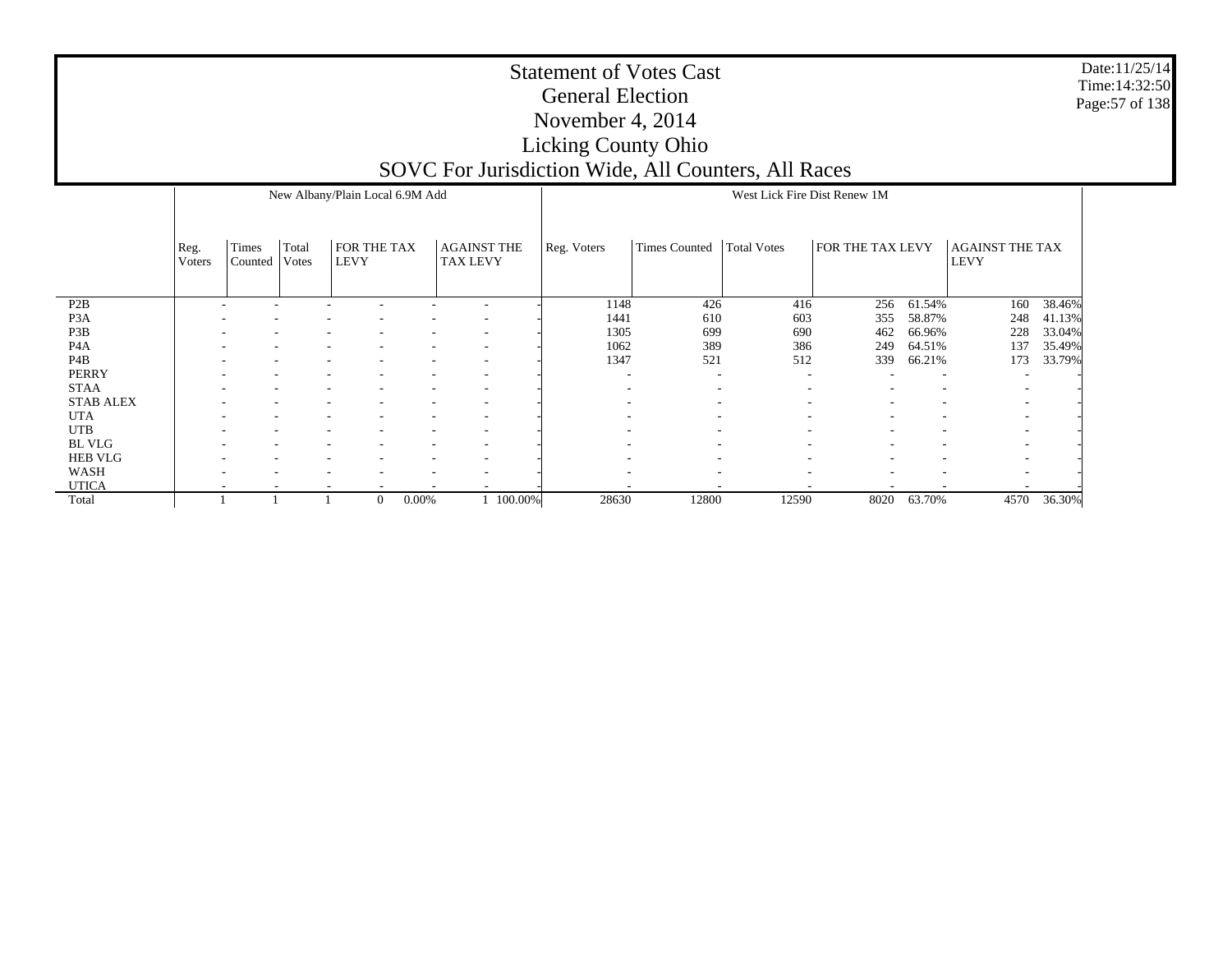|                   |             |                      |                    | West Lick Fire Dist Renew 2M |        |                                       |        |
|-------------------|-------------|----------------------|--------------------|------------------------------|--------|---------------------------------------|--------|
|                   |             |                      |                    |                              |        |                                       |        |
|                   | Reg. Voters | <b>Times Counted</b> | <b>Total Votes</b> | FOR THE TAX LEVY             |        | <b>AGAINST THE TAX</b><br><b>LEVY</b> |        |
| Jurisdiction Wide |             |                      |                    |                              |        |                                       |        |
| N1A               |             |                      |                    |                              |        |                                       |        |
| N1B               |             |                      |                    |                              |        |                                       |        |
| N2A               |             |                      |                    |                              |        |                                       |        |
| N2B               |             |                      |                    |                              |        |                                       |        |
| $\rm N2C$         |             |                      |                    |                              |        |                                       |        |
| N3A               |             |                      |                    |                              |        |                                       |        |
| N3B               |             |                      |                    |                              |        |                                       |        |
| N3C               |             |                      |                    |                              |        |                                       |        |
| N <sub>4</sub> A  |             |                      |                    |                              |        |                                       |        |
| N4B               |             |                      |                    |                              |        |                                       |        |
| N <sub>4</sub> C  |             |                      |                    |                              |        |                                       |        |
| N <sub>4</sub> D  |             |                      |                    |                              |        |                                       |        |
| N <sub>5</sub> A  |             |                      |                    |                              |        |                                       |        |
| N5B               |             |                      |                    |                              |        |                                       |        |
| N <sub>5</sub> C  |             |                      |                    |                              |        |                                       |        |
| N5D               |             |                      |                    |                              |        |                                       |        |
| N5E               |             |                      |                    |                              |        |                                       |        |
| N <sub>6</sub> A  |             |                      |                    |                              |        |                                       |        |
| N <sub>6</sub> B  |             |                      |                    |                              |        |                                       |        |
| N <sub>6</sub> C  |             |                      |                    |                              |        |                                       |        |
| N <sub>6</sub> D  |             |                      |                    |                              |        |                                       |        |
| ${\rm N6E}$       |             |                      |                    |                              |        |                                       |        |
| N7A               |             |                      |                    |                              |        |                                       |        |
| N7B               |             |                      |                    |                              |        |                                       |        |
| $_{\mathrm{N7C}}$ |             |                      |                    |                              |        |                                       |        |
| H <sub>1</sub> A  |             |                      |                    |                              |        |                                       |        |
| H1B               |             |                      |                    |                              |        |                                       |        |
| H <sub>2</sub> A  |             |                      |                    |                              |        |                                       |        |
| H2B               |             |                      |                    |                              |        |                                       |        |
| H <sub>3</sub> A  |             |                      |                    |                              |        |                                       |        |
| H3B               |             |                      |                    |                              |        |                                       |        |
| <b>BEN</b>        |             |                      |                    |                              |        |                                       |        |
| BG                |             |                      |                    |                              |        |                                       |        |
| <b>BUR</b>        |             |                      |                    |                              |        |                                       |        |
| <b>EDEN FALL</b>  |             |                      |                    | ÷                            |        |                                       |        |
| <b>ETA</b>        | 1635        | 763                  | 744                | 433                          | 58.20% | 311                                   | 41.80% |
| $\rm ETB$ SWL     | 1071        | 483                  | 469                | 293                          | 62.47% | 176                                   | 37.53% |
| ETC SWL           | 1452        | 697                  | 681                | 353                          | 51.84% | 328                                   | 48.16% |
| ETD SWL           | 1545        | 690                  | 674                | 410                          | 60.83% | 264                                   | 39.17% |
| R2A               | 1090        | 388                  | 376                | 211                          | 56.12% | 165                                   | 43.88% |

Date:11/25/14 Time:14:32:51Page:58 of 138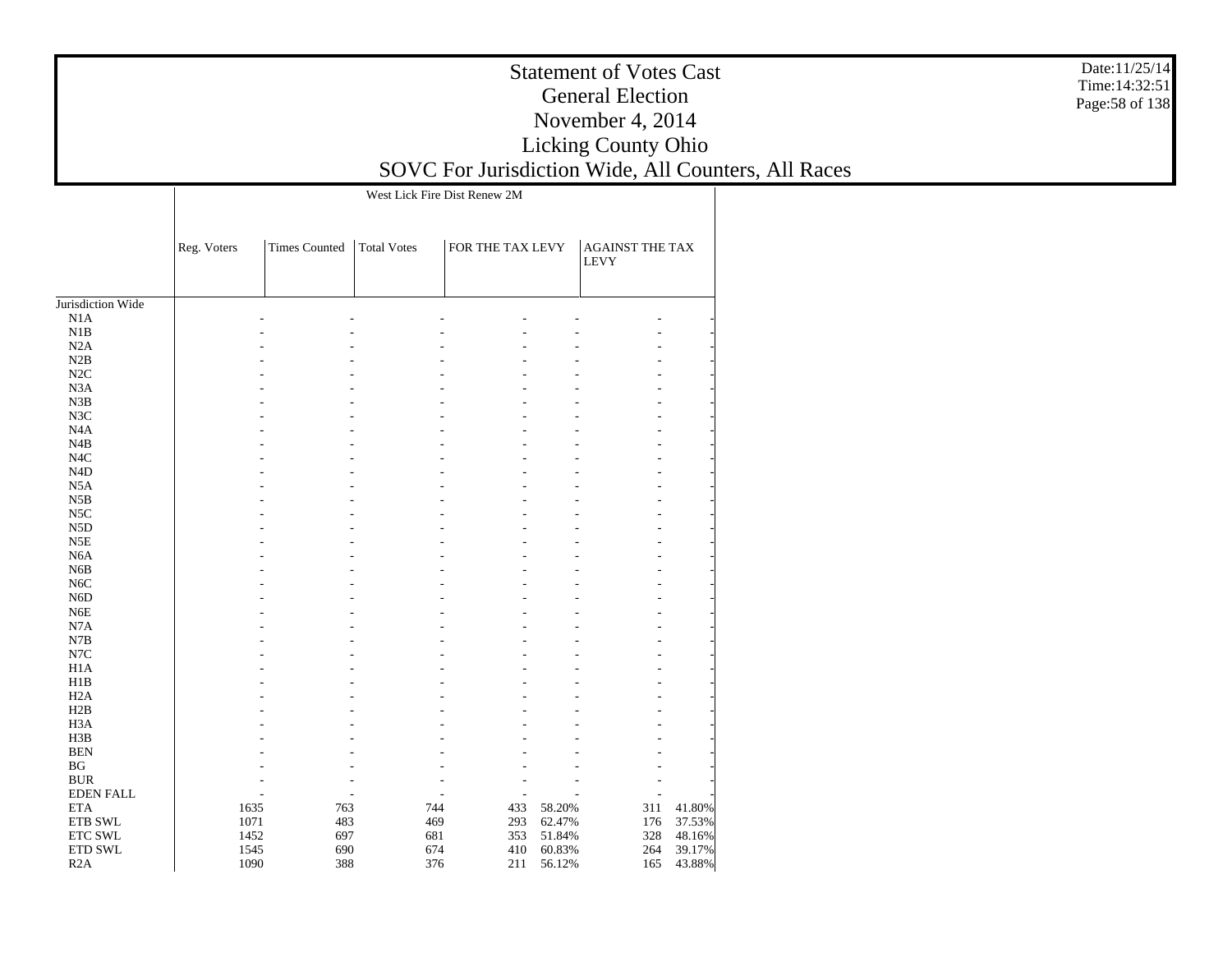|                     |             |                      | West Lick Fire Dist Renew 2M |                  |        |                                       |        |
|---------------------|-------------|----------------------|------------------------------|------------------|--------|---------------------------------------|--------|
|                     |             |                      |                              |                  |        |                                       |        |
|                     | Reg. Voters | <b>Times Counted</b> | <b>Total Votes</b>           | FOR THE TAX LEVY |        | <b>AGAINST THE TAX</b><br><b>LEVY</b> |        |
| <b>R3A RCS</b>      | 1384        | 592                  | 566                          | 327              | 57.77% | 239                                   | 42.23% |
| R3B                 | 956         | 358                  | 345                          | 204              | 59.13% | 141                                   | 40.87% |
| R3C                 | 1331        | 584                  | 578                          | 350              | 60.55% | 228                                   | 39.45% |
| <b>R3D RCS</b>      | 1369        | 592                  | 577                          | 332              | 57.54% | 245                                   | 42.46% |
| <b>FRANKLIN TWP</b> |             |                      |                              |                  |        |                                       |        |
| <b>GTA</b>          |             |                      |                              |                  |        |                                       |        |
| <b>GTB</b>          |             |                      |                              |                  |        |                                       |        |
| <b>GTC</b>          |             |                      |                              |                  |        |                                       |        |
| <b>GVA</b>          |             |                      |                              |                  |        |                                       |        |
| <b>GVB</b>          |             |                      |                              |                  |        |                                       |        |
| <b>GVC</b>          |             |                      |                              |                  |        |                                       |        |
| <b>HAN TWP</b>      |             |                      |                              |                  |        |                                       |        |
| <b>HAN V</b>        |             |                      |                              |                  |        |                                       |        |
| HR A                | 1007        | 530                  | 517                          | 333              | 64.41% | 184                                   | 35.59% |
| HR B KIRK           | 1314        | 693                  | 675                          | 392              | 58.07% | 283                                   | 41.93% |
| HR C                | 910         | 498                  | 493                          | 300              | 60.85% | 193                                   | 39.15% |
| HR <sub>D</sub>     | 1402        | 703                  | 689                          | 394              | 57.18% | 295                                   | 42.82% |
| HR E                | 1125        | 580                  | 563                          | 327              | 58.08% | 236                                   | 41.92% |
| <b>HFT</b>          | L,          |                      |                              |                  |        |                                       |        |
| <b>HWG</b>          |             |                      | L,                           |                  |        |                                       |        |
| <b>JRA</b>          |             |                      |                              |                  |        |                                       |        |
| <b>JRB</b>          | 814         | 446                  | 437                          | 215              | 49.20% | 222                                   | 50.80% |
| LBA                 |             |                      |                              |                  |        |                                       |        |
| <b>LBB</b>          |             |                      |                              |                  |        |                                       |        |
| <b>LKA</b>          |             |                      |                              |                  |        |                                       |        |
| <b>LKB</b>          |             |                      |                              |                  |        |                                       |        |
| <b>LKC</b>          |             |                      |                              |                  |        |                                       |        |
| <b>MADA</b>         |             |                      |                              |                  |        |                                       |        |
| <b>MADB</b>         |             |                      |                              |                  |        |                                       |        |
| <b>MARY TWP</b>     |             |                      |                              |                  |        |                                       |        |
| MK                  |             |                      |                              |                  |        |                                       |        |
| <b>MONA</b>         |             |                      |                              |                  |        |                                       |        |
| <b>MONB</b>         |             |                      |                              |                  |        |                                       |        |
| <b>JOHNA</b>        |             |                      |                              |                  |        |                                       |        |
| <b>JOHNB</b>        |             |                      |                              |                  |        |                                       |        |
| <b>NKTWP</b>        |             |                      |                              |                  |        |                                       |        |
| <b>NNTA</b>         |             |                      |                              |                  |        |                                       |        |
| <b>NNTB STLOU</b>   |             |                      |                              |                  |        |                                       |        |
| P <sub>1</sub> A    | 1309        | 544                  | 534                          | 291              | 54.49% | 243                                   | 45.51% |
| P <sub>1</sub> B    | 1341        | 514                  | 509                          | 276              | 54.22% | 233                                   | 45.78% |
| P <sub>2</sub> A    | 1272        | 500                  | 488                          | 240              | 49.18% | 248                                   | 50.82% |

Date:11/25/14 Time:14:32:51Page:59 of 138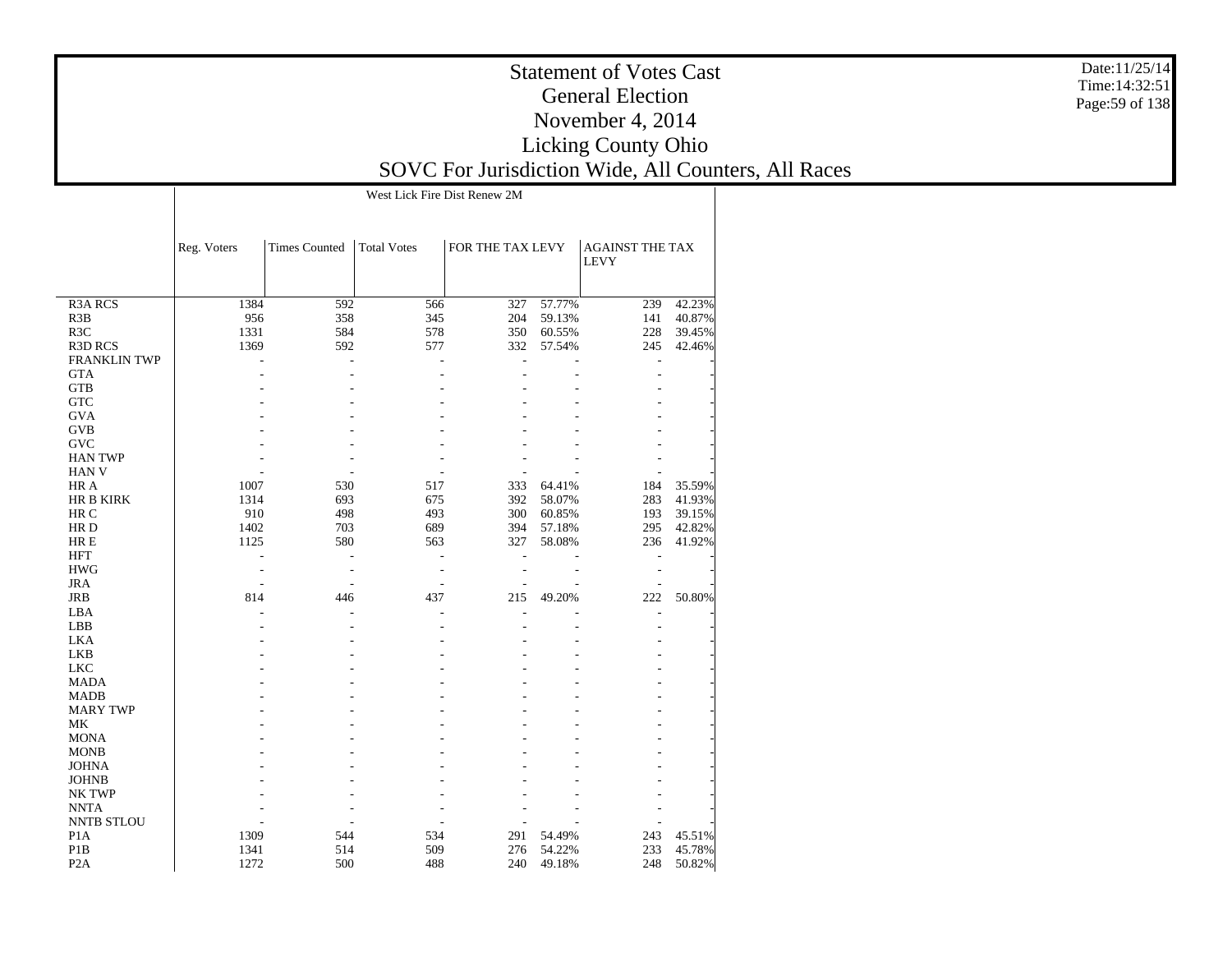|                  |             |                      | West Lick Fire Dist Renew 2M |                  |        |                                       |        |
|------------------|-------------|----------------------|------------------------------|------------------|--------|---------------------------------------|--------|
|                  | Reg. Voters | <b>Times Counted</b> | <b>Total Votes</b>           | FOR THE TAX LEVY |        | <b>AGAINST THE TAX</b><br><b>LEVY</b> |        |
| P <sub>2</sub> B | 1148        | 426                  | 408                          | 217              | 53.19% | 191                                   | 46.81% |
| P <sub>3</sub> A | 1441        | 610                  | 601                          | 321              | 53.41% | 280                                   | 46.59% |
| P3B              | 1305        | 699                  | 685                          | 418              | 61.02% | 267                                   | 38.98% |
| P <sub>4</sub> A | 1062        | 389                  | 381                          | 231              | 60.63% | 150                                   | 39.37% |
| P <sub>4</sub> B | 1347        | 521                  | 506                          | 300              | 59.29% | 206                                   | 40.71% |
| <b>PERRY</b>     |             |                      |                              |                  |        |                                       |        |
| <b>STAA</b>      |             |                      |                              |                  |        |                                       |        |
| <b>STAB ALEX</b> |             |                      |                              |                  |        |                                       |        |
| <b>UTA</b>       |             |                      |                              |                  |        |                                       |        |
| <b>UTB</b>       |             |                      |                              |                  |        |                                       |        |
| <b>BL VLG</b>    |             |                      |                              |                  |        |                                       |        |
| <b>HEB VLG</b>   |             |                      |                              |                  |        |                                       |        |
| WASH             |             |                      |                              |                  |        |                                       |        |
| UTICA            |             |                      |                              |                  |        |                                       |        |
| Total            | 28630       | 12800                | 12496                        | 7168             | 57.36% | 5328                                  | 42.64% |

Date:11/25/14 Time:14:32:51Page:60 of 138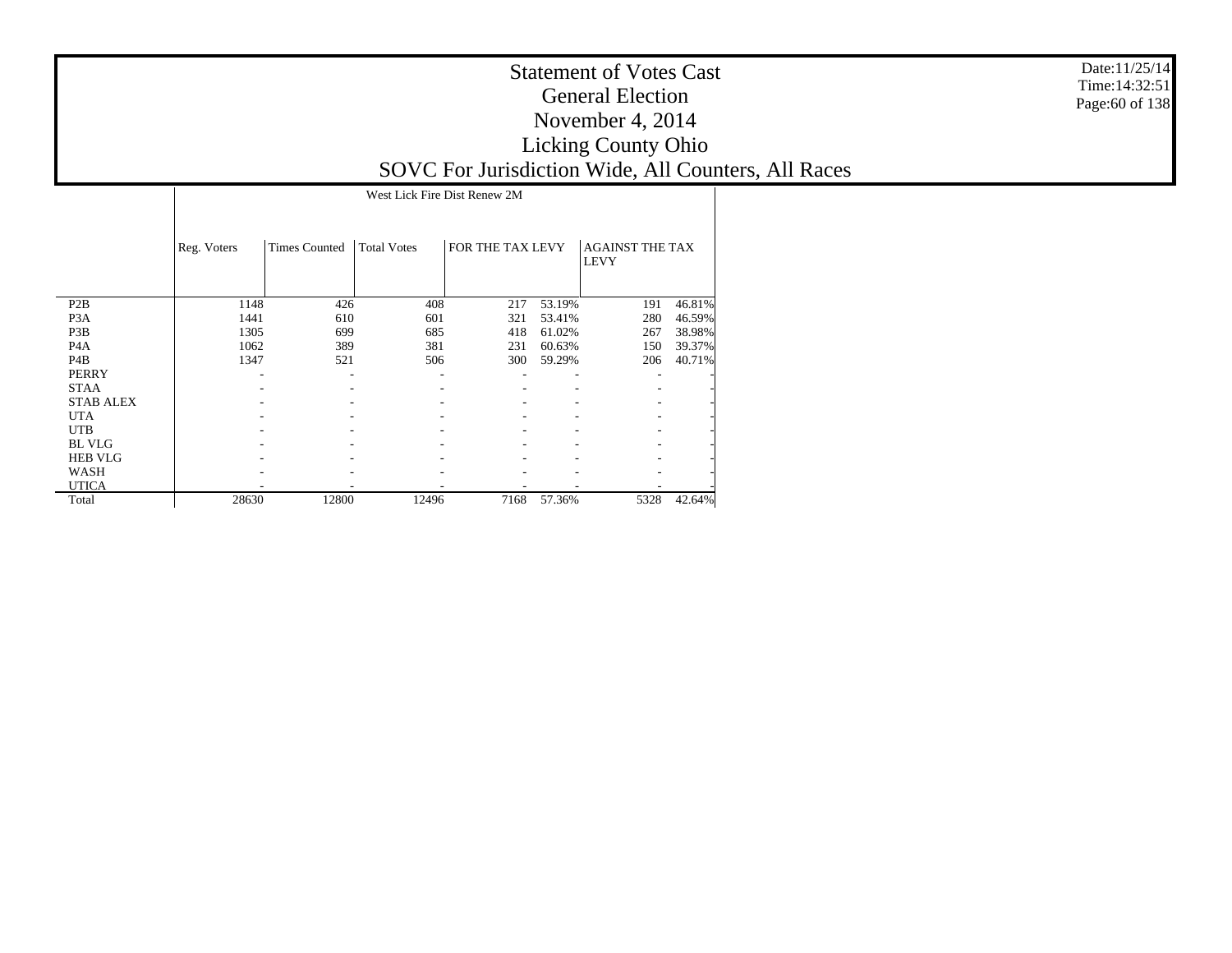|                   |             |                      |                    | LC Childrens Services Replace 1M 10 yrs |        |                                       |        |
|-------------------|-------------|----------------------|--------------------|-----------------------------------------|--------|---------------------------------------|--------|
|                   |             |                      |                    |                                         |        |                                       |        |
|                   | Reg. Voters | <b>Times Counted</b> | <b>Total Votes</b> | FOR THE TAX LEVY                        |        | <b>AGAINST THE TAX</b><br><b>LEVY</b> |        |
| Jurisdiction Wide |             |                      |                    |                                         |        |                                       |        |
| N1A               | 1812        | 425                  | 418                | 219                                     | 52.39% | 199                                   | 47.61% |
| N1B               | 1694        | 431                  | 426                | 240                                     | 56.34% | 186                                   | 43.66% |
| N2A               | 1086        | 323                  | 317                | 186                                     | 58.68% | 131                                   | 41.32% |
| N2B               | 1836        | 389                  | 383                | 230                                     | 60.05% | 153                                   | 39.95% |
| N2C               | 882         | 203                  | 199                | 128                                     | 64.32% | 71                                    | 35.68% |
| N <sub>3</sub> A  | 1594        | 669                  | 659                | 463                                     | 70.26% | 196                                   | 29.74% |
| N3B               | 1438        | 568                  | 557                | 405                                     | 72.71% | 152                                   | 27.29% |
| N3C               | 1035        | 341                  | 337                | 232                                     | 68.84% | 105                                   | 31.16% |
| N <sub>4</sub> A  | 1447        | 534                  | 521                | 348                                     | 66.79% | 173                                   | 33.21% |
| N4B               | 1366        | 553                  | 545                | 366                                     | 67.16% | 179                                   | 32.84% |
| N <sub>4</sub> C  | 888         | 450                  | 445                | 297                                     | 66.74% | 148                                   | 33.26% |
| N <sub>4</sub> D  | 928         | 387                  | 379                | 257                                     | 67.81% | 122                                   | 32.19% |
|                   | 991         |                      |                    |                                         |        |                                       |        |
| N <sub>5</sub> A  | 1307        | 621<br>673           | 608                | 451                                     | 74.18% | 157                                   | 25.82% |
| N5B               |             |                      | 660                | 501                                     | 75.91% | 159                                   | 24.09% |
| N5C               | 914         | 473                  | 462                | 347                                     | 75.11% | 115                                   | 24.89% |
| N <sub>5</sub> D  | 903         | 350                  | 348                | 258                                     | 74.14% | 90                                    | 25.86% |
| N5E               | 726         | 295                  | 292                | 203                                     | 69.52% | 89                                    | 30.48% |
| N <sub>6</sub> A  | 1060        | 494                  | 481                | 335                                     | 69.65% | 146                                   | 30.35% |
| N <sub>6</sub> B  | 1137        | 473                  | 469                | 324                                     | 69.08% | 145                                   | 30.92% |
| N <sub>6</sub> C  | 823         | 362                  | 357                | 244                                     | 68.35% | 113                                   | 31.65% |
| N <sub>6</sub> D  | 847         | 261                  | 257                | 175                                     | 68.09% | 82                                    | 31.91% |
| N6E               | 989         | 497                  | 489                | 294                                     | 60.12% | 195                                   | 39.88% |
| N7A               | 1171        | 298                  | 292                | 190                                     | 65.07% | 102                                   | 34.93% |
| N7B               | 1787        | 514                  | 507                | 318                                     | 62.72% | 189                                   | 37.28% |
| N7C               | 830         | 281                  | 279                | 186                                     | 66.67% | 93                                    | 33.33% |
| H <sub>1</sub> A  | 1276        | 602                  | 586                | 401                                     | 68.43% | 185                                   | 31.57% |
| H1B               | 974         | 293                  | 288                | 188                                     | 65.28% | 100                                   | 34.72% |
| H <sub>2</sub> A  | 1048        | 530                  | 522                | 354                                     | 67.82% | 168                                   | 32.18% |
| H2B               | 1109        | 415                  | 411                | 274                                     | 66.67% | 137                                   | 33.33% |
| H <sub>3</sub> A  | 1060        | 451                  | 446                | 300                                     | 67.26% | 146                                   | 32.74% |
| H3B               | 1246        | 564                  | 549                | 378                                     | 68.85% | 171                                   | 31.15% |
| <b>BEN</b>        | 1122        | 567                  | 556                | 307                                     | 55.22% | 249                                   | 44.78% |
| BG                | 1202        | 552                  | 531                | 301                                     | 56.69% | 230                                   | 43.31% |
| <b>BUR</b>        | 864         | 441                  | 431                | 237                                     | 54.99% | 194                                   | 45.01% |
| <b>EDEN FALL</b>  | 1360        | 618                  | 601                | 314                                     | 52.25% | 287                                   | 47.75% |
| <b>ETA</b>        | 1635        | 763                  | 739                | 442                                     | 59.81% | 297                                   | 40.19% |
| <b>ETB SWL</b>    | 1071        | 483                  | 473                | 292                                     | 61.73% | 181                                   | 38.27% |
| ETC SWL           | 1452        | 697                  | 681                | 388                                     | 56.98% | 293                                   | 43.02% |
| ETD SWL           | 1545        | 690                  | 680                | 435                                     | 63.97% | 245                                   | 36.03% |
| R <sub>2</sub> A  | 1090        | 388                  | 378                | 244                                     | 64.55% | 134                                   | 35.45% |
|                   |             |                      |                    |                                         |        |                                       |        |

Date:11/25/14 Time:14:32:51Page:61 of 138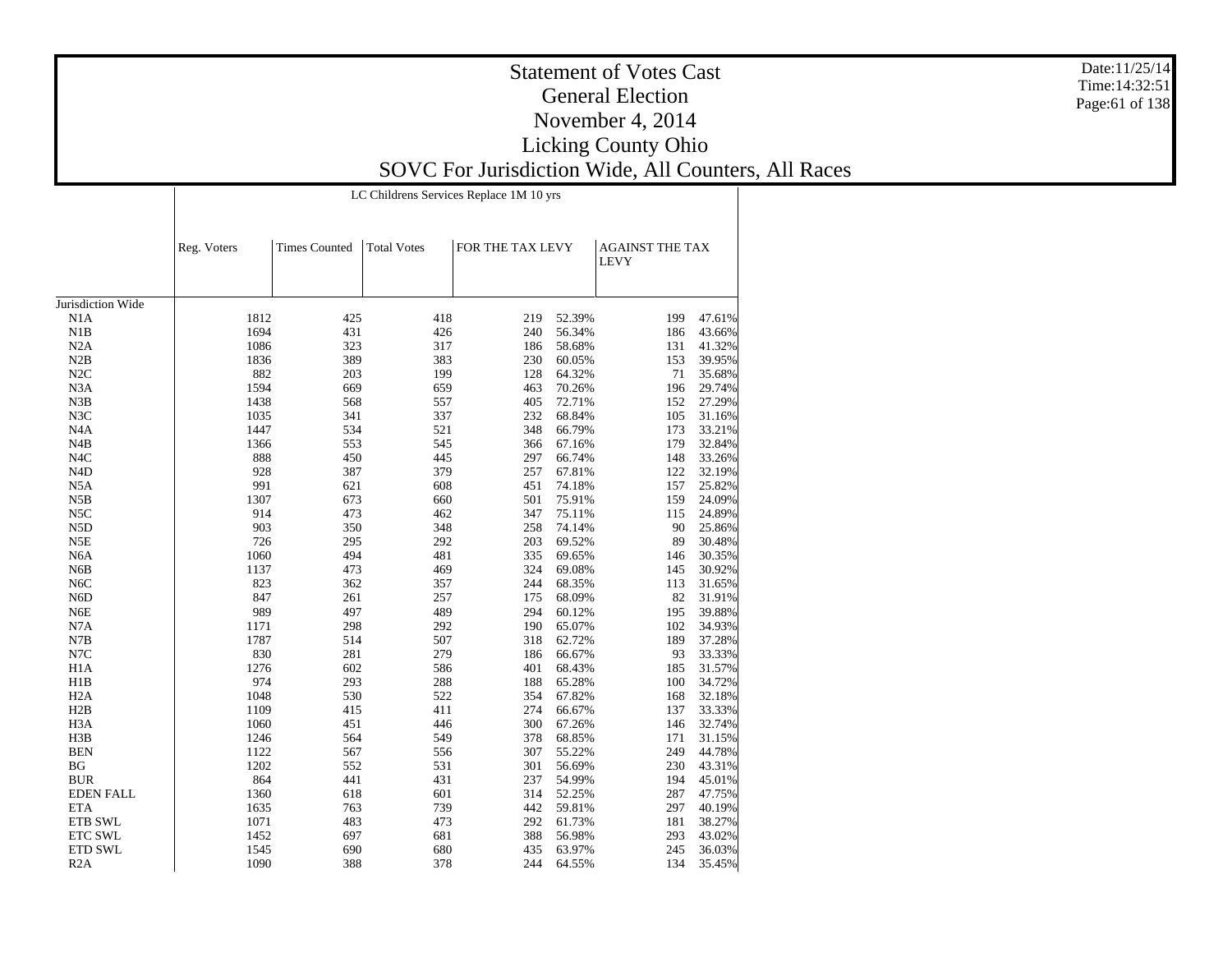|                     |             |                      |                    | LC Childrens Services Replace 1M 10 yrs |                  |                                       |                  |
|---------------------|-------------|----------------------|--------------------|-----------------------------------------|------------------|---------------------------------------|------------------|
|                     | Reg. Voters | <b>Times Counted</b> | <b>Total Votes</b> | FOR THE TAX LEVY                        |                  | <b>AGAINST THE TAX</b><br><b>LEVY</b> |                  |
| <b>R3A RCS</b>      | 1384        | 592                  | 574                | 370                                     | 64.46%           | 204                                   | 35.54%           |
| R3B                 | 956         | 358                  | 348                | 238                                     | 68.39%           | 110                                   | 31.61%           |
| R <sub>3</sub> C    | 1331        | 584                  | 579                | 382                                     | 65.98%           | 197                                   | 34.02%           |
| <b>R3D RCS</b>      | 1369        | 592                  | 578                | 399                                     | 69.03%           | 179                                   | 30.97%           |
| <b>FRANKLIN TWP</b> | 1512        | 648                  | 633                | 348                                     | 54.98%           | 285                                   | 45.02%           |
| <b>GTA</b>          | 990         | 506                  | 498                | 344                                     | 69.08%           | 154                                   | 30.92%           |
| <b>GTB</b>          | 937         | 541                  | 533                | 430                                     | 80.68%           | 103                                   | 19.32%           |
| <b>GTC</b>          | 1389        | 782                  | 770                |                                         |                  |                                       |                  |
| <b>GVA</b>          | 1333        | 721                  | 716                | 576<br>600                              | 74.81%<br>83.80% | 194                                   | 25.19%<br>16.20% |
| <b>GVB</b>          |             |                      |                    |                                         |                  | 116                                   |                  |
|                     | 1248        | 655                  | 648                | 476                                     | 73.46%           | 172                                   | 26.54%           |
| <b>GVC</b>          | 2017        | 284                  | 272                | 234                                     | 86.03%           | 38                                    | 13.97%           |
| <b>HAN TWP</b>      | 1155        | 497                  | 479                | 299                                     | 62.42%           | 180                                   | 37.58%           |
| <b>HAN V</b>        | 727         | 290                  | 287                | 204                                     | 71.08%           | 83                                    | 28.92%           |
| HR A                | 1007        | 530                  | 517                | 335                                     | 64.80%           | 182                                   | 35.20%           |
| <b>HR B KIRK</b>    | 1314        | 693                  | 672                | 418                                     | 62.20%           | 254                                   | 37.80%           |
| HR C                | 910         | 498                  | 489                | 298                                     | 60.94%           | 191                                   | 39.06%           |
| HR D                | 1402        | 703                  | 687                | 410                                     | 59.68%           | 277                                   | 40.32%           |
| HR E                | 1125        | 580                  | 564                | 334                                     | 59.22%           | 230                                   | 40.78%           |
| <b>HFT</b>          | 919         | 475                  | 460                | 268                                     | 58.26%           | 192                                   | 41.74%           |
| <b>HWG</b>          | 884         | 419                  | 415                | 225                                     | 54.22%           | 190                                   | 45.78%           |
| <b>JRA</b>          | 1202        | 638                  | 620                | 317                                     | 51.13%           | 303                                   | 48.87%           |
| $_{\rm JRB}$        | 814         | 446                  | 431                | 200                                     | 46.40%           | 231                                   | 53.60%           |
| LBA                 | 832         | 411                  | 402                | 245                                     | 60.95%           | 157                                   | 39.05%           |
| LBB                 | 942         | 438                  | 431                | 267                                     | 61.95%           | 164                                   | 38.05%           |
| <b>LKA</b>          | 1426        | 639                  | 629                | 365                                     | 58.03%           | 264                                   | 41.97%           |
| <b>LKB</b>          | 839         | 432                  | 424                | 270                                     | 63.68%           | 154                                   | 36.32%           |
| <b>LKC</b>          | 1008        | 426                  | 420                | 225                                     | 53.57%           | 195                                   | 46.43%           |
| <b>MADA</b>         | 1310        | 628                  | 609                | 368                                     | 60.43%           | 241                                   | 39.57%           |
| <b>MADB</b>         | 835         | 397                  | 391                | 250                                     | 63.94%           | 141                                   | 36.06%           |
| <b>MARY TWP</b>     | 1334        | 547                  | 542                | 308                                     | 56.83%           | 234                                   | 43.17%           |
| MK                  | 1098        | 586                  | 572                | 315                                     | 55.07%           | 257                                   | 44.93%           |
| <b>MONA</b>         | 809         | 382                  | 376                | 205                                     | 54.52%           | 171                                   | 45.48%           |
| <b>MONB</b>         | 904         | 459                  | 444                | 250                                     | 56.31%           | 194                                   | 43.69%           |
| <b>JOHNA</b>        | 1464        | 697                  | 683                | 432                                     | 63.25%           | 251                                   | 36.75%           |
| <b>JOHNB</b>        | 1643        | 635                  | 620                | 360                                     | 58.06%           | 260                                   | 41.94%           |
| NK TWP              | 1516        | 808                  | 799                | 520                                     | 65.08%           | 279                                   | 34.92%           |
| <b>NNTA</b>         | 1305        | 645                  | 636                | 421                                     | 66.19%           | 215                                   | 33.81%           |
| NNTB STLOU          | 866         | 429                  | 427                | 258                                     | 60.42%           | 169                                   | 39.58%           |
| P <sub>1</sub> A    | 1309        | 544                  | 535                | 292                                     | 54.58%           | 243                                   | 45.42%           |
| P <sub>1</sub> B    | 1341        | 514                  | 507                | 302                                     | 59.57%           | 205                                   | 40.43%           |
| P <sub>2</sub> A    | 1272        | 500                  | 492                | 257                                     | 52.24%           | 235                                   | 47.76%           |
|                     |             |                      |                    |                                         |                  |                                       |                  |

Date:11/25/14 Time:14:32:51Page:62 of 138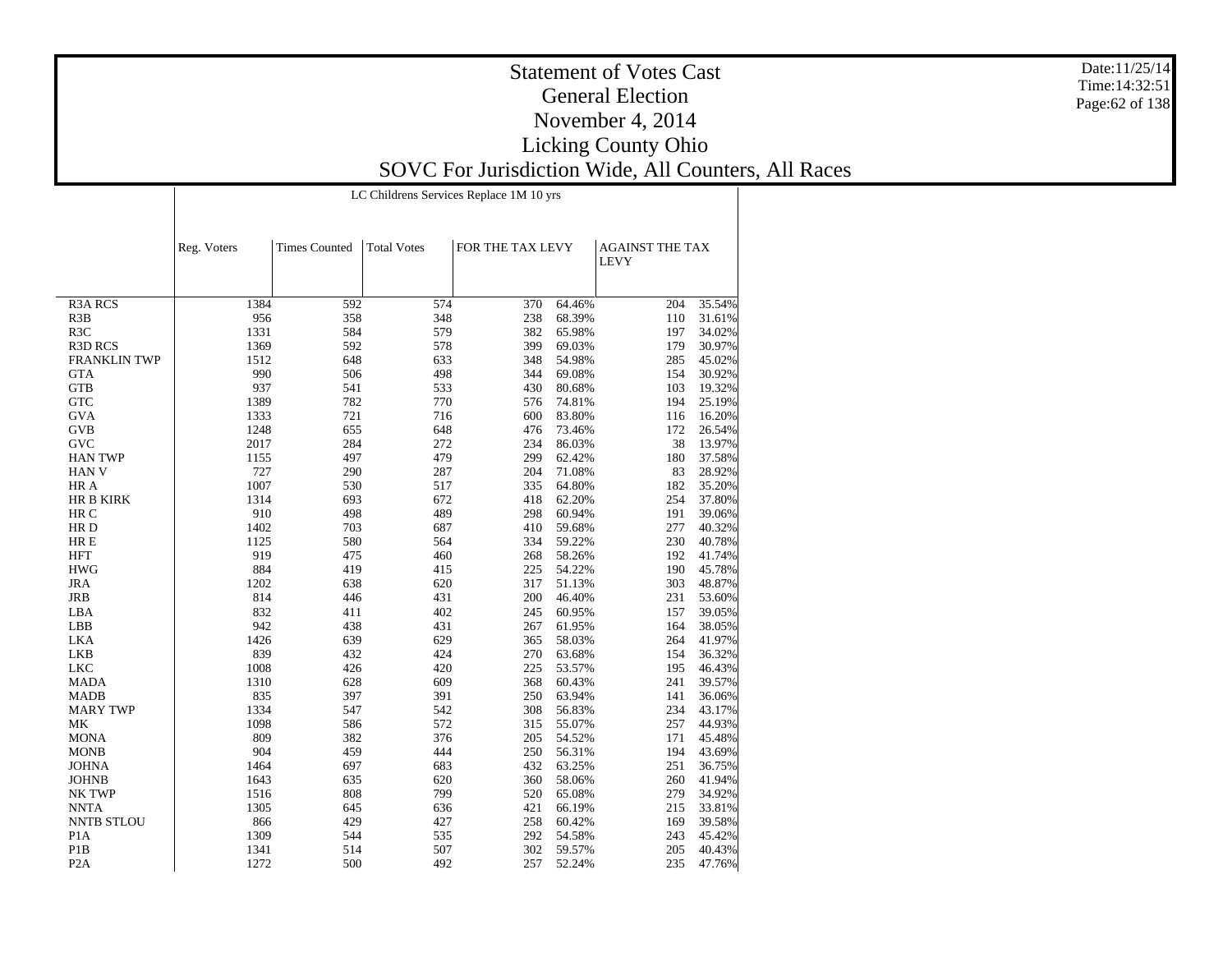|                  |             | LC Childrens Services Replace 1M 10 yrs                        |       |       |        |       |        |  |  |  |  |  |  |
|------------------|-------------|----------------------------------------------------------------|-------|-------|--------|-------|--------|--|--|--|--|--|--|
|                  | Reg. Voters | FOR THE TAX LEVY<br><b>Times Counted</b><br><b>Total Votes</b> |       |       |        |       |        |  |  |  |  |  |  |
| P <sub>2</sub> B | 1148        | 426                                                            | 414   | 220   | 53.14% | 194   | 46.86% |  |  |  |  |  |  |
| P <sub>3</sub> A | 1441        | 610                                                            | 599   | 348   | 58.10% | 251   | 41.90% |  |  |  |  |  |  |
| P <sub>3</sub> B | 1305        | 699                                                            | 689   | 466   | 67.63% | 223   | 32.37% |  |  |  |  |  |  |
| P <sub>4</sub> A | 1062        | 389                                                            | 379   | 239   | 63.06% | 140   | 36.94% |  |  |  |  |  |  |
| P <sub>4</sub> B | 1347        | 521                                                            | 509   | 311   | 61.10% | 198   | 38.90% |  |  |  |  |  |  |
| <b>PERRY</b>     | 982         | 429                                                            | 423   | 260   | 61.47% | 163   | 38.53% |  |  |  |  |  |  |
| <b>STAA</b>      | 834         | 454                                                            | 445   | 279   | 62.70% | 166   | 37.30% |  |  |  |  |  |  |
| <b>STAB ALEX</b> | 990         | 523                                                            | 515   | 329   | 63.88% | 186   | 36.12% |  |  |  |  |  |  |
| <b>UTA</b>       | 1407        | 662                                                            | 648   | 419   | 64.66% | 229   | 35.34% |  |  |  |  |  |  |
| <b>UTB</b>       | 1383        | 693                                                            | 685   | 411   | 60.00% | 274   | 40.00% |  |  |  |  |  |  |
| <b>BL VLG</b>    | 1565        | 465                                                            | 454   | 283   | 62.33% | 171   | 37.67% |  |  |  |  |  |  |
| <b>HEB VLG</b>   | 1483        | 507                                                            | 498   | 327   | 65.66% | 171   | 34.34% |  |  |  |  |  |  |
| WASH             | 660         | 348                                                            | 346   | 190   | 54.91% | 156   | 45.09% |  |  |  |  |  |  |
| <b>UTICA</b>     | 1230        | 494                                                            | 485   | 318   | 65.57% | 167   | 34.43% |  |  |  |  |  |  |
| Total            | 112360      | 48288                                                          | 47357 | 30067 | 63.49% | 17290 | 36.51% |  |  |  |  |  |  |

Date:11/25/14 Time:14:32:51Page:63 of 138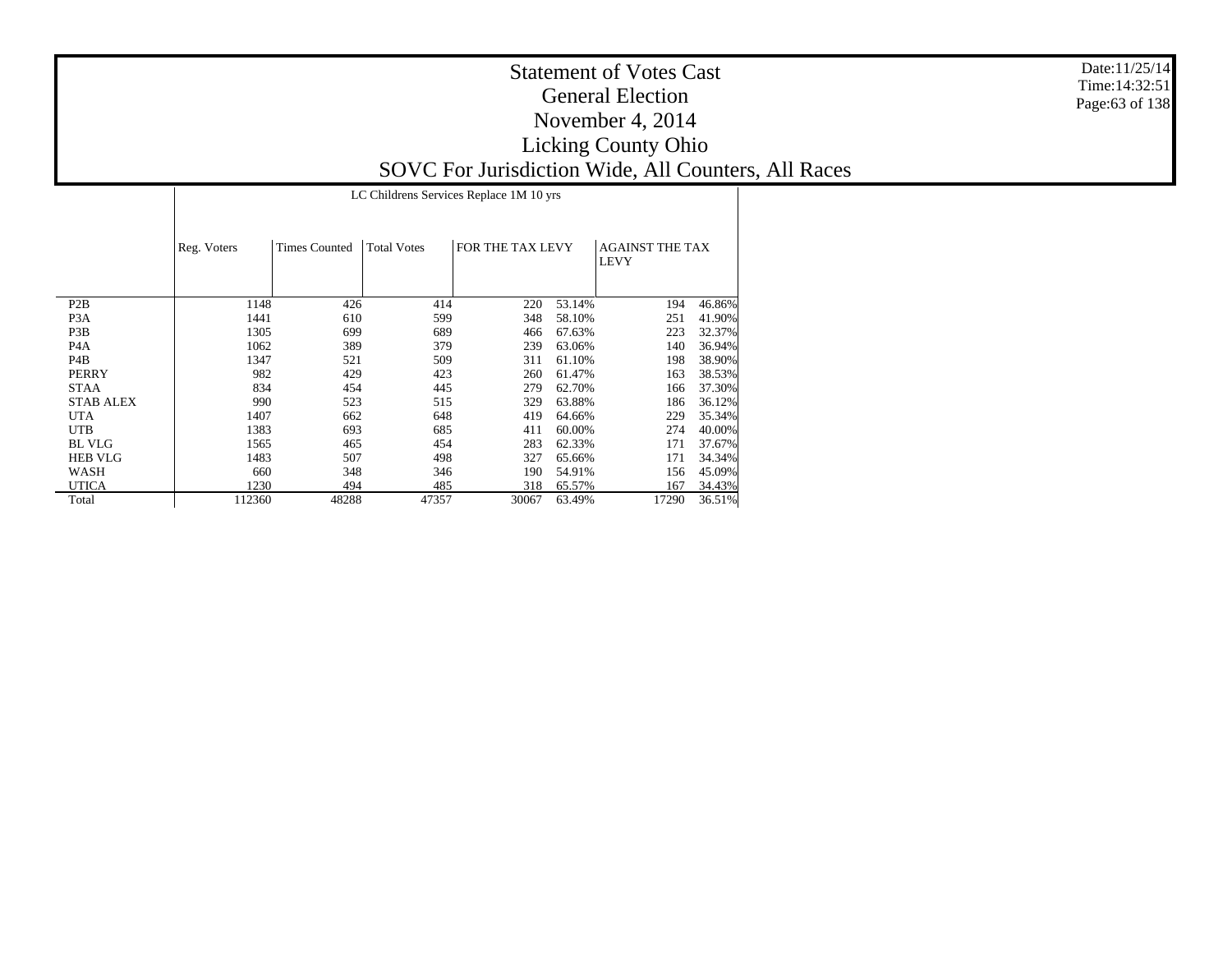|                   |                | LC Library Renew IM CPT |                    |                          |                          |                                       |        |  |  |  |  |
|-------------------|----------------|-------------------------|--------------------|--------------------------|--------------------------|---------------------------------------|--------|--|--|--|--|
|                   | Reg. Voters    | <b>Times Counted</b>    | <b>Total Votes</b> | FOR THE TAX LEVY         |                          | <b>AGAINST THE TAX</b><br><b>LEVY</b> |        |  |  |  |  |
| Jurisdiction Wide |                |                         |                    |                          |                          |                                       |        |  |  |  |  |
| N <sub>1</sub> A  | 1812           | 425                     | 419                | 229                      | 54.65%                   | 190                                   | 45.35% |  |  |  |  |
| N1B               | 1694           | 431                     | 428                | 250                      | 58.41%                   | 178                                   | 41.59% |  |  |  |  |
| N2A               | 1086           | 323                     | 318                | 177                      | 55.66%                   | 141                                   | 44.34% |  |  |  |  |
| N2B               | 1836           | 389                     | 382                | 231                      | 60.47%                   | 151                                   | 39.53% |  |  |  |  |
| N2C               | 882            | 203                     | 198                | 128                      | 64.65%                   | 70                                    | 35.35% |  |  |  |  |
| N <sub>3</sub> A  | 1594           | 669                     | 660                | 464                      | 70.30%                   | 196                                   | 29.70% |  |  |  |  |
|                   | 693            |                         | 251                |                          |                          |                                       |        |  |  |  |  |
| N3B               |                | 256                     |                    | 188                      | 74.90%                   | 63                                    | 25.10% |  |  |  |  |
| N3C               | 1035           | 341                     | 338                | 236                      | 69.82%                   | 102                                   | 30.18% |  |  |  |  |
| N <sub>4</sub> A  | 1447           | 534                     | 524                | 374                      | 71.37%                   | 150                                   | 28.63% |  |  |  |  |
| N4B               | 1366           | 553                     | 546                | 379                      | 69.41%                   | 167                                   | 30.59% |  |  |  |  |
| N <sub>4</sub> C  | 888            | 450                     | 446                | 292                      | 65.47%                   | 154                                   | 34.53% |  |  |  |  |
| N <sub>4</sub> D  | 928            | 387                     | 382                | 253                      | 66.23%                   | 129                                   | 33.77% |  |  |  |  |
| N5A               | 872            | 561                     | 547                | 412                      | 75.32%                   | 135                                   | 24.68% |  |  |  |  |
| N5B               | 1307           | 673                     | 662                | 509                      | 76.89%                   | 153                                   | 23.11% |  |  |  |  |
| N <sub>5</sub> C  | 914            | 473                     | 464                | 331                      | 71.34%                   | 133                                   | 28.66% |  |  |  |  |
| N <sub>5</sub> D  | 903            | 350                     | 347                | 244                      | 70.32%                   | 103                                   | 29.68% |  |  |  |  |
| N5E               | 726            | 295                     | 291                | 202                      | 69.42%                   | 89                                    | 30.58% |  |  |  |  |
| N <sub>6</sub> A  | 1060           | 494                     | 484                | 321                      | 66.32%                   | 163                                   | 33.68% |  |  |  |  |
| N6B               | 1137           | 473                     | 466                | 300                      | 64.38%                   | 166                                   | 35.62% |  |  |  |  |
| N <sub>6</sub> C  | 823            | 362                     | 353                | 249                      | 70.54%                   | 104                                   | 29.46% |  |  |  |  |
| N <sub>6</sub> D  | 847            | 261                     | 257                | 179                      | 69.65%                   | 78                                    | 30.35% |  |  |  |  |
| N <sub>6</sub> E  | 989            | 497                     | 490                | 308                      | 62.86%                   | 182                                   | 37.14% |  |  |  |  |
| N7A               | 1171           | 298                     | 296                | 193                      | 65.20%                   | 103                                   | 34.80% |  |  |  |  |
| N7B               | 1787           | 514                     | 513                | 319                      | 62.18%                   | 194                                   | 37.82% |  |  |  |  |
| N7C               | 830            | 281                     | 278                | 198                      | 71.22%                   | 80                                    | 28.78% |  |  |  |  |
|                   | 1276           | 602                     | 585                | 375                      |                          |                                       | 35.90% |  |  |  |  |
| H <sub>1</sub> A  | 974            | 293                     | 290                |                          | 64.10%                   | 210                                   |        |  |  |  |  |
| H1B               |                |                         |                    | 189                      | 65.17%                   | 101                                   | 34.83% |  |  |  |  |
| H2A               | 1038           | 525                     | 516                | 332                      | 64.34%                   | 184                                   | 35.66% |  |  |  |  |
| H2B               | 1109           | 415                     | 410                | 254                      | 61.95%                   | 156                                   | 38.05% |  |  |  |  |
| H <sub>3</sub> A  | 1060           | 451                     | 447                | 286                      | 63.98%                   | 161                                   | 36.02% |  |  |  |  |
| H3B               | 1246           | 564                     | 550                | 368                      | 66.91%                   | 182                                   | 33.09% |  |  |  |  |
| <b>BEN</b>        |                |                         |                    | $\overline{\phantom{a}}$ |                          |                                       |        |  |  |  |  |
| <b>BG</b>         | 1202           | 552                     | 538                | 313                      | 58.18%                   | 225                                   | 41.82% |  |  |  |  |
| <b>BUR</b>        | $\mathbf{0}$   | $\boldsymbol{0}$        | $\boldsymbol{0}$   | $\boldsymbol{0}$         |                          | $\mathbf{0}$                          |        |  |  |  |  |
| <b>EDEN FALL</b>  | 1151           | 515                     | 505                | 261                      | 51.68%                   | 244                                   | 48.32% |  |  |  |  |
| <b>ETA</b>        | 82             | 37                      | 37                 | 17                       | 45.95%                   | 20                                    | 54.05% |  |  |  |  |
| <b>ETB SWL</b>    |                | L,                      |                    | ÷,                       |                          | $\sim$                                |        |  |  |  |  |
| <b>ETC SWL</b>    |                | ÷.                      |                    | L.                       | L.                       | $\overline{\phantom{a}}$              |        |  |  |  |  |
| <b>ETD SWL</b>    |                | $\overline{a}$          |                    |                          |                          |                                       |        |  |  |  |  |
| R2A               | $\overline{0}$ | $\mathbf{0}$            | $\mathbf{0}$       | $\overline{0}$           | $\overline{\phantom{a}}$ | $\overline{0}$                        |        |  |  |  |  |
|                   |                |                         |                    |                          |                          |                                       |        |  |  |  |  |

Date:11/25/14 Time:14:32:51Page:64 of 138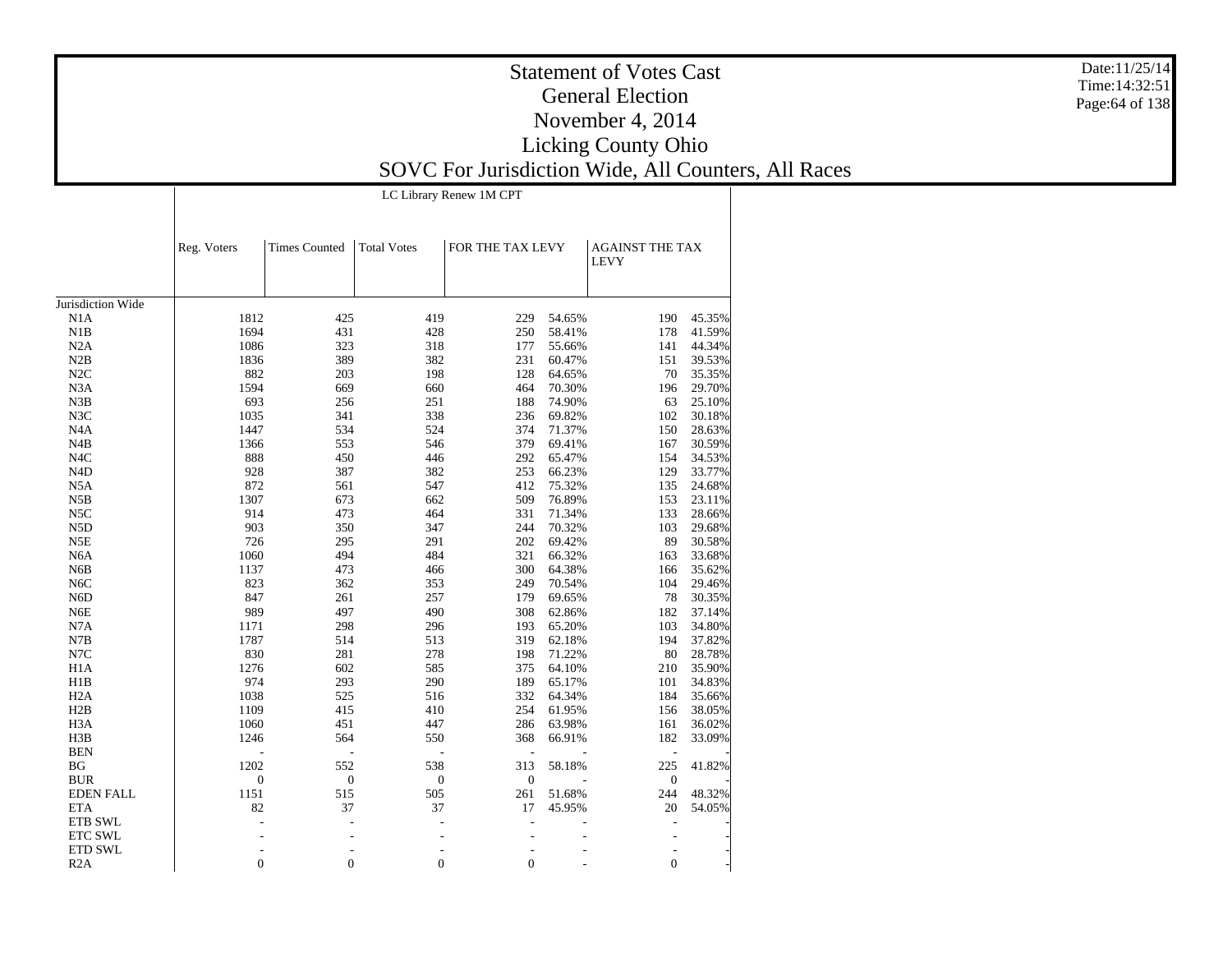|                     | LC Library Renew 1M CPT |                      |                          |                          |                |                                       |        |  |  |
|---------------------|-------------------------|----------------------|--------------------------|--------------------------|----------------|---------------------------------------|--------|--|--|
|                     |                         |                      |                          |                          |                |                                       |        |  |  |
|                     | Reg. Voters             | <b>Times Counted</b> | <b>Total Votes</b>       | FOR THE TAX LEVY         |                | <b>AGAINST THE TAX</b><br><b>LEVY</b> |        |  |  |
|                     |                         |                      |                          |                          |                |                                       |        |  |  |
| <b>R3A RCS</b>      | $\overline{a}$          | ÷.                   | $\sim$                   | ÷.                       | $\overline{a}$ | ÷                                     |        |  |  |
| R3B                 |                         |                      |                          |                          |                |                                       |        |  |  |
| R3C                 |                         |                      |                          |                          |                |                                       |        |  |  |
| <b>R3D RCS</b>      |                         |                      |                          |                          |                |                                       |        |  |  |
| <b>FRANKLIN TWP</b> | 1512                    | 648                  | 635                      | 364                      | 57.32%         | 271                                   | 42.68% |  |  |
| <b>GTA</b>          |                         |                      |                          |                          |                |                                       |        |  |  |
| <b>GTB</b>          | ÷,                      | ÷                    | $\overline{\phantom{a}}$ |                          |                |                                       |        |  |  |
| <b>GTC</b>          | 18                      | 14                   | 14                       | 10                       | 71.43%         | 4                                     | 28.57% |  |  |
| <b>GVA</b>          | $\overline{a}$          |                      | ÷,                       |                          |                |                                       |        |  |  |
| <b>GVB</b>          |                         |                      |                          |                          |                |                                       |        |  |  |
| <b>GVC</b>          |                         |                      |                          |                          |                |                                       |        |  |  |
| <b>HAN TWP</b>      | 1155                    | 497                  | 477                      | 289                      | 60.59%         | 188                                   | 39.41% |  |  |
| <b>HAN V</b>        | 727                     | 290                  | 284                      | 194                      | 68.31%         | 90                                    | 31.69% |  |  |
| HR A                | $\overline{a}$          | $\overline{a}$       | $\overline{a}$           | $\overline{\phantom{a}}$ |                | ÷,                                    |        |  |  |
| <b>HR B KIRK</b>    |                         |                      |                          |                          |                |                                       |        |  |  |
| HR C                |                         |                      |                          |                          |                |                                       |        |  |  |
| HR D                |                         |                      |                          |                          |                |                                       |        |  |  |
| HR E                |                         |                      |                          |                          |                |                                       |        |  |  |
| HFT                 |                         |                      |                          |                          |                |                                       |        |  |  |
| <b>HWG</b>          | 884                     | 419                  | 416                      | 205                      | 49.28%         | 211                                   | 50.72% |  |  |
| <b>JRA</b>          | 837                     | 459                  | 449                      | 199                      | 44.32%         | 250                                   | 55.68% |  |  |
| <b>JRB</b>          | 791                     | 436                  | 414                      | 158                      | 38.16%         | 256                                   | 61.84% |  |  |
| LBA                 | 565                     | 270                  | 266                      | 159                      | 59.77%         | 107                                   | 40.23% |  |  |
| LBB                 | 570                     | 261                  | 255                      | 155                      | 60.78%         | 100                                   | 39.22% |  |  |
| <b>LKA</b>          | 1426                    | 639                  | 622                      | 348                      | 55.95%         | 274                                   | 44.05% |  |  |
| <b>LKB</b>          | 839                     | 432                  | 423                      | 284                      | 67.14%         | 139                                   | 32.86% |  |  |
| <b>LKC</b>          | 1008                    | 426                  | 420                      | 233                      | 55.48%         | 187                                   | 44.52% |  |  |
| <b>MADA</b>         | 1310                    | 628                  | 610                      | 380                      | 62.30%         | 230                                   | 37.70% |  |  |
| <b>MADB</b>         | 835                     | 397                  | 390                      | 246                      | 63.08%         | 144                                   | 36.92% |  |  |
| <b>MARY TWP</b>     | 1334                    | 547                  | 542                      | 290                      | 53.51%         | 252                                   | 46.49% |  |  |
| MK                  | 1042                    | 561                  | 550                      | 295                      | 53.64%         | 255                                   | 46.36% |  |  |
| <b>MONA</b>         | 809                     | 382                  | 375                      | 180                      | 48.00%         | 195                                   | 52.00% |  |  |
| <b>MONB</b>         | 904                     | 459                  | 440                      | 243                      | 55.23%         | 197                                   | 44.77% |  |  |
| <b>JOHNA</b>        | 1464                    | 697                  | 686                      | 472                      | 68.80%         | 214                                   | 31.20% |  |  |
| <b>JOHNB</b>        | 1643                    | 635                  | 620                      | 331                      | 53.39%         | 289                                   | 46.61% |  |  |
| NK TWP              | 1454                    | 778                  | 771                      | 499                      | 64.72%         | 272                                   | 35.28% |  |  |
| <b>NNTA</b>         | 1293                    | 644                  | 635                      | 410                      | 64.57%         | 225                                   | 35.43% |  |  |
| <b>NNTB STLOU</b>   | 866                     | 429                  | 424                      | 269                      | 63.44%         | 155                                   | 36.56% |  |  |
| P <sub>1</sub> A    | 1309                    | 544                  | 531                      | 219                      | 41.24%         | 312                                   | 58.76% |  |  |
| P1B                 | 880                     | 306                  | 304                      | 128                      | 42.11%         | 176                                   | 57.89% |  |  |
| P <sub>2</sub> A    | 1272                    | 500                  | 489                      | 205                      | 41.92%         | 284                                   | 58.08% |  |  |

Date:11/25/14 Time:14:32:51Page:65 of 138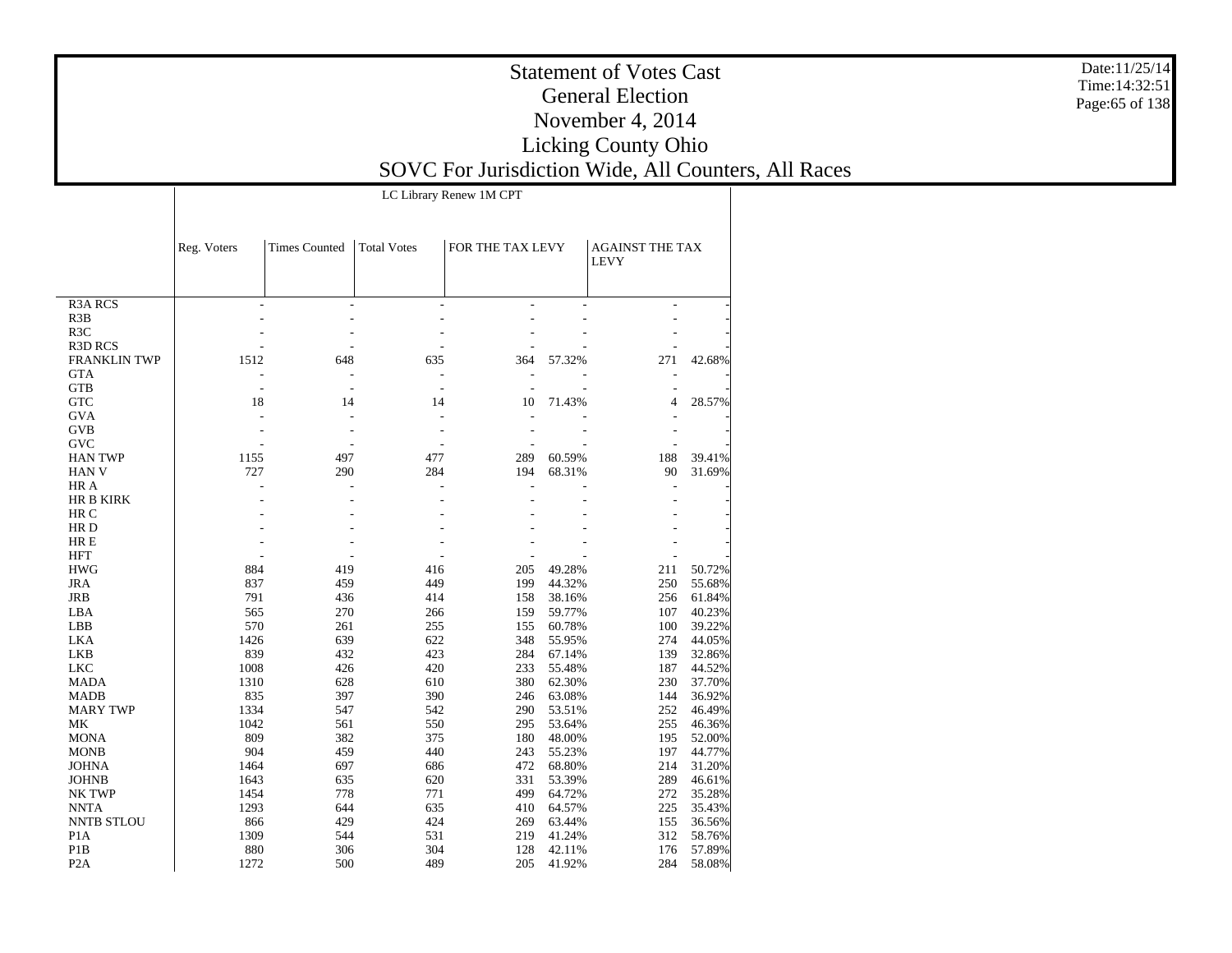|                  | LC Library Renew 1M CPT |                      |                    |                  |        |                                       |        |  |  |
|------------------|-------------------------|----------------------|--------------------|------------------|--------|---------------------------------------|--------|--|--|
|                  | Reg. Voters             | <b>Times Counted</b> | <b>Total Votes</b> | FOR THE TAX LEVY |        | <b>AGAINST THE TAX</b><br><b>LEVY</b> |        |  |  |
| P2B              | 1148                    | 426                  | 412                | 211              | 51.21% | 201                                   | 48.79% |  |  |
| P <sub>3</sub> A | 648                     | 288                  | 282                | 111              | 39.36% | 171                                   | 60.64% |  |  |
| P3B              | 124                     | 70                   | 67                 | 35               | 52.24% | 32                                    | 47.76% |  |  |
| P <sub>4</sub> A | 64                      | 20                   | 19                 | 15               | 78.95% | 4                                     | 21.05% |  |  |
| P <sub>4</sub> B |                         |                      |                    |                  |        |                                       |        |  |  |
| <b>PERRY</b>     | 982                     | 429                  | 420                | 257              | 61.19% | 163                                   | 38.81% |  |  |
| <b>STAA</b>      |                         |                      |                    |                  |        |                                       |        |  |  |
| <b>STAB ALEX</b> | 4                       | 2                    | $\overline{c}$     |                  | 50.00% |                                       | 50.00% |  |  |
| <b>UTA</b>       | 318                     | 173                  | 169                | 88               | 52.07% | 81                                    | 47.93% |  |  |
| <b>UTB</b>       | 1040                    | 528                  | 520                | 303              | 58.27% | 217                                   | 41.73% |  |  |
| <b>BL VLG</b>    | 1565                    | 465                  | 453                | 313              | 69.09% | 140                                   | 30.91% |  |  |
| <b>HEB VLG</b>   | 1483                    | 507                  | 493                | 344              | 69.78% | 149                                   | 30.22% |  |  |
| WASH             | 658                     | 347                  | 344                | 196              | 56.98% | 148                                   | 43.02% |  |  |
| <b>UTICA</b>     | 1230                    | 494                  | 483                | 344              | 71.22% | 139                                   | 28.78% |  |  |
| Total            | 73776                   | 30494                | 29924              | 18344            | 61.30% | 11580                                 | 38.70% |  |  |

Date:11/25/14 Time:14:32:51Page:66 of 138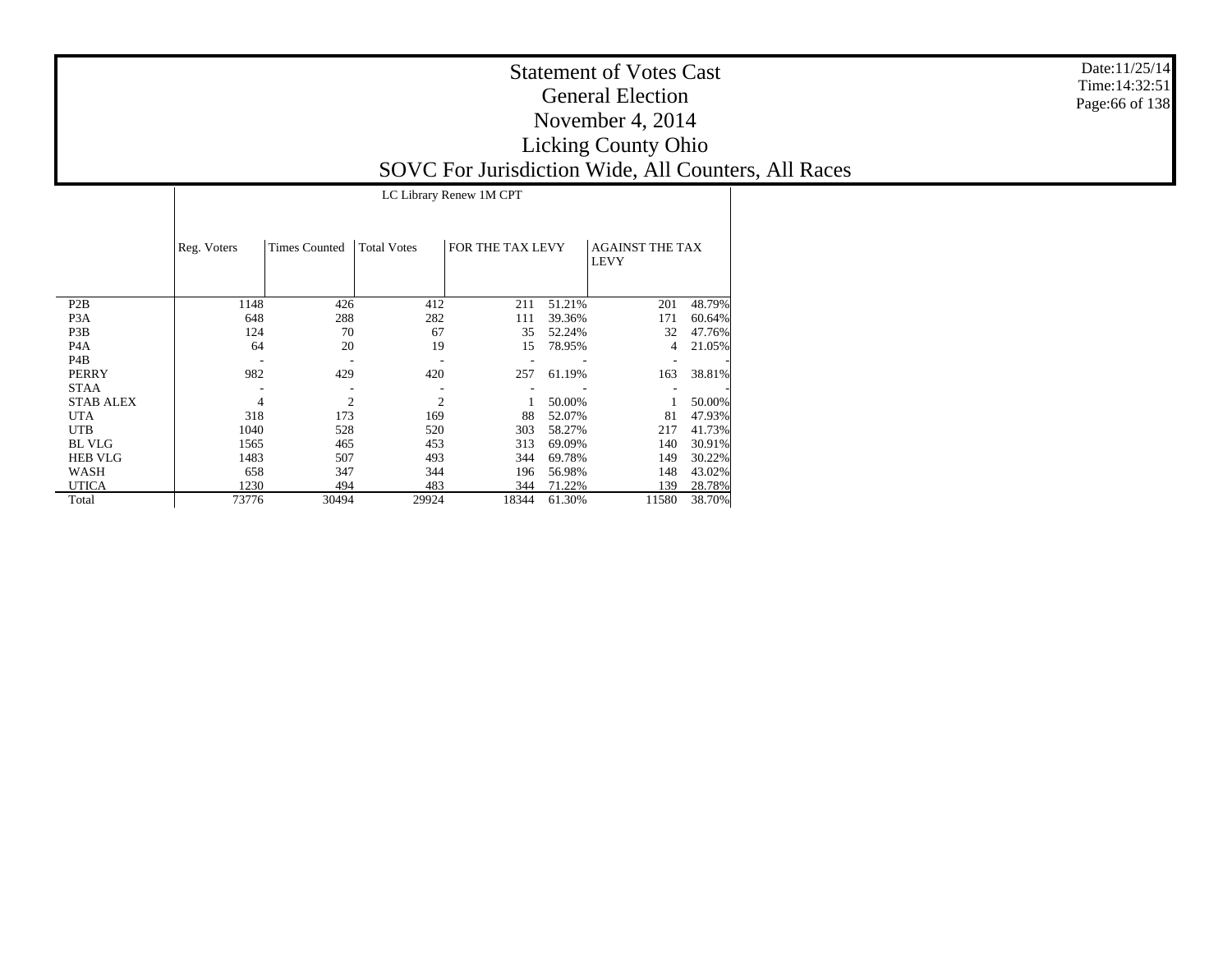|                   |             | LC Senior Renew 1.2M Services |                    |                  |        |                                       |        |  |  |  |  |
|-------------------|-------------|-------------------------------|--------------------|------------------|--------|---------------------------------------|--------|--|--|--|--|
|                   |             |                               |                    |                  |        |                                       |        |  |  |  |  |
|                   | Reg. Voters | <b>Times Counted</b>          | <b>Total Votes</b> | FOR THE TAX LEVY |        | <b>AGAINST THE TAX</b><br><b>LEVY</b> |        |  |  |  |  |
| Jurisdiction Wide |             |                               |                    |                  |        |                                       |        |  |  |  |  |
| N1A               | 1812        | 425                           | 417                | 260              | 62.35% | 157                                   | 37.65% |  |  |  |  |
| N1B               | 1694        | 431                           | 427                | 293              | 68.62% | 134                                   | 31.38% |  |  |  |  |
| N2A               | 1086        | 323                           | 317                | 217              | 68.45% | 100                                   | 31.55% |  |  |  |  |
| N2B               | 1836        | 389                           | 382                | 264              | 69.11% | 118                                   | 30.89% |  |  |  |  |
| N2C               | 882         | 203                           | 198                | 136              | 68.69% | 62                                    | 31.31% |  |  |  |  |
| N <sub>3</sub> A  | 1594        | 669                           | 661                | 505              | 76.40% | 156                                   | 23.60% |  |  |  |  |
| N3B               | 1438        | 568                           | 554                | 409              | 73.83% | 145                                   | 26.17% |  |  |  |  |
| N3C               | 1035        | 341                           | 338                | 248              | 73.37% | 90                                    | 26.63% |  |  |  |  |
| N <sub>4</sub> A  | 1447        | 534                           | 523                | 400              | 76.48% | 123                                   | 23.52% |  |  |  |  |
| N4B               | 1366        | 553                           | 542                | 396              | 73.06% | 146                                   | 26.94% |  |  |  |  |
| N <sub>4</sub> C  | 888         | 450                           | 444                | 306              | 68.92% | 138                                   | 31.08% |  |  |  |  |
| N <sub>4</sub> D  | 928         | 387                           | 379                | 278              | 73.35% | 101                                   | 26.65% |  |  |  |  |
| N <sub>5</sub> A  | 991         | 621                           | 606                | 449              | 74.09% | 157                                   | 25.91% |  |  |  |  |
| N5B               | 1307        | 673                           | 663                | 523              | 78.88% | 140                                   | 21.12% |  |  |  |  |
| N5C               | 914         | 473                           | 463                | 362              | 78.19% | 101                                   | 21.81% |  |  |  |  |
| N <sub>5</sub> D  | 903         | 350                           | 348                | 278              | 79.89% | 70                                    | 20.11% |  |  |  |  |
| N5E               | 726         | 295                           | 293                | 227              | 77.47% | 66                                    | 22.53% |  |  |  |  |
| N <sub>6</sub> A  | 1060        | 494                           | 487                | 352              | 72.28% | 135                                   | 27.72% |  |  |  |  |
| N <sub>6</sub> B  | 1137        | 473                           | 468                | 345              | 73.72% | 123                                   | 26.28% |  |  |  |  |
| N <sub>6</sub> C  | 823         | 362                           | 358                | 276              | 77.09% | 82                                    | 22.91% |  |  |  |  |
| N <sub>6</sub> D  | 847         | 261                           | 258                | 181              | 70.16% | 77                                    | 29.84% |  |  |  |  |
|                   | 989         | 497                           | 492                | 343              | 69.72% | 149                                   | 30.28% |  |  |  |  |
| N6E               |             |                               |                    |                  |        |                                       |        |  |  |  |  |
| N7A               | 1171        | 298                           | 295                | 203              | 68.81% | 92                                    | 31.19% |  |  |  |  |
| N7B               | 1787        | 514                           | 510                | 366              | 71.76% | 144                                   | 28.24% |  |  |  |  |
| N7C               | 830         | 281                           | 280                | 204              | 72.86% | 76                                    | 27.14% |  |  |  |  |
| H1A               | 1276        | 602                           | 588                | 448              | 76.19% | 140                                   | 23.81% |  |  |  |  |
| H1B               | 974         | 293                           | 292                | 217              | 74.32% | 75                                    | 25.68% |  |  |  |  |
| H2A               | 1048        | 530                           | 520                | 389              | 74.81% | 131                                   | 25.19% |  |  |  |  |
| H2B               | 1109        | 415                           | 406                | 292              | 71.92% | 114                                   | 28.08% |  |  |  |  |
| H <sub>3</sub> A  | 1060        | 451                           | 447                | 321              | 71.81% | 126                                   | 28.19% |  |  |  |  |
| H3B               | 1246        | 564                           | 550                | 387              | 70.36% | 163                                   | 29.64% |  |  |  |  |
| <b>BEN</b>        | 1122        | 567                           | 554                | 334              | 60.29% | 220                                   | 39.71% |  |  |  |  |
| ΒG                | 1202        | 552                           | 539                | 351              | 65.12% | 188                                   | 34.88% |  |  |  |  |
| <b>BUR</b>        | 864         | 441                           | 432                | 276              | 63.89% | 156                                   | 36.11% |  |  |  |  |
| <b>EDEN FALL</b>  | 1360        | 618                           | 606                | 377              | 62.21% | 229                                   | 37.79% |  |  |  |  |
| <b>ETA</b>        | 1635        | 763                           | 746                | 461              | 61.80% | 285                                   | 38.20% |  |  |  |  |
| ETB SWL           | 1071        | 483                           | 470                | 310              | 65.96% | 160                                   | 34.04% |  |  |  |  |
| ETC SWL           | 1452        | 697                           | 684                | 411              | 60.09% | 273                                   | 39.91% |  |  |  |  |
| ETD SWL           | 1545        | 690                           | 672                | 439              | 65.33% | 233                                   | 34.67% |  |  |  |  |
| R2A               | 1090        | 388                           | 378                | 233              | 61.64% | 145                                   | 38.36% |  |  |  |  |

Date:11/25/14 Time:14:32:51Page:67 of 138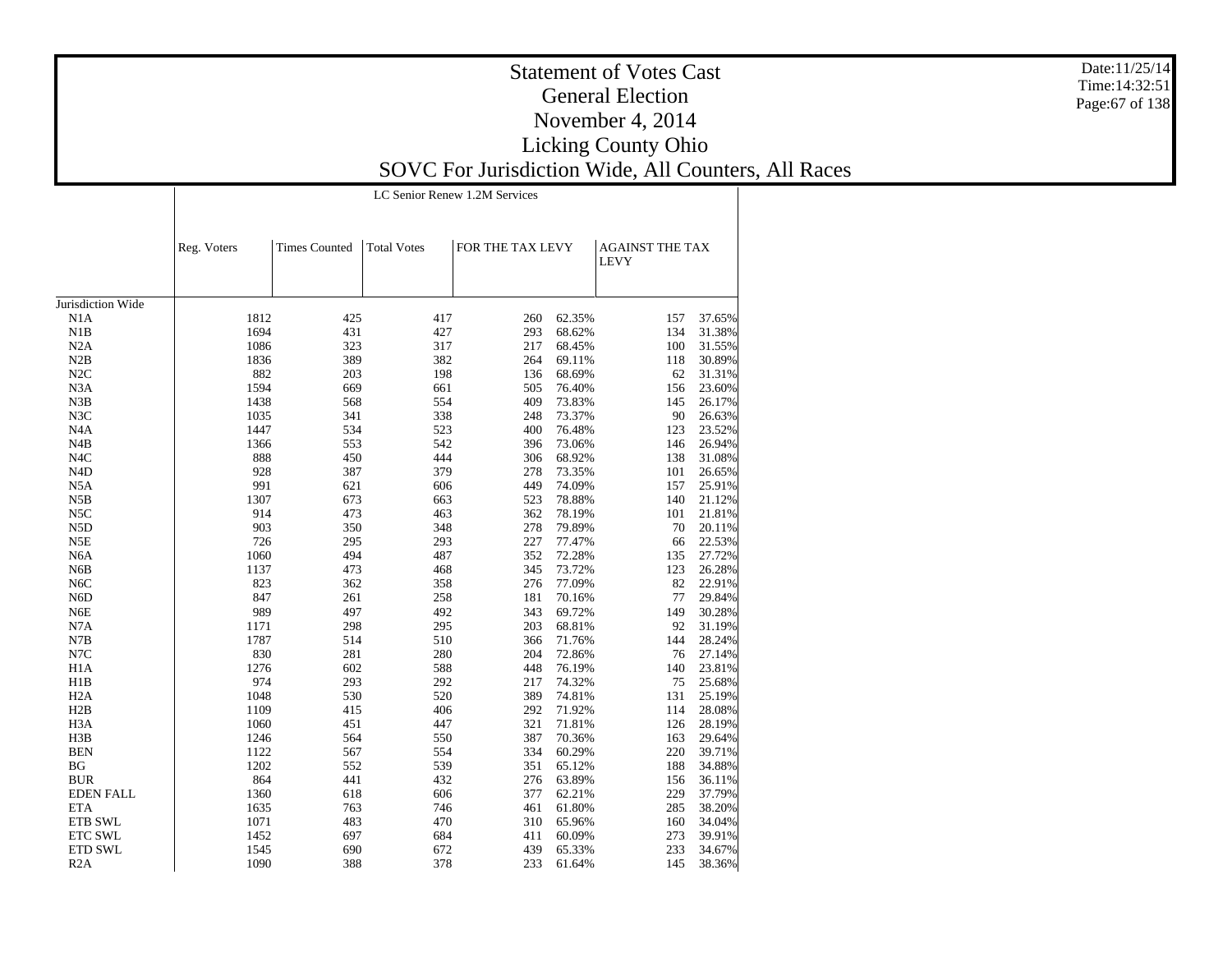|                     | LC Senior Renew 1.2M Services                                                 |     |     |                                       |        |     |        |  |  |
|---------------------|-------------------------------------------------------------------------------|-----|-----|---------------------------------------|--------|-----|--------|--|--|
|                     |                                                                               |     |     |                                       |        |     |        |  |  |
|                     | <b>Times Counted</b><br>FOR THE TAX LEVY<br>Reg. Voters<br><b>Total Votes</b> |     |     | <b>AGAINST THE TAX</b><br><b>LEVY</b> |        |     |        |  |  |
|                     |                                                                               |     |     |                                       |        |     |        |  |  |
| <b>R3A RCS</b>      | 1384                                                                          | 592 | 574 | 375                                   | 65.33% | 199 | 34.67% |  |  |
| R3B                 | 956                                                                           | 358 | 348 | 244                                   | 70.11% | 104 | 29.89% |  |  |
| R <sub>3</sub> C    | 1331                                                                          | 584 | 580 | 374                                   | 64.48% | 206 | 35.52% |  |  |
| <b>R3D RCS</b>      | 1369                                                                          | 592 | 582 | 376                                   | 64.60% | 206 | 35.40% |  |  |
| <b>FRANKLIN TWP</b> | 1512                                                                          | 648 | 635 | 409                                   | 64.41% | 226 | 35.59% |  |  |
| <b>GTA</b>          | 990                                                                           | 506 | 498 | 344                                   | 69.08% | 154 | 30.92% |  |  |
| <b>GTB</b>          | 937                                                                           | 541 | 535 | 426                                   | 79.63% | 109 | 20.37% |  |  |
| <b>GTC</b>          | 1389                                                                          | 782 | 767 | 565                                   | 73.66% | 202 | 26.34% |  |  |
| <b>GVA</b>          | 1333                                                                          | 721 | 714 | 578                                   | 80.95% | 136 | 19.05% |  |  |
| <b>GVB</b>          | 1248                                                                          | 655 | 644 | 449                                   | 69.72% | 195 | 30.28% |  |  |
| <b>GVC</b>          | 2017                                                                          | 284 | 270 | 224                                   | 82.96% | 46  | 17.04% |  |  |
| <b>HAN TWP</b>      | 1155                                                                          | 497 | 487 | 355                                   | 72.90% | 132 | 27.10% |  |  |
| <b>HAN V</b>        | 727                                                                           | 290 | 287 | 216                                   | 75.26% | 71  | 24.74% |  |  |
| HR A                | 1007                                                                          | 530 | 520 | 361                                   | 69.42% | 159 | 30.58% |  |  |
| <b>HR B KIRK</b>    | 1314                                                                          | 693 | 678 | 462                                   | 68.14% | 216 | 31.86% |  |  |
| HR C                | 910                                                                           | 498 | 491 | 323                                   | 65.78% | 168 | 34.22% |  |  |
| HR D                | 1402                                                                          | 703 | 686 | 423                                   | 61.66% | 263 | 38.34% |  |  |
| HR E                | 1125                                                                          | 580 | 565 | 363                                   | 64.25% | 202 | 35.75% |  |  |
| HFT                 | 919                                                                           | 475 | 459 | 271                                   | 59.04% | 188 | 40.96% |  |  |
| <b>HWG</b>          | 884                                                                           | 419 | 418 | 242                                   | 57.89% | 176 | 42.11% |  |  |
| <b>JRA</b>          | 1202                                                                          | 638 | 626 | 346                                   | 55.27% | 280 | 44.73% |  |  |
| <b>JRB</b>          | 814                                                                           | 446 | 436 | 241                                   | 55.28% | 195 | 44.72% |  |  |
| LBA                 | 832                                                                           | 411 | 401 | 273                                   | 68.08% | 128 | 31.92% |  |  |
| LBB                 | 942                                                                           | 438 | 429 | 285                                   | 66.43% | 144 | 33.57% |  |  |
| <b>LKA</b>          | 1426                                                                          | 639 | 628 | 422                                   | 67.20% | 206 | 32.80% |  |  |
| <b>LKB</b>          | 839                                                                           | 432 | 424 | 315                                   | 74.29% | 109 | 25.71% |  |  |
| <b>LKC</b>          | 1008                                                                          | 426 | 421 | 262                                   | 62.23% | 159 | 37.77% |  |  |
| MADA                | 1310                                                                          | 628 | 611 | 428                                   | 70.05% | 183 | 29.95% |  |  |
| <b>MADB</b>         | 835                                                                           | 397 | 393 | 283                                   | 72.01% | 110 | 27.99% |  |  |
| <b>MARY TWP</b>     | 1334                                                                          | 547 | 542 | 352                                   | 64.94% | 190 | 35.06% |  |  |
| MK                  | 1098                                                                          | 586 | 575 | 369                                   | 64.17% | 206 | 35.83% |  |  |
| <b>MONA</b>         | 809                                                                           | 382 | 379 | 234                                   | 61.74% | 145 | 38.26% |  |  |
| <b>MONB</b>         | 904                                                                           | 459 | 448 | 268                                   | 59.82% | 180 | 40.18% |  |  |
| <b>JOHNA</b>        | 1464                                                                          | 697 | 684 | 498                                   | 72.81% | 186 | 27.19% |  |  |
| <b>JOHNB</b>        | 1643                                                                          | 635 | 623 | 397                                   | 63.72% | 226 | 36.28% |  |  |
| NK TWP              | 1516                                                                          | 808 | 801 | 578                                   | 72.16% | 223 | 27.84% |  |  |
| <b>NNTA</b>         | 1305                                                                          | 645 | 639 | 461                                   | 72.14% | 178 | 27.86% |  |  |
| <b>NNTB STLOU</b>   | 866                                                                           | 429 | 425 | 307                                   | 72.24% | 118 | 27.76% |  |  |
| P <sub>1</sub> A    | 1309                                                                          | 544 | 538 | 332                                   | 61.71% | 206 | 38.29% |  |  |
| P <sub>1</sub> B    | 1341                                                                          | 514 | 508 | 323                                   | 63.58% | 185 | 36.42% |  |  |
| P <sub>2</sub> A    | 1272                                                                          | 500 | 492 | 277                                   | 56.30% | 215 | 43.70% |  |  |

Date:11/25/14 Time:14:32:51Page:68 of 138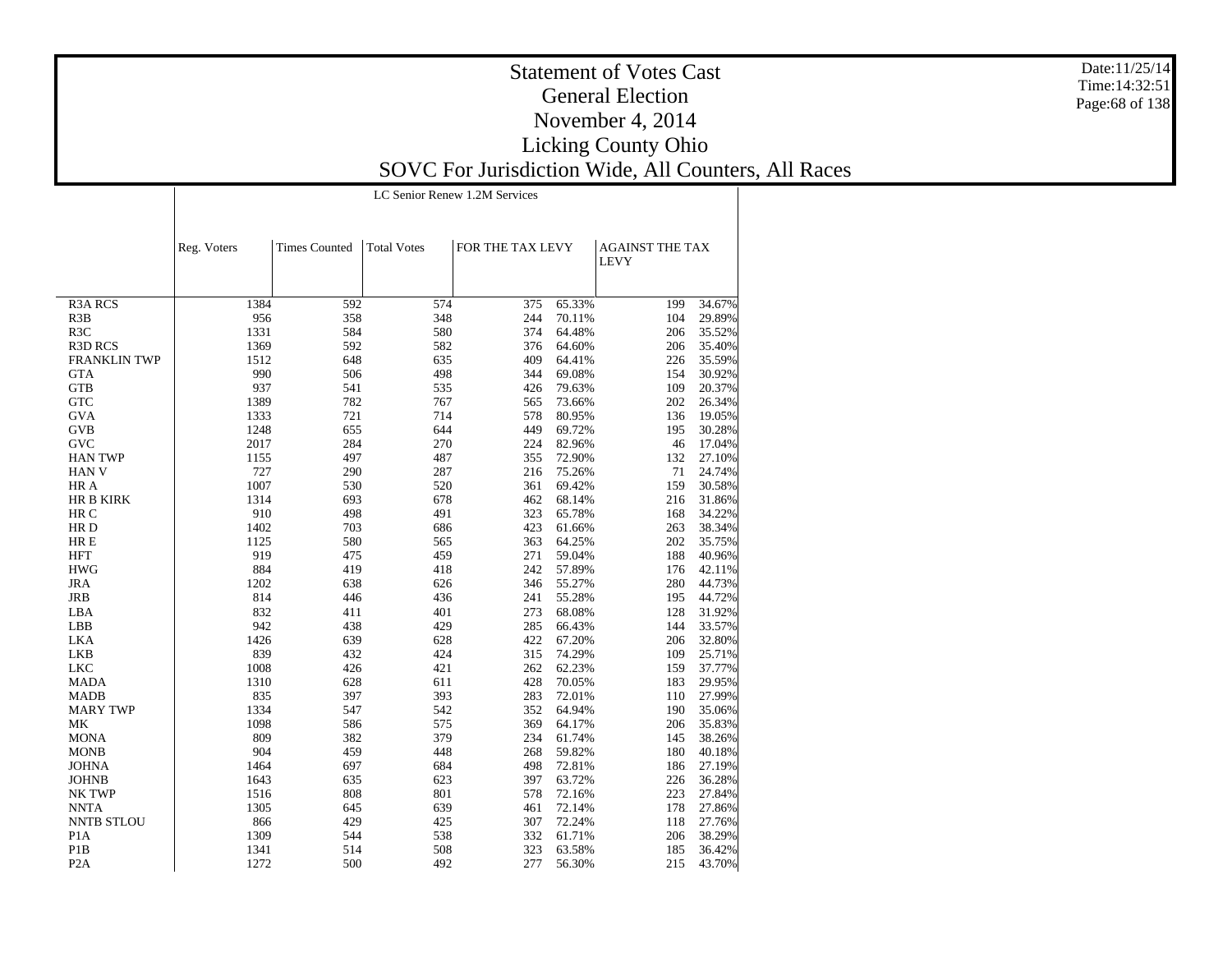|                  | LC Senior Renew 1.2M Services |                      |                    |                  |        |                                       |        |  |  |  |
|------------------|-------------------------------|----------------------|--------------------|------------------|--------|---------------------------------------|--------|--|--|--|
|                  | Reg. Voters                   | <b>Times Counted</b> | <b>Total Votes</b> | FOR THE TAX LEVY |        | <b>AGAINST THE TAX</b><br><b>LEVY</b> |        |  |  |  |
| P <sub>2</sub> B | 1148                          | 426                  | 412                | 225              | 54.61% | 187                                   | 45.39% |  |  |  |
| P <sub>3</sub> A | 1441                          | 610                  | 600                | 357              | 59.50% | 243                                   | 40.50% |  |  |  |
| P <sub>3</sub> B | 1305                          | 699                  | 691                | 484              | 70.04% | 207                                   | 29.96% |  |  |  |
| P <sub>4</sub> A | 1062                          | 389                  | 386                | 263              | 68.13% | 123                                   | 31.87% |  |  |  |
| P <sub>4</sub> B | 1347                          | 521                  | 509                | 332              | 65.23% | 177                                   | 34.77% |  |  |  |
| <b>PERRY</b>     | 982                           | 429                  | 424                | 291              | 68.63% | 133                                   | 31.37% |  |  |  |
| <b>STAA</b>      | 834                           | 454                  | 448                | 318              | 70.98% | 130                                   | 29.02% |  |  |  |
| <b>STAB ALEX</b> | 990                           | 523                  | 514                | 357              | 69.46% | 157                                   | 30.54% |  |  |  |
| <b>UTA</b>       | 1407                          | 662                  | 645                | 429              | 66.51% | 216                                   | 33.49% |  |  |  |
| <b>UTB</b>       | 1383                          | 693                  | 686                | 446              | 65.01% | 240                                   | 34.99% |  |  |  |
| <b>BL VLG</b>    | 1565                          | 465                  | 457                | 332              | 72.65% | 125                                   | 27.35% |  |  |  |
| <b>HEB VLG</b>   | 1483                          | 507                  | 500                | 369              | 73.80% | 131                                   | 26.20% |  |  |  |
| WASH             | 660                           | 348                  | 345                | 216              | 62.61% | 129                                   | 37.39% |  |  |  |
| <b>UTICA</b>     | 1230                          | 494                  | 483                | 361              | 74.74% | 122                                   | 25.26% |  |  |  |
| Total            | 112360                        | 48288                | 47448              | 32478            | 68.45% | 14970                                 | 31.55% |  |  |  |

Date:11/25/14 Time:14:32:51Page:69 of 138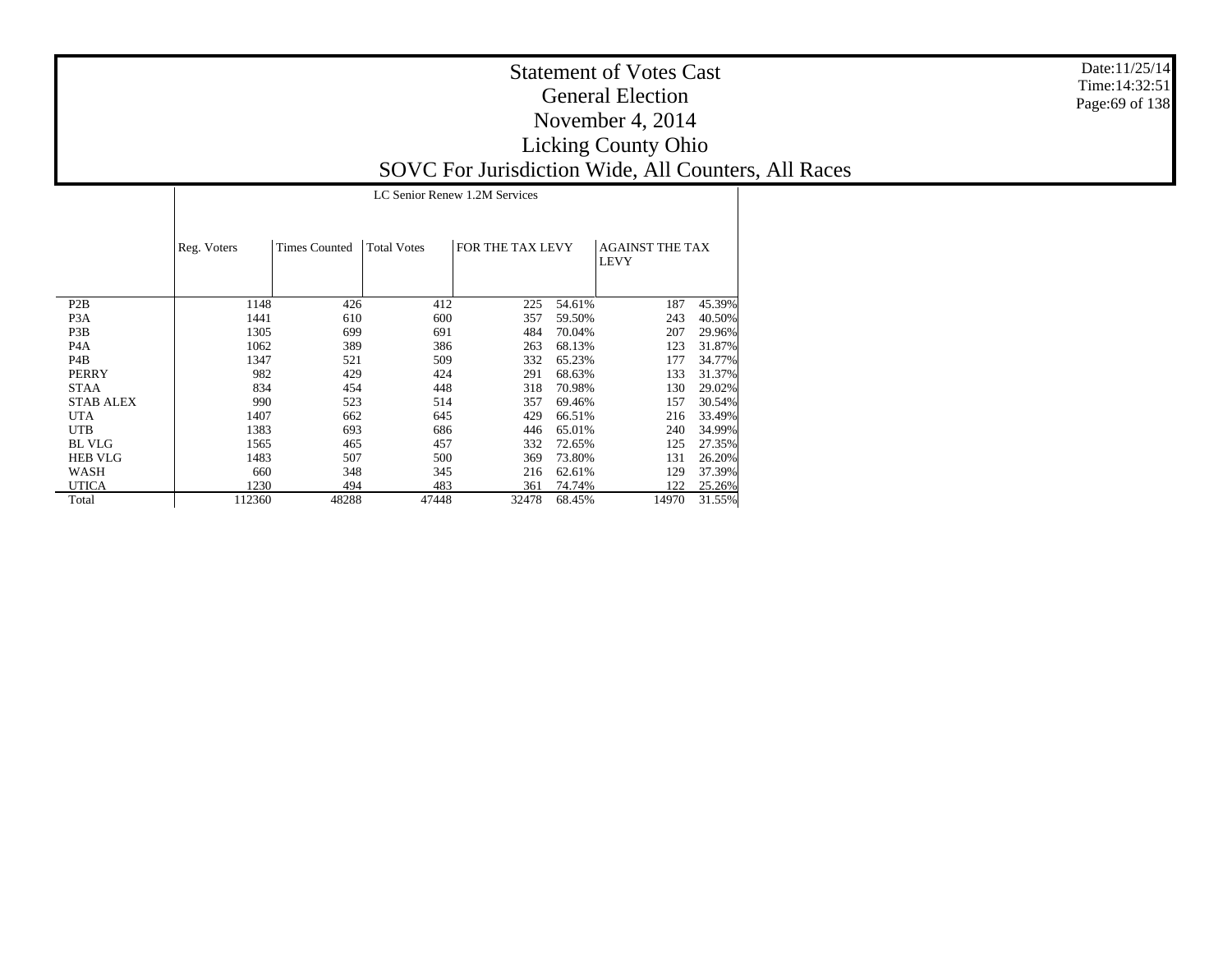Date:11/25/14Time:14:32:51Page:70 of 138

Jurisdiction Wide N1A N1B N2A N2B N2C N3A N3B N3C N4A N4B N4C N4D N5A N5B N5C N5D N5E N6A N6B N6C N6D N6E N7A N7B N7C H1A H1B H2A H2B H3A H3B BEN BG BUR EDEN FALL ETA ETB SWL ETC SWL ETD SWL R2AReg. Voters | Times Counted Total Votess  $|FOR THE TAX LEVY | AGAINST THE TAX | Reg. Voters | Times$ LEVY BL Renew 1M Current Exp Counted Total Votes $\,$ s  $\,$  | FOR THE TAX LEVY | AGAINST THE TAX  $\,$ LEVY BL Renew 3M Police - - - - - - - - - - - - - - - - - - - - - - - - - - - - - - - - - - - - - - - - - - - - - - - - - - - - - - - - - - - - - - - - - - - - - - - - - - - - - - - - - - - - - - - - - - - - - - - - - - - - - - - - - - - - - - - - - - - - - - - - - - - - - - - - - - - - - - - - - - - - - - - - - - - - - - - - - - - - - - - - - - - - - - - - - - - - - - - - - - - - - - - - - - - - - - - - - - - - - - - - - - - - - - - - - - - - - - - - - - - - - - - - - - - - - - - - - - - - - - - - - - - - - - - - - - - - - - - - - - - - - - - - - - - - - - - - - - - - - - - - - - - - - - - - - - - - - - - - - - - - - - - - - - - - - - - - - - - - - - - - - - - - - - - - - - - - - - - - - - - - - - - - - - - - - - - - - - - - - - - - - - - - - - - - - - - - - - - - - - - - - - - - - - - - - - - - - - - - - - - - - - - - - - - - - - - - - - - - - - - - - - - - - - - - - - - - - - - - - - - - - - - - - - - - - - - - - - - - - - - - - - - - - - - - - - - - - - - - - - - - - - - - - - - - - - - - - - - - - - - - - - - - - - - - - - - - - - - - - - - -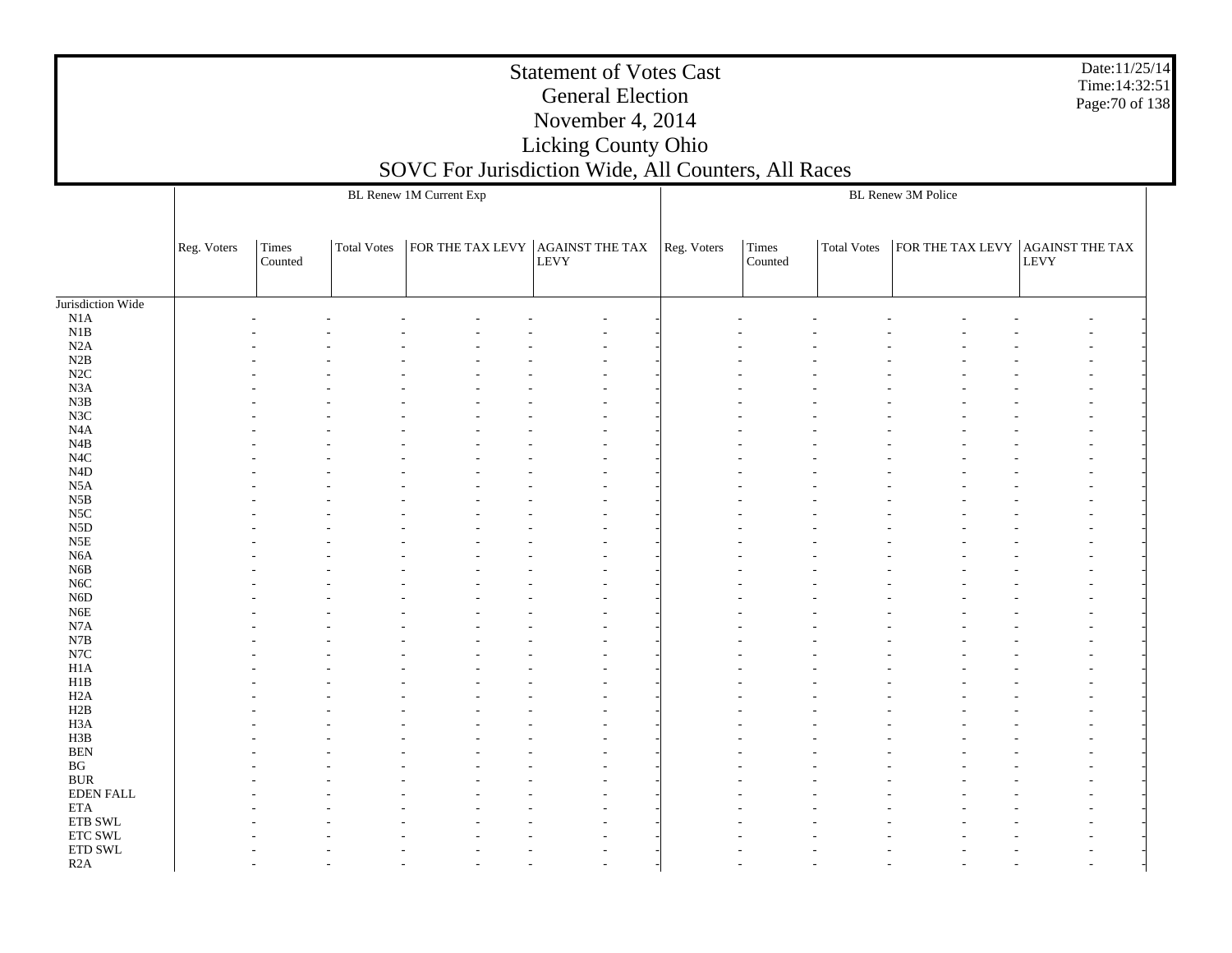|                                  | BL Renew 1M Current Exp |                  |                          |                                                                                                                              |  | BL Renew 3M Police |                                  |             |                                  |      |  |
|----------------------------------|-------------------------|------------------|--------------------------|------------------------------------------------------------------------------------------------------------------------------|--|--------------------|----------------------------------|-------------|----------------------------------|------|--|
|                                  | Reg. Voters             | Times<br>Counted | Total Votes              | $\begin{tabular}{ c c } \hline \textbf{FOR THE TAX LEVY} & \textbf{AGAINST THE TAX} \\ \hline & \textbf{LEVY} \end{tabular}$ |  | Reg. Voters        | Times<br>Counted                 | Total Votes | FOR THE TAX LEVY AGAINST THE TAX | LEVY |  |
| R <sub>3</sub> A RCS             |                         | ÷.               | $\overline{\phantom{a}}$ | $\sim$<br>$\overline{a}$                                                                                                     |  |                    | $\overline{a}$<br>$\overline{a}$ |             | ÷.<br>$\sim$                     | ÷.   |  |
| $R3B$                            |                         |                  |                          |                                                                                                                              |  |                    |                                  |             |                                  |      |  |
| R3C                              |                         |                  |                          |                                                                                                                              |  |                    |                                  |             |                                  |      |  |
| <b>R3D RCS</b>                   |                         |                  |                          |                                                                                                                              |  |                    |                                  |             |                                  |      |  |
| <b>FRANKLIN TWP</b>              |                         |                  |                          |                                                                                                                              |  |                    |                                  |             |                                  |      |  |
| $\rm GTA$                        |                         |                  |                          |                                                                                                                              |  |                    |                                  |             |                                  |      |  |
| $\operatorname{GTB}$             |                         |                  |                          |                                                                                                                              |  |                    |                                  |             |                                  |      |  |
| <b>GTC</b><br>$\rm GVA$          |                         |                  |                          |                                                                                                                              |  |                    |                                  |             |                                  |      |  |
| $\rm GVB$                        |                         |                  |                          |                                                                                                                              |  |                    |                                  |             |                                  |      |  |
| $\operatorname{GVC}$             |                         |                  |                          |                                                                                                                              |  |                    |                                  |             |                                  |      |  |
| HAN TWP                          |                         |                  |                          |                                                                                                                              |  |                    |                                  |             |                                  |      |  |
| ${\rm HAN}$ V                    |                         |                  |                          |                                                                                                                              |  |                    |                                  |             |                                  |      |  |
| $\rm{HR}$ A                      |                         |                  |                          |                                                                                                                              |  |                    |                                  |             |                                  |      |  |
| HR B KIRK                        |                         |                  |                          |                                                                                                                              |  |                    |                                  |             |                                  |      |  |
| $\rm{HR}$ C                      |                         |                  |                          |                                                                                                                              |  |                    |                                  |             |                                  |      |  |
| $\rm HR$ D                       |                         |                  |                          |                                                                                                                              |  |                    |                                  |             |                                  |      |  |
| ${\rm HR} \to$                   |                         |                  |                          |                                                                                                                              |  |                    |                                  |             |                                  |      |  |
| $\operatorname{HFT}$             |                         |                  |                          |                                                                                                                              |  |                    |                                  |             |                                  |      |  |
| $\mathbf{H}\mathbf{W}\mathbf{G}$ |                         |                  |                          |                                                                                                                              |  |                    |                                  |             |                                  |      |  |
| <b>JRA</b>                       |                         |                  |                          |                                                                                                                              |  |                    |                                  |             |                                  |      |  |
| $_{\rm JRB}$                     |                         |                  |                          |                                                                                                                              |  |                    |                                  |             |                                  |      |  |
| LBA                              |                         |                  |                          |                                                                                                                              |  |                    |                                  |             |                                  |      |  |
| ${\rm LBB}$                      |                         |                  |                          |                                                                                                                              |  |                    |                                  |             |                                  |      |  |
| LKA                              |                         |                  |                          |                                                                                                                              |  |                    |                                  |             |                                  |      |  |
| LKB<br><b>LKC</b>                |                         |                  |                          |                                                                                                                              |  |                    |                                  |             |                                  |      |  |
| <b>MADA</b>                      |                         |                  |                          |                                                                                                                              |  |                    |                                  |             |                                  |      |  |
| $\mbox{MADB}$                    |                         |                  |                          |                                                                                                                              |  |                    |                                  |             |                                  |      |  |
| <b>MARY TWP</b>                  |                         |                  |                          |                                                                                                                              |  |                    |                                  |             |                                  |      |  |
| $\rm MK$                         |                         |                  |                          |                                                                                                                              |  |                    |                                  |             |                                  |      |  |
| $\operatorname{MONA}$            |                         |                  |                          |                                                                                                                              |  |                    |                                  |             |                                  |      |  |
| $\rm{MONB}$                      |                         |                  |                          |                                                                                                                              |  |                    |                                  |             |                                  |      |  |
| <b>JOHNA</b>                     |                         |                  |                          |                                                                                                                              |  |                    |                                  |             |                                  |      |  |
| $_{\rm JOHNB}$                   |                         |                  |                          |                                                                                                                              |  |                    |                                  |             |                                  |      |  |
| NK TWP                           |                         |                  |                          |                                                                                                                              |  |                    |                                  |             |                                  |      |  |
| $\ensuremath{\text{NNTA}}$       |                         |                  |                          |                                                                                                                              |  |                    |                                  |             |                                  |      |  |
| NNTB STLOU                       |                         |                  |                          |                                                                                                                              |  |                    |                                  |             |                                  |      |  |
| P1A                              |                         |                  |                          |                                                                                                                              |  |                    |                                  |             |                                  |      |  |
| P1B                              |                         |                  |                          |                                                                                                                              |  |                    |                                  |             |                                  |      |  |
| P <sub>2</sub> A                 |                         |                  |                          |                                                                                                                              |  |                    |                                  |             |                                  |      |  |

Date:11/25/14 Time:14:32:51 Page:71 of 138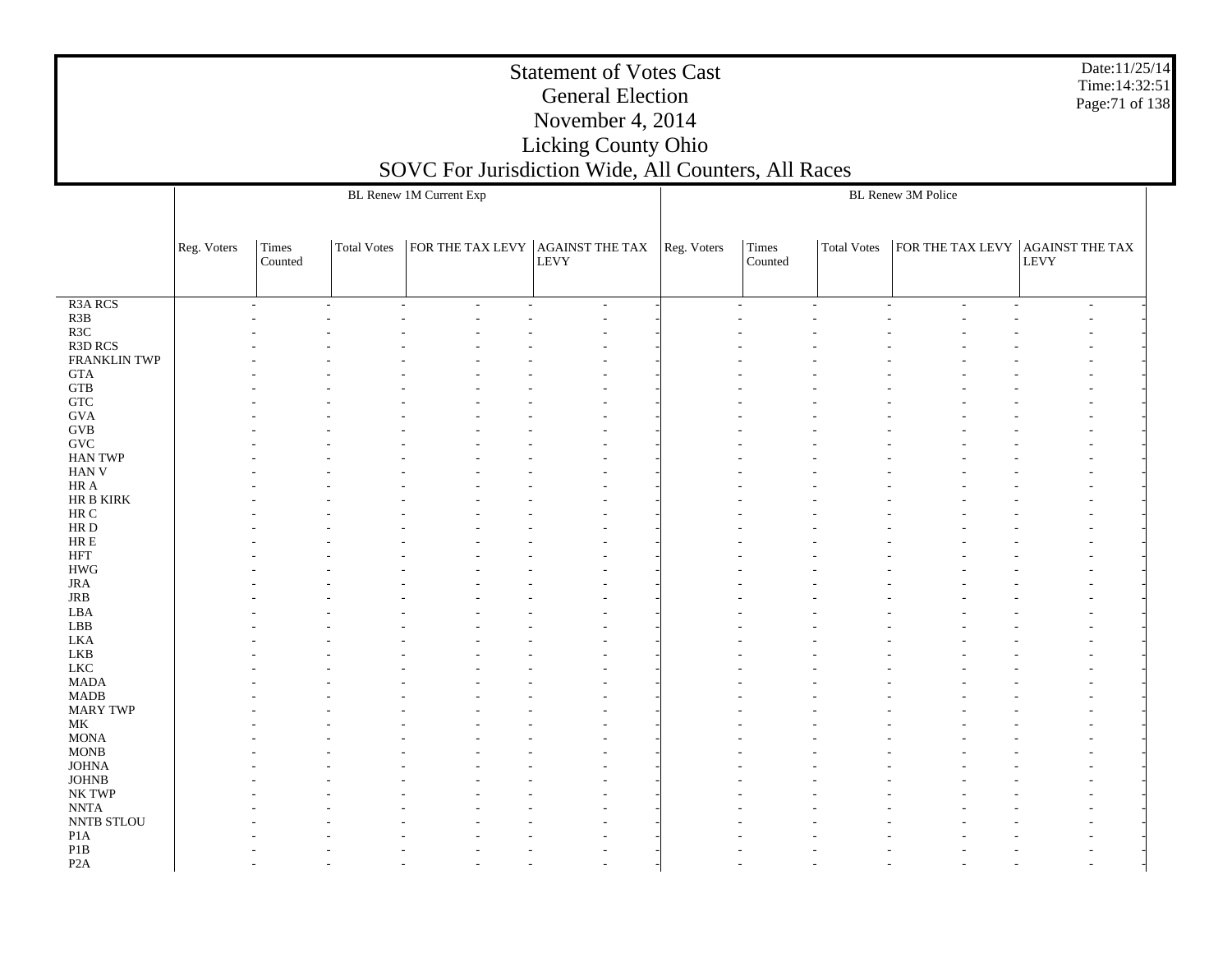P2B P3A P3B P4A P4B PERRY STAA STAB ALEX UTA UTB BL VLG HEB VLG WASH UTICA Total Reg. Voters | Times Counted Total Votess  $|FOR THE TAX LEVY | AGAINST THE TAX | Reg. Voters | Times$ LEVY BL Renew 1M Current Exp Counted Total Votes $\,$ s  $\,$  | FOR THE TAX LEVY | AGAINST THE TAX  $\,$ LEVY BL Renew 3M Police- - - - - - - - - - - - - - - - - - - - - - - - - - - - - - - - - - - - - - - - - - - - - - - - - - - - - - - - - - - - - - - - - - - - - - - - - - - - - - - - - - - - - - - - - - - - - - - - - - - - - - - - - - - - - - - - - - - - - - - - - - - - - - - - - - - - 1565 465 459 283 61.66% 176 38.34% 1565 465 461 279 60.52% 182 39.48% - - - - - - - - - - - - - - - - - - - - - - - - - - - - - - - - - - - - - - - - - 1565 465 459 283 61.66%176 38.34% 1565 465 461 279 60.52% 182 39.48%

Date:11/25/14 Time:14:32:51 Page:72 of 138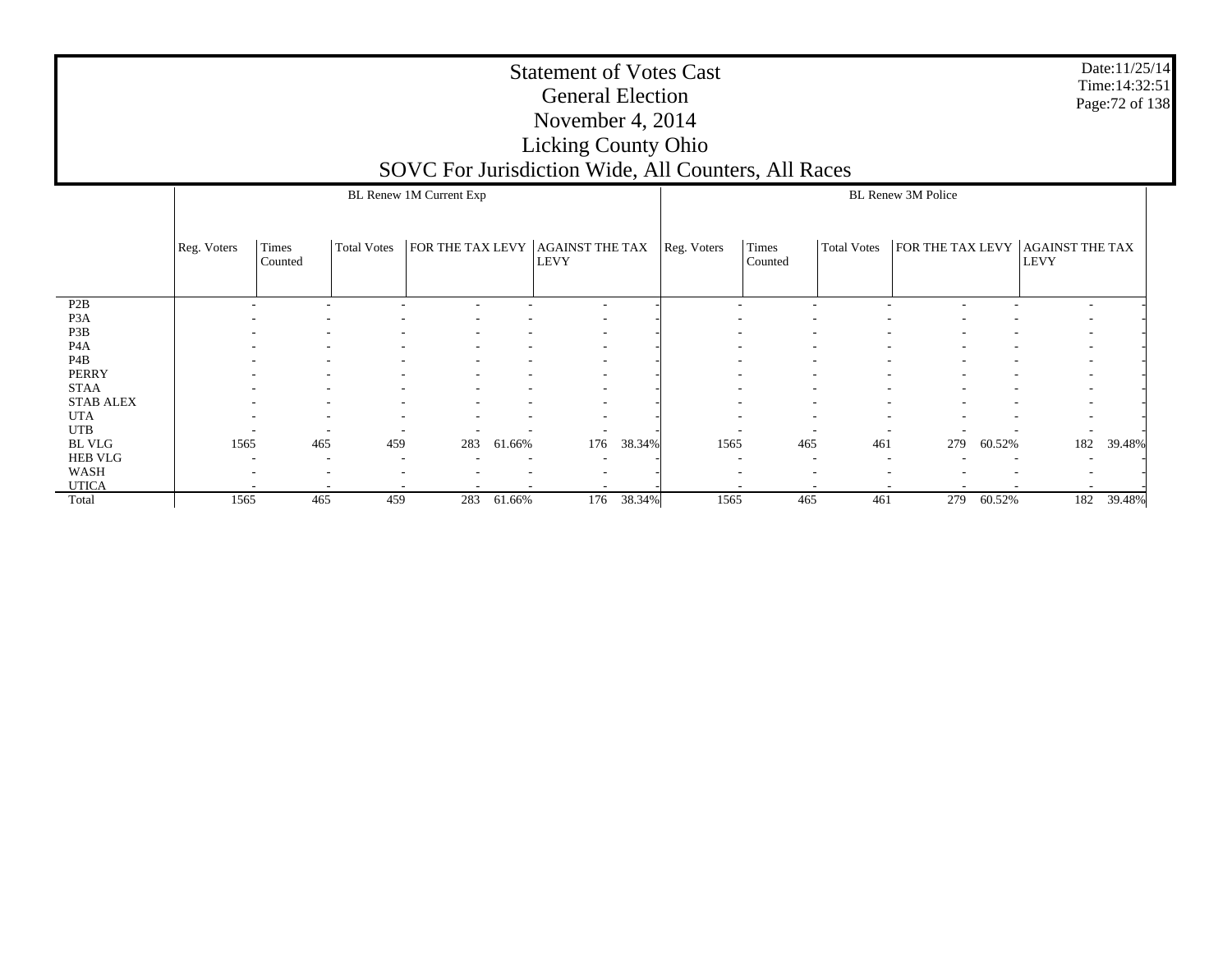Date:11/25/14 Time:14:32:51 Page:73 of 138

|                               |                         |                  | Gratiot Vlg Add 2M Current Exp    |                                             |                  |                    | Hanover Vlg Renew 1M Fire        |      |  |
|-------------------------------|-------------------------|------------------|-----------------------------------|---------------------------------------------|------------------|--------------------|----------------------------------|------|--|
|                               |                         |                  |                                   |                                             |                  |                    |                                  |      |  |
|                               | $\mbox{Reg.}$<br>Voters | Times<br>Counted | Total Votes   FOR THE TAX<br>LEVY | AGAINST THE TAX $\vert$ Reg. Voters<br>LEVY | Times<br>Counted | <b>Total Votes</b> | FOR THE TAX LEVY AGAINST THE TAX | LEVY |  |
| Jurisdiction Wide             |                         |                  |                                   |                                             |                  |                    |                                  |      |  |
| $\rm N1A$                     |                         |                  |                                   |                                             |                  |                    |                                  |      |  |
| $_{\rm N1B}$                  |                         |                  |                                   |                                             |                  |                    |                                  |      |  |
| $\rm N2A$                     |                         |                  |                                   |                                             |                  |                    |                                  |      |  |
| N2B                           |                         |                  |                                   |                                             |                  |                    |                                  |      |  |
| N2C                           |                         |                  |                                   |                                             |                  |                    |                                  |      |  |
| $_{\rm N3A}$                  |                         |                  |                                   |                                             |                  |                    |                                  |      |  |
| ${\bf N3B}$                   |                         |                  |                                   |                                             |                  |                    |                                  |      |  |
| N3C                           |                         |                  |                                   |                                             |                  |                    |                                  |      |  |
| $_{\mathrm{N4A}}$             |                         |                  |                                   |                                             |                  |                    |                                  |      |  |
| $_{\rm N4B}$                  |                         |                  |                                   |                                             |                  |                    |                                  |      |  |
| $_{\mathrm{N4C}}$             |                         |                  |                                   |                                             |                  |                    |                                  |      |  |
| $\rm N4D$                     |                         |                  |                                   |                                             |                  |                    |                                  |      |  |
| $_{\rm N5A}$                  |                         |                  |                                   |                                             |                  |                    |                                  |      |  |
| $_{\rm N5B}$                  |                         |                  |                                   |                                             |                  |                    |                                  |      |  |
| $_{\rm NSC}$                  |                         |                  |                                   |                                             |                  |                    |                                  |      |  |
| ${\rm N5D}$                   |                         |                  |                                   |                                             |                  |                    |                                  |      |  |
| $_{\rm N5E}$                  |                         |                  |                                   |                                             |                  |                    |                                  |      |  |
| N6A                           |                         |                  |                                   |                                             |                  |                    |                                  |      |  |
| ${\rm N6B}$                   |                         |                  |                                   |                                             |                  |                    |                                  |      |  |
| N <sub>6</sub> C              |                         |                  |                                   |                                             |                  |                    |                                  |      |  |
| ${\rm N6D}$                   |                         |                  |                                   |                                             |                  |                    |                                  |      |  |
| ${\rm N6E}$                   |                         |                  |                                   |                                             |                  |                    |                                  |      |  |
| $_{\rm N7A}$                  |                         |                  |                                   |                                             |                  |                    |                                  |      |  |
| $_{\rm N7B}$                  |                         |                  |                                   |                                             |                  |                    |                                  |      |  |
| $_{\rm N7C}$                  |                         |                  |                                   |                                             |                  |                    |                                  |      |  |
| H1A                           |                         |                  |                                   |                                             |                  |                    |                                  |      |  |
| H1B                           |                         |                  |                                   |                                             |                  |                    |                                  |      |  |
|                               |                         |                  |                                   |                                             |                  |                    |                                  |      |  |
| H2A                           |                         |                  |                                   |                                             |                  |                    |                                  |      |  |
| H2B                           |                         |                  |                                   |                                             |                  |                    |                                  |      |  |
| H <sub>3</sub> A              |                         |                  |                                   |                                             |                  |                    |                                  |      |  |
| H3B                           |                         |                  |                                   |                                             |                  |                    |                                  |      |  |
| $\operatorname{BEN}$          |                         |                  |                                   |                                             |                  |                    |                                  |      |  |
| $\mathbf{B}\mathbf{G}$        |                         |                  |                                   |                                             |                  |                    |                                  |      |  |
| $\rm BUR$                     |                         |                  |                                   |                                             |                  |                    |                                  |      |  |
| EDEN FALL                     |                         |                  |                                   |                                             |                  |                    |                                  |      |  |
| $\rm ETA$                     |                         |                  |                                   |                                             |                  |                    |                                  |      |  |
| ${\rm ETB}$ SWL               |                         |                  |                                   |                                             |                  |                    |                                  |      |  |
| $\ensuremath{\text{ETC}}$ SWL |                         |                  |                                   |                                             |                  |                    |                                  |      |  |
| $\rm ETD$ SWL                 |                         |                  |                                   |                                             |                  |                    |                                  |      |  |
| R2A                           |                         |                  |                                   |                                             |                  |                    |                                  |      |  |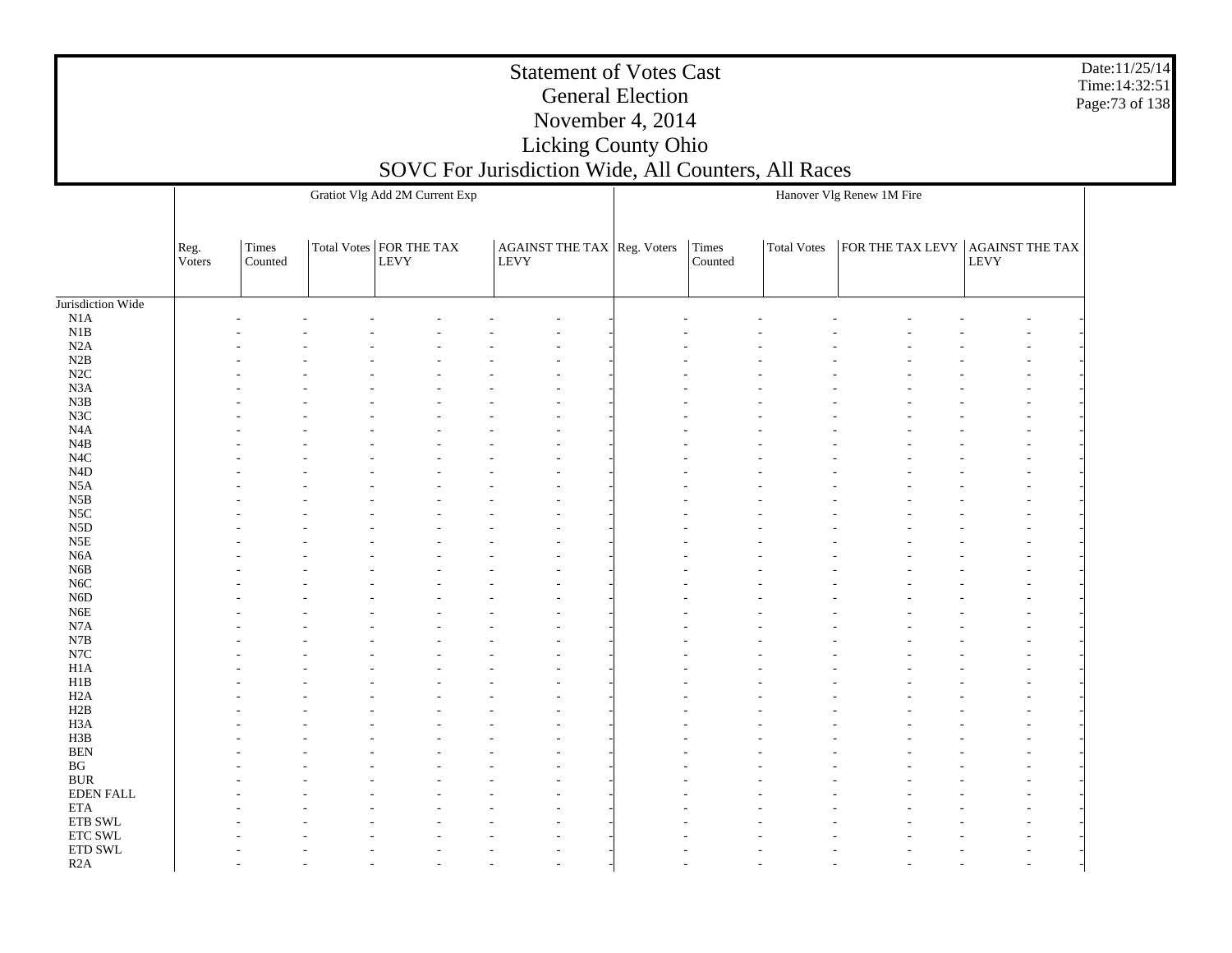Date:11/25/14 Time:14:32:51Page:74 of 138

|                                        |                |                  |                | Gratiot Vlg Add 2M Current Exp    |                |                                            |        |     |                  |                    | Hanover Vlg Renew 1M Fire        |                |        |        |
|----------------------------------------|----------------|------------------|----------------|-----------------------------------|----------------|--------------------------------------------|--------|-----|------------------|--------------------|----------------------------------|----------------|--------|--------|
|                                        |                |                  |                |                                   |                |                                            |        |     |                  |                    |                                  |                |        |        |
|                                        |                |                  |                |                                   |                |                                            |        |     |                  |                    |                                  |                |        |        |
|                                        | Reg.<br>Voters | Times<br>Counted |                | Total Votes   FOR THE TAX<br>LEVY |                | AGAINST THE TAX Reg. Voters<br><b>LEVY</b> |        |     | Times<br>Counted | <b>Total Votes</b> | FOR THE TAX LEVY AGAINST THE TAX |                | LEVY   |        |
|                                        |                |                  |                |                                   |                |                                            |        |     |                  |                    |                                  |                |        |        |
|                                        |                |                  |                |                                   |                |                                            |        |     |                  |                    |                                  |                |        |        |
| R <sub>3</sub> A RCS<br>R3B            |                |                  | $\overline{a}$ |                                   | $\overline{a}$ | $\sim$                                     |        | L.  | ÷                | $\overline{a}$     | $\overline{a}$                   | $\overline{a}$ | $\sim$ |        |
| R <sub>3</sub> C                       |                |                  |                |                                   |                |                                            |        |     |                  |                    |                                  |                |        |        |
| R3D RCS                                |                |                  |                |                                   |                |                                            |        |     |                  |                    |                                  |                |        |        |
| <b>FRANKLIN TWP</b>                    |                |                  |                |                                   |                |                                            |        |     |                  |                    |                                  |                |        |        |
| <b>GTA</b>                             |                |                  |                |                                   |                |                                            |        |     |                  |                    |                                  |                |        |        |
| ${\rm GTB}$                            |                |                  |                |                                   |                |                                            |        |     |                  |                    |                                  |                |        |        |
| <b>GTC</b>                             |                |                  |                |                                   |                |                                            |        |     |                  |                    |                                  |                |        |        |
| $\rm GVA$                              |                |                  |                |                                   |                |                                            |        |     |                  |                    |                                  |                |        |        |
| <b>GVB</b>                             |                |                  |                |                                   |                |                                            |        |     |                  |                    |                                  |                |        |        |
| $\operatorname{GVC}$                   |                |                  |                |                                   |                |                                            |        |     |                  |                    |                                  |                |        |        |
| <b>HAN TWP</b>                         |                |                  |                |                                   |                |                                            |        |     |                  |                    |                                  |                |        |        |
| <b>HAN V</b>                           |                |                  |                |                                   |                |                                            |        | 727 | 290              | 287                | 222                              | 77.35%         | 65     | 22.65% |
| $\rm HR\,A$                            |                |                  |                |                                   |                |                                            |        |     |                  |                    |                                  |                |        |        |
| ${\rm HR}$ B ${\rm KIRK}$              |                |                  |                |                                   |                |                                            |        |     |                  |                    |                                  |                |        |        |
| $\rm{HR}$ C                            |                |                  |                |                                   |                |                                            |        |     |                  |                    |                                  |                |        |        |
| $\rm HR$ D                             |                |                  |                |                                   |                |                                            |        |     |                  |                    |                                  |                |        |        |
| ${\rm HR} \to$<br>$\operatorname{HFT}$ |                |                  |                |                                   |                |                                            |        |     |                  |                    |                                  |                |        |        |
| <b>HWG</b>                             | 77             | 31               | 31             | 14                                | 45.16%         | $\sim$<br>17                               | 54.84% |     |                  |                    |                                  |                |        |        |
| JRA                                    |                |                  |                |                                   |                | $\overline{\phantom{a}}$                   |        |     |                  |                    |                                  |                |        |        |
| $_{\rm JRB}$                           |                |                  |                |                                   |                |                                            |        |     |                  |                    |                                  |                |        |        |
| ${\rm LBA}$                            |                |                  |                |                                   |                |                                            |        |     |                  |                    |                                  |                |        |        |
| LBB                                    |                |                  |                |                                   |                |                                            |        |     |                  |                    |                                  |                |        |        |
| <b>LKA</b>                             |                |                  |                |                                   |                |                                            |        |     |                  |                    |                                  |                |        |        |
| LKB                                    |                |                  |                |                                   |                |                                            |        |     |                  |                    |                                  |                |        |        |
| ${\rm LKC}$                            |                |                  |                |                                   |                |                                            |        |     |                  |                    |                                  |                |        |        |
| <b>MADA</b>                            |                |                  |                |                                   |                |                                            |        |     |                  |                    |                                  |                |        |        |
| <b>MADB</b>                            |                |                  |                |                                   |                |                                            |        |     |                  |                    |                                  |                |        |        |
| <b>MARY TWP</b>                        |                |                  |                |                                   |                |                                            |        |     |                  |                    |                                  |                |        |        |
| $\rm MK$                               |                |                  |                |                                   |                |                                            |        |     |                  |                    |                                  |                |        |        |
| <b>MONA</b>                            |                |                  |                |                                   |                |                                            |        |     |                  |                    |                                  |                |        |        |
| <b>MONB</b>                            |                |                  |                |                                   |                |                                            |        |     |                  |                    |                                  |                |        |        |
| <b>JOHNA</b>                           |                |                  |                |                                   |                |                                            |        |     |                  |                    |                                  |                |        |        |
| <b>JOHNB</b>                           |                |                  |                |                                   |                |                                            |        |     |                  |                    |                                  |                |        |        |
| NK TWP                                 |                |                  |                |                                   |                |                                            |        |     |                  |                    |                                  |                |        |        |
| $\ensuremath{\text{NNTA}}$             |                |                  |                |                                   |                |                                            |        |     |                  |                    |                                  |                |        |        |
| NNTB STLOU                             |                |                  |                |                                   |                |                                            |        |     |                  |                    |                                  |                |        |        |
| P <sub>1</sub> A                       |                |                  |                |                                   |                |                                            |        |     |                  |                    |                                  |                |        |        |
| $\mathbf{P}1\mathbf{B}$                |                |                  |                |                                   |                |                                            |        |     |                  |                    |                                  |                |        |        |
| P2A                                    |                |                  |                |                                   |                |                                            |        |     |                  |                    |                                  |                |        |        |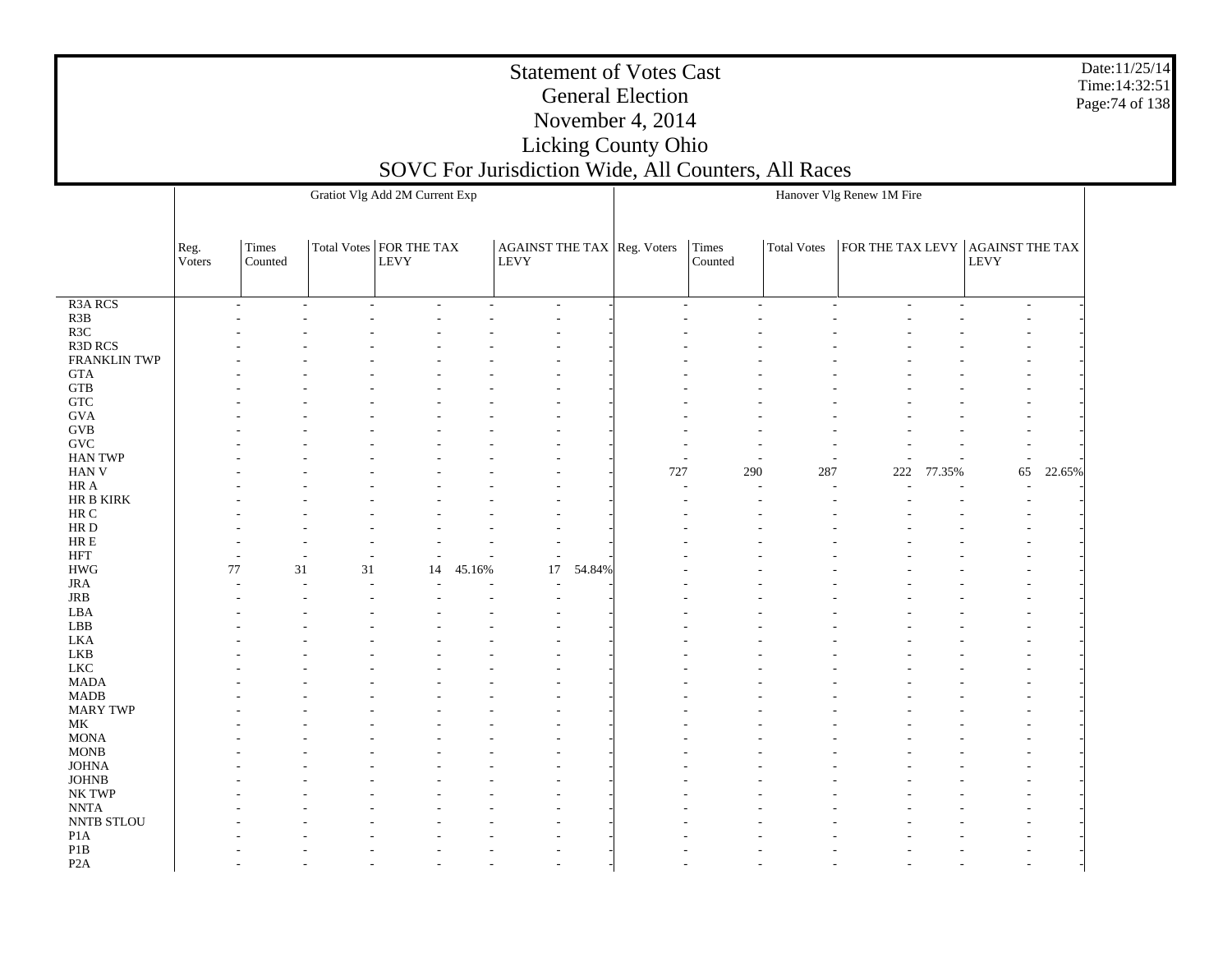Date:11/25/14 Time:14:32:51 Page:75 of 138

|                  |        |         | Gratiot Vlg Add 2M Current Exp |                           |                          |             |                          |                             |         |                          | Hanover Vlg Renew 1M Fire |                          |                          |        |
|------------------|--------|---------|--------------------------------|---------------------------|--------------------------|-------------|--------------------------|-----------------------------|---------|--------------------------|---------------------------|--------------------------|--------------------------|--------|
|                  |        |         |                                |                           |                          |             |                          |                             |         |                          |                           |                          |                          |        |
|                  |        |         |                                |                           |                          |             |                          |                             |         |                          |                           |                          |                          |        |
|                  | Reg.   | Times   |                                | Total Votes   FOR THE TAX |                          |             |                          | AGAINST THE TAX Reg. Voters | Times   | <b>Total Votes</b>       | FOR THE TAX LEVY          |                          | <b>AGAINST THE TAX</b>   |        |
|                  | Voters | Counted |                                | <b>LEVY</b>               |                          | <b>LEVY</b> |                          |                             | Counted |                          |                           |                          | <b>LEVY</b>              |        |
|                  |        |         |                                |                           |                          |             |                          |                             |         |                          |                           |                          |                          |        |
|                  |        |         |                                |                           |                          |             |                          |                             |         |                          |                           |                          |                          |        |
| P2B              |        |         |                                |                           |                          |             |                          |                             |         |                          |                           |                          | $\overline{\phantom{a}}$ |        |
| P <sub>3</sub> A |        |         |                                |                           |                          |             |                          |                             |         |                          |                           |                          |                          |        |
| P3B              |        |         |                                |                           |                          |             | $\overline{\phantom{a}}$ | ۰                           |         |                          |                           |                          | $\overline{\phantom{a}}$ |        |
| P <sub>4</sub> A |        |         |                                |                           |                          |             | $\overline{\phantom{a}}$ | ٠                           |         |                          |                           |                          | $\overline{\phantom{a}}$ |        |
| P <sub>4</sub> B |        |         |                                |                           |                          |             | ۰                        | ۰                           |         |                          |                           |                          |                          |        |
| PERRY            |        |         |                                |                           |                          |             |                          |                             |         |                          |                           |                          |                          |        |
| <b>STAA</b>      |        |         |                                |                           |                          |             |                          |                             |         |                          |                           |                          |                          |        |
| <b>STAB ALEX</b> |        |         |                                |                           | $\overline{\phantom{a}}$ |             | $\overline{\phantom{a}}$ | ٠                           |         | $\overline{\phantom{a}}$ | ٠                         | $\overline{\phantom{a}}$ | $\sim$                   |        |
| <b>UTA</b>       |        |         |                                |                           |                          |             | ۰                        |                             |         |                          |                           |                          |                          |        |
| <b>UTB</b>       |        |         |                                |                           |                          |             |                          |                             |         |                          |                           |                          |                          |        |
| <b>BL VLG</b>    |        |         |                                |                           | ۰                        |             | $\overline{\phantom{a}}$ | ٠                           |         |                          |                           |                          | $\overline{\phantom{a}}$ |        |
| <b>HEB VLG</b>   |        |         |                                |                           | ۰                        |             | $\overline{\phantom{a}}$ | ٠                           |         |                          |                           | -                        | $\sim$                   |        |
| WASH             |        |         |                                |                           |                          |             | ۰                        |                             |         |                          |                           |                          |                          |        |
| <b>UTICA</b>     |        |         |                                |                           |                          |             |                          |                             |         |                          |                           |                          |                          |        |
| Total            | 77     | 31      | 31                             | 14                        | 45.16%                   | 17          | 54.84%                   | 727                         | 290     | 287                      | 222                       | 77.35%                   | 65                       | 22.65% |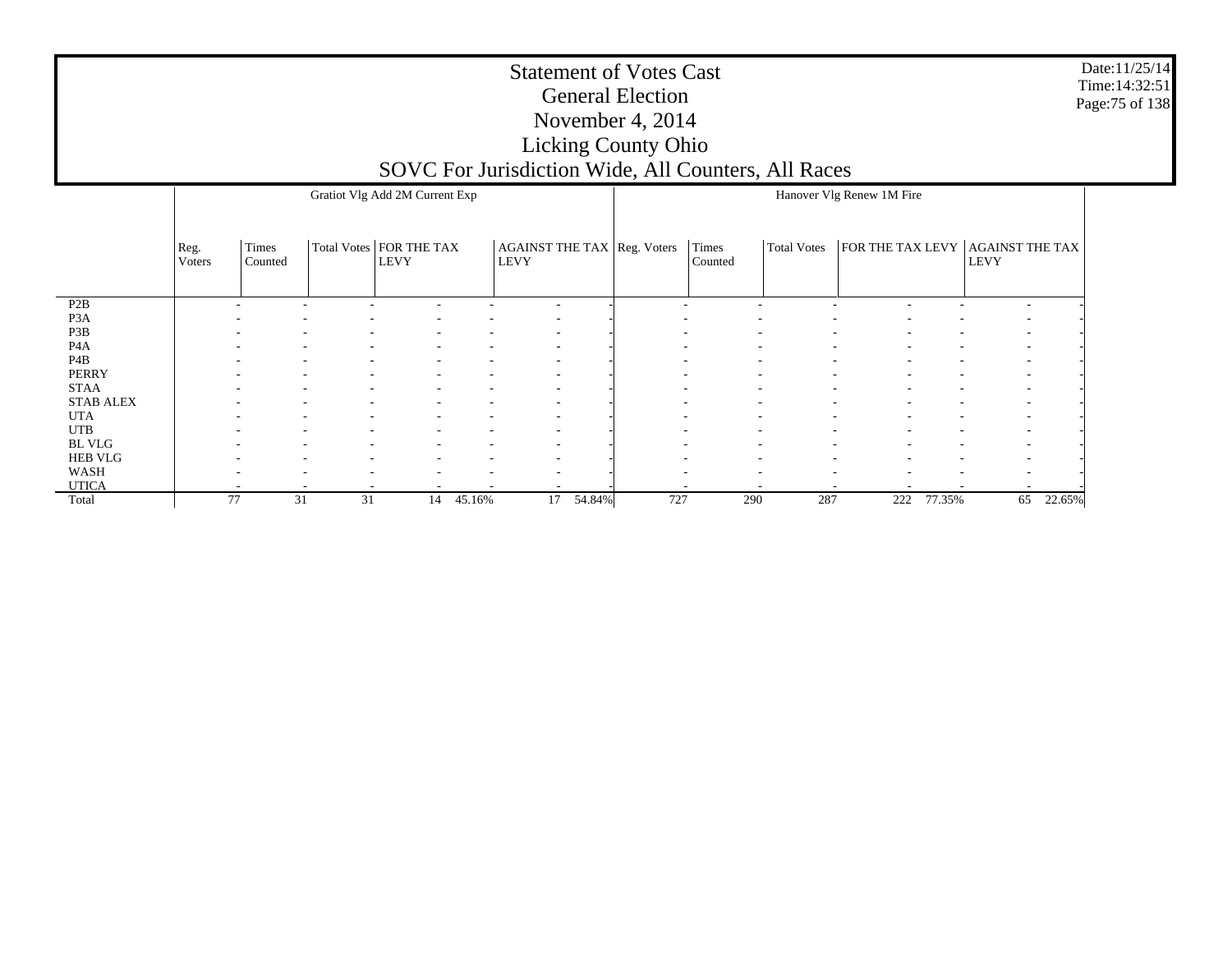Date:11/25/14 Time:14:32:51Page:76 of 138

|                        |             |                  |                    | Hanover Vlg Renew 1.5M Fire                                                                                                                              |  |                                   | Hartford Vlg Surrender of Cor Powers |            |    |  |
|------------------------|-------------|------------------|--------------------|----------------------------------------------------------------------------------------------------------------------------------------------------------|--|-----------------------------------|--------------------------------------|------------|----|--|
|                        | Reg. Voters | Times<br>Counted | <b>Total Votes</b> | $\begin{tabular}{ c c c c } \hline \textbf{FOR THE TAX LEVY} & \textbf{AGAINT THE TAX} & \textbf{Reg. Voters} \\ \hline & \textbf{LEVY} & \end{tabular}$ |  | Times<br>$\operatorname{Counted}$ | Total Votes                          | <b>YES</b> | NO |  |
| Jurisdiction Wide      |             |                  |                    |                                                                                                                                                          |  |                                   |                                      |            |    |  |
| N1A                    |             |                  |                    |                                                                                                                                                          |  |                                   |                                      |            |    |  |
| N1B                    |             |                  |                    |                                                                                                                                                          |  |                                   |                                      |            |    |  |
| N2A                    |             |                  |                    |                                                                                                                                                          |  |                                   |                                      |            |    |  |
| N2B                    |             |                  |                    |                                                                                                                                                          |  |                                   |                                      |            |    |  |
| $\rm N2C$              |             |                  |                    |                                                                                                                                                          |  |                                   |                                      |            |    |  |
| $_{\rm N3A}$           |             |                  |                    |                                                                                                                                                          |  |                                   |                                      |            |    |  |
| ${\bf N3B}$            |             |                  |                    |                                                                                                                                                          |  |                                   |                                      |            |    |  |
| $_{\rm N3C}$           |             |                  |                    |                                                                                                                                                          |  |                                   |                                      |            |    |  |
| $_{\mathrm{N4A}}$      |             |                  |                    |                                                                                                                                                          |  |                                   |                                      |            |    |  |
| $\rm N4B$              |             |                  |                    |                                                                                                                                                          |  |                                   |                                      |            |    |  |
| $_{\mathrm{N4C}}$      |             |                  |                    |                                                                                                                                                          |  |                                   |                                      |            |    |  |
| $\rm N4D$              |             |                  |                    |                                                                                                                                                          |  |                                   |                                      |            |    |  |
| N5A                    |             |                  |                    |                                                                                                                                                          |  |                                   |                                      |            |    |  |
| N5B                    |             |                  |                    |                                                                                                                                                          |  |                                   |                                      |            |    |  |
| $_{\rm NSC}$           |             |                  |                    |                                                                                                                                                          |  |                                   |                                      |            |    |  |
| ${\rm N5D}$            |             |                  |                    |                                                                                                                                                          |  |                                   |                                      |            |    |  |
| N5E                    |             |                  |                    |                                                                                                                                                          |  |                                   |                                      |            |    |  |
| $_{\mathrm{N6A}}$      |             |                  |                    |                                                                                                                                                          |  |                                   |                                      |            |    |  |
| ${\rm N6B}$            |             |                  |                    |                                                                                                                                                          |  |                                   |                                      |            |    |  |
| $_{\rm NGC}$           |             |                  |                    |                                                                                                                                                          |  |                                   |                                      |            |    |  |
| ${\rm N6D}$            |             |                  |                    |                                                                                                                                                          |  |                                   |                                      |            |    |  |
| N6E                    |             |                  |                    |                                                                                                                                                          |  |                                   |                                      |            |    |  |
| $_{\rm N7A}$           |             |                  |                    |                                                                                                                                                          |  |                                   |                                      |            |    |  |
| $_{\rm N7B}$           |             |                  |                    |                                                                                                                                                          |  |                                   |                                      |            |    |  |
| $_{\mathrm{N7C}}$      |             |                  |                    |                                                                                                                                                          |  |                                   |                                      |            |    |  |
| H1A                    |             |                  |                    |                                                                                                                                                          |  |                                   |                                      |            |    |  |
| H1B                    |             |                  |                    |                                                                                                                                                          |  |                                   |                                      |            |    |  |
| H <sub>2</sub> A       |             |                  |                    |                                                                                                                                                          |  |                                   |                                      |            |    |  |
| H2B                    |             |                  |                    |                                                                                                                                                          |  |                                   |                                      |            |    |  |
| H3A                    |             |                  |                    |                                                                                                                                                          |  |                                   |                                      |            |    |  |
| H3B                    |             |                  |                    |                                                                                                                                                          |  |                                   |                                      |            |    |  |
| <b>BEN</b>             |             |                  |                    |                                                                                                                                                          |  |                                   |                                      |            |    |  |
| $\mathbf{B}\mathbf{G}$ |             |                  |                    |                                                                                                                                                          |  |                                   |                                      |            |    |  |
| $\rm BUR$              |             |                  |                    |                                                                                                                                                          |  |                                   |                                      |            |    |  |
| <b>EDEN FALL</b>       |             |                  |                    |                                                                                                                                                          |  |                                   |                                      |            |    |  |
| $\rm ETA$              |             |                  |                    |                                                                                                                                                          |  |                                   |                                      |            |    |  |
| ${\rm ETB}$ SWL        |             |                  |                    |                                                                                                                                                          |  |                                   |                                      |            |    |  |
| ETC SWL                |             |                  |                    |                                                                                                                                                          |  |                                   |                                      |            |    |  |
| $\rm ETD$ SWL          |             |                  |                    |                                                                                                                                                          |  |                                   |                                      |            |    |  |
| R2A                    |             |                  |                    |                                                                                                                                                          |  |                                   |                                      |            |    |  |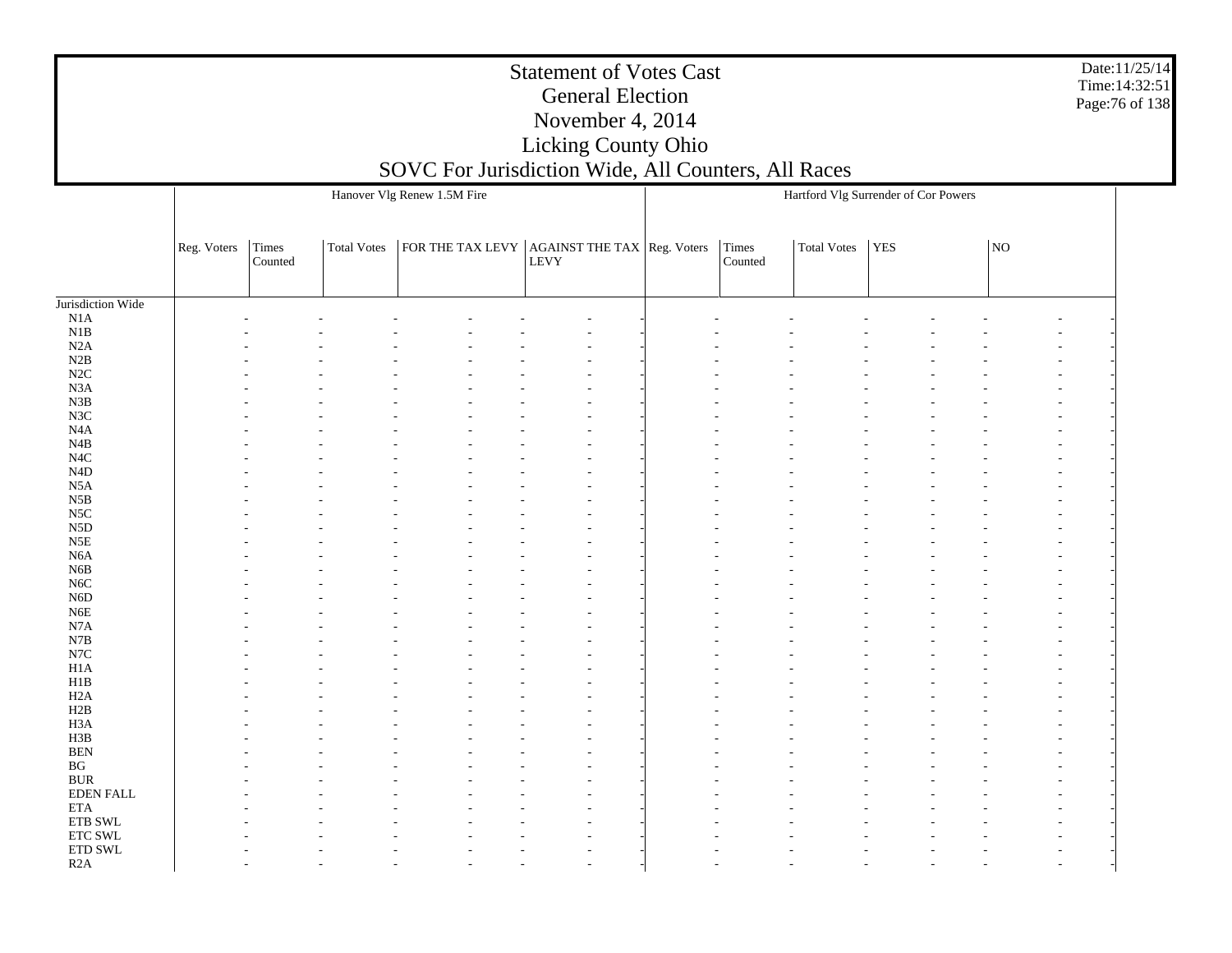Date:11/25/14 Time:14:32:51 Page:77 of 138

|                            |             |                  |                    | Hanover Vlg Renew 1.5M Fire                                                                                                                 |        |                |        |     |                  |                    | Hartford Vlg Surrender of Cor Powers |        |        |        |
|----------------------------|-------------|------------------|--------------------|---------------------------------------------------------------------------------------------------------------------------------------------|--------|----------------|--------|-----|------------------|--------------------|--------------------------------------|--------|--------|--------|
|                            |             |                  |                    |                                                                                                                                             |        |                |        |     |                  |                    |                                      |        |        |        |
|                            | Reg. Voters | Times<br>Counted | <b>Total Votes</b> | $\boxed{\text{FOR THE TAX LEVY} \begin{array}{ c c }\text{AGAINST THE TAX} \end{array}} \begin{array}{ c c }\text{Reg. Voters} \end{array}$ |        |                |        |     | Times<br>Counted | <b>Total Votes</b> | YES                                  |        | NO     |        |
| R <sub>3</sub> A RCS       | $\sim$      | ÷.               | $\sim$             |                                                                                                                                             | $\sim$ | $\sim$         |        |     | ÷.               |                    | $\overline{\phantom{a}}$<br>٠        |        | $\sim$ |        |
| $\,$ R3B                   |             |                  |                    |                                                                                                                                             |        |                |        |     |                  |                    |                                      |        |        |        |
| R3C                        |             |                  |                    |                                                                                                                                             |        |                |        |     |                  |                    |                                      |        |        |        |
| R3D RCS                    |             |                  |                    |                                                                                                                                             |        |                |        |     |                  |                    |                                      |        |        |        |
| FRANKLIN TWP               |             |                  |                    |                                                                                                                                             |        |                |        |     |                  |                    |                                      |        |        |        |
| <b>GTA</b>                 |             |                  |                    |                                                                                                                                             |        |                |        |     |                  |                    |                                      |        |        |        |
| ${\rm GTB}$                |             |                  |                    |                                                                                                                                             |        |                |        |     |                  |                    |                                      |        |        |        |
| ${\rm GTC}$                |             |                  |                    |                                                                                                                                             |        |                |        |     |                  |                    |                                      |        |        |        |
| <b>GVA</b>                 |             |                  |                    |                                                                                                                                             |        |                |        |     |                  |                    |                                      |        |        |        |
| $\rm GVB$                  |             |                  |                    |                                                                                                                                             |        |                |        |     |                  |                    |                                      |        |        |        |
| <b>GVC</b>                 |             |                  |                    |                                                                                                                                             |        |                |        |     |                  |                    |                                      |        |        |        |
| <b>HAN TWP</b>             |             |                  |                    |                                                                                                                                             |        | $\overline{a}$ |        |     |                  |                    |                                      |        |        |        |
| HAN <sub>V</sub>           | 727         | 290              | 285                | 198                                                                                                                                         | 69.47% | 87             | 30.53% |     |                  |                    |                                      |        |        |        |
| HR A                       |             |                  |                    |                                                                                                                                             |        |                |        |     |                  |                    |                                      |        |        |        |
| HR B KIRK                  |             |                  |                    |                                                                                                                                             |        |                |        |     |                  |                    |                                      |        |        |        |
| $\rm{HR}$ C                |             |                  |                    |                                                                                                                                             |        |                |        |     |                  |                    |                                      |        |        |        |
| $\rm HR$ D                 |             |                  |                    |                                                                                                                                             |        |                |        |     |                  |                    |                                      |        |        |        |
| ${\rm HR} \to$             |             |                  |                    |                                                                                                                                             |        |                |        |     |                  |                    |                                      |        |        |        |
| $\operatorname{HFT}$       |             |                  |                    |                                                                                                                                             |        |                |        | 258 | 154              | 154                | 19                                   | 12.34% | 135    | 87.66% |
| $\rm HWG$                  |             |                  |                    |                                                                                                                                             |        |                |        |     |                  |                    |                                      |        |        |        |
| $_{\rm JRA}$               |             |                  |                    |                                                                                                                                             |        |                |        |     |                  |                    |                                      |        |        |        |
| $_{\rm JRB}$               |             |                  |                    |                                                                                                                                             |        |                |        |     |                  |                    |                                      |        |        |        |
| LBA                        |             |                  |                    |                                                                                                                                             |        |                |        |     |                  |                    |                                      |        |        |        |
| ${\rm LBB}$                |             |                  |                    |                                                                                                                                             |        |                |        |     |                  |                    |                                      |        |        |        |
| LKA<br>${\rm LKB}$         |             |                  |                    |                                                                                                                                             |        |                |        |     |                  |                    |                                      |        |        |        |
| ${\rm LKC}$                |             |                  |                    |                                                                                                                                             |        |                |        |     |                  |                    |                                      |        |        |        |
| MADA                       |             |                  |                    |                                                                                                                                             |        |                |        |     |                  |                    |                                      |        |        |        |
| <b>MADB</b>                |             |                  |                    |                                                                                                                                             |        |                |        |     |                  |                    |                                      |        |        |        |
| <b>MARY TWP</b>            |             |                  |                    |                                                                                                                                             |        |                |        |     |                  |                    |                                      |        |        |        |
| $\rm MK$                   |             |                  |                    |                                                                                                                                             |        |                |        |     |                  |                    |                                      |        |        |        |
| $\operatorname{MONA}$      |             |                  |                    |                                                                                                                                             |        |                |        |     |                  |                    |                                      |        |        |        |
| $\rm{MONB}$                |             |                  |                    |                                                                                                                                             |        |                |        |     |                  |                    |                                      |        |        |        |
| <b>JOHNA</b>               |             |                  |                    |                                                                                                                                             |        |                |        |     |                  |                    |                                      |        |        |        |
| $\rm JOHNB$                |             |                  |                    |                                                                                                                                             |        |                |        |     |                  |                    |                                      |        |        |        |
| NK TWP                     |             |                  |                    |                                                                                                                                             |        |                |        |     |                  |                    |                                      |        |        |        |
| $\ensuremath{\text{NNTA}}$ |             |                  |                    |                                                                                                                                             |        |                |        |     |                  |                    |                                      |        |        |        |
| NNTB STLOU                 |             |                  |                    |                                                                                                                                             |        |                |        |     |                  |                    |                                      |        |        |        |
| P <sub>1</sub> A           |             |                  |                    |                                                                                                                                             |        |                |        |     |                  |                    |                                      |        |        |        |
| $\mathbf{P}1\mathbf{B}$    |             |                  |                    |                                                                                                                                             |        |                |        |     |                  |                    |                                      |        |        |        |
| P <sub>2</sub> A           |             |                  |                    |                                                                                                                                             |        |                |        |     |                  |                    |                                      |        |        |        |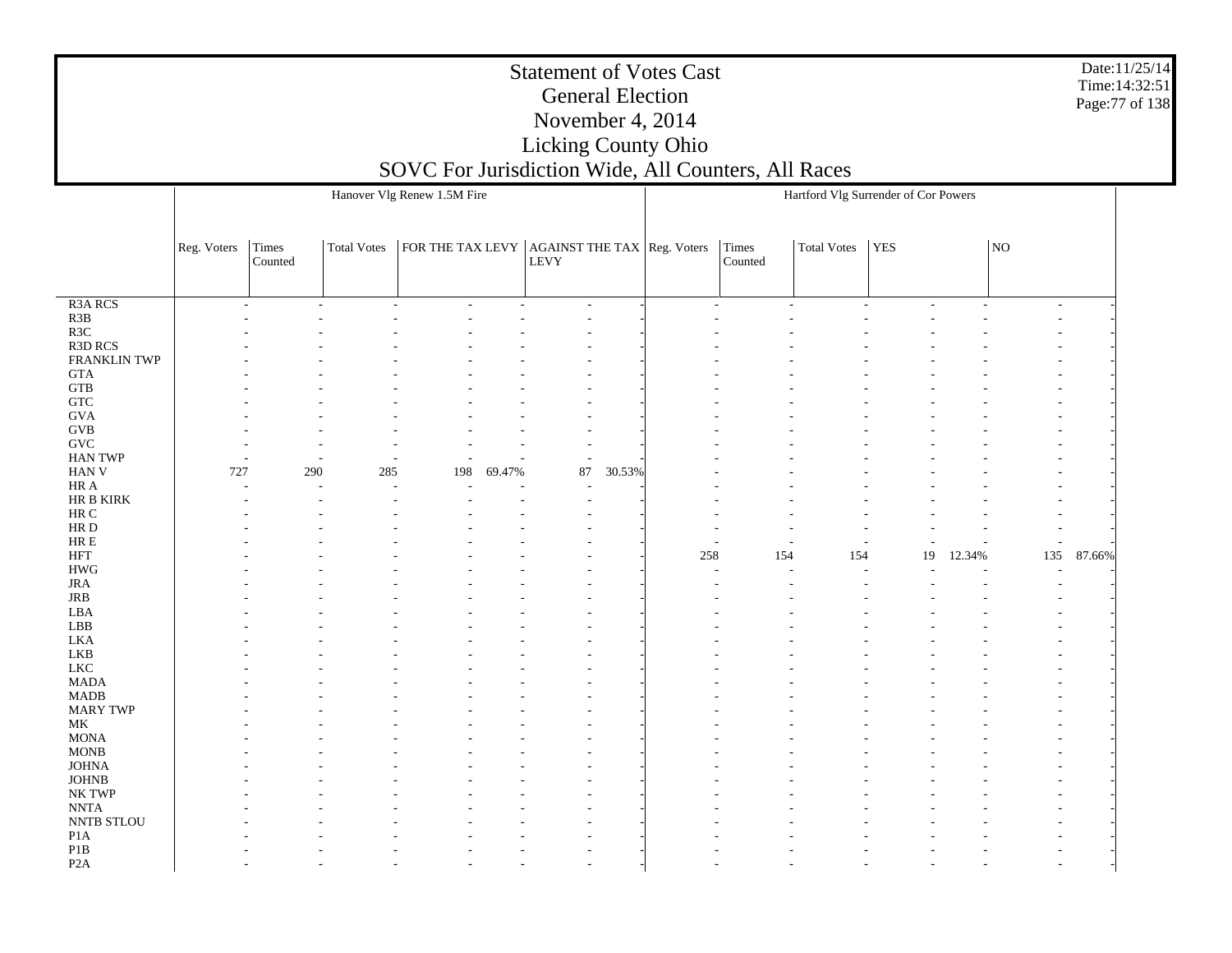Date:11/25/14 Time:14:32:51Page:78 of 138

|                  |             |                  |                    | Hanover Vlg Renew 1.5M Fire                      |        |                          |        |                          |                  | Hartford Vlg Surrender of Cor Powers |                          |        |                          |        |
|------------------|-------------|------------------|--------------------|--------------------------------------------------|--------|--------------------------|--------|--------------------------|------------------|--------------------------------------|--------------------------|--------|--------------------------|--------|
|                  | Reg. Voters | Times<br>Counted | <b>Total Votes</b> | FOR THE TAX LEVY   AGAINST THE TAX   Reg. Voters |        | <b>LEVY</b>              |        |                          | Times<br>Counted | <b>Total Votes</b>                   | <b>YES</b>               |        | NO.                      |        |
| P2B              | ۰           | ۰                |                    |                                                  |        | $\overline{\phantom{a}}$ |        | $\overline{\phantom{a}}$ |                  |                                      |                          |        | $\overline{\phantom{a}}$ |        |
| P <sub>3</sub> A |             |                  |                    |                                                  |        | $\overline{\phantom{a}}$ |        |                          |                  |                                      |                          |        | $\overline{\phantom{a}}$ |        |
| P3B              | ۰           | ٠                |                    |                                                  | ٠      | $\overline{\phantom{a}}$ |        | $\overline{\phantom{a}}$ |                  |                                      | $\overline{\phantom{0}}$ | -      | $\sim$                   |        |
| P <sub>4</sub> A |             | ٠                |                    |                                                  |        | $\overline{\phantom{a}}$ |        |                          |                  |                                      |                          |        | $\overline{\phantom{a}}$ |        |
| P <sub>4</sub> B |             |                  |                    |                                                  |        | $\overline{\phantom{a}}$ |        |                          |                  |                                      |                          |        | $\overline{\phantom{a}}$ |        |
| <b>PERRY</b>     |             |                  |                    |                                                  |        |                          |        |                          |                  |                                      |                          |        | $\overline{\phantom{a}}$ |        |
| <b>STAA</b>      |             |                  |                    |                                                  |        | $\overline{\phantom{a}}$ |        |                          |                  |                                      |                          |        | $\sim$                   |        |
| <b>STAB ALEX</b> |             |                  |                    |                                                  |        | $\overline{\phantom{a}}$ |        |                          |                  |                                      |                          | ٠      | $\sim$                   |        |
| <b>UTA</b>       |             |                  |                    |                                                  |        |                          |        |                          |                  |                                      |                          |        | $\overline{\phantom{a}}$ |        |
| <b>UTB</b>       |             |                  |                    |                                                  |        | $\overline{\phantom{a}}$ |        |                          |                  |                                      |                          |        | $\sim$                   |        |
| <b>BL VLG</b>    |             |                  |                    |                                                  |        | $\overline{\phantom{a}}$ |        |                          |                  |                                      |                          |        | $\sim$                   |        |
| <b>HEB VLG</b>   |             | ٠                |                    |                                                  |        | $\overline{\phantom{a}}$ |        | $\overline{\phantom{a}}$ |                  |                                      |                          |        | $\sim$                   |        |
| WASH             |             |                  |                    |                                                  |        | $\overline{\phantom{a}}$ |        |                          |                  |                                      |                          |        | $\sim$                   |        |
| <b>UTICA</b>     |             |                  |                    |                                                  |        |                          |        |                          |                  |                                      |                          |        |                          |        |
| Total            | 727         | 290              | 285                | 198                                              | 69.47% | 87                       | 30.53% | 258                      | 154              | 154                                  | 19                       | 12.34% | 135                      | 87.66% |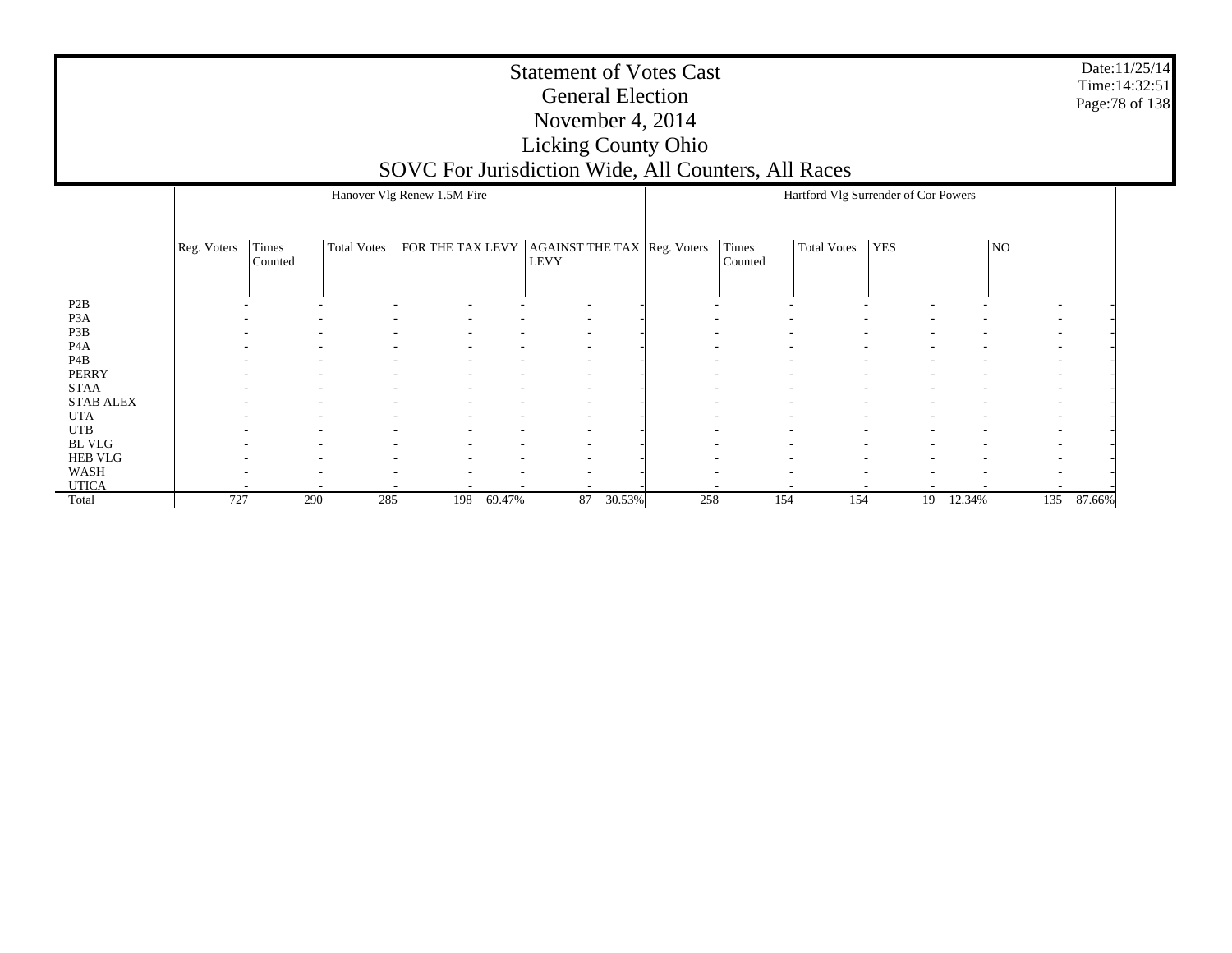|                   |             |                  |                    | Heath Add 1M Fire |                  |        |                                       |        |
|-------------------|-------------|------------------|--------------------|-------------------|------------------|--------|---------------------------------------|--------|
|                   | Reg. Voters | Times<br>Counted | <b>Total Votes</b> |                   | FOR THE TAX LEVY |        | <b>AGAINST THE TAX</b><br><b>LEVY</b> |        |
| Jurisdiction Wide |             |                  |                    |                   |                  |        |                                       |        |
| N1A               |             |                  |                    |                   |                  |        |                                       |        |
| N1B               |             |                  |                    |                   |                  |        |                                       |        |
| N2A               |             |                  |                    |                   |                  |        |                                       |        |
| N2B               |             |                  |                    |                   |                  |        |                                       |        |
| N2C               |             |                  |                    |                   |                  |        |                                       |        |
| N <sub>3</sub> A  |             |                  |                    |                   |                  |        |                                       |        |
| N3B               |             |                  |                    |                   |                  |        |                                       |        |
| N3C               |             |                  |                    |                   |                  |        |                                       |        |
| N <sub>4</sub> A  |             |                  |                    |                   |                  |        |                                       |        |
| N4B               |             |                  |                    |                   |                  |        |                                       |        |
| N <sub>4</sub> C  |             |                  |                    |                   |                  | ٠      |                                       |        |
| N <sub>4</sub> D  |             |                  |                    |                   |                  |        |                                       |        |
| N <sub>5</sub> A  |             |                  |                    |                   |                  |        |                                       |        |
|                   |             |                  |                    |                   |                  |        |                                       |        |
| N5B               |             |                  |                    |                   |                  |        |                                       |        |
| $_{\rm NSC}$      |             |                  |                    |                   |                  |        |                                       |        |
| N <sub>5</sub> D  |             |                  |                    |                   |                  |        |                                       |        |
| N5E               |             |                  |                    |                   |                  |        |                                       |        |
| N <sub>6</sub> A  |             |                  |                    |                   |                  |        |                                       |        |
| N <sub>6</sub> B  |             |                  |                    |                   |                  |        |                                       |        |
| N <sub>6</sub> C  |             |                  |                    |                   |                  |        |                                       |        |
| N <sub>6</sub> D  |             |                  |                    |                   |                  |        |                                       |        |
| N <sub>6</sub> E  |             |                  |                    |                   |                  |        |                                       |        |
| N7A               |             |                  |                    |                   |                  |        |                                       |        |
| N7B               |             |                  |                    |                   |                  |        |                                       |        |
| N7C               |             |                  |                    |                   |                  |        |                                       |        |
| H1A               | 1276        |                  | 602                | 589               | 381              | 64.69% | 208                                   | 35.31% |
| H1B               | 974         |                  | 293                | 292               | 182              | 62.33% | 110                                   | 37.67% |
| H2A               | 1048        |                  | 530                | 519               | 316              | 60.89% | 203                                   | 39.11% |
| H2B               | 1109        |                  | 415                | 413               | 248              | 60.05% | 165                                   | 39.95% |
| H <sub>3</sub> A  | 1060        |                  | 451                | 448               | 271              | 60.49% | 177                                   | 39.51% |
| H3B               | 1246        |                  | 564                | 555               | 343              | 61.80% | 212                                   | 38.20% |
| <b>BEN</b>        |             |                  |                    | ÷                 | L,               |        | L,                                    |        |
| BG                |             |                  |                    | ä,                | J.               | L.     | J.                                    |        |
| <b>BUR</b>        |             |                  |                    |                   |                  |        |                                       |        |
| <b>EDEN FALL</b>  |             |                  |                    |                   |                  |        |                                       |        |
| <b>ETA</b>        |             |                  |                    |                   |                  |        |                                       |        |
| ETB SWL           |             |                  |                    |                   |                  |        |                                       |        |
| ETC SWL           |             |                  |                    |                   |                  |        |                                       |        |
| ETD SWL           |             |                  |                    |                   |                  |        |                                       |        |
| R2A               |             |                  |                    |                   |                  |        |                                       |        |
|                   |             |                  |                    |                   |                  |        |                                       |        |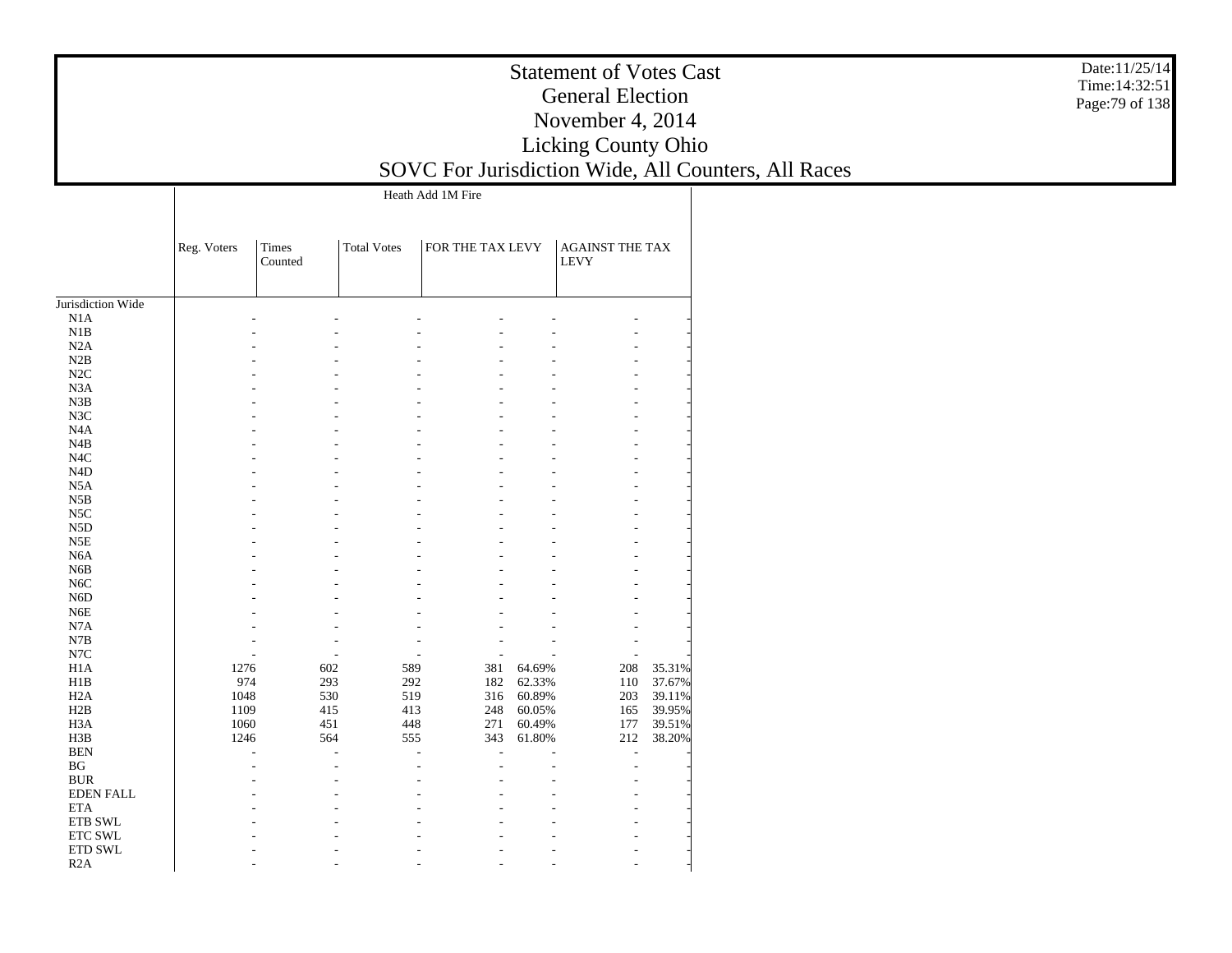Date:11/25/14 Time:14:32:51Page:80 of 138

|                     |             |                         |                    | Heath Add IM Fire              |                                                      |
|---------------------|-------------|-------------------------|--------------------|--------------------------------|------------------------------------------------------|
|                     | Reg. Voters | <b>Times</b><br>Counted | <b>Total Votes</b> | FOR THE TAX LEVY               | AGAINST THE TAX<br><b>LEVY</b>                       |
| <b>R3A RCS</b>      |             | $\overline{a}$          | ÷                  | ÷.<br>$\overline{\phantom{a}}$ | $\overline{\phantom{a}}$<br>$\overline{\phantom{a}}$ |
| R3B                 |             |                         |                    | L,                             |                                                      |
| R3C                 |             |                         |                    |                                |                                                      |
|                     |             |                         |                    |                                |                                                      |
| <b>R3D RCS</b>      |             |                         |                    |                                |                                                      |
| <b>FRANKLIN TWP</b> |             |                         |                    |                                |                                                      |
| <b>GTA</b>          |             |                         |                    |                                |                                                      |
| <b>GTB</b>          |             |                         |                    |                                |                                                      |
| <b>GTC</b>          |             |                         |                    |                                |                                                      |
| <b>GVA</b>          |             |                         |                    |                                |                                                      |
| <b>GVB</b>          |             |                         |                    |                                |                                                      |
| <b>GVC</b>          |             |                         |                    |                                |                                                      |
| <b>HAN TWP</b>      |             |                         |                    |                                |                                                      |
| <b>HAN V</b>        |             |                         |                    |                                |                                                      |
| HR A                |             |                         |                    |                                |                                                      |
| HR B KIRK           |             |                         |                    |                                |                                                      |
| HR C                |             |                         |                    |                                |                                                      |
| HR D                |             |                         |                    |                                |                                                      |
| HR E                |             |                         |                    |                                |                                                      |
| <b>HFT</b>          |             |                         |                    |                                |                                                      |
| <b>HWG</b>          |             |                         |                    |                                |                                                      |
| <b>JRA</b>          |             |                         |                    |                                |                                                      |
|                     |             |                         |                    |                                |                                                      |
| <b>JRB</b>          |             |                         |                    |                                |                                                      |
| LBA                 |             |                         |                    |                                |                                                      |
| LBB                 |             |                         |                    |                                |                                                      |
| <b>LKA</b>          |             |                         |                    |                                |                                                      |
| <b>LKB</b>          |             |                         |                    |                                |                                                      |
| <b>LKC</b>          |             |                         |                    |                                |                                                      |
| <b>MADA</b>         |             |                         |                    |                                |                                                      |
| <b>MADB</b>         |             |                         |                    |                                |                                                      |
| <b>MARY TWP</b>     |             |                         |                    |                                |                                                      |
| MK                  |             |                         |                    |                                |                                                      |
| <b>MONA</b>         |             |                         |                    |                                |                                                      |
| <b>MONB</b>         |             |                         |                    |                                |                                                      |
| <b>JOHNA</b>        |             |                         |                    |                                |                                                      |
| <b>JOHNB</b>        |             |                         |                    |                                |                                                      |
| NK TWP              |             |                         |                    |                                |                                                      |
| <b>NNTA</b>         |             |                         |                    |                                |                                                      |
| NNTB STLOU          |             |                         |                    |                                |                                                      |
| P <sub>1</sub> A    |             |                         |                    |                                |                                                      |
| P1B                 |             |                         |                    |                                |                                                      |
|                     |             |                         |                    |                                |                                                      |
| P <sub>2</sub> A    |             |                         |                    |                                |                                                      |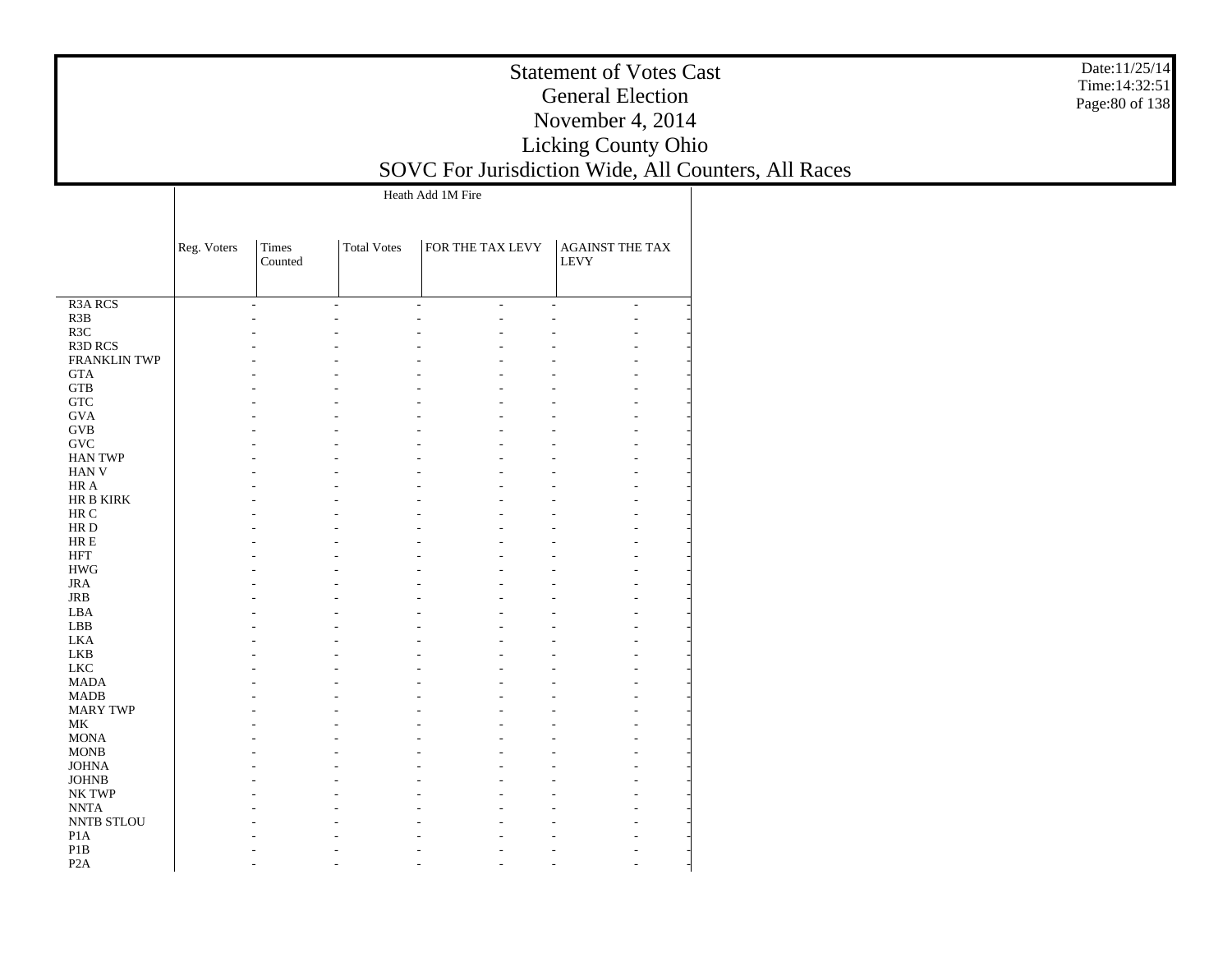|                  |             |                  |                    | Heath Add IM Fire |        |                                       |        |
|------------------|-------------|------------------|--------------------|-------------------|--------|---------------------------------------|--------|
|                  | Reg. Voters | Times<br>Counted | <b>Total Votes</b> | FOR THE TAX LEVY  |        | <b>AGAINST THE TAX</b><br><b>LEVY</b> |        |
| P2B              |             |                  |                    |                   |        |                                       |        |
| P <sub>3</sub> A |             |                  |                    |                   |        |                                       |        |
| P3B              |             |                  |                    |                   |        |                                       |        |
| P <sub>4</sub> A |             |                  |                    |                   |        |                                       |        |
| P <sub>4</sub> B |             |                  |                    |                   |        |                                       |        |
| <b>PERRY</b>     |             |                  |                    |                   |        |                                       |        |
| <b>STAA</b>      |             |                  |                    |                   |        |                                       |        |
| <b>STAB ALEX</b> |             |                  |                    |                   |        |                                       |        |
| <b>UTA</b>       |             |                  |                    |                   |        |                                       |        |
| <b>UTB</b>       |             |                  |                    |                   |        |                                       |        |
| <b>BL VLG</b>    |             |                  |                    |                   |        |                                       |        |
| <b>HEB VLG</b>   |             |                  |                    |                   |        |                                       |        |
| WASH             |             |                  |                    |                   |        |                                       |        |
| <b>UTICA</b>     |             |                  |                    |                   |        |                                       |        |
| Total            | 6713        | 2855             | 2816               | 1741              | 61.83% | 1075                                  | 38.17% |

Date:11/25/14 Time:14:32:51Page:81 of 138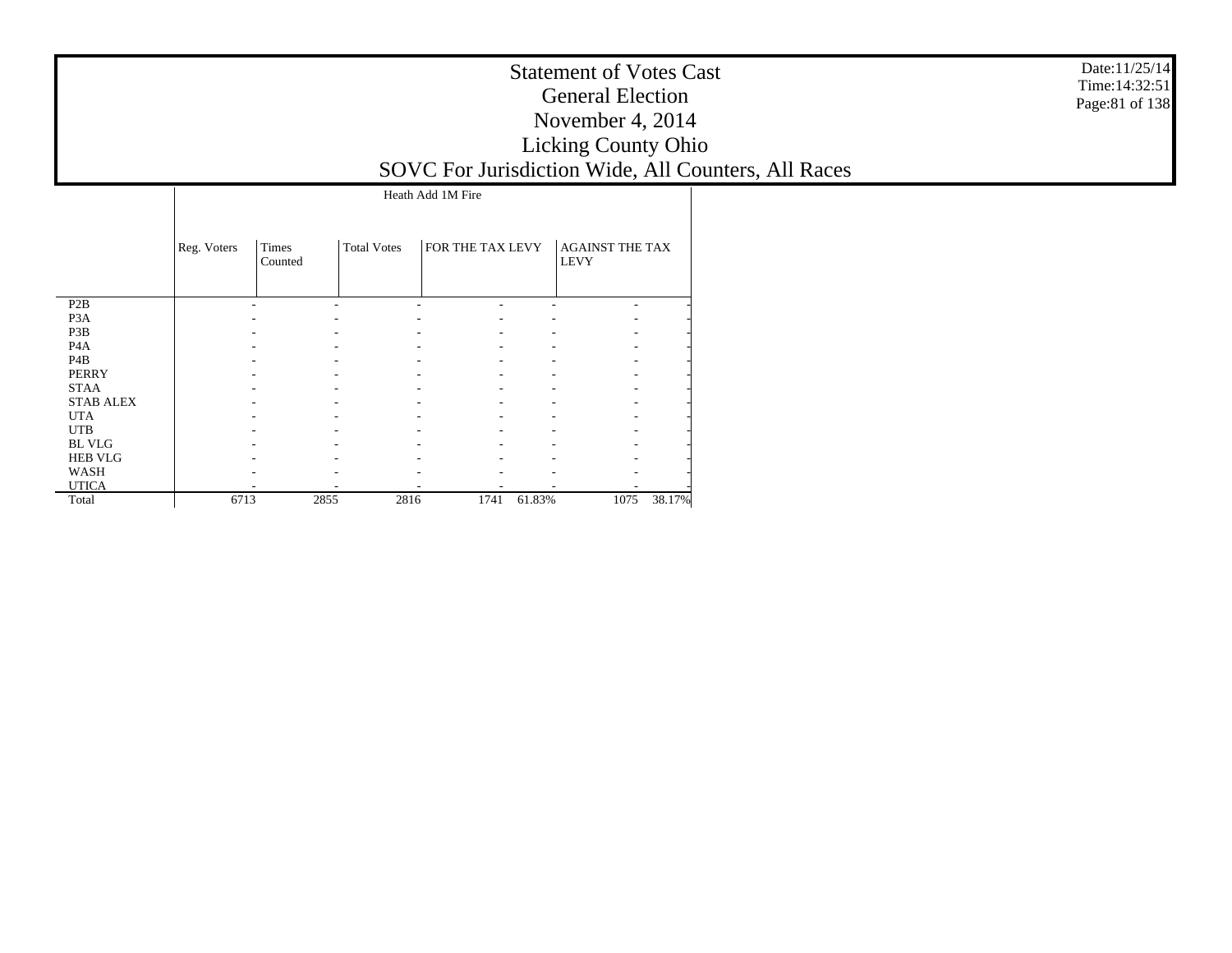|                   |             |                         |                    | Heath Repeal Ord 58-2002 |                |        |     |        |
|-------------------|-------------|-------------------------|--------------------|--------------------------|----------------|--------|-----|--------|
|                   | Reg. Voters | <b>Times</b><br>Counted | <b>Total Votes</b> | <b>YES</b>               |                |        | NO  |        |
| Jurisdiction Wide |             |                         |                    |                          |                |        |     |        |
| $_{\rm N1A}$      |             |                         |                    |                          |                |        |     |        |
| N1B               |             |                         |                    |                          |                |        |     |        |
| N2A               |             |                         |                    |                          |                |        |     |        |
| N2B               |             |                         |                    |                          |                |        |     |        |
| N2C               |             |                         |                    |                          |                |        |     |        |
| N3A               |             |                         |                    |                          |                |        |     |        |
| N3B               |             |                         |                    |                          |                |        |     |        |
| N3C               |             |                         |                    |                          |                |        |     |        |
| N <sub>4</sub> A  |             |                         |                    |                          |                |        |     |        |
| N4B               |             |                         |                    |                          |                |        |     |        |
| $_{\mathrm{N4C}}$ |             |                         |                    |                          |                |        |     |        |
| N4D               |             |                         |                    |                          |                |        |     |        |
| N5A               |             |                         |                    |                          |                |        |     |        |
| N5B               |             |                         |                    |                          |                |        |     |        |
| N <sub>5</sub> C  |             |                         |                    |                          |                |        |     |        |
| N <sub>5</sub> D  |             |                         |                    |                          |                |        |     |        |
| $_{\rm N5E}$      |             |                         |                    |                          |                |        |     |        |
| $_{\mathrm{N6A}}$ |             |                         |                    |                          |                |        |     |        |
| N6B               |             |                         |                    |                          |                |        |     |        |
| N <sub>6</sub> C  |             |                         |                    |                          |                |        |     |        |
| N6D               |             |                         |                    |                          |                |        |     |        |
| N <sub>6</sub> E  |             |                         |                    |                          |                |        |     |        |
| N7A               |             |                         |                    |                          |                |        |     |        |
| $_{\rm N7B}$      |             |                         |                    |                          |                |        |     |        |
| $_{\mathrm{N7C}}$ |             |                         |                    |                          | $\overline{a}$ |        |     |        |
| H1A               | 1276        |                         | 602                | 576                      | 315            | 54.69% | 261 | 45.31% |
| H1B               | 974         |                         | 293                | 285                      | 189            | 66.32% | 96  | 33.68% |
| H2A               | 1048        |                         | 530                | 512                      | 300            | 58.59% | 212 | 41.41% |
| H2B               | 1109        |                         | 415                | 405                      | 236            | 58.27% | 169 | 41.73% |
| H <sub>3</sub> A  | 1060        |                         | 451                | 435                      | 245            | 56.32% | 190 | 43.68% |
| H3B               | 1246        |                         | 564                | 545                      | 325            | 59.63% | 220 | 40.37% |
| <b>BEN</b>        |             | L.                      | L,                 | J.                       | L.             |        | L,  |        |
| <b>BG</b>         |             |                         |                    |                          |                |        |     |        |
| <b>BUR</b>        |             |                         |                    |                          |                |        |     |        |
| <b>EDEN FALL</b>  |             |                         |                    |                          |                |        |     |        |
| <b>ETA</b>        |             |                         |                    |                          |                |        |     |        |
| ETB SWL           |             |                         |                    |                          |                |        |     |        |
| ETC SWL           |             |                         |                    |                          |                |        |     |        |
| ETD SWL           |             |                         |                    |                          |                |        |     |        |
| R2A               |             |                         |                    |                          |                |        |     |        |
|                   |             |                         |                    |                          |                |        |     |        |

Date:11/25/14 Time:14:32:51Page:82 of 138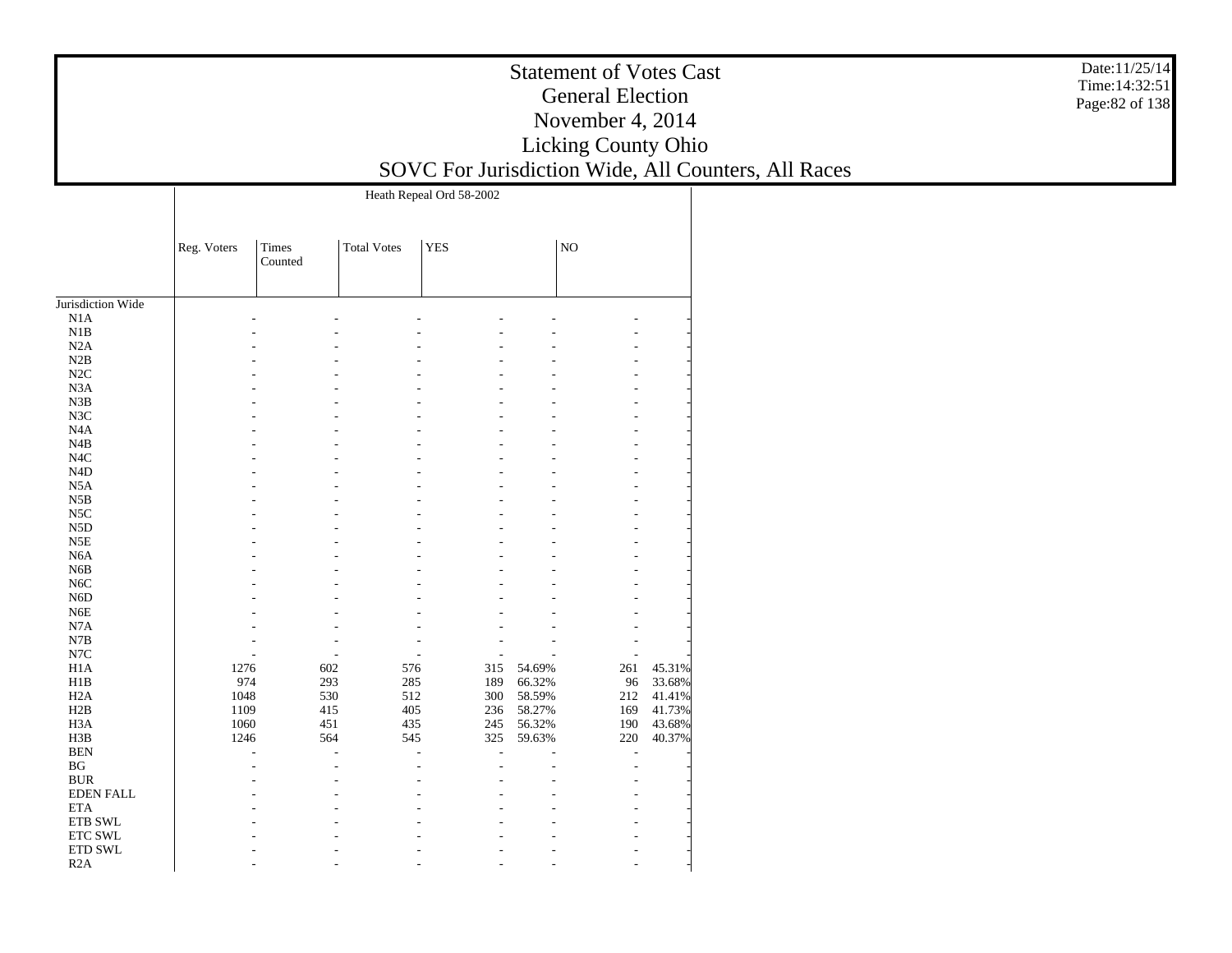|                      |             |                  |                    | Heath Repeal Ord 58-2002 |                          |                          |                |  |
|----------------------|-------------|------------------|--------------------|--------------------------|--------------------------|--------------------------|----------------|--|
|                      | Reg. Voters | Times<br>Counted | <b>Total Votes</b> | <b>YES</b>               |                          | NO                       |                |  |
| <b>R3A RCS</b>       |             | ÷.               | $\overline{a}$     | ÷                        | $\overline{\phantom{a}}$ | $\overline{\phantom{a}}$ | $\blacksquare$ |  |
| R3B                  |             |                  |                    |                          |                          |                          |                |  |
| R3C                  |             |                  |                    |                          |                          |                          |                |  |
| R3D RCS              |             |                  |                    |                          |                          |                          |                |  |
| FRANKLIN TWP         |             |                  |                    |                          |                          |                          |                |  |
| <b>GTA</b>           |             |                  |                    |                          |                          |                          |                |  |
| <b>GTB</b>           |             |                  |                    |                          |                          |                          |                |  |
| ${\rm GTC}$          |             |                  |                    |                          |                          |                          |                |  |
| <b>GVA</b>           |             |                  |                    |                          |                          |                          |                |  |
| <b>GVB</b>           |             |                  |                    |                          |                          |                          |                |  |
| $\operatorname{GVC}$ |             |                  |                    |                          |                          |                          |                |  |
| <b>HAN TWP</b>       |             |                  |                    |                          |                          |                          |                |  |
| <b>HAN V</b>         |             |                  |                    |                          |                          |                          |                |  |
| HR A                 |             |                  |                    |                          |                          |                          |                |  |
| HR B KIRK            |             |                  |                    |                          |                          |                          |                |  |
| HR C                 |             |                  |                    |                          |                          |                          |                |  |
| HR D                 |             |                  |                    |                          |                          |                          |                |  |
| ${\rm HR} \to$       |             |                  |                    |                          |                          |                          |                |  |
| <b>HFT</b>           |             |                  |                    |                          |                          |                          |                |  |
| <b>HWG</b>           |             |                  |                    |                          |                          |                          |                |  |
| <b>JRA</b>           |             |                  |                    |                          |                          |                          |                |  |
| $_{\rm JRB}$         |             |                  |                    |                          |                          |                          |                |  |
| LBA                  |             |                  |                    |                          |                          |                          |                |  |
| LBB                  |             |                  |                    |                          |                          |                          |                |  |
| <b>LKA</b>           |             |                  |                    |                          |                          |                          |                |  |
| LKB                  |             |                  |                    |                          |                          |                          |                |  |
| ${\rm LKC}$          |             |                  |                    |                          |                          |                          |                |  |
| <b>MADA</b>          |             |                  |                    |                          |                          |                          |                |  |
| <b>MADB</b>          |             |                  |                    |                          |                          |                          |                |  |
| <b>MARY TWP</b>      |             |                  |                    |                          |                          |                          |                |  |
| MK                   |             |                  |                    |                          |                          |                          |                |  |
| <b>MONA</b>          |             |                  |                    |                          |                          |                          |                |  |
| <b>MONB</b>          |             |                  |                    |                          |                          |                          |                |  |
| <b>JOHNA</b>         |             |                  |                    |                          |                          |                          |                |  |
| <b>JOHNB</b>         |             |                  |                    |                          |                          |                          |                |  |
| <b>NKTWP</b>         |             |                  |                    |                          |                          |                          |                |  |
| <b>NNTA</b>          |             |                  |                    |                          |                          |                          |                |  |
| NNTB STLOU           |             |                  |                    |                          |                          |                          |                |  |
| P <sub>1</sub> A     |             |                  |                    |                          |                          |                          |                |  |
| P1B                  |             |                  |                    |                          |                          |                          |                |  |
| P <sub>2</sub> A     |             |                  |                    |                          |                          |                          |                |  |

Date:11/25/14 Time:14:32:51 Page:83 of 138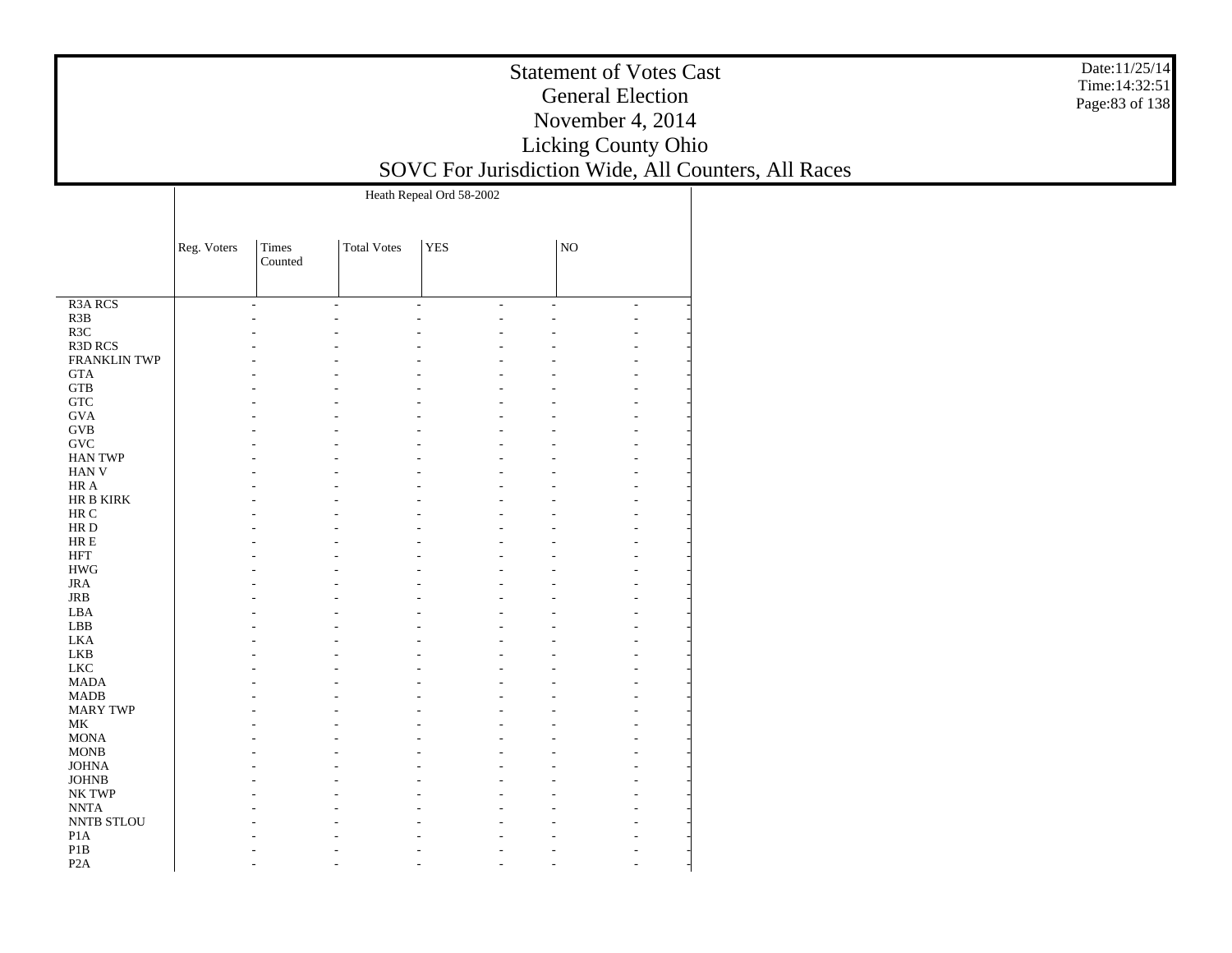|                  |             |                  |                    | Heath Repeal Ord 58-2002 |        |      |        |
|------------------|-------------|------------------|--------------------|--------------------------|--------|------|--------|
|                  | Reg. Voters | Times<br>Counted | <b>Total Votes</b> | <b>YES</b>               |        | NO   |        |
| P <sub>2</sub> B |             |                  |                    |                          |        |      |        |
| P <sub>3</sub> A |             |                  |                    |                          |        |      |        |
| P3B              |             |                  |                    |                          |        |      |        |
| P <sub>4</sub> A |             |                  |                    |                          |        |      |        |
| P <sub>4</sub> B |             |                  |                    |                          |        |      |        |
| <b>PERRY</b>     |             |                  |                    |                          |        |      |        |
| <b>STAA</b>      |             |                  |                    |                          |        |      |        |
| <b>STAB ALEX</b> |             |                  |                    |                          |        |      |        |
| <b>UTA</b>       |             |                  |                    |                          |        |      |        |
| <b>UTB</b>       |             |                  |                    |                          |        |      |        |
| <b>BL VLG</b>    |             |                  |                    |                          |        |      |        |
| <b>HEB VLG</b>   |             |                  |                    |                          |        |      |        |
| WASH             |             |                  |                    |                          |        |      |        |
| <b>UTICA</b>     |             |                  |                    |                          |        |      |        |
| Total            | 6713        | 2855             | 2758               | 1610                     | 58.38% | 1148 | 41.62% |

Date:11/25/14 Time:14:32:51 Page:84 of 138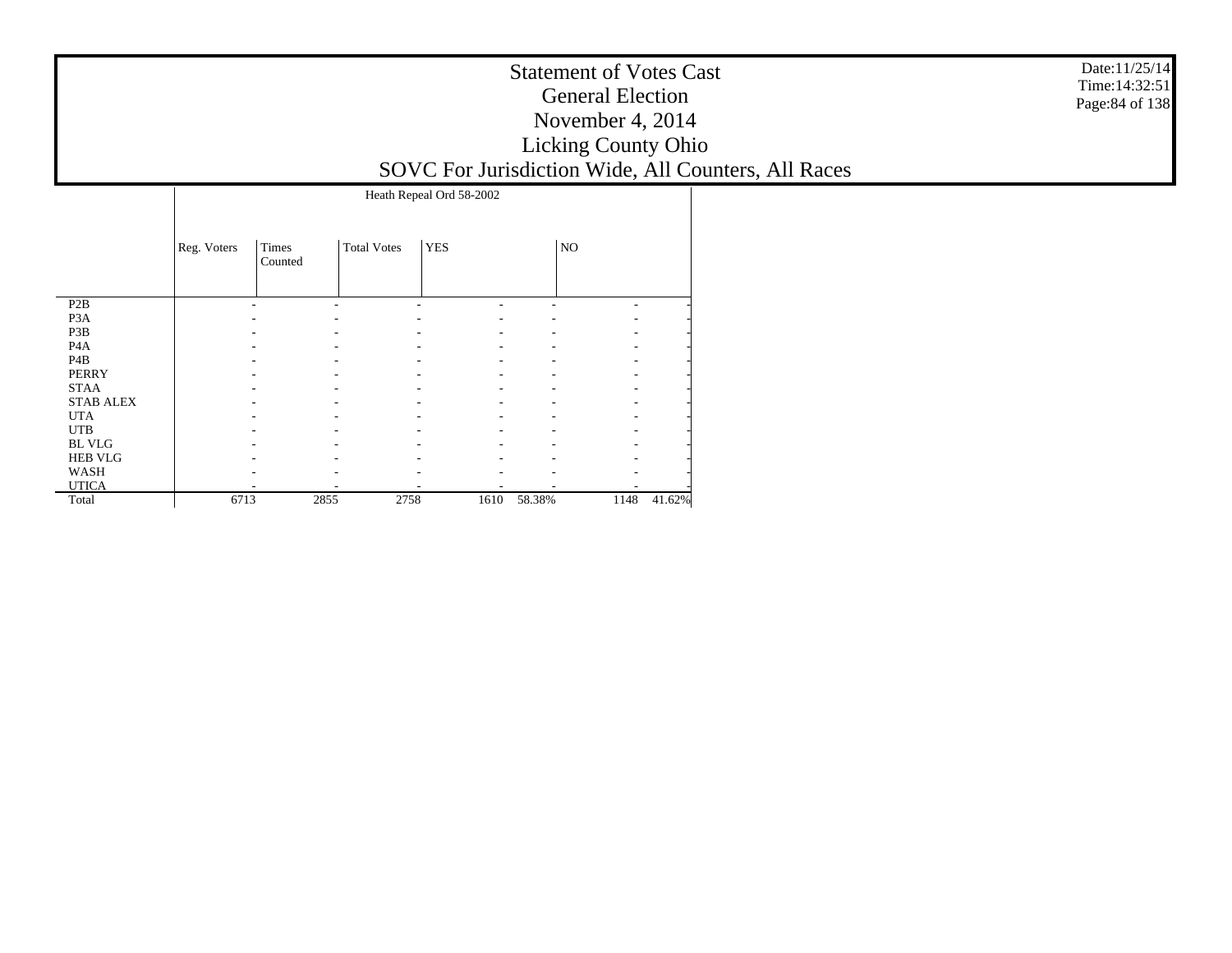| <b>Statement of Votes Cast</b><br><b>General Election</b><br>November 4, $2014$<br><b>Licking County Ohio</b><br>SOVC For Jurisdiction Wide, All Counters, All Races | Date:11/25/14<br>Time: $14:32:51$<br>Page: 85 of 138 |
|----------------------------------------------------------------------------------------------------------------------------------------------------------------------|------------------------------------------------------|
| Hebron Vlg Replace 2M Fire                                                                                                                                           | Johnstown Vlg Charter Amend                          |

|                        | Reg. Voters | Times<br>Counted | Total Votes | $\begin{tabular}{ c c } \hline \text{FOR THE TAX LEVY} & \text{AGAINST THE TAX} \\ \hline & \text{LEVY} \end{tabular}$ | Reg. Voters | Times<br>Counted | <b>Total Votes</b> | YES | NO |
|------------------------|-------------|------------------|-------------|------------------------------------------------------------------------------------------------------------------------|-------------|------------------|--------------------|-----|----|
| Jurisdiction Wide      |             |                  |             |                                                                                                                        |             |                  |                    |     |    |
| N1A                    |             |                  |             |                                                                                                                        |             |                  |                    |     |    |
| $\rm N1B$              |             |                  |             |                                                                                                                        |             |                  |                    |     |    |
| N2A                    |             |                  |             |                                                                                                                        |             |                  |                    |     |    |
| $\rm N2B$              |             |                  |             |                                                                                                                        |             |                  |                    |     |    |
| $\rm N2C$              |             |                  |             |                                                                                                                        |             |                  |                    |     |    |
| N3A                    |             |                  |             |                                                                                                                        |             |                  |                    |     |    |
| ${\bf N3B}$            |             |                  |             |                                                                                                                        |             |                  |                    |     |    |
| $_{\rm N3C}$           |             |                  |             |                                                                                                                        |             |                  |                    |     |    |
| $_{\mathrm{N4A}}$      |             |                  |             |                                                                                                                        |             |                  |                    |     |    |
| $\rm N4B$              |             |                  |             |                                                                                                                        |             |                  |                    |     |    |
| $_{\mathrm{N4C}}$      |             |                  |             |                                                                                                                        |             |                  |                    |     |    |
| ${\rm N4D}$            |             |                  |             |                                                                                                                        |             |                  |                    |     |    |
| N5A                    |             |                  |             |                                                                                                                        |             |                  |                    |     |    |
| $_{\rm N5B}$           |             |                  |             |                                                                                                                        |             |                  |                    |     |    |
| $_{\rm NSC}$           |             |                  |             |                                                                                                                        |             |                  |                    |     |    |
| ${\rm N5D}$            |             |                  |             |                                                                                                                        |             |                  |                    |     |    |
| $_{\rm N5E}$           |             |                  |             |                                                                                                                        |             |                  |                    |     |    |
| N6A                    |             |                  |             |                                                                                                                        |             |                  |                    |     |    |
| $_{\rm N6B}$           |             |                  |             |                                                                                                                        |             |                  |                    |     |    |
| $_{\mathrm{N6C}}$      |             |                  |             |                                                                                                                        |             |                  |                    |     |    |
| ${\rm N6D}$            |             |                  |             |                                                                                                                        |             |                  |                    |     |    |
| ${\rm N6E}$            |             |                  |             |                                                                                                                        |             |                  |                    |     |    |
| $_{\rm N7A}$           |             |                  |             |                                                                                                                        |             |                  |                    |     |    |
| $_{\rm N7B}$           |             |                  |             |                                                                                                                        |             |                  |                    |     |    |
| $_{\mathrm{N7C}}$      |             |                  |             |                                                                                                                        |             |                  |                    |     |    |
| H1A                    |             |                  |             |                                                                                                                        |             |                  |                    |     |    |
| H1B                    |             |                  |             |                                                                                                                        |             |                  |                    |     |    |
| H2A                    |             |                  |             |                                                                                                                        |             |                  |                    |     |    |
| H2B                    |             |                  |             |                                                                                                                        |             |                  |                    |     |    |
| H3A                    |             |                  |             |                                                                                                                        |             |                  |                    |     |    |
| $_{\rm H3B}$           |             |                  |             |                                                                                                                        |             |                  |                    |     |    |
| $\operatorname{BEN}$   |             |                  |             |                                                                                                                        |             |                  |                    |     |    |
| $\mathbf{B}\mathbf{G}$ |             |                  |             |                                                                                                                        |             |                  |                    |     |    |
| $\rm BUR$              |             |                  |             |                                                                                                                        |             |                  |                    |     |    |
| EDEN FALL              |             |                  |             |                                                                                                                        |             |                  |                    |     |    |
| $\rm ETA$              |             |                  |             |                                                                                                                        |             |                  |                    |     |    |
| ${\rm ETB}$ SWL        |             |                  |             |                                                                                                                        |             |                  |                    |     |    |
| $\rm ETC$ SWL          |             |                  |             |                                                                                                                        |             |                  |                    |     |    |
| $\rm ETD$ SWL          |             |                  |             |                                                                                                                        |             |                  |                    |     |    |
| R2A                    |             |                  |             |                                                                                                                        |             |                  |                    |     |    |
|                        |             |                  |             |                                                                                                                        |             |                  |                    |     |    |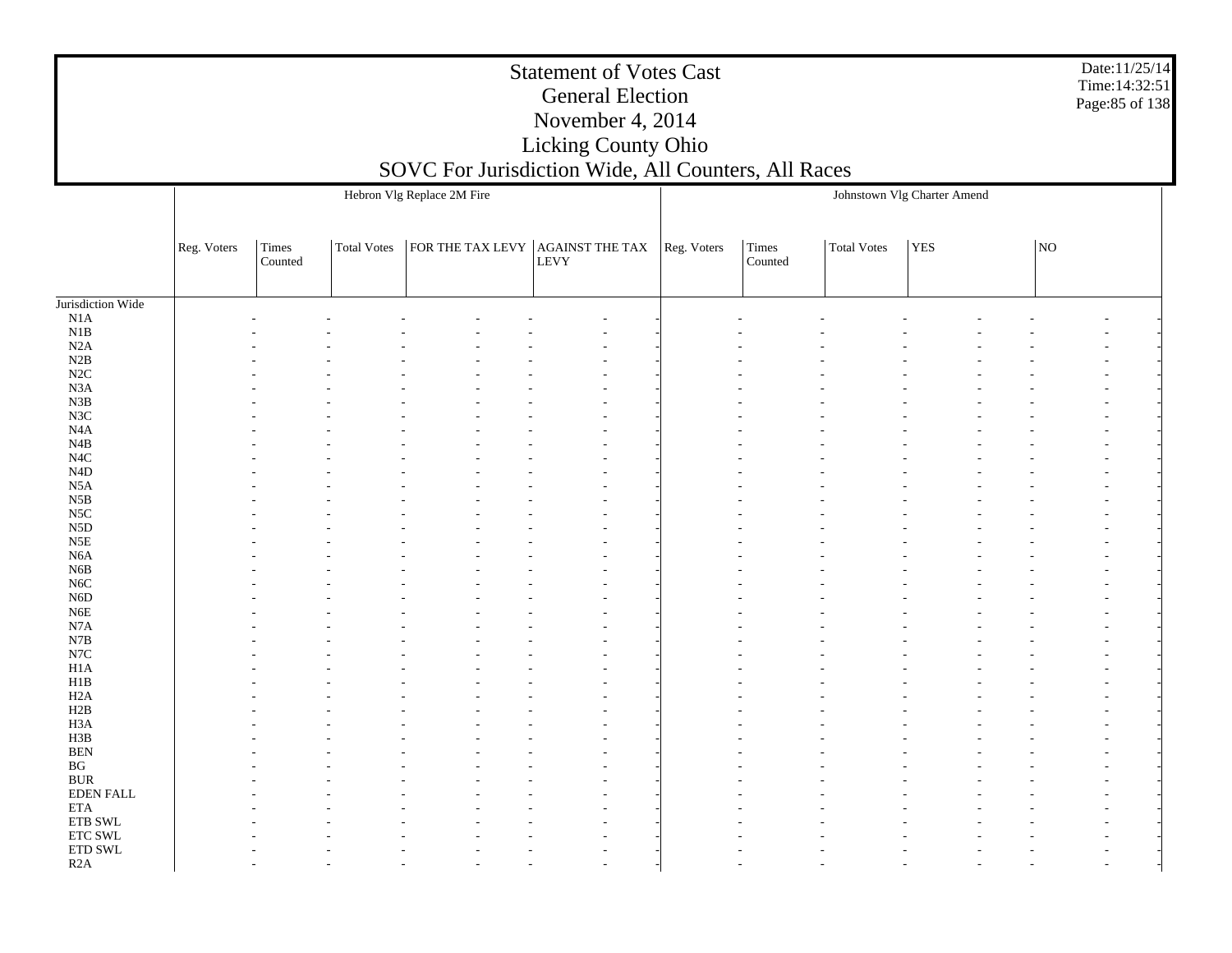|                                                         |             |                  |             |                                  | SOVC FOR JUITSCHILLED WICE, All Counters, All Races |                             |                  |                    |                                  |        |     |        |
|---------------------------------------------------------|-------------|------------------|-------------|----------------------------------|-----------------------------------------------------|-----------------------------|------------------|--------------------|----------------------------------|--------|-----|--------|
|                                                         |             |                  |             | Hebron Vlg Replace 2M Fire       |                                                     | Johnstown Vlg Charter Amend |                  |                    |                                  |        |     |        |
|                                                         |             |                  |             |                                  |                                                     |                             |                  |                    |                                  |        |     |        |
|                                                         | Reg. Voters | Times<br>Counted | Total Votes | FOR THE TAX LEVY AGAINST THE TAX | LEVY                                                | Reg. Voters                 | Times<br>Counted | <b>Total Votes</b> | YES                              | NO     |     |        |
|                                                         |             |                  |             |                                  |                                                     |                             |                  |                    |                                  |        |     |        |
| R <sub>3</sub> A RCS                                    |             | $\sim$           | $\sim$      | $\overline{a}$<br>÷              | $\sim$                                              |                             | ÷                | $\sim$             | $\overline{a}$<br>$\overline{a}$ |        | ÷   |        |
| $\begin{array}{c} \text{R3B} \\ \text{R3C} \end{array}$ |             |                  |             |                                  |                                                     |                             |                  |                    |                                  |        |     |        |
|                                                         |             |                  |             |                                  |                                                     |                             |                  |                    |                                  |        |     |        |
| R3D RCS                                                 |             |                  |             |                                  |                                                     |                             |                  |                    |                                  |        |     |        |
| FRANKLIN TWP                                            |             |                  |             |                                  |                                                     |                             |                  |                    |                                  |        |     |        |
| $\operatorname{GTA}$                                    |             |                  |             |                                  |                                                     |                             |                  |                    |                                  |        |     |        |
| ${\rm GTB}$                                             |             |                  |             |                                  |                                                     |                             |                  |                    |                                  |        |     |        |
| ${\rm GTC}$                                             |             |                  |             |                                  |                                                     |                             |                  |                    |                                  |        |     |        |
| $\rm GVA$                                               |             |                  |             |                                  |                                                     |                             |                  |                    |                                  |        |     |        |
| $\rm GVB$                                               |             |                  |             |                                  |                                                     |                             |                  |                    |                                  |        |     |        |
| $\operatorname{GVC}$                                    |             |                  |             |                                  |                                                     |                             |                  |                    |                                  |        |     |        |
| HAN TWP                                                 |             |                  |             |                                  |                                                     |                             |                  |                    |                                  |        |     |        |
| HAN V<br>HR A                                           |             |                  |             |                                  |                                                     |                             |                  |                    |                                  |        |     |        |
| ${\rm HR}$ B ${\rm KIRK}$                               |             |                  |             |                                  |                                                     |                             |                  |                    |                                  |        |     |        |
| $\rm{HR}$ C                                             |             |                  |             |                                  |                                                     |                             |                  |                    |                                  |        |     |        |
| $\rm HR$ D                                              |             |                  |             |                                  |                                                     |                             |                  |                    |                                  |        |     |        |
| ${\rm HR} \to$                                          |             |                  |             |                                  |                                                     |                             |                  |                    |                                  |        |     |        |
| $\operatorname{HFT}$                                    |             |                  |             |                                  |                                                     |                             |                  |                    |                                  |        |     |        |
| $\mathbf{H}\mathbf{W}\mathbf{G}$                        |             |                  |             |                                  |                                                     |                             |                  |                    |                                  |        |     |        |
| <b>JRA</b>                                              |             |                  |             |                                  |                                                     |                             |                  |                    |                                  |        |     |        |
| $_{\rm JRB}$                                            |             |                  |             |                                  |                                                     |                             |                  |                    |                                  |        |     |        |
| LBA                                                     |             |                  |             |                                  |                                                     |                             |                  |                    |                                  |        |     |        |
| ${\rm LBB}$                                             |             |                  |             |                                  |                                                     |                             |                  |                    |                                  |        |     |        |
| LKA                                                     |             |                  |             |                                  |                                                     |                             |                  |                    |                                  |        |     |        |
| LKB                                                     |             |                  |             |                                  |                                                     |                             |                  |                    |                                  |        |     |        |
| ${\rm LKC}$                                             |             |                  |             |                                  |                                                     |                             |                  |                    |                                  |        |     |        |
| $\ensuremath{\mathsf{MADA}}$                            |             |                  |             |                                  |                                                     |                             |                  |                    |                                  |        |     |        |
| $\mbox{MADB}$                                           |             |                  |             |                                  |                                                     |                             |                  |                    |                                  |        |     |        |
| <b>MARY TWP</b>                                         |             |                  |             |                                  |                                                     |                             |                  |                    |                                  |        |     |        |
| MK                                                      |             |                  |             |                                  |                                                     |                             |                  |                    |                                  |        |     |        |
| $\operatorname{MONA}$                                   |             |                  |             |                                  |                                                     |                             |                  |                    |                                  |        |     |        |
| $\rm{MONB}$                                             |             |                  |             |                                  |                                                     |                             |                  |                    |                                  |        |     |        |
| $\mathop{\rm JOHNA}\nolimits$                           |             |                  |             |                                  |                                                     | 1464                        | 697              | 689                | 174                              | 25.25% | 515 | 74.75% |
| $_{\rm JOHNB}$                                          |             |                  |             |                                  |                                                     | 1643                        | 635              | 618                | 201                              | 32.52% | 417 | 67.48% |
| NK TWP                                                  |             |                  |             |                                  |                                                     |                             |                  |                    |                                  |        |     |        |
| $\ensuremath{\text{NNTA}}$                              |             |                  |             |                                  |                                                     |                             |                  |                    |                                  |        |     |        |
| NNTB STLOU                                              |             |                  |             |                                  |                                                     |                             |                  |                    |                                  |        |     |        |
| P1A                                                     |             |                  |             |                                  |                                                     |                             |                  |                    |                                  |        |     |        |
| $\rm P1B$                                               |             |                  |             |                                  |                                                     |                             |                  |                    |                                  |        |     |        |
| P <sub>2</sub> A                                        |             |                  |             |                                  |                                                     |                             |                  |                    |                                  |        |     |        |

Date:11/25/14 Time:14:32:51 Page:86 of 138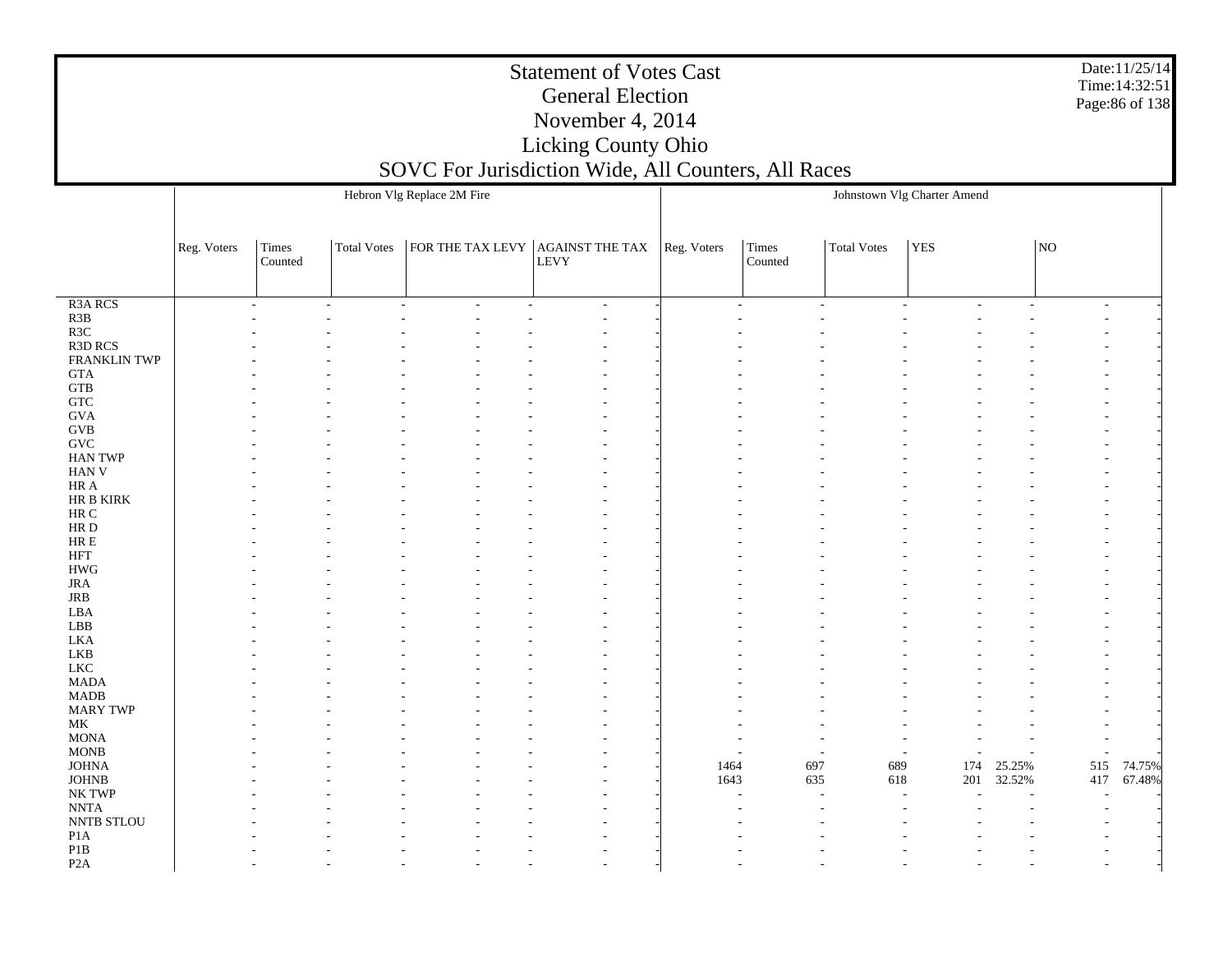|                         |             |                  |                          | SUVU PUI JULISULUULUU WILLE, ALI COULILEIS, ALI NACES |            |                                                 |        |                             |                  |                    |             |        |     |        |
|-------------------------|-------------|------------------|--------------------------|-------------------------------------------------------|------------|-------------------------------------------------|--------|-----------------------------|------------------|--------------------|-------------|--------|-----|--------|
|                         |             |                  |                          | Hebron Vlg Replace 2M Fire                            |            |                                                 |        | Johnstown Vlg Charter Amend |                  |                    |             |        |     |        |
|                         | Reg. Voters | Times<br>Counted | <b>Total Votes</b>       |                                                       |            | FOR THE TAX LEVY AGAINST THE TAX<br><b>LEVY</b> |        | Reg. Voters                 | Times<br>Counted | <b>Total Votes</b> | <b>YES</b>  |        | NO  |        |
| P2B                     |             |                  |                          |                                                       |            |                                                 |        |                             |                  |                    |             |        |     |        |
| P <sub>3</sub> A        |             |                  |                          |                                                       |            |                                                 |        |                             |                  |                    |             |        |     |        |
| P3B<br>P <sub>4</sub> A |             |                  |                          | $\sim$                                                |            |                                                 |        |                             |                  |                    | <b>.</b>    |        |     |        |
| P4B                     |             |                  |                          |                                                       |            |                                                 |        |                             |                  |                    |             |        |     |        |
| <b>PERRY</b>            |             |                  |                          |                                                       |            |                                                 |        |                             |                  |                    |             |        |     |        |
| <b>STAA</b>             |             |                  |                          |                                                       |            |                                                 |        |                             |                  |                    |             |        |     |        |
| <b>STAB ALEX</b>        |             |                  |                          |                                                       |            | $\sim$                                          |        |                             |                  |                    | $\sim$      |        |     |        |
| <b>UTA</b>              |             |                  | $\overline{\phantom{a}}$ | $\sim$<br>۰                                           |            | $\overline{\phantom{a}}$                        |        |                             |                  |                    | $\sim$      |        |     |        |
| <b>UTB</b>              |             |                  | $\sim$                   | $\overline{\phantom{a}}$                              |            | $\sim$                                          |        |                             |                  |                    | $\sim$      |        |     |        |
| <b>BL VLG</b>           |             |                  | $\overline{\phantom{a}}$ | $\sim$<br>۰                                           |            |                                                 |        |                             |                  |                    | $\sim$<br>٠ |        |     |        |
| <b>HEB VLG</b>          | 1483        | 507              | 495                      | 316                                                   | 63.84%     | 179                                             | 36.16% |                             |                  |                    |             |        |     |        |
| WASH                    |             |                  |                          |                                                       |            |                                                 |        |                             |                  |                    |             |        |     |        |
| <b>UTICA</b>            |             |                  |                          |                                                       |            |                                                 |        |                             |                  |                    |             |        |     |        |
| Total                   | 1483        | 507              | 495                      |                                                       | 316 63.84% | 179                                             | 36.16% | 3107                        | 1332             | 1307               | 375         | 28.69% | 932 | 71.31% |

Date:11/25/14 Time:14:32:51Page:87 of 138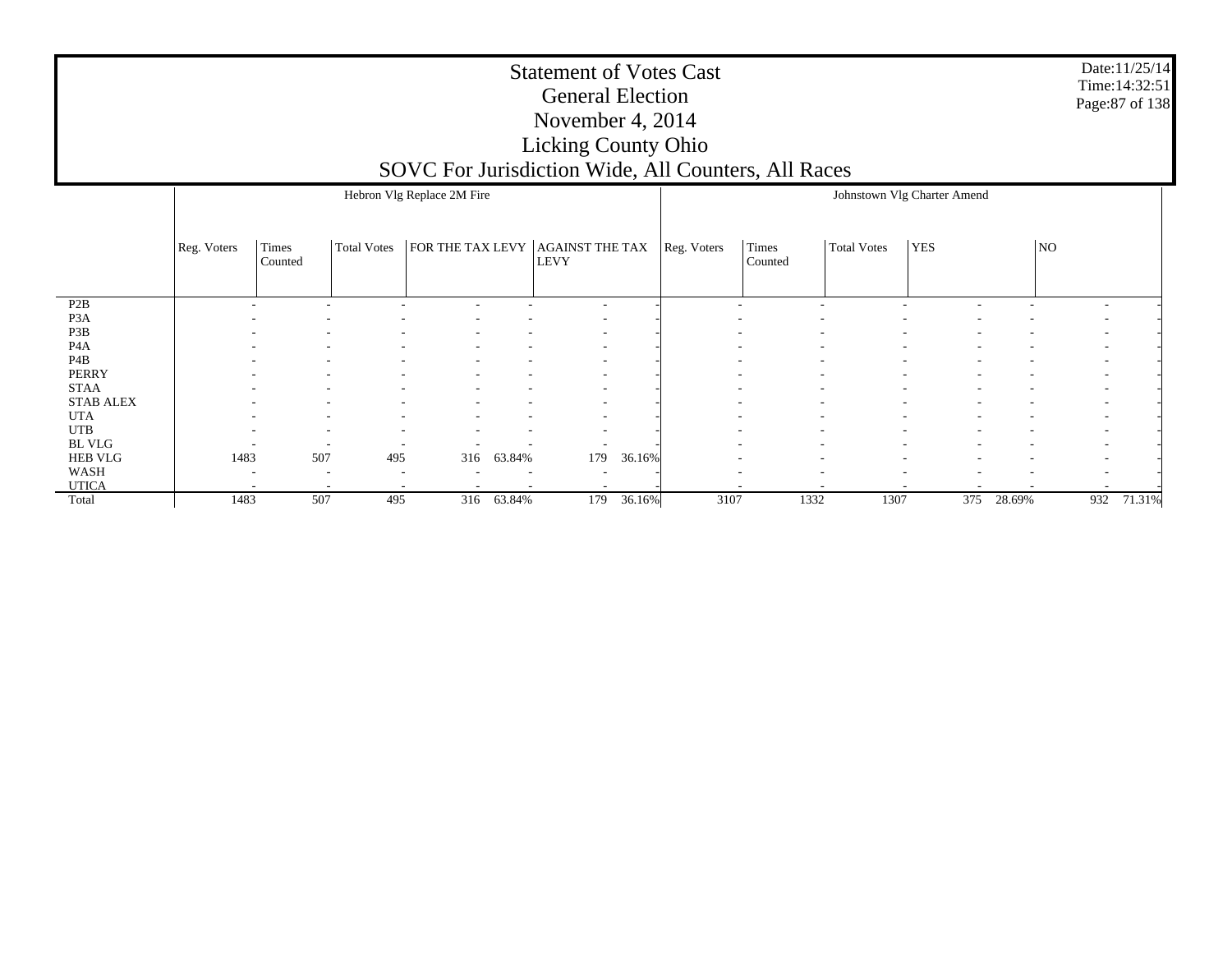|                   |             |                      | Newark City Add 0.15% Income Tax |                |        |                    |        |
|-------------------|-------------|----------------------|----------------------------------|----------------|--------|--------------------|--------|
|                   | Reg. Voters | <b>Times Counted</b> | <b>Total Votes</b>               | FOR THE INCOME |        | <b>AGAINST THE</b> |        |
|                   |             |                      |                                  | <b>TAX</b>     |        | <b>INCOME T</b>    |        |
| Jurisdiction Wide |             |                      |                                  |                |        |                    |        |
| N1A               | 1812        | 425                  | 415                              | 128            | 30.84% | 287                | 69.16% |
| N1B               | 1694        | 431                  | 425                              | 143            | 33.65% | 282                | 66.35% |
| N2A               | 1086        | 323                  | 317                              | 121            | 38.17% | 196                | 61.83% |
| N2B               | 1836        | 389                  | 381                              | 149            | 39.11% | 232                | 60.89% |
| N2C               | 882         | 203                  | 197                              | 79             | 40.10% | 118                | 59.90% |
| N <sub>3</sub> A  | 1594        | 669                  | 660                              | 326            | 49.39% | 334                | 50.61% |
| N3B               | 1438        | 568                  | 558                              | 302            | 54.12% | 256                | 45.88% |
| N3C               | 1035        | 341                  | 340                              | 162            | 47.65% | 178                | 52.35% |
| N <sub>4</sub> A  | 1447        | 534                  | 523                              | 232            | 44.36% | 291                | 55.64% |
| N4B               | 1366        | 553                  | 540                              | 223            | 41.30% | 317                | 58.70% |
| N <sub>4</sub> C  | 888         | 450                  | 444                              | 203            | 45.72% | 241                | 54.28% |
| N <sub>4</sub> D  | 928         | 387                  | 378                              | 183            | 48.41% | 195                | 51.59% |
| N <sub>5</sub> A  | 991         | 621                  | 611                              | 356            | 58.27% | 255                | 41.73% |
| N5B               | 1307        | 673                  | 663                              | 397            | 59.88% |                    |        |
|                   | 914         | 473                  | 464                              |                |        | 266                | 40.12% |
| N <sub>5</sub> C  |             |                      |                                  | 252            | 54.31% | 212                | 45.69% |
| N <sub>5</sub> D  | 903         | 350                  | 343                              | 182            | 53.06% | 161                | 46.94% |
| N5E               | 726         | 295                  | 291                              | 147            | 50.52% | 144                | 49.48% |
| N <sub>6</sub> A  | 1060        | 494                  | 485                              | 232            | 47.84% | 253                | 52.16% |
| N6B               | 1137        | 473                  | 467                              | 200            | 42.83% | 267                | 57.17% |
| N <sub>6</sub> C  | 823         | 362                  | 355                              | 192            | 54.08% | 163                | 45.92% |
| N <sub>6</sub> D  | 847         | 261                  | 256                              | 108            | 42.19% | 148                | 57.81% |
| N <sub>6</sub> E  | 989         | 497                  | 492                              | 212            | 43.09% | 280                | 56.91% |
| N7A               | 1171        | 298                  | 295                              | 117            | 39.66% | 178                | 60.34% |
| N7B               | 1787        | 514                  | 508                              | 204            | 40.16% | 304                | 59.84% |
| N7C               | 830         | 281                  | 278                              | 128            | 46.04% | 150                | 53.96% |
| H1A               |             |                      |                                  |                |        | $\overline{a}$     |        |
| H1B               |             |                      |                                  |                |        |                    |        |
| H2A               |             |                      |                                  |                |        |                    |        |
| H2B               |             |                      |                                  |                |        |                    |        |
| H <sub>3</sub> A  |             |                      |                                  |                |        |                    |        |
| H3B               |             |                      |                                  |                |        |                    |        |
| <b>BEN</b>        |             |                      |                                  |                |        |                    |        |
| ΒG                |             |                      |                                  |                |        |                    |        |
| <b>BUR</b>        |             |                      |                                  |                |        |                    |        |
| <b>EDEN FALL</b>  |             |                      |                                  |                |        |                    |        |
| <b>ETA</b>        |             |                      |                                  |                |        |                    |        |
| <b>ETB SWL</b>    |             |                      |                                  |                |        |                    |        |
| ETC SWL           |             |                      |                                  |                |        |                    |        |
| ETD SWL           |             |                      |                                  |                |        |                    |        |
| R2A               |             |                      |                                  |                |        |                    |        |

Date:11/25/14 Time:14:32:51Page:88 of 138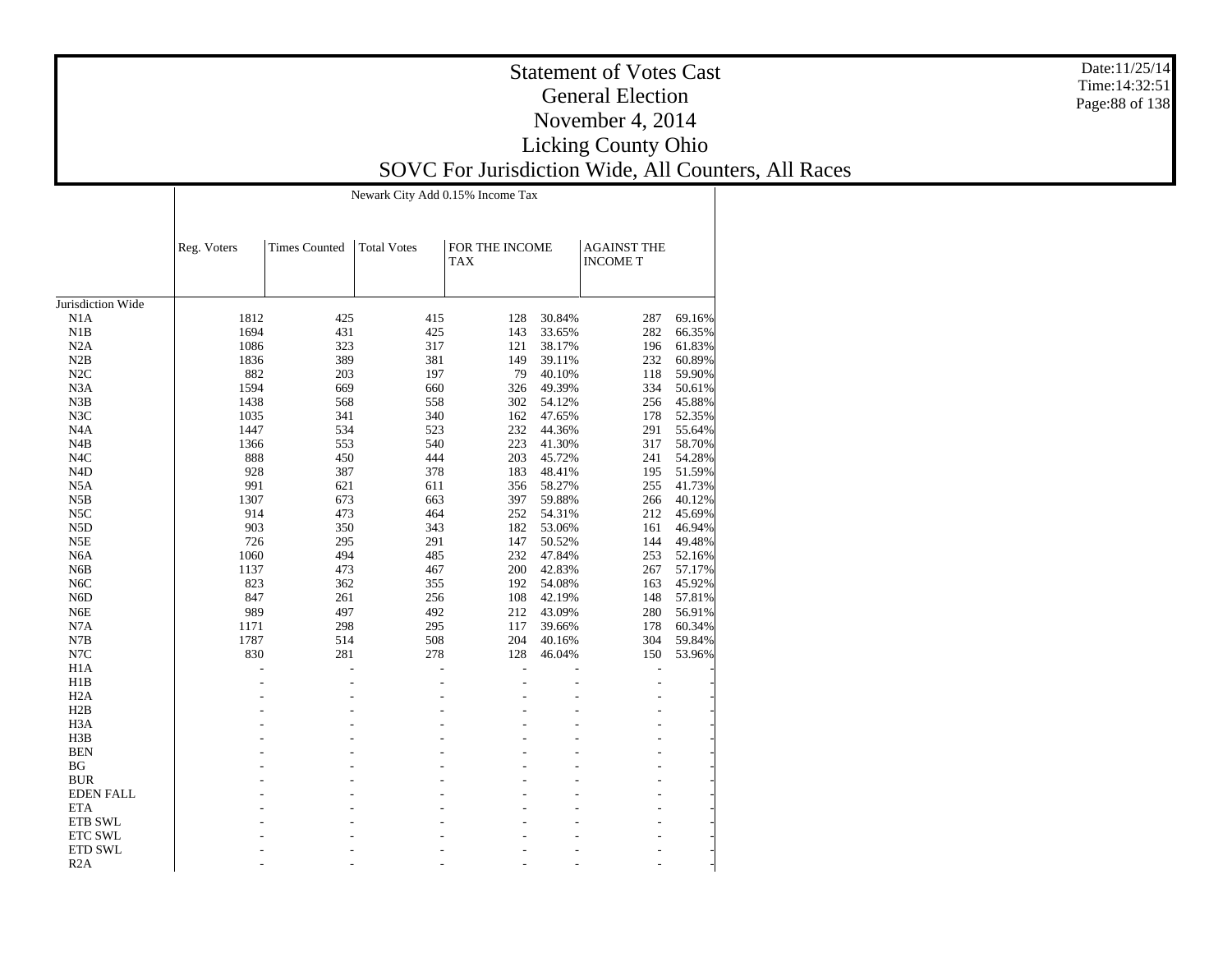|                                                | Newark City Add 0.15% Income Tax |                      |                                 |                |                    |  |  |  |  |  |  |  |
|------------------------------------------------|----------------------------------|----------------------|---------------------------------|----------------|--------------------|--|--|--|--|--|--|--|
|                                                |                                  |                      |                                 |                |                    |  |  |  |  |  |  |  |
|                                                |                                  |                      |                                 |                |                    |  |  |  |  |  |  |  |
|                                                | Reg. Voters                      | <b>Times Counted</b> | <b>Total Votes</b>              | FOR THE INCOME | <b>AGAINST THE</b> |  |  |  |  |  |  |  |
|                                                |                                  |                      |                                 | <b>TAX</b>     | <b>INCOME T</b>    |  |  |  |  |  |  |  |
|                                                |                                  |                      |                                 |                |                    |  |  |  |  |  |  |  |
| R <sub>3</sub> A RCS                           | L.                               |                      | $\overline{a}$<br>$\frac{1}{2}$ | $\overline{a}$ | $\overline{a}$     |  |  |  |  |  |  |  |
| R <sub>3</sub> B                               |                                  |                      |                                 |                |                    |  |  |  |  |  |  |  |
| R <sub>3</sub> C                               |                                  |                      |                                 |                |                    |  |  |  |  |  |  |  |
| <b>R3D RCS</b>                                 |                                  |                      |                                 |                |                    |  |  |  |  |  |  |  |
| FRANKLIN TWP                                   |                                  |                      |                                 |                |                    |  |  |  |  |  |  |  |
| <b>GTA</b>                                     |                                  |                      |                                 |                |                    |  |  |  |  |  |  |  |
| ${\rm GTB}$                                    |                                  |                      |                                 |                |                    |  |  |  |  |  |  |  |
| <b>GTC</b>                                     |                                  |                      |                                 |                |                    |  |  |  |  |  |  |  |
| <b>GVA</b>                                     |                                  |                      |                                 |                |                    |  |  |  |  |  |  |  |
| <b>GVB</b>                                     |                                  |                      |                                 |                |                    |  |  |  |  |  |  |  |
| <b>GVC</b>                                     |                                  |                      |                                 |                |                    |  |  |  |  |  |  |  |
| <b>HAN TWP</b>                                 |                                  |                      |                                 |                |                    |  |  |  |  |  |  |  |
| <b>HAN V</b>                                   |                                  |                      |                                 |                |                    |  |  |  |  |  |  |  |
| HR A                                           |                                  |                      |                                 |                |                    |  |  |  |  |  |  |  |
| HR B KIRK                                      |                                  |                      |                                 |                |                    |  |  |  |  |  |  |  |
| $\rm{HR}$ C                                    |                                  |                      |                                 |                |                    |  |  |  |  |  |  |  |
| HR D                                           |                                  |                      |                                 |                |                    |  |  |  |  |  |  |  |
| $\rm HR\,E$                                    |                                  |                      |                                 |                |                    |  |  |  |  |  |  |  |
| <b>HFT</b>                                     |                                  |                      |                                 |                |                    |  |  |  |  |  |  |  |
| $\mathbf{H}\mathbf{W}\mathbf{G}$<br><b>JRA</b> |                                  |                      |                                 |                |                    |  |  |  |  |  |  |  |
| $_{\rm JRB}$                                   |                                  |                      |                                 |                |                    |  |  |  |  |  |  |  |
| LBA                                            |                                  |                      |                                 |                |                    |  |  |  |  |  |  |  |
| ${\rm LBB}$                                    |                                  |                      |                                 |                |                    |  |  |  |  |  |  |  |
| <b>LKA</b>                                     |                                  |                      |                                 |                |                    |  |  |  |  |  |  |  |
| LKB                                            |                                  |                      |                                 |                |                    |  |  |  |  |  |  |  |
| ${\rm LKC}$                                    |                                  |                      |                                 |                |                    |  |  |  |  |  |  |  |
| <b>MADA</b>                                    |                                  |                      |                                 |                |                    |  |  |  |  |  |  |  |
| <b>MADB</b>                                    |                                  |                      |                                 |                |                    |  |  |  |  |  |  |  |
| <b>MARY TWP</b>                                |                                  |                      |                                 |                |                    |  |  |  |  |  |  |  |
| MK                                             |                                  |                      |                                 |                |                    |  |  |  |  |  |  |  |
| <b>MONA</b>                                    |                                  |                      |                                 |                |                    |  |  |  |  |  |  |  |
| $\rm{MONB}$                                    |                                  |                      |                                 |                |                    |  |  |  |  |  |  |  |
| <b>JOHNA</b>                                   |                                  |                      |                                 |                |                    |  |  |  |  |  |  |  |
| <b>JOHNB</b>                                   |                                  |                      |                                 |                |                    |  |  |  |  |  |  |  |
| NK TWP                                         |                                  |                      |                                 |                |                    |  |  |  |  |  |  |  |
| <b>NNTA</b>                                    |                                  |                      |                                 |                |                    |  |  |  |  |  |  |  |
| <b>NNTB STLOU</b>                              |                                  |                      |                                 |                |                    |  |  |  |  |  |  |  |
| P <sub>1</sub> A                               |                                  |                      |                                 |                |                    |  |  |  |  |  |  |  |
| P <sub>1</sub> B                               |                                  |                      |                                 |                |                    |  |  |  |  |  |  |  |
| P <sub>2</sub> A                               |                                  |                      |                                 |                |                    |  |  |  |  |  |  |  |

Date:11/25/14 Time:14:32:51 Page:89 of 138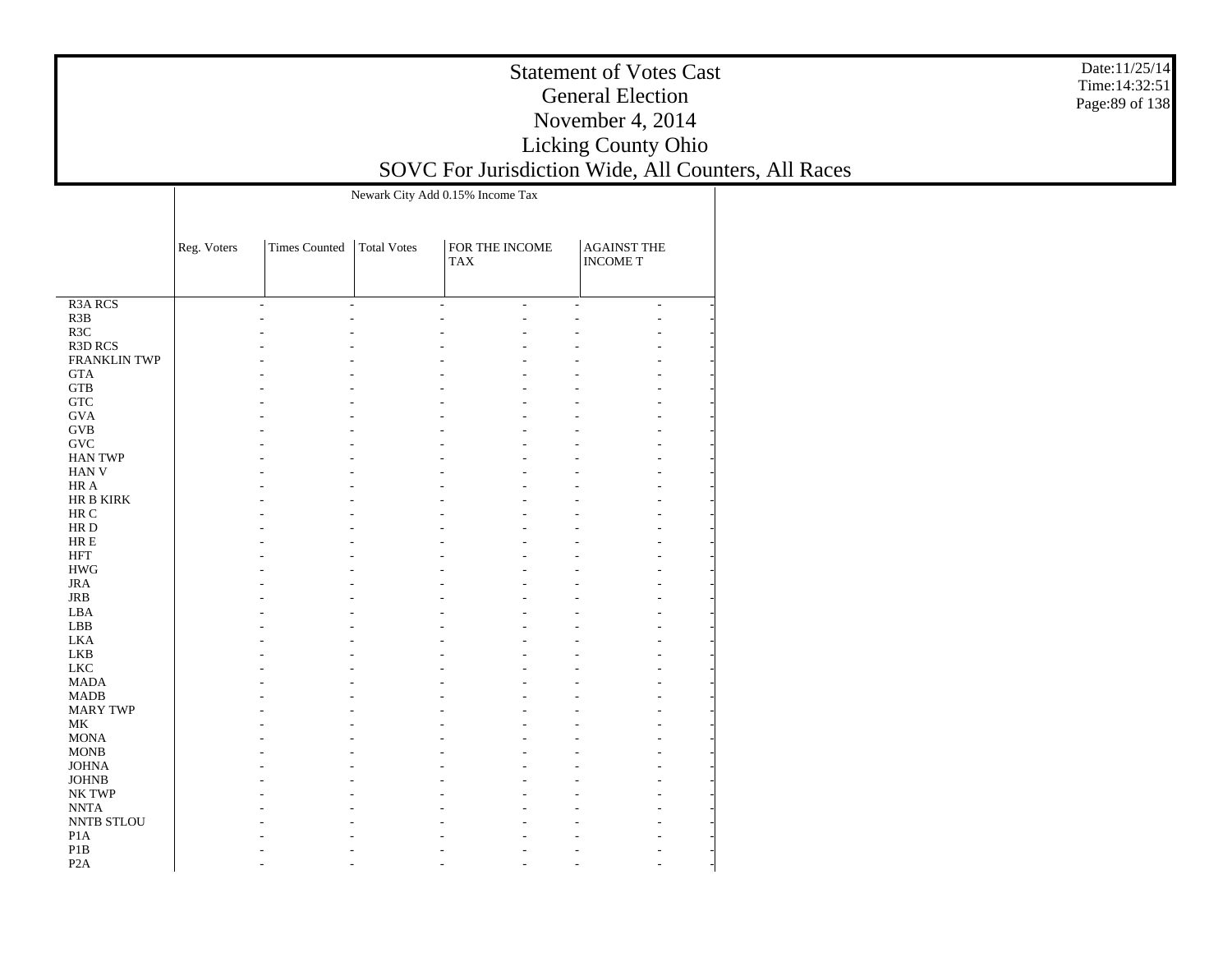|                  |             |                      | Newark City Add 0.15% Income Tax |                              |        |                                       |        |
|------------------|-------------|----------------------|----------------------------------|------------------------------|--------|---------------------------------------|--------|
|                  | Reg. Voters | <b>Times Counted</b> | <b>Total Votes</b>               | FOR THE INCOME<br><b>TAX</b> |        | <b>AGAINST THE</b><br><b>INCOME T</b> |        |
| P <sub>2</sub> B |             |                      |                                  |                              |        |                                       |        |
| P <sub>3</sub> A |             |                      |                                  |                              |        |                                       |        |
| P3B              |             |                      |                                  |                              |        |                                       |        |
| P <sub>4</sub> A |             |                      |                                  |                              |        |                                       |        |
| P <sub>4</sub> B |             |                      |                                  |                              |        |                                       |        |
| <b>PERRY</b>     |             |                      |                                  |                              |        |                                       |        |
| <b>STAA</b>      |             |                      |                                  |                              |        |                                       |        |
| <b>STAB ALEX</b> |             |                      |                                  |                              |        |                                       |        |
| <b>UTA</b>       |             |                      |                                  |                              |        |                                       |        |
| <b>UTB</b>       |             |                      |                                  |                              |        |                                       |        |
| <b>BL VLG</b>    |             |                      |                                  |                              |        |                                       |        |
| <b>HEB VLG</b>   |             |                      |                                  |                              |        |                                       |        |
| WASH             |             |                      |                                  |                              |        |                                       |        |
| <b>UTICA</b>     |             |                      |                                  |                              |        |                                       |        |
| Total            | 29491       | 10865                | 10686                            | 4978                         | 46.58% | 5708                                  | 53.42% |

Date:11/25/14 Time:14:32:51 Page:90 of 138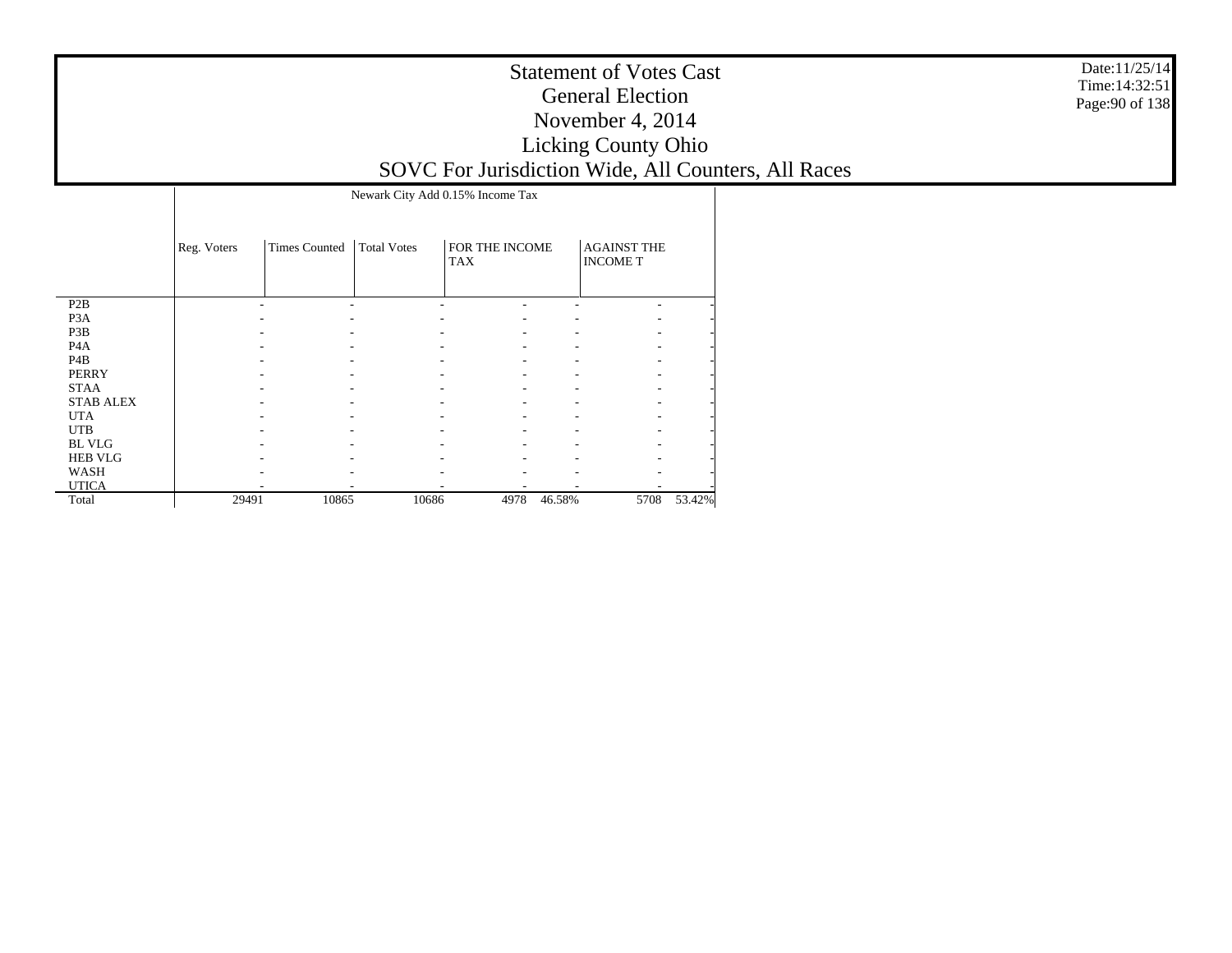| Date: 11/25/14  |
|-----------------|
| Time: 14:32:51  |
| Page: 91 of 138 |

|                        |             |                  |                    | Newark 2A Local Opt Jegz wine_mixed |        |     |        | Newark 2A Local Opt Jegz Sunday |                  |                    |     |        |                |        |
|------------------------|-------------|------------------|--------------------|-------------------------------------|--------|-----|--------|---------------------------------|------------------|--------------------|-----|--------|----------------|--------|
|                        | Reg. Voters | Times<br>Counted | <b>Total Votes</b> | YES                                 |        | NO  |        | Reg. Voters                     | Times<br>Counted | <b>Total Votes</b> | YES |        | NO             |        |
| Jurisdiction Wide      |             |                  |                    |                                     |        |     |        |                                 |                  |                    |     |        |                |        |
| $_{\rm N1A}$           |             | ٠                |                    |                                     |        |     |        |                                 |                  |                    |     |        |                |        |
| N1B                    |             |                  |                    |                                     |        |     |        |                                 |                  |                    |     |        | $\blacksquare$ |        |
| N2A                    | 1086        | 323              | 305                | 148                                 | 48.52% | 157 | 51.48% | 1086                            | 323              | 307                | 134 | 43.65% | 173            | 56.35% |
| N2B                    |             |                  |                    |                                     |        |     |        |                                 |                  |                    |     |        |                |        |
| N2C                    |             |                  |                    |                                     |        |     |        |                                 |                  |                    |     |        | $\overline{a}$ |        |
| N <sub>3</sub> A       |             |                  |                    |                                     |        |     |        |                                 |                  |                    |     |        |                |        |
| N3B                    |             |                  |                    |                                     |        |     |        |                                 |                  |                    |     |        |                |        |
| N <sub>3</sub> C       |             |                  |                    |                                     |        |     |        |                                 |                  |                    |     |        |                |        |
| N4A                    |             |                  |                    |                                     |        |     |        |                                 |                  |                    |     |        |                |        |
| N4B                    |             |                  |                    |                                     |        |     |        |                                 |                  |                    |     |        |                |        |
| N <sub>4</sub> C       |             |                  |                    |                                     |        |     |        |                                 |                  |                    |     |        |                |        |
| N4D                    |             |                  |                    |                                     |        |     |        |                                 |                  |                    |     |        |                |        |
| N5A                    |             |                  |                    |                                     |        |     |        |                                 |                  |                    |     |        |                |        |
| N5B                    |             |                  |                    |                                     |        |     |        |                                 |                  |                    |     |        |                |        |
| N <sub>5</sub> C       |             |                  |                    |                                     |        |     |        |                                 |                  |                    |     |        |                |        |
| N5D                    |             |                  |                    |                                     |        |     |        |                                 |                  |                    |     |        |                |        |
| N5E                    |             |                  |                    |                                     |        |     |        |                                 |                  |                    |     |        |                |        |
| N6A                    |             |                  |                    |                                     |        |     |        |                                 |                  |                    |     |        |                |        |
| N6B                    |             |                  |                    |                                     |        |     |        |                                 |                  |                    |     |        |                |        |
| N <sub>6</sub> C       |             |                  |                    |                                     |        |     |        |                                 |                  |                    |     |        |                |        |
| N <sub>6</sub> D       |             |                  |                    |                                     |        |     |        |                                 |                  |                    |     |        |                |        |
| N6E                    |             |                  |                    |                                     |        |     |        |                                 |                  |                    |     |        |                |        |
| N7A                    |             |                  |                    |                                     |        |     |        |                                 |                  |                    |     |        |                |        |
| N7B                    |             |                  |                    |                                     |        |     |        |                                 |                  |                    |     |        |                |        |
| $_{\rm N7C}$           |             |                  |                    |                                     |        |     |        |                                 |                  |                    |     |        |                |        |
| H <sub>1</sub> A       |             |                  |                    |                                     |        |     |        |                                 |                  |                    |     |        |                |        |
| H1B                    |             |                  |                    |                                     |        |     |        |                                 |                  |                    |     |        |                |        |
| H <sub>2</sub> A       |             |                  |                    |                                     |        |     |        |                                 |                  |                    |     |        |                |        |
| H2B                    |             |                  |                    |                                     |        |     |        |                                 |                  |                    |     |        |                |        |
| H3A                    |             |                  |                    |                                     |        |     |        |                                 |                  |                    |     |        |                |        |
| H <sub>3</sub> B       |             |                  |                    |                                     |        |     |        |                                 |                  |                    |     |        |                |        |
| <b>BEN</b>             |             |                  |                    |                                     |        |     |        |                                 |                  |                    |     |        |                |        |
| $\mathbf{B}\mathbf{G}$ |             |                  |                    |                                     |        |     |        |                                 |                  |                    |     |        |                |        |
| $\rm BUR$              |             |                  |                    |                                     |        |     |        |                                 |                  |                    |     |        |                |        |
| <b>EDEN FALL</b>       |             |                  |                    |                                     |        |     |        |                                 |                  |                    |     |        |                |        |
| <b>ETA</b>             |             |                  |                    |                                     |        |     |        |                                 |                  |                    |     |        |                |        |
| ${\rm ETB}$ SWL        |             |                  |                    |                                     |        |     |        |                                 |                  |                    |     |        |                |        |
| ETC SWL                |             |                  |                    |                                     |        |     |        |                                 |                  |                    |     |        |                |        |
| ETD SWL                |             |                  |                    |                                     |        |     |        |                                 |                  |                    |     |        |                |        |
| R2A                    |             |                  |                    |                                     |        |     |        |                                 |                  |                    |     |        |                |        |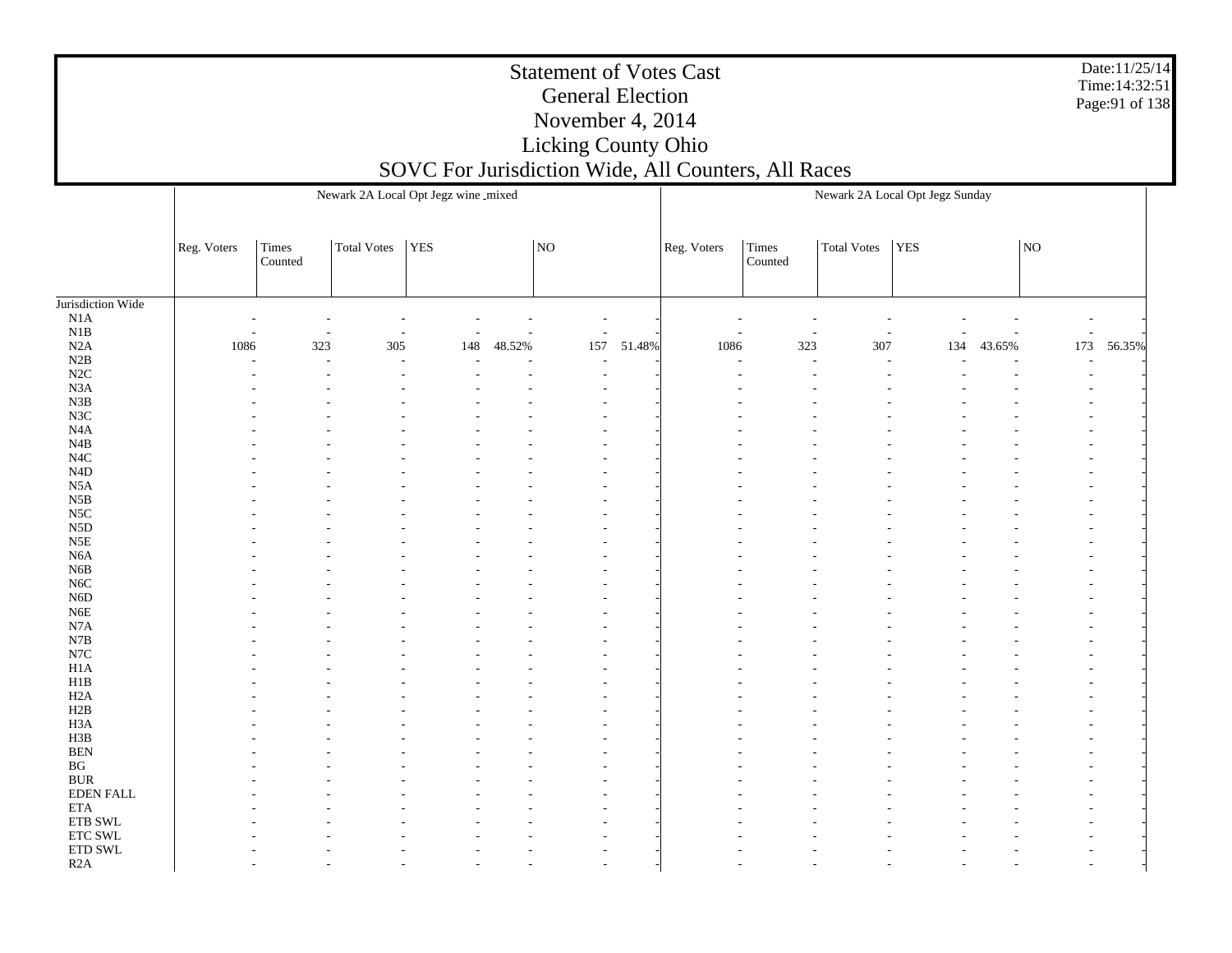Date:11/25/14 Time:14:32:51 Page:92 of 138

|                               | Newark 2A Local Opt Jegz wine mixed |                          |             |     |    |    |    | Newark 2A Local Opt Jegz Sunday |                  |                    |                          |  |    |                          |  |
|-------------------------------|-------------------------------------|--------------------------|-------------|-----|----|----|----|---------------------------------|------------------|--------------------|--------------------------|--|----|--------------------------|--|
|                               | Reg. Voters                         | Times<br>Counted         | Total Votes | YES |    | NO |    | Reg. Voters                     | Times<br>Counted | <b>Total Votes</b> | YES                      |  | NO |                          |  |
|                               |                                     |                          |             |     |    |    |    |                                 |                  |                    |                          |  |    |                          |  |
| R <sub>3</sub> A RCS          |                                     | $\overline{\phantom{a}}$ | $\sim$      | ÷,  | ÷, |    | ÷, |                                 | $\sim$           | L.                 | $\overline{\phantom{a}}$ |  | L, | $\overline{\phantom{a}}$ |  |
| $R3B$                         |                                     |                          |             |     |    |    |    |                                 |                  |                    |                          |  |    |                          |  |
| R3C                           |                                     |                          |             |     |    |    |    |                                 |                  |                    |                          |  |    |                          |  |
| R3D RCS                       |                                     |                          |             |     |    |    |    |                                 |                  |                    |                          |  |    |                          |  |
| FRANKLIN TWP                  |                                     |                          |             |     |    |    |    |                                 |                  |                    |                          |  |    |                          |  |
| $\operatorname{GTA}$          |                                     |                          |             |     |    |    |    |                                 |                  |                    |                          |  |    |                          |  |
| ${\rm GTB}$                   |                                     |                          |             |     |    |    |    |                                 |                  |                    |                          |  |    |                          |  |
| ${\rm GTC}$                   |                                     |                          |             |     |    |    |    |                                 |                  |                    |                          |  |    |                          |  |
| $\rm GVA$                     |                                     |                          |             |     |    |    |    |                                 |                  |                    |                          |  |    |                          |  |
| $\rm GVB$                     |                                     |                          |             |     |    |    |    |                                 |                  |                    |                          |  |    |                          |  |
| $\operatorname{GVC}$          |                                     |                          |             |     |    |    |    |                                 |                  |                    |                          |  |    |                          |  |
| HAN TWP                       |                                     |                          |             |     |    |    |    |                                 |                  |                    |                          |  |    |                          |  |
| HAN V<br>$\rm{HR}$ A          |                                     |                          |             |     |    |    |    |                                 |                  |                    |                          |  |    |                          |  |
| ${\rm HR}$ B ${\rm KIRK}$     |                                     |                          |             |     |    |    |    |                                 |                  |                    |                          |  |    |                          |  |
| $\rm{HR}$ C                   |                                     |                          |             |     |    |    |    |                                 |                  |                    |                          |  |    |                          |  |
| $\rm HR$ D                    |                                     |                          |             |     |    |    |    |                                 |                  |                    |                          |  |    |                          |  |
| ${\rm HR} \to$                |                                     |                          |             |     |    |    |    |                                 |                  |                    |                          |  |    |                          |  |
| $\operatorname{HFT}$          |                                     |                          |             |     |    |    |    |                                 |                  |                    |                          |  |    |                          |  |
| $\rm HWG$                     |                                     |                          |             |     |    |    |    |                                 |                  |                    |                          |  |    |                          |  |
| <b>JRA</b>                    |                                     |                          |             |     |    |    |    |                                 |                  |                    |                          |  |    |                          |  |
| $_{\rm JRB}$                  |                                     |                          |             |     |    |    |    |                                 |                  |                    |                          |  |    |                          |  |
| LBA                           |                                     |                          |             |     |    |    |    |                                 |                  |                    |                          |  |    |                          |  |
| ${\rm LBB}$                   |                                     |                          |             |     |    |    |    |                                 |                  |                    |                          |  |    |                          |  |
| LKA                           |                                     |                          |             |     |    |    |    |                                 |                  |                    |                          |  |    |                          |  |
| ${\rm LKB}$                   |                                     |                          |             |     |    |    |    |                                 |                  |                    |                          |  |    |                          |  |
| ${\rm LKC}$                   |                                     |                          |             |     |    |    |    |                                 |                  |                    |                          |  |    |                          |  |
| $\ensuremath{\mathsf{MADA}}$  |                                     |                          |             |     |    |    |    |                                 |                  |                    |                          |  |    |                          |  |
| $\mbox{MADB}$                 |                                     |                          |             |     |    |    |    |                                 |                  |                    |                          |  |    |                          |  |
| MARY TWP                      |                                     |                          |             |     |    |    |    |                                 |                  |                    |                          |  |    |                          |  |
| $\operatorname{MK}$           |                                     |                          |             |     |    |    |    |                                 |                  |                    |                          |  |    |                          |  |
| $\operatorname{MONA}$         |                                     |                          |             |     |    |    |    |                                 |                  |                    |                          |  |    |                          |  |
| $\rm{MONB}$                   |                                     |                          |             |     |    |    |    |                                 |                  |                    |                          |  |    |                          |  |
| $\mathop{\rm JOHNA}\nolimits$ |                                     |                          |             |     |    |    |    |                                 |                  |                    |                          |  |    |                          |  |
| $_{\rm JOHNB}$                |                                     |                          |             |     |    |    |    |                                 |                  |                    |                          |  |    |                          |  |
| NK TWP                        |                                     |                          |             |     |    |    |    |                                 |                  |                    |                          |  |    |                          |  |
| $\ensuremath{\text{NNTA}}$    |                                     |                          |             |     |    |    |    |                                 |                  |                    |                          |  |    |                          |  |
| NNTB STLOU                    |                                     |                          |             |     |    |    |    |                                 |                  |                    |                          |  |    |                          |  |
| P1A<br>P1B                    |                                     |                          |             |     |    |    |    |                                 |                  |                    |                          |  |    |                          |  |
| P <sub>2</sub> A              |                                     |                          |             |     |    |    |    |                                 |                  |                    |                          |  |    |                          |  |
|                               |                                     |                          |             |     |    |    |    |                                 |                  |                    |                          |  |    |                          |  |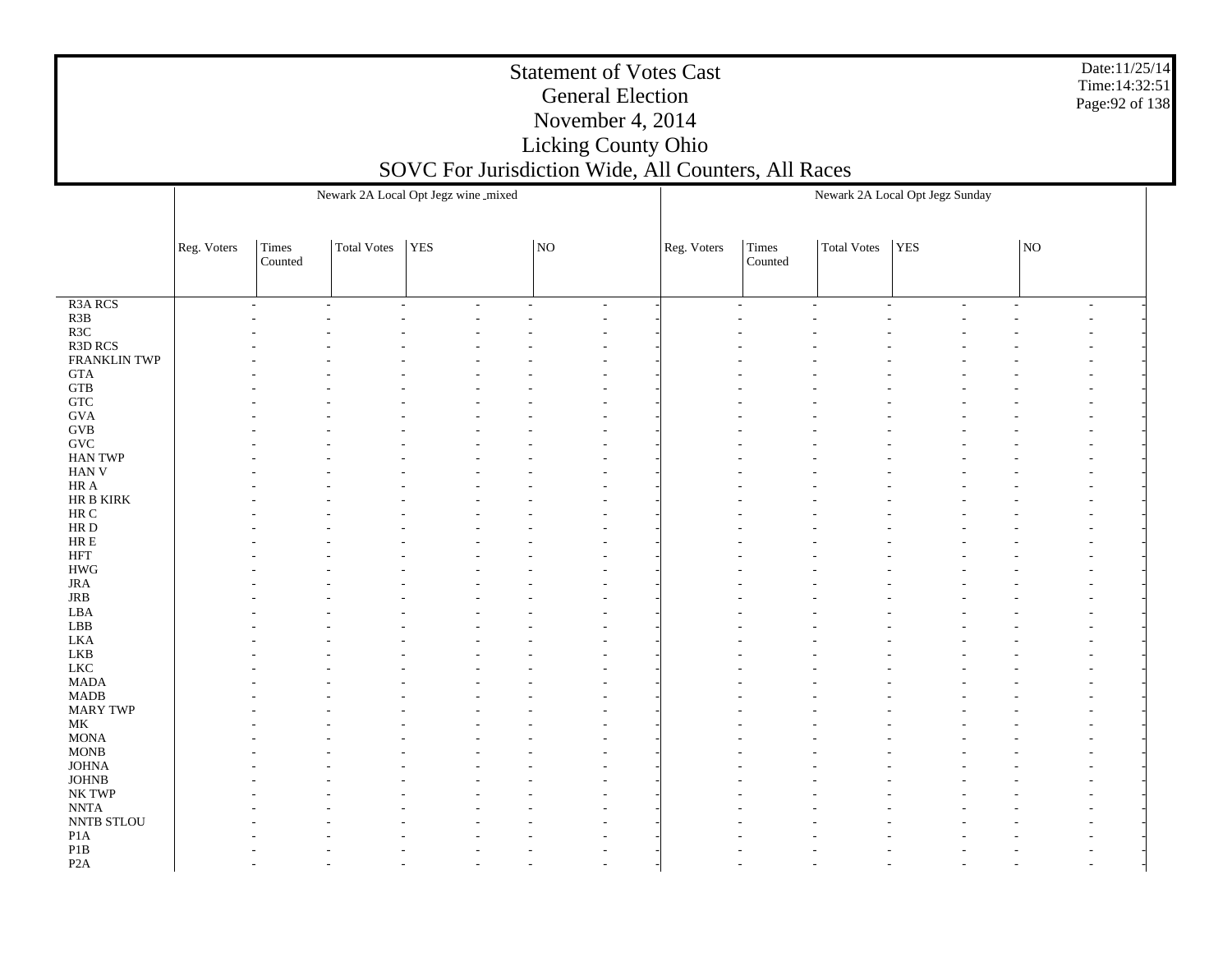| Date: 11/25/14  |
|-----------------|
| Time: 14:32:52  |
| Page: 93 of 138 |

|                  |             |                  |                                                      | Newark 2A Local Opt Jegz wine_mixed |                          |                          |        | Newark 2A Local Opt Jegz Sunday |                          |                          |                          |                          |                          |        |
|------------------|-------------|------------------|------------------------------------------------------|-------------------------------------|--------------------------|--------------------------|--------|---------------------------------|--------------------------|--------------------------|--------------------------|--------------------------|--------------------------|--------|
|                  | Reg. Voters | Times<br>Counted | Total Votes                                          | <b>YES</b>                          |                          | NO                       |        | Reg. Voters                     | Times<br>Counted         | <b>Total Votes</b>       | <b>YES</b>               |                          | NO <sub>1</sub>          |        |
| P2B              |             | $\sim$           | $\overline{\phantom{a}}$                             | $\sim$                              | $\overline{\phantom{a}}$ | $\sim$                   |        | $\overline{\phantom{a}}$        | $\overline{\phantom{a}}$ |                          |                          | $\overline{\phantom{a}}$ | $\overline{\phantom{a}}$ |        |
| P <sub>3</sub> A |             |                  | ۰<br>$\overline{\phantom{a}}$                        | $\overline{\phantom{a}}$            |                          | $\sim$                   |        | $\overline{\phantom{a}}$        | $\overline{\phantom{a}}$ |                          |                          | $\overline{\phantom{a}}$ | $\overline{\phantom{a}}$ |        |
| P3B              |             | ۰                |                                                      |                                     |                          |                          |        |                                 |                          |                          |                          |                          | $\overline{\phantom{a}}$ |        |
| P <sub>4</sub> A |             | $\sim$           | $\overline{\phantom{a}}$                             | $\sim$<br>$\overline{\phantom{a}}$  |                          | $\sim$                   |        | $\overline{\phantom{a}}$        | $\overline{\phantom{a}}$ | $\overline{\phantom{a}}$ |                          | $\overline{\phantom{a}}$ | $\overline{\phantom{a}}$ |        |
| P <sub>4</sub> B |             | $\sim$           | ۰                                                    | $\sim$<br>$\sim$                    | $\overline{\phantom{a}}$ | $\sim$                   |        | $\overline{\phantom{a}}$        | $\overline{\phantom{a}}$ | $\overline{\phantom{a}}$ | $\sim$                   | $\overline{\phantom{a}}$ | $\overline{\phantom{a}}$ |        |
| <b>PERRY</b>     |             |                  | ۰                                                    |                                     |                          | $\overline{\phantom{0}}$ |        |                                 |                          |                          |                          |                          | $\overline{\phantom{a}}$ |        |
| <b>STAA</b>      |             |                  | ۰<br>$\overline{\phantom{a}}$                        | $\overline{\phantom{a}}$            |                          | $\sim$                   |        | $\overline{\phantom{a}}$        | $\overline{\phantom{a}}$ | $\overline{\phantom{a}}$ |                          | $\overline{\phantom{a}}$ | $\overline{\phantom{0}}$ |        |
| <b>STAB ALEX</b> |             |                  | ۰                                                    | $\sim$<br>$\sim$                    | $\overline{\phantom{a}}$ | $\sim$                   |        | $\overline{\phantom{a}}$        | $\overline{\phantom{a}}$ | $\overline{\phantom{a}}$ | $\overline{\phantom{a}}$ | $\overline{\phantom{a}}$ | $\overline{\phantom{a}}$ |        |
| <b>UTA</b>       |             |                  | $\overline{\phantom{a}}$                             |                                     |                          | $\sim$                   |        |                                 |                          |                          |                          | $\overline{\phantom{a}}$ | $\overline{\phantom{0}}$ |        |
| <b>UTB</b>       |             |                  | ۰<br>$\overline{\phantom{a}}$                        | $\overline{\phantom{a}}$            | ٠                        | $\sim$                   |        | $\overline{\phantom{a}}$        | ٠                        | $\overline{\phantom{a}}$ |                          | $\overline{\phantom{a}}$ | $\overline{\phantom{a}}$ |        |
| BL VLG           |             |                  | ۰                                                    | $\sim$<br>$\overline{\phantom{a}}$  | ٠                        | $\sim$                   |        |                                 | ٠                        | $\overline{\phantom{a}}$ |                          | $\overline{\phantom{a}}$ | $\overline{\phantom{a}}$ |        |
| <b>HEB VLG</b>   |             | $\sim$           | ۰                                                    |                                     |                          | $\sim$                   |        | $\overline{\phantom{a}}$        | $\overline{\phantom{a}}$ |                          |                          | ۰                        | $\overline{\phantom{a}}$ |        |
| WASH             |             | $\sim$           | $\overline{\phantom{a}}$<br>$\overline{\phantom{a}}$ | $\sim$                              | $\overline{\phantom{a}}$ | $\sim$                   |        | $\overline{\phantom{a}}$        | $\overline{\phantom{a}}$ | $\overline{\phantom{a}}$ | $\overline{\phantom{a}}$ | $\overline{\phantom{a}}$ | $\overline{\phantom{a}}$ |        |
| <b>UTICA</b>     |             |                  | $\overline{\phantom{a}}$                             | ۰                                   |                          |                          |        |                                 | $\overline{\phantom{a}}$ |                          |                          |                          |                          |        |
| Total            | 1086        | 323              | 305                                                  | 148                                 | 48.52%                   | 157                      | 51.48% | 1086                            | 323                      | 307                      | 134                      | 43.65%                   | 173                      | 56.35% |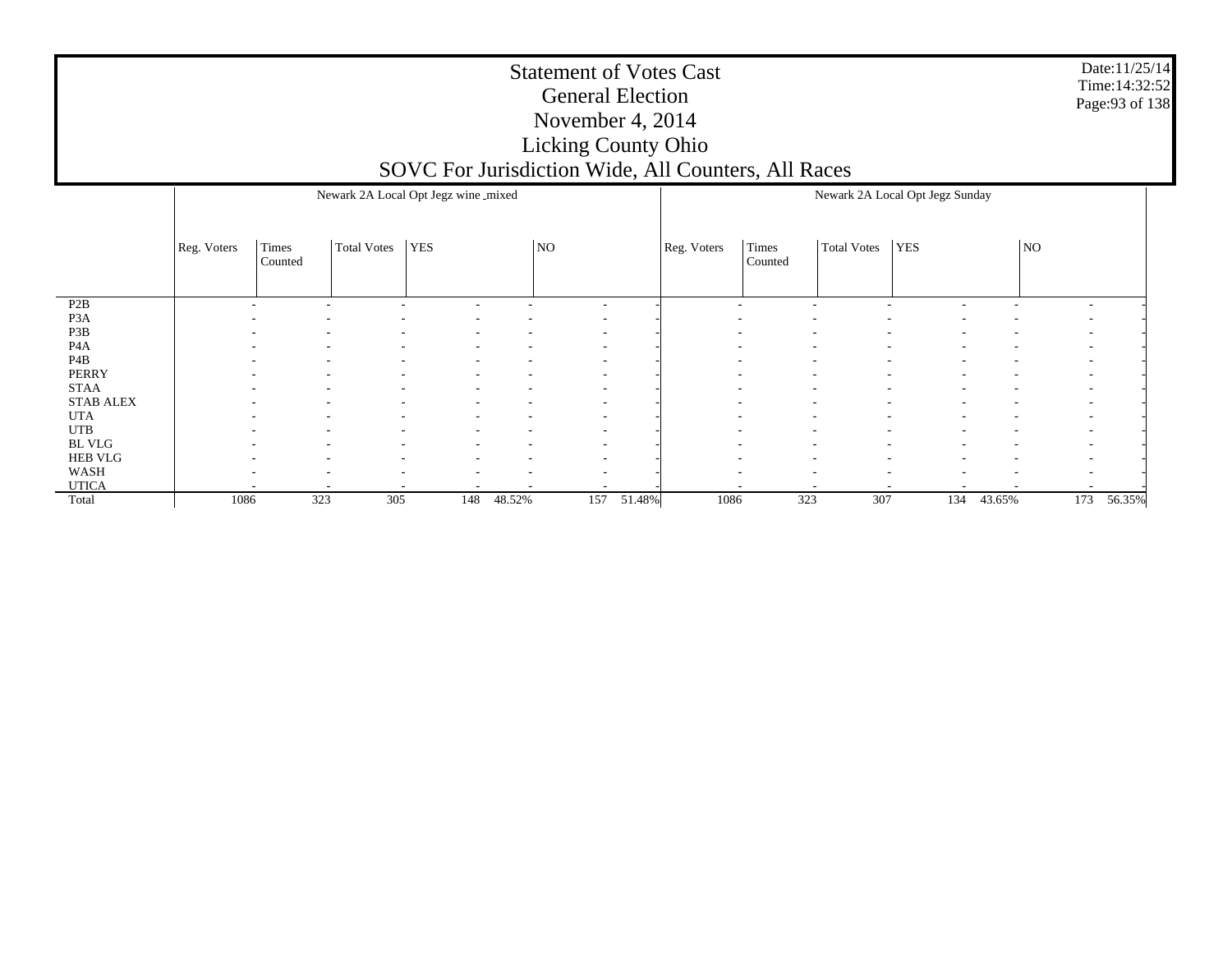Date:11/25/14 Time:14:32:52 Page:94 of 138

|                        |             |         |             | Newark 4A Local Opt Certified Beer Sun |        |                          |        |             |         |                    | Newark 4A Local Opt Certified Wine Sun |        |     |        |
|------------------------|-------------|---------|-------------|----------------------------------------|--------|--------------------------|--------|-------------|---------|--------------------|----------------------------------------|--------|-----|--------|
|                        | Reg. Voters | Times   | Total Votes | <sub>YES</sub>                         |        | NO                       |        | Reg. Voters | Times   | <b>Total Votes</b> | <b>YES</b>                             |        | NO  |        |
|                        |             | Counted |             |                                        |        |                          |        |             | Counted |                    |                                        |        |     |        |
|                        |             |         |             |                                        |        |                          |        |             |         |                    |                                        |        |     |        |
| Jurisdiction Wide      |             |         |             |                                        |        |                          |        |             |         |                    |                                        |        |     |        |
| N1A                    |             |         |             |                                        |        |                          |        |             |         |                    |                                        |        |     |        |
| $_{\rm N1B}$           |             |         |             |                                        |        |                          |        |             |         |                    |                                        |        |     |        |
| N2A                    |             |         |             |                                        |        |                          |        |             |         |                    |                                        |        |     |        |
| N2B                    |             |         |             |                                        |        |                          |        |             |         |                    |                                        |        |     |        |
| N2C                    |             |         |             |                                        |        |                          |        |             |         |                    |                                        |        |     |        |
| N3A                    |             |         |             |                                        |        |                          |        |             |         |                    |                                        |        |     |        |
| ${\bf N3B}$            |             |         |             |                                        |        |                          |        |             |         |                    |                                        |        |     |        |
| N3C                    |             |         |             |                                        |        | $\overline{\phantom{a}}$ |        |             |         | <b>1</b>           |                                        |        |     |        |
| N4A                    | 1447        | 534     | 514         | 271                                    | 52.72% | 243                      | 47.28% | 1447        | 534     | 515                | 264                                    | 51.26% | 251 | 48.74% |
| $\rm N4B$              |             |         |             |                                        |        |                          |        |             | ÷,      |                    |                                        |        |     |        |
| N4C                    |             |         |             |                                        |        |                          |        |             |         |                    |                                        |        |     |        |
| N <sub>4</sub> D       |             |         |             |                                        |        |                          |        |             |         |                    |                                        |        |     |        |
| N <sub>5</sub> A       |             |         |             |                                        |        |                          |        |             |         |                    |                                        |        |     |        |
| ${\rm N5B}$            |             |         |             |                                        |        |                          |        |             |         |                    |                                        |        |     |        |
| N5C                    |             |         |             |                                        |        |                          |        |             |         |                    |                                        |        |     |        |
| N <sub>5</sub> D       |             |         |             |                                        |        |                          |        |             |         |                    |                                        |        |     |        |
| $_{\rm N5E}$           |             |         |             |                                        |        |                          |        |             |         |                    |                                        |        |     |        |
| N <sub>6</sub> A       |             |         |             |                                        |        |                          |        |             |         |                    |                                        |        |     |        |
| ${\rm N6B}$            |             |         |             |                                        |        |                          |        |             |         |                    |                                        |        |     |        |
| N6C                    |             |         |             |                                        |        |                          |        |             |         |                    |                                        |        |     |        |
| N <sub>6</sub> D       |             |         |             |                                        |        |                          |        |             |         |                    |                                        |        |     |        |
| ${\rm N6E}$            |             |         |             |                                        |        |                          |        |             |         |                    |                                        |        |     |        |
| N7A                    |             |         |             |                                        |        |                          |        |             |         |                    |                                        |        |     |        |
| $_{\rm N7B}$           |             |         |             |                                        |        |                          |        |             |         |                    |                                        |        |     |        |
| N7C                    |             |         |             |                                        |        |                          |        |             |         |                    |                                        |        |     |        |
| H <sub>1</sub> A       |             |         |             |                                        |        |                          |        |             |         |                    |                                        |        |     |        |
| ${\rm H}1{\rm B}$      |             |         |             |                                        |        |                          |        |             |         |                    |                                        |        |     |        |
| H <sub>2</sub> A       |             |         |             |                                        |        |                          |        |             |         |                    |                                        |        |     |        |
| H2B                    |             |         |             |                                        |        |                          |        |             |         |                    |                                        |        |     |        |
| H <sub>3</sub> A       |             |         |             |                                        |        |                          |        |             |         |                    |                                        |        |     |        |
| H3B                    |             |         |             |                                        |        |                          |        |             |         |                    |                                        |        |     |        |
| <b>BEN</b>             |             |         |             |                                        |        |                          |        |             |         |                    |                                        |        |     |        |
| $\mathbf{B}\mathbf{G}$ |             |         |             |                                        |        |                          |        |             |         |                    |                                        |        |     |        |
| $\rm BUR$              |             |         |             |                                        |        |                          |        |             |         |                    |                                        |        |     |        |
| EDEN FALL              |             |         |             |                                        |        |                          |        |             |         |                    |                                        |        |     |        |
| <b>ETA</b>             |             |         |             |                                        |        |                          |        |             |         |                    |                                        |        |     |        |
| ETB SWL                |             |         |             |                                        |        |                          |        |             |         |                    |                                        |        |     |        |
| ETC SWL                |             |         |             |                                        |        |                          |        |             |         |                    |                                        |        |     |        |
| ETD SWL                |             |         |             |                                        |        |                          |        |             |         |                    |                                        |        |     |        |
| R2A                    |             |         |             |                                        |        |                          |        |             |         |                    |                                        |        |     |        |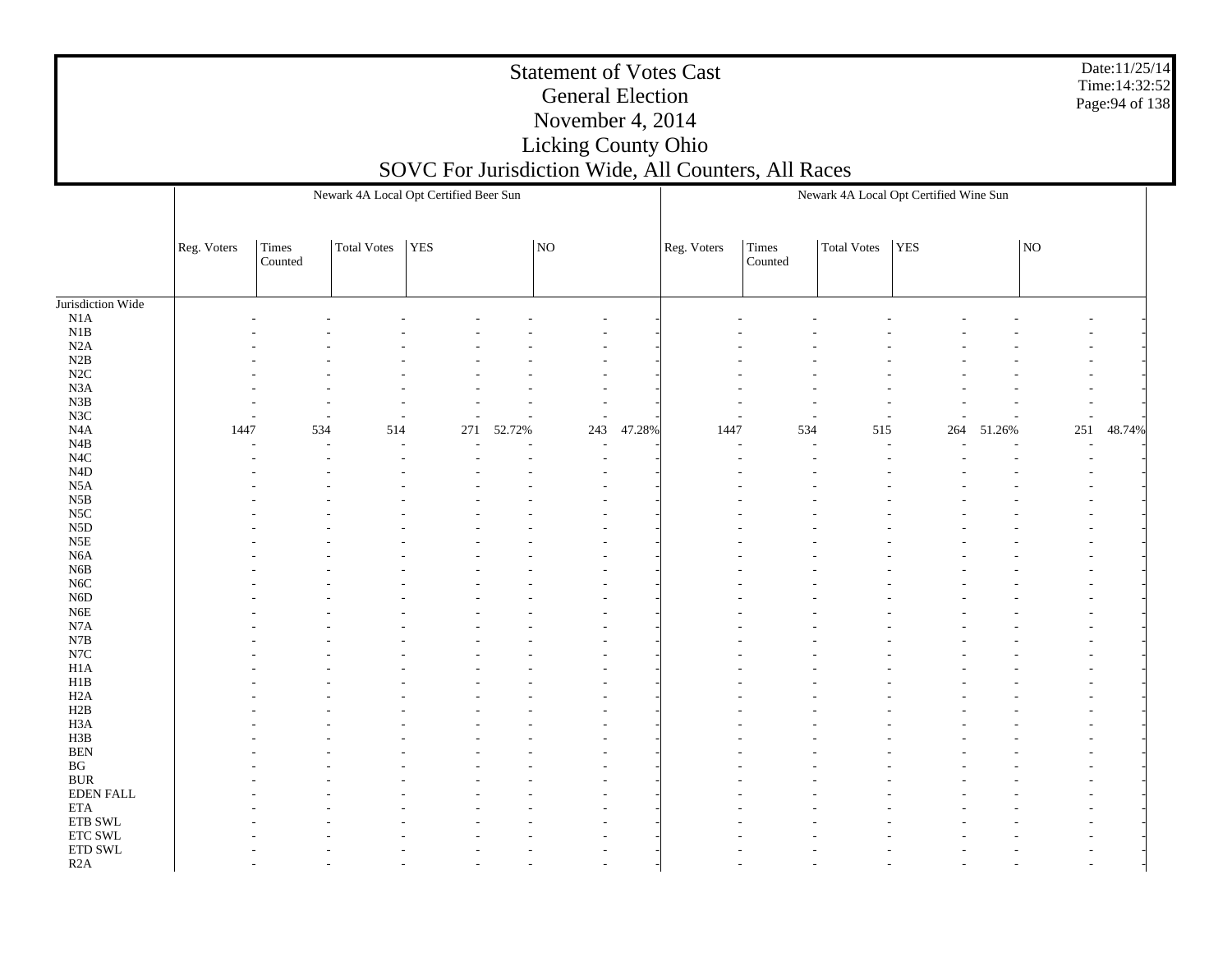| Date: 11/25/14  |
|-----------------|
| Time: 14:32:52  |
| Page: 95 of 138 |

|                                                      | Newark 4A Local Opt Certified Beer Sun |                  |             |                | Newark 4A Local Opt Certified Wine Sun |    |        |             |                                   |                    |        |                                                      |    |                          |  |
|------------------------------------------------------|----------------------------------------|------------------|-------------|----------------|----------------------------------------|----|--------|-------------|-----------------------------------|--------------------|--------|------------------------------------------------------|----|--------------------------|--|
|                                                      | Reg. Voters                            | Times<br>Counted | Total Votes | YES            |                                        | NO |        | Reg. Voters | Times<br>$\operatorname{Counted}$ | <b>Total Votes</b> | YES    |                                                      | NO |                          |  |
| R <sub>3</sub> A RCS                                 |                                        | $\sim$<br>$\sim$ |             | $\overline{a}$ | $\overline{\phantom{a}}$               |    | $\sim$ | $\sim$      | $\sim$                            |                    | $\sim$ | $\overline{\phantom{a}}$<br>$\overline{\phantom{a}}$ |    | $\overline{\phantom{a}}$ |  |
| ${\bf R3B}$                                          |                                        |                  |             |                |                                        |    |        |             |                                   |                    |        |                                                      |    | $\overline{a}$           |  |
| R3C                                                  |                                        |                  |             |                |                                        |    |        |             |                                   |                    |        |                                                      |    |                          |  |
| R3D RCS                                              |                                        |                  |             |                |                                        |    |        |             |                                   |                    |        |                                                      |    |                          |  |
| FRANKLIN TWP                                         |                                        |                  |             |                |                                        |    |        |             |                                   |                    |        |                                                      |    |                          |  |
| $\operatorname{GTA}$                                 |                                        |                  |             |                |                                        |    |        |             |                                   |                    |        |                                                      |    |                          |  |
| <b>GTB</b>                                           |                                        |                  |             |                |                                        |    |        |             |                                   |                    |        |                                                      |    |                          |  |
| ${\rm GTC}$                                          |                                        |                  |             |                |                                        |    |        |             |                                   |                    |        |                                                      |    |                          |  |
| $\rm GVA$<br>$\rm GVB$                               |                                        |                  |             |                |                                        |    |        |             |                                   |                    |        |                                                      |    |                          |  |
| $\operatorname{GVC}$                                 |                                        |                  |             |                |                                        |    |        |             |                                   |                    |        |                                                      |    |                          |  |
| <b>HAN TWP</b>                                       |                                        |                  |             |                |                                        |    |        |             |                                   |                    |        |                                                      |    |                          |  |
| HAN V                                                |                                        |                  |             |                |                                        |    |        |             |                                   |                    |        |                                                      |    |                          |  |
| $\rm{HR}$ A                                          |                                        |                  |             |                |                                        |    |        |             |                                   |                    |        |                                                      |    |                          |  |
| ${\rm HR}$ B ${\rm KIRK}$                            |                                        |                  |             |                |                                        |    |        |             |                                   |                    |        |                                                      |    |                          |  |
| $\rm{HR}$ C                                          |                                        |                  |             |                |                                        |    |        |             |                                   |                    |        |                                                      |    |                          |  |
| $\rm HR$ D                                           |                                        |                  |             |                |                                        |    |        |             |                                   |                    |        |                                                      |    |                          |  |
| ${\rm HR} \to$                                       |                                        |                  |             |                |                                        |    |        |             |                                   |                    |        |                                                      |    |                          |  |
| $\operatorname{HFT}$                                 |                                        |                  |             |                |                                        |    |        |             |                                   |                    |        |                                                      |    |                          |  |
| $\mathbf{H}\mathbf{W}\mathbf{G}$                     |                                        |                  |             |                |                                        |    |        |             |                                   |                    |        |                                                      |    |                          |  |
| $_{\rm JRA}$                                         |                                        |                  |             |                |                                        |    |        |             |                                   |                    |        |                                                      |    |                          |  |
| $_{\rm JRB}$                                         |                                        |                  |             |                |                                        |    |        |             |                                   |                    |        |                                                      |    |                          |  |
| LBA                                                  |                                        |                  |             |                |                                        |    |        |             |                                   |                    |        |                                                      |    |                          |  |
| ${\rm LBB}$                                          |                                        |                  |             |                |                                        |    |        |             |                                   |                    |        |                                                      |    |                          |  |
| LKA                                                  |                                        |                  |             |                |                                        |    |        |             |                                   |                    |        |                                                      |    |                          |  |
| ${\rm LKB}$                                          |                                        |                  |             |                |                                        |    |        |             |                                   |                    |        |                                                      |    |                          |  |
| ${\rm LKC}$                                          |                                        |                  |             |                |                                        |    |        |             |                                   |                    |        |                                                      |    |                          |  |
| $\ensuremath{\mathsf{MADA}}$                         |                                        |                  |             |                |                                        |    |        |             |                                   |                    |        |                                                      |    |                          |  |
| $\mbox{MADB}$                                        |                                        |                  |             |                |                                        |    |        |             |                                   |                    |        |                                                      |    |                          |  |
| MARY TWP                                             |                                        |                  |             |                |                                        |    |        |             |                                   |                    |        |                                                      |    |                          |  |
| $\rm MK$                                             |                                        |                  |             |                |                                        |    |        |             |                                   |                    |        |                                                      |    |                          |  |
| $\operatorname{MONA}$                                |                                        |                  |             |                |                                        |    |        |             |                                   |                    |        |                                                      |    |                          |  |
| $\rm{MONB}$                                          |                                        |                  |             |                |                                        |    |        |             |                                   |                    |        |                                                      |    |                          |  |
| $\mathop{\rm JOHNA}\nolimits$<br>$_{\mathrm{JOHNB}}$ |                                        |                  |             |                |                                        |    |        |             |                                   |                    |        |                                                      |    |                          |  |
| NK TWP                                               |                                        |                  |             |                |                                        |    |        |             |                                   |                    |        |                                                      |    |                          |  |
| $\ensuremath{\text{NNTA}}$                           |                                        |                  |             |                |                                        |    |        |             |                                   |                    |        |                                                      |    |                          |  |
| NNTB STLOU                                           |                                        |                  |             |                |                                        |    |        |             |                                   |                    |        |                                                      |    |                          |  |
| P1A                                                  |                                        |                  |             |                |                                        |    |        |             |                                   |                    |        |                                                      |    |                          |  |
| P1B                                                  |                                        |                  |             |                |                                        |    |        |             |                                   |                    |        |                                                      |    |                          |  |
| P <sub>2</sub> A                                     |                                        |                  |             |                |                                        |    |        |             |                                   |                    |        |                                                      |    |                          |  |
|                                                      |                                        |                  |             |                |                                        |    |        |             |                                   |                    |        |                                                      |    |                          |  |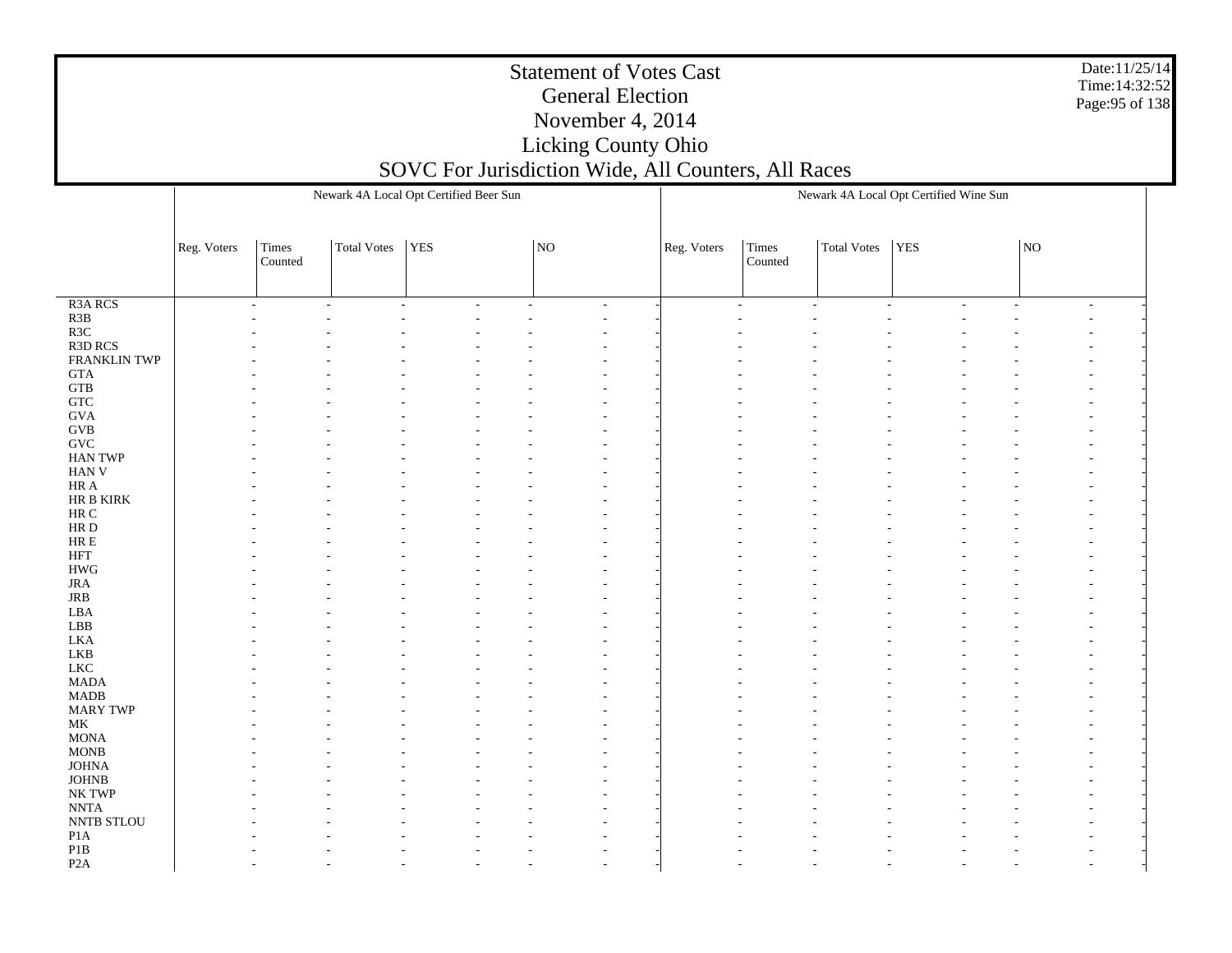Date:11/25/14 Time:14:32:52Page:96 of 138

|                  |                          | Newark 4A Local Opt Certified Beer Sun |                          |                          |                          |                          |        | Newark 4A Local Opt Certified Wine Sun |                          |                          |                                                      |        |                          |        |
|------------------|--------------------------|----------------------------------------|--------------------------|--------------------------|--------------------------|--------------------------|--------|----------------------------------------|--------------------------|--------------------------|------------------------------------------------------|--------|--------------------------|--------|
|                  | Reg. Voters              | Times<br>Counted                       | Total Votes              | <b>YES</b>               |                          | NO                       |        | Reg. Voters                            | Times<br>Counted         | Total Votes              | <b>YES</b>                                           |        | NO <sub>1</sub>          |        |
| P <sub>2</sub> B | $\overline{\phantom{a}}$ | $\overline{\phantom{a}}$               |                          | $\overline{\phantom{a}}$ | $\overline{\phantom{0}}$ | $\overline{\phantom{a}}$ |        | $\overline{\phantom{a}}$               |                          |                          | $\overline{\phantom{a}}$                             |        | $\overline{\phantom{a}}$ |        |
| P3A              |                          |                                        |                          |                          |                          | $\overline{\phantom{a}}$ |        |                                        |                          |                          |                                                      |        |                          |        |
| P3B              |                          | ۰                                      |                          |                          |                          | $\overline{\phantom{a}}$ |        |                                        |                          |                          |                                                      |        | $\overline{\phantom{a}}$ |        |
| P <sub>4</sub> A | $\overline{\phantom{a}}$ | $\overline{\phantom{a}}$               | $\overline{\phantom{a}}$ | $\overline{\phantom{a}}$ | $\sim$                   | $\overline{\phantom{a}}$ |        | $\overline{\phantom{a}}$               |                          | $\overline{\phantom{a}}$ | $\overline{\phantom{a}}$<br>$\overline{\phantom{a}}$ |        | $\overline{\phantom{a}}$ |        |
| P <sub>4</sub> B |                          | ٠                                      |                          |                          |                          | $\overline{\phantom{a}}$ |        | ٠                                      |                          |                          | -                                                    |        | $\overline{\phantom{a}}$ |        |
| <b>PERRY</b>     |                          |                                        |                          |                          |                          | $\overline{\phantom{a}}$ |        |                                        |                          |                          |                                                      |        |                          |        |
| <b>STAA</b>      |                          | $\overline{\phantom{a}}$<br>$\sim$     | $\overline{\phantom{a}}$ | $\overline{\phantom{a}}$ | $\sim$                   | $\overline{\phantom{a}}$ |        | $\overline{\phantom{a}}$               |                          | $\overline{\phantom{a}}$ | -                                                    |        | $\overline{\phantom{a}}$ |        |
| <b>STAB ALEX</b> |                          | ۰.<br>٠                                |                          |                          |                          | $\overline{\phantom{a}}$ |        | ٠                                      |                          |                          | $\overline{\phantom{0}}$                             |        | $\overline{\phantom{a}}$ |        |
| <b>UTA</b>       |                          |                                        |                          |                          |                          | $\overline{\phantom{a}}$ |        |                                        |                          |                          |                                                      |        | -                        |        |
| <b>UTB</b>       |                          | ٠                                      |                          |                          |                          | $\overline{\phantom{a}}$ |        |                                        |                          |                          |                                                      |        | $\overline{\phantom{a}}$ |        |
| BL VLG           |                          | $\sim$<br>$\overline{\phantom{a}}$     |                          | $\overline{\phantom{a}}$ | $\sim$                   | $\overline{\phantom{a}}$ |        |                                        | $\overline{\phantom{a}}$ |                          | $\overline{\phantom{0}}$                             |        | $\overline{\phantom{a}}$ |        |
| <b>HEB VLG</b>   |                          |                                        |                          |                          |                          | $\overline{\phantom{a}}$ |        | $\overline{\phantom{a}}$               |                          |                          |                                                      |        | $\overline{\phantom{a}}$ |        |
| WASH             |                          | ٠                                      |                          |                          |                          | $\overline{\phantom{a}}$ |        |                                        |                          |                          |                                                      |        |                          |        |
| <b>UTICA</b>     |                          | $\overline{\phantom{a}}$               |                          |                          | $\sim$                   |                          |        |                                        |                          |                          |                                                      |        |                          |        |
| Total            | 1447                     | 534                                    | 514                      | 271                      | 52.72%                   | 243                      | 47.28% | 1447                                   | 534                      | 515                      | 264                                                  | 51.26% | 251                      | 48.74% |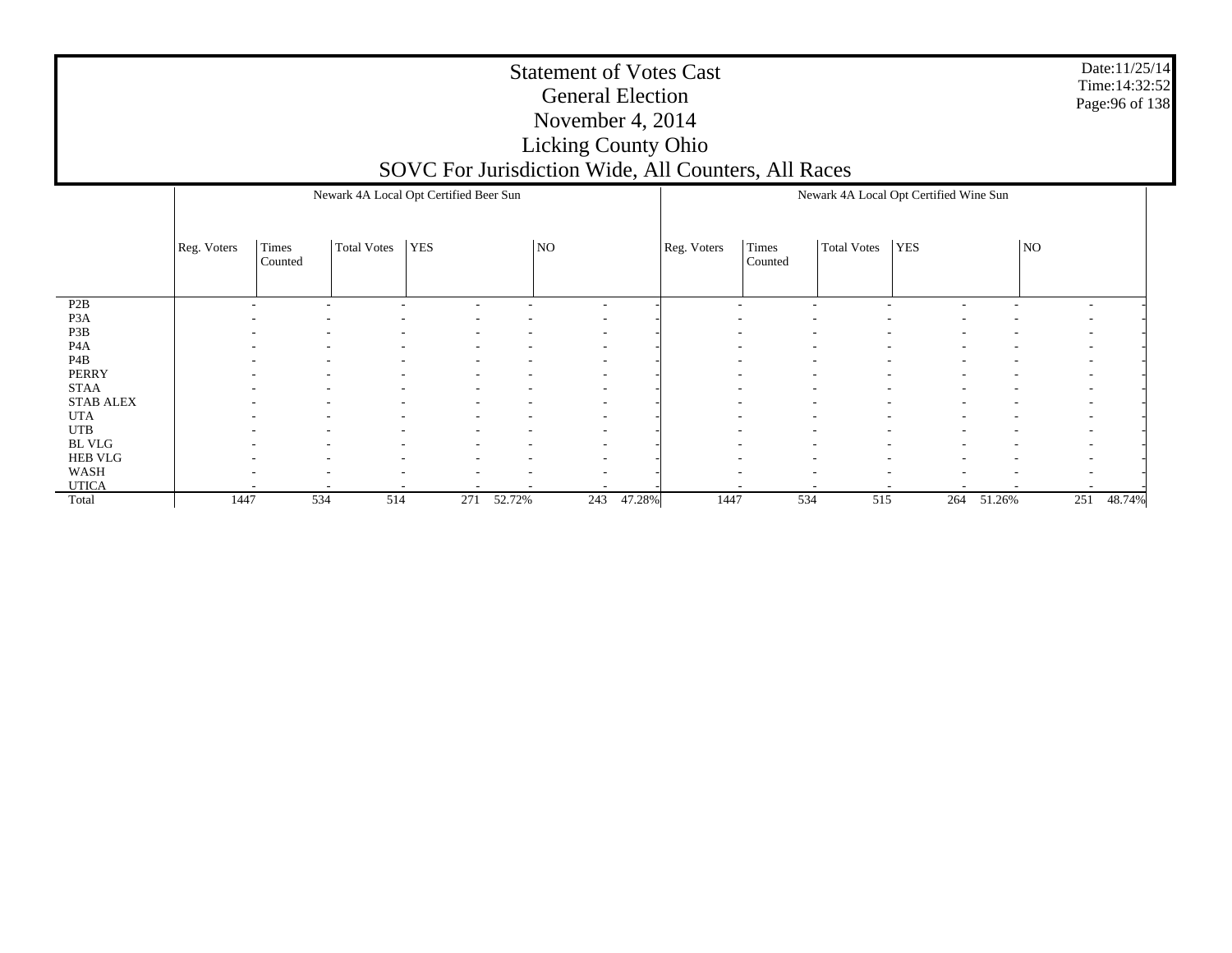N1B N2A N2BN2C

N4A

 N4CN4D

 N5B N5C N5DN5E

N6B

 N6DN6E

 N7B N7CH1A

 H2AH2B

 H3B BENBG

Jurisdiction Wide N1A N3A N3B N3C N4B N5A N6A N6C N7A H1B H3A BUR EDEN FALL ETA ETB SWL ETC SWL ETD SWL R2AReg. Voters | Times Counted Total Votess  $|FOR THE TAX LEVY | AGAINST THE TAX | Reg. Voters | Times$ LEVY Utica Vlg Add 2.5M Current Exp Counted Total Votes $\,$ s  $\,$  | FOR THE TAX LEVY | AGAINST THE TAX  $\,$ LEVY Bennington Replace 1M Fire - - - - - - - - - - - - - - - - - - - - - - - - - - - - - - - - - - - - - - - - - - - - - - - - - - - - - - - - - - - - - - - - - - - - - - - - - - - - - - - - - - - - - - - - - - - - - - - - - - - - - - - - - - - - - - - - - - - - - - - - - - - - - - - - - - - - - - - - - - - - - - - - - - - - - - - - - - - - - - - - - - - - - - - - - - - - - - - - - - - - - - - - - - - - - - - - - - - - - - - - - - - - - - - - - - - - - - - - - - - - - - - - - - - - - - - - - - - - - - - - - - - - - - - - - - - - - - - - - - - - - - - - - - - - - - - - - - - - - - - - - - - - - - - - - - - - - - - - - - - - - - - - - - - - - - - - - - - - - - - - - - - - - - - - - - - - - - - - - - - - - - - - - - - - - - - - - - - - - - - - - - - - - - - - - - - - - - - - - - - - - - - - - - - - - - - - - - - - - - - - - - - - - - - - - - - - - - - - - 1122 567 553 368 66.55% 185 33.45% - - - - - - - - - - - - - - - - - - - - - - - - - - - - - - - - - - - - - - - - - - - - - - - - - - - - - - - - - - - - - - - - - - - - - - - - - - - - - - - - - - - - - - - - - - - - - - - - - - - - - - - -

Date:11/25/14Time:14:32:52Page:97 of 138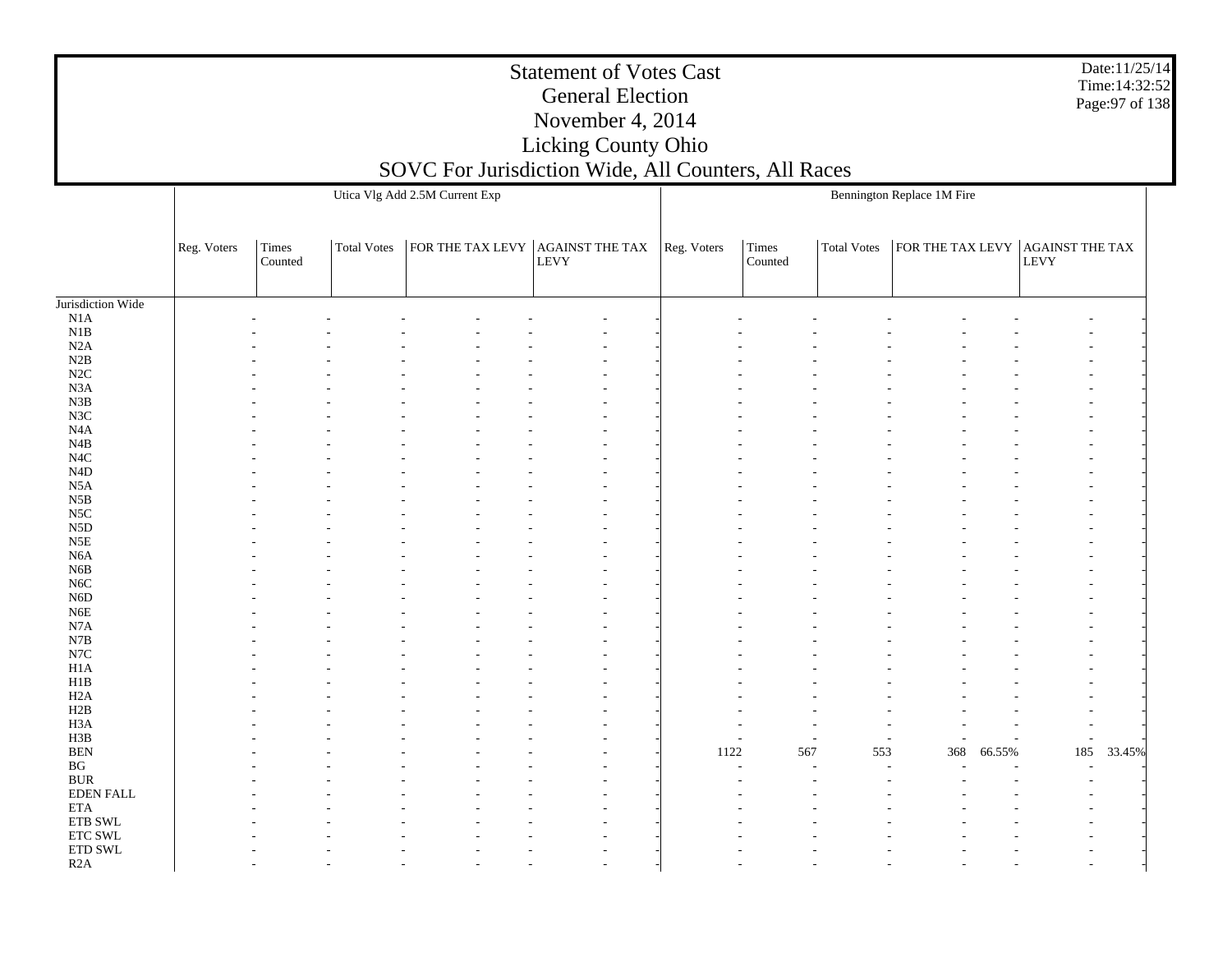|                                                         | Utica Vlg Add 2.5M Current Exp |                                   |             |                                                                                                                                                              |                          | Bennington Replace 1M Fire |                  |                    |                                  |                          |  |  |
|---------------------------------------------------------|--------------------------------|-----------------------------------|-------------|--------------------------------------------------------------------------------------------------------------------------------------------------------------|--------------------------|----------------------------|------------------|--------------------|----------------------------------|--------------------------|--|--|
|                                                         | Reg. Voters                    | Times<br>$\operatorname{Counted}$ | Total Votes | $\begin{tabular}{ c c c c c } \hline \textbf{FOR THE TAX LEVY} & \textbf{AGAINT THE TAX} & \textbf{Reg. Voters} \\ \hline & \textbf{LEVY} & & \end{tabular}$ |                          |                            | Times<br>Counted | <b>Total Votes</b> | FOR THE TAX LEVY AGAINST THE TAX | LEVY                     |  |  |
| R <sub>3</sub> A RCS                                    |                                | $\sim$                            | $\sim$      | $\overline{a}$<br>$\overline{\phantom{a}}$                                                                                                                   | $\overline{\phantom{a}}$ |                            | $\sim$           | $\sim$             | $\overline{\phantom{a}}$         | $\overline{\phantom{a}}$ |  |  |
| $\begin{array}{c} \text{R3B} \\ \text{R3C} \end{array}$ |                                |                                   |             |                                                                                                                                                              |                          |                            |                  |                    |                                  |                          |  |  |
|                                                         |                                |                                   |             |                                                                                                                                                              |                          |                            |                  |                    |                                  |                          |  |  |
| R3D RCS                                                 |                                |                                   |             |                                                                                                                                                              |                          |                            |                  |                    |                                  |                          |  |  |
| FRANKLIN TWP                                            |                                |                                   |             |                                                                                                                                                              |                          |                            |                  |                    |                                  |                          |  |  |
| $\operatorname{GTA}$                                    |                                |                                   |             |                                                                                                                                                              |                          |                            |                  |                    |                                  |                          |  |  |
| ${\rm GTB}$                                             |                                |                                   |             |                                                                                                                                                              |                          |                            |                  |                    |                                  |                          |  |  |
| ${\rm GTC}$<br><b>GVA</b>                               |                                |                                   |             |                                                                                                                                                              |                          |                            |                  |                    |                                  |                          |  |  |
| $\rm GVB$                                               |                                |                                   |             |                                                                                                                                                              |                          |                            |                  |                    |                                  |                          |  |  |
| $\operatorname{GVC}$                                    |                                |                                   |             |                                                                                                                                                              |                          |                            |                  |                    |                                  |                          |  |  |
| <b>HAN TWP</b>                                          |                                |                                   |             |                                                                                                                                                              |                          |                            |                  |                    |                                  |                          |  |  |
| HAN V                                                   |                                |                                   |             |                                                                                                                                                              |                          |                            |                  |                    |                                  |                          |  |  |
| $\rm{HR}$ A                                             |                                |                                   |             |                                                                                                                                                              |                          |                            |                  |                    |                                  |                          |  |  |
| HR B KIRK                                               |                                |                                   |             |                                                                                                                                                              |                          |                            |                  |                    |                                  |                          |  |  |
| $\rm{HR}$ C                                             |                                |                                   |             |                                                                                                                                                              |                          |                            |                  |                    |                                  |                          |  |  |
| $\rm HR$ D                                              |                                |                                   |             |                                                                                                                                                              |                          |                            |                  |                    |                                  |                          |  |  |
| ${\rm HR} \to$                                          |                                |                                   |             |                                                                                                                                                              |                          |                            |                  |                    |                                  |                          |  |  |
| $\operatorname{HFT}$                                    |                                |                                   |             |                                                                                                                                                              |                          |                            |                  |                    |                                  |                          |  |  |
| $\mathbf{H}\mathbf{W}\mathbf{G}$                        |                                |                                   |             |                                                                                                                                                              |                          |                            |                  |                    |                                  |                          |  |  |
| JRA                                                     |                                |                                   |             |                                                                                                                                                              |                          |                            |                  |                    |                                  |                          |  |  |
| $_{\rm JRB}$                                            |                                |                                   |             |                                                                                                                                                              |                          |                            |                  |                    |                                  |                          |  |  |
| LBA                                                     |                                |                                   |             |                                                                                                                                                              |                          |                            |                  |                    |                                  |                          |  |  |
| ${\rm LBB}$<br>LKA                                      |                                |                                   |             |                                                                                                                                                              |                          |                            |                  |                    |                                  |                          |  |  |
| ${\rm LKB}$                                             |                                |                                   |             |                                                                                                                                                              |                          |                            |                  |                    |                                  |                          |  |  |
| ${\rm LKC}$                                             |                                |                                   |             |                                                                                                                                                              |                          |                            |                  |                    |                                  |                          |  |  |
| $\ensuremath{\mathsf{MADA}}$                            |                                |                                   |             |                                                                                                                                                              |                          |                            |                  |                    |                                  |                          |  |  |
| $\mbox{MADB}$                                           |                                |                                   |             |                                                                                                                                                              |                          |                            |                  |                    |                                  |                          |  |  |
| <b>MARY TWP</b>                                         |                                |                                   |             |                                                                                                                                                              |                          |                            |                  |                    |                                  |                          |  |  |
| $\rm MK$                                                |                                |                                   |             |                                                                                                                                                              |                          |                            |                  |                    |                                  |                          |  |  |
| $\operatorname{MONA}$                                   |                                |                                   |             |                                                                                                                                                              |                          |                            |                  |                    |                                  |                          |  |  |
| $\rm{MONB}$                                             |                                |                                   |             |                                                                                                                                                              |                          |                            |                  |                    |                                  |                          |  |  |
| $\mathop{\rm JOHNA}\nolimits$                           |                                |                                   |             |                                                                                                                                                              |                          |                            |                  |                    |                                  |                          |  |  |
| $_{\mathrm{JOHNB}}$                                     |                                |                                   |             |                                                                                                                                                              |                          |                            |                  |                    |                                  |                          |  |  |
| NK TWP                                                  |                                |                                   |             |                                                                                                                                                              |                          |                            |                  |                    |                                  |                          |  |  |
| $\ensuremath{\text{NNTA}}$                              |                                |                                   |             |                                                                                                                                                              |                          |                            |                  |                    |                                  |                          |  |  |
| NNTB STLOU                                              |                                |                                   |             |                                                                                                                                                              |                          |                            |                  |                    |                                  |                          |  |  |
| P1A                                                     |                                |                                   |             |                                                                                                                                                              |                          |                            |                  |                    |                                  |                          |  |  |
| P1B<br>P <sub>2</sub> A                                 |                                |                                   |             |                                                                                                                                                              |                          |                            |                  |                    |                                  |                          |  |  |
|                                                         |                                |                                   |             |                                                                                                                                                              |                          |                            |                  |                    |                                  |                          |  |  |

Date:11/25/14 Time:14:32:52 Page:98 of 138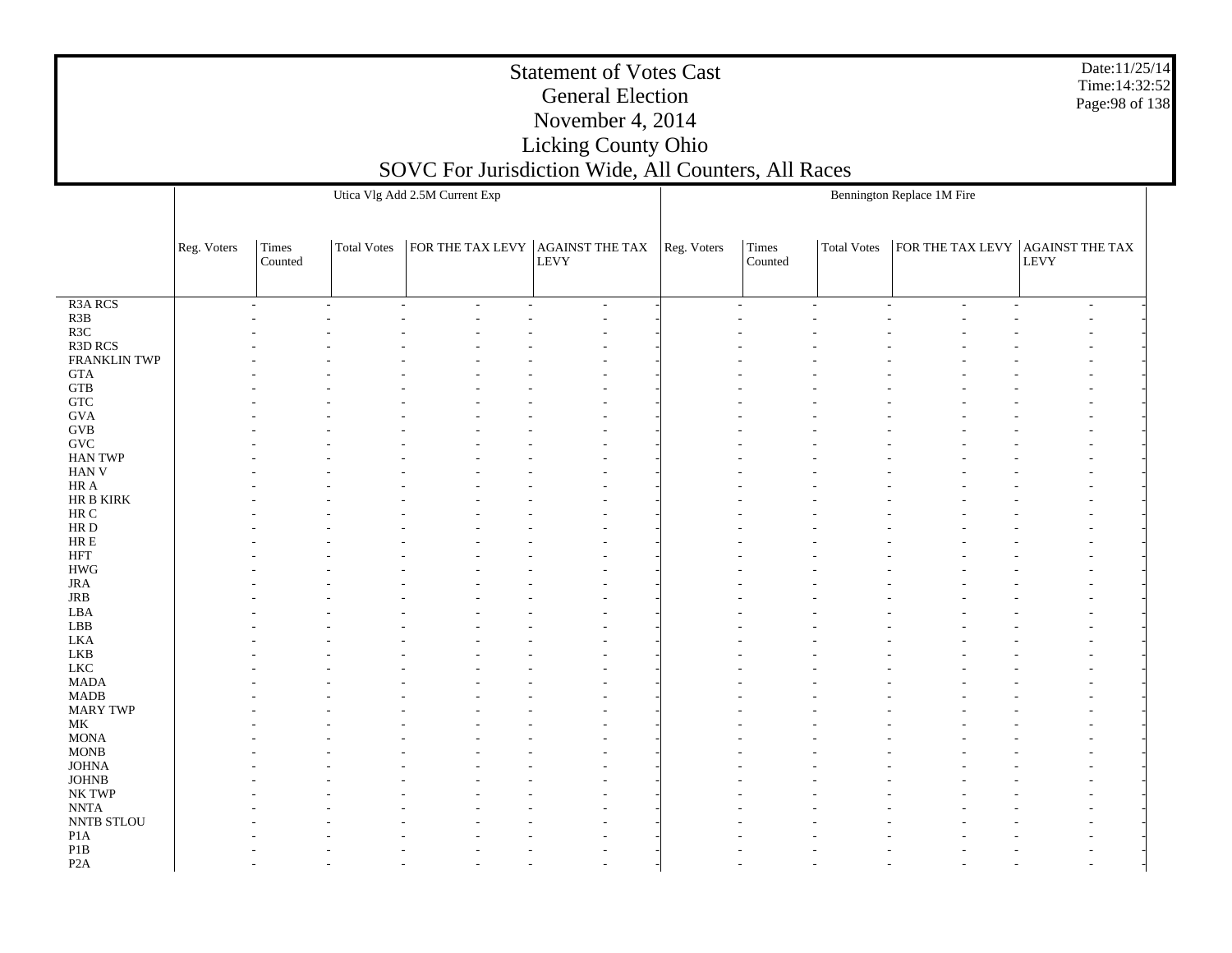Date:11/25/14 Time:14:32:52 Page:99 of 138

|                  |             |                          |                               | Utica Vlg Add 2.5M Current Exp |                          |                                |        |                          |                  |                                                      | Bennington Replace 1M Fire |                          |                                       |        |
|------------------|-------------|--------------------------|-------------------------------|--------------------------------|--------------------------|--------------------------------|--------|--------------------------|------------------|------------------------------------------------------|----------------------------|--------------------------|---------------------------------------|--------|
|                  | Reg. Voters | Times<br>Counted         | <b>Total Votes</b>            | FOR THE TAX LEVY               |                          | AGAINST THE TAX<br><b>LEVY</b> |        | Reg. Voters              | Times<br>Counted | <b>Total Votes</b>                                   | FOR THE TAX LEVY           |                          | <b>AGAINST THE TAX</b><br><b>LEVY</b> |        |
| P <sub>2</sub> B |             | $\overline{\phantom{a}}$ |                               |                                |                          |                                |        |                          |                  |                                                      |                            |                          | $\overline{\phantom{a}}$              |        |
| P <sub>3</sub> A |             |                          |                               |                                |                          | $\sim$                         |        |                          |                  |                                                      |                            |                          | $\overline{\phantom{a}}$              |        |
| P3B              |             |                          | ۰                             |                                |                          | $\sim$                         |        |                          |                  |                                                      |                            | ۰                        | $\overline{\phantom{a}}$              |        |
| P <sub>4</sub> A |             |                          |                               |                                |                          |                                |        |                          |                  |                                                      |                            |                          | $\overline{\phantom{a}}$              |        |
| P <sub>4</sub> B |             |                          |                               |                                |                          | $\sim$                         |        |                          |                  | $\overline{\phantom{a}}$                             |                            | $\overline{\phantom{a}}$ | $\overline{\phantom{a}}$              |        |
| <b>PERRY</b>     |             |                          | ۰                             |                                |                          |                                |        |                          |                  |                                                      |                            |                          | $\overline{\phantom{a}}$              |        |
| <b>STAA</b>      |             |                          |                               |                                |                          | $\overline{\phantom{a}}$       |        |                          |                  |                                                      |                            |                          | $\overline{\phantom{a}}$              |        |
| <b>STAB ALEX</b> |             |                          | ۰<br>$\overline{\phantom{a}}$ | $\overline{\phantom{a}}$       | $\overline{\phantom{a}}$ | $\sim$                         |        | $\overline{\phantom{a}}$ |                  | $\overline{\phantom{a}}$<br>$\overline{\phantom{a}}$ |                            | $\overline{\phantom{a}}$ | $\overline{\phantom{a}}$              |        |
| <b>UTA</b>       |             |                          |                               |                                |                          | $\sim$                         |        |                          |                  |                                                      |                            |                          | $\overline{\phantom{a}}$              |        |
| <b>UTB</b>       |             |                          |                               |                                |                          |                                |        |                          |                  |                                                      |                            |                          | $\overline{\phantom{a}}$              |        |
| <b>BL VLG</b>    |             |                          | ۰                             |                                |                          | $\sim$                         |        |                          |                  |                                                      |                            | ٠                        | $\overline{\phantom{a}}$              |        |
| <b>HEB VLG</b>   |             |                          | ۰                             |                                |                          | $\overline{\phantom{a}}$       |        |                          |                  |                                                      |                            |                          | $\overline{\phantom{a}}$              |        |
| WASH             |             |                          |                               |                                |                          |                                |        |                          |                  |                                                      |                            |                          | $\overline{\phantom{a}}$              |        |
| <b>UTICA</b>     | 1230        | 494                      | 486                           | 246                            | 50.62%                   | 240                            | 49.38% |                          |                  |                                                      |                            |                          |                                       |        |
| Total            | 1230        | 494                      | 486                           | 246                            | 50.62%                   | 240                            | 49.38% | 1122                     | 567              | 553                                                  | 368                        | 66.55%                   | 185                                   | 33.45% |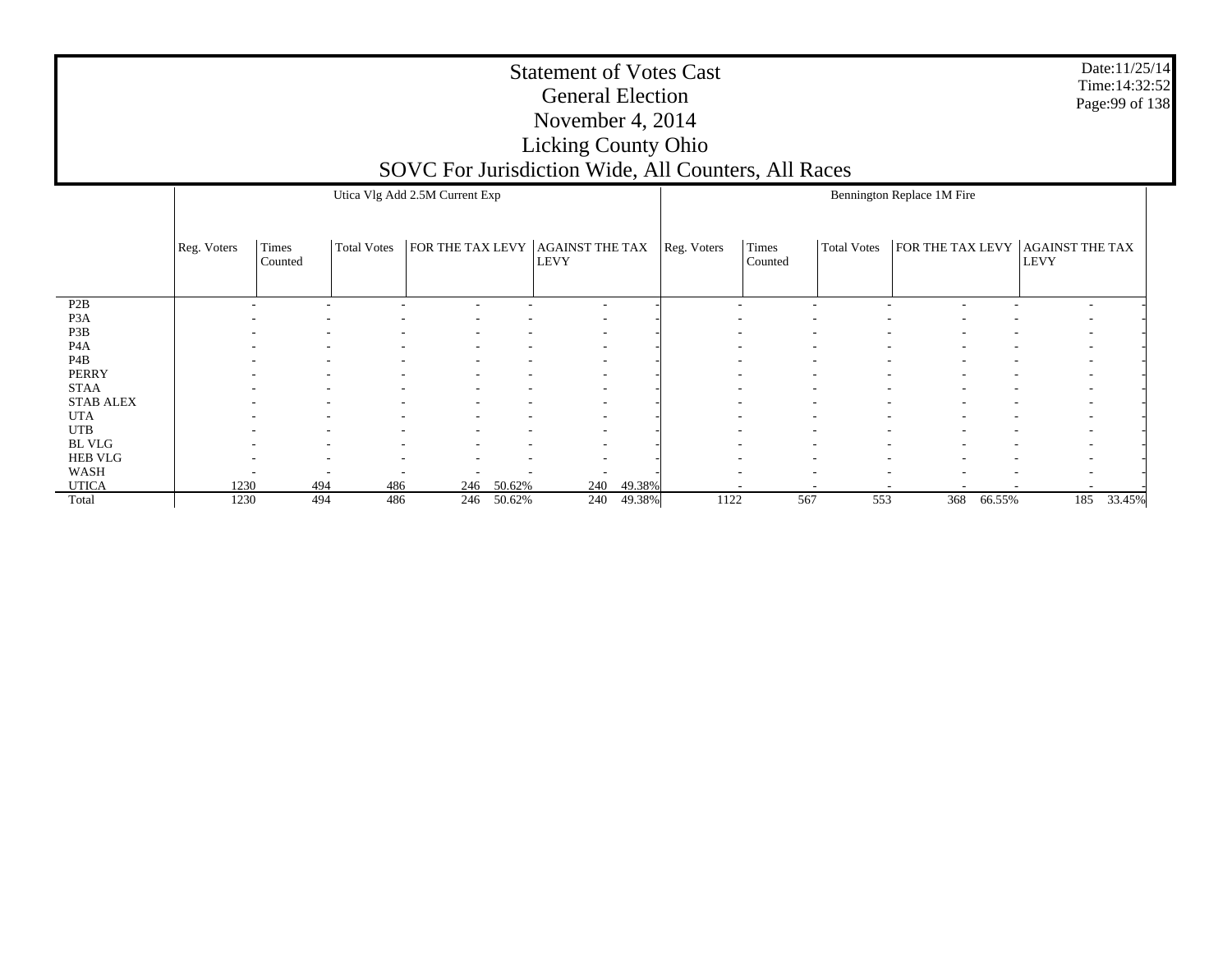Jurisdiction Wide N1A N1B N2A N2B N2C N3A N3B N3C N4A N4B N4C N4D N5A N5B N5C N5D N5E N6A N6B N6C N6D N6E N7A N7B N7C H1A H1B H2A H2B H3A H3B BEN BG BUR EDEN FALL ETA ETB SWL ETC SWL ETD SWL R2AReg. Voters | Times Counted Total Votess  $|FOR THE TAX LEVY | AGAINST THE TAX | Reg. Voters | Times$ LEVY Bowl Green Renew 1M FireCounted Total Votes $\,$ s  $\,$  | FOR THE TAX LEVY | AGAINST THE TAX LEVYBurlington Add 3M RB - - - - - - - - - - - - - - - - - - - - - - - - - - - - - - - - - - - - - - - - - - - - - - - - - - - - - - - - - - - - - - - - - - - - - - - - - - - - - - - - - - - - - - - - - - - - - - - - - - - - - - - - - - - - - - - - - - - - - - - - - - - - - - - - - - - - - - - - - - - - - - - - - - - - - - - - - - - - - - - - - - - - - - - - - - - - - - - - - - - - - - - - - - - - - - - - - - - - - - - - - - - - - - - - - - - - - - - - - - - - - - - - - - - - - - - - - - - - - - - - - - - - - - - - - - - - - - - - - - - - - - - - - - - - - - - - - - - - - - - - - - - - - - - - - - - - - - - - - - - - - - - - - - - - - - - - - - - - - - - - - - - - - - - - - - - - - - - - - - - - - - - - - - - - - - - - - - - - - - - - - - - - - - - - - - - - - - - - - - - - - - - - - - - - - - - - - - - - - - - - - - - - - - - - - - - - - - - - - 1202 552 539 397 73.65% 142 26.35% - - - - - - - -- - - - - - - - - - - - - - - - 864 441 433 233 53.81% 200 46.19% - - - - - - - - - - - - - - - - - - - - - - - - - - - - - - - - - - - - - - - - - - - - - - - - - - - - - - - - - - - - - - - - - - - - - - - - - - - - - -

Date:11/25/14Time:14:32:52Page:100 of 138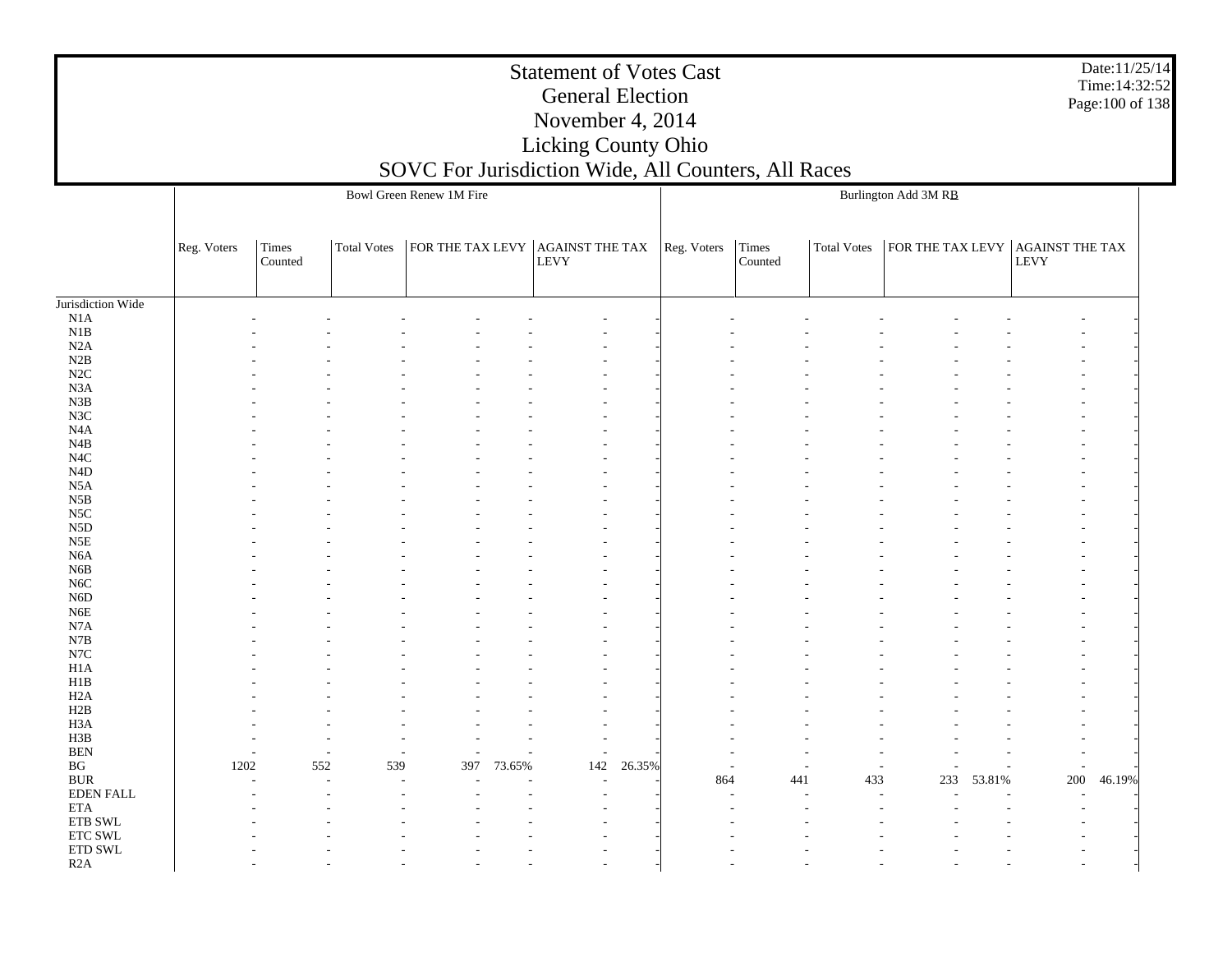R3A RCS R3B R3C R3D RCS FRANKLIN TWP GTA GTB GTC GVA GVB GVC HAN TWP HAN V HR A HR B KIRK HR C HR D HR E HFT HWG JRA JRB LBA LBB LKA LKB LKC MADA MADB MARY TWP MK MONA MONB JOHNA JOHNB NK TWP NNTA NNTB STLOU P1A P1B P2AReg. Voters | Times Counted Total Votess  $|FOR THE TAX LEVY | AGAINST THE TAX | Reg. Voters | Times$ LEVY Bowl Green Renew 1M FireCounted Total Votes $\,$ s  $\,$  | FOR THE TAX LEVY | AGAINST THE TAX LEVYBurlington Add 3M RB - - - - - - - - - - - - - - - - - - - - - - - - - - - - - - - - - - - - - - - - - - - - - - - - - - - - - - - - - - - - - - - - - - - - - - - - - - - - - - - - - - - - - - - - - - - - - - - - - - - - - - - - - - - - - - - - - - - - - - - - - - - - - - - - - - - - - - - - - - - - - - - - - - - - - - - - - - - - - - - - - - - - - - - - - - - - - - - - - - - - - - - - - - - - - - - - - - - - - - - - - - - - - - - - - - - - - - - - - - - - - - - - - - - - - - - - - - - - - - - - - - - - - - - - - - - - - - - - - - - - - - - - - - - - - - - - - - - - - - - - - - - - - - - - - - - - - - - - - - - - - - - - - - - - - - - - - - - - - - - - - - - - - - - - - - - - - - - - - - - - - - - - - - - - - - - - - - - - - - - - - - - - - - - - - - - - - - - - - - - - - - - - - - - - - - - - - - - - - - - - - - - - - - - - - - - - - - - - - - - - - - - - - - - - - - - - - - - - - - - - - - - - - - - - - - - - - - - - - - - - - - - - - - - - - - - - - - - - - - - - - - - - - - - - - - - - - - - - - - - - - - - - - - - - - - - - - - - - - - - - - - - - - - - - - - - - -

Date:11/25/14Time:14:32:52Page:101 of 138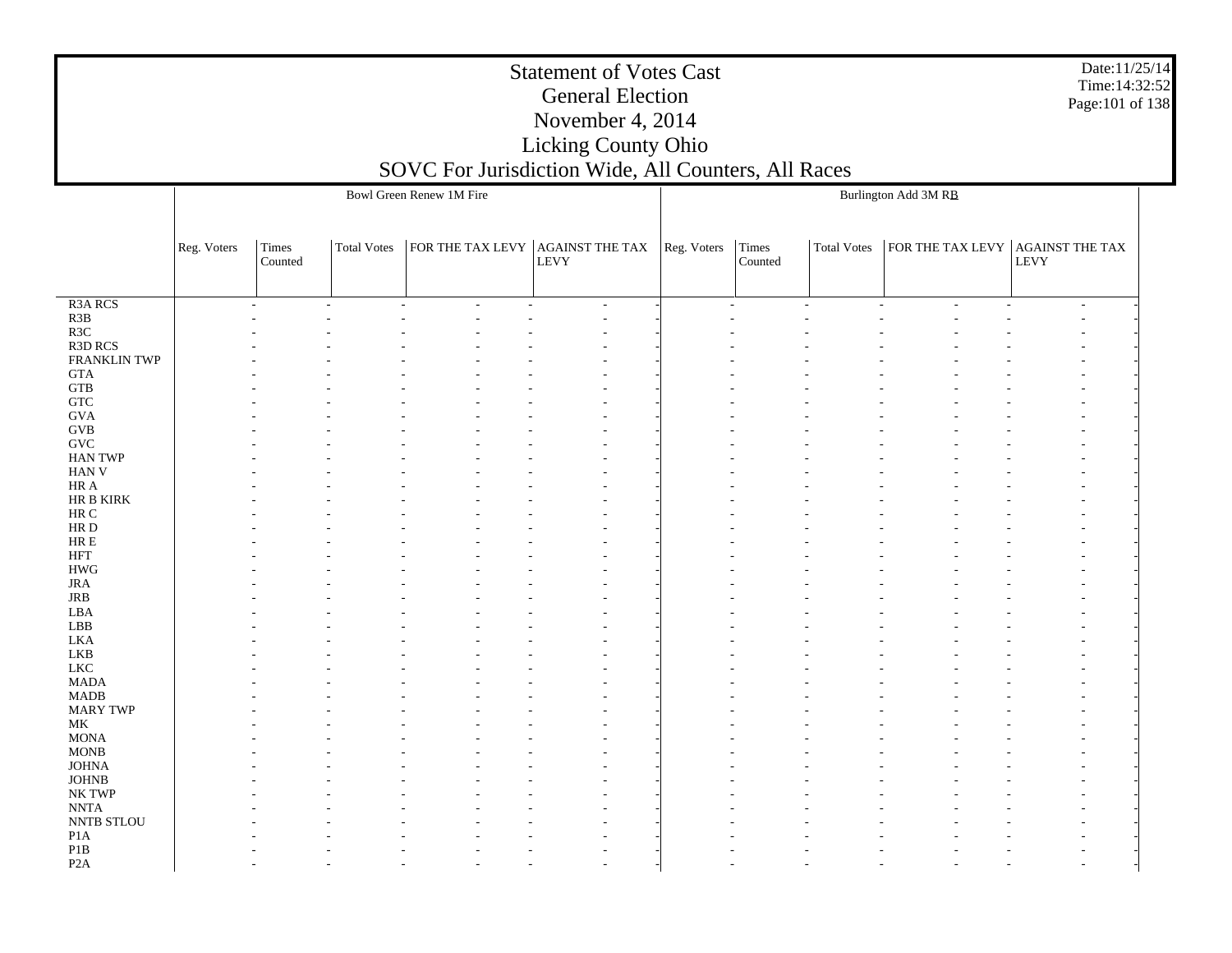P2B P3A P3B P4A P4B PERRY STAA STAB ALEX UTA UTB BL VLG HEB VLG WASH UTICA Total Reg. Voters | Times Counted Total Votess  $|FOR THE TAX LEVY | AGAINST THE TAX | Reg. Voters | Times$ LEVY Bowl Green Renew 1M FireCounted Total Votes $\,$ s  $\,$  | FOR THE TAX LEVY | AGAINST THE TAX LEVY Burlington Add 3M RB - - - - - - - - - - - - - - - - - - - - - - - - - - - - - - - - - - - - - - - - - - - - - - - - - - - - - - - - - - - - - - - - - - - - - - - - - - - - - - - - - - - - - - - - - - - - - - - - - - - - - - - - - - - - - - - - - - - - - - - - - - - - - - - - - - - - - - - - - - - - - - - - - - - - - - - - - - - - - - - - - - - - - - - - - - - - - - - - - - - - - - 1202 552 539 397 73.65%142 26.35% 864 441 433 233 53.81% 200 46.19%

Date:11/25/14 Time:14:32:52 Page:102 of 138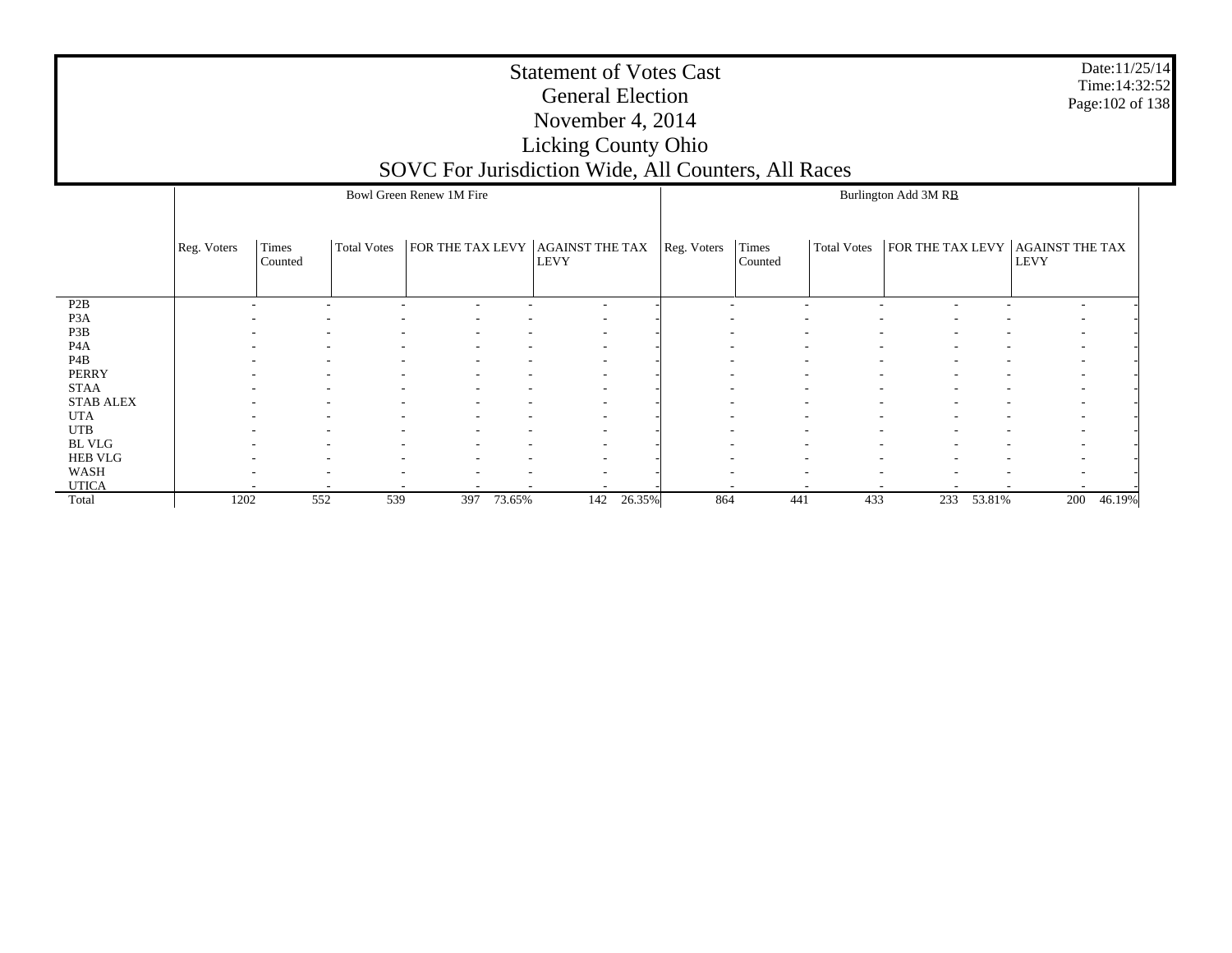|                      |             |                         |                    | Etna Electric Aggregation |                |                |        |
|----------------------|-------------|-------------------------|--------------------|---------------------------|----------------|----------------|--------|
|                      | Reg. Voters | <b>Times</b><br>Counted | <b>Total Votes</b> | <b>YES</b>                |                | NO             |        |
| Jurisdiction Wide    |             |                         |                    |                           |                |                |        |
| N1A                  |             |                         |                    |                           |                |                |        |
| N1B                  |             |                         |                    |                           |                |                |        |
| N2A                  |             |                         |                    |                           |                |                |        |
| N2B                  |             |                         |                    |                           |                |                |        |
| N2C                  |             |                         |                    |                           |                |                |        |
| N <sub>3</sub> A     |             |                         |                    |                           |                |                |        |
| N3B                  |             |                         |                    |                           |                |                |        |
| N3C                  |             |                         |                    |                           |                |                |        |
| N4A                  |             |                         |                    |                           |                |                |        |
| N4B                  |             |                         |                    |                           |                |                |        |
| N <sub>4</sub> C     |             |                         |                    |                           |                |                |        |
| N4D                  |             |                         |                    |                           |                |                |        |
| N5A                  |             |                         |                    |                           |                |                |        |
| N5B                  |             |                         |                    |                           |                |                |        |
| N5C                  |             |                         |                    |                           |                |                |        |
| N5D                  |             |                         |                    |                           |                |                |        |
| $_{\rm N5E}$         |             |                         |                    |                           |                |                |        |
| N6A                  |             |                         |                    |                           |                |                |        |
| N6B                  |             |                         |                    |                           |                |                |        |
| N <sub>6</sub> C     |             |                         |                    |                           |                |                |        |
| N6D                  |             |                         |                    |                           |                |                |        |
| N <sub>6</sub> E     |             |                         |                    |                           |                |                |        |
| N7A                  |             |                         |                    |                           |                |                |        |
| $_{\rm N7B}$         |             |                         |                    |                           |                |                |        |
| N7C                  |             |                         |                    |                           |                |                |        |
| H <sub>1</sub> A     |             |                         |                    |                           |                |                |        |
| H1B                  |             |                         |                    |                           |                |                |        |
| H2A                  |             |                         |                    |                           |                |                |        |
| H2B                  |             |                         |                    |                           |                |                |        |
| H <sub>3</sub> A     |             |                         |                    |                           |                |                |        |
| H3B                  |             |                         |                    |                           |                |                |        |
| $\operatorname{BEN}$ |             |                         |                    |                           |                |                |        |
| BG                   |             |                         |                    |                           |                |                |        |
| <b>BUR</b>           |             |                         |                    |                           |                |                |        |
| <b>EDEN FALL</b>     |             |                         |                    |                           | ٠              |                |        |
| <b>ETA</b>           | 1635        |                         | 763                | 708<br>405                | 57.20%         | 303            | 42.80% |
| ETB SWL              | 1071        |                         | 483                | 448<br>260                | 58.04%         | 188            | 41.96% |
| ETC SWL              | 1452        |                         | 697<br>665         | 340                       | 51.13%         | 325            | 48.87% |
| ETD SWL              | 1545        |                         | 690                | 656<br>378                | 57.62%         | 278            | 42.38% |
| R2A                  |             | L,                      | L,                 | L,                        | $\overline{a}$ | $\overline{a}$ |        |
|                      |             |                         |                    |                           |                |                |        |

Date:11/25/14 Time:14:32:52Page:103 of 138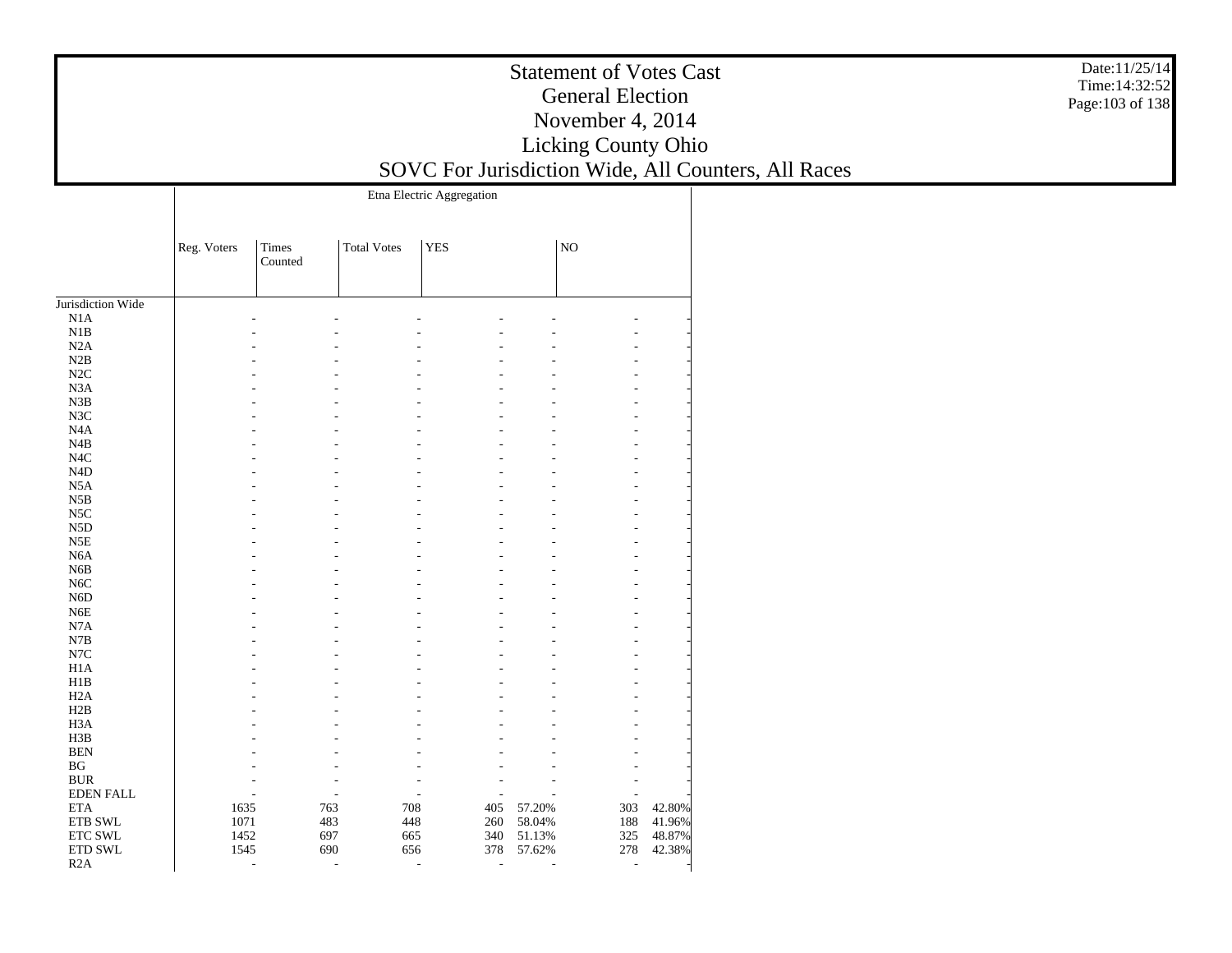|                                  | Etna Electric Aggregation |                  |                    |            |          |    |                |  |
|----------------------------------|---------------------------|------------------|--------------------|------------|----------|----|----------------|--|
|                                  | Reg. Voters               | Times<br>Counted | <b>Total Votes</b> | <b>YES</b> |          | NO |                |  |
| R <sub>3</sub> A RCS             |                           | ٠                | ÷                  |            | ÷,<br>÷, |    | $\overline{a}$ |  |
| R3B                              |                           |                  |                    |            |          |    |                |  |
| R3C                              |                           |                  |                    |            |          |    |                |  |
| R3D RCS                          |                           |                  |                    |            |          |    |                |  |
| FRANKLIN TWP                     |                           |                  |                    |            |          |    |                |  |
| <b>GTA</b>                       |                           |                  |                    |            |          |    |                |  |
| <b>GTB</b>                       |                           |                  |                    |            |          |    |                |  |
| <b>GTC</b>                       |                           |                  |                    |            |          |    |                |  |
| <b>GVA</b>                       |                           |                  |                    |            |          |    |                |  |
| <b>GVB</b>                       |                           |                  |                    |            |          |    |                |  |
| $\operatorname{GVC}$             |                           |                  |                    |            |          |    |                |  |
| <b>HAN TWP</b>                   |                           |                  |                    |            |          |    |                |  |
| <b>HAN V</b>                     |                           |                  |                    |            |          |    |                |  |
| HR A                             |                           |                  |                    |            |          |    |                |  |
| HR B KIRK                        |                           |                  |                    |            |          |    |                |  |
| HR C                             |                           |                  |                    |            |          |    |                |  |
| $\rm HR$ D                       |                           |                  |                    |            |          |    |                |  |
| $\rm{HR} \; E$                   |                           |                  |                    |            |          |    |                |  |
| <b>HFT</b>                       |                           |                  |                    |            |          |    |                |  |
| $\mathbf{H}\mathbf{W}\mathbf{G}$ |                           |                  |                    |            |          |    |                |  |
| <b>JRA</b>                       |                           |                  |                    |            |          |    |                |  |
| JRB                              |                           |                  |                    |            |          |    |                |  |
| LBA                              |                           |                  |                    |            |          |    |                |  |
| LBB                              |                           |                  |                    |            |          |    |                |  |
| <b>LKA</b>                       |                           |                  |                    |            |          |    |                |  |
| LKB                              |                           |                  |                    |            |          |    |                |  |
| <b>LKC</b>                       |                           |                  |                    |            |          |    |                |  |
| <b>MADA</b>                      |                           |                  |                    |            |          |    |                |  |
| <b>MADB</b>                      |                           |                  |                    |            |          |    |                |  |
| <b>MARY TWP</b>                  |                           |                  |                    |            |          |    |                |  |
| $\rm MK$                         |                           |                  |                    |            |          |    |                |  |
| <b>MONA</b>                      |                           |                  |                    |            |          |    |                |  |
| <b>MONB</b>                      |                           |                  |                    |            |          |    |                |  |
| <b>JOHNA</b>                     |                           |                  |                    |            |          |    |                |  |
| <b>JOHNB</b>                     |                           |                  |                    |            |          |    |                |  |
| NK TWP                           |                           |                  |                    |            |          |    |                |  |
| <b>NNTA</b>                      |                           |                  |                    |            |          |    |                |  |
| NNTB STLOU                       |                           |                  |                    |            |          |    |                |  |
| P <sub>1</sub> A                 |                           |                  |                    |            |          |    |                |  |
| P1B                              |                           |                  |                    |            |          |    |                |  |
| P <sub>2</sub> A                 |                           |                  |                    |            |          |    |                |  |

# Date:11/25/14 Time:14:32:52 Page:104 of 138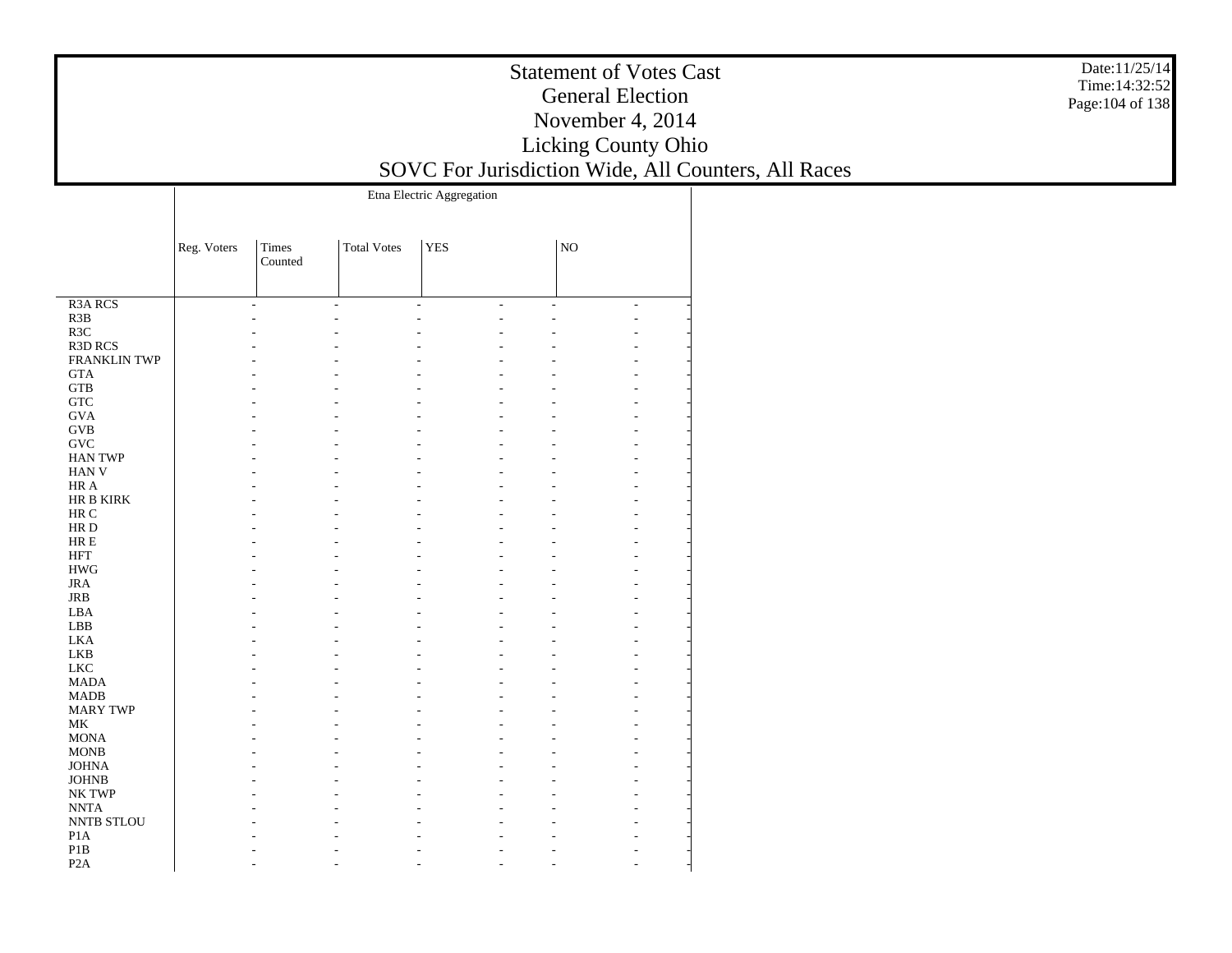|                  |             |                  |                    | Etna Electric Aggregation |        |      |        |
|------------------|-------------|------------------|--------------------|---------------------------|--------|------|--------|
|                  | Reg. Voters | Times<br>Counted | <b>Total Votes</b> | <b>YES</b>                |        | NO   |        |
| P <sub>2</sub> B |             |                  |                    |                           |        |      |        |
| P <sub>3</sub> A |             |                  |                    |                           |        |      |        |
| P3B              |             |                  |                    |                           |        |      |        |
| P <sub>4</sub> A |             |                  |                    |                           |        |      |        |
| P <sub>4</sub> B |             |                  |                    |                           |        | ۰    |        |
| <b>PERRY</b>     |             |                  |                    |                           |        |      |        |
| <b>STAA</b>      |             |                  |                    |                           |        |      |        |
| <b>STAB ALEX</b> |             |                  |                    |                           |        |      |        |
| <b>UTA</b>       |             |                  |                    |                           |        |      |        |
| <b>UTB</b>       |             |                  |                    |                           |        |      |        |
| <b>BL VLG</b>    |             |                  |                    |                           |        |      |        |
| <b>HEB VLG</b>   |             |                  |                    |                           |        |      |        |
| WASH             |             |                  |                    |                           |        |      |        |
| <b>UTICA</b>     |             |                  |                    |                           |        |      |        |
| Total            | 5703        | 2633             | 2477               | 1383                      | 55.83% | 1094 | 44.17% |

Date:11/25/14 Time:14:32:52 Page:105 of 138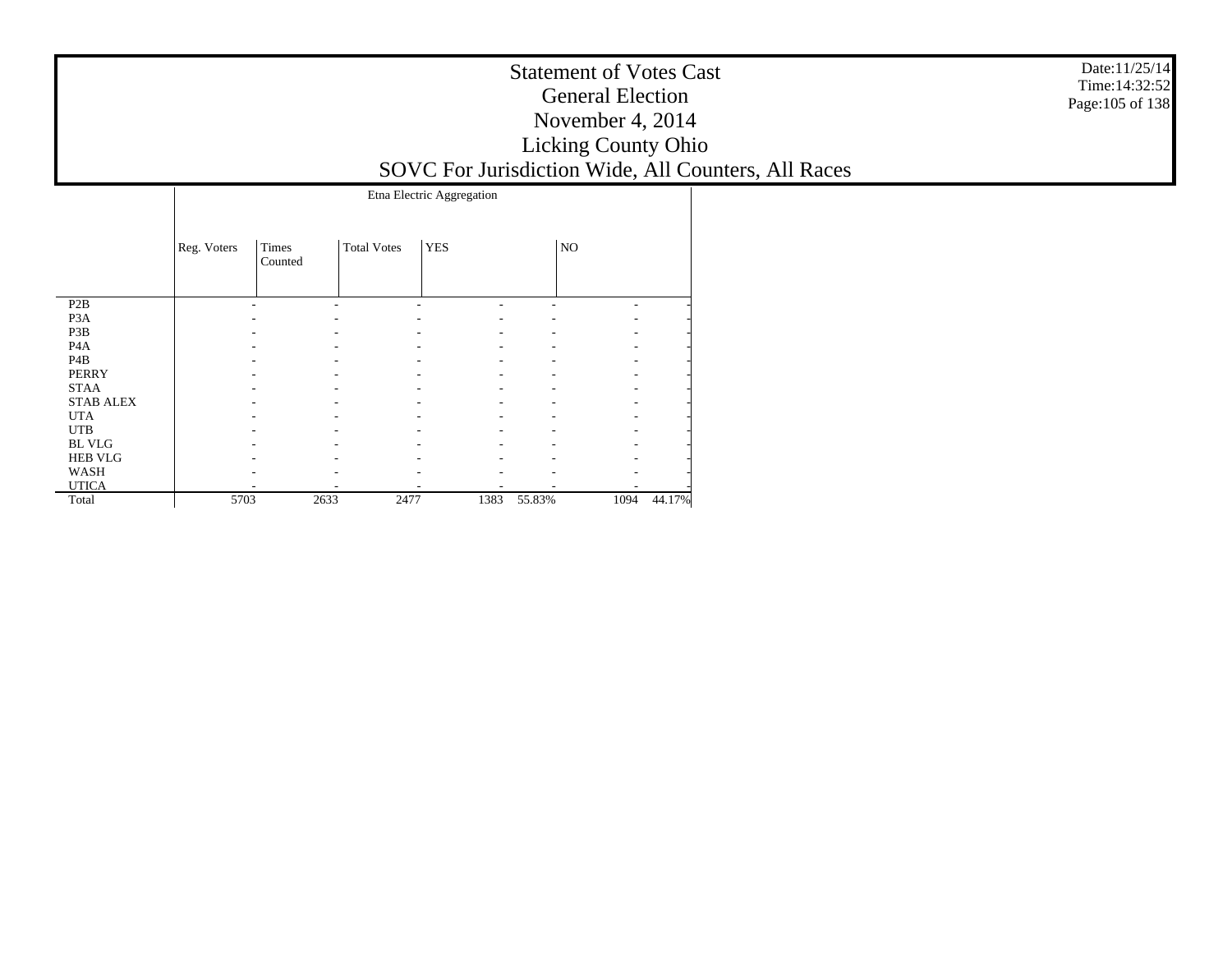|                                    |             |                          |                    |                | Etna Gas Aggregation     |                                            |        |  |  |  |  |  |  |  |
|------------------------------------|-------------|--------------------------|--------------------|----------------|--------------------------|--------------------------------------------|--------|--|--|--|--|--|--|--|
|                                    | Reg. Voters | <b>Times</b><br>Counted  | <b>Total Votes</b> | <b>YES</b>     |                          | NO                                         |        |  |  |  |  |  |  |  |
| Jurisdiction Wide                  |             |                          |                    |                |                          |                                            |        |  |  |  |  |  |  |  |
| N1A                                |             |                          |                    |                |                          |                                            |        |  |  |  |  |  |  |  |
| N1B                                |             |                          |                    |                | ÷                        | L,                                         |        |  |  |  |  |  |  |  |
| N2A                                |             |                          |                    |                |                          |                                            |        |  |  |  |  |  |  |  |
| N2B                                |             |                          |                    |                |                          |                                            |        |  |  |  |  |  |  |  |
| $\rm N2C$                          |             |                          |                    |                |                          |                                            |        |  |  |  |  |  |  |  |
| N3A                                |             |                          |                    |                |                          |                                            |        |  |  |  |  |  |  |  |
| N3B                                |             |                          |                    |                |                          |                                            |        |  |  |  |  |  |  |  |
| N3C                                |             |                          |                    |                |                          |                                            |        |  |  |  |  |  |  |  |
| N <sub>4</sub> A                   |             |                          |                    |                |                          |                                            |        |  |  |  |  |  |  |  |
| N4B                                |             |                          |                    |                |                          |                                            |        |  |  |  |  |  |  |  |
| N <sub>4</sub> C                   |             |                          |                    |                |                          |                                            |        |  |  |  |  |  |  |  |
| N <sub>4</sub> D                   |             |                          |                    |                |                          |                                            |        |  |  |  |  |  |  |  |
| N <sub>5</sub> A                   |             |                          |                    |                |                          |                                            |        |  |  |  |  |  |  |  |
| N5B                                |             |                          |                    |                |                          |                                            |        |  |  |  |  |  |  |  |
| N <sub>5</sub> C                   |             |                          |                    |                |                          |                                            |        |  |  |  |  |  |  |  |
| N <sub>5</sub> D                   |             |                          |                    |                |                          |                                            |        |  |  |  |  |  |  |  |
| $_{\rm N5E}$                       |             |                          |                    |                |                          |                                            |        |  |  |  |  |  |  |  |
| N <sub>6</sub> A                   |             |                          |                    |                |                          |                                            |        |  |  |  |  |  |  |  |
| N6B                                |             |                          |                    |                |                          |                                            |        |  |  |  |  |  |  |  |
| N6C                                |             |                          |                    |                |                          |                                            |        |  |  |  |  |  |  |  |
| N <sub>6</sub> D                   |             |                          |                    |                |                          |                                            |        |  |  |  |  |  |  |  |
| N <sub>6</sub> E                   |             |                          |                    |                |                          |                                            |        |  |  |  |  |  |  |  |
| N7A                                |             |                          |                    |                |                          |                                            |        |  |  |  |  |  |  |  |
| $_{\rm N7B}$                       |             |                          |                    |                |                          |                                            |        |  |  |  |  |  |  |  |
| $_{\mathrm{N7C}}$                  |             |                          |                    |                |                          |                                            |        |  |  |  |  |  |  |  |
| H1A                                |             |                          |                    |                |                          |                                            |        |  |  |  |  |  |  |  |
| H1B                                |             |                          |                    |                |                          |                                            |        |  |  |  |  |  |  |  |
| H2A                                |             |                          |                    |                |                          |                                            |        |  |  |  |  |  |  |  |
| H2B                                |             |                          |                    |                |                          |                                            |        |  |  |  |  |  |  |  |
| H <sub>3</sub> A                   |             |                          |                    |                |                          |                                            |        |  |  |  |  |  |  |  |
| H3B                                |             |                          |                    |                |                          |                                            |        |  |  |  |  |  |  |  |
|                                    |             |                          |                    |                |                          |                                            |        |  |  |  |  |  |  |  |
| <b>BEN</b>                         |             |                          |                    |                |                          |                                            |        |  |  |  |  |  |  |  |
| $\operatorname{B} G$<br><b>BUR</b> |             |                          |                    |                |                          |                                            |        |  |  |  |  |  |  |  |
|                                    |             |                          |                    |                | ٠                        |                                            |        |  |  |  |  |  |  |  |
| <b>EDEN FALL</b>                   |             |                          |                    |                | $\overline{\phantom{a}}$ | L,                                         |        |  |  |  |  |  |  |  |
| <b>ETA</b>                         | 1635        |                          | 763<br>707         |                | 397<br>56.15%            | 310                                        | 43.85% |  |  |  |  |  |  |  |
| ETB SWL                            | 1071        |                          | 483                | 447<br>259     | 57.94%                   | 188                                        | 42.06% |  |  |  |  |  |  |  |
| ETC SWL                            | 1452        |                          | 697                | 660<br>332     | 50.30%                   | 328                                        | 49.70% |  |  |  |  |  |  |  |
| ETD SWL                            | 1545        |                          | 690<br>651         |                | 370<br>56.84%            | 281                                        | 43.16% |  |  |  |  |  |  |  |
| R2A                                |             | $\overline{\phantom{a}}$ | $\sim$             | $\overline{a}$ | $\overline{\phantom{a}}$ | $\overline{\phantom{a}}$<br>$\overline{a}$ |        |  |  |  |  |  |  |  |

Date:11/25/14 Time:14:32:52Page:106 of 138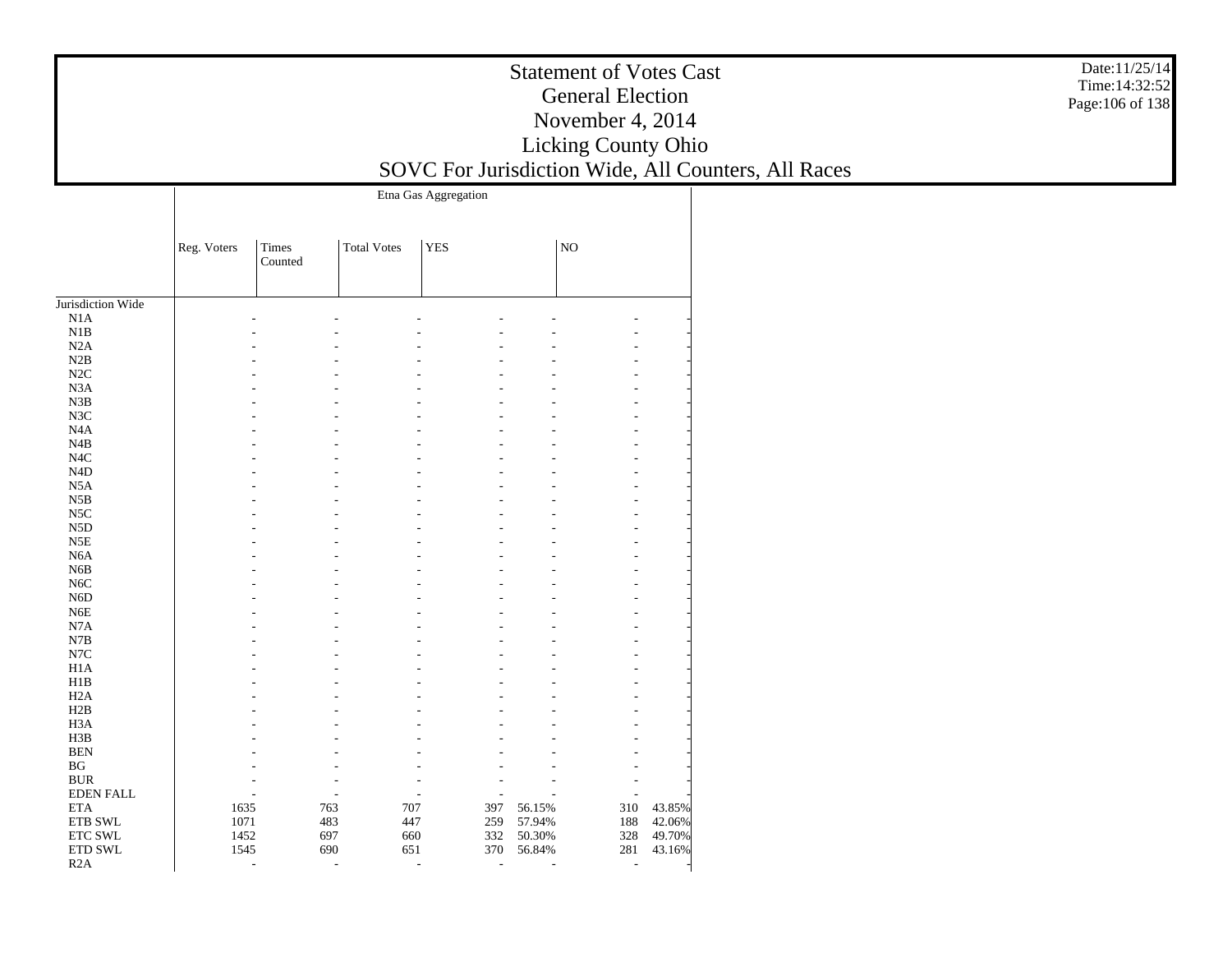|                      | Etna Gas Aggregation |                  |                    |            |    |                |                          |  |
|----------------------|----------------------|------------------|--------------------|------------|----|----------------|--------------------------|--|
|                      | Reg. Voters          | Times<br>Counted | <b>Total Votes</b> | <b>YES</b> |    | NO             |                          |  |
| R <sub>3</sub> A RCS |                      | $\overline{a}$   | ÷.                 | L.         | ÷, | $\overline{a}$ | $\overline{\phantom{a}}$ |  |
| R3B                  |                      |                  |                    |            |    |                |                          |  |
| R <sub>3</sub> C     |                      |                  |                    |            |    |                |                          |  |
| <b>R3D RCS</b>       |                      |                  |                    |            |    |                |                          |  |
| <b>FRANKLIN TWP</b>  |                      |                  |                    |            |    |                |                          |  |
| <b>GTA</b>           |                      |                  |                    |            |    |                |                          |  |
| ${\rm GTB}$          |                      |                  |                    |            |    |                |                          |  |
| ${\rm GTC}$          |                      |                  |                    |            |    |                |                          |  |
| <b>GVA</b>           |                      |                  |                    |            |    |                |                          |  |
| $\rm GVB$            |                      |                  |                    |            |    |                |                          |  |
| $\operatorname{GVC}$ |                      |                  |                    |            |    |                |                          |  |
| <b>HAN TWP</b>       |                      |                  |                    |            |    |                |                          |  |
| HAN V                |                      |                  |                    |            |    |                |                          |  |
| HR A                 |                      |                  |                    |            |    |                |                          |  |
| HR B KIRK            |                      |                  |                    |            |    |                |                          |  |
| HR C                 |                      |                  |                    |            |    |                |                          |  |
| HR D                 |                      |                  |                    |            |    |                |                          |  |
| ${\rm HR} \to$       |                      |                  |                    |            |    |                |                          |  |
| $\operatorname{HFT}$ |                      |                  |                    |            |    |                |                          |  |
| <b>HWG</b>           |                      |                  |                    |            |    |                |                          |  |
| $_{\rm JRA}$         |                      |                  |                    |            |    |                |                          |  |
| <b>JRB</b>           |                      |                  |                    |            |    |                |                          |  |
| LBA                  |                      |                  |                    |            |    |                |                          |  |
| LBB                  |                      |                  |                    |            |    |                |                          |  |
| <b>LKA</b>           |                      |                  |                    |            |    |                |                          |  |
| <b>LKB</b>           |                      |                  |                    |            |    |                |                          |  |
| <b>LKC</b>           |                      |                  |                    |            |    |                |                          |  |
| <b>MADA</b>          |                      |                  |                    |            |    |                |                          |  |
| <b>MADB</b>          |                      |                  |                    |            |    |                |                          |  |
| <b>MARY TWP</b>      |                      |                  |                    |            |    |                |                          |  |
| MK                   |                      |                  |                    |            |    |                |                          |  |
| <b>MONA</b>          |                      |                  |                    |            |    |                |                          |  |
| <b>MONB</b>          |                      |                  |                    |            |    |                |                          |  |
| <b>JOHNA</b>         |                      |                  |                    |            |    |                |                          |  |
| <b>JOHNB</b>         |                      |                  |                    |            |    |                |                          |  |
| NK TWP               |                      |                  |                    |            |    |                |                          |  |
| <b>NNTA</b>          |                      |                  |                    |            |    |                |                          |  |
| NNTB STLOU           |                      |                  |                    |            |    |                |                          |  |
| P <sub>1</sub> A     |                      |                  |                    |            |    |                |                          |  |
| P1B                  |                      |                  |                    |            |    |                |                          |  |
| P <sub>2</sub> A     |                      |                  |                    |            |    |                |                          |  |

Date:11/25/14 Time:14:32:52 Page:107 of 138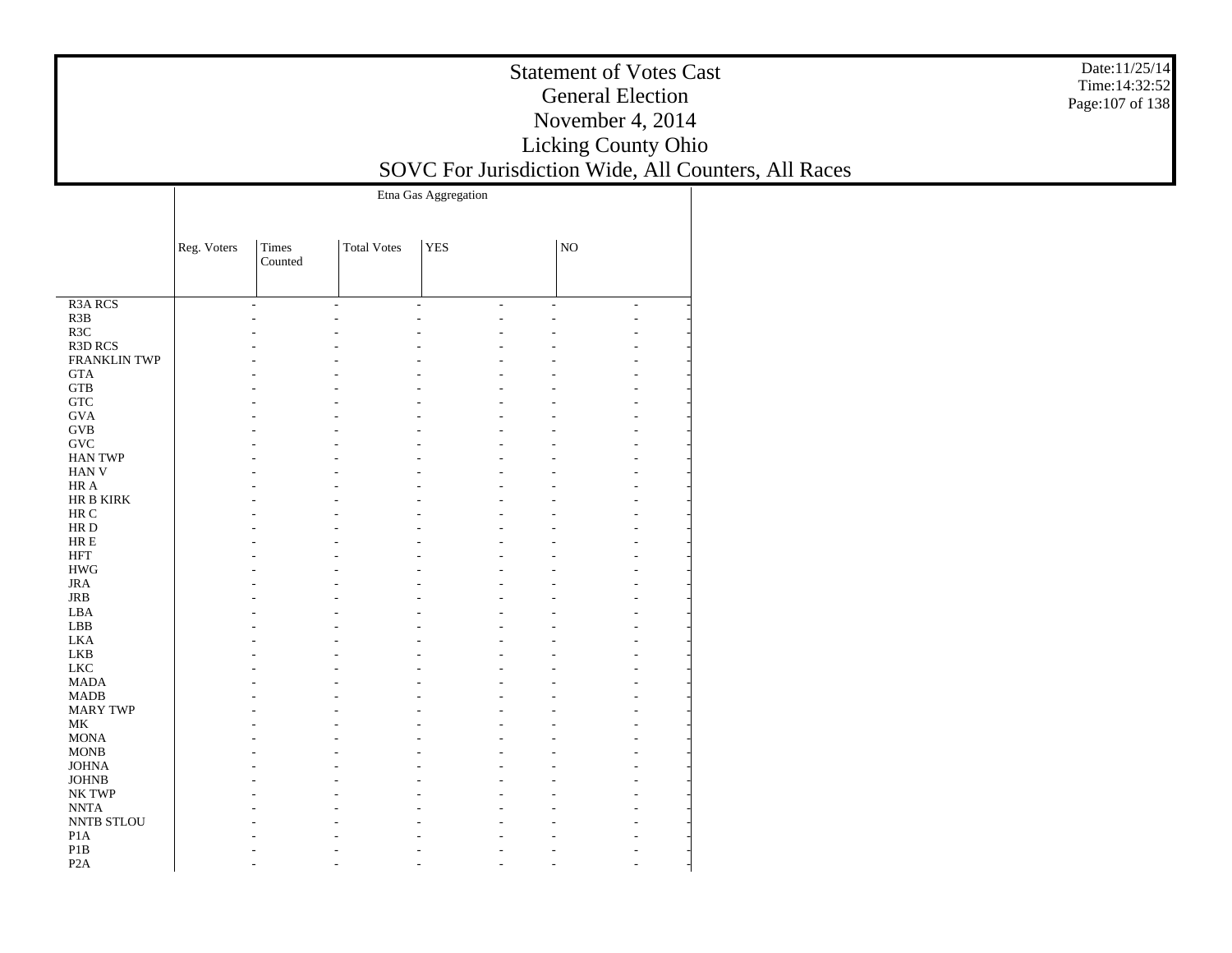|                  |             |                  |                    | Etna Gas Aggregation |        |      |        |
|------------------|-------------|------------------|--------------------|----------------------|--------|------|--------|
|                  | Reg. Voters | Times<br>Counted | <b>Total Votes</b> | <b>YES</b>           |        | NO   |        |
| P <sub>2</sub> B |             |                  |                    |                      |        |      |        |
| P <sub>3</sub> A |             |                  |                    |                      |        |      |        |
| P3B              |             |                  |                    |                      |        |      |        |
| P <sub>4</sub> A |             |                  |                    |                      |        |      |        |
| P <sub>4</sub> B |             |                  |                    |                      |        |      |        |
| <b>PERRY</b>     |             |                  |                    |                      |        |      |        |
| <b>STAA</b>      |             |                  |                    |                      |        |      |        |
| <b>STAB ALEX</b> |             |                  |                    |                      |        |      |        |
| <b>UTA</b>       |             |                  |                    |                      |        |      |        |
| <b>UTB</b>       |             |                  |                    |                      |        |      |        |
| <b>BL VLG</b>    |             |                  |                    |                      |        |      |        |
| <b>HEB VLG</b>   |             |                  |                    |                      |        |      |        |
| WASH             |             |                  |                    |                      |        |      |        |
| <b>UTICA</b>     |             |                  |                    |                      |        |      |        |
| Total            | 5703        | 2633             | 2465               | 1358                 | 55.09% | 1107 | 44.91% |

Date:11/25/14 Time:14:32:52Page:108 of 138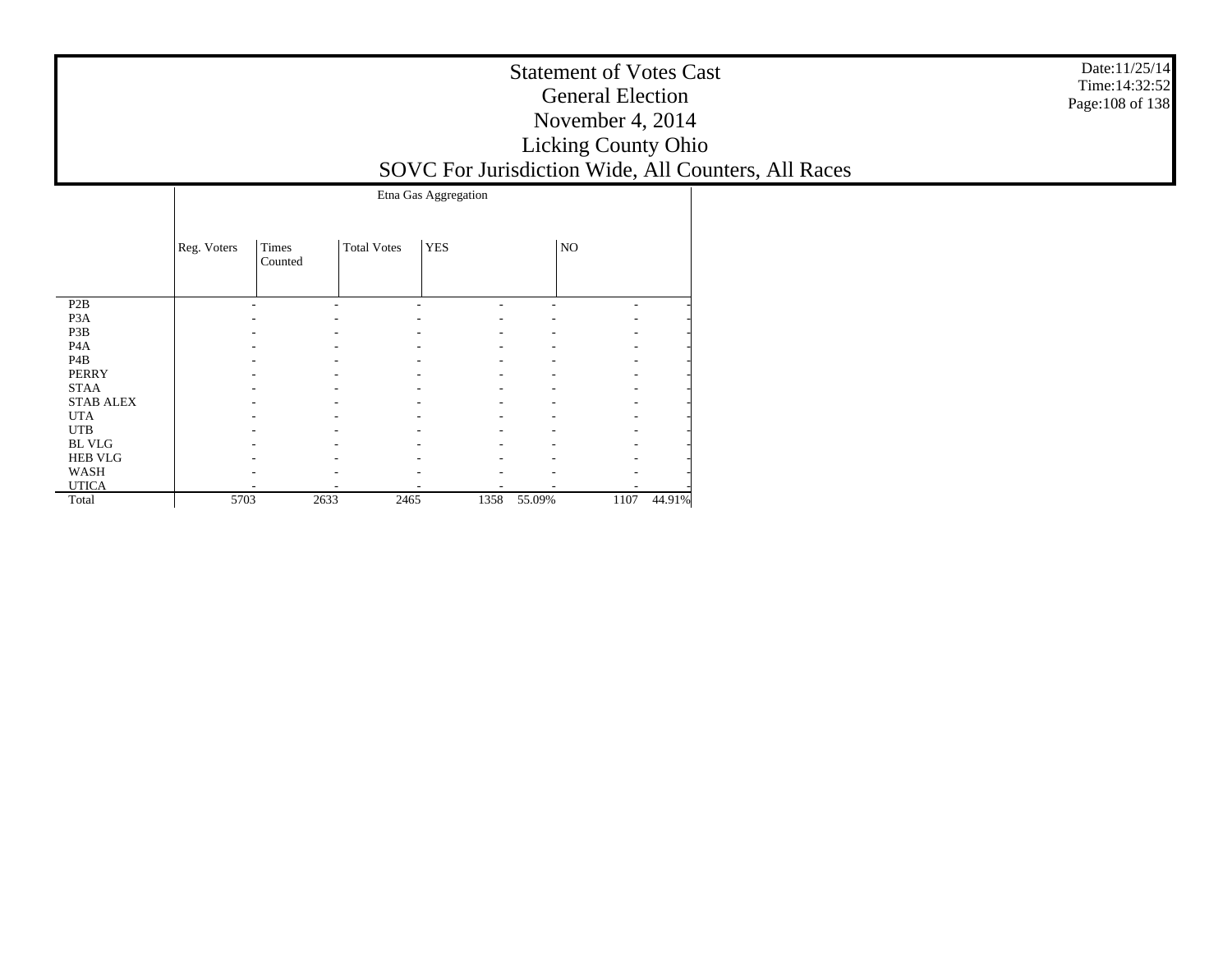Jurisdiction Wide N1A N1B N2A N2B N2C N3A N3B N3C N4A N4B N4C N4D N5A N5B N5C N5D N5E N6A N6B N6C N6D N6E N7A N7B N7C H1A H1B H2A H2B H3A H3B BEN BG BUR EDEN FALL ETA ETB SWL ETC SWL ETD SWL R2AReg. Voters | Times Counted Total Votess  $|FOR THE TAX LEVY | AGAINST THE TAX | Reg. Voters | Times$ LEVY Franklin Renew 2M FireCounted Total Votes $\,$ s  $\,$  | FOR THE TAX LEVY | AGAINST THE TAX  $\,$ LEVY Franklin Renew 2M RB - - - - - - - - - - - - - - - - - - - - - - - - - - - - - - - - - - - - - - - - - - - - - - - - - - - - - - - - - - - - - - - - - - - - - - - - - - - - - - - - - - - - - - - - - - - - - - - - - - - - - - - - - - - - - - - - - - - - - - - - - - - - - - - - - - - - - - - - - - - - - - - - - - - - - - - - - - - - - - - - - - - - - - - - - - - - - - - - - - - - - - - - - - - - - - - - - - - - - - - - - - - - - - - - - - - - - - - - - - - - - - - - - - - - - - - - - - - - - - - - - - - - - - - - - - - - - - - - - - - - - - - - - - - - - - - - - - - - - - - - - - - - - - - - - - - - - - - - - - - - - - - - - - - - - - - - - - - - - - - - - - - - - - - - - - - - - - - - - - - - - - - - - - - - - - - - - - - - - - - - - - - - - - - - - - - - - - - - - - - - - - - - - - - - - - - - - - - - - - - - - - - - - - - - - - - - - - - - - - - - - - - - - - - - - - - - - - - - - - - - - - - - - - - - - - - - - - - - - - - - - - - - - - - - - - - - - - - - - - - - - - - - - - - - - - - - - - - - - - - - - - - - - - - - - - - - - - - - - - - -

Date:11/25/14Time:14:32:52Page:109 of 138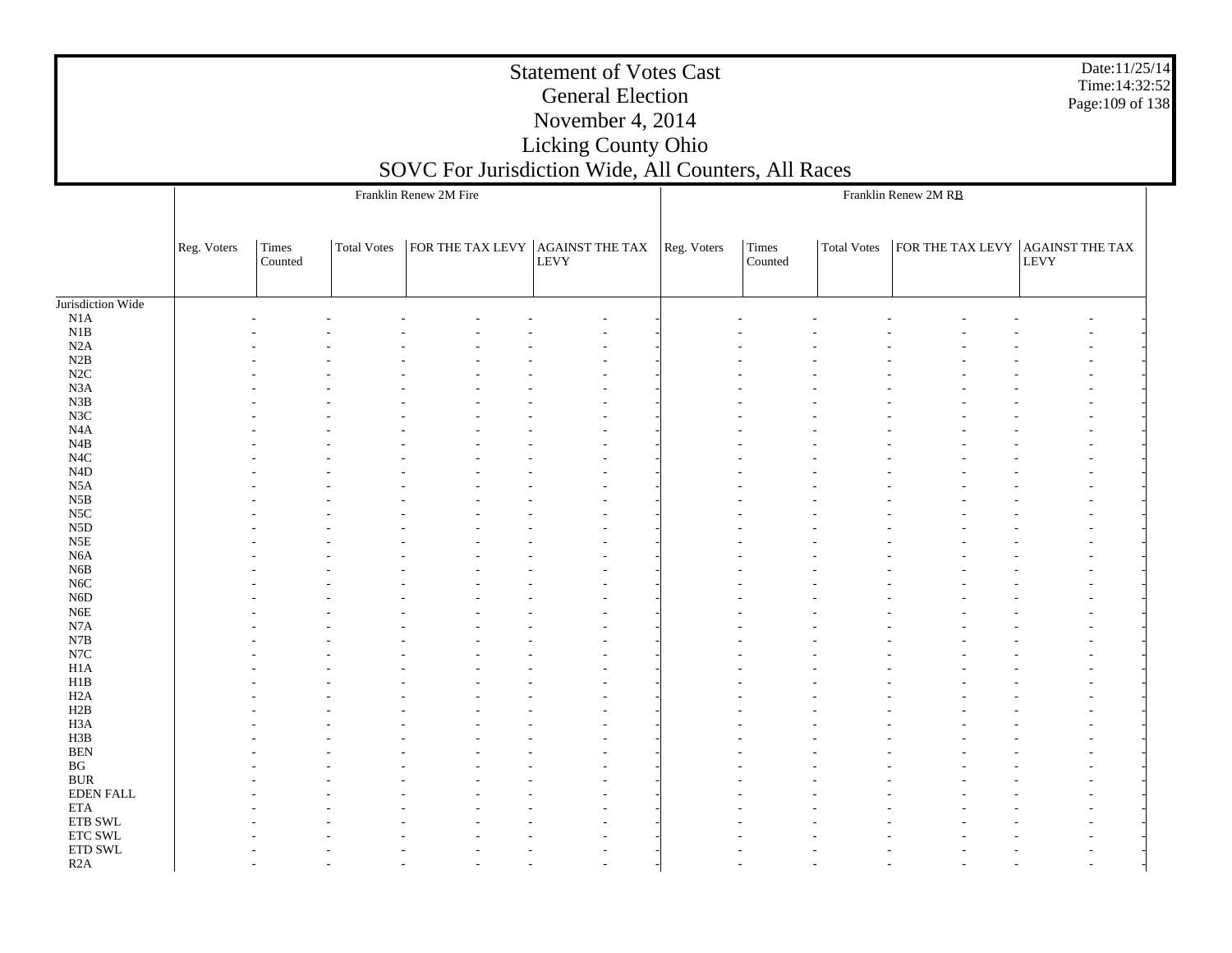|                                   |             |                  |             | Franklin Renew 2M Fire           |        |      |        |             |                  |             | Franklin Renew 2M RB                             |        |                          |        |
|-----------------------------------|-------------|------------------|-------------|----------------------------------|--------|------|--------|-------------|------------------|-------------|--------------------------------------------------|--------|--------------------------|--------|
|                                   |             |                  |             |                                  |        |      |        |             |                  |             |                                                  |        |                          |        |
|                                   |             |                  |             |                                  |        |      |        |             |                  |             |                                                  |        |                          |        |
|                                   | Reg. Voters | Times<br>Counted | Total Votes | FOR THE TAX LEVY AGAINST THE TAX |        | LEVY |        | Reg. Voters | Times<br>Counted | Total Votes | $\vert$ FOR THE TAX LEVY $\vert$ AGAINST THE TAX |        | LEVY                     |        |
|                                   |             |                  |             |                                  |        |      |        |             |                  |             |                                                  |        |                          |        |
| R <sub>3</sub> A RCS              |             |                  |             |                                  |        |      |        |             |                  |             |                                                  |        |                          |        |
| R3B                               |             |                  | $\sim$      | $\overline{\phantom{a}}$         |        |      |        |             |                  | $\sim$      |                                                  |        | $\overline{\phantom{a}}$ |        |
| R3C                               |             |                  |             |                                  |        |      |        |             |                  |             |                                                  |        |                          |        |
| R3D RCS                           |             |                  |             |                                  |        |      |        |             |                  |             |                                                  |        |                          |        |
| FRANKLIN TWP                      | 1512        | 648              | 639         | 429                              | 67.14% | 210  | 32.86% | 1512        | 648              | 639         | 430                                              | 67.29% | 209                      | 32.71% |
| $\operatorname{GTA}$              |             |                  |             |                                  |        |      |        |             |                  |             |                                                  |        |                          |        |
| <b>GTB</b>                        |             |                  |             |                                  |        |      |        |             |                  |             |                                                  |        |                          |        |
| ${\rm GTC}$                       |             |                  |             |                                  |        |      |        |             |                  |             |                                                  |        |                          |        |
| $\rm GVA$                         |             |                  |             |                                  |        |      |        |             |                  |             |                                                  |        |                          |        |
| $\rm GVB$<br>$\operatorname{GVC}$ |             |                  |             |                                  |        |      |        |             |                  |             |                                                  |        |                          |        |
| <b>HAN TWP</b>                    |             |                  |             |                                  |        |      |        |             |                  |             |                                                  |        |                          |        |
| HAN V                             |             |                  |             |                                  |        |      |        |             |                  |             |                                                  |        |                          |        |
| $\rm{HR}$ A                       |             |                  |             |                                  |        |      |        |             |                  |             |                                                  |        |                          |        |
| HR B KIRK                         |             |                  |             |                                  |        |      |        |             |                  |             |                                                  |        |                          |        |
| $\rm{HR}$ C                       |             |                  |             |                                  |        |      |        |             |                  |             |                                                  |        |                          |        |
| $\rm HR$ D                        |             |                  |             |                                  |        |      |        |             |                  |             |                                                  |        |                          |        |
| $HRE$                             |             |                  |             |                                  |        |      |        |             |                  |             |                                                  |        |                          |        |
| <b>HFT</b>                        |             |                  |             |                                  |        |      |        |             |                  |             |                                                  |        |                          |        |
| <b>HWG</b>                        |             |                  |             |                                  |        |      |        |             |                  |             |                                                  |        |                          |        |
| $_{\rm JRA}$                      |             |                  |             |                                  |        |      |        |             |                  |             |                                                  |        |                          |        |
| $_{\rm JRB}$                      |             |                  |             |                                  |        |      |        |             |                  |             |                                                  |        |                          |        |
| LBA<br>LBB                        |             |                  |             |                                  |        |      |        |             |                  |             |                                                  |        |                          |        |
| LKA                               |             |                  |             |                                  |        |      |        |             |                  |             |                                                  |        |                          |        |
| ${\rm LKB}$                       |             |                  |             |                                  |        |      |        |             |                  |             |                                                  |        |                          |        |
| <b>LKC</b>                        |             |                  |             |                                  |        |      |        |             |                  |             |                                                  |        |                          |        |
| $\ensuremath{\mathsf{MADA}}$      |             |                  |             |                                  |        |      |        |             |                  |             |                                                  |        |                          |        |
| <b>MADB</b>                       |             |                  |             |                                  |        |      |        |             |                  |             |                                                  |        |                          |        |
| <b>MARY TWP</b>                   |             |                  |             |                                  |        |      |        |             |                  |             |                                                  |        |                          |        |
| $\rm MK$                          |             |                  |             |                                  |        |      |        |             |                  |             |                                                  |        |                          |        |
| $\operatorname{MONA}$             |             |                  |             |                                  |        |      |        |             |                  |             |                                                  |        |                          |        |
| $\rm{MONB}$                       |             |                  |             |                                  |        |      |        |             |                  |             |                                                  |        |                          |        |
| <b>JOHNA</b><br>$_{\rm JOHNB}$    |             |                  |             |                                  |        |      |        |             |                  |             |                                                  |        |                          |        |
| NK TWP                            |             |                  |             |                                  |        |      |        |             |                  |             |                                                  |        |                          |        |
| $\ensuremath{\text{NNTA}}$        |             |                  |             |                                  |        |      |        |             |                  |             |                                                  |        |                          |        |
| NNTB STLOU                        |             |                  |             |                                  |        |      |        |             |                  |             |                                                  |        |                          |        |
| P1A                               |             |                  |             |                                  |        |      |        |             |                  |             |                                                  |        |                          |        |
| P1B                               |             |                  |             |                                  |        |      |        |             |                  |             |                                                  |        |                          |        |
| P <sub>2</sub> A                  |             |                  |             |                                  |        |      |        |             |                  |             |                                                  |        |                          |        |

Date:11/25/14 Time:14:32:52 Page:110 of 138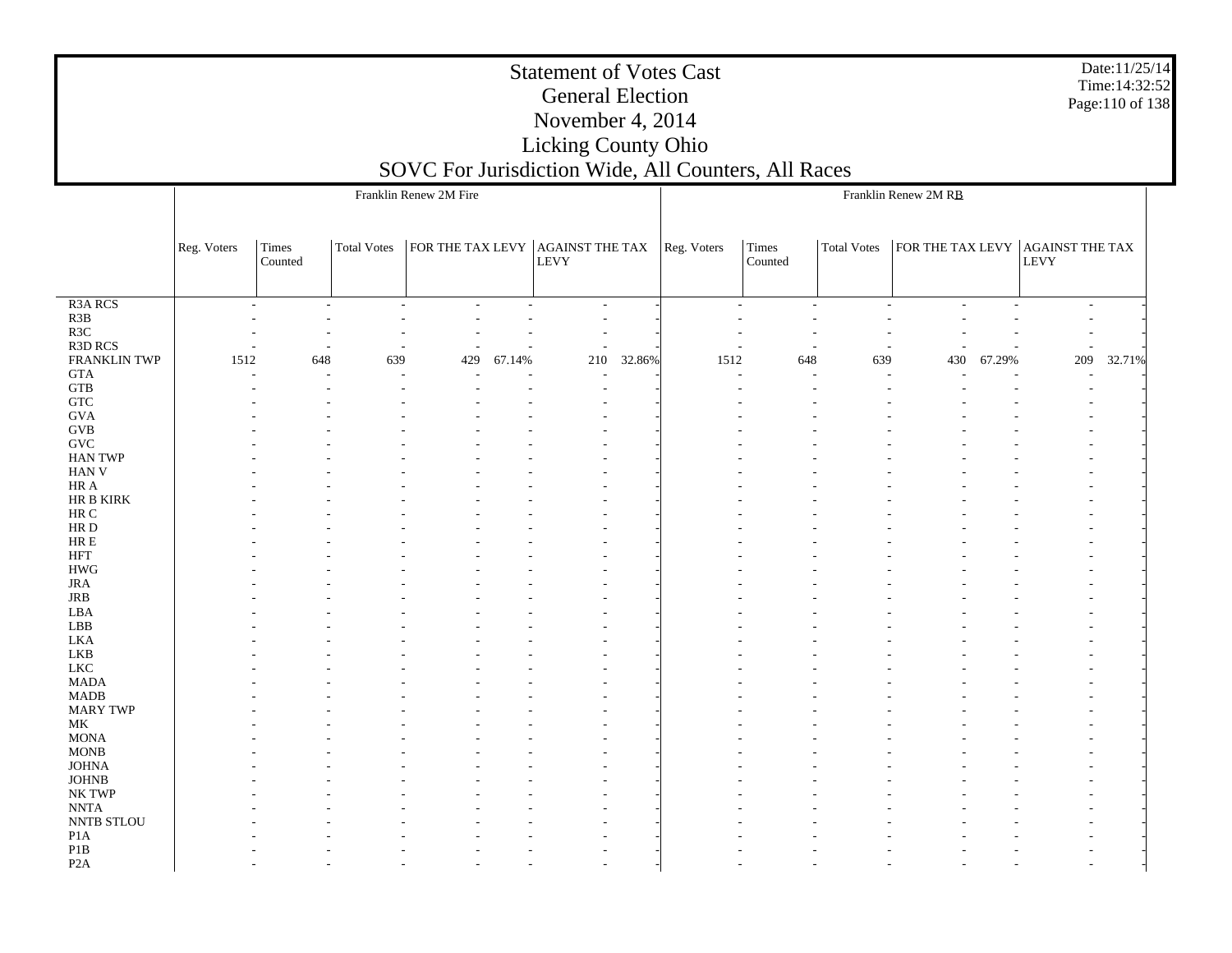|                  |             |                          |                          | Franklin Renew 2M Fire                               |        |                                          |        |                          |                  |                          | Franklin Renew 2M RB     |                          |                                       |        |
|------------------|-------------|--------------------------|--------------------------|------------------------------------------------------|--------|------------------------------------------|--------|--------------------------|------------------|--------------------------|--------------------------|--------------------------|---------------------------------------|--------|
|                  | Reg. Voters | Times<br>Counted         | <b>Total Votes</b>       |                                                      |        | FOR THE TAX LEVY AGAINST THE TAX<br>LEVY |        | Reg. Voters              | Times<br>Counted | <b>Total Votes</b>       | <b>FOR THE TAX LEVY</b>  |                          | <b>AGAINST THE TAX</b><br><b>LEVY</b> |        |
| P <sub>2</sub> B |             | $\sim$                   | ۰                        | ۰                                                    |        | $\overline{\phantom{a}}$                 |        | $\sim$                   |                  | $\overline{\phantom{a}}$ |                          |                          | $\overline{\phantom{a}}$              |        |
| P <sub>3</sub> A |             |                          |                          |                                                      |        |                                          |        |                          |                  |                          |                          |                          |                                       |        |
| P3B              |             |                          |                          |                                                      |        |                                          |        |                          |                  |                          |                          |                          |                                       |        |
| P <sub>4</sub> A |             | $\sim$                   | $\overline{\phantom{a}}$ | $\overline{\phantom{a}}$<br>$\overline{\phantom{a}}$ |        | $\overline{\phantom{a}}$                 |        | $\overline{\phantom{a}}$ |                  | $\overline{\phantom{a}}$ | $\overline{\phantom{a}}$ | $\overline{\phantom{a}}$ | $\overline{\phantom{a}}$              |        |
| P4B              |             | $\sim$                   |                          | ۰                                                    |        | $\overline{\phantom{a}}$                 |        | $\overline{a}$           |                  | ۰                        | $\overline{\phantom{a}}$ |                          | $\overline{\phantom{a}}$              |        |
| PERRY            |             |                          |                          |                                                      |        |                                          |        |                          |                  |                          |                          |                          | $\overline{\phantom{a}}$              |        |
| <b>STAA</b>      |             |                          |                          |                                                      |        |                                          |        |                          |                  |                          |                          |                          |                                       |        |
| <b>STAB ALEX</b> |             | $\overline{\phantom{a}}$ |                          | $\overline{\phantom{a}}$                             |        | $\overline{\phantom{a}}$                 |        |                          |                  | ۰                        |                          |                          | $\overline{\phantom{a}}$              |        |
| <b>UTA</b>       |             | $\sim$                   |                          | $\overline{\phantom{a}}$<br>$\overline{\phantom{a}}$ |        | $\overline{\phantom{a}}$                 |        | $\overline{\phantom{a}}$ |                  | ۰                        | $\overline{\phantom{a}}$ | $\overline{\phantom{a}}$ | $\overline{\phantom{a}}$              |        |
| <b>UTB</b>       |             |                          |                          |                                                      |        |                                          |        |                          |                  |                          |                          |                          |                                       |        |
| <b>BL VLG</b>    |             |                          |                          |                                                      |        | $\overline{\phantom{a}}$                 |        |                          |                  |                          |                          |                          |                                       |        |
| <b>HEB VLG</b>   |             |                          |                          | ۰                                                    |        | ٠                                        |        |                          |                  | ٠                        |                          |                          |                                       |        |
| WASH             |             |                          |                          | ۰<br>$\overline{\phantom{a}}$                        |        | $\overline{\phantom{a}}$                 |        |                          |                  |                          | $\overline{\phantom{a}}$ |                          |                                       |        |
| <b>UTICA</b>     |             |                          |                          |                                                      |        |                                          |        |                          |                  |                          |                          |                          |                                       |        |
| Total            | 1512        |                          | 639<br>648               | 429                                                  | 67.14% | 210                                      | 32.86% | 1512                     | 648              | 639                      | 430                      | 67.29%                   | 209                                   | 32.71% |

Date:11/25/14 Time:14:32:52 Page:111 of 138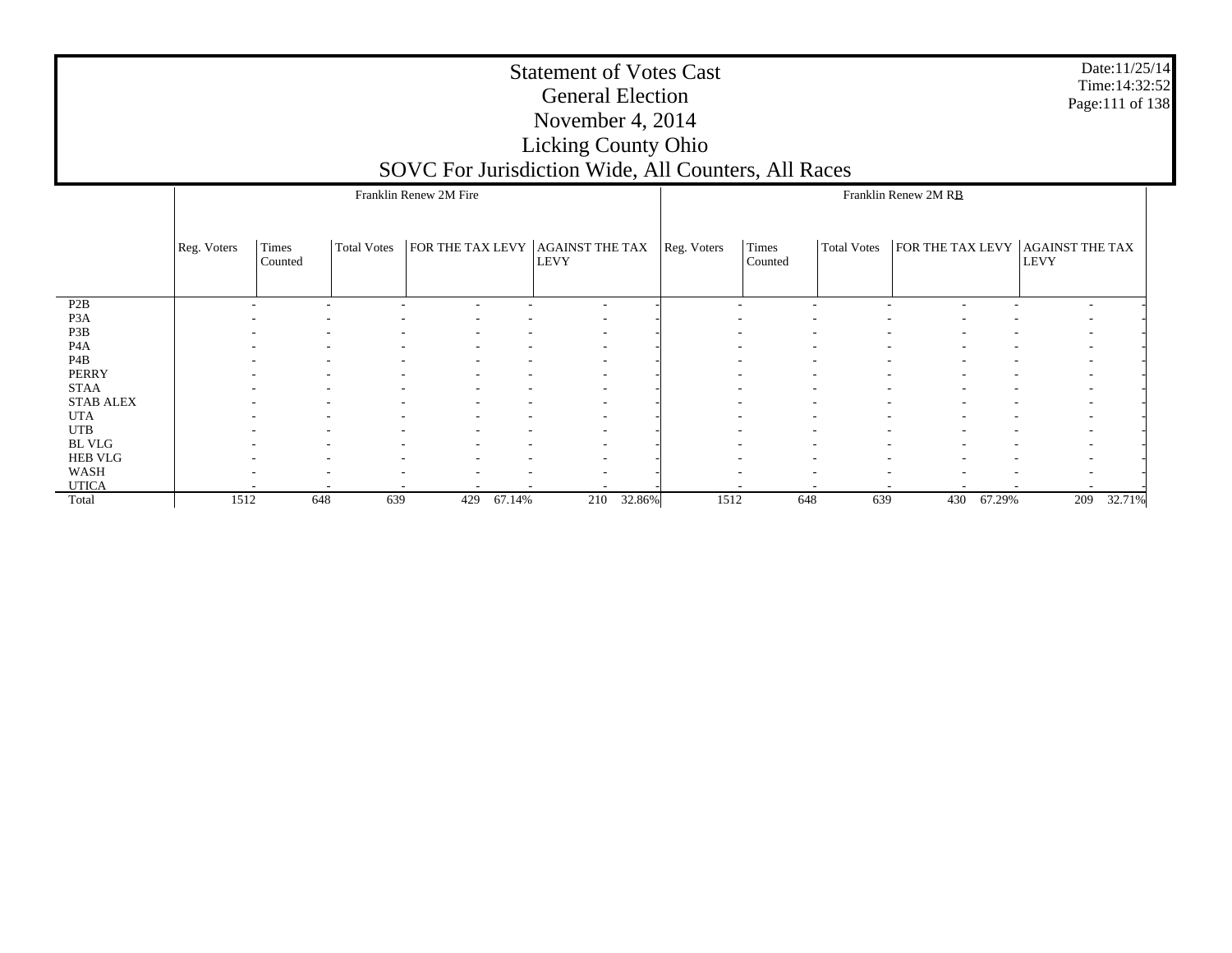|                               | Granville Add 1M Current Exp |                  |                    |                  |                                       |  |  |  |  |  |  |  |
|-------------------------------|------------------------------|------------------|--------------------|------------------|---------------------------------------|--|--|--|--|--|--|--|
|                               |                              |                  |                    |                  |                                       |  |  |  |  |  |  |  |
|                               |                              |                  |                    |                  |                                       |  |  |  |  |  |  |  |
|                               | Reg. Voters                  | Times<br>Counted | <b>Total Votes</b> | FOR THE TAX LEVY | <b>AGAINST THE TAX</b><br><b>LEVY</b> |  |  |  |  |  |  |  |
|                               |                              |                  |                    |                  |                                       |  |  |  |  |  |  |  |
| Jurisdiction Wide             |                              |                  |                    |                  |                                       |  |  |  |  |  |  |  |
| N1A                           |                              |                  |                    |                  |                                       |  |  |  |  |  |  |  |
| N1B                           |                              |                  |                    |                  |                                       |  |  |  |  |  |  |  |
| N2A                           |                              |                  |                    |                  |                                       |  |  |  |  |  |  |  |
| N2B                           |                              |                  |                    |                  |                                       |  |  |  |  |  |  |  |
| N2C                           |                              |                  |                    |                  |                                       |  |  |  |  |  |  |  |
| N3A                           |                              |                  |                    |                  |                                       |  |  |  |  |  |  |  |
| N3B                           |                              |                  |                    |                  |                                       |  |  |  |  |  |  |  |
| N3C                           |                              |                  |                    |                  |                                       |  |  |  |  |  |  |  |
| N4A                           |                              |                  |                    |                  |                                       |  |  |  |  |  |  |  |
| N4B                           |                              |                  |                    |                  |                                       |  |  |  |  |  |  |  |
| N <sub>4</sub> C              |                              |                  |                    |                  |                                       |  |  |  |  |  |  |  |
| N <sub>4</sub> D              |                              |                  |                    |                  |                                       |  |  |  |  |  |  |  |
| N5A                           |                              |                  |                    |                  |                                       |  |  |  |  |  |  |  |
| N5B                           |                              |                  |                    |                  |                                       |  |  |  |  |  |  |  |
| N <sub>5</sub> C              |                              |                  |                    |                  |                                       |  |  |  |  |  |  |  |
| N <sub>5</sub> D              |                              |                  |                    |                  |                                       |  |  |  |  |  |  |  |
| N5E                           |                              |                  |                    |                  |                                       |  |  |  |  |  |  |  |
| N <sub>6</sub> A              |                              |                  |                    |                  |                                       |  |  |  |  |  |  |  |
|                               |                              |                  |                    |                  |                                       |  |  |  |  |  |  |  |
| N6B                           |                              |                  |                    |                  |                                       |  |  |  |  |  |  |  |
| N <sub>6</sub> C              |                              |                  |                    |                  |                                       |  |  |  |  |  |  |  |
| N <sub>6</sub> D              |                              |                  |                    |                  |                                       |  |  |  |  |  |  |  |
| N <sub>6</sub> E              |                              |                  |                    |                  |                                       |  |  |  |  |  |  |  |
| N7A                           |                              |                  |                    |                  |                                       |  |  |  |  |  |  |  |
| N7B                           |                              |                  |                    |                  |                                       |  |  |  |  |  |  |  |
| $_{\mathrm{N7C}}$             |                              |                  |                    |                  |                                       |  |  |  |  |  |  |  |
| H1A                           |                              |                  |                    |                  |                                       |  |  |  |  |  |  |  |
| H1B                           |                              |                  |                    |                  |                                       |  |  |  |  |  |  |  |
| H <sub>2</sub> A              |                              |                  |                    |                  |                                       |  |  |  |  |  |  |  |
| H2B                           |                              |                  |                    |                  |                                       |  |  |  |  |  |  |  |
| H <sub>3</sub> A              |                              |                  |                    |                  |                                       |  |  |  |  |  |  |  |
| H3B                           |                              |                  |                    |                  |                                       |  |  |  |  |  |  |  |
| <b>BEN</b>                    |                              |                  |                    |                  |                                       |  |  |  |  |  |  |  |
| $\operatorname{B} G$          |                              |                  |                    |                  |                                       |  |  |  |  |  |  |  |
| $\rm BUR$                     |                              |                  |                    |                  |                                       |  |  |  |  |  |  |  |
| <b>EDEN FALL</b>              |                              |                  |                    |                  |                                       |  |  |  |  |  |  |  |
| $\rm ETA$                     |                              |                  |                    |                  |                                       |  |  |  |  |  |  |  |
| ${\rm ETB}$ SWL               |                              |                  |                    |                  |                                       |  |  |  |  |  |  |  |
| $\ensuremath{\text{ETC}}$ SWL |                              |                  |                    |                  |                                       |  |  |  |  |  |  |  |
| ETD SWL                       |                              |                  |                    |                  |                                       |  |  |  |  |  |  |  |
| R2A                           |                              |                  |                    |                  |                                       |  |  |  |  |  |  |  |
|                               |                              |                  |                    |                  |                                       |  |  |  |  |  |  |  |

Date:11/25/14 Time:14:32:52Page:112 of 138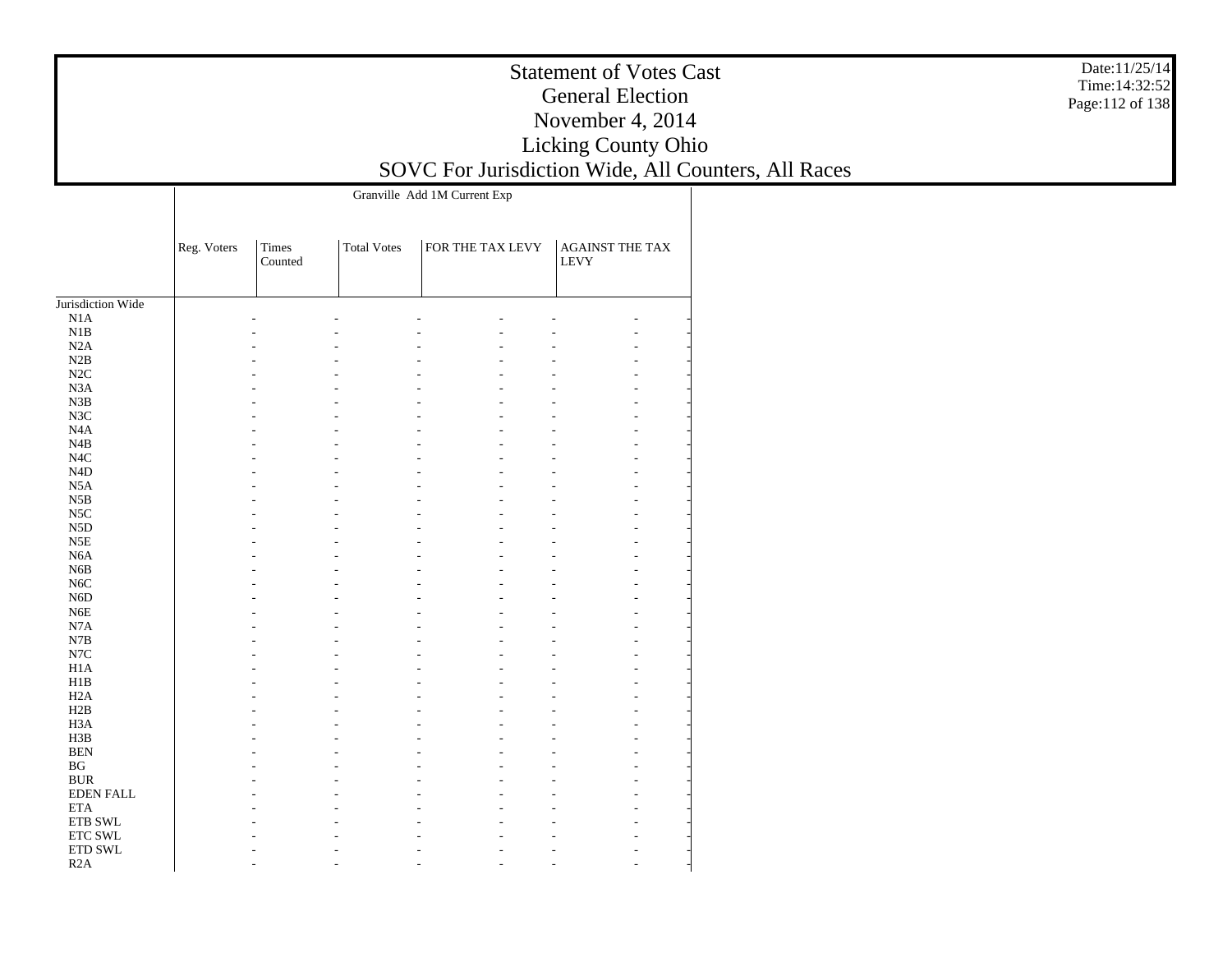|                     | Granville Add 1M Current Exp |                  |                    |                  |        |                                       |        |  |  |  |  |  |
|---------------------|------------------------------|------------------|--------------------|------------------|--------|---------------------------------------|--------|--|--|--|--|--|
|                     | Reg. Voters                  | Times<br>Counted | <b>Total Votes</b> | FOR THE TAX LEVY |        | <b>AGAINST THE TAX</b><br><b>LEVY</b> |        |  |  |  |  |  |
|                     |                              |                  |                    |                  |        |                                       |        |  |  |  |  |  |
| <b>R3A RCS</b>      | ÷                            | ÷                | ÷                  | ÷.               | ÷      | $\blacksquare$                        |        |  |  |  |  |  |
| R3B                 |                              |                  |                    |                  |        |                                       |        |  |  |  |  |  |
| R <sub>3</sub> C    |                              |                  |                    |                  |        |                                       |        |  |  |  |  |  |
| <b>R3D RCS</b>      |                              |                  |                    |                  |        |                                       |        |  |  |  |  |  |
| <b>FRANKLIN TWP</b> |                              |                  |                    |                  |        |                                       |        |  |  |  |  |  |
| <b>GTA</b>          | 990                          | 506              | 495                | 205              | 41.41% | 290                                   | 58.59% |  |  |  |  |  |
| <b>GTB</b>          | 937                          | 541              | 528                | 277              | 52.46% | 251                                   | 47.54% |  |  |  |  |  |
| <b>GTC</b>          | 1389                         | 782              | 764                | 356              | 46.60% | 408                                   | 53.40% |  |  |  |  |  |
| <b>GVA</b>          | 1333                         | 721              | 692                | 339              | 48.99% | 353                                   | 51.01% |  |  |  |  |  |
| <b>GVB</b>          | 1248                         | 655              | 636                | 223              | 35.06% | 413                                   | 64.94% |  |  |  |  |  |
| <b>GVC</b>          | 2017                         | 284              | 259                | 136              | 52.51% | 123                                   | 47.49% |  |  |  |  |  |
| <b>HAN TWP</b>      | ٠                            | $\overline{a}$   | ÷.                 | L                |        | $\sim$                                |        |  |  |  |  |  |
| <b>HAN V</b>        |                              |                  |                    | L.               |        | ä,                                    |        |  |  |  |  |  |
| HR A                |                              |                  |                    |                  |        |                                       |        |  |  |  |  |  |
| HR B KIRK           |                              |                  |                    |                  |        |                                       |        |  |  |  |  |  |
| HR C                |                              |                  |                    |                  |        |                                       |        |  |  |  |  |  |
| HR D                |                              |                  |                    |                  |        |                                       |        |  |  |  |  |  |
| HR E                |                              |                  |                    |                  |        |                                       |        |  |  |  |  |  |
| <b>HFT</b>          |                              |                  |                    |                  |        |                                       |        |  |  |  |  |  |
| <b>HWG</b>          |                              |                  |                    |                  |        |                                       |        |  |  |  |  |  |
| <b>JRA</b>          |                              |                  |                    |                  |        |                                       |        |  |  |  |  |  |
| <b>JRB</b>          |                              |                  |                    |                  |        |                                       |        |  |  |  |  |  |
| LBA                 |                              |                  |                    |                  |        |                                       |        |  |  |  |  |  |
|                     |                              |                  |                    |                  |        |                                       |        |  |  |  |  |  |
| LBB                 |                              |                  |                    |                  |        |                                       |        |  |  |  |  |  |
| <b>LKA</b>          |                              |                  |                    |                  |        |                                       |        |  |  |  |  |  |
| <b>LKB</b>          |                              |                  |                    |                  |        |                                       |        |  |  |  |  |  |
| <b>LKC</b>          |                              |                  |                    |                  |        |                                       |        |  |  |  |  |  |
| <b>MADA</b>         |                              |                  |                    |                  |        |                                       |        |  |  |  |  |  |
| <b>MADB</b>         |                              |                  |                    |                  |        |                                       |        |  |  |  |  |  |
| <b>MARY TWP</b>     |                              |                  |                    |                  |        |                                       |        |  |  |  |  |  |
| <b>MK</b>           |                              |                  |                    |                  |        |                                       |        |  |  |  |  |  |
| <b>MONA</b>         |                              |                  |                    |                  |        |                                       |        |  |  |  |  |  |
| <b>MONB</b>         |                              |                  |                    |                  |        |                                       |        |  |  |  |  |  |
| <b>JOHNA</b>        |                              |                  |                    |                  |        |                                       |        |  |  |  |  |  |
| <b>JOHNB</b>        |                              |                  |                    |                  |        |                                       |        |  |  |  |  |  |
| NK TWP              |                              |                  |                    |                  |        |                                       |        |  |  |  |  |  |
| <b>NNTA</b>         |                              |                  |                    |                  |        |                                       |        |  |  |  |  |  |
| <b>NNTB STLOU</b>   |                              |                  |                    |                  |        |                                       |        |  |  |  |  |  |
| P <sub>1</sub> A    |                              |                  |                    |                  |        |                                       |        |  |  |  |  |  |
| P <sub>1</sub> B    |                              |                  |                    |                  |        |                                       |        |  |  |  |  |  |
| P <sub>2</sub> A    |                              |                  |                    |                  |        |                                       |        |  |  |  |  |  |
|                     |                              |                  |                    |                  |        |                                       |        |  |  |  |  |  |

Date:11/25/14 Time:14:32:52Page:113 of 138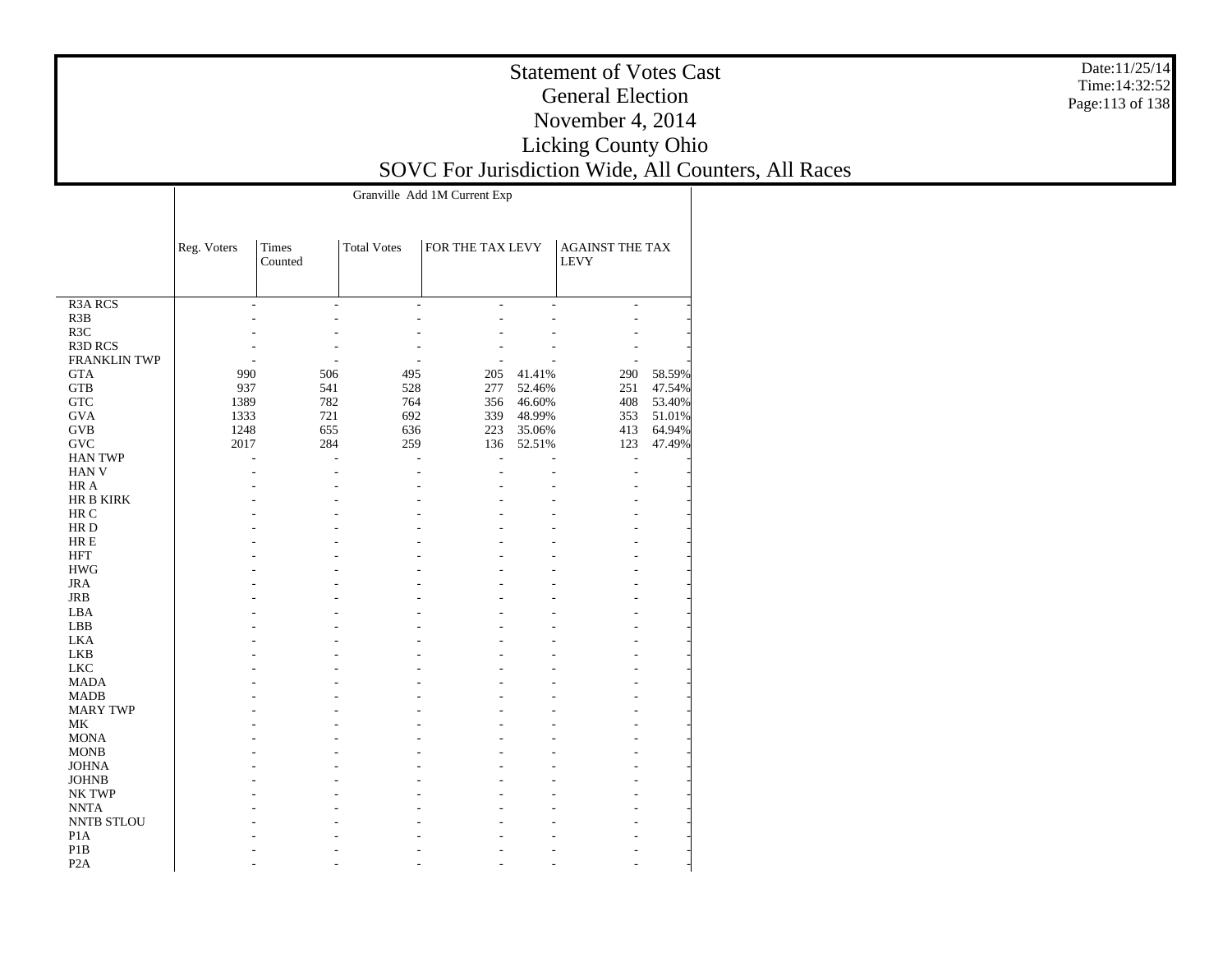|                  | Granville Add 1M Current Exp |                  |                    |                  |        |                                       |        |  |  |  |  |  |
|------------------|------------------------------|------------------|--------------------|------------------|--------|---------------------------------------|--------|--|--|--|--|--|
|                  | Reg. Voters                  | Times<br>Counted | <b>Total Votes</b> | FOR THE TAX LEVY |        | <b>AGAINST THE TAX</b><br><b>LEVY</b> |        |  |  |  |  |  |
| P2B              |                              |                  |                    |                  |        |                                       |        |  |  |  |  |  |
| P <sub>3</sub> A |                              |                  |                    |                  |        |                                       |        |  |  |  |  |  |
| P <sub>3</sub> B |                              |                  |                    |                  |        |                                       |        |  |  |  |  |  |
| P <sub>4</sub> A |                              |                  |                    |                  |        |                                       |        |  |  |  |  |  |
| P <sub>4</sub> B |                              |                  |                    |                  |        |                                       |        |  |  |  |  |  |
| <b>PERRY</b>     |                              |                  |                    |                  |        |                                       |        |  |  |  |  |  |
| <b>STAA</b>      |                              |                  |                    |                  |        |                                       |        |  |  |  |  |  |
| <b>STAB ALEX</b> |                              |                  |                    |                  |        |                                       |        |  |  |  |  |  |
| <b>UTA</b>       |                              |                  |                    |                  |        |                                       |        |  |  |  |  |  |
| <b>UTB</b>       |                              |                  |                    |                  |        |                                       |        |  |  |  |  |  |
| <b>BL VLG</b>    |                              |                  |                    |                  |        |                                       |        |  |  |  |  |  |
| <b>HEB VLG</b>   |                              |                  |                    |                  |        |                                       |        |  |  |  |  |  |
| WASH             |                              |                  |                    |                  |        |                                       |        |  |  |  |  |  |
| <b>UTICA</b>     |                              |                  |                    |                  |        |                                       |        |  |  |  |  |  |
| Total            | 7914                         | 3489             | 3374               | 1536             | 45.52% | 1838                                  | 54.48% |  |  |  |  |  |

Date:11/25/14 Time:14:32:52Page:114 of 138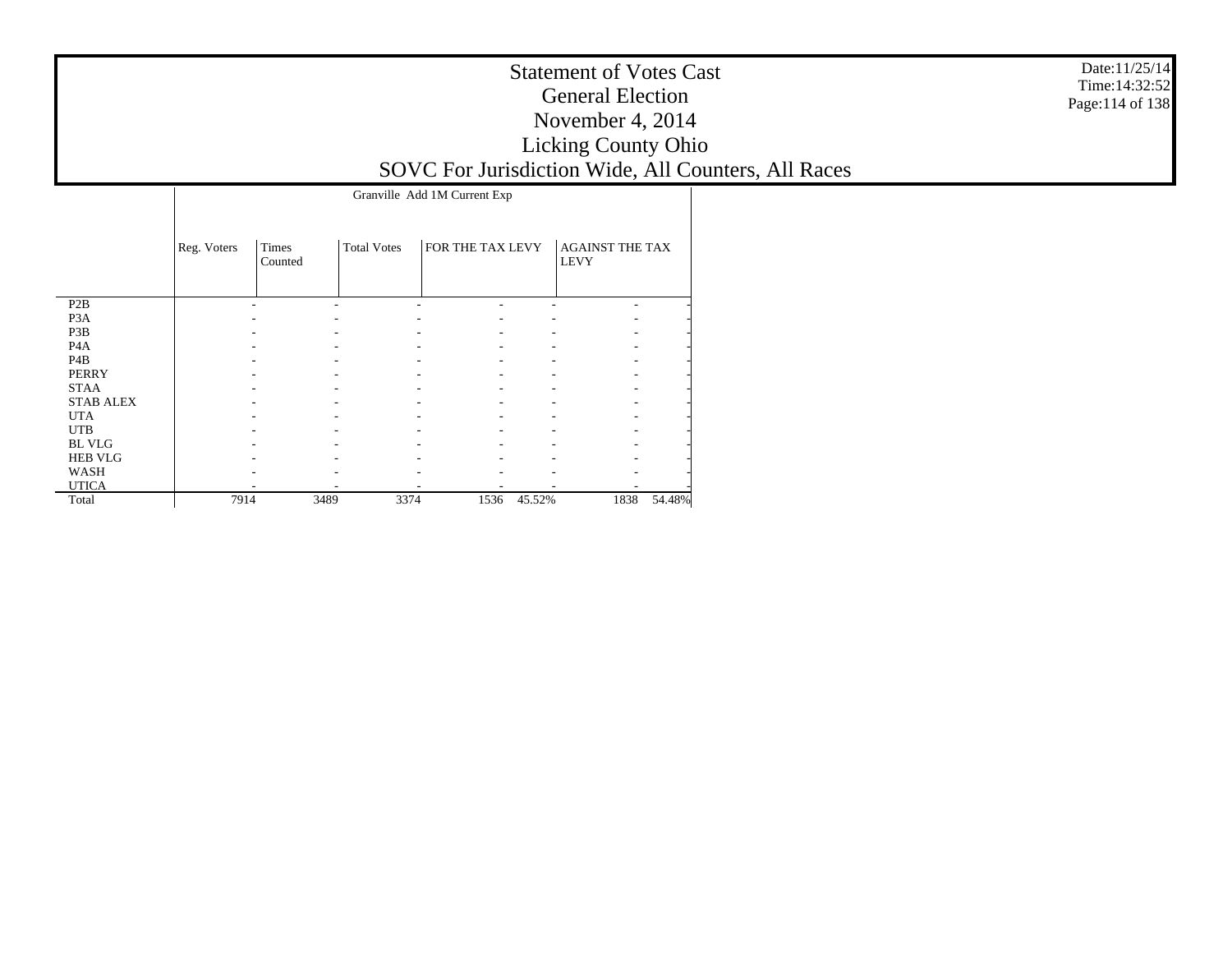|                               |             |                        |             | Harrison Renew 1M RB |                         |             |                  |             | Hartford Replace 1.5M Fire       |      |  |
|-------------------------------|-------------|------------------------|-------------|----------------------|-------------------------|-------------|------------------|-------------|----------------------------------|------|--|
|                               | Reg. Voters | $\rm Times$<br>Counted | Total Votes | FOR THE TAX LEVY     | AGAINST THE TAX<br>LEVY | Reg. Voters | Times<br>Counted | Total Votes | FOR THE TAX LEVY AGAINST THE TAX | LEVY |  |
| Jurisdiction Wide             |             |                        |             |                      |                         |             |                  |             |                                  |      |  |
| N1A                           |             |                        |             |                      |                         |             |                  |             |                                  |      |  |
| $_{\rm N1B}$                  |             |                        |             |                      |                         |             |                  |             |                                  |      |  |
| N2A<br>$\rm N2B$              |             |                        |             |                      |                         |             |                  |             |                                  |      |  |
| $\rm N2C$                     |             |                        |             |                      |                         |             |                  |             |                                  |      |  |
| N3A                           |             |                        |             |                      |                         |             |                  |             |                                  |      |  |
| ${\bf N3B}$                   |             |                        |             |                      |                         |             |                  |             |                                  |      |  |
| N3C                           |             |                        |             |                      |                         |             |                  |             |                                  |      |  |
| N4A                           |             |                        |             |                      |                         |             |                  |             |                                  |      |  |
| $\rm N4B$                     |             |                        |             |                      |                         |             |                  |             |                                  |      |  |
| $_{\mathrm{N4C}}$             |             |                        |             |                      |                         |             |                  |             |                                  |      |  |
| N4D                           |             |                        |             |                      |                         |             |                  |             |                                  |      |  |
| N5A                           |             |                        |             |                      |                         |             |                  |             |                                  |      |  |
| $_{\rm N5B}$<br>$_{\rm NSC}$  |             |                        |             |                      |                         |             |                  |             |                                  |      |  |
| N5D                           |             |                        |             |                      |                         |             |                  |             |                                  |      |  |
| $_{\rm N5E}$                  |             |                        |             |                      |                         |             |                  |             |                                  |      |  |
| N <sub>6</sub> A              |             |                        |             |                      |                         |             |                  |             |                                  |      |  |
| ${\rm N6B}$                   |             |                        |             |                      |                         |             |                  |             |                                  |      |  |
| $_{\mathrm{N6C}}$             |             |                        |             |                      |                         |             |                  |             |                                  |      |  |
| N <sub>6</sub> D              |             |                        |             |                      |                         |             |                  |             |                                  |      |  |
| ${\rm N6E}$                   |             |                        |             |                      |                         |             |                  |             |                                  |      |  |
| N7A                           |             |                        |             |                      |                         |             |                  |             |                                  |      |  |
| $_{\rm N7B}$<br>$_{\rm N7C}$  |             |                        |             |                      |                         |             |                  |             |                                  |      |  |
| H <sub>1</sub> A              |             |                        |             |                      |                         |             |                  |             |                                  |      |  |
| $_{\rm H1B}$                  |             |                        |             |                      |                         |             |                  |             |                                  |      |  |
| H <sub>2</sub> A              |             |                        |             |                      |                         |             |                  |             |                                  |      |  |
| $_{\rm H2B}$                  |             |                        |             |                      |                         |             |                  |             |                                  |      |  |
| H <sub>3</sub> A              |             |                        |             |                      |                         |             |                  |             |                                  |      |  |
| $_{\rm H3B}$                  |             |                        |             |                      |                         |             |                  |             |                                  |      |  |
| <b>BEN</b>                    |             |                        |             |                      |                         |             |                  |             |                                  |      |  |
| $\mathbf{B}\mathbf{G}$        |             |                        |             |                      |                         |             |                  |             |                                  |      |  |
| $\rm BUR$                     |             |                        |             |                      |                         |             |                  |             |                                  |      |  |
| <b>EDEN FALL</b><br>$\rm ETA$ |             |                        |             |                      |                         |             |                  |             |                                  |      |  |
| $\rm ETB$ SWL                 |             |                        |             |                      |                         |             |                  |             |                                  |      |  |
| $\rm ETC$ SWL                 |             |                        |             |                      |                         |             |                  |             |                                  |      |  |
| $\rm ETD$ SWL                 |             |                        |             |                      |                         |             |                  |             |                                  |      |  |
| R2A                           |             |                        |             |                      |                         |             |                  |             |                                  |      |  |

Date:11/25/14 Time:14:32:52 Page:115 of 138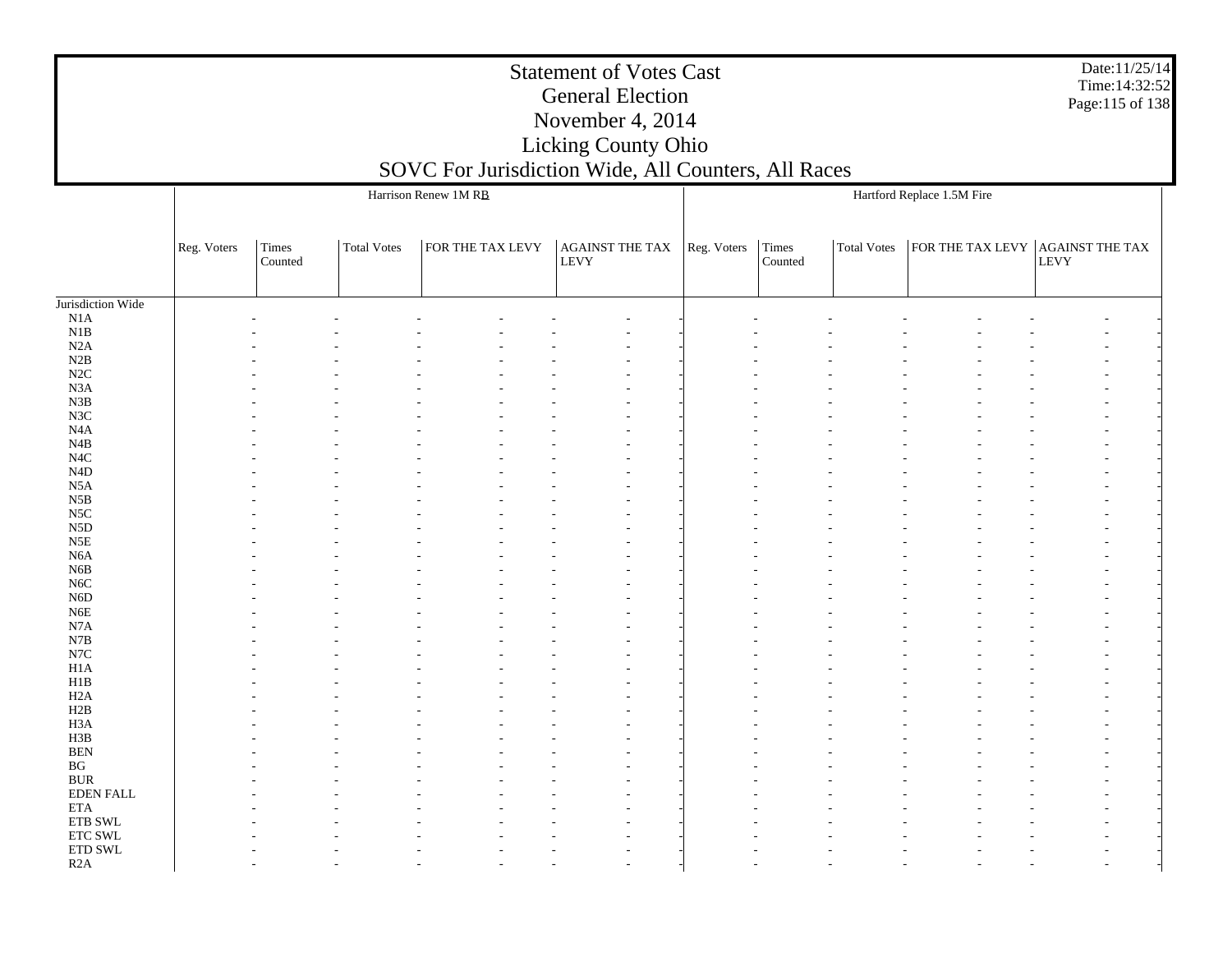|                                 |             |                  |                    | Harrison Renew 1M RB |        |                         |        |             |                  |                    | Hartford Replace 1.5M Fire |        |                                          |        |
|---------------------------------|-------------|------------------|--------------------|----------------------|--------|-------------------------|--------|-------------|------------------|--------------------|----------------------------|--------|------------------------------------------|--------|
|                                 |             |                  |                    |                      |        |                         |        |             |                  |                    |                            |        |                                          |        |
|                                 |             |                  |                    |                      |        |                         |        |             |                  |                    |                            |        |                                          |        |
|                                 | Reg. Voters | Times<br>Counted | <b>Total Votes</b> | FOR THE TAX LEVY     |        | AGAINST THE TAX<br>LEVY |        | Reg. Voters | Times<br>Counted | <b>Total Votes</b> |                            |        | FOR THE TAX LEVY AGAINST THE TAX<br>LEVY |        |
|                                 |             |                  |                    |                      |        |                         |        |             |                  |                    |                            |        |                                          |        |
|                                 |             |                  |                    |                      |        |                         |        |             |                  |                    |                            |        |                                          |        |
| R <sub>3</sub> A <sub>RCS</sub> | ÷           |                  |                    |                      |        | $\sim$                  |        |             | ÷                |                    |                            |        | $\sim$                                   |        |
| R3B                             |             |                  |                    |                      |        |                         |        |             |                  |                    |                            |        |                                          |        |
| R3C                             |             |                  |                    |                      |        |                         |        |             |                  |                    |                            |        |                                          |        |
| R3D RCS                         |             |                  |                    |                      |        |                         |        |             |                  |                    |                            |        |                                          |        |
| <b>FRANKLIN TWP</b>             |             |                  |                    |                      |        |                         |        |             |                  |                    |                            |        |                                          |        |
| <b>GTA</b>                      |             |                  |                    |                      |        |                         |        |             |                  |                    |                            |        |                                          |        |
| <b>GTB</b>                      |             |                  |                    |                      |        |                         |        |             |                  |                    |                            |        |                                          |        |
| ${\rm GTC}$                     |             |                  |                    |                      |        |                         |        |             |                  |                    |                            |        |                                          |        |
| <b>GVA</b><br>$\rm GVB$         |             |                  |                    |                      |        |                         |        |             |                  |                    |                            |        |                                          |        |
| $\operatorname{GVC}$            |             |                  |                    |                      |        |                         |        |             |                  |                    |                            |        |                                          |        |
| <b>HAN TWP</b>                  |             |                  |                    |                      |        |                         |        |             |                  |                    |                            |        |                                          |        |
| <b>HAN V</b>                    |             |                  |                    |                      |        |                         |        |             |                  |                    |                            |        |                                          |        |
| HR A                            | 1007        | 530              | 521                | 391                  | 75.05% | 130                     | 24.95% |             |                  |                    |                            |        |                                          |        |
| HR B KIRK                       | 979         | 540              | 531                | 389                  | 73.26% | 142                     | 26.74% |             |                  |                    |                            |        |                                          |        |
| $\rm{HR}$ C                     | 910         | 498              | 492                | 355                  | 72.15% | 137                     | 27.85% |             |                  |                    |                            |        |                                          |        |
| HR D                            | 1402        | 703              | 693                | 459                  | 66.23% | 234                     | 33.77% |             |                  |                    |                            |        |                                          |        |
| $\rm HR\,E$                     | 1125        | 580              | 570                | 383                  | 67.19% | 187                     | 32.81% |             | ٠                |                    |                            |        |                                          |        |
| <b>HFT</b>                      | ٠           | ÷                |                    |                      |        |                         |        | 919         | 475              | 460                | 291                        | 63.26% | 169                                      | 36.74% |
| <b>HWG</b>                      |             |                  |                    |                      |        |                         |        |             |                  |                    |                            |        |                                          |        |
| JRA                             |             |                  |                    |                      |        |                         |        |             |                  |                    |                            |        |                                          |        |
| JRB                             |             |                  |                    |                      |        |                         |        |             |                  |                    |                            |        |                                          |        |
| LBA                             |             |                  |                    |                      |        |                         |        |             |                  |                    |                            |        |                                          |        |
| LBB                             |             |                  |                    |                      |        |                         |        |             |                  |                    |                            |        |                                          |        |
| <b>LKA</b>                      |             |                  |                    |                      |        |                         |        |             |                  |                    |                            |        |                                          |        |
| LKB                             |             |                  |                    |                      |        |                         |        |             |                  |                    |                            |        |                                          |        |
| ${\rm LKC}$                     |             |                  |                    |                      |        |                         |        |             |                  |                    |                            |        |                                          |        |
| <b>MADA</b>                     |             |                  |                    |                      |        |                         |        |             |                  |                    |                            |        |                                          |        |
| $\mbox{MADB}$                   |             |                  |                    |                      |        |                         |        |             |                  |                    |                            |        |                                          |        |
| <b>MARY TWP</b>                 |             |                  |                    |                      |        |                         |        |             |                  |                    |                            |        |                                          |        |
| МK                              |             |                  |                    |                      |        |                         |        |             |                  |                    |                            |        |                                          |        |
| <b>MONA</b>                     |             |                  |                    |                      |        |                         |        |             |                  |                    |                            |        |                                          |        |
| <b>MONB</b>                     |             |                  |                    |                      |        |                         |        |             |                  |                    |                            |        |                                          |        |
| <b>JOHNA</b>                    |             |                  |                    |                      |        |                         |        |             |                  |                    |                            |        |                                          |        |
| <b>JOHNB</b>                    |             |                  |                    |                      |        |                         |        |             |                  |                    |                            |        |                                          |        |
| NK TWP                          |             |                  |                    |                      |        |                         |        |             |                  |                    |                            |        |                                          |        |
| <b>NNTA</b>                     |             |                  |                    |                      |        |                         |        |             |                  |                    |                            |        |                                          |        |
| NNTB STLOU                      |             |                  |                    |                      |        |                         |        |             |                  |                    |                            |        |                                          |        |
| P <sub>1</sub> A                |             |                  |                    |                      |        |                         |        |             |                  |                    |                            |        |                                          |        |
| P1B                             |             |                  |                    |                      |        |                         |        |             |                  |                    |                            |        |                                          |        |
| P2A                             |             |                  |                    |                      |        |                         |        |             |                  |                    |                            |        |                                          |        |

Date:11/25/14 Time:14:32:52 Page:116 of 138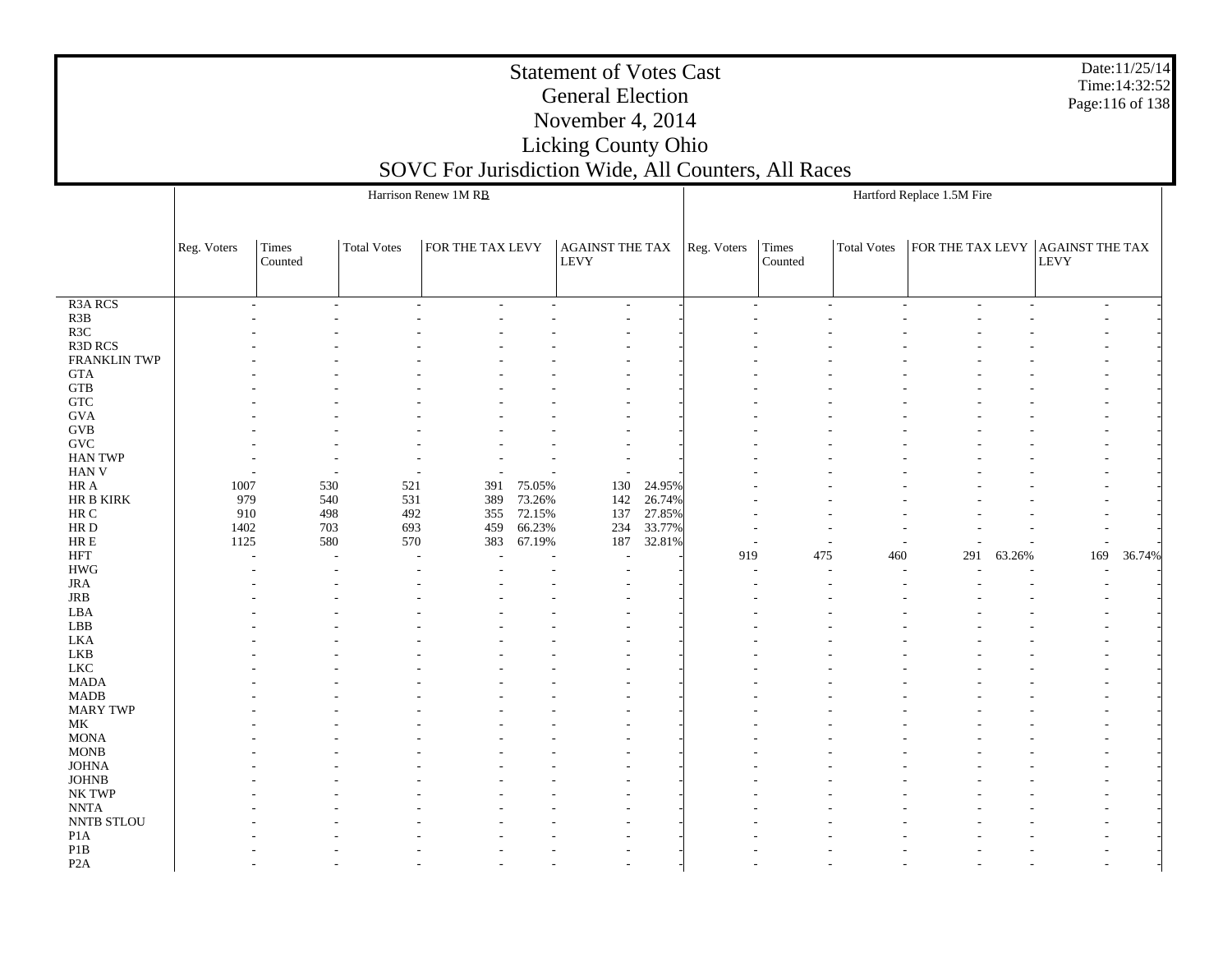|                          |             |                          |                    |                                    |                          |                                                      | $\overline{\phantom{a}}$ |             | $\overline{\phantom{a}}$ |                    |                            |        |                                  |        |
|--------------------------|-------------|--------------------------|--------------------|------------------------------------|--------------------------|------------------------------------------------------|--------------------------|-------------|--------------------------|--------------------|----------------------------|--------|----------------------------------|--------|
|                          |             |                          |                    | Harrison Renew 1M RB               |                          |                                                      |                          |             |                          |                    | Hartford Replace 1.5M Fire |        |                                  |        |
|                          |             |                          |                    |                                    |                          |                                                      |                          |             |                          |                    |                            |        |                                  |        |
|                          |             |                          |                    |                                    |                          |                                                      |                          |             |                          |                    |                            |        |                                  |        |
|                          | Reg. Voters | Times                    | <b>Total Votes</b> | FOR THE TAX LEVY                   |                          | <b>AGAINST THE TAX</b>                               |                          | Reg. Voters | Times                    | <b>Total Votes</b> |                            |        | FOR THE TAX LEVY AGAINST THE TAX |        |
|                          |             | Counted                  |                    |                                    |                          | <b>LEVY</b>                                          |                          |             | Counted                  |                    |                            |        | <b>LEVY</b>                      |        |
|                          |             |                          |                    |                                    |                          |                                                      |                          |             |                          |                    |                            |        |                                  |        |
|                          |             |                          |                    |                                    |                          |                                                      |                          |             |                          |                    |                            |        |                                  |        |
| P <sub>2</sub> B         |             | $\overline{\phantom{a}}$ |                    |                                    |                          | $\overline{\phantom{a}}$                             |                          |             |                          |                    |                            |        | $\overline{\phantom{a}}$         |        |
| P <sub>3</sub> A         |             |                          |                    |                                    |                          |                                                      |                          |             |                          |                    |                            |        |                                  |        |
| P3B                      |             |                          |                    |                                    |                          | $\overline{\phantom{a}}$                             |                          |             |                          |                    |                            |        | $\overline{\phantom{a}}$         |        |
| P <sub>4</sub> A         |             |                          |                    |                                    |                          | $\overline{\phantom{a}}$                             |                          |             |                          |                    |                            |        | $\overline{\phantom{a}}$         |        |
| P <sub>4</sub> B         |             |                          |                    |                                    |                          | $\overline{\phantom{a}}$                             |                          |             |                          |                    |                            |        |                                  |        |
| <b>PERRY</b>             |             |                          |                    |                                    |                          | $\overline{\phantom{a}}$                             |                          |             |                          |                    |                            |        | $\overline{\phantom{a}}$         |        |
| <b>STAA</b>              |             |                          |                    |                                    |                          | $\overline{\phantom{a}}$                             |                          |             |                          |                    |                            |        | $\overline{\phantom{a}}$         |        |
| <b>STAB ALEX</b>         |             |                          |                    | $\overline{\phantom{a}}$           |                          | $\overline{\phantom{a}}$                             |                          |             |                          |                    |                            |        | $\overline{\phantom{a}}$         |        |
| <b>UTA</b><br><b>UTB</b> |             |                          |                    | $\overline{\phantom{a}}$<br>$\sim$ | $\overline{\phantom{a}}$ | $\overline{\phantom{a}}$                             |                          | -           |                          | $\sim$             | $\sim$                     |        | $\overline{\phantom{a}}$         |        |
| <b>BL VLG</b>            |             |                          |                    |                                    |                          | $\overline{\phantom{a}}$<br>$\overline{\phantom{a}}$ |                          |             |                          |                    |                            |        |                                  |        |
| <b>HEB VLG</b>           |             |                          |                    |                                    |                          | $\overline{\phantom{a}}$                             |                          |             |                          |                    |                            |        |                                  |        |
| WASH                     |             |                          |                    |                                    |                          | $\overline{\phantom{a}}$                             |                          |             |                          |                    |                            |        |                                  |        |
| <b>UTICA</b>             |             |                          |                    |                                    |                          |                                                      |                          |             |                          |                    |                            |        |                                  |        |
| Total                    | 5423        | 2851                     | 2807               | 1977                               | 70.43%                   | 830                                                  | 29.57%                   | 919         | 475                      | 460                | 291                        | 63.26% | 169                              | 36.74% |

Date:11/25/14 Time:14:32:52 Page:117 of 138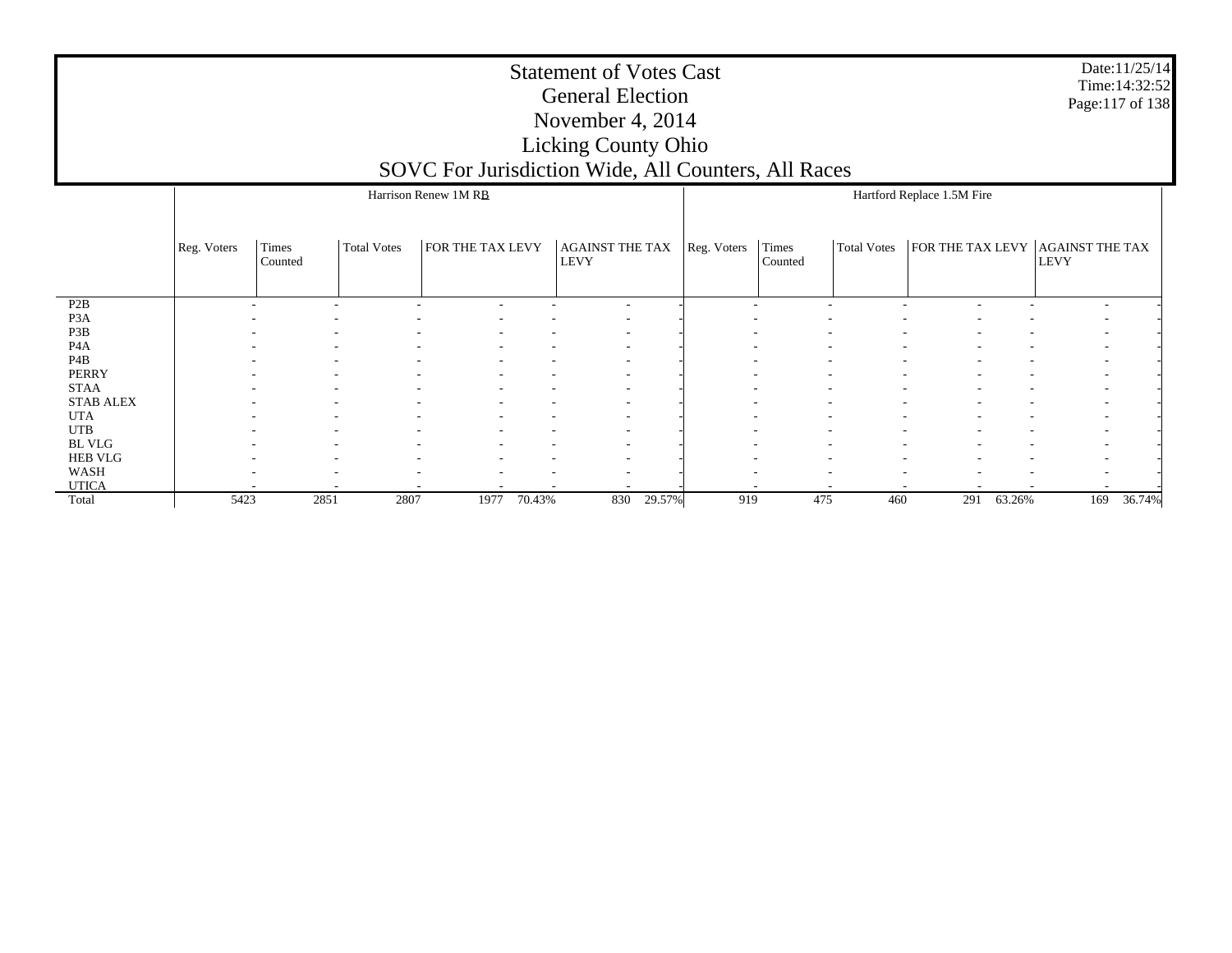|                      |             |                  |                    | Hopewell Renew 2M RB             |      |             |                  | Jersey Renew 3M RB |                                  |      |
|----------------------|-------------|------------------|--------------------|----------------------------------|------|-------------|------------------|--------------------|----------------------------------|------|
|                      | Reg. Voters | Times<br>Counted | <b>Total Votes</b> | FOR THE TAX LEVY AGAINST THE TAX | LEVY | Reg. Voters | Times<br>Counted | Total Votes        | FOR THE TAX LEVY AGAINST THE TAX | LEVY |
| Jurisdiction Wide    |             |                  |                    |                                  |      |             |                  |                    |                                  |      |
| $\rm N1A$            |             |                  |                    |                                  |      |             |                  |                    |                                  |      |
| N1B                  |             |                  |                    |                                  |      |             |                  |                    |                                  |      |
| N2A                  |             |                  |                    |                                  |      |             |                  |                    |                                  |      |
| N2B                  |             |                  |                    |                                  |      |             |                  |                    |                                  |      |
| N2C                  |             |                  |                    |                                  |      |             |                  |                    |                                  |      |
| N <sub>3</sub> A     |             |                  |                    |                                  |      |             |                  |                    |                                  |      |
| N3B                  |             |                  |                    |                                  |      |             |                  |                    |                                  |      |
| N3C                  |             |                  |                    |                                  |      |             |                  |                    |                                  |      |
| N4A                  |             |                  |                    |                                  |      |             |                  |                    |                                  |      |
| $\rm N4B$            |             |                  |                    |                                  |      |             |                  |                    |                                  |      |
| N <sub>4</sub> C     |             |                  |                    |                                  |      |             |                  |                    |                                  |      |
| $\rm N4D$            |             |                  |                    |                                  |      |             |                  |                    |                                  |      |
| N5A                  |             |                  |                    |                                  |      |             |                  |                    |                                  |      |
| $_{\rm N5B}$         |             |                  |                    |                                  |      |             |                  |                    |                                  |      |
| $_{\rm NSC}$         |             |                  |                    |                                  |      |             |                  |                    |                                  |      |
| ${\rm N5D}$          |             |                  |                    |                                  |      |             |                  |                    |                                  |      |
| N5E                  |             |                  |                    |                                  |      |             |                  |                    |                                  |      |
| N6A                  |             |                  |                    |                                  |      |             |                  |                    |                                  |      |
| N <sub>6</sub> B     |             |                  |                    |                                  |      |             |                  |                    |                                  |      |
| N <sub>6</sub> C     |             |                  |                    |                                  |      |             |                  |                    |                                  |      |
| N <sub>6</sub> D     |             |                  |                    |                                  |      |             |                  |                    |                                  |      |
| ${\rm N6E}$          |             |                  |                    |                                  |      |             |                  |                    |                                  |      |
| N7A                  |             |                  |                    |                                  |      |             |                  |                    |                                  |      |
| N7B                  |             |                  |                    |                                  |      |             |                  |                    |                                  |      |
| N7C                  |             |                  |                    |                                  |      |             |                  |                    |                                  |      |
| H1A                  |             |                  |                    |                                  |      |             |                  |                    |                                  |      |
| H1B                  |             |                  |                    |                                  |      |             |                  |                    |                                  |      |
| H <sub>2</sub> A     |             |                  |                    |                                  |      |             |                  |                    |                                  |      |
| H2B                  |             |                  |                    |                                  |      |             |                  |                    |                                  |      |
| H3A                  |             |                  |                    |                                  |      |             |                  |                    |                                  |      |
| H3B                  |             |                  |                    |                                  |      |             |                  |                    |                                  |      |
| <b>BEN</b>           |             |                  |                    |                                  |      |             |                  |                    |                                  |      |
| $\operatorname{B} G$ |             |                  |                    |                                  |      |             |                  |                    |                                  |      |
| <b>BUR</b>           |             |                  |                    |                                  |      |             |                  |                    |                                  |      |
| <b>EDEN FALL</b>     |             |                  |                    |                                  |      |             |                  |                    |                                  |      |
| <b>ETA</b>           |             |                  |                    |                                  |      |             |                  |                    |                                  |      |
| ETB SWL              |             |                  |                    |                                  |      |             |                  |                    |                                  |      |
| <b>ETC SWL</b>       |             |                  |                    |                                  |      |             |                  |                    |                                  |      |
| ETD SWL              |             |                  |                    |                                  |      |             |                  |                    |                                  |      |
| R2A                  |             |                  |                    |                                  |      |             |                  |                    |                                  |      |

Date:11/25/14 Time:14:32:52Page:118 of 138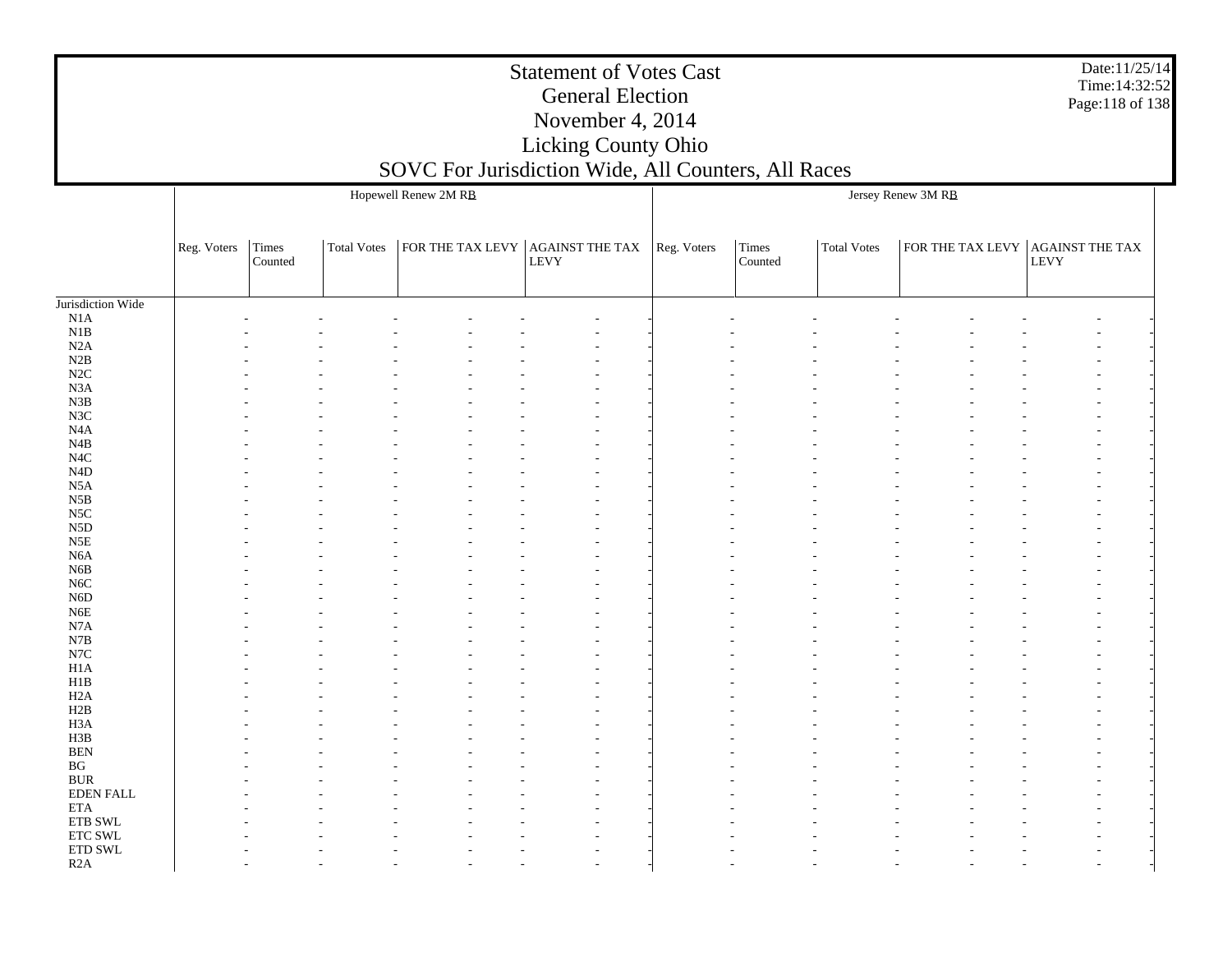R3C

JRB

LBB

 P1BP2A

Date:11/25/14Time:14:32:52Page:119 of 138

 R3A RCS R3B R3D RCS FRANKLIN TWP GTA GTB GTC GVA GVB GVC HAN TWP HAN V HR A HR B KIRK HR C HR D HR E HFT HWG JRA LBA LKA LKB LKC MADA MADB MARY TWP MK MONA MONB JOHNA JOHNB NK TWP NNTA NNTB STLOU P1AReg. Voters Times Counted Total Votess  $|FOR THE TAX LEVY | AGAINST THE TAX | Reg. Voters | Times$ LEVY Hopewell Renew 2M RB Counted Total Votes $\,$ s  $\,$   $\,$  FOR THE TAX LEVY  $\,$  AGAINST THE TAX  $\,$ LEVYJersey Renew 3M RB - - - - - - - - - - - - - - - - - - - - - - - - - - - - - - - - - - - - - - - - - - - - - - - - - - - - - - - - - - - - - - - - - - - - - - - - - - - - - - - - - - - - - - - - - - - - - - - - - - - - - - - - - - - - - - - - - - - - - - - - - - - - - - - - - - - - - - - - - - - - - - - - - - - - - - - - - - - - - - - - - - - - - - - - - - - - - - - - - - - - - - - - - - - - - - - - - - - - - - - - - - - - - - - - - - - - - - - - - - - - - - - - - - - - - - - - - - - - - - - - - - - - - - - - 884 419 418 275 65.79% 143 34.21% - - - - - - - - - - - - - - - - - - - - 1201 638 634 373 58.83% 261 41.17% - - - - - - 810 444 435 234 53.79% 201 46.21% - - - - - - - - - - - - - - - - - - - - - - - - - - - - - - - - - - - - - - - - - - - - - - - - - - - - - - - - - - - - - - - - - - - - - - - - - - - - - - - - - - - - - - - - - - - - - - - - - - - - - - - - - - - - - - - - - - - - - - - - - - - - - - - - - - - - - - - - - - - - - - - - - - - - - - - - - - - - - - - - - - - - - - - - - - - - - - - - - - - - - - - - - - - - - - - - - - - - - - - - - - - - - - - - - - - - - - - - - - - - - - - - - - - - - - - - - -

- - - - - - - - - - - - -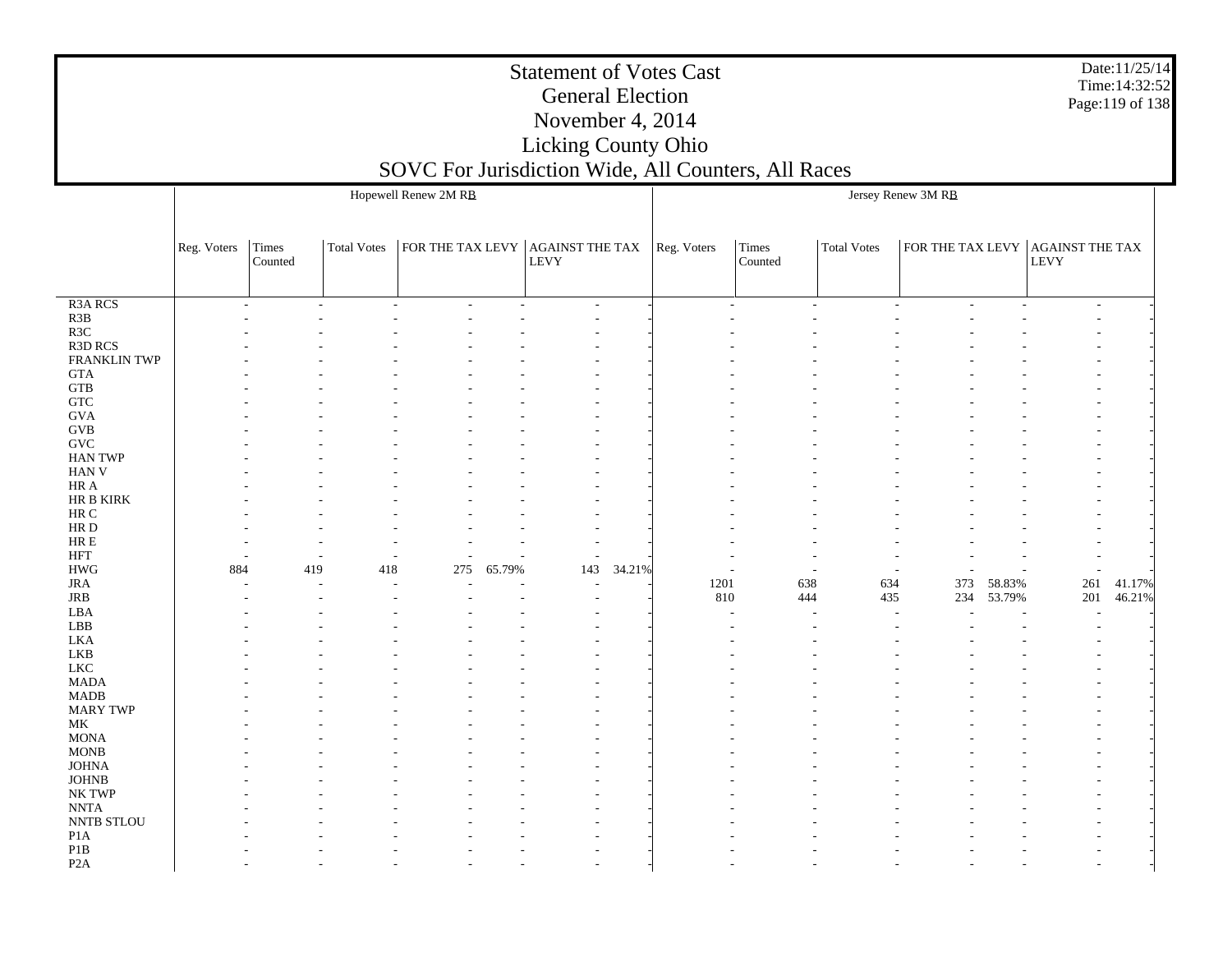|                  |                          | Hopewell Renew 2M RB |                    |                                  | Jersey Renew 3M RB |             |                          |             |                          |                          |                  |                          |                                       |        |
|------------------|--------------------------|----------------------|--------------------|----------------------------------|--------------------|-------------|--------------------------|-------------|--------------------------|--------------------------|------------------|--------------------------|---------------------------------------|--------|
|                  | Reg. Voters              | Times<br>Counted     | <b>Total Votes</b> | FOR THE TAX LEVY AGAINST THE TAX |                    | <b>LEVY</b> |                          | Reg. Voters | Times<br>Counted         | <b>Total Votes</b>       | FOR THE TAX LEVY |                          | <b>AGAINST THE TAX</b><br><b>LEVY</b> |        |
| P <sub>2</sub> B | $\overline{\phantom{a}}$ |                      |                    |                                  |                    |             | $\overline{\phantom{a}}$ |             | $\sim$                   |                          |                  | ۰                        | $\overline{\phantom{a}}$              |        |
| P <sub>3</sub> A |                          |                      |                    |                                  |                    |             | $\overline{\phantom{a}}$ |             |                          |                          |                  |                          | $\overline{\phantom{a}}$              |        |
| P3B              |                          |                      |                    |                                  |                    |             | $\overline{\phantom{a}}$ |             | ۰                        |                          |                  |                          | $\overline{\phantom{a}}$              |        |
| P <sub>4</sub> A |                          |                      |                    |                                  |                    |             | $\overline{\phantom{a}}$ |             |                          |                          |                  |                          |                                       |        |
| P4B              |                          |                      |                    |                                  |                    |             | $\overline{\phantom{a}}$ |             | $\overline{\phantom{a}}$ |                          |                  |                          | $\overline{\phantom{a}}$              |        |
| PERRY            |                          |                      |                    | ۰.                               | ۰                  |             | $\overline{\phantom{a}}$ |             | $\sim$                   | $\overline{\phantom{a}}$ | . .<br>۰.        | $\overline{\phantom{a}}$ | $\overline{\phantom{a}}$              |        |
| <b>STAA</b>      |                          |                      |                    |                                  |                    |             | $\overline{\phantom{a}}$ |             |                          |                          |                  |                          | $\overline{\phantom{a}}$              |        |
| <b>STAB ALEX</b> |                          |                      |                    |                                  |                    |             | $\overline{\phantom{a}}$ |             | ۰                        |                          |                  |                          | $\overline{\phantom{a}}$              |        |
| <b>UTA</b>       |                          |                      |                    |                                  |                    |             | $\overline{\phantom{a}}$ |             |                          |                          |                  |                          | $\overline{\phantom{a}}$              |        |
| <b>UTB</b>       |                          |                      |                    |                                  |                    |             | $\overline{\phantom{a}}$ |             |                          |                          |                  |                          | $\overline{\phantom{a}}$              |        |
| BL VLG           |                          |                      |                    |                                  |                    |             | $\overline{\phantom{a}}$ |             | $\overline{\phantom{a}}$ | $\overline{\phantom{a}}$ |                  | ٠                        | $\overline{\phantom{a}}$              |        |
| <b>HEB VLG</b>   |                          |                      |                    |                                  |                    |             | $\overline{\phantom{a}}$ |             |                          |                          |                  |                          | $\overline{\phantom{a}}$              |        |
| WASH             |                          |                      |                    |                                  |                    |             | $\overline{\phantom{a}}$ |             |                          |                          |                  |                          | $\overline{\phantom{a}}$              |        |
| <b>UTICA</b>     |                          |                      |                    |                                  |                    |             |                          |             |                          |                          |                  |                          |                                       |        |
| Total            | 884                      | 419                  | 418                | 275                              | 65.79%             | 143         | 34.21%                   | 2011        | 1082                     | 1069                     | 607              | 56.78%                   | 462                                   | 43.22% |

Date:11/25/14 Time:14:32:52 Page:120 of 138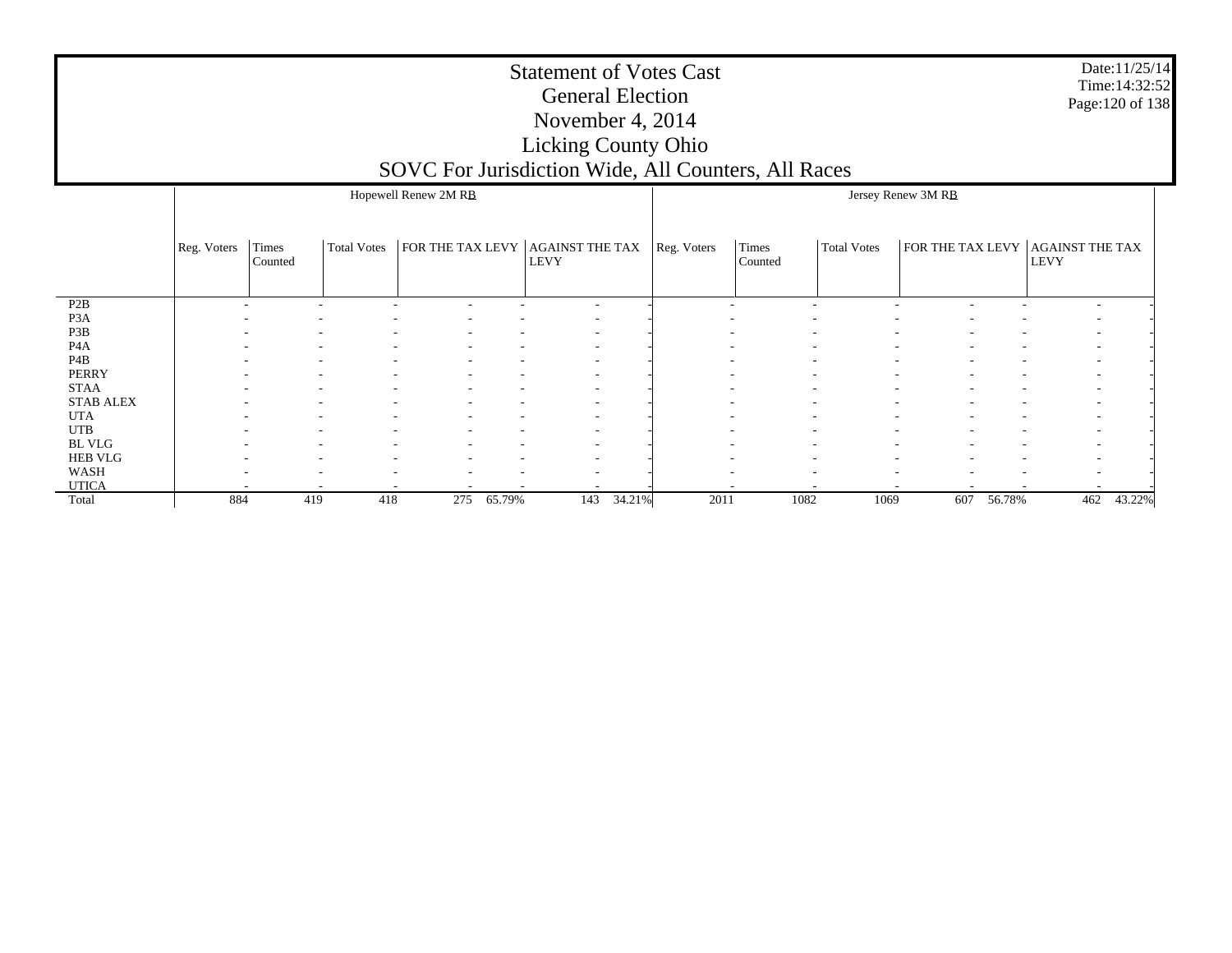|                               |             |         |                    |                                                     | <b>Statement of Votes Cast</b><br><b>General Election</b> |             |                                          |                    |                                |          |                  | Date:11/25/14<br>Time: 14:32:52 |
|-------------------------------|-------------|---------|--------------------|-----------------------------------------------------|-----------------------------------------------------------|-------------|------------------------------------------|--------------------|--------------------------------|----------|------------------|---------------------------------|
|                               |             |         |                    |                                                     |                                                           |             |                                          |                    |                                |          | Page: 121 of 138 |                                 |
|                               |             |         |                    |                                                     | November 4, 2014                                          |             |                                          |                    |                                |          |                  |                                 |
|                               |             |         |                    |                                                     | Licking County Ohio                                       |             |                                          |                    |                                |          |                  |                                 |
|                               |             |         |                    | SOVC For Jurisdiction Wide, All Counters, All Races |                                                           |             |                                          |                    |                                |          |                  |                                 |
|                               |             |         |                    |                                                     |                                                           |             |                                          |                    |                                |          |                  |                                 |
|                               |             |         |                    | Liberty Renew 1M RB                                 |                                                           |             |                                          |                    | Licking Replace 1M Fire        |          |                  |                                 |
|                               |             |         |                    |                                                     |                                                           |             |                                          |                    |                                |          |                  |                                 |
|                               | Reg. Voters | Times   | <b>Total Votes</b> | FOR THE TAX LEVY                                    | <b>AGAINST THE TAX</b>                                    | Reg. Voters | Times                                    | <b>Total Votes</b> | FOR THE TAX LEVY               |          | AGAINST THE TAX  |                                 |
|                               |             | Counted |                    |                                                     | LEVY                                                      |             | Counted                                  |                    |                                |          | LEVY             |                                 |
|                               |             |         |                    |                                                     |                                                           |             |                                          |                    |                                |          |                  |                                 |
| Jurisdiction Wide             |             |         |                    |                                                     |                                                           |             |                                          |                    |                                |          |                  |                                 |
| N1A                           |             |         |                    |                                                     |                                                           |             |                                          |                    |                                |          |                  |                                 |
| N1B                           |             |         |                    |                                                     |                                                           |             |                                          |                    |                                |          |                  |                                 |
| N2A<br>N2B                    |             |         |                    |                                                     |                                                           |             |                                          |                    |                                |          |                  |                                 |
| N2C                           |             |         |                    |                                                     |                                                           |             |                                          |                    |                                |          |                  |                                 |
| N <sub>3</sub> A              |             |         |                    |                                                     |                                                           |             |                                          |                    |                                |          |                  |                                 |
| N3B                           |             |         |                    |                                                     |                                                           |             |                                          |                    |                                |          |                  |                                 |
| N3C                           |             |         |                    |                                                     |                                                           |             |                                          |                    |                                |          |                  |                                 |
| N <sub>4</sub> A              |             |         |                    |                                                     |                                                           |             |                                          |                    |                                |          |                  |                                 |
| N4B<br>N <sub>4</sub> C       |             |         |                    |                                                     |                                                           |             |                                          |                    |                                |          |                  |                                 |
| N <sub>4</sub> D              |             |         |                    |                                                     |                                                           |             |                                          |                    |                                |          |                  |                                 |
| N <sub>5</sub> A              |             |         |                    |                                                     |                                                           |             |                                          |                    |                                |          |                  |                                 |
| N5B                           |             |         |                    |                                                     |                                                           |             |                                          |                    |                                |          |                  |                                 |
| N <sub>5</sub> C              |             |         |                    |                                                     |                                                           |             |                                          |                    |                                |          |                  |                                 |
| N <sub>5</sub> D              |             |         |                    |                                                     |                                                           |             |                                          |                    |                                |          |                  |                                 |
| N5E<br>N <sub>6</sub> A       |             |         |                    |                                                     |                                                           |             |                                          |                    |                                |          |                  |                                 |
| N6B                           |             |         |                    |                                                     |                                                           |             |                                          |                    |                                |          |                  |                                 |
| N <sub>6</sub> C              |             |         |                    |                                                     |                                                           |             |                                          |                    |                                |          |                  |                                 |
| N <sub>6</sub> D              |             |         |                    |                                                     |                                                           |             |                                          |                    |                                |          |                  |                                 |
| N6E                           |             |         |                    |                                                     |                                                           |             |                                          |                    |                                |          |                  |                                 |
| N7A<br>N7B                    |             |         |                    |                                                     |                                                           |             |                                          |                    |                                |          |                  |                                 |
| N7C                           |             |         |                    |                                                     |                                                           |             |                                          |                    |                                |          |                  |                                 |
| H <sub>1</sub> A              |             |         |                    |                                                     |                                                           |             |                                          |                    |                                |          |                  |                                 |
| H1B                           |             |         |                    |                                                     |                                                           |             |                                          |                    |                                |          |                  |                                 |
| H <sub>2</sub> A              |             |         |                    |                                                     |                                                           |             |                                          |                    |                                |          |                  |                                 |
| H2B                           |             |         |                    |                                                     |                                                           |             | 2                                        | $\boldsymbol{2}$   | $\overline{c}$<br>$\mathbf{0}$ | $0.00\%$ |                  | 2 100.00%                       |
| H <sub>3</sub> A<br>H3B       |             |         |                    |                                                     |                                                           |             | $\overline{\phantom{a}}$<br>$78\,$<br>57 | $\sim$<br>55       | $\overline{\phantom{a}}$<br>42 | 76.36%   | 13               | 23.64%                          |
| <b>BEN</b>                    |             |         |                    |                                                     |                                                           |             |                                          |                    |                                |          |                  |                                 |
| $\mathbf{B}\mathbf{G}$        |             |         |                    |                                                     |                                                           |             |                                          |                    |                                |          |                  |                                 |
| <b>BUR</b>                    |             |         |                    |                                                     |                                                           |             |                                          |                    |                                |          |                  |                                 |
| <b>EDEN FALL</b>              |             |         |                    |                                                     |                                                           |             |                                          |                    |                                |          |                  |                                 |
| <b>ETA</b><br>${\rm ETB}$ SWL |             |         |                    |                                                     |                                                           |             |                                          |                    |                                |          |                  |                                 |
| ETC SWL                       |             |         |                    |                                                     |                                                           |             |                                          |                    |                                |          |                  |                                 |
| ETD SWL                       |             |         |                    |                                                     |                                                           |             |                                          |                    |                                |          |                  |                                 |
| R2A                           |             |         |                    |                                                     |                                                           |             |                                          |                    |                                |          |                  |                                 |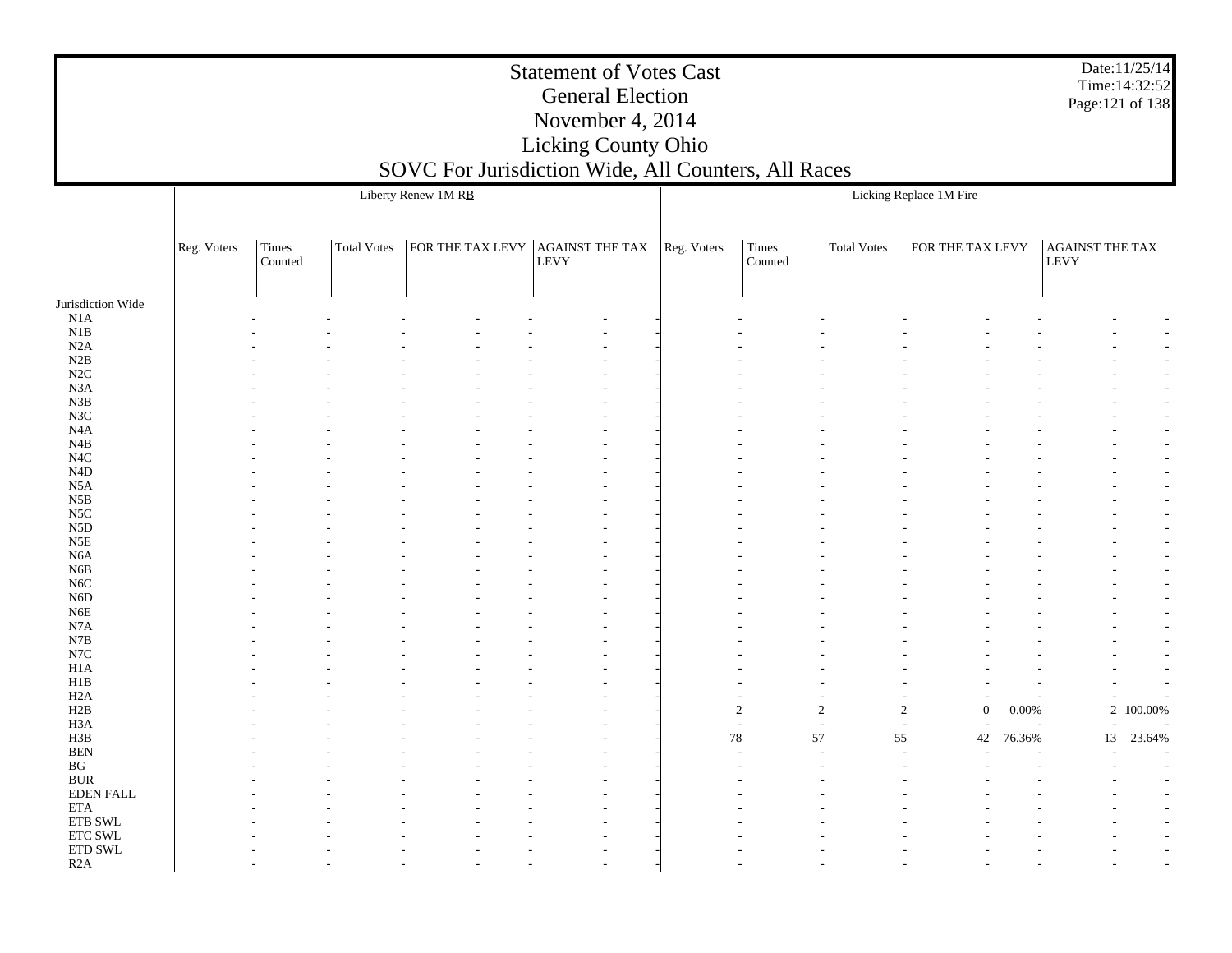Date:11/25/14 Time:14:32:52 Page:122 of 138

|                      |             |         |                          | Liberty Renew 1MRB |        |                                  |        |             |            |                    | Licking Replace 1M Fire |                  |                 |                  |
|----------------------|-------------|---------|--------------------------|--------------------|--------|----------------------------------|--------|-------------|------------|--------------------|-------------------------|------------------|-----------------|------------------|
|                      |             |         |                          |                    |        |                                  |        |             |            |                    |                         |                  |                 |                  |
|                      |             |         |                          |                    |        |                                  |        |             |            |                    |                         |                  |                 |                  |
|                      | Reg. Voters | Times   | Total Votes              |                    |        | FOR THE TAX LEVY AGAINST THE TAX |        | Reg. Voters | Times      | <b>Total Votes</b> | FOR THE TAX LEVY        |                  | AGAINST THE TAX |                  |
|                      |             | Counted |                          |                    |        | LEVY                             |        |             | Counted    |                    |                         |                  | LEVY            |                  |
|                      |             |         |                          |                    |        |                                  |        |             |            |                    |                         |                  |                 |                  |
| R <sub>3</sub> A RCS |             | L.      | L,                       | L,                 |        | L.                               |        | $\sim$      |            |                    |                         |                  |                 |                  |
| R3B                  |             |         |                          |                    |        |                                  |        |             |            |                    |                         |                  |                 |                  |
| R3C                  |             |         |                          |                    |        |                                  |        |             |            |                    |                         |                  |                 |                  |
| R3D RCS              |             |         |                          |                    |        |                                  |        |             |            |                    |                         |                  |                 |                  |
| <b>FRANKLIN TWP</b>  |             |         |                          |                    |        |                                  |        |             |            |                    |                         |                  |                 |                  |
| <b>GTA</b>           |             |         |                          |                    |        |                                  |        |             |            |                    |                         |                  |                 |                  |
| <b>GTB</b>           |             |         |                          |                    |        |                                  |        |             |            |                    |                         |                  |                 |                  |
| ${\rm GTC}$          |             |         |                          |                    |        |                                  |        |             |            |                    |                         |                  |                 |                  |
| <b>GVA</b>           |             |         |                          |                    |        |                                  |        |             |            |                    |                         |                  |                 |                  |
| $\rm GVB$            |             |         |                          |                    |        |                                  |        |             |            |                    |                         |                  |                 |                  |
| $\operatorname{GVC}$ |             |         |                          |                    |        |                                  |        |             |            |                    |                         |                  |                 |                  |
| <b>HAN TWP</b>       |             |         |                          |                    |        |                                  |        |             |            |                    |                         |                  |                 |                  |
| <b>HAN V</b>         |             |         |                          |                    |        |                                  |        |             |            |                    |                         |                  |                 |                  |
| $\rm{HR}$ A          |             |         |                          |                    |        |                                  |        |             |            |                    |                         |                  |                 |                  |
| HR B KIRK            |             |         |                          |                    |        |                                  |        |             |            |                    |                         |                  |                 |                  |
| $\rm{HR}$ C          |             |         |                          |                    |        |                                  |        |             |            |                    |                         |                  |                 |                  |
| HR D                 |             |         |                          |                    |        |                                  |        |             |            |                    |                         |                  |                 |                  |
| ${\rm HR} \to$       |             |         |                          |                    |        |                                  |        |             |            |                    |                         |                  |                 |                  |
| <b>HFT</b>           |             |         |                          |                    |        |                                  |        |             |            |                    |                         |                  |                 |                  |
| <b>HWG</b>           |             |         |                          |                    |        |                                  |        |             |            |                    |                         |                  |                 |                  |
| <b>JRA</b>           |             |         |                          |                    |        |                                  |        |             |            |                    |                         |                  |                 |                  |
| $_{\rm JRB}$         |             |         | $\overline{\phantom{a}}$ |                    |        |                                  |        |             |            |                    |                         |                  |                 |                  |
| LBA                  | 832         | 411     | 404                      | 276                | 68.32% | 128                              | 31.68% |             |            |                    |                         |                  |                 |                  |
| ${\rm LBB}$          | 942         | 438     | 431                      | 302                | 70.07% | 129                              | 29.93% |             |            |                    |                         |                  |                 |                  |
| <b>LKA</b>           |             |         |                          |                    |        | $\overline{\phantom{a}}$         |        | 1426<br>839 | 639        | 630                | 471                     | 74.76%           | 159             | 25.24%<br>22.72% |
| LKB<br>${\rm LKC}$   |             |         |                          |                    |        |                                  |        | 1008        | 432<br>426 | 427<br>421         | 330<br>298              | 77.28%<br>70.78% | 97<br>123       | 29.22%           |
| <b>MADA</b>          |             |         |                          |                    |        |                                  |        |             |            |                    |                         |                  |                 |                  |
| <b>MADB</b>          |             |         |                          |                    |        |                                  |        |             |            |                    |                         |                  |                 |                  |
| <b>MARY TWP</b>      |             |         |                          |                    |        |                                  |        |             |            |                    |                         |                  |                 |                  |
| MK                   |             |         |                          |                    |        |                                  |        |             |            |                    |                         |                  |                 |                  |
| <b>MONA</b>          |             |         |                          |                    |        |                                  |        |             |            |                    |                         |                  |                 |                  |
| $\rm{MONB}$          |             |         |                          |                    |        |                                  |        |             |            |                    |                         |                  |                 |                  |
| <b>JOHNA</b>         |             |         |                          |                    |        |                                  |        |             |            |                    |                         |                  |                 |                  |
| <b>JOHNB</b>         |             |         |                          |                    |        |                                  |        |             |            |                    |                         |                  |                 |                  |
| NK TWP               |             |         |                          |                    |        |                                  |        |             |            |                    |                         |                  |                 |                  |
| <b>NNTA</b>          |             |         |                          |                    |        |                                  |        |             |            |                    |                         |                  |                 |                  |
| NNTB STLOU           |             |         |                          |                    |        |                                  |        |             |            |                    |                         |                  |                 |                  |
| P <sub>1</sub> A     |             |         |                          |                    |        |                                  |        |             |            |                    |                         |                  |                 |                  |
| P1B                  |             |         |                          |                    |        |                                  |        |             |            |                    |                         |                  |                 |                  |
| P <sub>2</sub> A     |             |         |                          |                    |        |                                  |        |             |            |                    |                         |                  |                 |                  |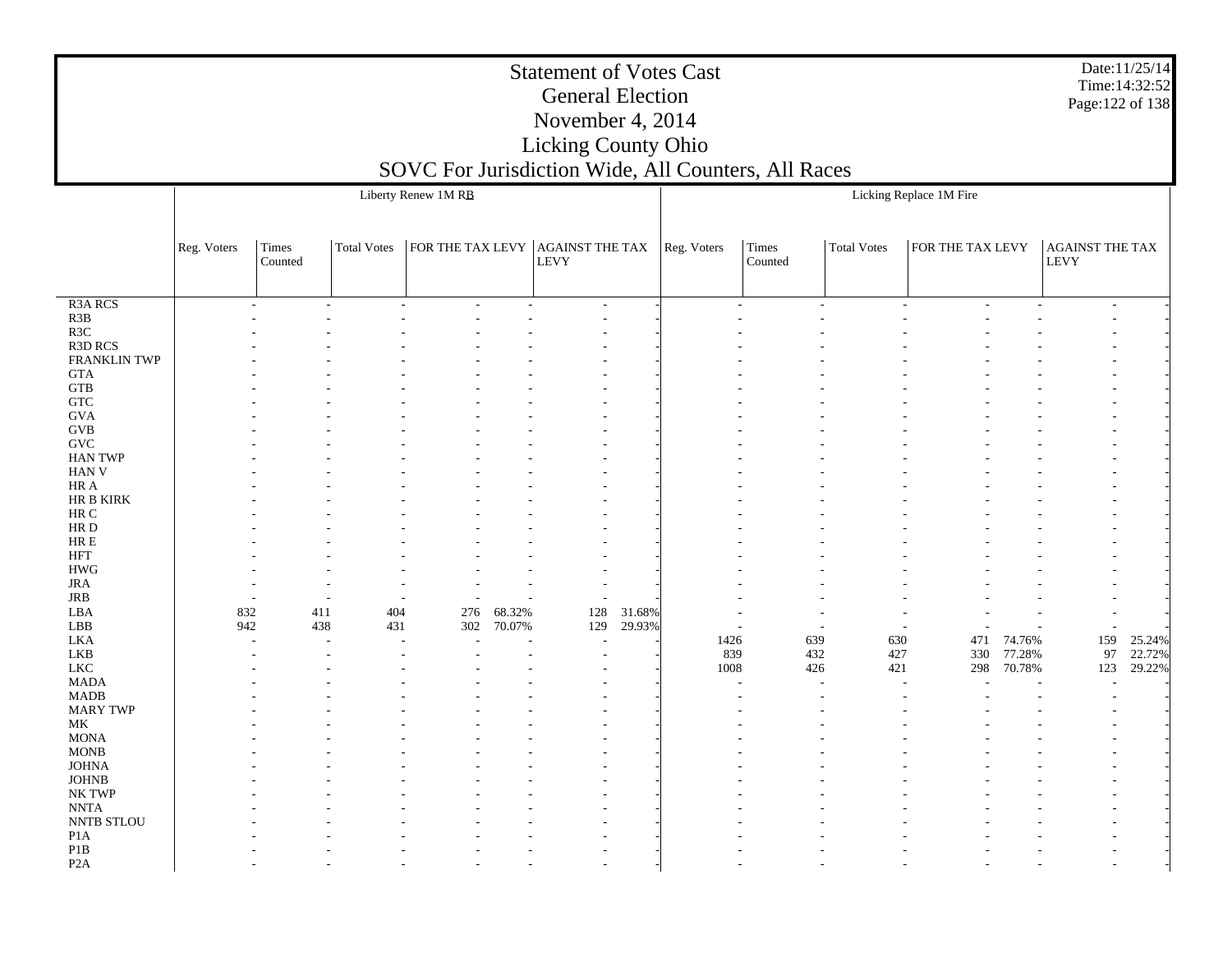|                                      |             |                          |             | SOVC For Jurisdiction Wide, All Counters, All Races | <b>Statement of Votes Cast</b><br><b>General Election</b><br>November 4, 2014<br><b>Licking County Ohio</b> |             |                  |                    |                         | Date:11/25/14<br>Time: 14:32:52<br>Page: 123 of 138 |
|--------------------------------------|-------------|--------------------------|-------------|-----------------------------------------------------|-------------------------------------------------------------------------------------------------------------|-------------|------------------|--------------------|-------------------------|-----------------------------------------------------|
|                                      |             |                          |             | Liberty Renew 1M RB                                 |                                                                                                             |             |                  |                    | Licking Replace 1M Fire |                                                     |
|                                      | Reg. Voters | Times<br>Counted         | Total Votes |                                                     | FOR THE TAX LEVY $ $ AGAINST THE TAX<br><b>LEVY</b>                                                         | Reg. Voters | Times<br>Counted | <b>Total Votes</b> | FOR THE TAX LEVY        | <b>AGAINST THE TAX</b><br><b>LEVY</b>               |
| P <sub>2</sub> B<br>P <sub>3</sub> A |             | $\overline{\phantom{a}}$ |             | $\sim$                                              |                                                                                                             |             |                  |                    |                         | $\overline{\phantom{a}}$                            |
| P3B                                  |             |                          |             |                                                     |                                                                                                             |             |                  |                    |                         |                                                     |
| P <sub>4</sub> A<br>P <sub>4</sub> B |             |                          |             |                                                     |                                                                                                             |             |                  |                    |                         |                                                     |
| <b>PERRY</b>                         |             |                          |             |                                                     |                                                                                                             |             |                  |                    |                         | ٠                                                   |
| <b>STAA</b><br><b>STAB ALEX</b>      |             |                          |             |                                                     |                                                                                                             |             |                  |                    |                         |                                                     |
| <b>UTA</b><br><b>UTB</b>             |             |                          |             |                                                     |                                                                                                             |             |                  |                    |                         |                                                     |
| <b>BL VLG</b>                        |             |                          |             | $\overline{\phantom{a}}$                            |                                                                                                             |             |                  |                    | ٠                       |                                                     |

- - - - - - - - - - - - -

 - - - - - - - - - - - - - - - - - - - - - - - - - -

257 30.78% 3353 1556 1535 1141 74.33% 394 25.67%

 HEB VLG WASH UTICA**Total** 

-

-

849 835 578 69.22%

1774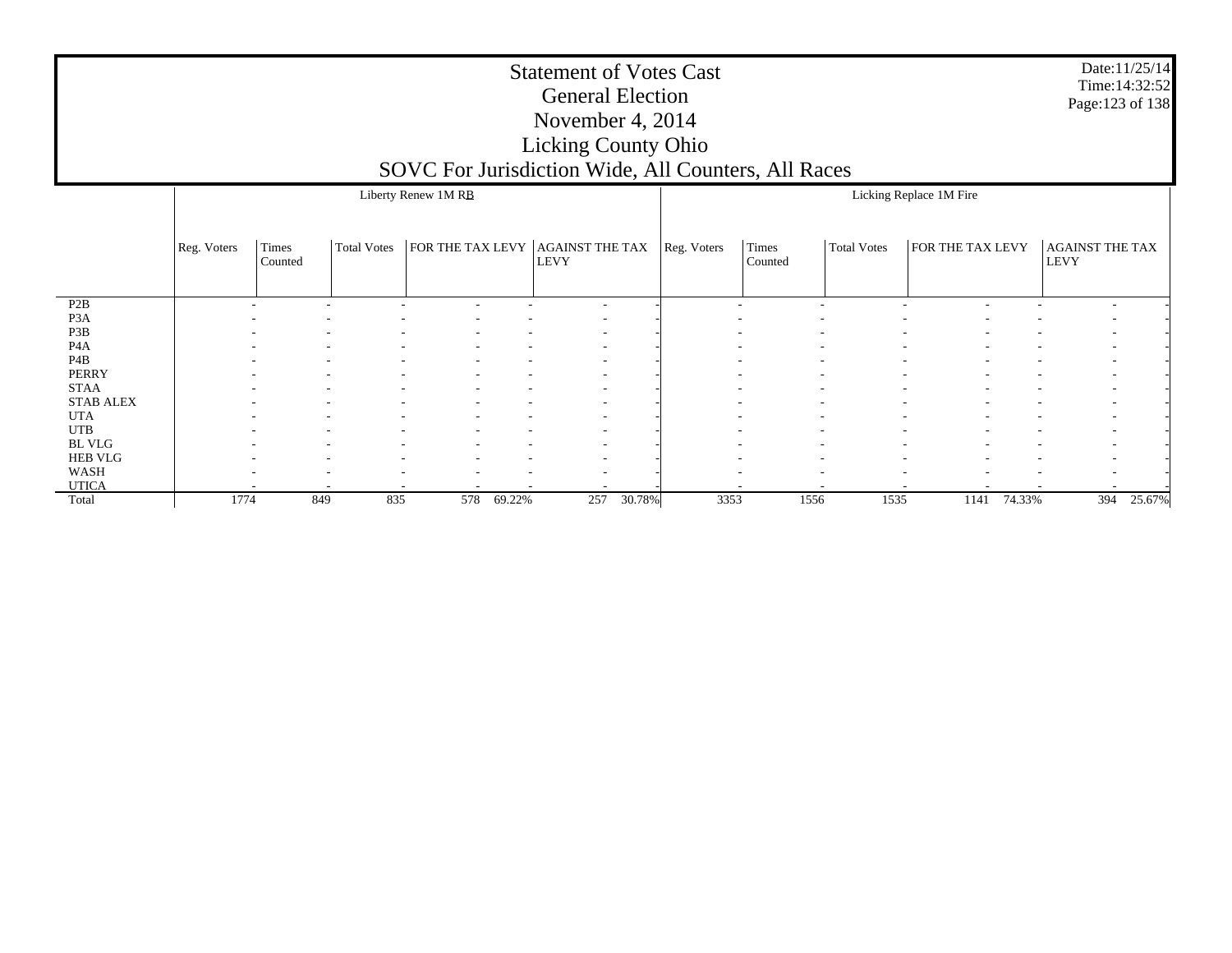Jurisdiction Wide N1A N1B N2A N2B N2C N3A N3B N3C N4A N4B N4C N4D N5A N5B N5C N5D N5E N6A N6B N6C N6D N6E N7A N7B N7C H1A H1B H2A H2B H3A H3B BEN BG BUR EDEN FALL ETA ETB SWL ETC SWL ETD SWL R2AReg. Voters | Times Counted Total Votes $\,$ s  $\,$   $\,$  FOR THE TAX LEVY  $\,$  AGAINST THE TAX  $\,$ LEVY Madison Renew 2.3M FireReg. Voters | Times Counted Total Votes FOR THE TAX LEVY | AGAINST THE TAX LEVY Mary Ann Renew 1.5M Fire - - - - - - - - - - - - - - - - - - - - - - - - - - - - - - - - - - - - - - - - - - - - - - - - - - - - - - - - - - - - - - - - - - - - - - - - - - - - - - - - - - - - - - - - - - - - - - - - - - - - - - - - - - - - - - - - - - - - - - - - - - - - - - - - - - - - - - - - - - - - - - - - - - - - - - - - - - - - - - - - - - - - - - - - - - - - - - - - - - - - - - - - - - - - - - - - - - - - - - - - - - - - - - - - - - - - - - - - - - - - - - - - - - - - - - - - - - - - - - - - - - - - - - - - - - - - - - - - - - - - - - - - - - - - - - - - - - - - - - - - - - - - - - - - - - - - - - - - - - - - - - - - - - - - - - - - - - - - - - - - - - - - - - - - - - - - - - - - - - - - - - - - - - - - - - - - - - - - - - - - - - - - - - - - - - - - - - - - - - - - - - - - - - - - - - - - - - - - - - - - - - - - - - - - - - - - - - - - - - - - - - - - - - - - - - - - - - - - - - - - - - - - - - - - - - - - - - - - - - - - - - - - - - - - - - - - - - - - - - - - - - - - - - - - - - - - - - - - - - - - - - - - - - - - - - - - - - - - - - - -

Date:11/25/14Time:14:32:52Page:124 of 138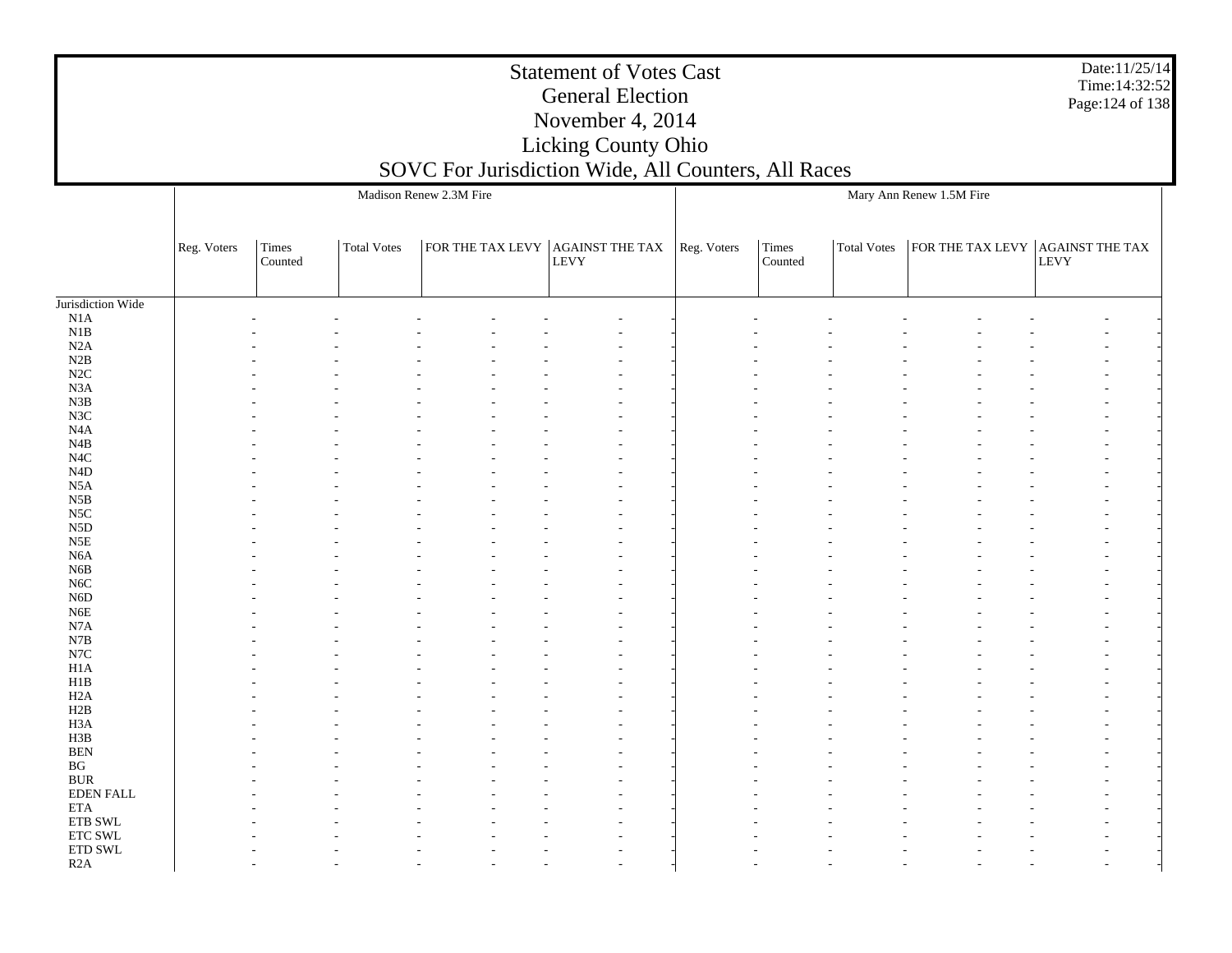Date:11/25/14 Time:14:32:53 Page:125 of 138

|                            |             |         |                    | Madison Renew 2.3M Fire |        |                                                                                                              |        |             |         |                    | Mary Ann Renew 1.5M Fire         |        |        |        |
|----------------------------|-------------|---------|--------------------|-------------------------|--------|--------------------------------------------------------------------------------------------------------------|--------|-------------|---------|--------------------|----------------------------------|--------|--------|--------|
|                            |             |         |                    |                         |        |                                                                                                              |        |             |         |                    |                                  |        |        |        |
|                            |             |         |                    |                         |        |                                                                                                              |        |             |         |                    |                                  |        |        |        |
|                            | Reg. Voters | Times   | <b>Total Votes</b> |                         |        | $\begin{array}{ c c c }\hline \text{FOR THE TAX LEVY} & \text{AGAINST THE TAX} \\ \text{LEVY} & \end{array}$ |        | Reg. Voters | Times   | <b>Total Votes</b> | FOR THE TAX LEVY AGAINST THE TAX |        |        |        |
|                            |             | Counted |                    |                         |        |                                                                                                              |        |             | Counted |                    |                                  |        | LEVY   |        |
|                            |             |         |                    |                         |        |                                                                                                              |        |             |         |                    |                                  |        |        |        |
| R <sub>3</sub> A RCS       |             | ٠       |                    |                         |        |                                                                                                              |        |             | ÷       |                    |                                  |        | $\sim$ |        |
| R3B                        |             |         |                    |                         |        |                                                                                                              |        |             |         |                    |                                  |        |        |        |
| R3C                        |             |         |                    |                         |        |                                                                                                              |        |             |         |                    |                                  |        |        |        |
| R3D RCS                    |             |         |                    |                         |        |                                                                                                              |        |             |         |                    |                                  |        |        |        |
| <b>FRANKLIN TWP</b>        |             |         |                    |                         |        |                                                                                                              |        |             |         |                    |                                  |        |        |        |
| <b>GTA</b>                 |             |         |                    |                         |        |                                                                                                              |        |             |         |                    |                                  |        |        |        |
| <b>GTB</b>                 |             |         |                    |                         |        |                                                                                                              |        |             |         |                    |                                  |        |        |        |
| ${\rm GTC}$                |             |         |                    |                         |        |                                                                                                              |        |             |         |                    |                                  |        |        |        |
| <b>GVA</b><br>$\rm GVB$    |             |         |                    |                         |        |                                                                                                              |        |             |         |                    |                                  |        |        |        |
| $\operatorname{GVC}$       |             |         |                    |                         |        |                                                                                                              |        |             |         |                    |                                  |        |        |        |
| <b>HAN TWP</b>             |             |         |                    |                         |        |                                                                                                              |        |             |         |                    |                                  |        |        |        |
| HAN V                      |             |         |                    |                         |        |                                                                                                              |        |             |         |                    |                                  |        |        |        |
| $\rm{HR}$ A                |             |         |                    |                         |        |                                                                                                              |        |             |         |                    |                                  |        |        |        |
| HR B KIRK                  |             |         |                    |                         |        |                                                                                                              |        |             |         |                    |                                  |        |        |        |
| $\rm{HR}$ C                |             |         |                    |                         |        |                                                                                                              |        |             |         |                    |                                  |        |        |        |
| HR D                       |             |         |                    |                         |        |                                                                                                              |        |             |         |                    |                                  |        |        |        |
| ${\rm HR} \to$             |             |         |                    |                         |        |                                                                                                              |        |             |         |                    |                                  |        |        |        |
| $\operatorname{HFT}$       |             |         |                    |                         |        |                                                                                                              |        |             |         |                    |                                  |        |        |        |
| <b>HWG</b>                 |             |         |                    |                         |        |                                                                                                              |        |             |         |                    |                                  |        |        |        |
| <b>JRA</b>                 |             |         |                    |                         |        |                                                                                                              |        |             |         |                    |                                  |        |        |        |
| $_{\rm JRB}$               |             |         |                    |                         |        |                                                                                                              |        |             |         |                    |                                  |        |        |        |
| LBA                        |             |         |                    |                         |        |                                                                                                              |        |             |         |                    |                                  |        |        |        |
| ${\rm LBB}$                |             |         |                    |                         |        |                                                                                                              |        |             |         |                    |                                  |        |        |        |
| <b>LKA</b>                 |             |         |                    |                         |        |                                                                                                              |        |             |         |                    |                                  |        |        |        |
| LKB                        |             |         |                    |                         |        |                                                                                                              |        |             |         |                    |                                  |        |        |        |
| ${\rm LKC}$                |             |         |                    |                         |        |                                                                                                              |        |             |         |                    |                                  |        |        |        |
| <b>MADA</b>                | 1310        | 628     | 615                | 456                     | 74.15% | 159                                                                                                          | 25.85% |             |         |                    |                                  |        |        |        |
| <b>MADB</b>                | 835         | 397     | 393                | 290                     | 73.79% | 103                                                                                                          | 26.21% |             |         |                    |                                  |        |        |        |
| <b>MARY TWP</b>            |             |         |                    |                         |        |                                                                                                              |        | 1334        | 547     | 543                | 402                              | 74.03% | 141    | 25.97% |
| MK                         |             |         |                    |                         |        |                                                                                                              |        |             |         |                    |                                  |        |        |        |
| <b>MONA</b><br>$\rm{MONB}$ |             |         |                    |                         |        |                                                                                                              |        |             |         |                    |                                  |        |        |        |
| <b>JOHNA</b>               |             |         |                    |                         |        |                                                                                                              |        |             |         |                    |                                  |        |        |        |
| <b>JOHNB</b>               |             |         |                    |                         |        |                                                                                                              |        |             |         |                    |                                  |        |        |        |
| NK TWP                     |             |         |                    |                         |        |                                                                                                              |        |             |         |                    |                                  |        |        |        |
| $\ensuremath{\text{NNTA}}$ |             |         |                    |                         |        |                                                                                                              |        |             |         |                    |                                  |        |        |        |
| NNTB STLOU                 |             |         |                    |                         |        |                                                                                                              |        |             |         |                    |                                  |        |        |        |
| P <sub>1</sub> A           |             |         |                    |                         |        |                                                                                                              |        |             |         |                    |                                  |        |        |        |
| P1B                        |             |         |                    |                         |        |                                                                                                              |        |             |         |                    |                                  |        |        |        |
| P <sub>2</sub> A           |             |         |                    |                         |        |                                                                                                              |        |             |         |                    |                                  |        |        |        |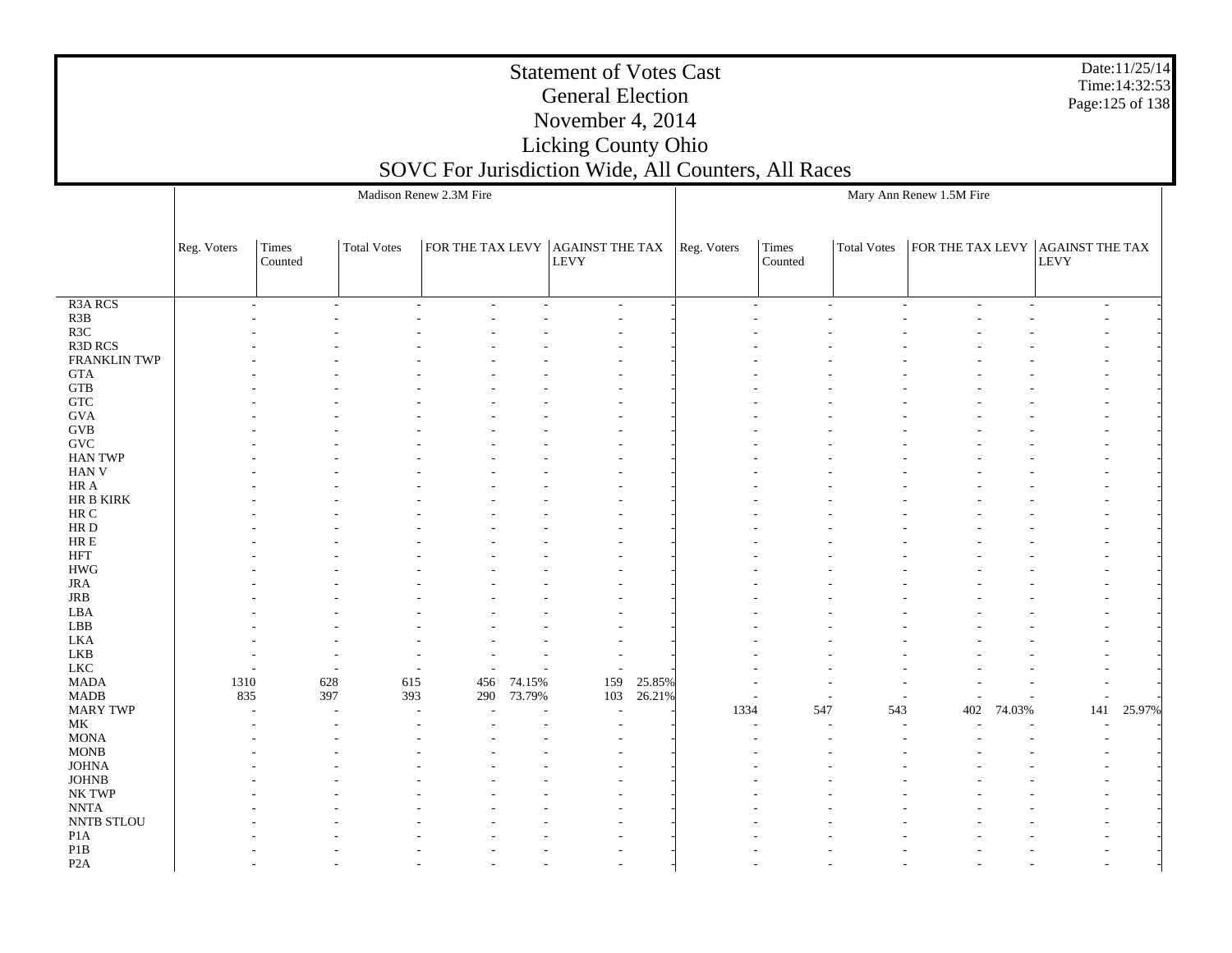Date:11/25/14 Time:14:32:53 Page:126 of 138

|                  |             |                  |                    |                                                      |            |                                                 | $\overline{\phantom{a}}$ |             |                          |                    |                                                      |                          |                                       |            |
|------------------|-------------|------------------|--------------------|------------------------------------------------------|------------|-------------------------------------------------|--------------------------|-------------|--------------------------|--------------------|------------------------------------------------------|--------------------------|---------------------------------------|------------|
|                  |             |                  |                    | Madison Renew 2.3M Fire                              |            |                                                 |                          |             |                          |                    | Mary Ann Renew 1.5M Fire                             |                          |                                       |            |
|                  | Reg. Voters | Times<br>Counted | <b>Total Votes</b> |                                                      |            | FOR THE TAX LEVY AGAINST THE TAX<br><b>LEVY</b> |                          | Reg. Voters | Times<br>Counted         | <b>Total Votes</b> | FOR THE TAX LEVY                                     |                          | <b>AGAINST THE TAX</b><br><b>LEVY</b> |            |
| P <sub>2</sub> B |             |                  |                    |                                                      |            |                                                 |                          |             |                          |                    |                                                      |                          |                                       |            |
| P <sub>3</sub> A |             |                  |                    |                                                      |            |                                                 |                          |             |                          |                    |                                                      |                          |                                       |            |
| P3B              |             | ۰                |                    |                                                      |            |                                                 |                          |             |                          |                    |                                                      |                          |                                       |            |
| P <sub>4</sub> A |             | ۰                | ٠                  | $\overline{\phantom{a}}$<br>$\overline{\phantom{a}}$ |            | $\sim$                                          |                          |             | $\overline{\phantom{a}}$ |                    | $\overline{\phantom{a}}$<br>$\overline{\phantom{a}}$ | $\overline{\phantom{0}}$ | $\overline{\phantom{a}}$              |            |
| P <sub>4</sub> B |             |                  | ٠                  |                                                      |            | $\overline{\phantom{0}}$                        |                          |             |                          |                    |                                                      |                          |                                       |            |
| PERRY            |             |                  |                    | $\overline{\phantom{a}}$                             |            |                                                 |                          |             |                          |                    |                                                      |                          |                                       |            |
| <b>STAA</b>      |             |                  |                    |                                                      |            | $\overline{\phantom{0}}$                        |                          |             |                          |                    |                                                      |                          |                                       |            |
| <b>STAB ALEX</b> |             |                  |                    |                                                      |            |                                                 |                          |             |                          |                    |                                                      |                          |                                       |            |
| <b>UTA</b>       |             |                  |                    | $\overline{\phantom{a}}$<br>$\overline{\phantom{a}}$ |            | $\overline{\phantom{a}}$                        |                          |             | ۰                        |                    | $\overline{\phantom{a}}$                             |                          | $\overline{\phantom{a}}$              |            |
| <b>UTB</b>       |             |                  |                    |                                                      |            |                                                 |                          |             |                          |                    |                                                      |                          |                                       |            |
| <b>BL VLG</b>    |             |                  |                    |                                                      |            |                                                 |                          |             |                          |                    |                                                      |                          |                                       |            |
| <b>HEB VLG</b>   |             |                  |                    |                                                      |            |                                                 |                          |             |                          |                    |                                                      |                          |                                       |            |
| WASH             |             |                  |                    |                                                      |            |                                                 |                          |             |                          |                    |                                                      |                          |                                       |            |
| <b>UTICA</b>     |             |                  |                    |                                                      |            |                                                 |                          |             |                          |                    |                                                      |                          |                                       |            |
| Total            | 2145        | 1025             | 1008               |                                                      | 746 74.01% | 262                                             | 25.99%                   | 1334        | 547                      | 543                | 402                                                  | 74.03%                   |                                       | 141 25.97% |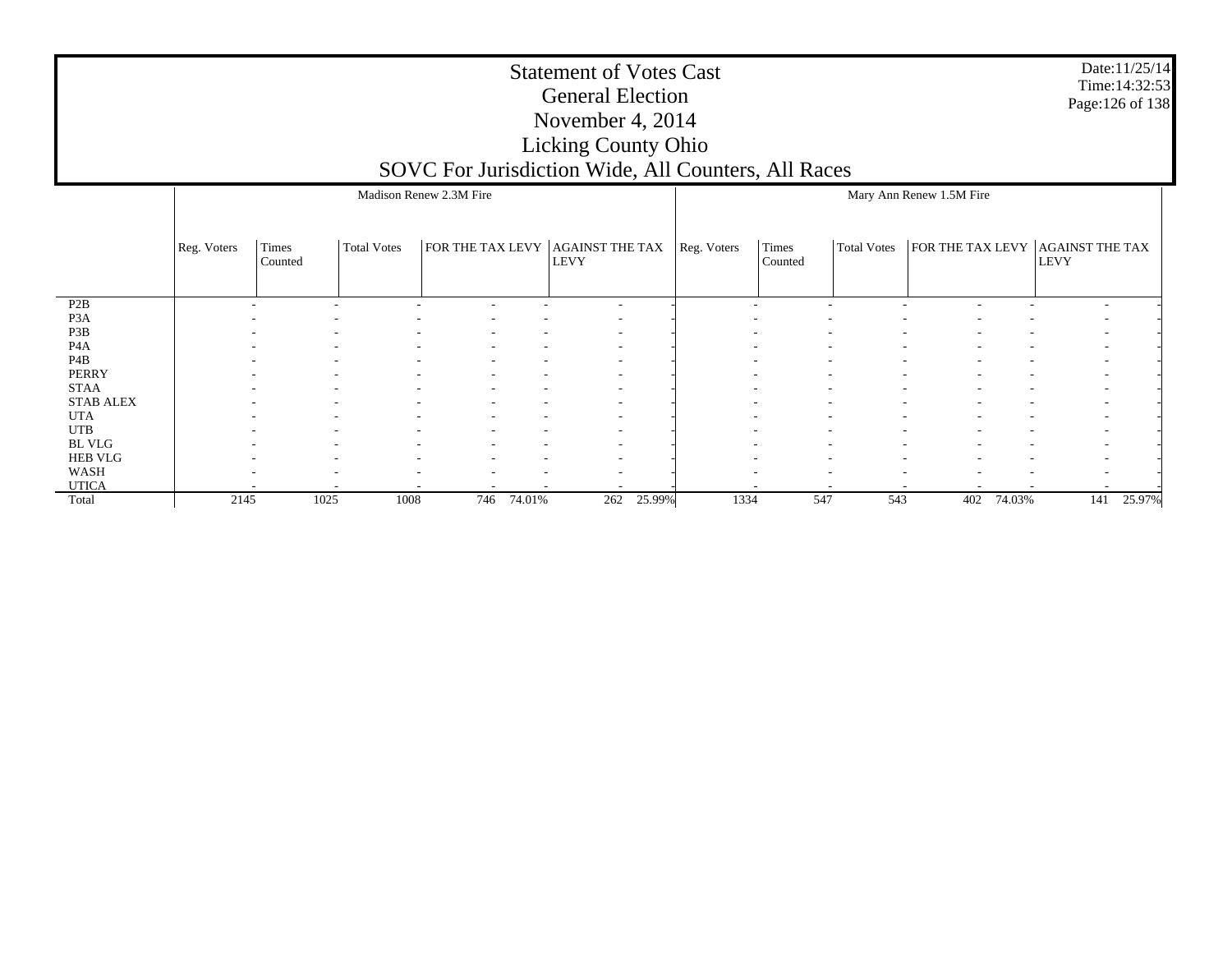Jurisdiction Wide N1A N1B N2A N2B N2C N3A N3B N3C N4A N4B N4C N4D N5A N5B N5C N5D N5E N6A N6B N6C N6D N6E N7A N7B N7C H1A H1B H2A H2B H3A H3B BEN BG BUR EDEN FALL ETA ETB SWL ETC SWL ETD SWL R2AReg. Voters | Times Counted Total Votes FOR THE TAX LEVYAGAINST THE TAX | Reg. Voters | Times LEVY Mary Ann Add 2M Fire Counted Total Votes $\,$ s  $\,$  | FOR THE TAX LEVY | AGAINST THE TAX  $\,$ LEVY NewarkTwp Renew 1M Fire - - - - - - - - - - - - - - - - - - - - - - - - - - - - - - - - - - - - - - - - - - - - - - - - - - - - - - - - - - - - - - - - - - - - - - - - - - - - - - - - - - - - - - - - - - - - - - - - - - - - - - - - - - - - - - - - - - - - - - - - - - - - - - - - - - - - - - - - - - - - - - - - - - - - - - - - - - - - - - - - - - - - - - - - - - - - - - - - - - - - - - - - - - - - - - - - - - - - - - - - - - - - - - - - - - - - - - - - - - - - - - - - - - - - - - - - - - - - - - - - - - - - - - - - - - - - - - - - - - - - - - - - - - - - - - - - - - - - - - - - - - - - - - - - - - - - - - - - - - - - - - - - - - - - - - - - - - - - - - - - - - - - - - - - - - - - - - - - - - - - - - - - - - - - - - - - - - - - - - - - - - - - - - - - - - - - - - - - - - - - - - - - - - - - - - - - - - - - - - - - - - - - - - - - - - - - - - - - - - - - - - - - - - - - - - - - - - - - - - - - - - - - - - - - - - - - - - - - - - - - - - - - - - - - - - - - - - - - - - - - - - - - - - - - - - - - - - - - - - - - - - - - - - - - - - - - - - - - - - - -

Date:11/25/14Time:14:32:53Page:127 of 138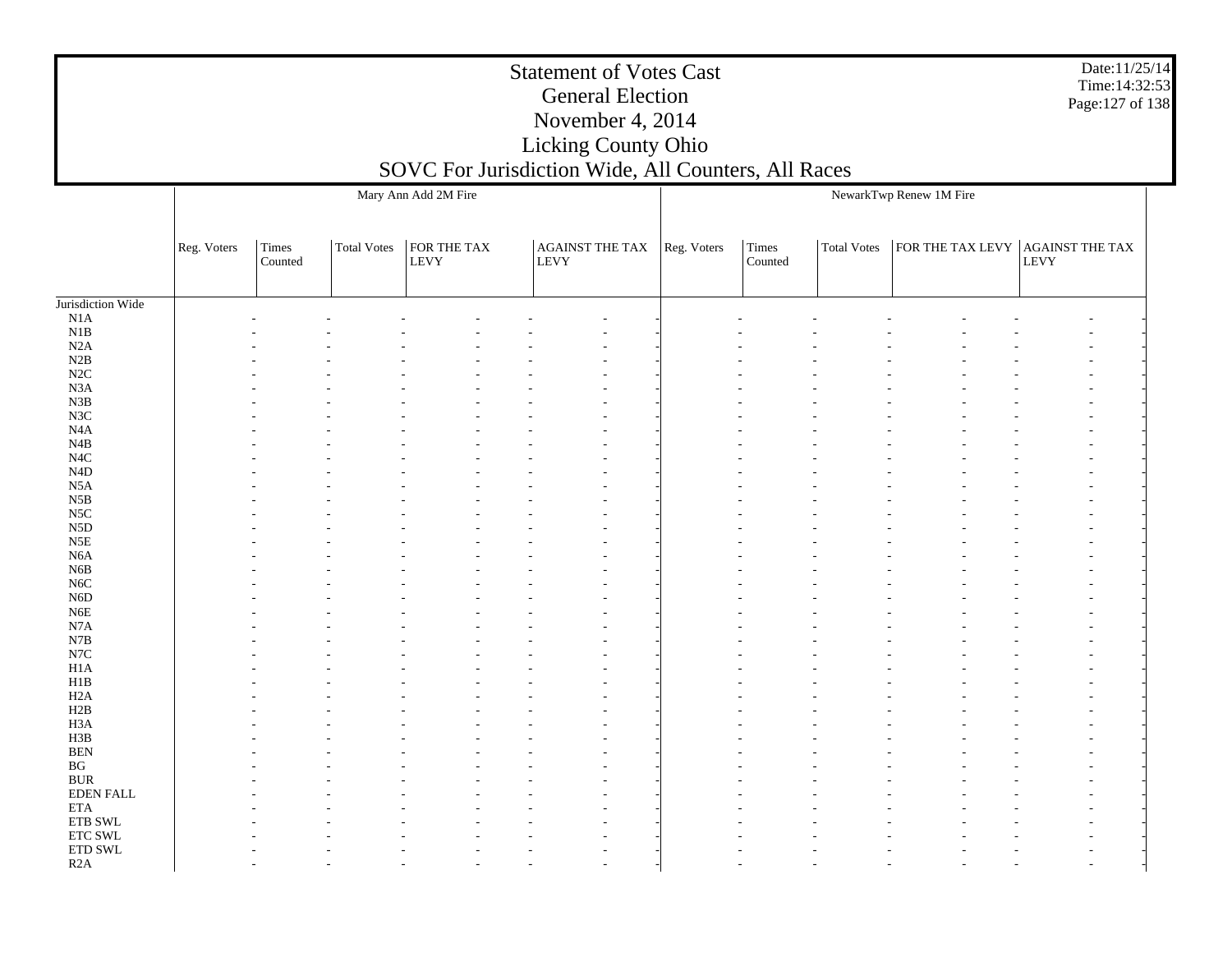| Date: 11/25/14   |
|------------------|
| Time: 14:32:53   |
| Page: 128 of 138 |

|                               |             |                  |                          | Mary Ann Add 2M Fire               |        |                          |        |                |                  |                          | NewarkTwp Renew 1M Fire                    |                |                                        |        |
|-------------------------------|-------------|------------------|--------------------------|------------------------------------|--------|--------------------------|--------|----------------|------------------|--------------------------|--------------------------------------------|----------------|----------------------------------------|--------|
|                               |             |                  |                          |                                    |        |                          |        |                |                  |                          |                                            |                |                                        |        |
|                               | Reg. Voters | Times<br>Counted | Total Votes              | FOR THE TAX<br>LEVY                |        | AGAINST THE TAX<br>LEVY  |        | Reg. Voters    | Times<br>Counted | <b>Total Votes</b>       | FOR THE TAX LEVY                           |                | <b>AGAINST THE TAX</b><br>${\rm LEVY}$ |        |
| R <sub>3</sub> A RCS          |             | $\sim$           | $\overline{\phantom{a}}$ | $\sim$<br>$\overline{\phantom{a}}$ | ÷,     | $\overline{\phantom{a}}$ |        | $\blacksquare$ |                  | $\overline{\phantom{a}}$ | $\overline{a}$<br>$\overline{\phantom{a}}$ | $\overline{a}$ | $\sim$                                 |        |
| R3B                           |             |                  |                          |                                    |        |                          |        |                |                  |                          |                                            |                |                                        |        |
| R3C                           |             |                  |                          |                                    |        |                          |        |                |                  |                          |                                            |                |                                        |        |
| <b>R3D RCS</b>                |             |                  |                          |                                    |        |                          |        |                |                  |                          |                                            |                |                                        |        |
| <b>FRANKLIN TWP</b>           |             |                  |                          |                                    |        |                          |        |                |                  |                          |                                            |                |                                        |        |
| <b>GTA</b>                    |             |                  |                          |                                    |        |                          |        |                |                  |                          |                                            |                |                                        |        |
| <b>GTB</b>                    |             |                  |                          |                                    |        |                          |        |                |                  |                          |                                            |                |                                        |        |
| ${\rm GTC}$                   |             |                  |                          |                                    |        |                          |        |                |                  |                          |                                            |                |                                        |        |
| $\rm GVA$                     |             |                  |                          |                                    |        |                          |        |                |                  |                          |                                            |                |                                        |        |
| $\rm GVB$                     |             |                  |                          |                                    |        |                          |        |                |                  |                          |                                            |                |                                        |        |
| $\operatorname{GVC}$          |             |                  |                          |                                    |        |                          |        |                |                  |                          |                                            |                |                                        |        |
| HAN TWP                       |             |                  |                          |                                    |        |                          |        |                |                  |                          |                                            |                |                                        |        |
| HAN V                         |             |                  |                          |                                    |        |                          |        |                |                  |                          |                                            |                |                                        |        |
| $\rm{HR}$ A                   |             |                  |                          |                                    |        |                          |        |                |                  |                          |                                            |                |                                        |        |
| ${\rm HR}$ B ${\rm KIRK}$     |             |                  |                          |                                    |        |                          |        |                |                  |                          |                                            |                |                                        |        |
| $\rm{HR}$ C                   |             |                  |                          |                                    |        |                          |        |                |                  |                          |                                            |                |                                        |        |
| HR D<br>${\rm HR} \to$        |             |                  |                          |                                    |        |                          |        |                |                  |                          |                                            |                |                                        |        |
| $\operatorname{HFT}$          |             |                  |                          |                                    |        |                          |        |                |                  |                          |                                            |                |                                        |        |
| $\rm HWG$                     |             |                  |                          |                                    |        |                          |        |                |                  |                          |                                            |                |                                        |        |
| <b>JRA</b>                    |             |                  |                          |                                    |        |                          |        |                |                  |                          |                                            |                |                                        |        |
| $_{\rm JRB}$                  |             |                  |                          |                                    |        |                          |        |                |                  |                          |                                            |                |                                        |        |
| LBA                           |             |                  |                          |                                    |        |                          |        |                |                  |                          |                                            |                |                                        |        |
| LBB                           |             |                  |                          |                                    |        |                          |        |                |                  |                          |                                            |                |                                        |        |
| LKA                           |             |                  |                          |                                    |        |                          |        |                |                  |                          |                                            |                |                                        |        |
| ${\rm LKB}$                   |             |                  |                          |                                    |        |                          |        |                |                  |                          |                                            |                |                                        |        |
| ${\rm LKC}$                   |             |                  |                          |                                    |        |                          |        |                |                  |                          |                                            |                |                                        |        |
| <b>MADA</b>                   |             |                  |                          |                                    |        |                          |        |                |                  |                          |                                            |                |                                        |        |
| MADB                          |             |                  |                          |                                    |        | $\overline{\phantom{a}}$ |        |                |                  |                          |                                            |                |                                        |        |
| <b>MARY TWP</b>               | 1334        | 547              | 538                      | 271                                | 50.37% | 267                      | 49.63% |                |                  |                          |                                            |                |                                        |        |
| MK                            |             |                  |                          |                                    |        |                          |        |                |                  |                          |                                            |                |                                        |        |
| $\operatorname{MONA}$         |             |                  |                          |                                    |        |                          |        |                |                  |                          |                                            |                |                                        |        |
| $\rm{MONB}$                   |             |                  |                          |                                    |        |                          |        |                |                  |                          |                                            |                |                                        |        |
| $\mathop{\rm JOHNA}\nolimits$ |             |                  |                          |                                    |        |                          |        |                |                  |                          |                                            |                |                                        |        |
| $_{\rm JOHNB}$                |             |                  |                          |                                    |        |                          |        |                |                  |                          |                                            |                |                                        |        |
| NK TWP                        |             |                  |                          |                                    |        |                          |        | 1516           | 808              | 801                      | 653                                        | 81.52%         | 148                                    | 18.48% |
| $\ensuremath{\text{NNTA}}$    |             |                  |                          |                                    |        |                          |        |                |                  |                          |                                            |                |                                        |        |
| NNTB STLOU                    |             |                  |                          |                                    |        |                          |        |                |                  |                          |                                            |                |                                        |        |
| P1A                           |             |                  |                          |                                    |        |                          |        |                |                  |                          |                                            |                |                                        |        |
| P1B                           |             |                  |                          |                                    |        |                          |        |                |                  |                          |                                            |                |                                        |        |
| P <sub>2</sub> A              |             |                  |                          |                                    |        |                          |        |                |                  |                          |                                            |                |                                        |        |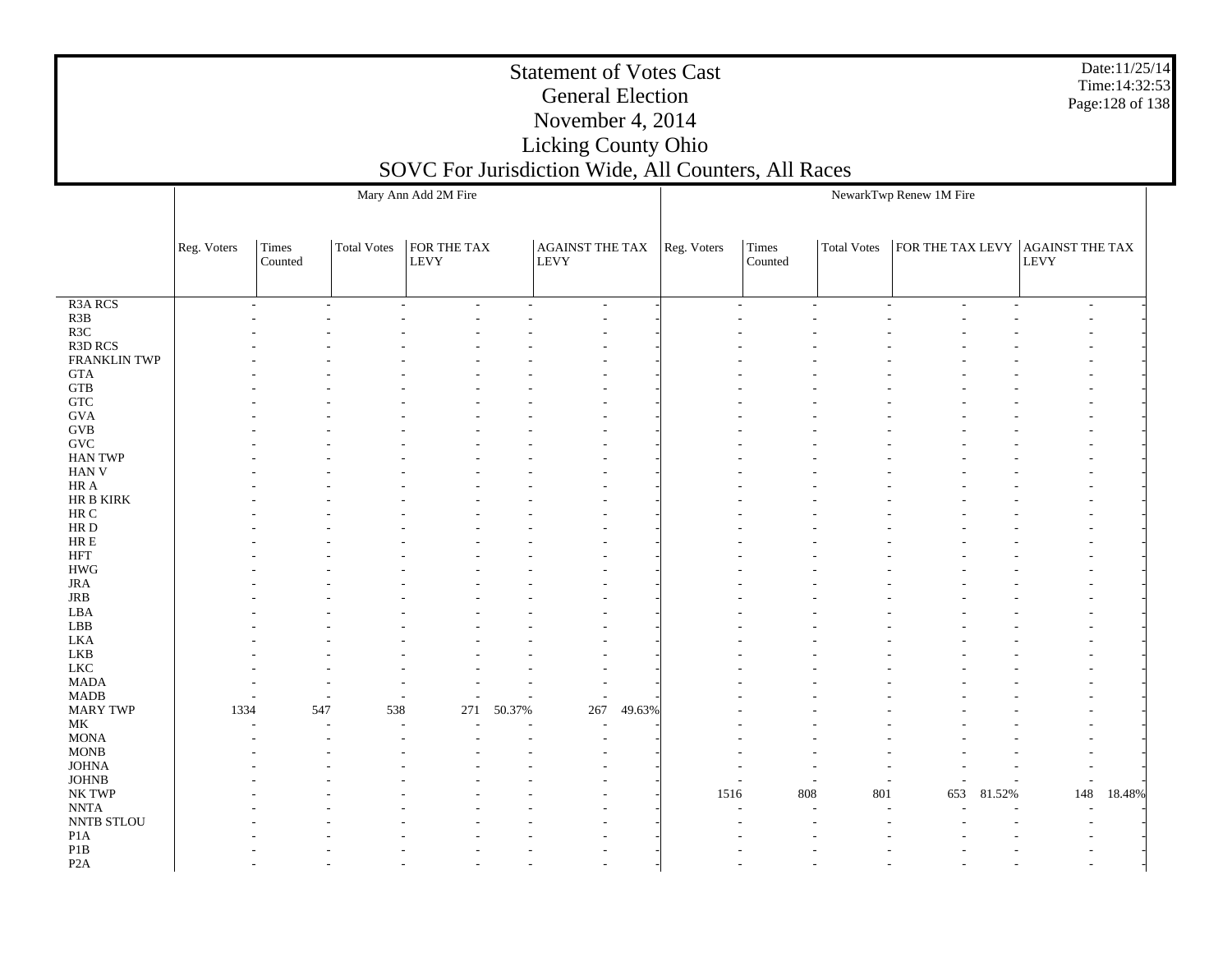# Statement of Votes Cast General ElectionNovember 4, 2014 Licking County Ohio

 P2B P3A P3B P4A P4B PERRYSTAA

 UTA UTB BL VLG HEB VLG WASH UTICATotal

1334

547 538 271 50.37%

SOVC For Jurisdiction Wide, All Counters, All Races STAB ALEXReg. Voters | Times Counted Total Votes FOR THE TAX LEVYAGAINST THE TAX | Reg. Voters | Times LEVY Mary Ann Add 2M Fire Counted Total Votes $\,$ s  $\,$  | FOR THE TAX LEVY | AGAINST THE TAX  $\,$ LEVY NewarkTwp Renew 1M Fire - - - - - - - - - - - - - - - - - - - - - - - - - - - - - - - - - - - - - - - - - - - - - - - - - - - - - - - - - - - - - - - - - - - - - - - - - - - - - - - - - - - - - - - - - - - - - - - - - - - - - - - - - - - - - - - - - - - - - - - - - - - - - - - - - - - - - - - - - - - - - - - - - - - - - - - - - - - - - - - - - - - - - - - - - - - - - - - - - - - - - - -

267 49.63% 1516 808 801 653 81.52% 148 18.48%

Date:11/25/14 Time:14:32:53 Page:129 of 138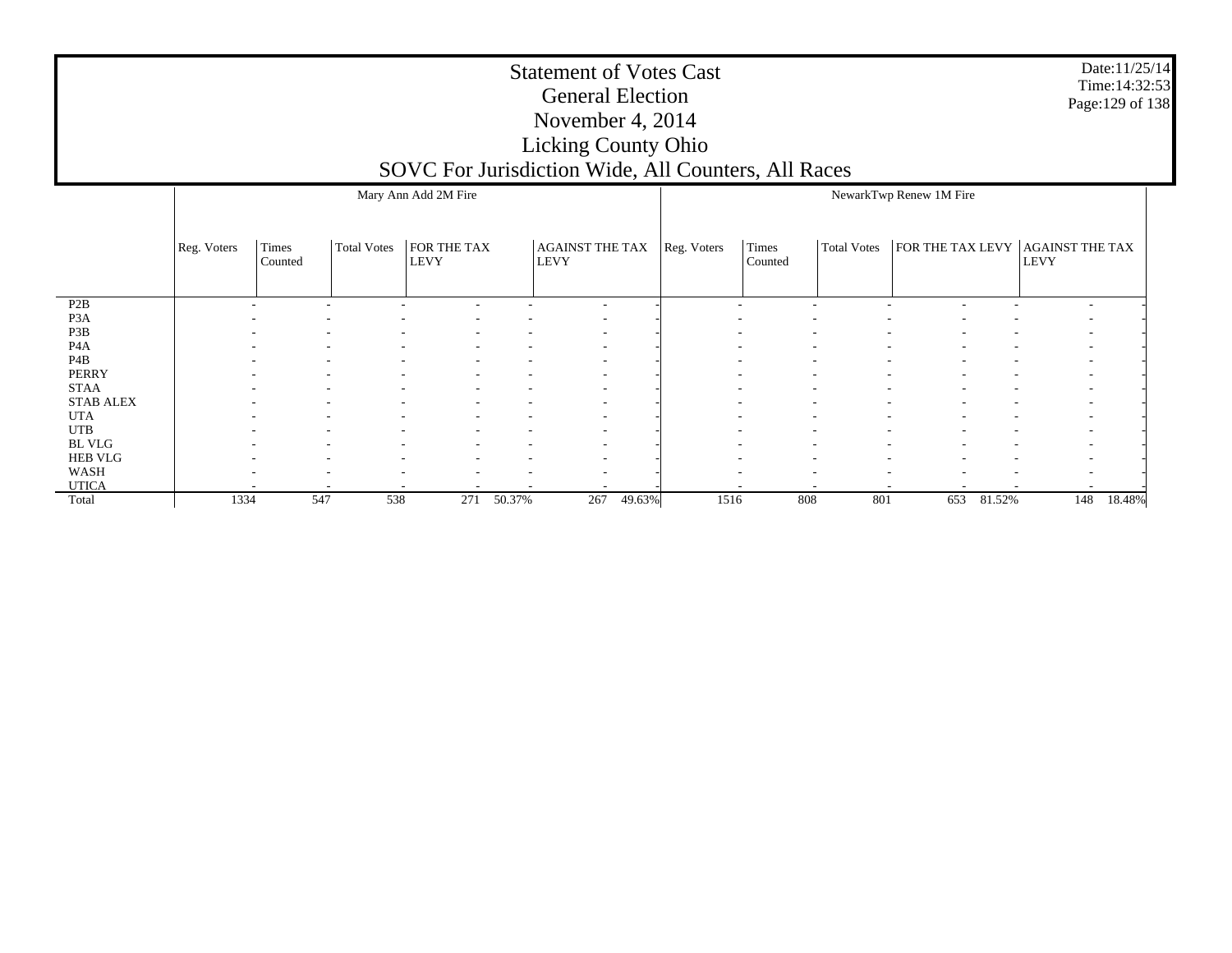Date:11/25/14Time:14:32:53Page:130 of 138

Jurisdiction Wide N1A N1B N2A N2B N2C N3A N3B N3C N4A N4B N4C N4D N5A N5B N5C N5D N5E N6A N6B N6C N6D N6E N7A N7B N7C H1A H1B H2A H2B H3A H3B BEN BG BUR EDEN FALL ETA ETB SWL ETC SWL ETD SWL R2AReg. Voters | Times Counted Total Votess  $|FOR THE TAX LEVY | AGAINST THE TAX | Reg. Voters | Times$ LEVY Newton Renew 1M RBCounted Total Votes $\,$ s  $\,$  | FOR THE TAX LEVY | AGAINST THE TAX LEVYPerry Renew 1M Fire - - - - - - - - - - - - - - - - - - - - - - - - - - - - - - - - - - - - - - - - - - - - - - - - - - - - - - - - - - - - - - - - - - - - - - - - - - - - - - - - - - - - - - - - - - - - - - - - - - - - - - - - - - - - - - - - - - - - - - - - - - - - - - - - - - - - - - - - - - - - - - - - - - - - - - - - - - - - - - - - - - - - - - - - - - - - - - - - - - - - - - - - - - - - - - - - - - - - - - - - - - - - - - - - - - - - - - - - - - - - - - - - - - - - - - - - - - - - - - - - - - - - - - - - - - - - - - - - - - - - - - - - - - - - - - - - - - - - - - - - - - - - - - - - - - - - - - - - - - - - - - - - - - - - - - - - - - - - - - - - - - - - - - - - - - - - - - - - - - - - - - - - - - - - - - - - - - - - - - - - - - - - - - - - - - - - - - - - - - - - - - - - - - - - - - - - - - - - - - - - - - - - - - - - - - - - - - - - - - - - - - - - - - - - - - - - - - - - - - - - - - - - - - - - - - - - - - - - - - - - - - - - - - - - - - - - - - - - - - - - - - - - - - - - - - - - - - - - - - - - - - - - - - - - - - - - - - - - - - - -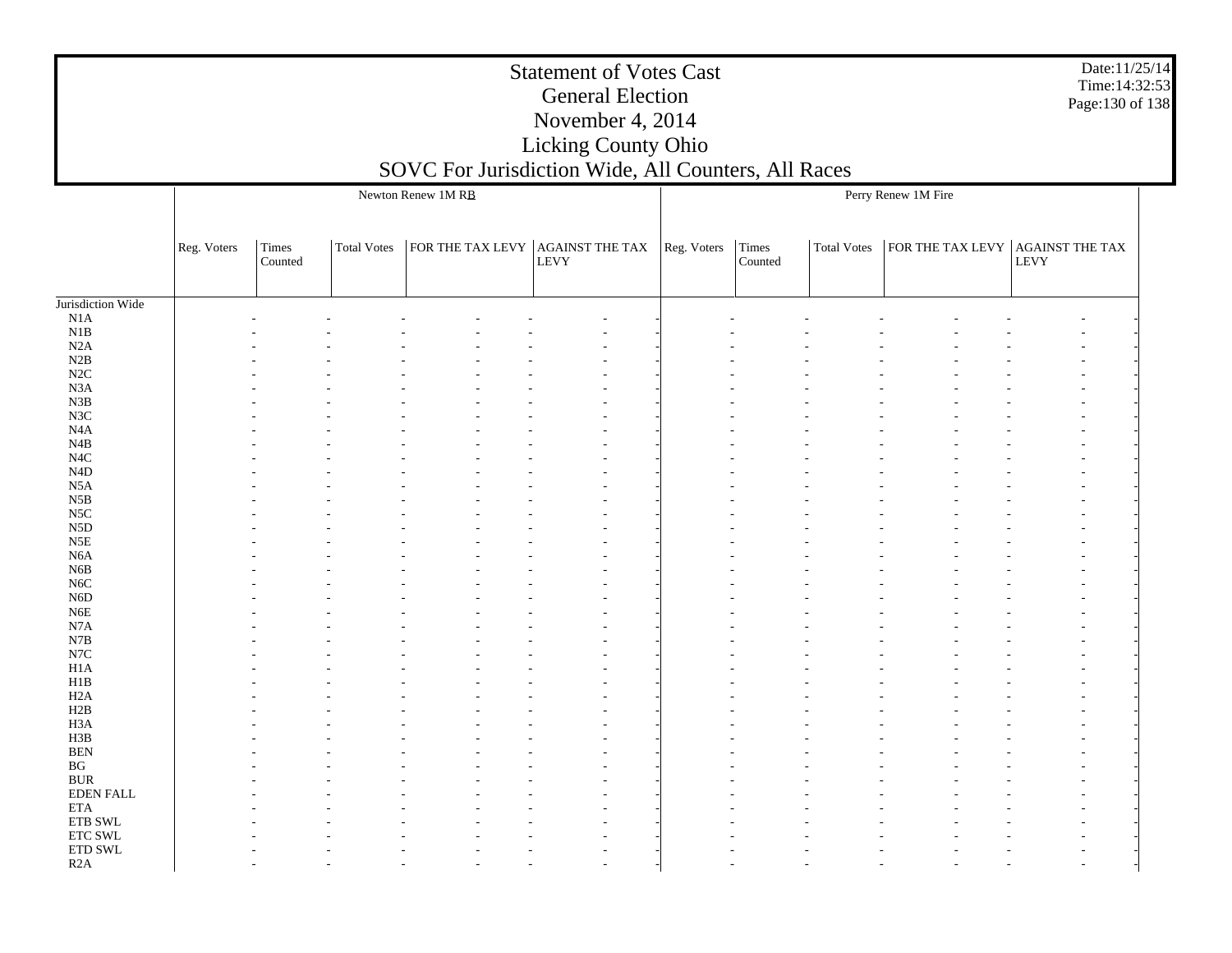R3BR3C

 GTA GTB GTC GVA GVBGVC

HR A

 HR C HR D HR E HFT HWG JRA JRB LBA LBB LKA LKBLKC

MADB

MK

MONB

NNTA

 P1A P1BP2A

 R3A RCS R3D RCS FRANKLIN TWP HAN TWP HAN V HR B KIRK MADA MARY TWP MONA JOHNA JOHNB NK TWP NNTB STLOUReg. Voters | Times Counted Total Votess  $|FOR THE TAX LEVY | AGAINST THE TAX | Reg. Voters | Times$ LEVY Newton Renew 1M RBCounted Total Votes $\,$ s  $\,$  | FOR THE TAX LEVY | AGAINST THE TAX LEVYPerry Renew 1M Fire - - - - - - - - - - - - - - - - - - - - - - - - - - - - - - - - - - - - - - - - - - - - - - - - - - - - - - - - - - - - - - - - - - - - - - - - - - - - - - - - - - - - - - - - - - - - - - - - - - - - - - - - - - - - - - - - - - - - - - - - - - - - - - - - - - - - - - - - - - - - - - - - - - - - - - - - - - - - - - - - - - - - - - - - - - - - - - - - - - - - - - - - - - - - - - - - - - - - - - - - - - - - - - - - - - - - - - - - - - - - - - - - - - - - - - - - - - - - - - - - - - - - - - - - - - - - - - - - - - - - - - - - - - - - - - - - - - - - - - - - - - - - - - - - - - - - - - - - - - - - - - - - - - - - - - - - - - - - - - - - - - - - - - - - - - - - - - - - - - - - - - - - - - - - - - - - - - - - - - - - - - - - - - - - - - - - - - - - - - - - - - - - - - - - - - - - - - - - - - - - - - - - - - - - - - - - - - - - - - - - - - - - - - - - - - - - - - - - - - - - - - - - - - - - - - - - - - - - - - - - - - - - - - - - - - - - 1305 645 641 459 71.61% 182 28.39% - - - - - - - 638 320 318 234 73.58% 84 26.42% - - - - - - - - - - - - - - - - - - - - - -- - - - - - - - - - - - -

- - - - - - - - - - - - -

Date:11/25/14Time:14:32:53Page:131 of 138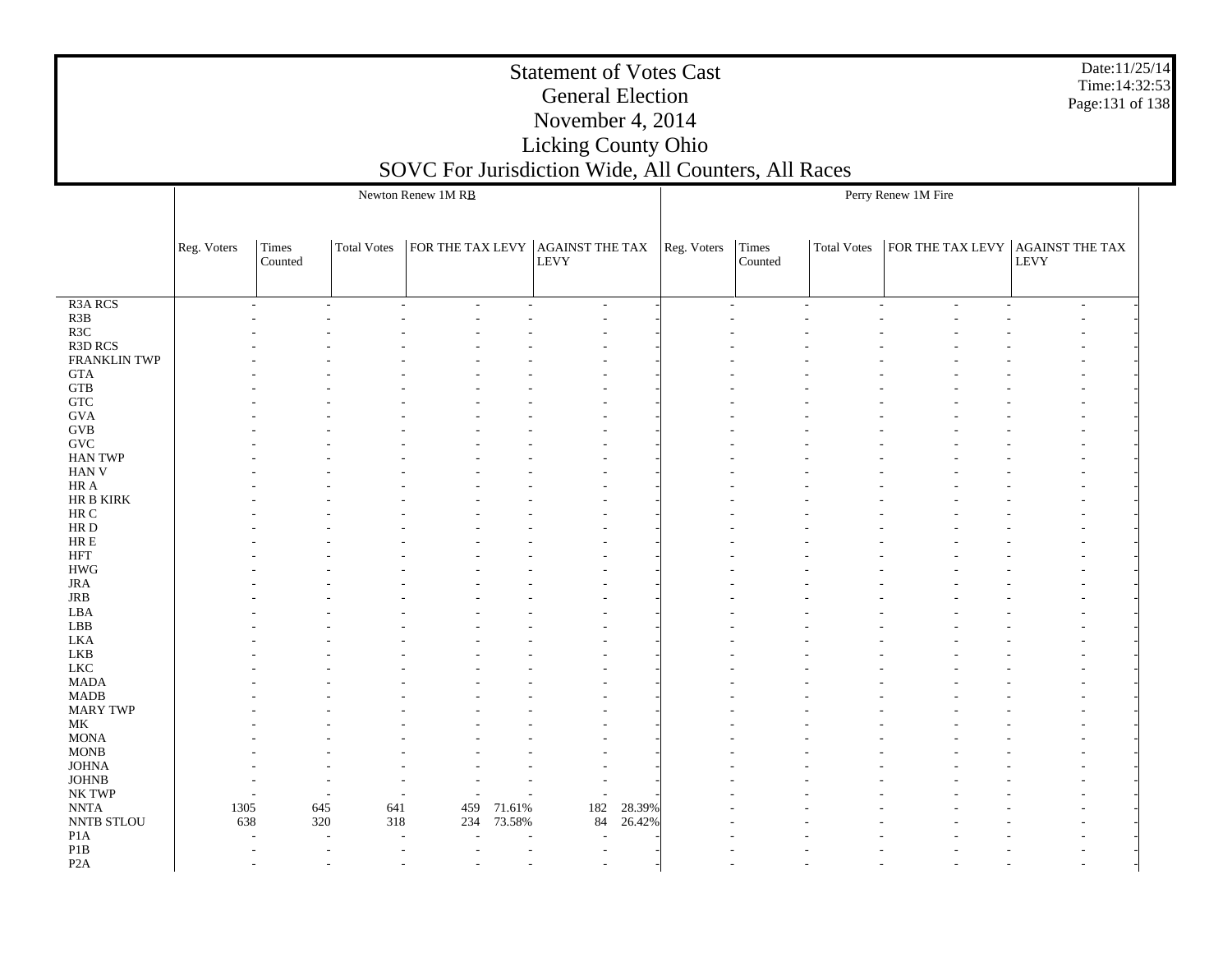|                  |             |                  |                          | Newton Renew 1M RB       |        |                                       |        |             |                  |                    | Perry Renew 1M Fire |            |                                       |            |
|------------------|-------------|------------------|--------------------------|--------------------------|--------|---------------------------------------|--------|-------------|------------------|--------------------|---------------------|------------|---------------------------------------|------------|
|                  | Reg. Voters | Times<br>Counted | <b>Total Votes</b>       | FOR THE TAX LEVY         |        | <b>AGAINST THE TAX</b><br><b>LEVY</b> |        | Reg. Voters | Times<br>Counted | <b>Total Votes</b> | FOR THE TAX LEVY    |            | <b>AGAINST THE TAX</b><br><b>LEVY</b> |            |
| P <sub>2</sub> B |             | $\sim$           | $\overline{\phantom{a}}$ | $\overline{\phantom{a}}$ | ۰      | $\sim$                                |        |             |                  |                    |                     |            | $\overline{\phantom{a}}$              |            |
| P <sub>3</sub> A |             |                  |                          |                          |        |                                       |        |             |                  |                    |                     |            |                                       |            |
| P3B              |             |                  |                          |                          |        | $\overline{\phantom{a}}$              |        |             |                  |                    |                     |            |                                       |            |
| P <sub>4</sub> A |             |                  | $\overline{\phantom{a}}$ | $\overline{\phantom{a}}$ |        | $\overline{\phantom{a}}$              |        |             |                  |                    |                     |            |                                       |            |
| P <sub>4</sub> B |             |                  |                          |                          |        |                                       |        |             |                  |                    |                     |            |                                       |            |
| PERRY            |             |                  |                          |                          |        | $\overline{\phantom{0}}$              |        | 982         | 429              | 420                | 314                 | 74.76%     | 106                                   | 25.24%     |
| <b>STAA</b>      |             |                  | ۰                        | $\overline{\phantom{a}}$ |        | $\sim$                                |        | -           |                  |                    |                     |            |                                       |            |
| <b>STAB ALEX</b> |             |                  |                          |                          |        |                                       |        |             |                  |                    |                     |            |                                       |            |
| <b>UTA</b>       |             |                  |                          | $\overline{\phantom{a}}$ |        | $\overline{\phantom{0}}$              |        |             |                  |                    |                     |            |                                       |            |
| <b>UTB</b>       |             |                  | $\overline{\phantom{a}}$ | $\overline{\phantom{a}}$ |        | $\overline{\phantom{a}}$              |        |             |                  |                    |                     |            |                                       |            |
| <b>BL VLG</b>    |             |                  |                          |                          |        |                                       |        |             |                  |                    |                     |            |                                       |            |
| <b>HEB VLG</b>   |             |                  |                          |                          |        |                                       |        |             |                  |                    |                     |            |                                       |            |
| WASH             |             |                  | ۰                        | $\overline{\phantom{a}}$ |        | $\overline{\phantom{a}}$              |        |             |                  |                    |                     |            |                                       |            |
| <b>UTICA</b>     |             |                  |                          |                          |        |                                       |        |             |                  |                    |                     |            |                                       |            |
| Total            | 1943        | 965              | 959                      | 693                      | 72.26% | 266                                   | 27.74% | 982         | 429              | 420                |                     | 314 74.76% |                                       | 106 25.24% |

Date:11/25/14 Time:14:32:53 Page:132 of 138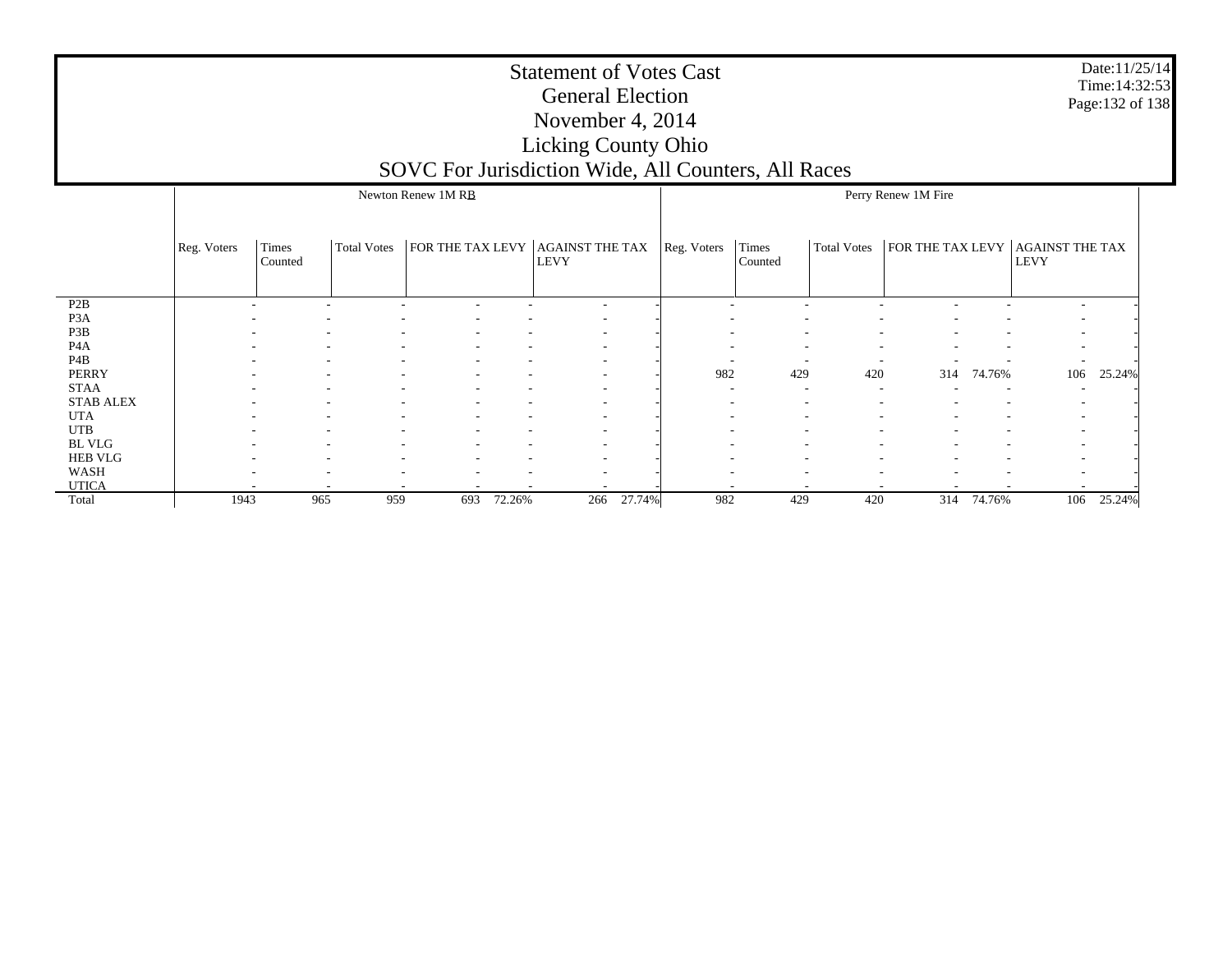Date:11/25/14 Time:14:32:53 Page:133 of 138

|                                |             |                  |                    | Perry Renew 1.5M Fire                                                                                                  |             |                  |             | St Albans Renew 3M Fire          |      |  |
|--------------------------------|-------------|------------------|--------------------|------------------------------------------------------------------------------------------------------------------------|-------------|------------------|-------------|----------------------------------|------|--|
|                                |             |                  |                    |                                                                                                                        |             |                  |             |                                  |      |  |
|                                | Reg. Voters | Times<br>Counted | <b>Total Votes</b> | $\begin{tabular}{ c c } \hline \text{FOR THE TAX LEVY} & \text{AGAINST THE TAX} \\ \hline & \text{LEVY} \end{tabular}$ | Reg. Voters | Times<br>Counted | Total Votes | FOR THE TAX LEVY AGAINST THE TAX | LEVY |  |
| Jurisdiction Wide              |             |                  |                    |                                                                                                                        |             |                  |             |                                  |      |  |
| N1A                            |             |                  |                    |                                                                                                                        |             |                  |             |                                  |      |  |
| $_{\rm N1B}$                   |             |                  |                    |                                                                                                                        |             |                  |             |                                  |      |  |
| N2A                            |             |                  |                    |                                                                                                                        |             |                  |             |                                  |      |  |
| N2B                            |             |                  |                    |                                                                                                                        |             |                  |             |                                  |      |  |
| $\rm N2C$                      |             |                  |                    |                                                                                                                        |             |                  |             |                                  |      |  |
| N3A                            |             |                  |                    |                                                                                                                        |             |                  |             |                                  |      |  |
| ${\bf N3B}$                    |             |                  |                    |                                                                                                                        |             |                  |             |                                  |      |  |
| $_{\rm N3C}$                   |             |                  |                    |                                                                                                                        |             |                  |             |                                  |      |  |
| N4A                            |             |                  |                    |                                                                                                                        |             |                  |             |                                  |      |  |
| $\rm N4B$<br>$_{\mathrm{N4C}}$ |             |                  |                    |                                                                                                                        |             |                  |             |                                  |      |  |
| ${\rm N4D}$                    |             |                  |                    |                                                                                                                        |             |                  |             |                                  |      |  |
| N5A                            |             |                  |                    |                                                                                                                        |             |                  |             |                                  |      |  |
| $_{\rm N5B}$                   |             |                  |                    |                                                                                                                        |             |                  |             |                                  |      |  |
| $_{\rm NSC}$                   |             |                  |                    |                                                                                                                        |             |                  |             |                                  |      |  |
| N <sub>5</sub> D               |             |                  |                    |                                                                                                                        |             |                  |             |                                  |      |  |
| $_{\rm N5E}$                   |             |                  |                    |                                                                                                                        |             |                  |             |                                  |      |  |
| N <sub>6</sub> A               |             |                  |                    |                                                                                                                        |             |                  |             |                                  |      |  |
| N6B                            |             |                  |                    |                                                                                                                        |             |                  |             |                                  |      |  |
| N6C                            |             |                  |                    |                                                                                                                        |             |                  |             |                                  |      |  |
| N <sub>6</sub> D               |             |                  |                    |                                                                                                                        |             |                  |             |                                  |      |  |
| ${\rm N6E}$                    |             |                  |                    |                                                                                                                        |             |                  |             |                                  |      |  |
| $_{\rm N7A}$                   |             |                  |                    |                                                                                                                        |             |                  |             |                                  |      |  |
| $_{\rm N7B}$                   |             |                  |                    |                                                                                                                        |             |                  |             |                                  |      |  |
| $_{\rm N7C}$                   |             |                  |                    |                                                                                                                        |             |                  |             |                                  |      |  |
| H1A                            |             |                  |                    |                                                                                                                        |             |                  |             |                                  |      |  |
| $_{\rm H1B}$                   |             |                  |                    |                                                                                                                        |             |                  |             |                                  |      |  |
| H2A                            |             |                  |                    |                                                                                                                        |             |                  |             |                                  |      |  |
| H2B                            |             |                  |                    |                                                                                                                        |             |                  |             |                                  |      |  |
| H3A                            |             |                  |                    |                                                                                                                        |             |                  |             |                                  |      |  |
| H3B                            |             |                  |                    |                                                                                                                        |             |                  |             |                                  |      |  |
| $\operatorname{BEN}$           |             |                  |                    |                                                                                                                        |             |                  |             |                                  |      |  |
| $\mathbf{B}\mathbf{G}$         |             |                  |                    |                                                                                                                        |             |                  |             |                                  |      |  |
| $\rm BUR$                      |             |                  |                    |                                                                                                                        |             |                  |             |                                  |      |  |
| EDEN FALL                      |             |                  |                    |                                                                                                                        |             |                  |             |                                  |      |  |
| <b>ETA</b><br>${\rm ETB}$ SWL  |             |                  |                    |                                                                                                                        |             |                  |             |                                  |      |  |
| $\ensuremath{\text{ETC}}$ SWL  |             |                  |                    |                                                                                                                        |             |                  |             |                                  |      |  |
| $\rm ETD$ SWL                  |             |                  |                    |                                                                                                                        |             |                  |             |                                  |      |  |
| R2A                            |             |                  |                    |                                                                                                                        |             |                  |             |                                  |      |  |
|                                |             |                  |                    |                                                                                                                        |             |                  |             |                                  |      |  |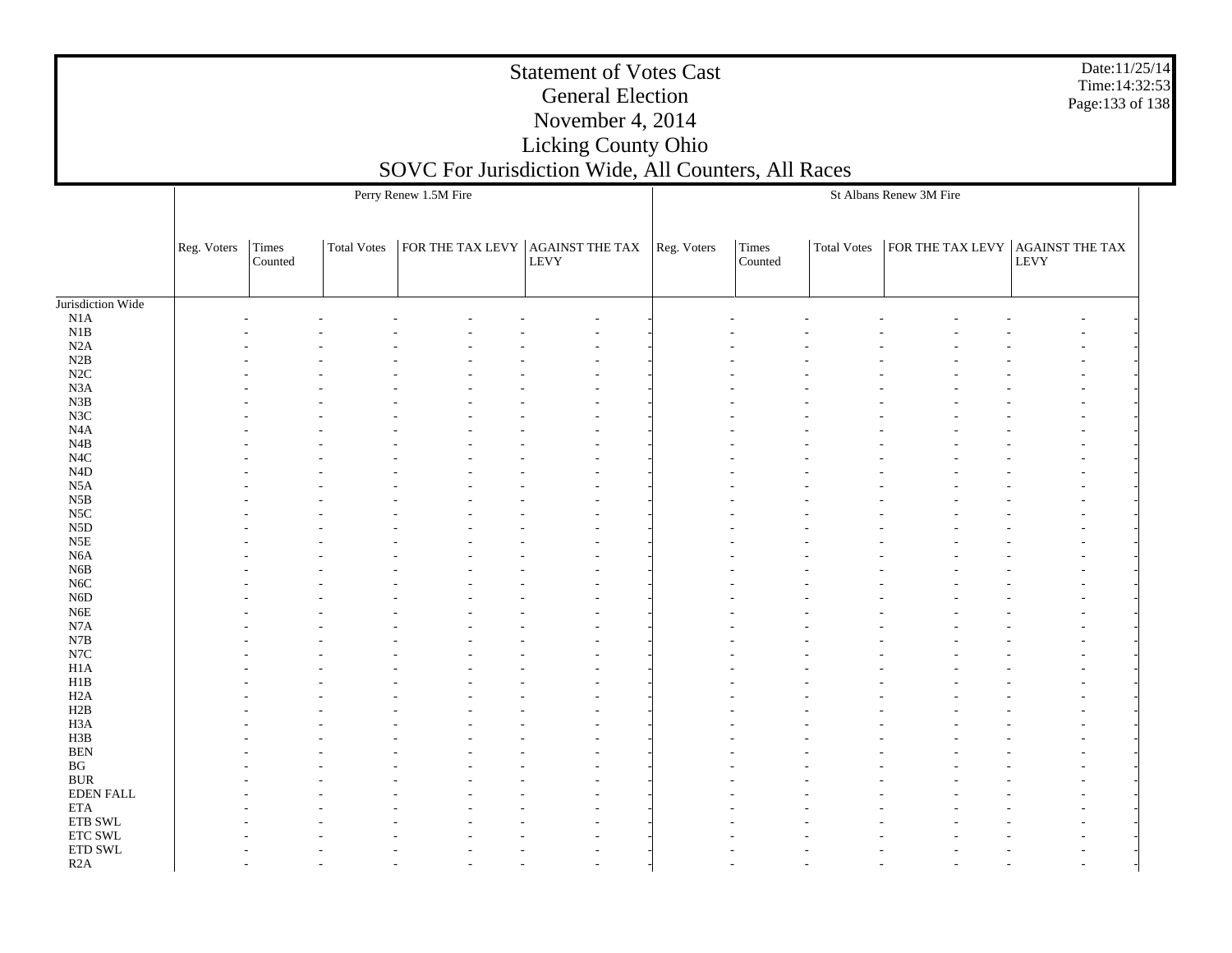| Date:11/25/14    |
|------------------|
| Time: 14:32:53   |
| Page: 134 of 138 |

|                              |                   |                          |             | Perry Renew 1.5M Fire                                                                                        |                |             |                  |                    | St Albans Renew 3M Fire          |                |
|------------------------------|-------------------|--------------------------|-------------|--------------------------------------------------------------------------------------------------------------|----------------|-------------|------------------|--------------------|----------------------------------|----------------|
|                              |                   |                          |             |                                                                                                              |                |             |                  |                    |                                  |                |
|                              | Reg. Voters Times | Counted                  | Total Votes | $\begin{array}{ c c c }\hline \text{FOR THE TAX LEVY} & \text{AGAINST THE TAX} \\ \text{LEVY} & \end{array}$ |                | Reg. Voters | Times<br>Counted | <b>Total Votes</b> | FOR THE TAX LEVY AGAINST THE TAX | LEVY           |
| R <sub>3</sub> A RCS         |                   | $\overline{\phantom{a}}$ | L,          | $\overline{\phantom{a}}$                                                                                     | $\overline{a}$ |             |                  |                    | $\overline{a}$                   | $\overline{a}$ |
| R3B                          |                   |                          |             |                                                                                                              |                |             |                  |                    |                                  |                |
| R3C                          |                   |                          |             |                                                                                                              |                |             |                  |                    |                                  |                |
| R3D RCS                      |                   |                          |             |                                                                                                              |                |             |                  |                    |                                  |                |
| FRANKLIN TWP                 |                   |                          |             |                                                                                                              |                |             |                  |                    |                                  |                |
| $\operatorname{GTA}$         |                   |                          |             |                                                                                                              |                |             |                  |                    |                                  |                |
| <b>GTB</b>                   |                   |                          |             |                                                                                                              |                |             |                  |                    |                                  |                |
| ${\rm GTC}$                  |                   |                          |             |                                                                                                              |                |             |                  |                    |                                  |                |
| $\rm GVA$<br><b>GVB</b>      |                   |                          |             |                                                                                                              |                |             |                  |                    |                                  |                |
| $\operatorname{GVC}$         |                   |                          |             |                                                                                                              |                |             |                  |                    |                                  |                |
| <b>HAN TWP</b>               |                   |                          |             |                                                                                                              |                |             |                  |                    |                                  |                |
| HAN V                        |                   |                          |             |                                                                                                              |                |             |                  |                    |                                  |                |
| $\rm{HR}$ A                  |                   |                          |             |                                                                                                              |                |             |                  |                    |                                  |                |
| HR B KIRK                    |                   |                          |             |                                                                                                              |                |             |                  |                    |                                  |                |
| $\rm{HR}$ C                  |                   |                          |             |                                                                                                              |                |             |                  |                    |                                  |                |
| $\rm HR$ D                   |                   |                          |             |                                                                                                              |                |             |                  |                    |                                  |                |
| ${\rm HR} \to$               |                   |                          |             |                                                                                                              |                |             |                  |                    |                                  |                |
| <b>HFT</b>                   |                   |                          |             |                                                                                                              |                |             |                  |                    |                                  |                |
| <b>HWG</b>                   |                   |                          |             |                                                                                                              |                |             |                  |                    |                                  |                |
| <b>JRA</b>                   |                   |                          |             |                                                                                                              |                |             |                  |                    |                                  |                |
| $_{\rm JRB}$                 |                   |                          |             |                                                                                                              |                |             |                  |                    |                                  |                |
| LBA                          |                   |                          |             |                                                                                                              |                |             |                  |                    |                                  |                |
| LBB                          |                   |                          |             |                                                                                                              |                |             |                  |                    |                                  |                |
| LKA                          |                   |                          |             |                                                                                                              |                |             |                  |                    |                                  |                |
| LKB<br>${\rm LKC}$           |                   |                          |             |                                                                                                              |                |             |                  |                    |                                  |                |
| $\ensuremath{\mathsf{MADA}}$ |                   |                          |             |                                                                                                              |                |             |                  |                    |                                  |                |
| MADB                         |                   |                          |             |                                                                                                              |                |             |                  |                    |                                  |                |
| <b>MARY TWP</b>              |                   |                          |             |                                                                                                              |                |             |                  |                    |                                  |                |
| $\rm MK$                     |                   |                          |             |                                                                                                              |                |             |                  |                    |                                  |                |
| $\operatorname{MONA}$        |                   |                          |             |                                                                                                              |                |             |                  |                    |                                  |                |
| $\rm{MONB}$                  |                   |                          |             |                                                                                                              |                |             |                  |                    |                                  |                |
| <b>JOHNA</b>                 |                   |                          |             |                                                                                                              |                |             |                  |                    |                                  |                |
| $_{\rm JOHNB}$               |                   |                          |             |                                                                                                              |                |             |                  |                    |                                  |                |
| NK TWP                       |                   |                          |             |                                                                                                              |                |             |                  |                    |                                  |                |
| $\ensuremath{\text{NNTA}}$   |                   |                          |             |                                                                                                              |                |             |                  |                    |                                  |                |
| NNTB STLOU                   |                   |                          |             |                                                                                                              |                |             |                  |                    |                                  |                |
| P1A                          |                   |                          |             |                                                                                                              |                |             |                  |                    |                                  |                |
| P1B                          |                   |                          |             |                                                                                                              |                |             |                  |                    |                                  |                |
| P <sub>2</sub> A             |                   |                          |             |                                                                                                              |                |             |                  |                    |                                  |                |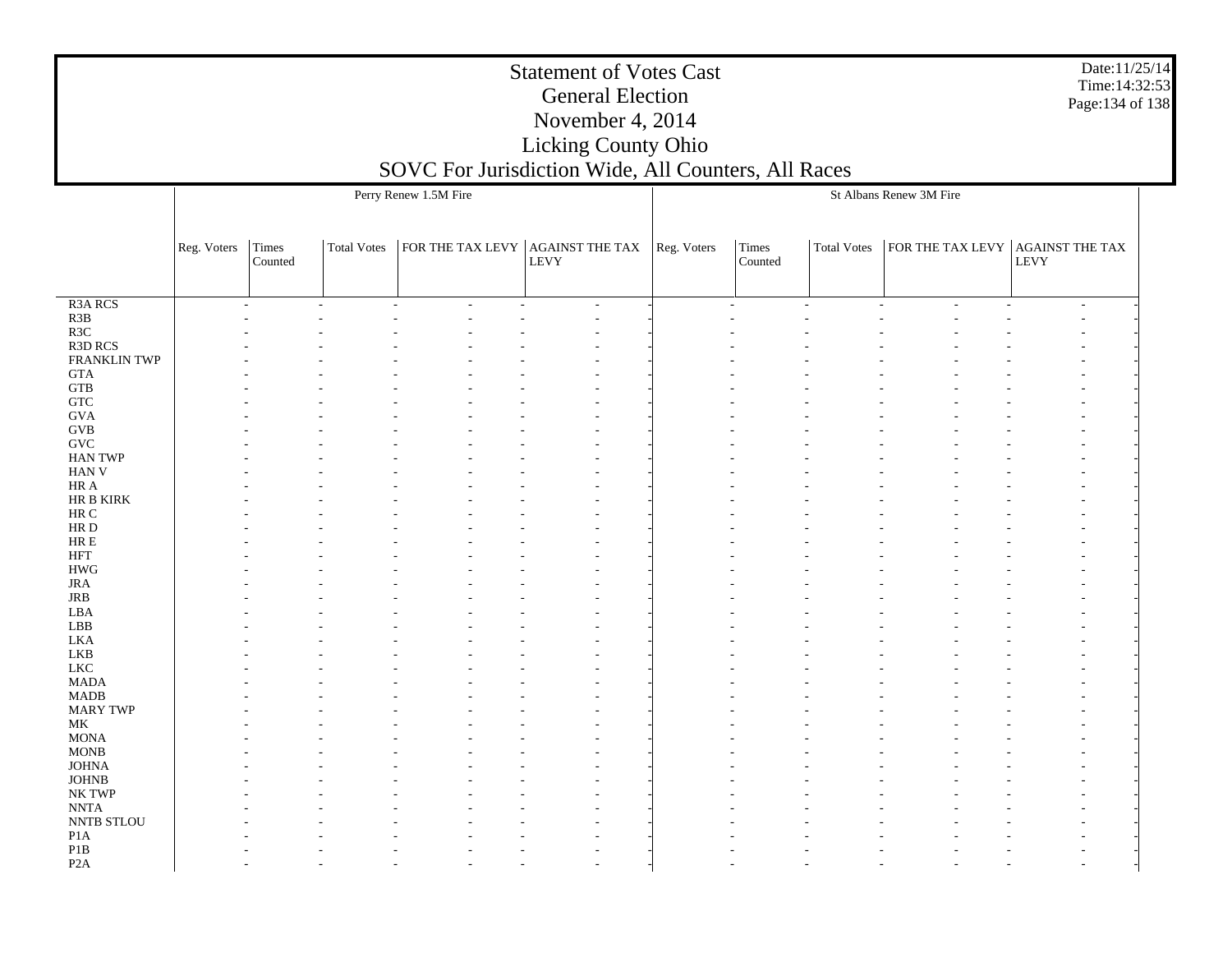P2B P3A P3B P4A P4B PERRY STAA STAB ALEX UTA UTB BL VLG HEB VLG WASH UTICA**Total** Reg. Voters Times Counted Total Votes | FOR THE TAX LEVY | AGAINST THE TAX | Reg. Voters | Times LEVY Perry Renew 1.5M Fire Counted Total Votes $\,$ s  $\,$  | FOR THE TAX LEVY | AGAINST THE TAX LEVY St Albans Renew 3M Fire- - - - - - - - - - - - - - - - - - - - - - - - - - - - - - - - - - - - - - - - - - - - - - - - - - - - - - - - - - - - - - - - - - - 982 429 418 275 65.79% 143 34.21% - - - - - - - - - - - - - 834 454 450 341 75.78% 109 24.22% - - - - - - - - - - - - - - - 990 523 519 374 72.06% 145 27.94% - - - - - - - - - - - - - - - - - - - - - - - - - - - - - - - - - - - - - - - - - - - - - - - - - - - - - - - - - - - - - - - - - - - - - - - - - - - - - - 982 429 418 275 65.79%143 34.21% 1824 977 969 715 73.79% 254 26.21%

Date:11/25/14 Time:14:32:53 Page:135 of 138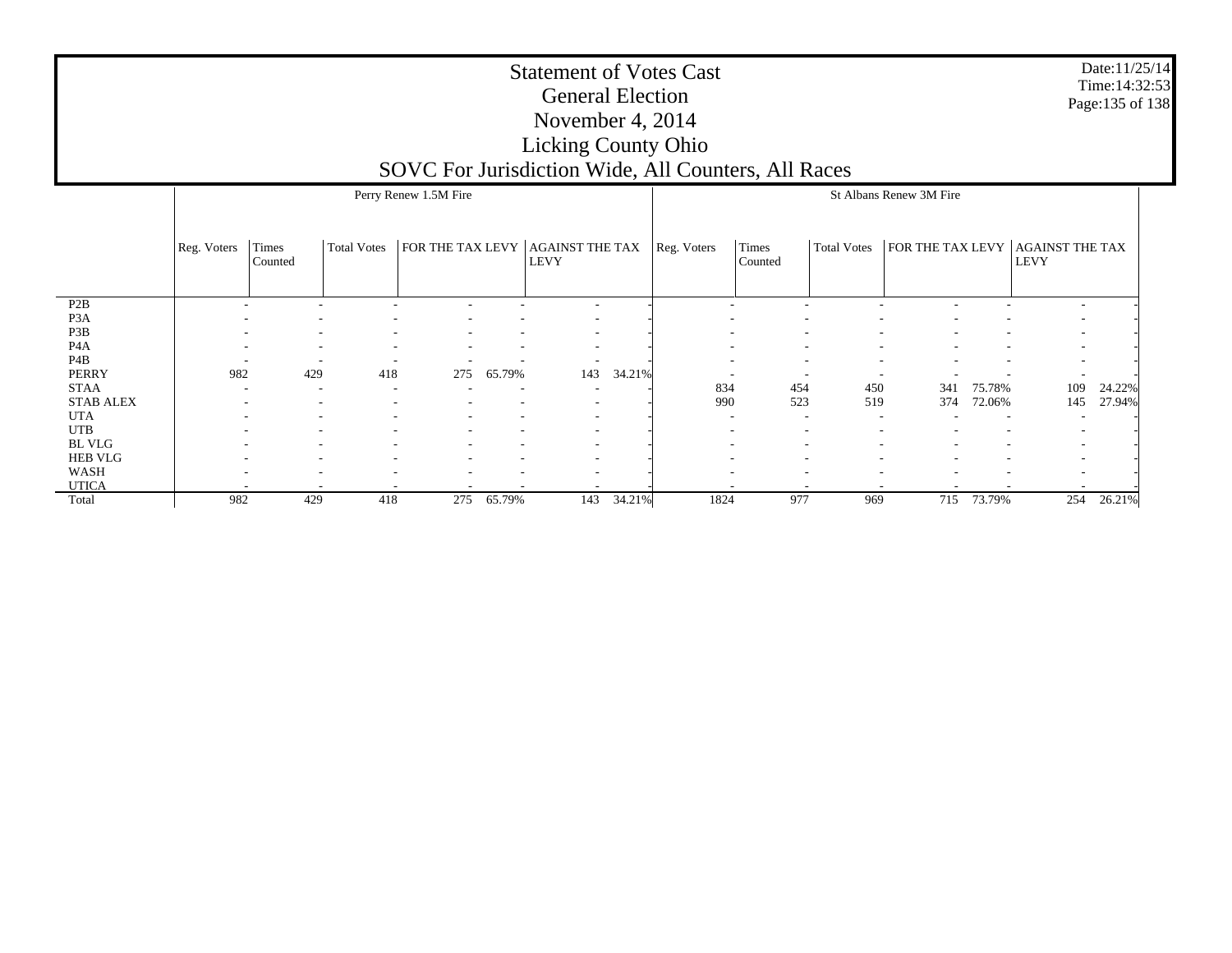Date:11/25/14 Time:14:32:53Page:136 of 138

|                                  |             |                  |             | St Albans Replace Inc 2M RB                                                                                      |             |                  |             | St Albans Local Opt Golf Course Sunday |    |  |
|----------------------------------|-------------|------------------|-------------|------------------------------------------------------------------------------------------------------------------|-------------|------------------|-------------|----------------------------------------|----|--|
|                                  | Reg. Voters | Times<br>Counted | Total Votes | $\begin{array}{ l } \hline \text{FOR THE TAX LEVY} & \text{AGAINST THE TAX} \\ \hline \text{LEVY} & \end{array}$ | Reg. Voters | Times<br>Counted | Total Votes | YES                                    | NO |  |
| Jurisdiction Wide                |             |                  |             |                                                                                                                  |             |                  |             |                                        |    |  |
| $\rm N1A$                        |             |                  |             |                                                                                                                  |             |                  |             |                                        |    |  |
| N1B                              |             |                  |             |                                                                                                                  |             |                  |             |                                        |    |  |
| N2A                              |             |                  |             |                                                                                                                  |             |                  |             |                                        |    |  |
| N2B                              |             |                  |             |                                                                                                                  |             |                  |             |                                        |    |  |
| N2C                              |             |                  |             |                                                                                                                  |             |                  |             |                                        |    |  |
| N <sub>3</sub> A                 |             |                  |             |                                                                                                                  |             |                  |             |                                        |    |  |
| N3B                              |             |                  |             |                                                                                                                  |             |                  |             |                                        |    |  |
| N3C                              |             |                  |             |                                                                                                                  |             |                  |             |                                        |    |  |
| N4A                              |             |                  |             |                                                                                                                  |             |                  |             |                                        |    |  |
| N4B                              |             |                  |             |                                                                                                                  |             |                  |             |                                        |    |  |
| N4C                              |             |                  |             |                                                                                                                  |             |                  |             |                                        |    |  |
| $\rm N4D$                        |             |                  |             |                                                                                                                  |             |                  |             |                                        |    |  |
| N5A                              |             |                  |             |                                                                                                                  |             |                  |             |                                        |    |  |
| $_{\rm N5B}$<br>N <sub>5</sub> C |             |                  |             |                                                                                                                  |             |                  |             |                                        |    |  |
| ${\rm N5D}$                      |             |                  |             |                                                                                                                  |             |                  |             |                                        |    |  |
| N5E                              |             |                  |             |                                                                                                                  |             |                  |             |                                        |    |  |
| N6A                              |             |                  |             |                                                                                                                  |             |                  |             |                                        |    |  |
| N <sub>6</sub> B                 |             |                  |             |                                                                                                                  |             |                  |             |                                        |    |  |
| N <sub>6</sub> C                 |             |                  |             |                                                                                                                  |             |                  |             |                                        |    |  |
| ${\rm N6D}$                      |             |                  |             |                                                                                                                  |             |                  |             |                                        |    |  |
| N6E                              |             |                  |             |                                                                                                                  |             |                  |             |                                        |    |  |
| N7A                              |             |                  |             |                                                                                                                  |             |                  |             |                                        |    |  |
| N7B                              |             |                  |             |                                                                                                                  |             |                  |             |                                        |    |  |
| N7C                              |             |                  |             |                                                                                                                  |             |                  |             |                                        |    |  |
| $_{\rm H1A}$                     |             |                  |             |                                                                                                                  |             |                  |             |                                        |    |  |
| H1B                              |             |                  |             |                                                                                                                  |             |                  |             |                                        |    |  |
| H2A                              |             |                  |             |                                                                                                                  |             |                  |             |                                        |    |  |
| H2B                              |             |                  |             |                                                                                                                  |             |                  |             |                                        |    |  |
| H3A                              |             |                  |             |                                                                                                                  |             |                  |             |                                        |    |  |
| H3B                              |             |                  |             |                                                                                                                  |             |                  |             |                                        |    |  |
| $\operatorname{BEN}$             |             |                  |             |                                                                                                                  |             |                  |             |                                        |    |  |
| $\mathbf{B}\mathbf{G}$           |             |                  |             |                                                                                                                  |             |                  |             |                                        |    |  |
| $\rm BUR$                        |             |                  |             |                                                                                                                  |             |                  |             |                                        |    |  |
| <b>EDEN FALL</b>                 |             |                  |             |                                                                                                                  |             |                  |             |                                        |    |  |
| <b>ETA</b>                       |             |                  |             |                                                                                                                  |             |                  |             |                                        |    |  |
| ${\rm ETB}$ SWL                  |             |                  |             |                                                                                                                  |             |                  |             |                                        |    |  |
| <b>ETC SWL</b>                   |             |                  |             |                                                                                                                  |             |                  |             |                                        |    |  |
| $\rm ETD$ SWL                    |             |                  |             |                                                                                                                  |             |                  |             |                                        |    |  |
| R2A                              |             |                  |             |                                                                                                                  |             |                  |             |                                        |    |  |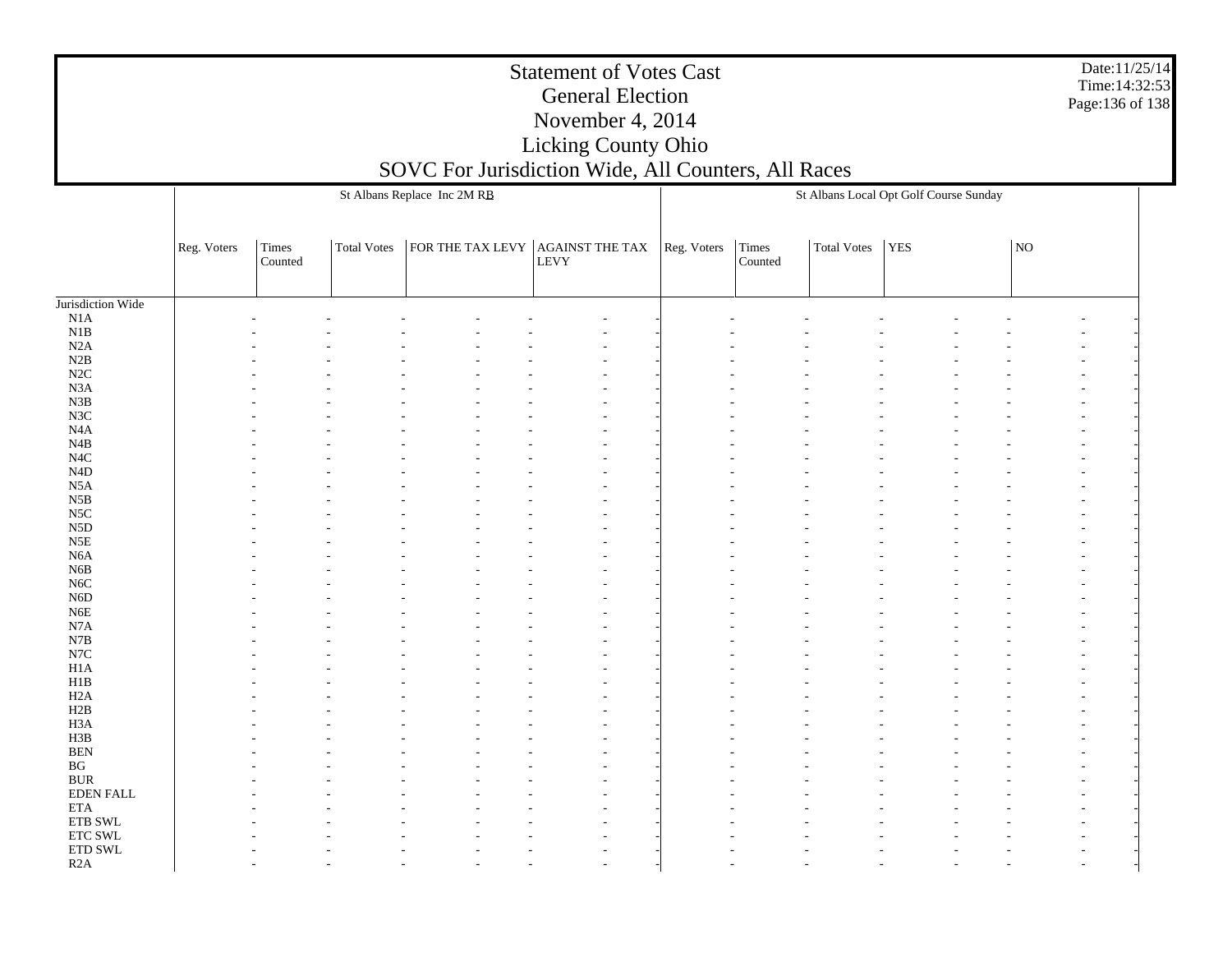Date:11/25/14 Time:14:32:53 Page:137 of 138

|                                |             |                                   |             | St Albans Replace Inc 2M RB              |                |             |                                   |             | St Albans Local Opt Golf Course Sunday |    |  |
|--------------------------------|-------------|-----------------------------------|-------------|------------------------------------------|----------------|-------------|-----------------------------------|-------------|----------------------------------------|----|--|
|                                | Reg. Voters | Times<br>$\operatorname{Counted}$ | Total Votes | $ $ FOR THE TAX LEVY $ $ AGAINST THE TAX | LEVY           | Reg. Voters | Times<br>$\operatorname{Counted}$ | Total Votes | <b>YES</b>                             | NO |  |
| R <sub>3</sub> A RCS           |             |                                   | L,          |                                          | $\overline{a}$ |             |                                   |             |                                        |    |  |
|                                |             |                                   |             |                                          |                |             |                                   |             |                                        |    |  |
| $R3B$<br>$R3C$                 |             |                                   |             |                                          |                |             |                                   |             |                                        |    |  |
| R3D RCS                        |             |                                   |             |                                          |                |             |                                   |             |                                        |    |  |
| FRANKLIN TWP                   |             |                                   |             |                                          |                |             |                                   |             |                                        |    |  |
| $\operatorname{GTA}$           |             |                                   |             |                                          |                |             |                                   |             |                                        |    |  |
| ${\rm GTB}$<br>${\rm GTC}$     |             |                                   |             |                                          |                |             |                                   |             |                                        |    |  |
| $\rm GVA$                      |             |                                   |             |                                          |                |             |                                   |             |                                        |    |  |
| $\rm GVB$                      |             |                                   |             |                                          |                |             |                                   |             |                                        |    |  |
| $\operatorname{GVC}$           |             |                                   |             |                                          |                |             |                                   |             |                                        |    |  |
| <b>HAN TWP</b>                 |             |                                   |             |                                          |                |             |                                   |             |                                        |    |  |
| HAN <sub>V</sub>               |             |                                   |             |                                          |                |             |                                   |             |                                        |    |  |
| $\rm{HR}$ A                    |             |                                   |             |                                          |                |             |                                   |             |                                        |    |  |
| ${\rm HR}$ B ${\rm KIRK}$      |             |                                   |             |                                          |                |             |                                   |             |                                        |    |  |
| $\rm{HR}$ C                    |             |                                   |             |                                          |                |             |                                   |             |                                        |    |  |
| $\rm HR$ D<br>${\rm HR} \to$   |             |                                   |             |                                          |                |             |                                   |             |                                        |    |  |
| <b>HFT</b>                     |             |                                   |             |                                          |                |             |                                   |             |                                        |    |  |
| $\boldsymbol{\mathrm{HWG}}$    |             |                                   |             |                                          |                |             |                                   |             |                                        |    |  |
| $_{\rm JRA}$                   |             |                                   |             |                                          |                |             |                                   |             |                                        |    |  |
| $_{\rm JRB}$                   |             |                                   |             |                                          |                |             |                                   |             |                                        |    |  |
| ${\rm LBA}$                    |             |                                   |             |                                          |                |             |                                   |             |                                        |    |  |
| ${\rm LBB}$                    |             |                                   |             |                                          |                |             |                                   |             |                                        |    |  |
| <b>LKA</b>                     |             |                                   |             |                                          |                |             |                                   |             |                                        |    |  |
| ${\rm LKB}$                    |             |                                   |             |                                          |                |             |                                   |             |                                        |    |  |
| ${\rm LKC}$<br><b>MADA</b>     |             |                                   |             |                                          |                |             |                                   |             |                                        |    |  |
| $\mbox{MADB}$                  |             |                                   |             |                                          |                |             |                                   |             |                                        |    |  |
| MARY TWP                       |             |                                   |             |                                          |                |             |                                   |             |                                        |    |  |
| $\rm MK$                       |             |                                   |             |                                          |                |             |                                   |             |                                        |    |  |
| <b>MONA</b>                    |             |                                   |             |                                          |                |             |                                   |             |                                        |    |  |
| $\rm{MONB}$                    |             |                                   |             |                                          |                |             |                                   |             |                                        |    |  |
| $\rm JOHNA$                    |             |                                   |             |                                          |                |             |                                   |             |                                        |    |  |
| $_{\rm JOHNB}$                 |             |                                   |             |                                          |                |             |                                   |             |                                        |    |  |
| NK TWP                         |             |                                   |             |                                          |                |             |                                   |             |                                        |    |  |
| $\ensuremath{\text{NNTA}}$     |             |                                   |             |                                          |                |             |                                   |             |                                        |    |  |
| NNTB STLOU                     |             |                                   |             |                                          |                |             |                                   |             |                                        |    |  |
| P1A<br>$\mathbf{P}1\mathbf{B}$ |             |                                   |             |                                          |                |             |                                   |             |                                        |    |  |
| P2A                            |             |                                   |             |                                          |                |             |                                   |             |                                        |    |  |